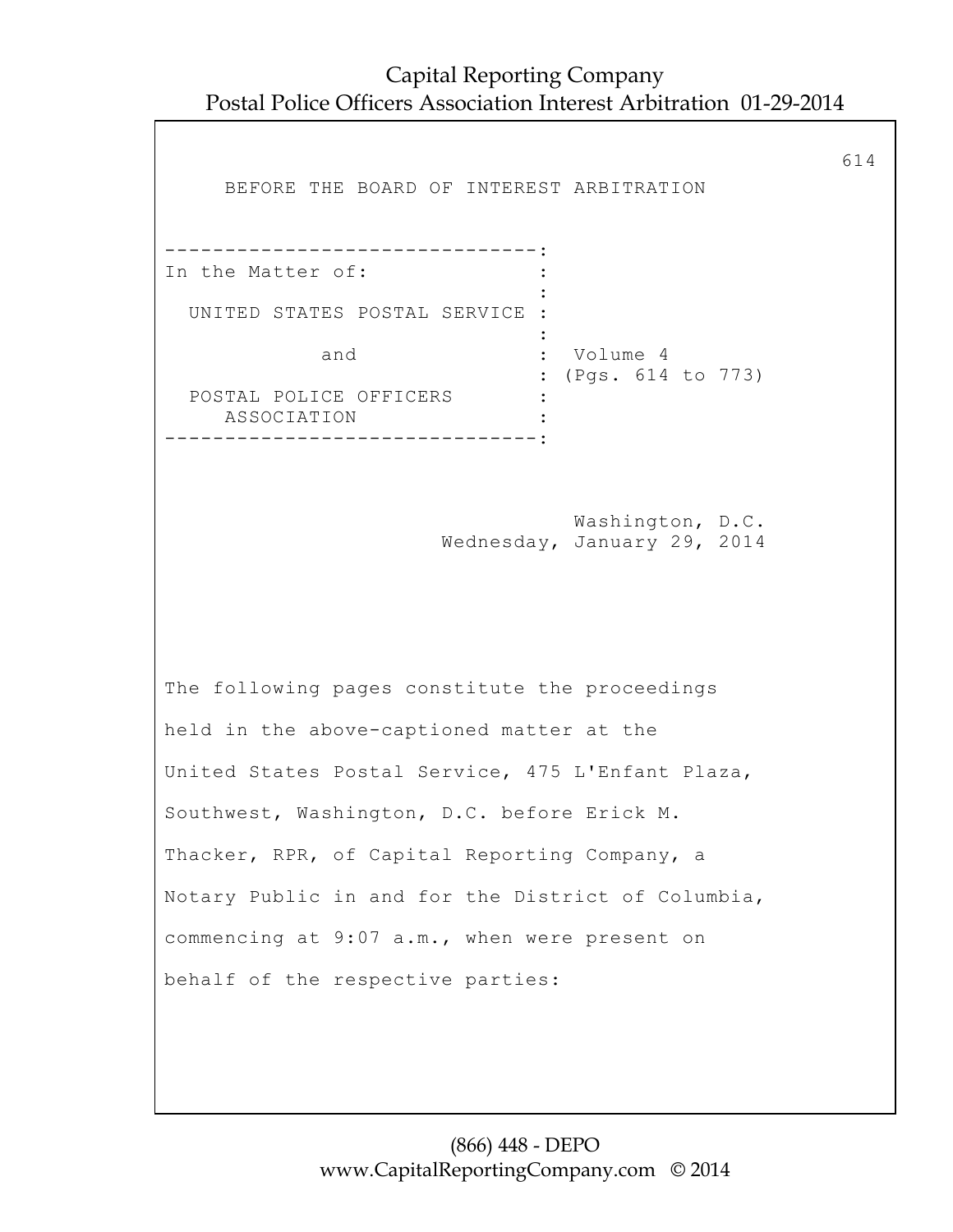```
615
1 A P P E A R A N C E S
2 Before Arbitrators:
 3 James C. Oldham, Impartial Chair
         Robert A. Dufek, USPS Member
 4 James Bjork, PPOA Member
5 On behalf of the PPOA:
 6 ARLUS J. STEPHENS, ESQUIRE
         DONNA MCKINNON, ESQUIRE
7 MURPHY ANDERSON, PLLC
         1701 K Street, Northwest
 8 Suite 210
         Washington, D.C. 20006
9 (202) 223-2620
10 On behalf of the U.S. Postal Service:
11 TERESA A. GONSALVES, ESQUIRE
         JULIENNE BRAMESCO, ESQUIRE
12 United States Postal Service
         475 L'Enfant Plaza, Southwest
13 Washington, D.C. 20260
          (202) 268-6704
14
15 ALSO PRESENT:
16 Chris Vitolo, PPOA
         Eric Freeman, PPOA
17 Joshua Pierce, PPOA
         Mike Plaugher, PPOA
18 Shawn Fletcher, PPOA
         Joe Alexandrovich, USPS
19 Sonya J. Penn, USPS
         Katherine P. Sullivan, USPS
20 Janet Peterson, USPS
21 \star \star \star \star \star \star22
```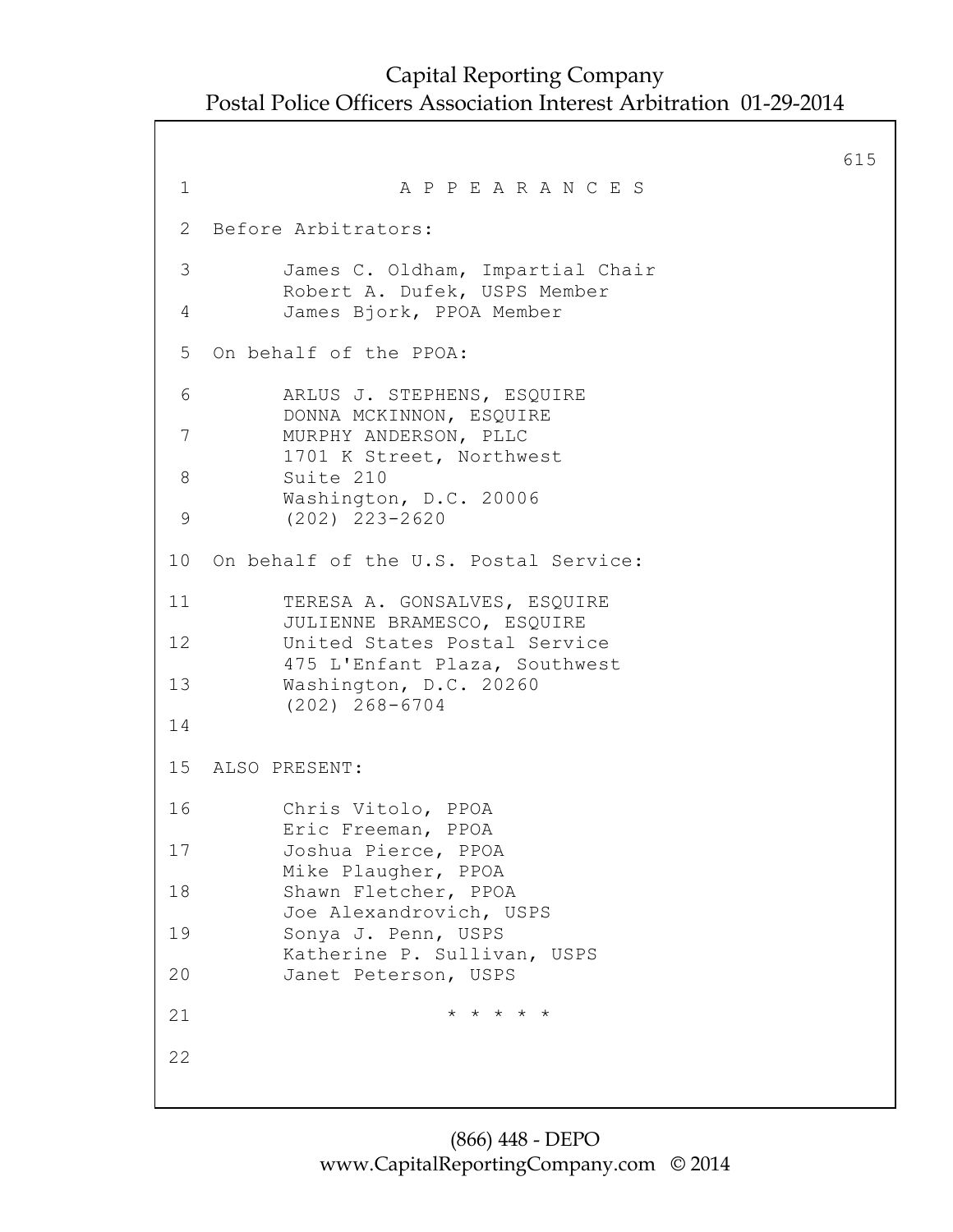|                |                                                  | 616 |
|----------------|--------------------------------------------------|-----|
| $\mathbf 1$    | CONTENTS                                         |     |
| $\overline{2}$ | WITNESS: DIRECT CROSS REDIRECT RECROSS           |     |
| $\mathcal{S}$  | DALE BELMAN, PH.D. 652 738<br>$ -$<br>$- -$      |     |
| $\overline{4}$ |                                                  |     |
| 5              |                                                  |     |
| $\sqrt{6}$     |                                                  |     |
| $\overline{7}$ |                                                  |     |
| $\,8\,$        |                                                  |     |
| $\overline{9}$ |                                                  |     |
| $10$           |                                                  |     |
| $11$           |                                                  |     |
| 12             |                                                  |     |
| 13             |                                                  |     |
| 14             |                                                  |     |
| $15$           |                                                  |     |
| 16             |                                                  |     |
| 17             |                                                  |     |
| 18             |                                                  |     |
| 19             |                                                  |     |
| $20$           | (Exhibit books were tendered to the arbitrator.) |     |
| 21             |                                                  |     |
| 22             |                                                  |     |
|                |                                                  |     |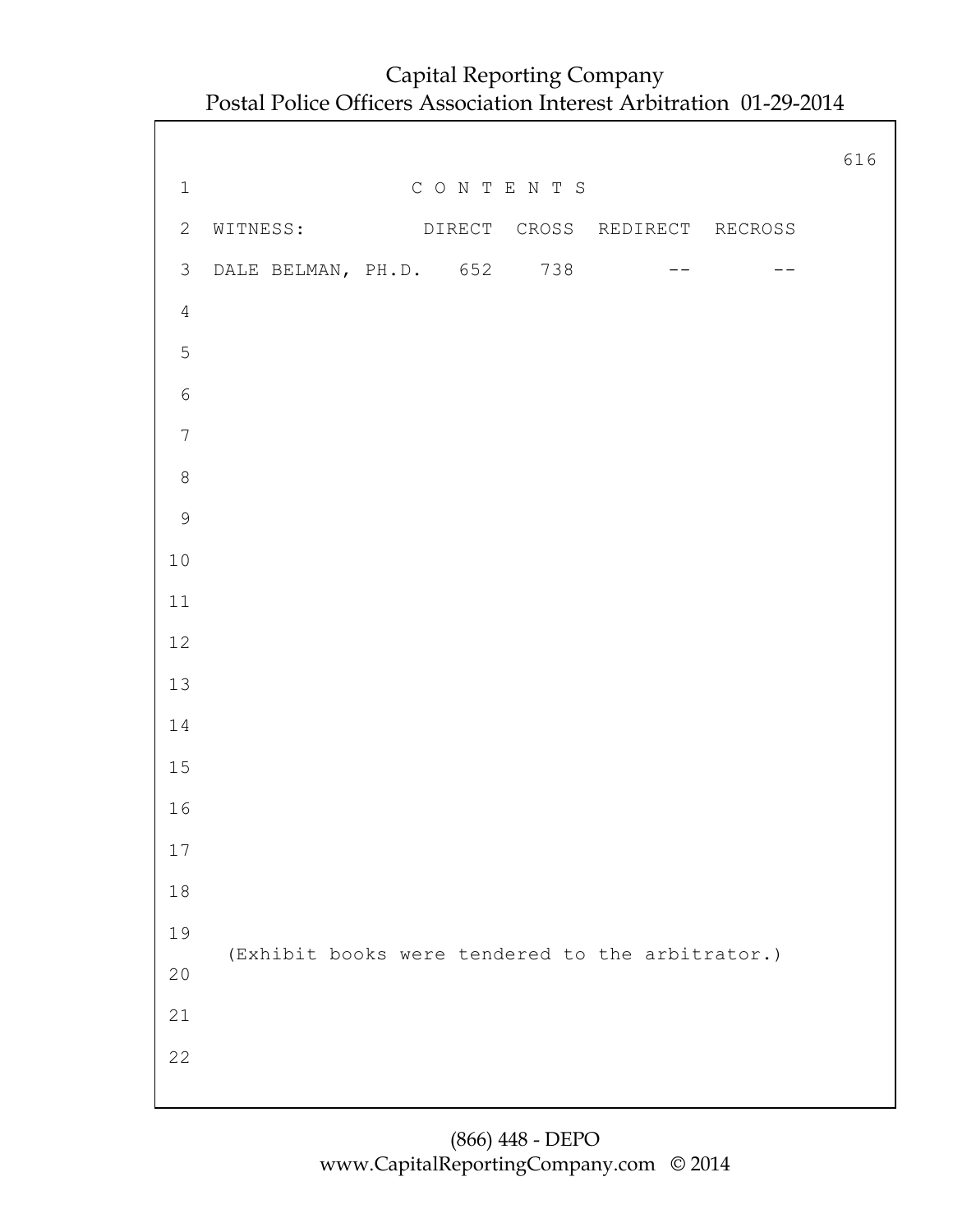617 1 P R O C E E D I N G S 2 ARBITRATOR OLDHAM: All right. Folks, 3 I think we're all here. I think we're still 4 proceeding with the union case. Am I not right? 5 MR. STEPHENS: That's correct. 6 ARBITRATOR OLDHAM: All right. Arlus, 7 whenever you're ready. 8 MR. STEPHENS: Okay. 9 MS. GONSALVES: We have a couple of 10 issues to discuss before we begin with the 11 testimony. Do you want to discuss that, or would 12 you rather just wait and see? 13 MR. STEPHENS: On which one? On the -- 14 MS. GONSALVES: The witness. 15 MR. STEPHENS: With -- sure. I can -- 16 do you want me to go ahead and address that? 17 MS. GONSALVES: It's up to you. 18 MR. STEPHENS: So the -- we had 19 anticipated having two live witnesses today. One 20 of our live witnesses is here. The other live 21 witness -- 22 ARBITRATOR OLDHAM: Is still alive, I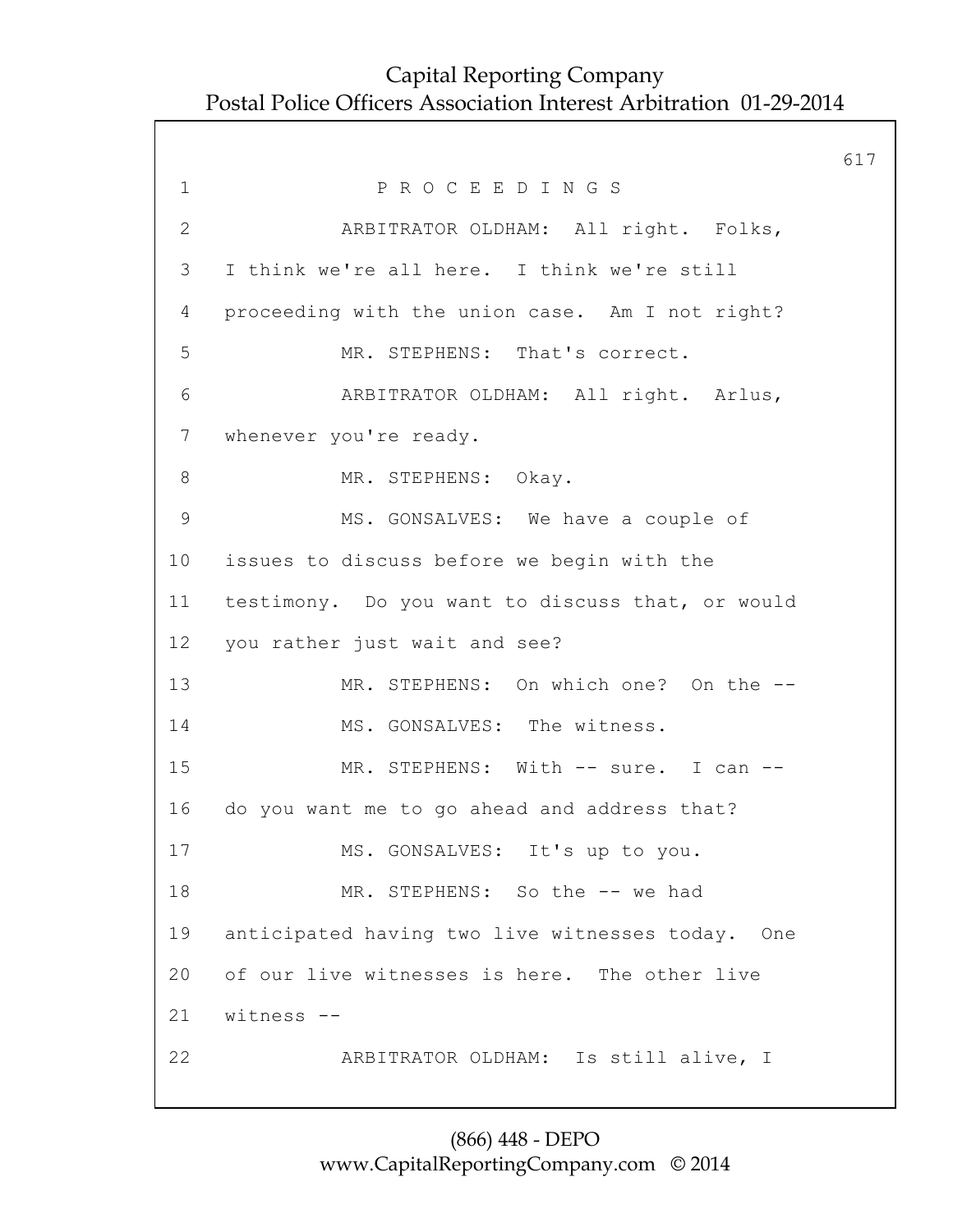618

1 trust.

| $\overline{2}$ | MR. STEPHENS: He is still alive,                  |
|----------------|---------------------------------------------------|
| 3              | thankfully. Thankfully, the cause for his         |
| 4              | absence is not -- is not as extreme as that.      |
| 5              | He -- due to the Senate having scheduled a markup |
| 6              | of the postal bill for today, he -- he's          |
| 7              | representative of the Letter Carriers and was     |
| 8              | going to testify about a round of bargaining in   |
| 9              | 1999 and about bargaining with the post office    |
| 10             | generally. But he's unnecessarily engaged on the  |
| 11             | Hill today, this morning, and so was unable to    |
| 12             | testify here.                                     |
| 13             | So Teresa and I, if his testimony ends            |
| 14             | up being necessary, if the panel wants to hear    |
| 15             | it, we'll have to find a way to make him          |
| 16             | available on a -- on a later date. He's not       |
| 17             | available on either of the two next days that     |
| 18             | seem to make sense. So I'm going to make a short  |
| 19             | presentation on some facts about it, and that may |
| 20             | just be sufficient. And, consequently, the        |
| 21             | hearing day may be a little bit shorter today     |
| 22             | than we had initially planned.                    |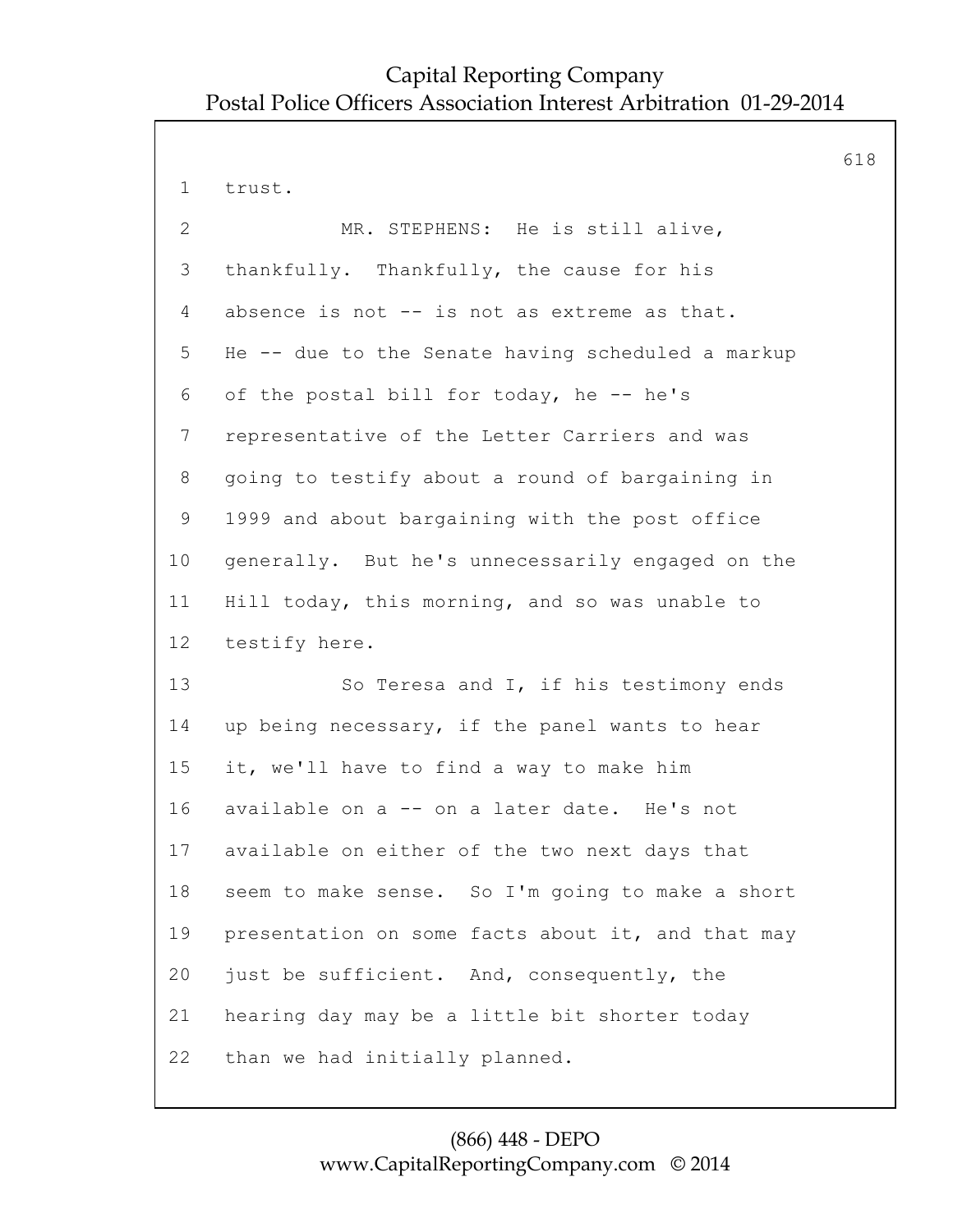|                |                                                   | 619 |
|----------------|---------------------------------------------------|-----|
| $\mathbf 1$    | ARBITRATOR OLDHAM: All right.                     |     |
| $\overline{2}$ | MS. GONSALVES: And the other note for             |     |
| 3              | the record was just that I said that I'd come     |     |
| 4              | back and talk a little bit about the maintenance  |     |
| 5              | craft, and I just wanted to note for the record   |     |
| 6              | that the provisions of the collective bargaining  |     |
| $\overline{7}$ | agreement between the Postal Service and the APWU |     |
| 8              | that are specific to the maintenance craft are    |     |
| 9              | set forth in Article 38 of that contract, which   |     |
| 10             | is Joint Exhibit 3.                               |     |
| 11             | And just to -- this -- this particular            |     |
| 12             | article talks about things such as the senior     |     |
| 13             | qualified that we had a little bit of testimony   |     |
| 14             | about, selection registers, banded scoring, and   |     |
| 15             | it also talks about promotions contingent upon    |     |
| 16             | satisfactory completion of training.              |     |
| 17             | So I just wanted to note that for the             |     |
| 18             | record in case the panel was interested. That's   |     |
| 19             | where you could find those provisions.            |     |
| 20             | ARBITRATOR OLDHAM: Thank you.                     |     |
| 21             | MR. STEPHENS: And, actually, the only             |     |
| 22             | other exhibit we'd like to add that we didn't --  |     |
|                |                                                   |     |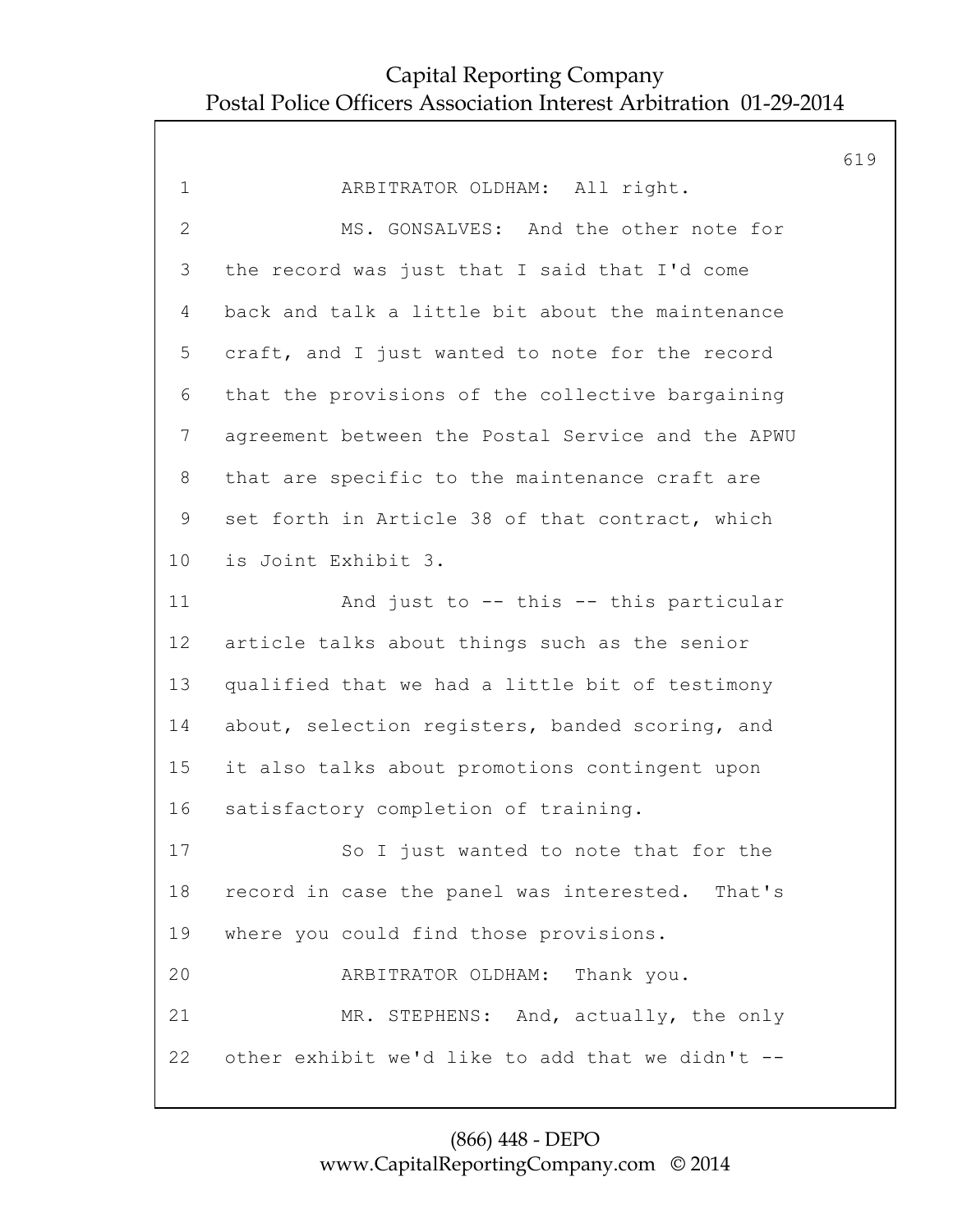620 1 it's a little minor cleanup, if I can pass that 2 down. I'll give this to Teresa. 3 We forgot we had promised to give the 4 panel the -- Mr. Scarpello's earning statements 5 showing that he is, in fact, paid at a rate 6 higher than custodian now, which I think is shown 7 on this -- on this form. 8 So that would be Union 88. 9 ARBITRATOR OLDHAM: All right. Thank 10 you. 11 MR. STEPHENS: In terms of exhibits, 12 the Union doesn't have a witness to testify to 13 this exhibit, but we'd like to bring it to the 14 panel's attention. And it speaks to private 15 sector comparability. These are exhibits 16 number -- 17 MS. MCKINNON: Seventy. 18 MR. STEPHENS: Union Exhibits No. 70 19 and 71. 70 is a collective bargaining agreement 20 between Harvard University and the union 21 representing its campus police officers, and 22 Union Exhibit 71 is a posted job description for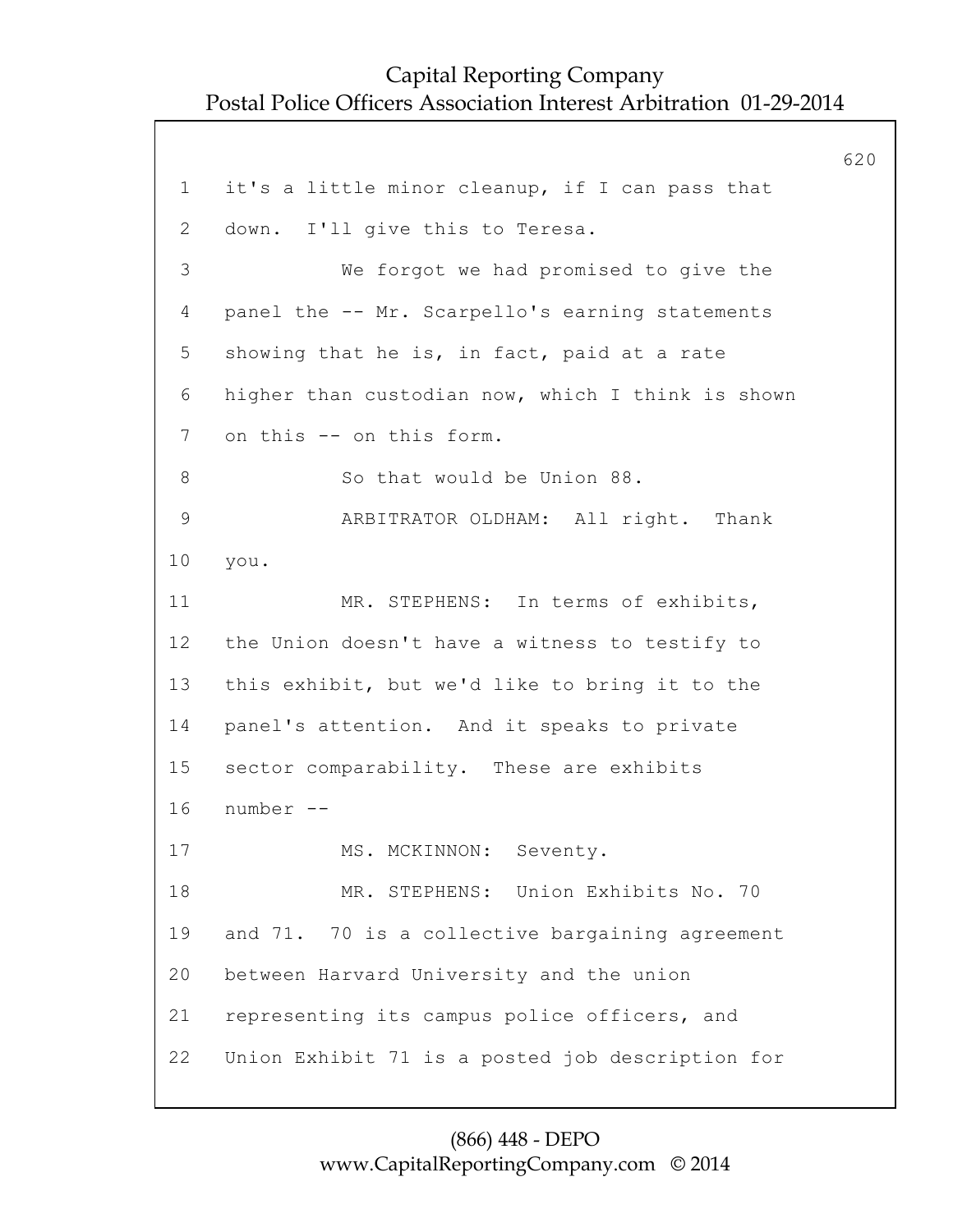621 1 that position. 2 MS. GONSALVES: And if I may, since 3 this is the only opportunity I have a chance that 4 I -- I can take to add my own exhibits, I just 5 want to ask: What is the purpose for the entry 6 of these documents into the record? Is it for 7 private sector comparability? 8 MR. STEPHENS: That's correct. 9 MS. GONSALVES: Okay. So I thought 10 there was going to be a Harvard witness. I was 11 looking forward to that, in fact. 12 And why was Harvard chosen in 13 particular? 14 MR. STEPHENS: In terms of -- there's a 15 relative dearth of information about private -- 16 any -- any private entities that purport to have 17 any police powers that we were able to find. 18 MS. GONSALVES: You couldn't find 19 collective bargaining agreements and salary 20 information, things like that? 21 MR. STEPHENS: It's not something 22 that's -- there's not that many -- I think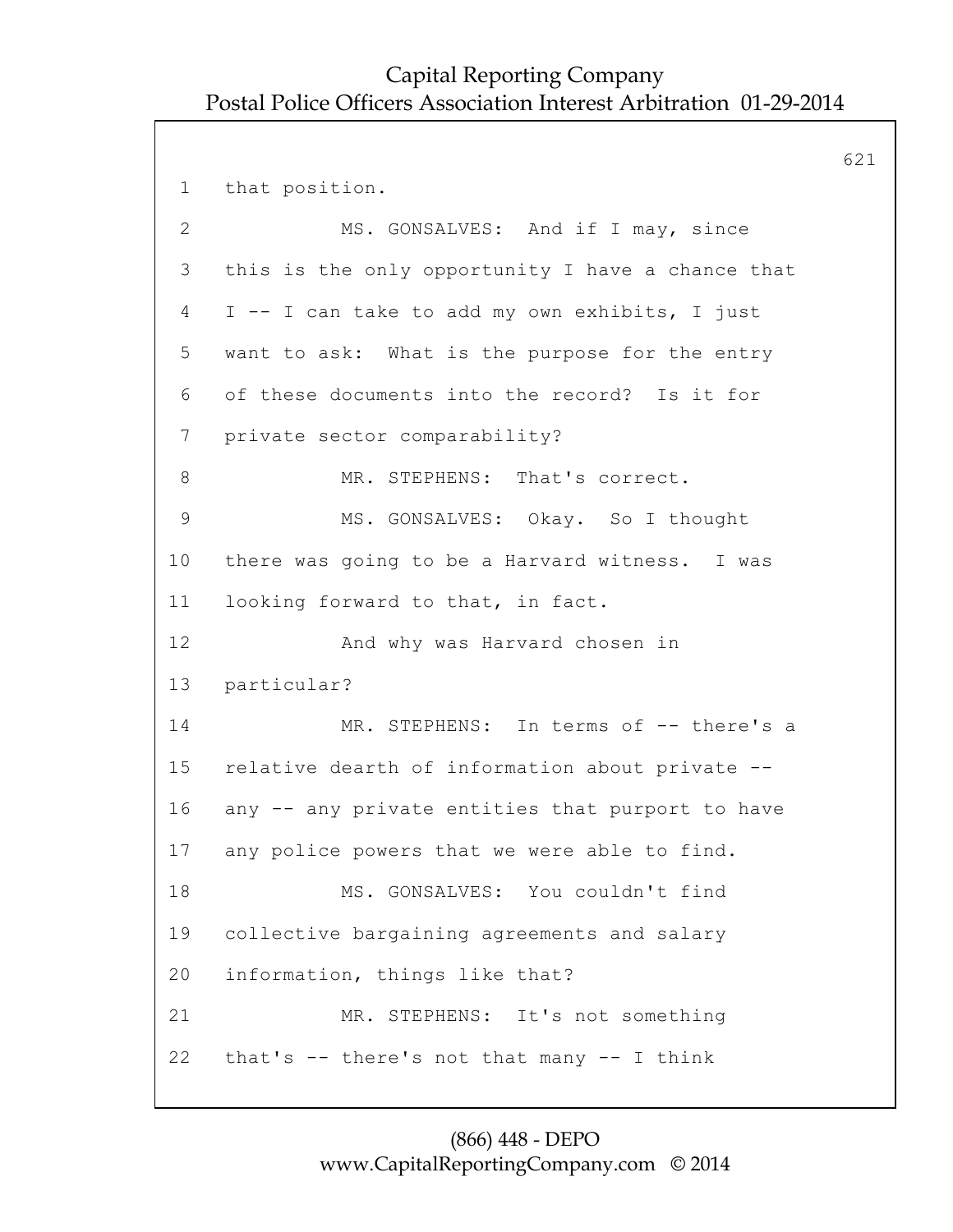|             |                                                   | 622 |
|-------------|---------------------------------------------------|-----|
| $\mathbf 1$ | there's the -- the court in New Jersey approved   |     |
| 2           | an arbitrator disregarding the New Jersey law     |     |
| 3           | requiring prior accepted comparability for police |     |
| 4           | because the Court recognized there's -- it's hard |     |
| 5           | to find information on that.                      |     |
| 6           | MS. GONSALVES: Okay. What -- then I               |     |
| 7           | would like to introduce a couple exhibits. If a   |     |
| 8           | witness were here, it would be my intention to -- |     |
| 9           | to demonstrate that Harvard's different than      |     |
| 10          | other universities, because Harvard has a         |     |
| 11          | \$32.7 billion endowment as of June of last year, |     |
| 12          | and it's one of the wealthiest, if not the        |     |
| 13          | wealthiest university in the country.             |     |
| 14          | And I have a document on that, which              |     |
| 15          | will be Postal Service Exhibit 13. And this is    |     |
| 16          | a -- an excerpt from the Harvard Magazine, which  |     |
| 17          | talks about the Harvard endowment.                |     |
| 18          | ARBITRATOR OLDHAM: So what's the                  |     |
| 19          | exhibit number?                                   |     |
| 20          | MS. GONSALVES: Thirteen. C-13. I                  |     |
| 21          | apologize for the lack of the three-hole punches. |     |
| 22          | I guess we can punch them quickly.                |     |
|             |                                                   |     |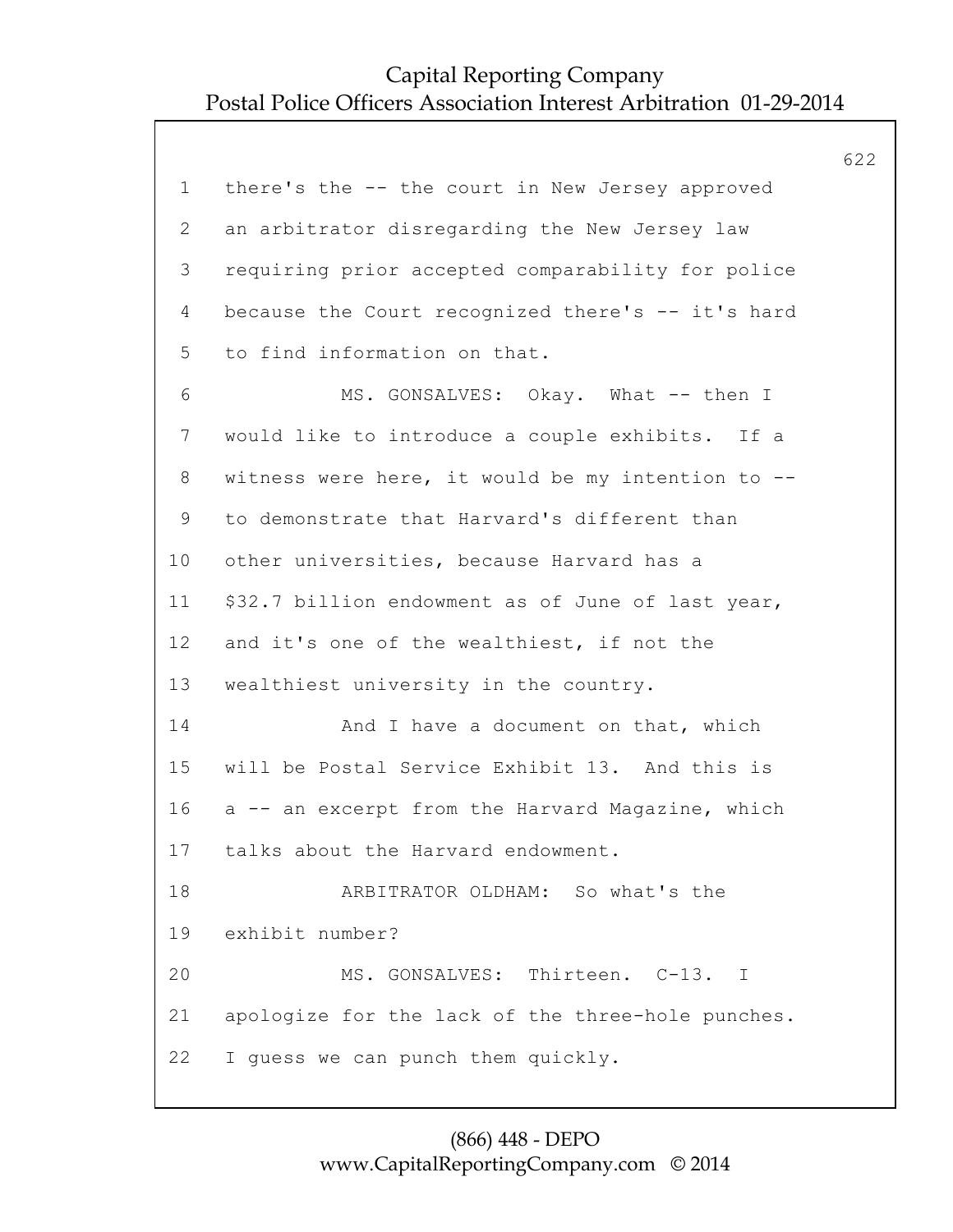623 1 And C-14 and C-15, which we'll now be 2 distributing, this is just background information 3 about the Harvard Police. It's in that lovely 4 crimson color. And the points that these 5 particular exhibits highlight is the fact that 6 Harvard Police are licensed state police officers 7 and deputy sheriffs, that they have jurisdiction 8 over all crimes from beginning to end that are 9 committed on Harvard campuses, and what that 10 means is -- with one exception. With certain 11 types of homicides, Harvard Police don't have 12 sole jurisdiction, but they have exclusive 13 jurisdiction over other crimes that are committed 14 on Harvard property. 15 And the crimes that they have 16 jurisdiction over include -- the crimes include 17 rape, domestic violence, hate crimes and, of 18 course -- it's Harvard after all -- alcohol and 19 drug crimes. And you'll see in one of these 20 attachments, if you peruse it, that, basically, 21 these are the same types of crimes that take 22 place in any large urban area, and they have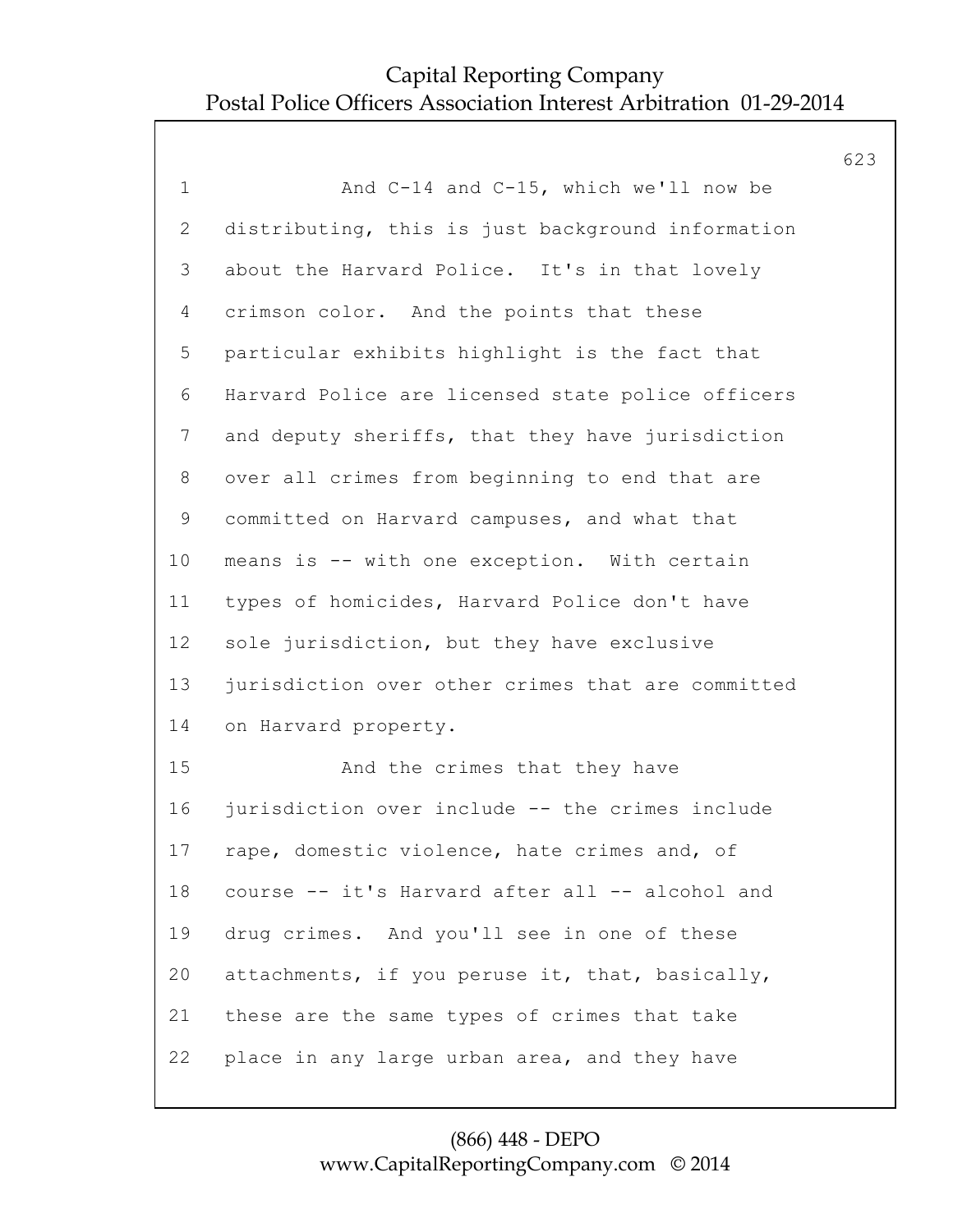624 1 exclusive jurisdiction over them. 2 ARBITRATOR OLDHAM: Thank you. 3 MR. STEPHENS: So the two principal 4 parts of the Union's case today will be the 5 attorney presentation of three exhibits that the 6 panel has. These are Exhibits 67, 68 and 69, 7 which are -- two of them are briefs filed by the 8 National Association of Letter Carriers in a 1999 9 arbitration proceeding. And the third document 10 is the award issued by the panel in that case, 11 and that -- I'll give a short presentation on -- 12 on that. 13 So if the -- so the -- the Union would 14 like to make a presentation on the 1999 interest 15 arbitration award by Arbitrator George R. 16 Fleischli. Again, the Union had intended to have 17 a representative of the National Association of 18 Letter Carriers, but he was unable to be here 19 today. The information that I'll be presenting 20 is not based on personal knowledge. It is based 21 on the prehearing brief and post-hearing brief 22 filed by the Union and the award of the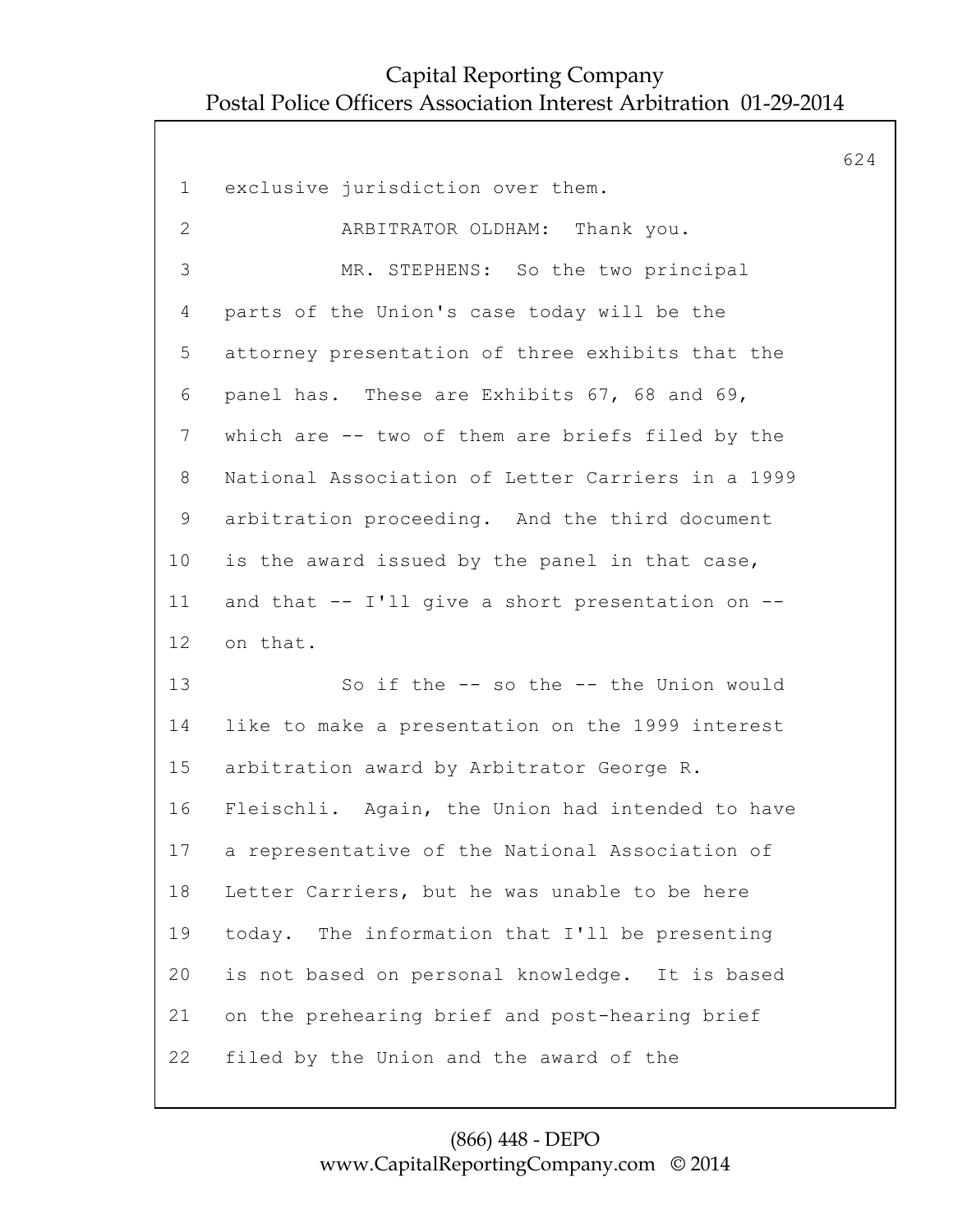625

1 arbitrator. 2 We have not included the post office's 3 briefs for two reasons. One, I don't have them, 4 and, second, as you'll see, the arbitrator 5 largely sided with the Union's position. So 6 we're not intending to not present the position 7 both sides were making, but just the arguments 8 that were -- that we contend that were ultimately 9 persuasive to the arbitrator. 10 So by way of background, the post 11 office and the Letter Carriers were parties to a 12 contract that expired in November 1998. The 13 Letter Carriers were proposing a -- a longer 14 agreement than the post office was prepared to 15 accept, and the carriers were also proposing wage 16 increases every year and also a pay upgrade for 17 every carrier, moving them from Grade 6 of the 18 old Postal Service scale to Grade 7 on account of 19 what the Letter Carriers contended were 20 fundamentally changed duties that had not been 21 compensated. The parties reached an impasse in 22 bargaining, and Arbitrator Fleischli was chosen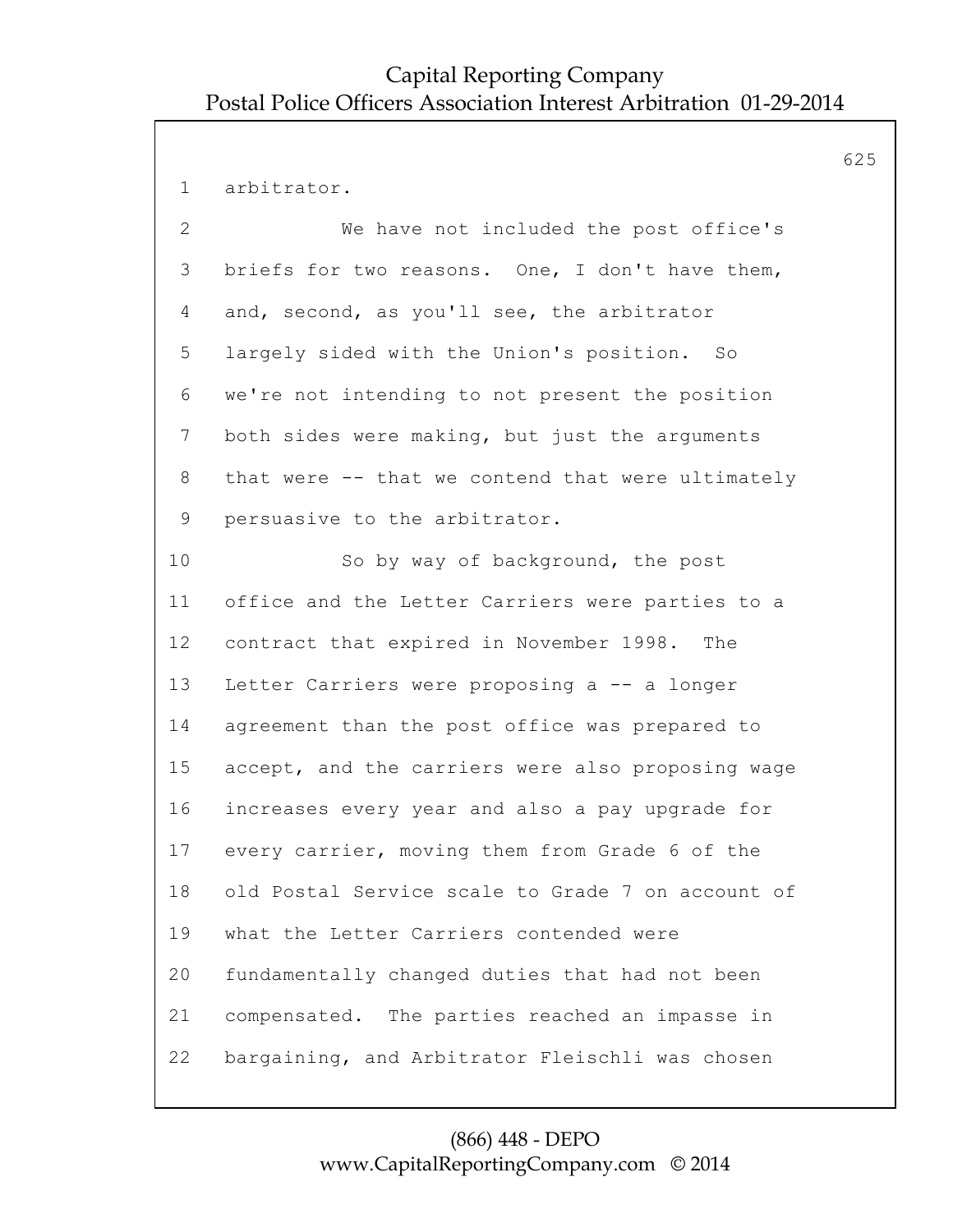626

1 to head the arbitration panel. 2 In the meantime, the two other large 3 unions had recently completed their negotiations 4 with the post office and ratified them, and those 5 contracts called for lesser economic terms than 6 what the Letter Carriers were proposing. And to 7 jump to the conclusion, Arbitrator Fleischli 8 adopted the Letter Carriers' proposal that every 9 city letter -- letter carrier be upgraded from 10 the old Grade 5 to Grade 6 on internal 11 comparability concerns compared to other postal 12 and employees and what he concluded were 13 fundamental changes in the nature of letter 14 carrier work resulting from postal automation. 15 The Letter Carrier's principal argument 16 was that the carriers should receive a pay 17 upgrade due to what they described as significant 18 changes due to technology. In short, they 19 contended that carriers were carrying more mail 20 and spending more time outdoors doing so than 21 they had previously. The technology change was 22 called DPS.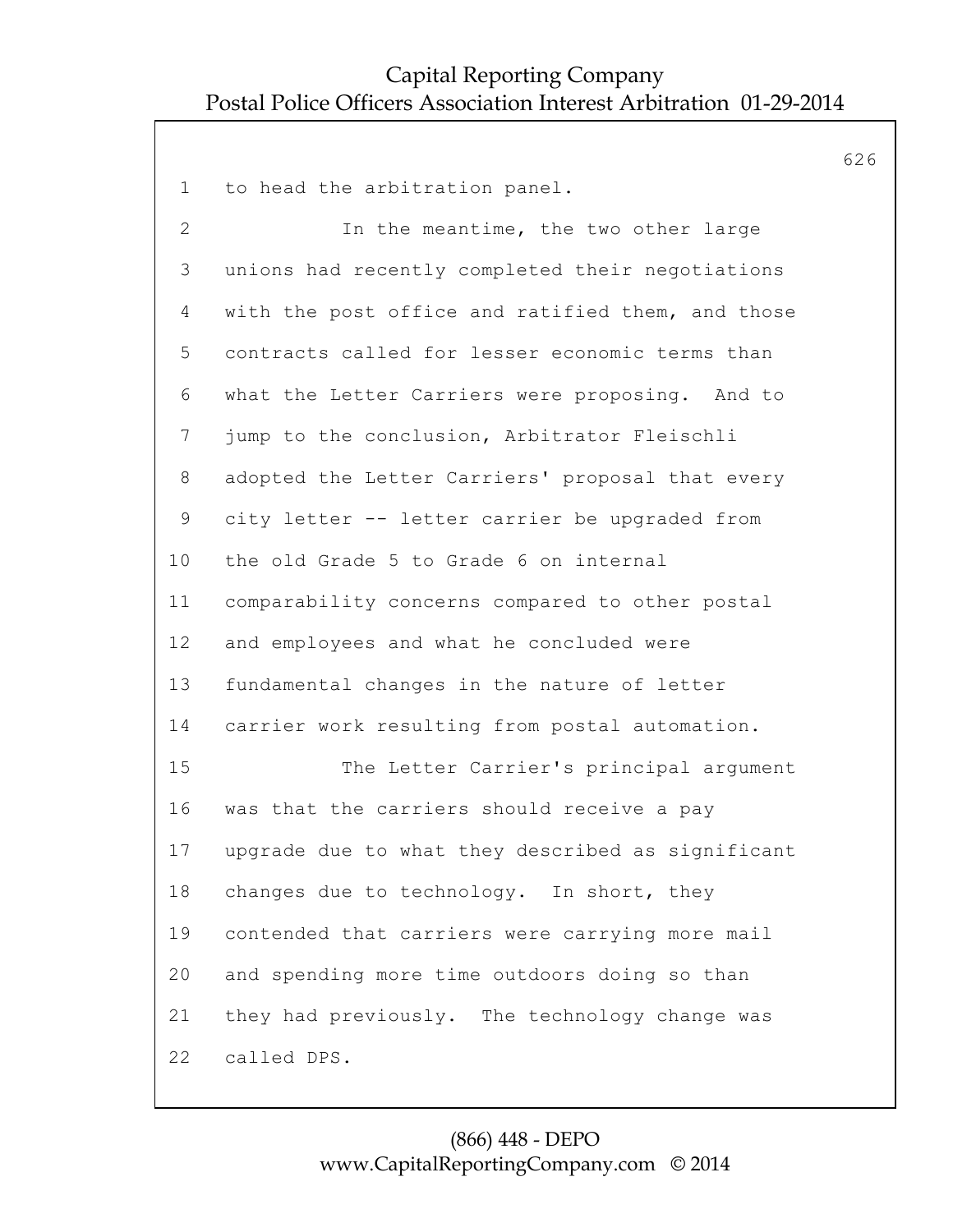627 1 Prior to 1993, when DPS was -- began to 2 be introduced, there was testimony that letter 3 carriers spent approximately 50 percent of their 4 workday in the office preparing mail for delivery 5 and then 50 percent of the time in the street 6 delivering it. According to the Letter Carriers, 7 DPS shifted an average of 80 minutes per workday 8 from office time to street time. 9 This -- simplifying it greatly was 10 the -- the argument justifying the -- the pay 11 upgrade. The -- the Union had proposed this pay 12 upgrade concept in the previous arbitration in 13 1995. The arbitrator then, Arthur Stark, 14 declined to adopt it at the time, because he felt 15 that the implementation of this technology change 16 was -- had only begun. It was far from complete. 17 By 1999, by contrast, the Union argued 18 to the panel that the -- there was nothing 19 premature about this request because the 20 implementation was essentially complete, that 21 85 percent of city delivery routes had been 22 converted to this technology, resulting in the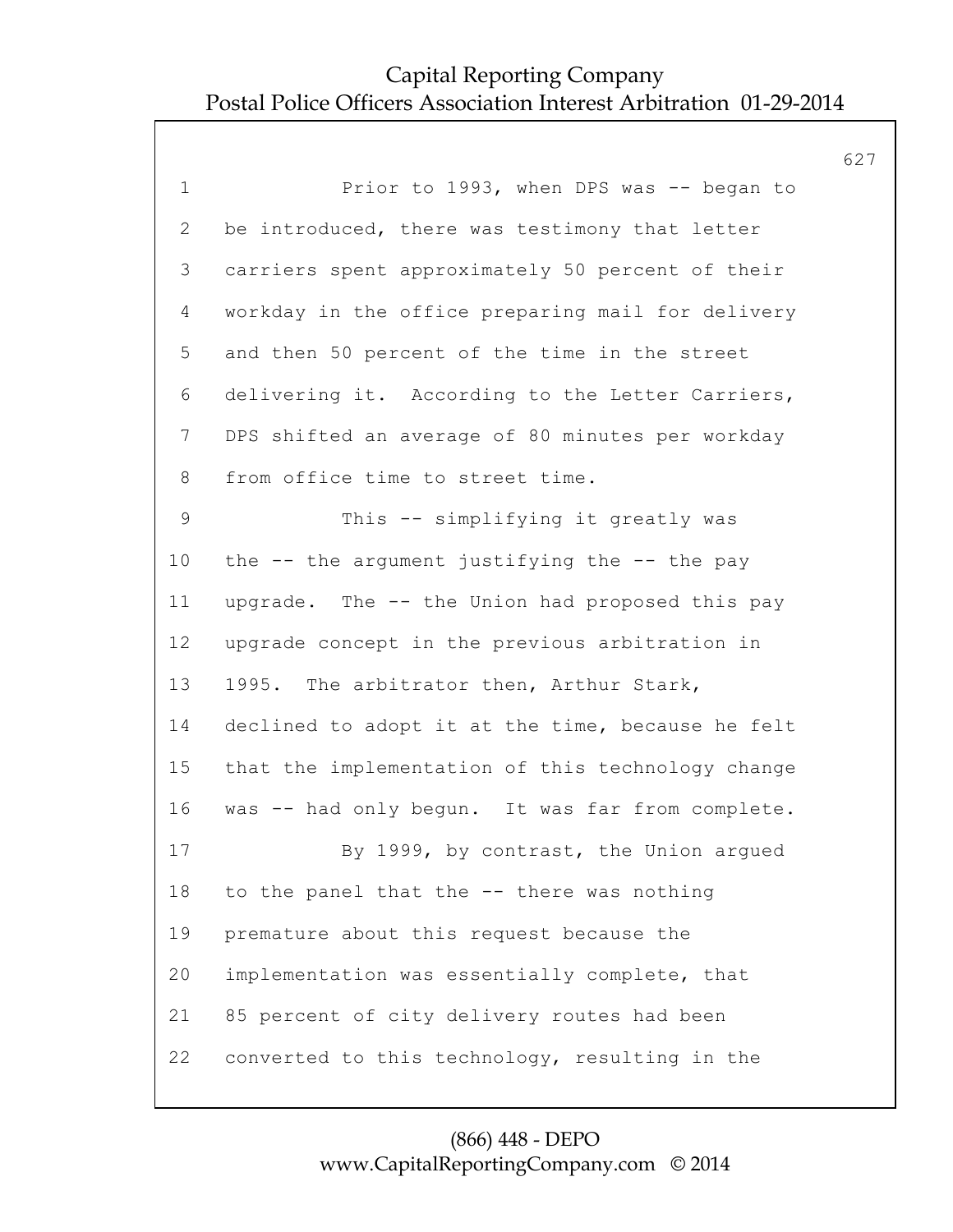628 1 increased time outdoors. 2 ARBITRATOR OLDHAM: Does it matter if 3 we know what the technology was? 4 ARBITRATOR DUFEK: It might be useful. 5 MR. STEPHENS: Sure. 6 ARBITRATOR DUFEK: It might be helpful 7 if I just mention it. It's called delivery point 8 sequence. 9 MR. STEPHENS: Yes. 10 ARBITRATOR DUFEK: And it was an 11 automation process that allowed the mail to be 12 delivered to each carrier specific to the route 13 in a delivery point sequence, so that the 14 carriers no longer had to what they call case the 15 mail in order to get it into a delivery point 16 sequence. That's what DPS stands for. It's -- 17 it's much more complicated, I'm sure, than that, 18 but that's the basic -- basic sense of it. 19 ARBITRATOR OLDHAM: So it was delivered 20 to the carriers, in some sense, presorted? 21 ARBITRATOR DUFEK: Yes, in trays 22 presorted. And the technology just got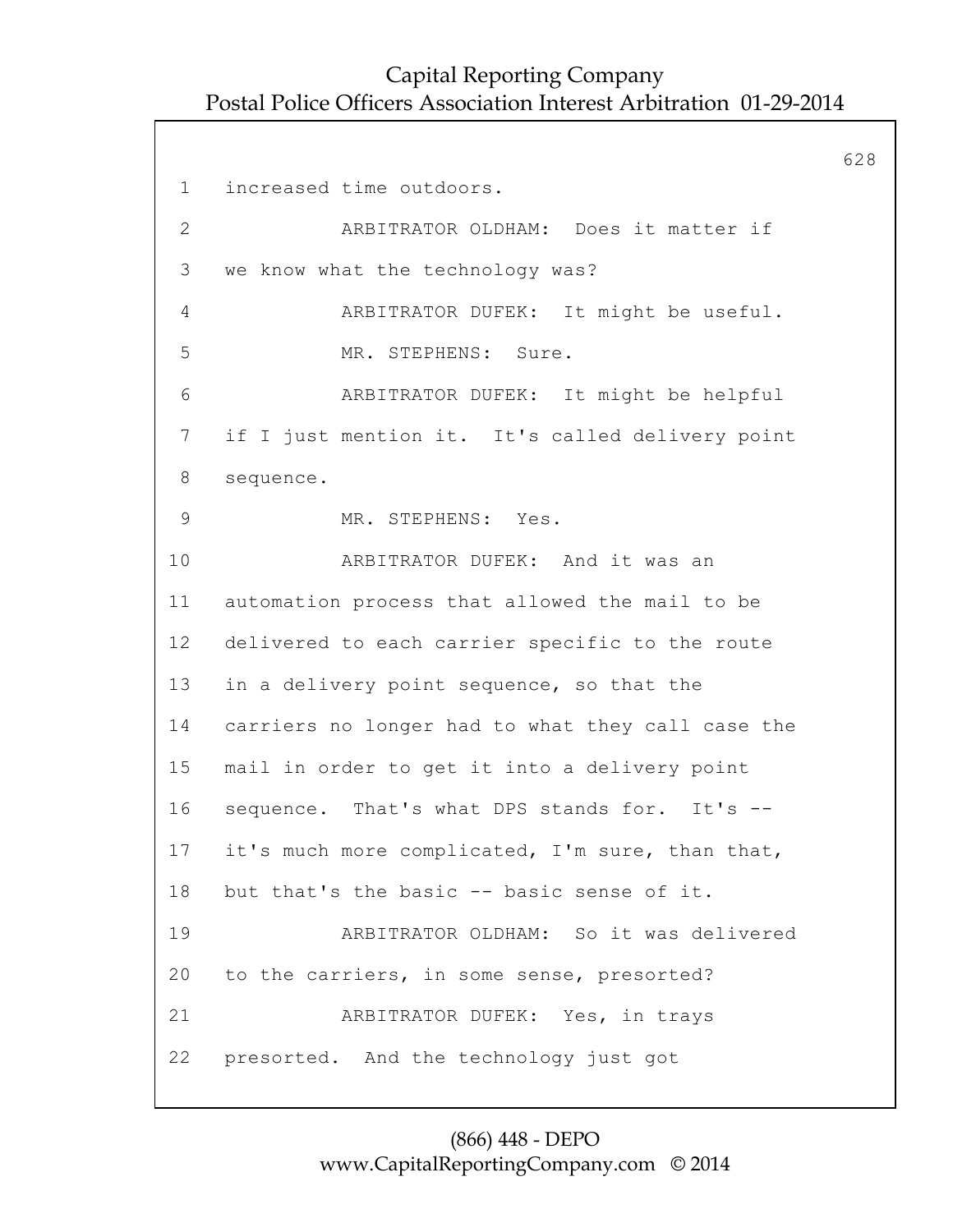|                |                                                   | 629 |
|----------------|---------------------------------------------------|-----|
| $\mathbf 1$    | sophisticated enough that they could read the     |     |
| $\overline{2}$ | addresses in such a way that the carrier would    |     |
| 3              | get the trays exactly in the manner in which he   |     |
| $\overline{4}$ | would deliver it on the street.                   |     |
| 5              | ARBITRATOR OLDHAM: Great. Thank you.              |     |
| 6              | MR. STEPHENS: And the award -- and I              |     |
| 7              | apologize for the -- the simplified -- the -- the |     |
| 8              | award -- the opinion accompanying the award goes  |     |
| 9              | into pretty good detail about the different       |     |
| 10             | contentions of the parties about how -- what --   |     |
| 11             | all of the factual results of that, the           |     |
| 12             | consequences. The post office's case was that     |     |
| 13             | this had actually made the job easier for the     |     |
| 14             | carriers in -- in important respects.             |     |
| 15             | The Union's argument was that it                  |     |
| 16             | actually had made it more difficult, not just     |     |
| 17             | because you're outdoors, but it required more on  |     |
| 18             | the fly -- a lot of stuff that used to be done in |     |
| 19             | the office, a lot of problem -- advanced problem  |     |
| 20             | solving was delayed until the street, but the --  |     |
| 21             | so I guess the -- Arbitrator Fleischli's opinion  |     |
| 22             | is probably a better source of this than I am, so |     |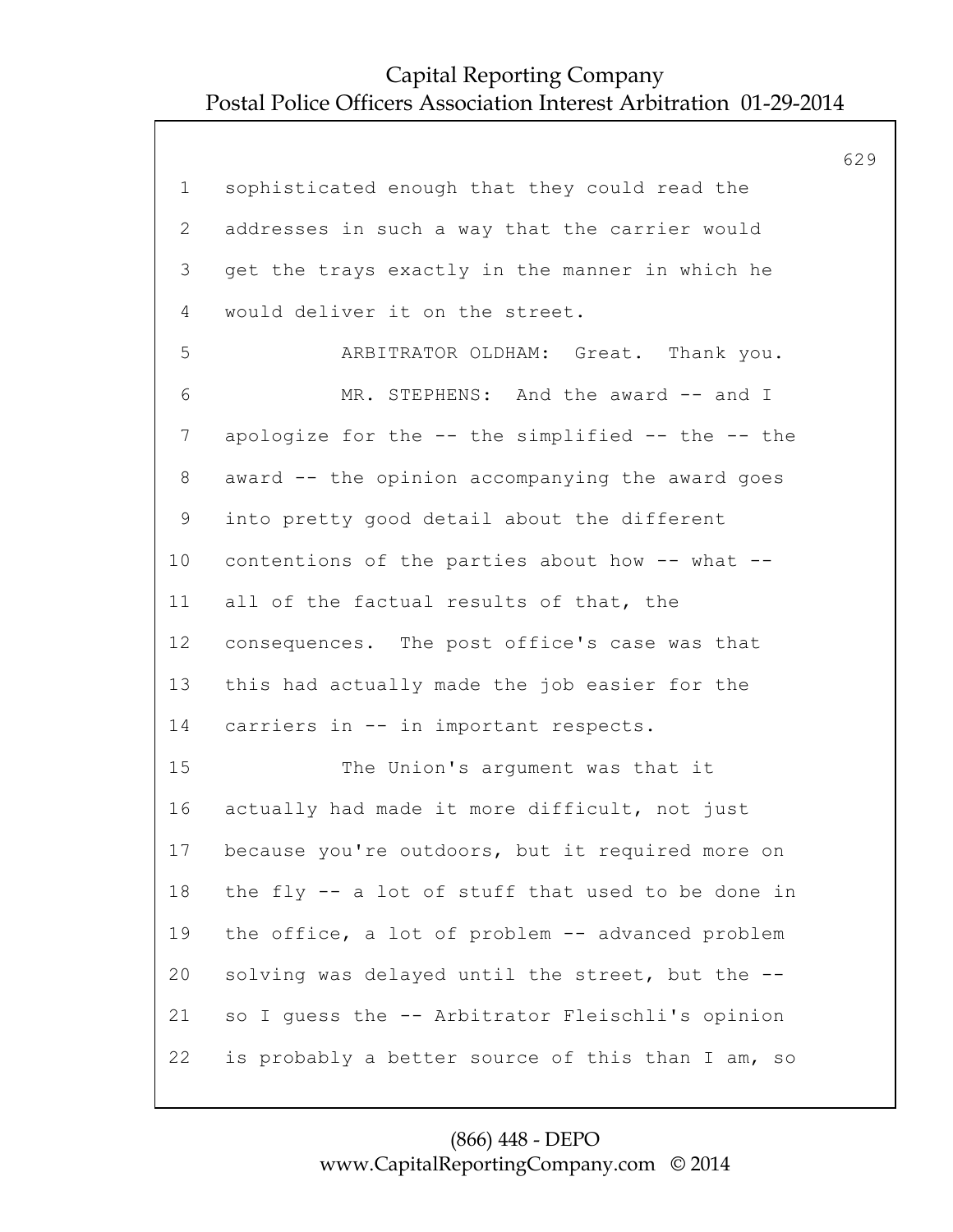|                |                                                     | 630 |
|----------------|-----------------------------------------------------|-----|
| $\mathbf 1$    | I'm trying to keep it a little short.               |     |
| $\overline{2}$ | But as you'll see from the opinion,                 |     |
| 3              | the -- the Union estimated that the percentage of   |     |
| 4              | city carrier work performed outdoors had risen      |     |
| 5              | from 58.4 percent in 1989 to 68.4 percent by        |     |
| 6              | 1998, about a 10 percent shift from indoor to       |     |
| $\overline{7}$ | outdoor. And the Union contended that by            |     |
| 8              | spending more time on the street, this exposed      |     |
| 9              | carriers to greater time exposed to inclement       |     |
| 10             | weather and at increased risk of both physical      |     |
| 11             | injury associated with visiting residences and      |     |
| 12             | also increased risk of crime, being victim of       |     |
| 13             | crime.                                              |     |
| 14             | Thus, the Union argued that the job was             |     |
| 15             | more physically demanding. They had to carry        |     |
| 16             | more mail. They had to carry an additional          |     |
| 17             | bundle called a DPS -- DPS bundle, had to carry     |     |
| 18             | handheld scanners when working their routes.<br>The |     |
| 19             | Union presented evidence that due to this           |     |
| 20             | increased strain, carriers were suffering           |     |
| 21             | increased injuries, and they presented evidence     |     |
| 22             | of a correlation -- strong correlation between      |     |
|                |                                                     |     |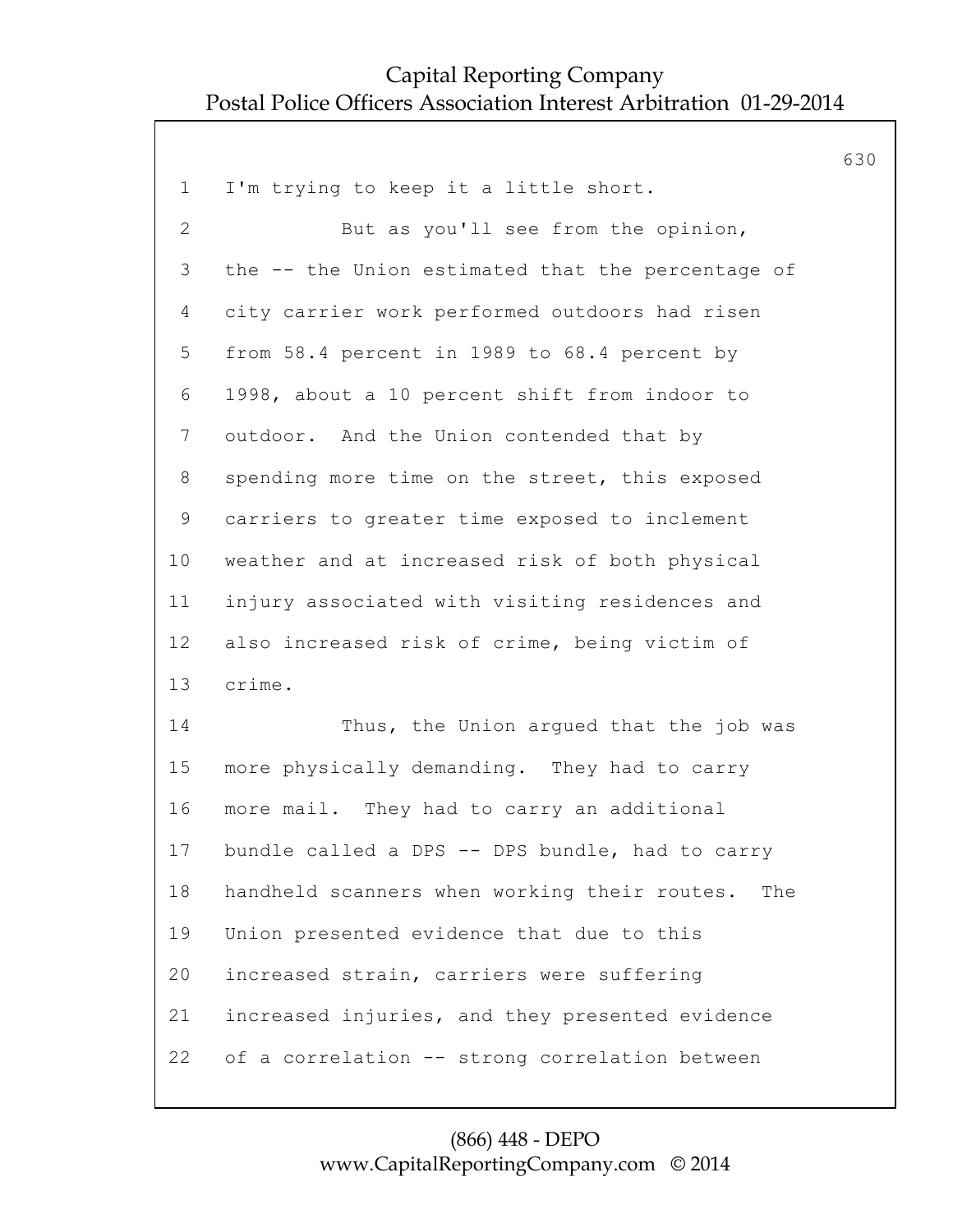631 1 outdoor work and increased risk of injury. 2 The Union also argued that this 3 automation had made the carriers' job more 4 mentally demanding, that the carriers were 5 required to exercise greater concentration during 6 street delivery, as carriers now had to perform 7 work in the street that they previously had 8 performed in the office prior to automation, 9 including fixing mistakes that machines had made, 10 removing undeliverable mail from their bundles on 11 the street rather than in the office, and finding 12 accountable items such as registered mail that 13 were improperly mixed in with the DPS mail. 14 The Union also argued that the 15 carriers' jobs now required greater use of 16 memory. Carriers were required now to have 17 greater knowledge of their routes, including the 18 names of residents on their routes and current 19 mail delivery status, for example, mail 20 forwarding. Whereas, prior to automation, 21 carriers had in-office memory aids to help them 22 with those tasks.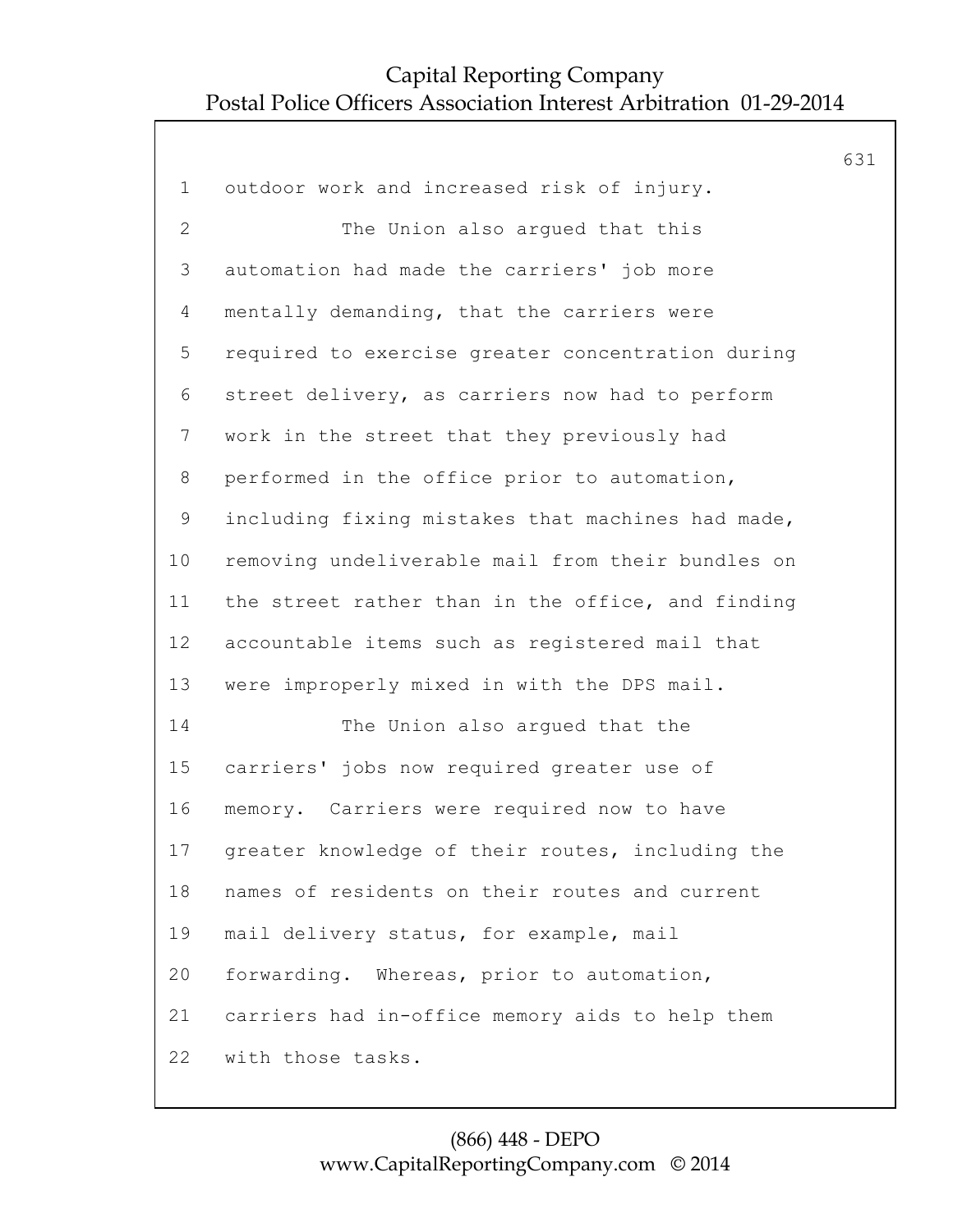|                |                                                   | 632 |
|----------------|---------------------------------------------------|-----|
| $\mathbf 1$    | And the Union presented evidence --               |     |
| $\overline{2}$ | expert testimony on changed job duties, presented |     |
| 3              | a professional compensation analyst who testified |     |
| 4              | about the methods used to establish compensation  |     |
| 5              | programs. Again, this is spelled out in greater   |     |
| 6              | detail in both the Union's briefs and in          |     |
| $7\phantom{.}$ | Arbitrator Fleischli's award.                     |     |
| $\,8\,$        | But in sum, the experts described that            |     |
| 9              | DPS had changed the job of carrier in the         |     |
| 10             | following ways: Increasing the depth of           |     |
| 11             | knowledge required to handle mail on the street,  |     |
| 12             | increased responsibility for independent          |     |
| 13             | decision-making resulting from the need to handle |     |
| 14             | mail on the street, increased physical dexterity  |     |
| 15             | due to the additional bundles and increased       |     |
| 16             | mental demands.                                   |     |
| 17             | And, again, the post office argued that           |     |
| 18             | DPS had not had a significant impact on the       |     |
| 19             | letter carrier's job and presented several        |     |
| 20             | witnesses to that effect. There -- the ultimate   |     |
| 21             | testimony was that the work changes before and    |     |
| 22             | after the implementation of DPS had actually      |     |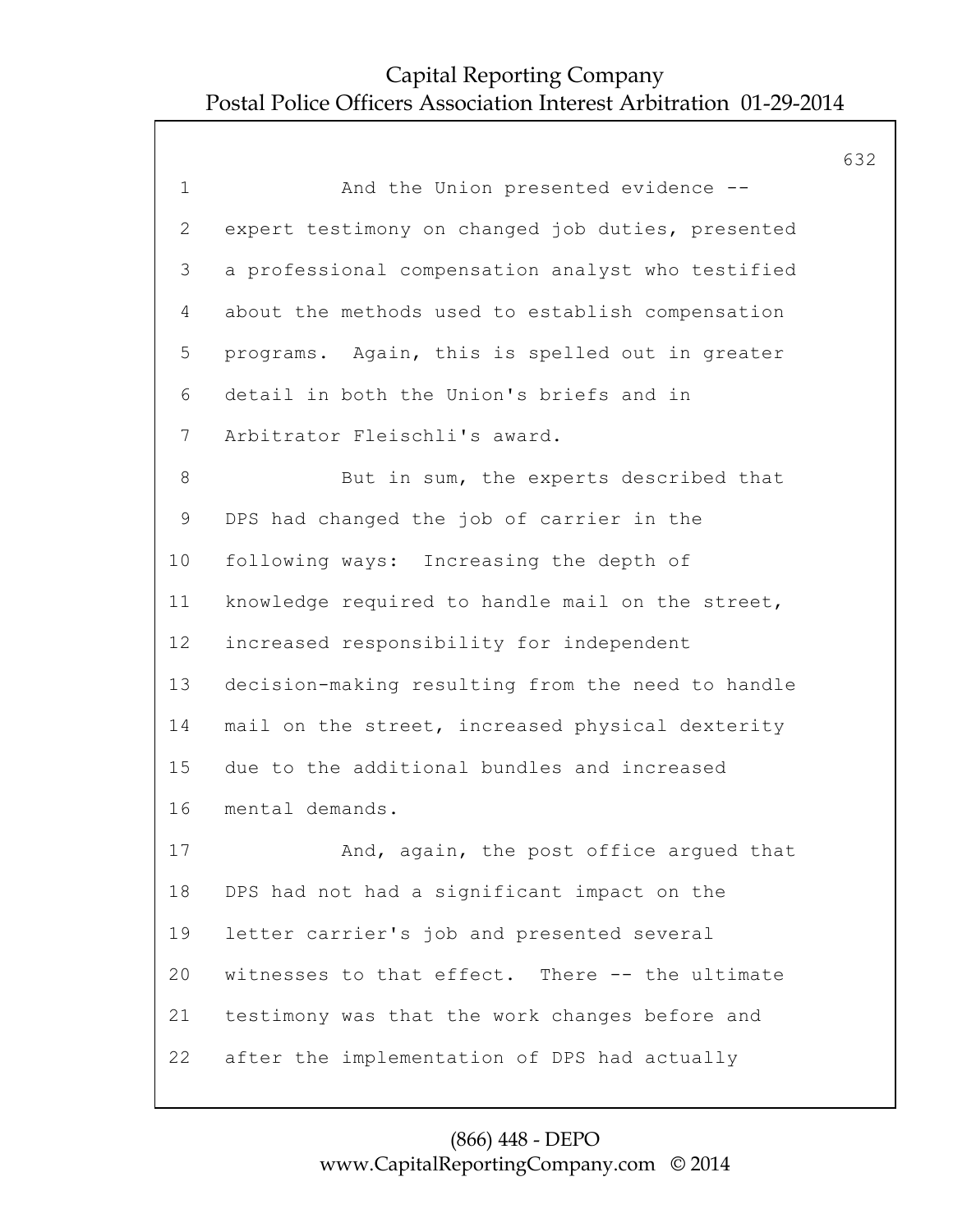633 1 reduced the workload of carriers rather than 2 increased it. 3 The carriers argued that significant 4 wage increases for carriers were necessary to 5 restore the purchasing power of city carrier 6 wages. The Union also argued that the increased 7 outdoor duties alone warranted higher pay and 8 presented an expert witness on that effect, who 9 testified about the economic theory of 10 compensating wage differentials, that undesirable 11 job characteristics, including increased hazards 12 and outdoor work, should be associated with a 13 positive compensating wage, even if the turnover 14 rate in the job had not increased due to union 15 presence. 16 But the main focus of Arbitrator 17 Fleischli's opinion, as the panel will see, 18 concerns internal comparability, and in 19 particular, between the letter carriers and 20 the -- referred to as the clerks represented by 21 the American Postal Workers Union. Their pay had 22 historically been linked, and the two unions had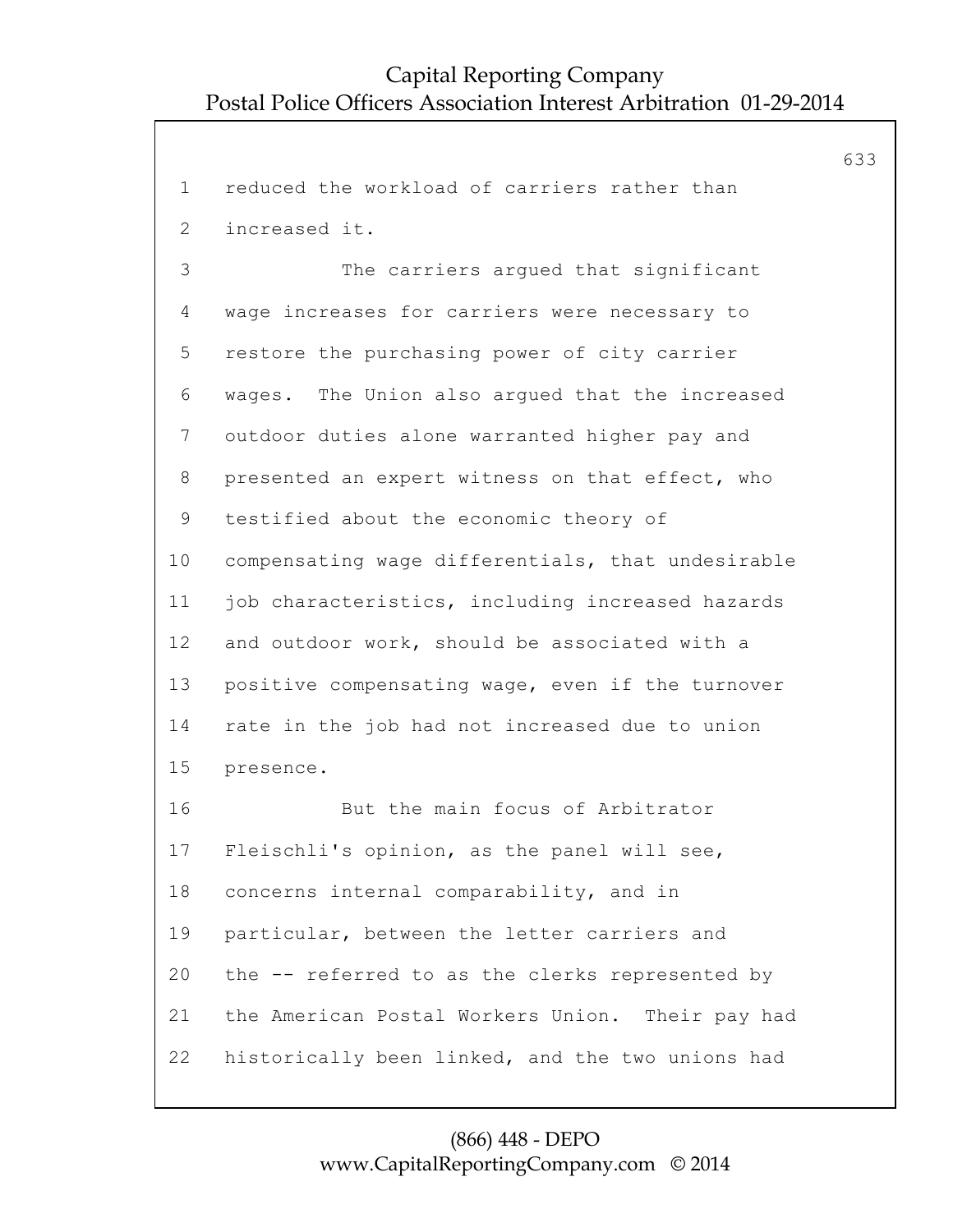634

1 actually bargained together for several rounds of 2 bargaining. 3 And the post office urged the panel to 4 hold the Letter Carriers to that historic 5 linkage, but the union -- the NALC argued that 6 the Letter Carriers' job had actually always been 7 more difficult than that of the clerk, which, 8 historically, alone, warranted a higher pay for 9 the carriers. With the increased job burdens 10 associated with DPS, the Union argued that -- 11 that that -- that further warranted delinking, 12 and they presented evidence about the relative 13 difficulty of the jobs to the panel. 14 And in sum, the post office argued that 15 the Letter Carriers should -- should follow the 16 same recently negotiated two-year agreement that 17 the APWU had signed with the post office that did 18 not include any of the economic improvements that 19 the Letter Carriers asked for. They argued -- 20 the post office argued to the panel that adopting 21 the Letter Carriers' economic proposals would 22 disrupt an established pattern and cause all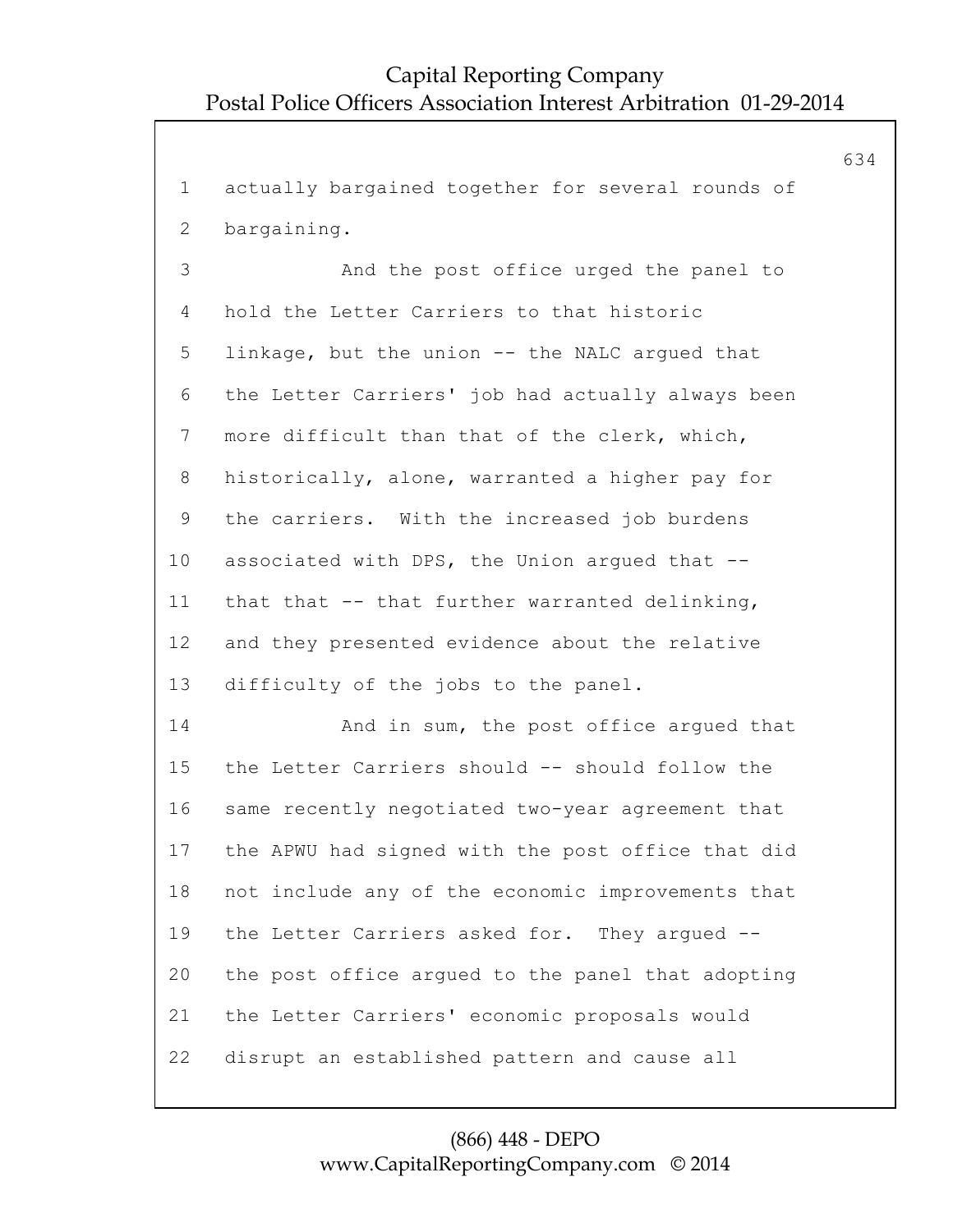635 1 manner of difficulty with future bargaining. 2 Jumping to the conclusion, Arbitrator 3 Fleischli ruled for the Letter Carriers, adopting 4 their final economic proposal, including wage 5 increases and the overall pay upgrade. He wrote 6 an opinion explaining his decision. I will 7 summarize quickly. 8 He explained that the -- the evidence 9 in the case convinced him that the DPS had indeed 10 made the city letter carrier work more difficult 11 than it had been. He explained that regardless 12 of whether, as the post office argued, the letter 13 carriers were already enjoying a wage premium, he 14 concluded that an outdoor premium applied 15 warranting higher pay for outdoor work. He 16 concluded that it had become more difficult to 17 deliver mail than it had been previously. Thus, 18 the 10 percent change in letter carrier duties 19 from indoors to outdoors was significant enough 20 for him to award a job upgrade of approximately 21 two-and-a-half percent of pay. 22 He recognized in his decision that the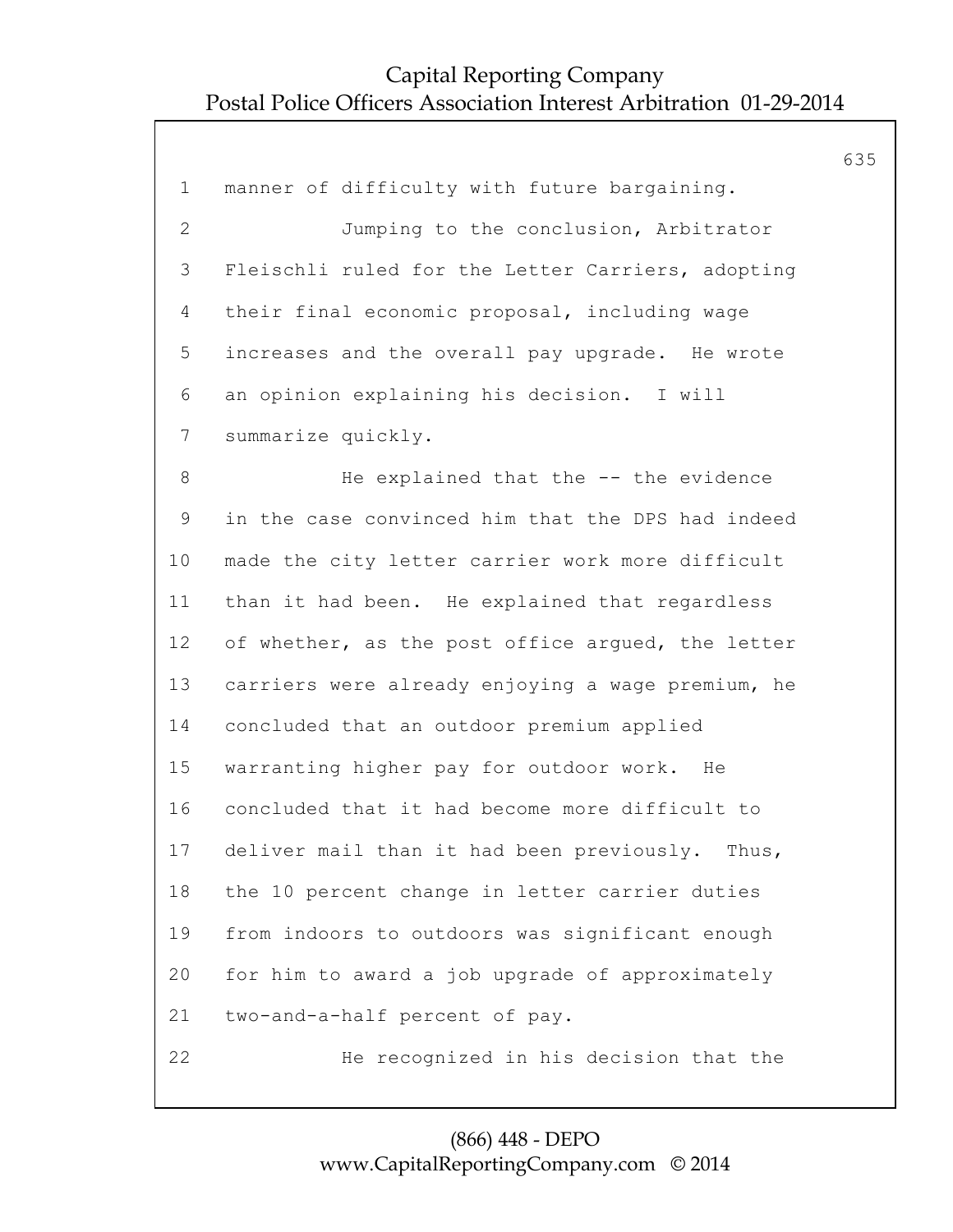|                |                                                   | 636 |
|----------------|---------------------------------------------------|-----|
| $\mathbf 1$    | impact of automation on letter carriers was       |     |
| $\overline{2}$ | somewhat uneven. There was some variability       |     |
| 3              | based on route and location, but that neither     |     |
| 4              | party argued that letter carriers should be       |     |
| 5              | evaluated other than as a whole, so whatever      |     |
| 6              | unevenness there was would roughly even out.      |     |
| $\overline{7}$ | And his opinion emphasized that he was            |     |
| $8\,$          | awarding -- his award was based on internal       |     |
| 9              | equity among postal employees and not necessarily |     |
| 10             | comparability with the private sector. And,       |     |
| 11             | again, he noted that work of city letter carriers |     |
| 12             | was arguably more difficult than the work of a    |     |
| 13             | clerk even before automation.                     |     |
| 14             | Finally, he acknowledged the post                 |     |
| 15             | office's arguments in favor of adhering to        |     |
| 16             | existing patterns with the other employee unions. |     |
| 17             | He wrote, however, that while adherence to        |     |
| 18             | patterns often make sense, there are exceptions   |     |
| 19             | to every rule. He wrote that one exception is     |     |
| 20             | where the evidence tends to prove an inequity in  |     |
| 21             | treatment. On the facts of the -- produced in     |     |
| 22             | the 1999 hearing, Arbitrator Fleischli concluded  |     |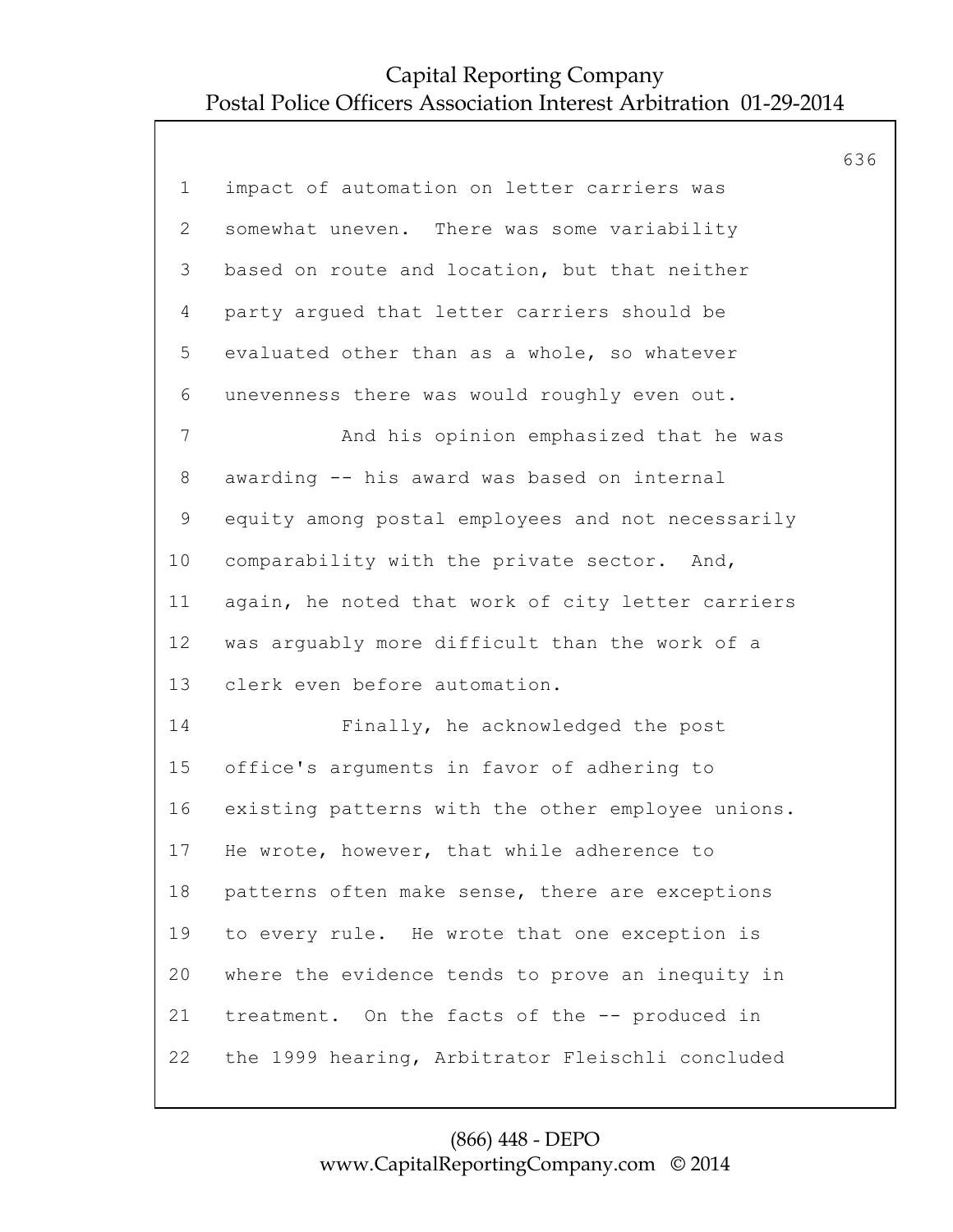|                |                                                    | 637 |
|----------------|----------------------------------------------------|-----|
| $\mathbf 1$    | that the letter carriers were not being properly   |     |
| 2              | compensated vis-à-vis other postal employees,      |     |
| 3              | including due to their changed duties as a result  |     |
| 4              | of DPS in the 1990s.                               |     |
| 5              | And, again, the Union brings this to               |     |
| 6              | the panel's attention for two reasons, first that  |     |
| $7\phantom{.}$ | we believe it $-$ it's relevant to the $-$ showing |     |
| 8              | where PPOs have been historically relative to      |     |
| 9              | other postal employees. And we'll be presenting    |     |
| 10             | evidence this morning about that historic          |     |
| 11             | linkage, which the Union contends has fallen       |     |
| 12             | away, and that while we were at a certain -- used  |     |
| 13             | to be at a certain point, vis-à-vis, other postal  |     |
| 14             | employees, we've actually slipped quite a bit      |     |
| 15             | compared to them in the years since.               |     |
| 16             | And, second, that that does not even               |     |
| 17             | price in the -- what we contend is a fundamental   |     |
| 18             | transformation of our jobs during that same time   |     |
| 19             | period. So while we believe, had the historic      |     |
| 20             | linkage been -- been the same, we would already    |     |
| 21             | be slightly above the other postal employees, at   |     |
| 22             | which point we would be entitled to additional     |     |
|                |                                                    |     |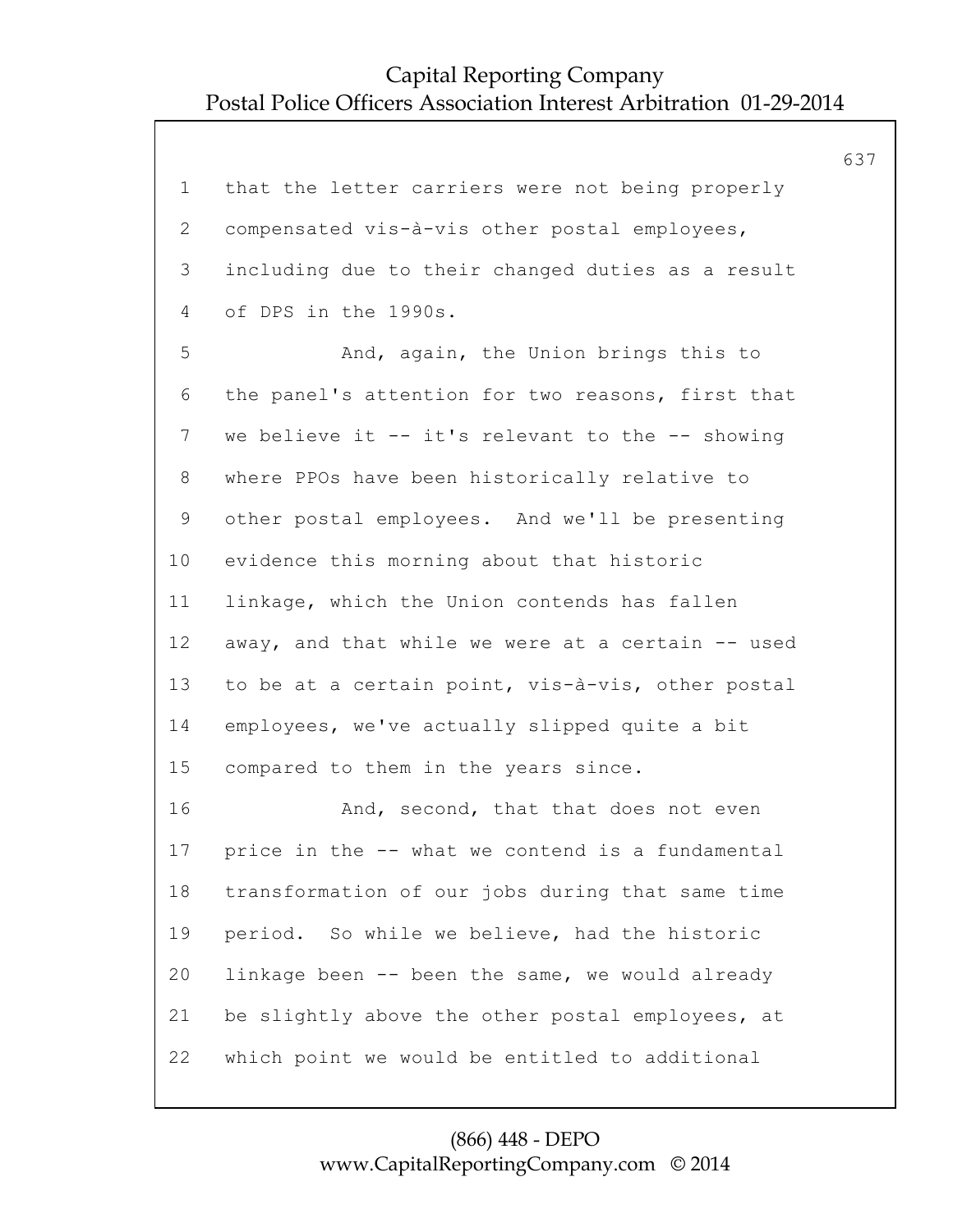638 1 compensation based on increased job hazards and 2 transformed duties. We believe Arbitrator 3 Fleischli's award also speaks to that point. 4 And, again, I guess I would recommend 5 the panel to turn to Arbitrator Fleischli's 6 opinion as a far better source of what he 7 actually said than what I'm saying he said. 8 MS. GONSALVES: May I make a brief 9 response? 10 ARBITRATOR OLDHAM: Certainly. 11 MS. GONSALVES: We are going to have a 12 witness testify about the Fleischli decision and 13 testify more generally about interest arbitration 14 history at the Postal Service, but I'd just like 15 to make five brief points. 16 First of all, I think Mr. Stephens 17 already alluded to this, but the Postal Service 18 offer in that case was premised on the pattern 19 that had been made in previous collective 20 bargaining agreements. 21 And the second point is that this was a 22 last best offer arbitration. It's the only one

#### (866) 448 - DEPO www.CapitalReportingCompany.com © 2014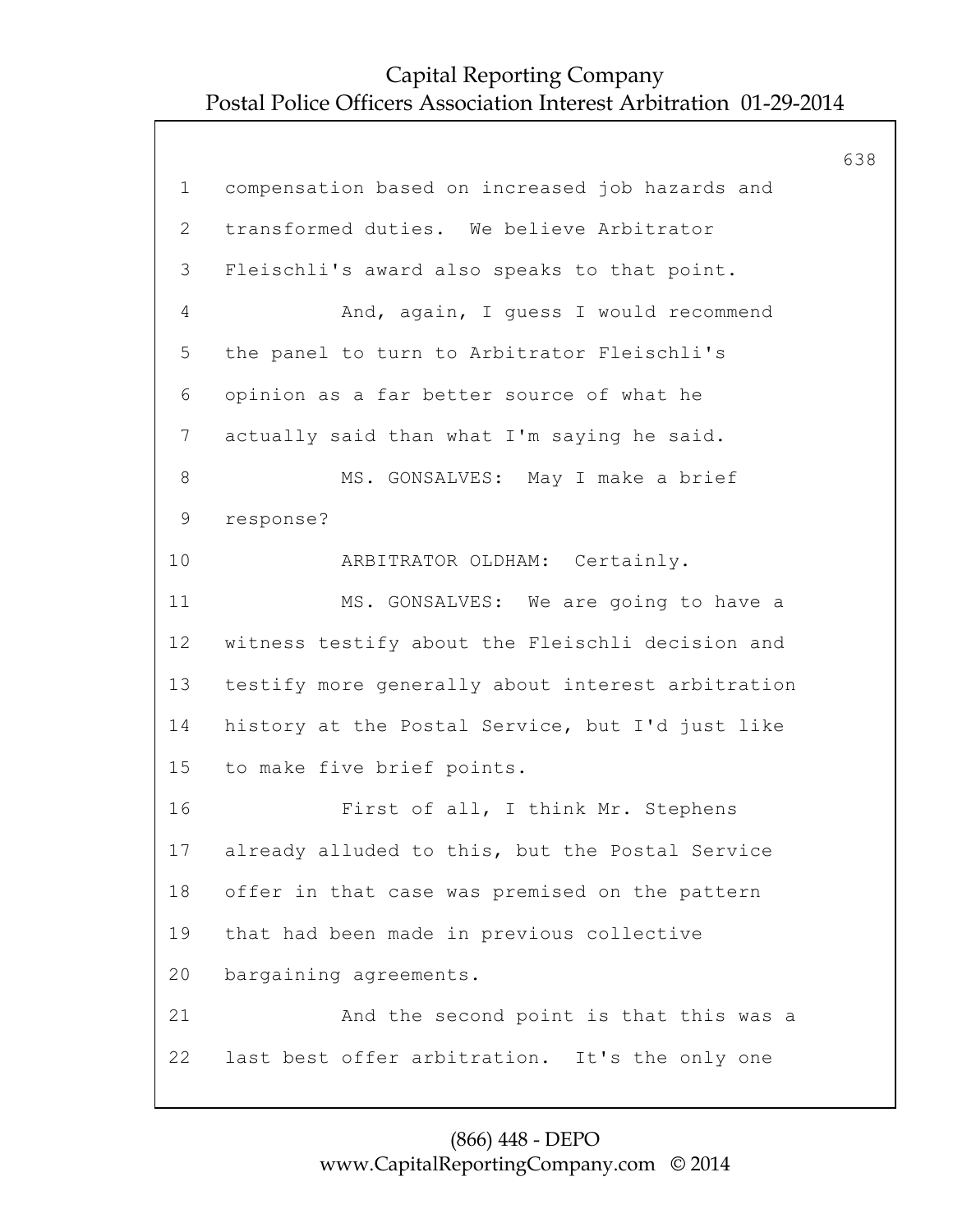|                |                                                   | 639 |
|----------------|---------------------------------------------------|-----|
| $\mathbf 1$    | in Postal Service history where an arbitrator was |     |
| $\overline{2}$ | faced with accepting all or nothing of one        |     |
| 3              | package versus all or nothing of another. So to   |     |
| 4              | the extent that he awarded the wage package       |     |
| 5              | proposed by the NALC, that is the reason why.     |     |
| 6              | Third -- and we'll be talking about               |     |
| $7\phantom{.}$ | this more later, like I said, but -- and I think, |     |
| 8              | again, Mr. Stephens already stated this, but I    |     |
| 9              | just wanted to make it clear that Arbitrator      |     |
| 10             | Fleischli found not only a change in the mix of   |     |
| 11             | the carriers' duties, but he found a fundamental  |     |
| 12             | change in the duties themselves.                  |     |
| 13             | So one example is that additional                 |     |
| 14             | bundle that was created by DPS letters. The       |     |
| 15             | letter carriers still had to case some mail that  |     |
| 16             | was not machinable. It couldn't go through the    |     |
| 17             | machines. But those were put in separate          |     |
| 18             | bundles, and there was this additional bundle     |     |
| 19             | that was added.                                   |     |
| 20             | And in addition to that, with -- with             |     |
| 21             | the -- with DPS letters coming on to the scene,   |     |
| 22             | the letter carriers also had another duty, which  |     |
|                |                                                   |     |

#### (866) 448 - DEPO www.CapitalReportingCompany.com © 2014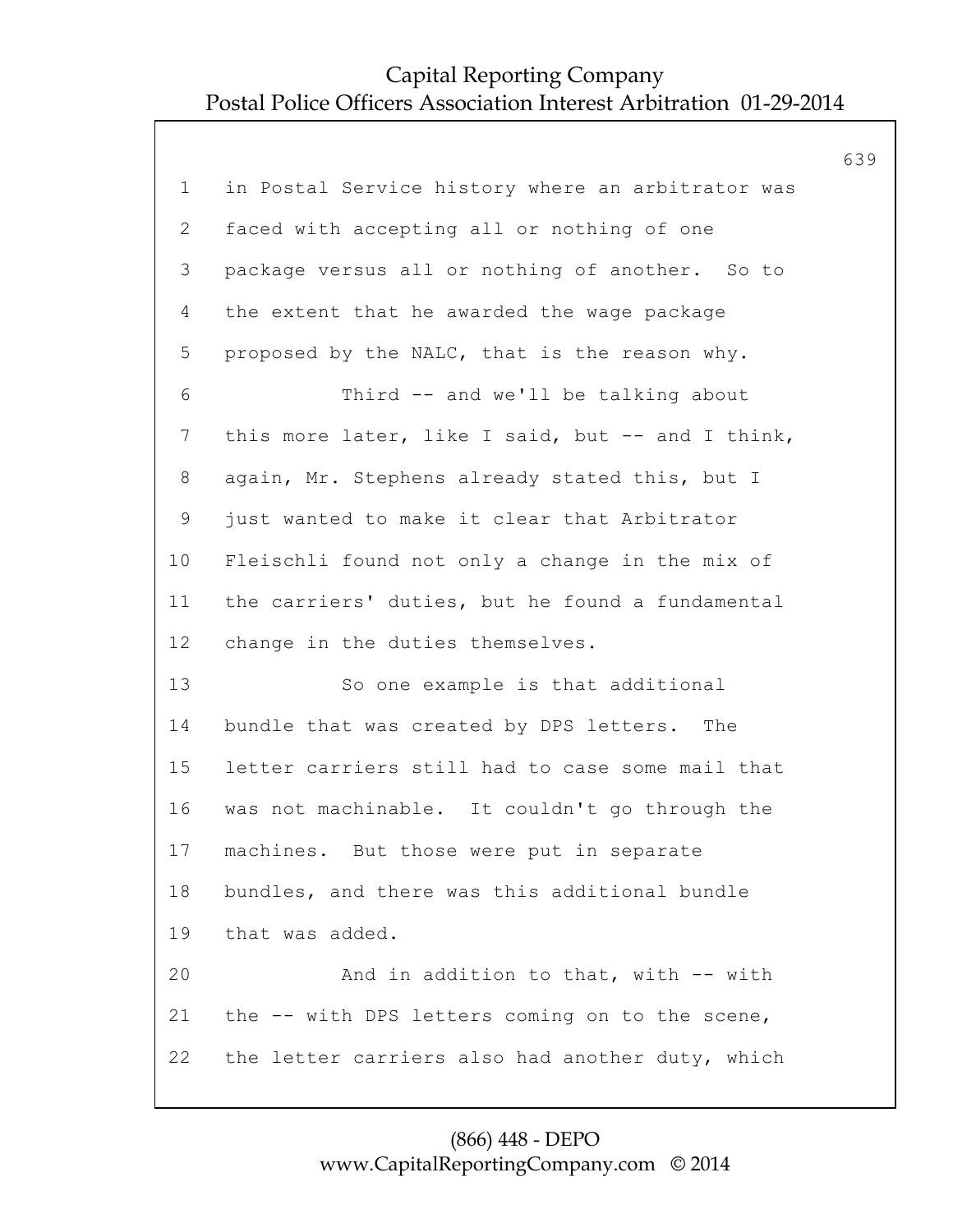|                |                                                   | 640 |
|----------------|---------------------------------------------------|-----|
| $\mathbf 1$    | was what's called thumbing the mail. The DPS      |     |
| $\overline{2}$ | mail was in delivery point sequence, but the      |     |
| 3              | letter carriers still had to go through and check |     |
| 4              | each letter to make sure that it was properly     |     |
| 5              | sorted by the machinery, and that was done on the |     |
| 6              | street. So that was another important changed     |     |
| $7\phantom{.}$ | duty. It was a new duty that they didn't have     |     |
| 8              | prior to this new automation. And there's         |     |
| $\mathsf 9$    | probably other details as well. That's just a     |     |
| 10             | couple of the new duties that were created by     |     |
| 11             | this new automation.                              |     |
| 12             | Fourth, as Mr. Stephens noted, this was           |     |
| 13             | a decision that was based -- the thrust of it,    |     |
| 14             | its focus, was internal comparability. Again,     |     |
| 15             | this is the only decision in Postal Service       |     |
| 16             | history which awarded wage changes on the basis   |     |
| 17             | of internal comparability. It's the only one.     |     |
| 18             | It's an outlier.                                  |     |
| 19             | And the fifth point is just that it's             |     |
| 20             | unprecedented -- unprecedented in the sense that  |     |
| 21             | it not only was last best offer, but it also was  |     |
| 22             | based on internal comparability. And you'll see   |     |
|                |                                                   |     |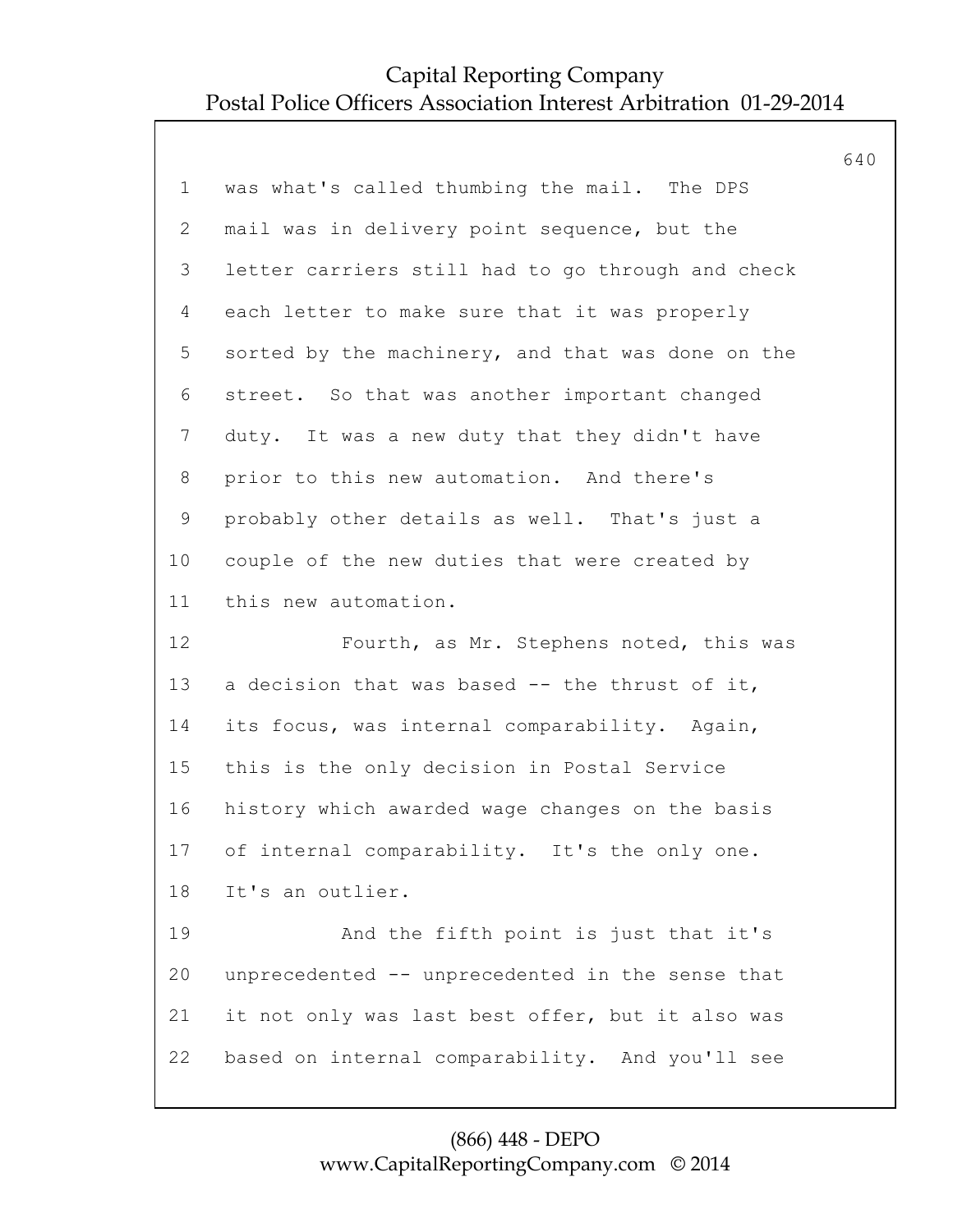641 1 through the testimony of Mr. Alexandrovich that 2 all subsequent interest arbitrators rejected the 3 Fleischli analysis because of the damage it could 4 cause to Postal Service labor relations in the 5 long run. 6 ARBITRATOR OLDHAM: Thank you. 7 MR. STEPHENS: So we are prepared with 8 our -- our live witness for today. 9 ARBITRATOR OLDHAM: Fine. 10 MR. STEPHENS: And, Teresa, he's going 11 to have a PowerPoint. 12 MS. GONSALVES: Well --13 MR. BELMAN: I don't have to do that. 14 MS. GONSALVES: We can set it up. We 15 can take a break. 16 MR. STEPHENS: I apologize -- 17 MS. GONSALVES: I'm sorry. I asked you 18 to tell me in advance. I mean, they asked me -- 19 MR. STEPHENS: You're right. It's my  $20$  fault  $-$ 21 MS. GONSALVES: -- should I get it in, 22 and I said I don't think so.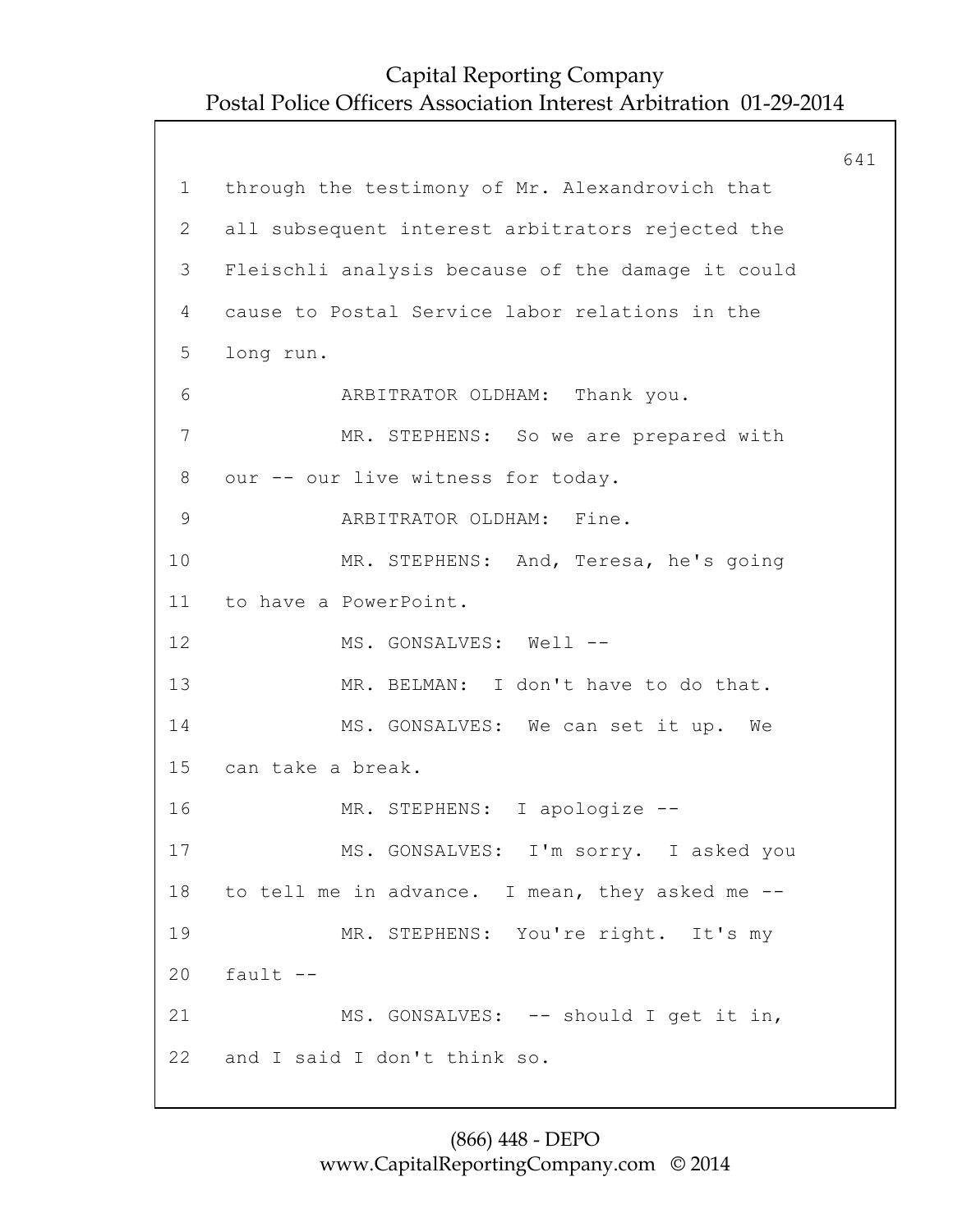642 1 MR. STEPHENS: It's my fault. 2 MS. GONSALVES: I'm sorry about that. 3 MR. STEPHENS: It's my fault. It's my 4 fault. It's my fault. 5 MS. GONSALVES: Okay. We can get it 6 set up. 7 MR. STEPHENS: We -- we printed off --8 we printed off the slides in addition, so -- 9 MR. BELMAN: It would be a bit clumsy, 10 because I'll be there, and the computer will be 11 somewhere down here, probably. 12 MR. STEPHENS: Okay. What --13 MR. BELMAN: And so why don't we see 14 how well we do with it, since we've got all the 15 slides -- 16 MR. STEPHENS: Okay. 17 MR. BELMAN: -- printed out. That will 18 save the panel the trouble of squinting at the 19 screen. Oh, okay. 20 ARBITRATOR DUFEK: And, Dr. Belman, I 21 may admit that that's getting more difficult with 22 the passage of each year.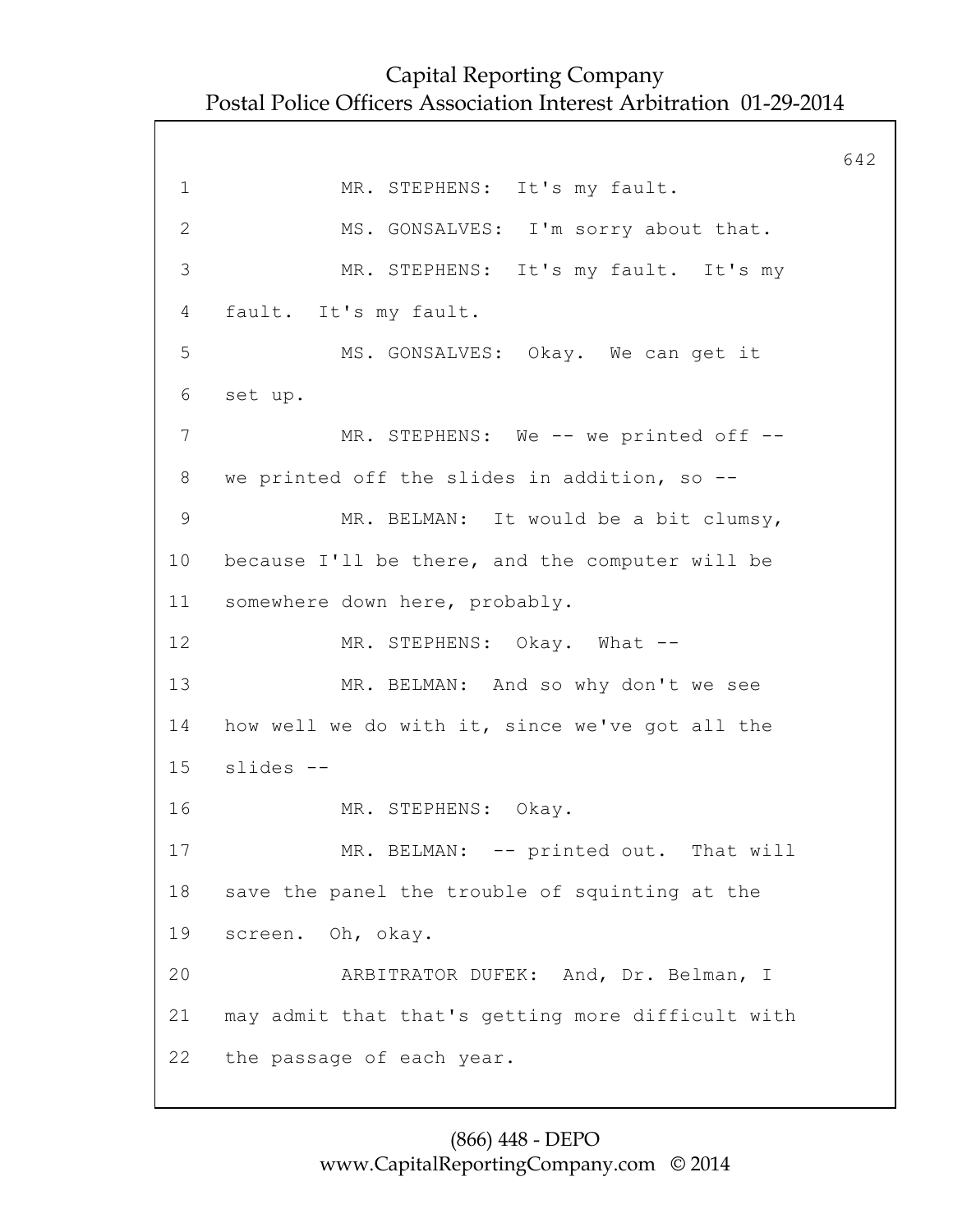643 1 MR. BELMAN: I just update my glasses, 2 so it's not so bad, but since I'm usually the one 3 doing the showing, I don't notice. 4 ARBITRATOR OLDHAM: Before you sit 5 down, sir, we're going to need to swear you in as 6 a witness. You can stay where you are. 7 MR. BELMAN: Okay. 8 ARBITRATOR OLDHAM: Just listen to the 9 reporter in the corner. 10 WHEREUPON, 11 DALE BELMAN, PH.D. 12 called as a witness, and having been first duly 13 sworn, was examined and testified as follows: 14 THE WITNESS: I do. 15 MS. GONSALVES: I think, Arlus, we're 16 going to need to make more copies, because -- 17 MR. STEPHENS: Okay. I apologize -- 18 MS. GONSALVES: Can we go off the 19 record for a moment? 20 ARBITRATOR OLDHAM: Off the record. 21 (Brief recess.) 22 ARBITRATOR OLDHAM: Okay. Folks, I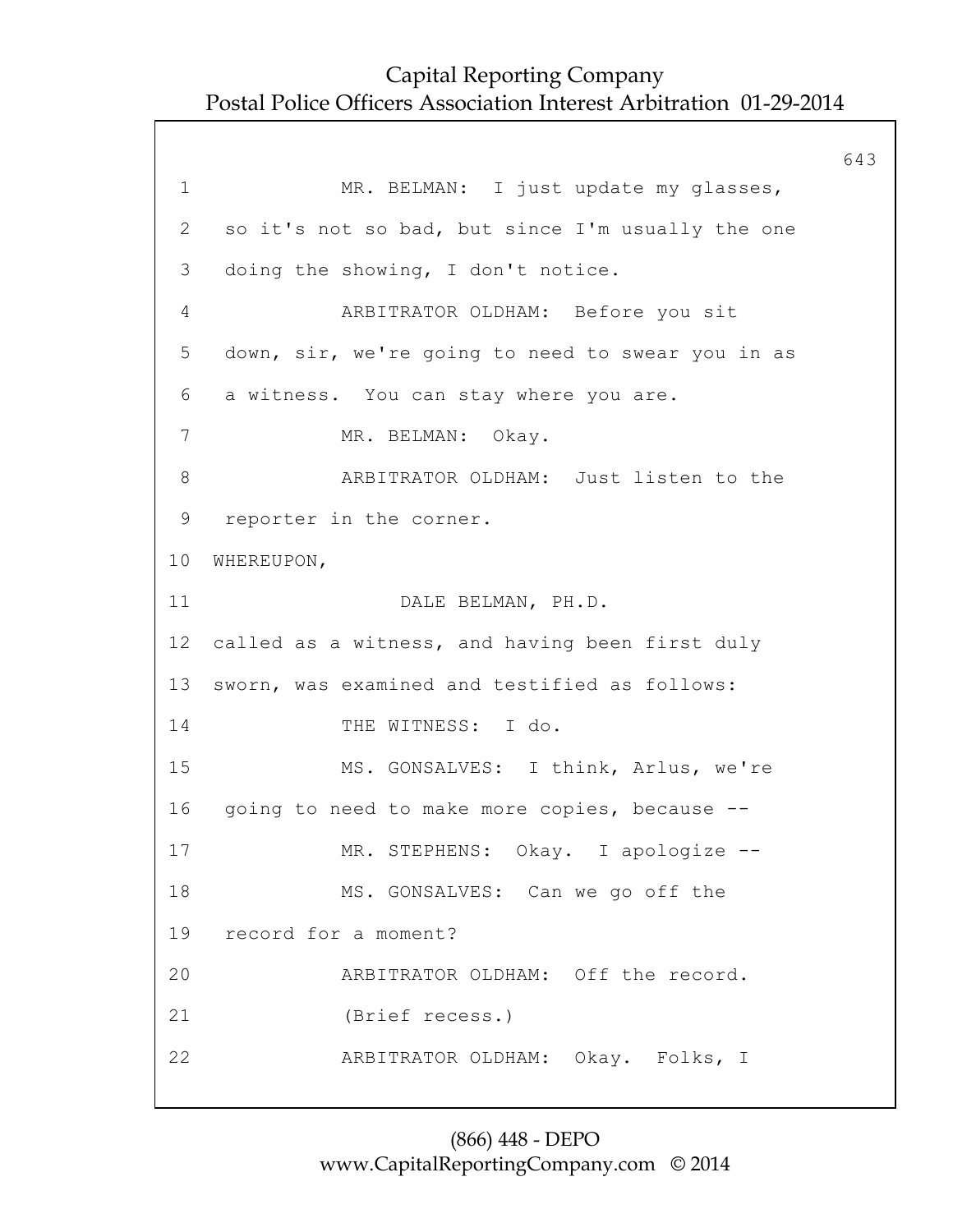644 1 think we're all back. Let's get going as soon as 2 we can. 3 MR. STEPHENS: So, Teresa, do you want 4 to raise your point? 5 MS. GONSALVES: I can. The ground 6 rules require that the parties exchange exhibits 7 by five o'clock a full day before the next day of 8 the hearing. So, for example, the Postal Police 9 Officers Association received the Postal 10 Service's exhibits for tomorrow last night. I 11 wrote down five o'clock. 12 And there's a reason for that, and the 13 primary reason for that is so that people can 14 prepare for cross-examination and have an idea 15 about what witnesses are testifying about. The 16 Postal Service, as a matter of practice, includes 17 any and all PowerPoint presentations in its 18 disclosures under the ground rules. 19 Due to a misunderstanding, Mr. Stephens 20 did not include this PowerPoint presentation in 21 his exhibits that he sent to us. We just 22 received them at the time that they were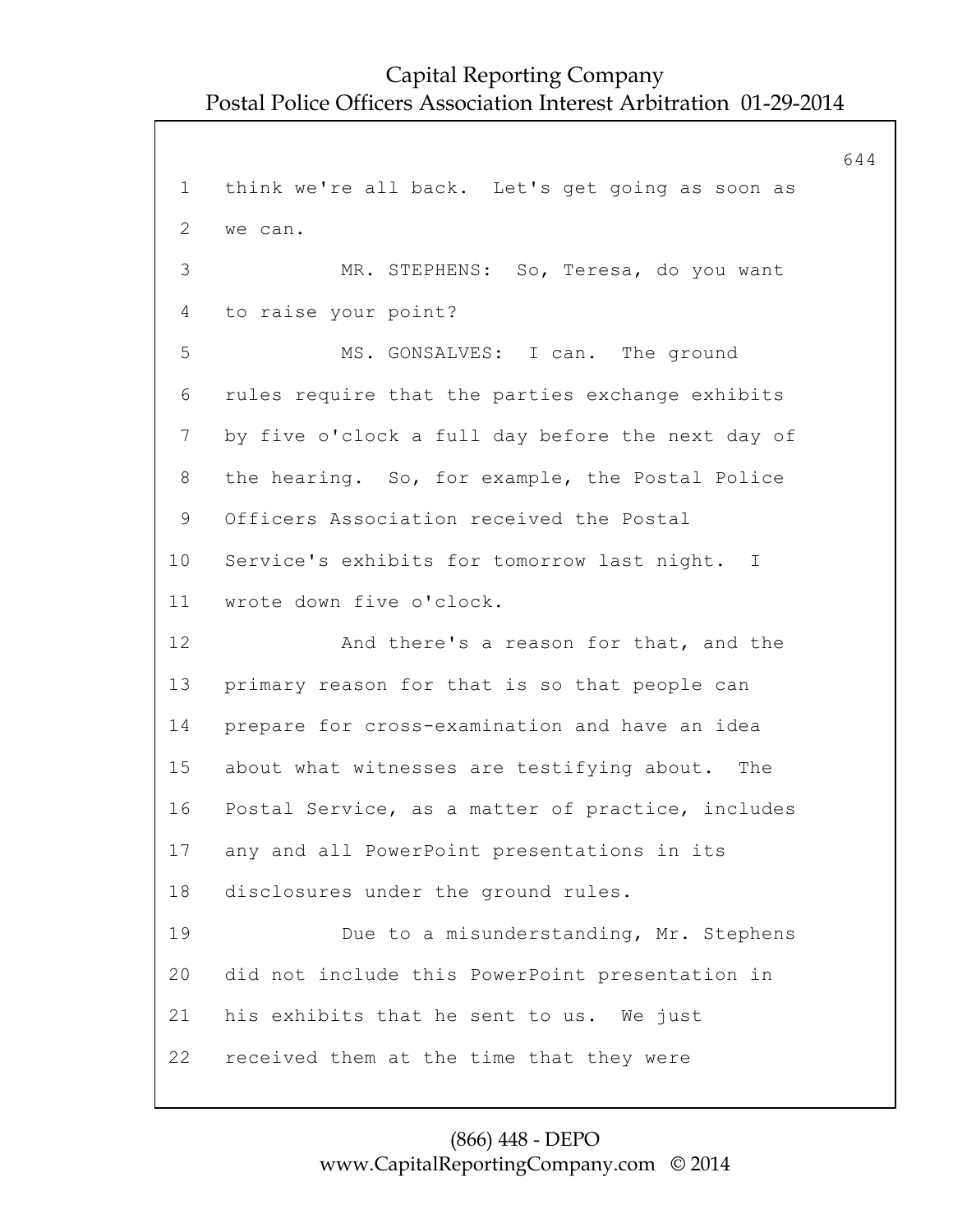|                |                                                   | 645 |
|----------------|---------------------------------------------------|-----|
| 1              | distributed. And the reason why -- maybe with     |     |
| $\overline{2}$ | any run-of-the-mill case -- with any              |     |
| 3              | run-of-the-mill witness, it wouldn't necessarily  |     |
| 4              | be an issue, but this is -- my understanding is   |     |
| 5              | that this is the Postal Police's primary and only |     |
| 6              | comparability expert witness.                     |     |
| 7              | And though we did receive loose                   |     |
| 8              | exhibits from the Postal Police that, in part,    |     |
| 9              | are replicated here, although I don't think       |     |
| 10             | in full, I think there are some references in the |     |
| 11             | PowerPoint that weren't included in the exhibits. |     |
| 12             | We had no context for them. We didn't know how    |     |
| 13             | many witnesses would be. We did not know who      |     |
| 14             | would be testifying as to the witnesses, and,     |     |
| 15             | therefore, our efforts, our ability to prepare    |     |
| 16             | for cross-examination was compromised.            |     |
| 17             | So what we suggested was that we go               |     |
| 18             | ahead and hear Dr. Belman's testimony today and   |     |
| 19             | that we either cross-examine a little or maybe    |     |
| 20             | not at all and reserve the right to bring Dr.     |     |
| 21             | Belman back at a later date to afford us the      |     |
| 22             | opportunity to prepare for cross-examination.     |     |
|                |                                                   |     |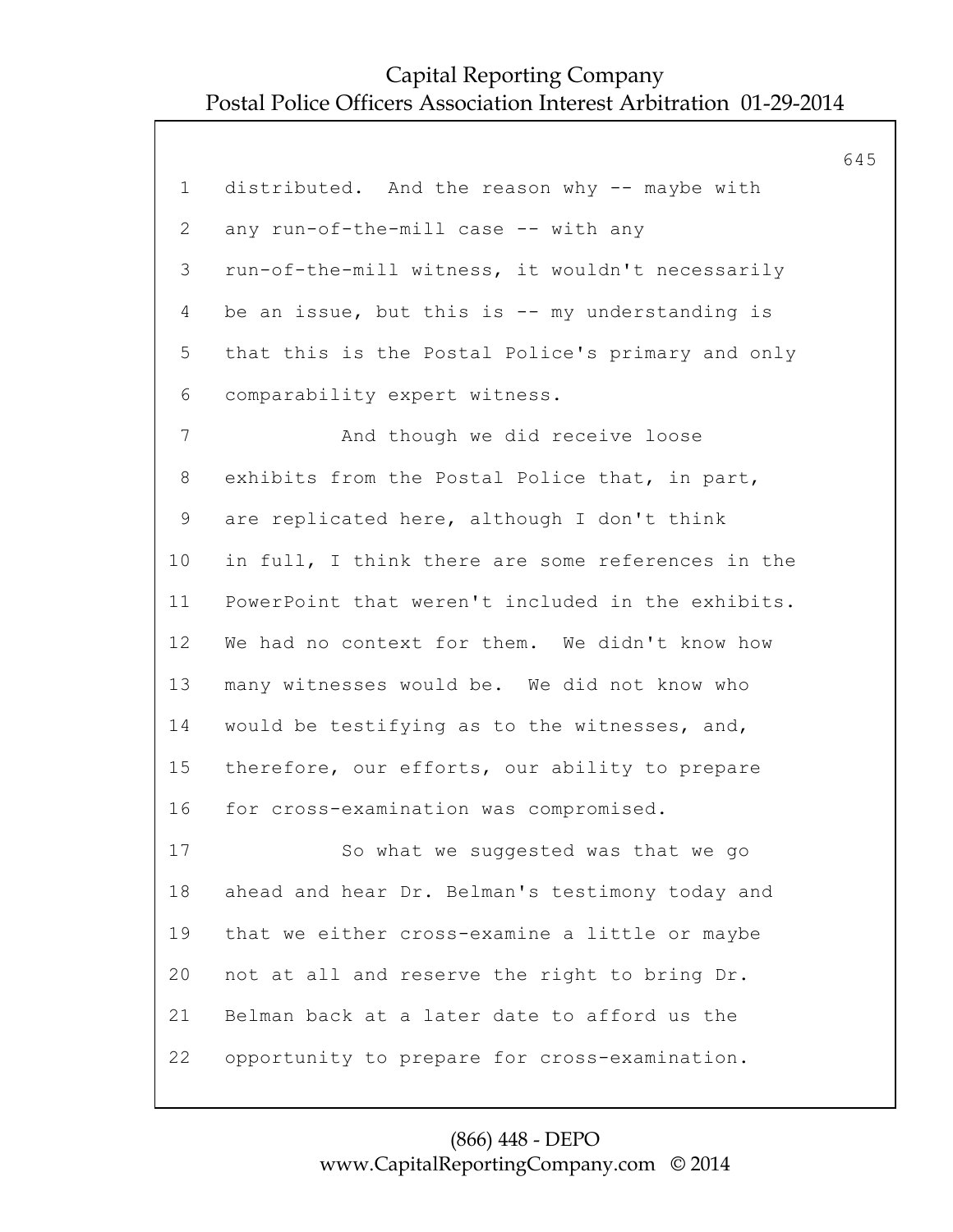|                |                                                   | 646 |
|----------------|---------------------------------------------------|-----|
| $\mathbf 1$    | MR. STEPHENS: So a couple points.                 |     |
| $\overline{2}$ | First of all, we believe we did comply with the   |     |
| 3              | ground rules. We have submitted by five o'clock   |     |
| 4              | all of the documents underlying the testimony of  |     |
| 5              | our witness today, all of the information about   |     |
| 6              | which he is testifying. It was presented -- it    |     |
| $\overline{7}$ | was e-mailed to the panel and to the post office  |     |
| 8              | by five o'clock on Monday.                        |     |
| $\mathsf 9$    | The PowerPoint we did not intend as an            |     |
| 10             | exhibit. The PowerPoint was actually not even     |     |
| 11             | completed until this morning, to be candid, and   |     |
| 12             | we did not intend for it to be marked as an       |     |
| 13             | exhibit or we didn't three-hole punch to put it   |     |
| 14             | in the binder. And we had no reason to believe    |     |
| 15             | that it was something that was supposed to be     |     |
| 16             | sent in advance.                                  |     |
| 17             | We had -- the post office, of course,             |     |
| 18             | was supposed to go first in this case, and had it |     |
| 19             | gone first and had it sent over all of these      |     |
| 20             | PowerPoints which it now says we will be getting, |     |
| 21             | I quess that would have given us some notice that |     |
| 22             | that was the post office's construction, that     |     |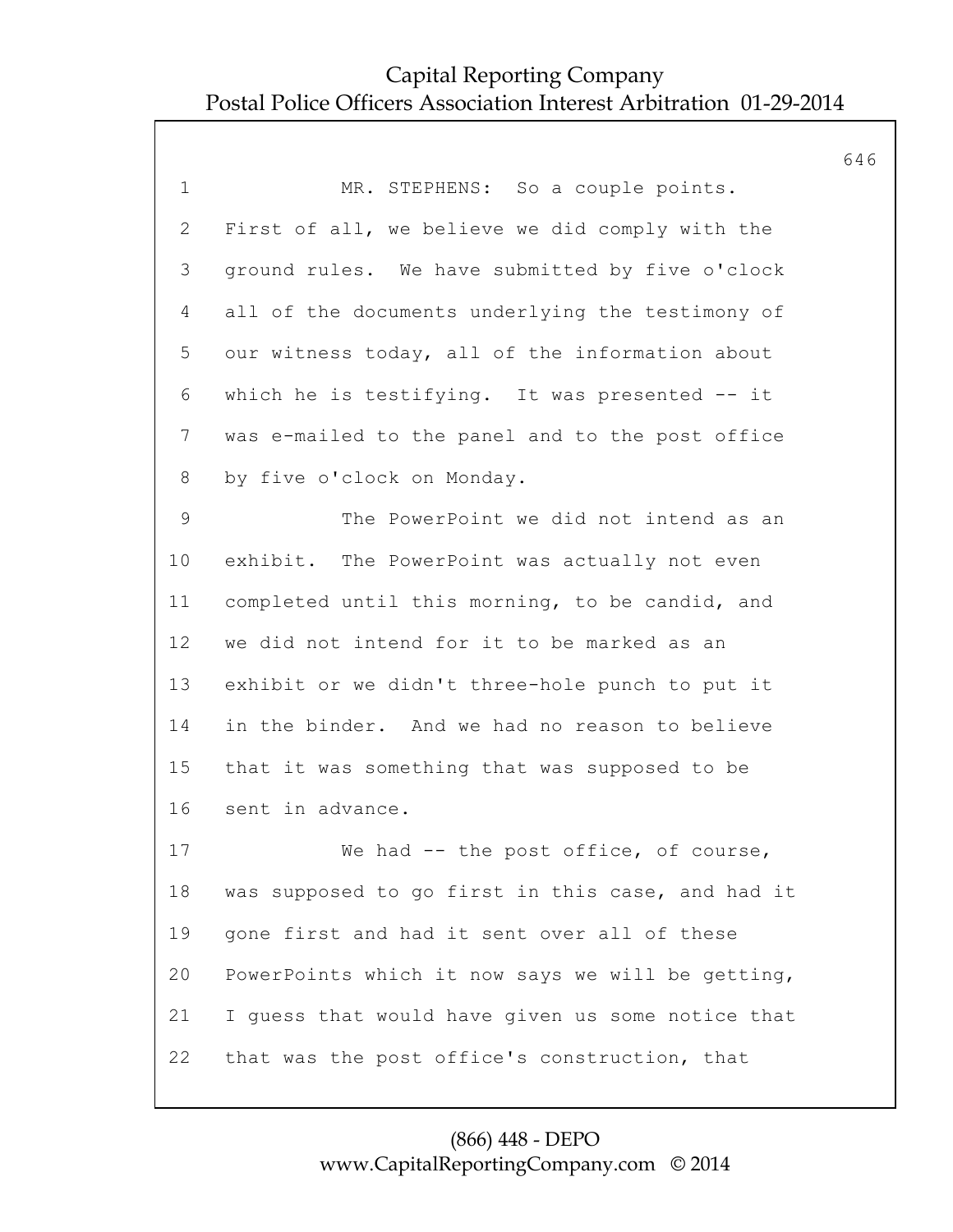647 1 PowerPoint presentations, the visual, is an 2 exhibit meant to be substantive evidence along 3 with the testimony. 4 My understanding was that it was not 5 substantive evidence, that the evidence was the 6 testimony, and that the -- putting two and two 7 together is what the witness does. The 8 PowerPoint only helps illustrate it. So we 9 respectfully disagree. 10 As for the identification of the 11 witness, among the exhibits exchanged was the CV 12 for our witness. It's Exhibit No. 72. So we 13 believe we made a full disclosure of who our 14 witness was going to be. There would be no 15 reason to send a CV of someone who we didn't 16 intend to have testify. 17 We -- if the post office believes it 18 needs additional time for cross-examination, we 19 expect this witness will be done with our 20 presentation by lunchtime. We have at least 21 until three o'clock or so today. So we're happy 22 to take whatever -- however long a break is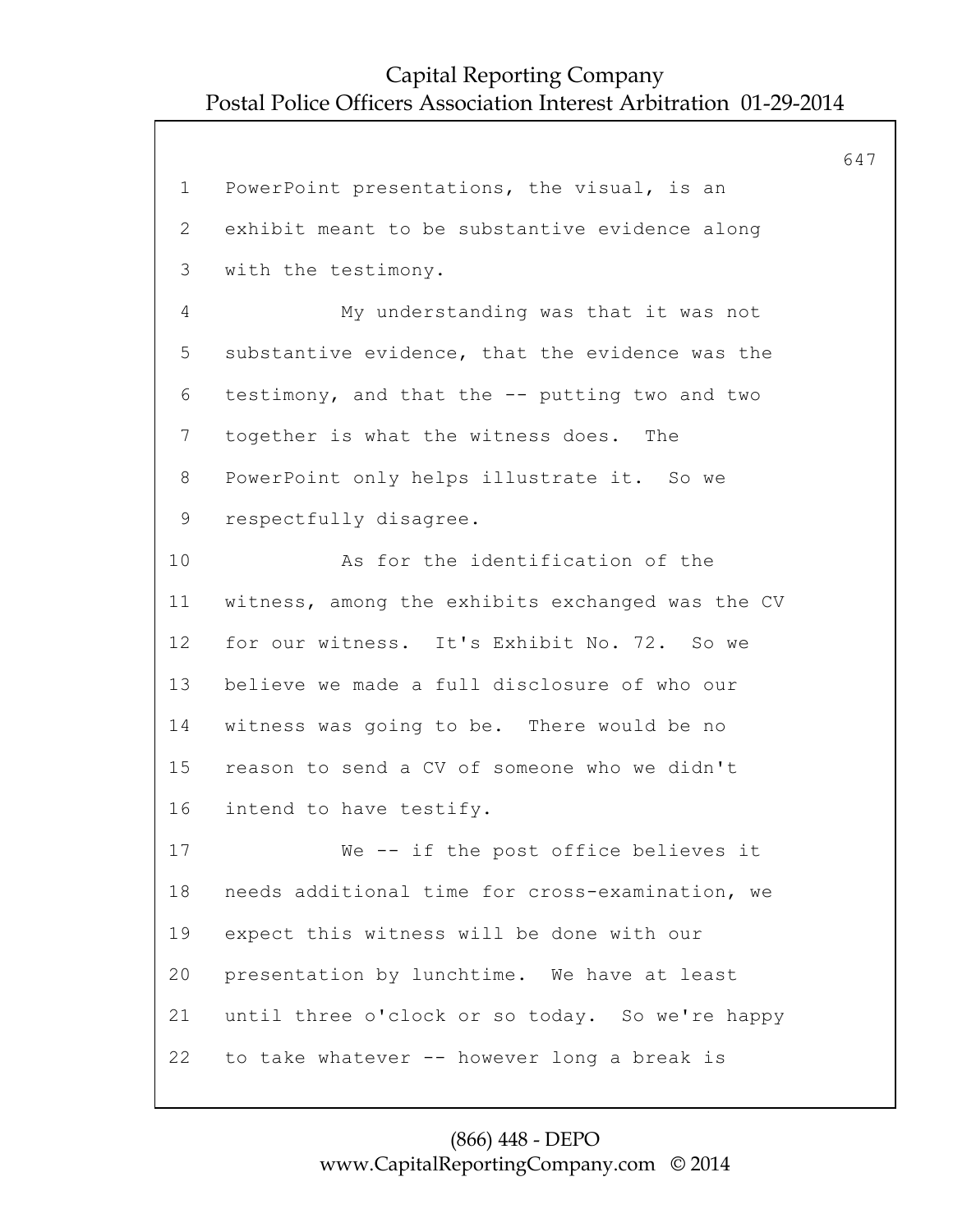648 1 necessary. 2 We would object, however, to the need 3 to bring the witness back, principally on cost 4 grounds, that it's not inexpensive for this union 5 to bring in live witnesses from out of town, 6 especially witnesses like Dr. Belman, who charges 7 a very reasonable hourly rate, but nevertheless, 8 an hourly rate plus expenses. The plane ticket 9 this time alone on short notice to DCA was over a 10 thousand dollars. So that would be our -- our 11 response. 12 And to the extent it was --13 expectations were not met, we do apologize. 14 There was no intension to do anything that was 15 out of -- 16 ARBITRATOR OLDHAM: Well, so as not to 17 extend this procedural issue, just let me say a 18 few things and tell me if I'm wrong. But it 19 seems to me from what you said, Teresa, that 20 PowerPoints may be something of a gray zone with 21 regard to whether they fit within the ground 22 rules. I take it they are not specifically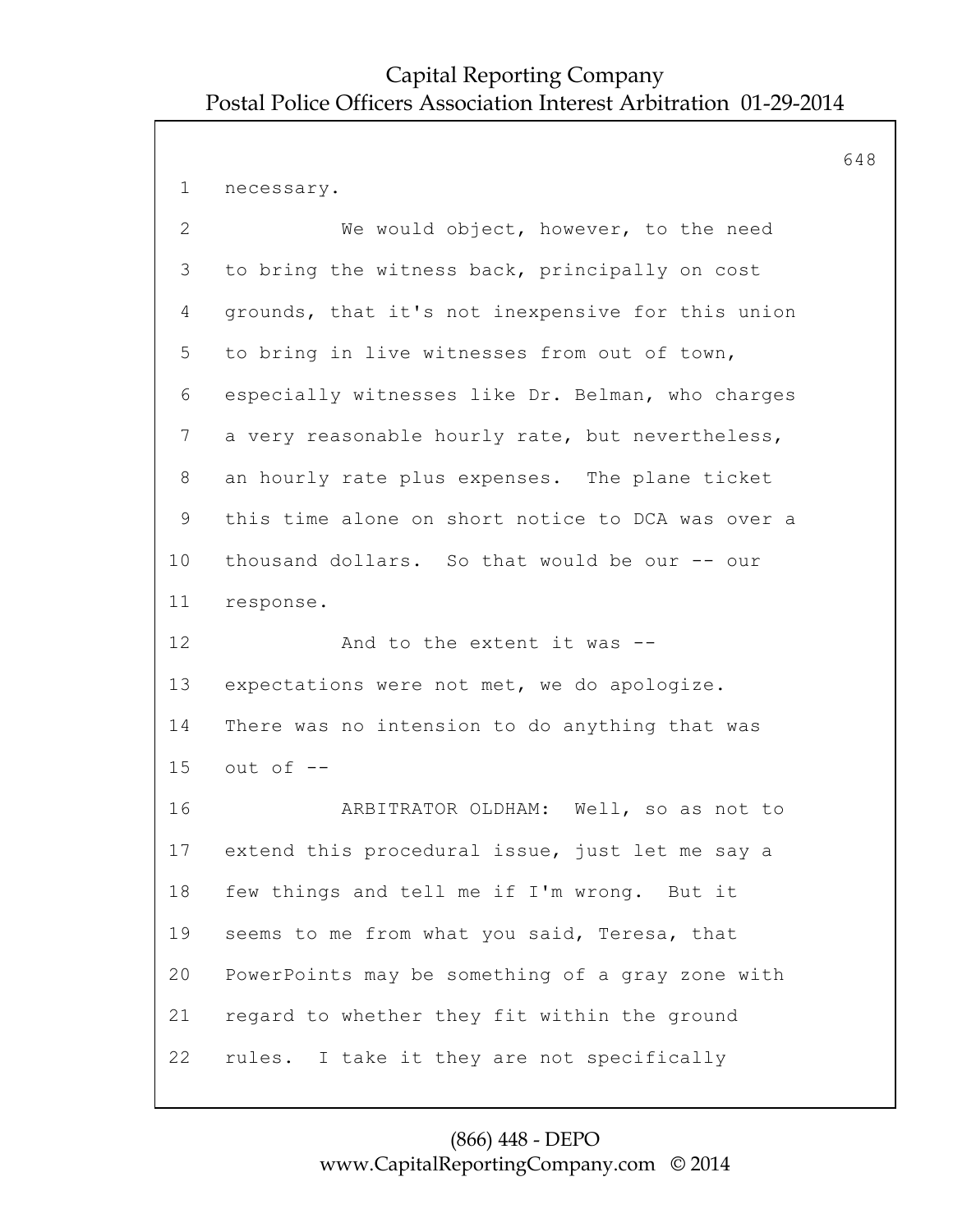649 1 itemized in the ground rules. You said that this 2 has been by practice understood to be within the 3 ground rules, but Arlus does not seem to have 4 been -- 5 MR. STEPHENS: I think this is our 6 first -- the post office has had practice with 7 other unions. We, unfortunately, have not been 8 privy to that. 9 ARBITRATOR OLDHAM: Yes. But I think 10 what we'll do is, we're going to take a 11 wait-and-see approach to this. As the day goes 12 on, we'll see how it falls. We do -- as it 13 happens, because we don't have a second live 14 witness, we have more time with this witness than 15 we had anticipated, and if we have a somewhat 16 longer lunch hour than usual, this will give 17 additional time for assessing the 18 cross-examination. And let's just see if -- if 19 it's adequate as the afternoon arrives. All 20 right? 21 MS. GONSALVES: All right. 22 MR. STEPHENS: So our witness -- the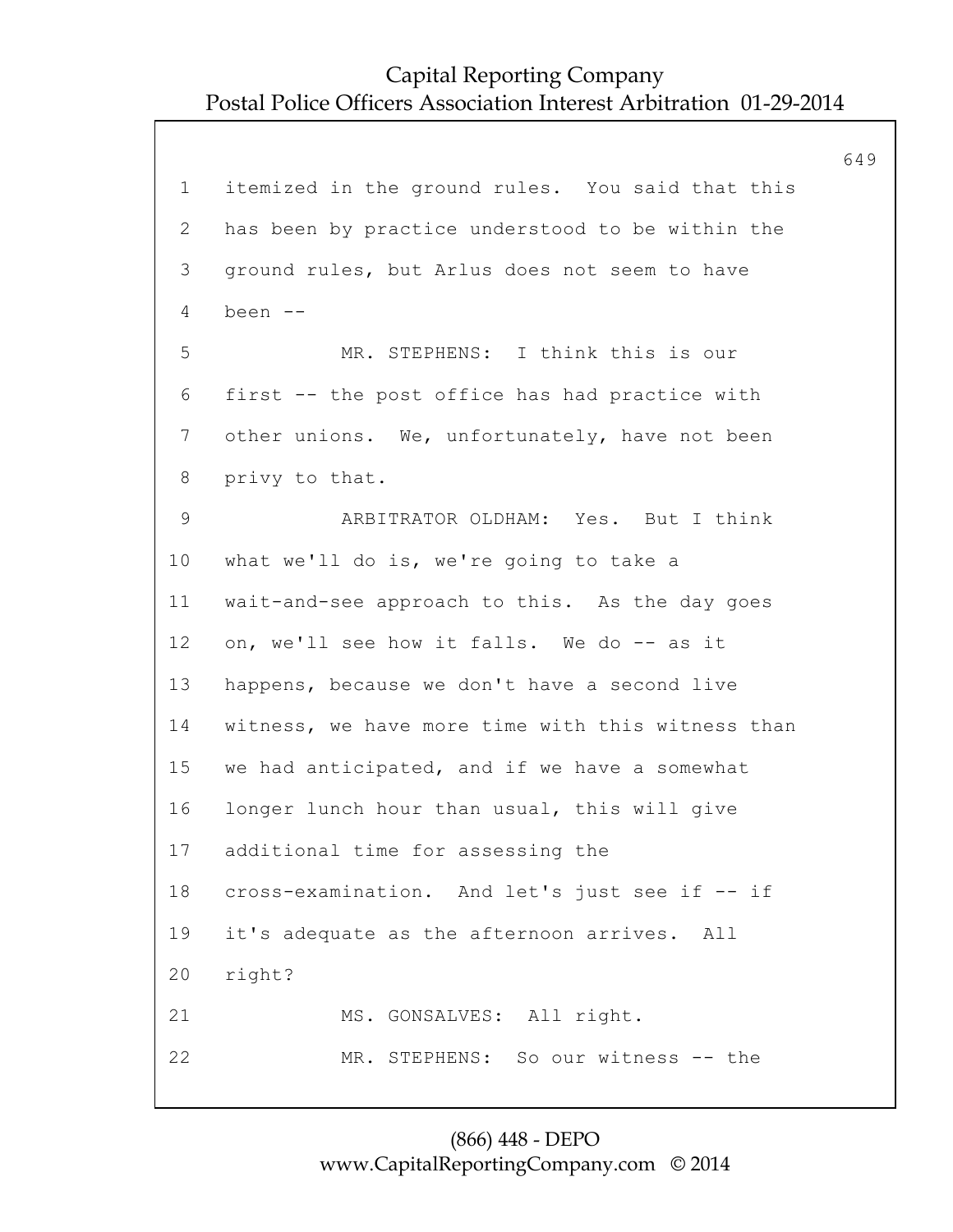650 1 exhibits to which Dr. Belman will be -- the 2 underlying documents are beginning -- will be 3 Union Exhibit 72 through Exhibit 87. 4 MS. GONSALVES: I -- I do have one 5 thing I would just -- if I could have one minute 6 to respond to what Mr. Stephens said, if you 7 don't mind. 8 ARBITRATOR OLDHAM: Certainly. 9 MS. GONSALVES: I just wanted to say 10 that in terms of the practice, although it's not 11 exactly a pattern in terms of the practice, we 12 did e-mail a copy of our slides for Curtis 13 Whiteman, our finance expert, prior to -- at the 14 time that we thought we were going to be 15 presenting our first -- our witness first. 16 And, also, I just want to note that the 17 Postal Service has been very accommodating to the 18 Postal Police Officers Association, but this 19 witness is a little bit different than the other 20 witnesses we've heard from, because I believe -- 21 I haven't heard the testimony yet, but I believe 22 he's going to be a very key witness in the Postal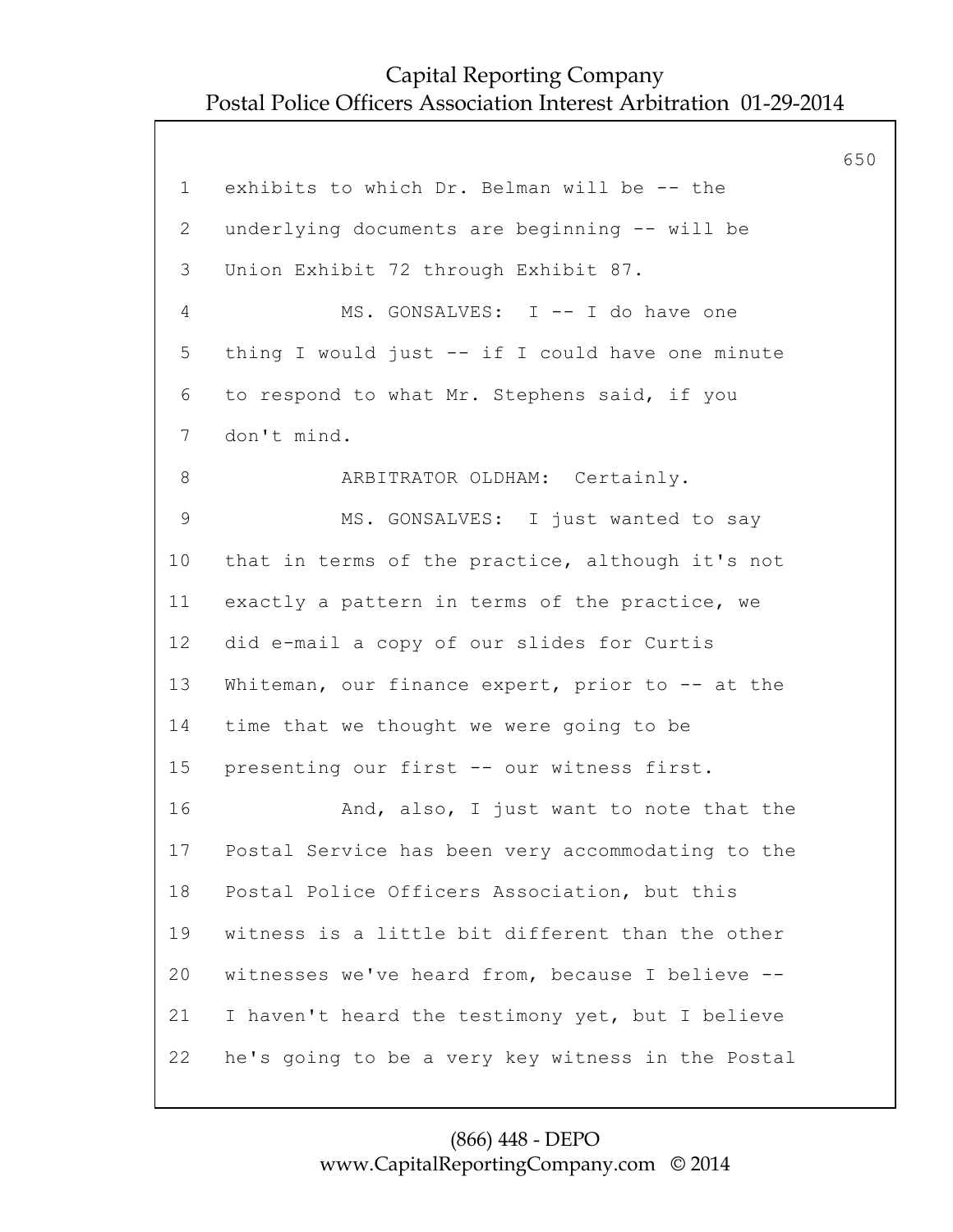651 1 Police's presentation. And there are people who 2 are not present in this room who -- who need to 3 review this in order to have an adequate 4 cross-examination. I hope that wasn't too much 5 longer than a minute. 6 MR. STEPHENS: If I could have a real 7 short -- 8 **ARBITRATOR OLDHAM:** Sure. 9 MR. STEPHENS: The one document that 10 was referenced, the one PowerPoint that was 11 presented to us when the post office believed it 12 was still going to be going first, there were no 13 other underlying documents associated with that 14 witness's testimony. 15 We understood there were -- there were 16 assertions made in the PowerPoint that were not 17 supported by evidence, and we just -- that's the 18 difference here. We thought if we had the 19 documents, that was what met the rules. So, 20 again, no intention of anyone doing anything 21 underhanded. 22 ARBITRATOR OLDHAM: Well, and we'll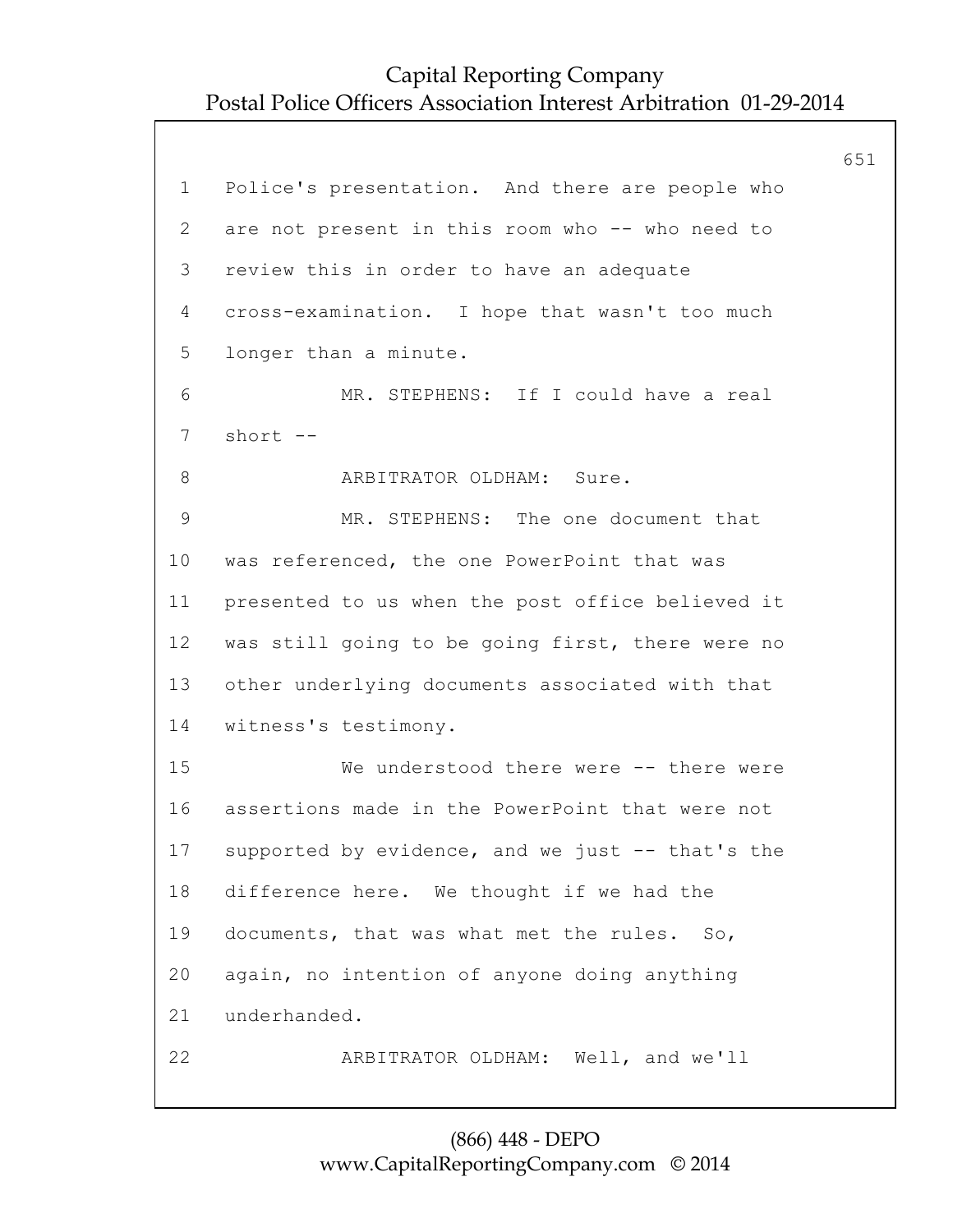652 1 operate -- we'll go forward on the 2 assumption that -- we'll take at face value what 3 you said, that is, that the PowerPoint is going 4 to correspond to the information that was 5 submitted. 6 MR. STEPHENS: Correct. 7 ARBITRATOR OLDHAM: And let's see how 8 it plays. 9 MR. STEPHENS: Dr. Belman is sworn? 10 ARBITRATOR OLDHAM: He is. 11 MR. STEPHENS: Okay. I'm going to in 12 some is ways turn this over to Dr. Belman to 13 testify on -- mostly on certain economic -- on 14 economic matters and on some labor economics 15 matters. We would call the panel's attention to 16 his curriculum vitae, which is at Union Exhibit 17 72. 18 DIRECT EXAMINATION BY COUNSEL FOR THE 19 UNION 20 BY MR. STEPHENS 21 Q I'll -- I will ask Dr. Belman to -- if 22 he can further give some context. And the first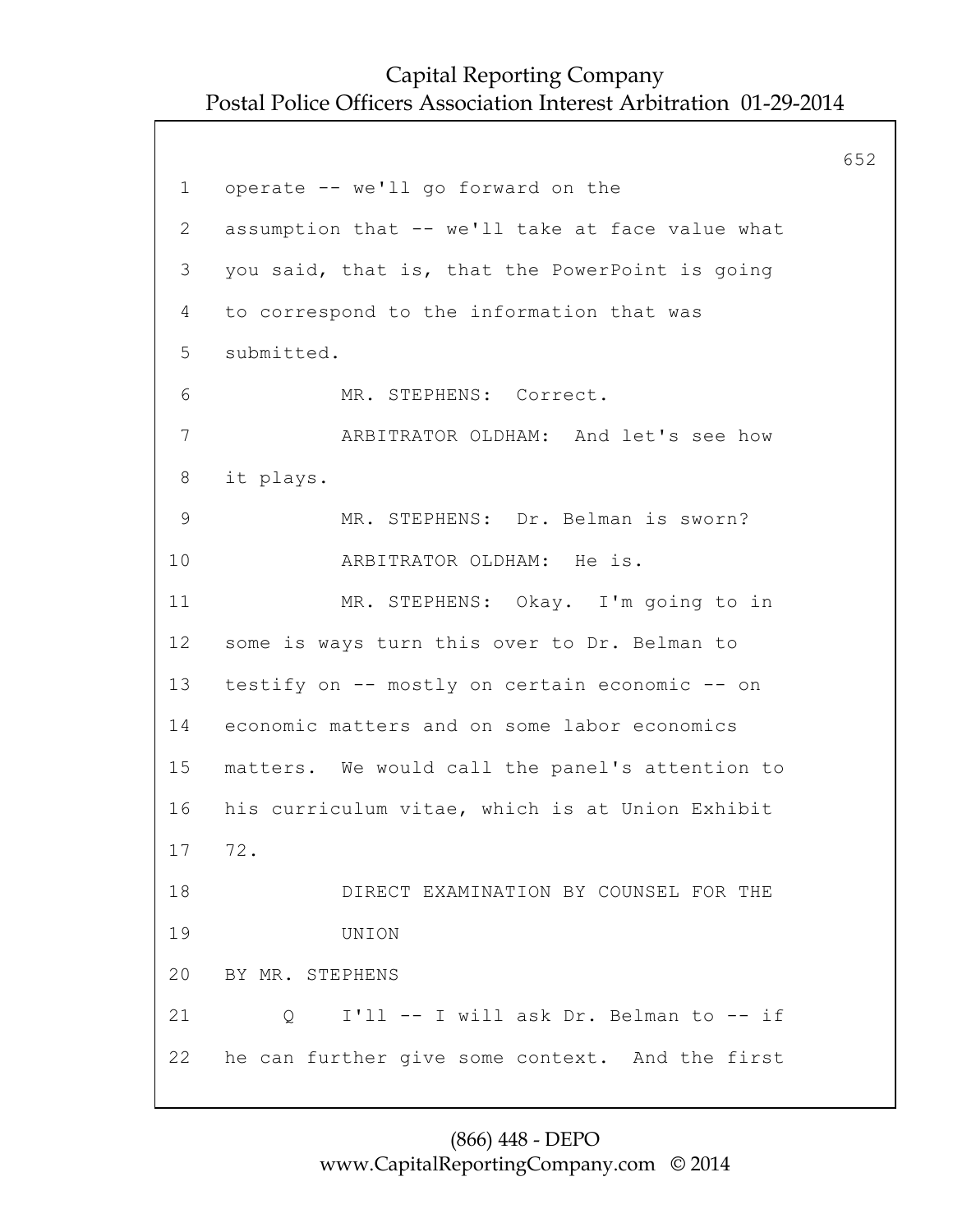653 1 slide is regarding his qualifications. 2 A Well, thank you, and thank you for the 3 panel to listen to my presentation. 4 In addition to having a doctorate in 5 economics, having served as a faculty member in 6 the economics department, now the school of human 7 resources and labor relations since 1986, 8 publishing extensively in the area of public 9 private comparability, labor relations and 10 collective bargaining, I have served as a witness 11 in previous postal arbitrations as well as a 12 number of other interest arbitrations. 13 So I began my work for -- in postal 14 interest arbitrations in 1995 in the Arthur Stark 15 arbitrator between USPS and the National 16 Association of Letter Carriers. I was also a 17 expert witness in the Fleischli arbitration 18 between the Letter Carriers and the Postal 19 Service. And after a long hiatus of testifying, 20 but I actually -- well, I testified in 2012 in 21 the National Rural Letter Carriers Association 22 with Arbitrator Clarke. In most of these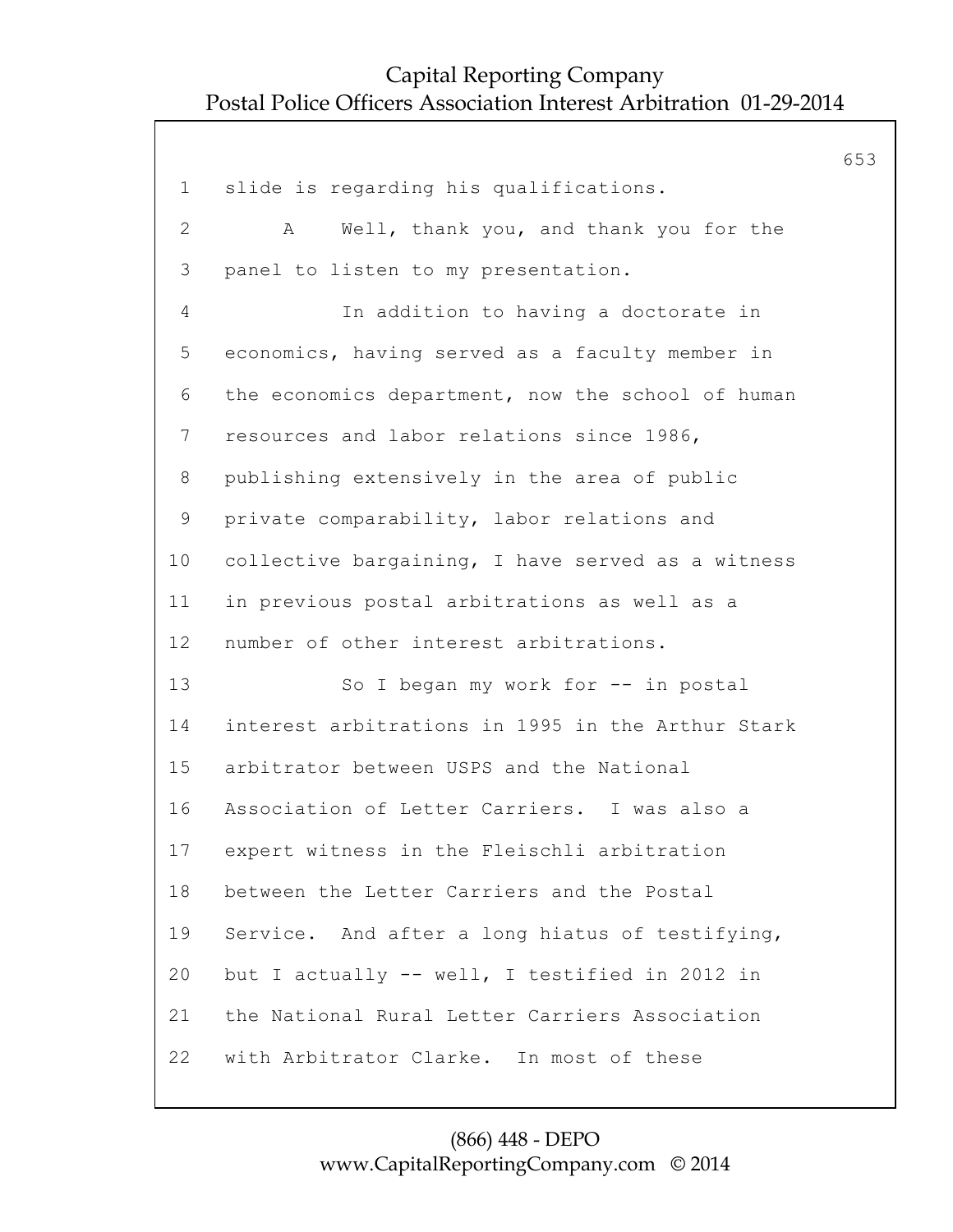|              |                                                   | 654 |
|--------------|---------------------------------------------------|-----|
| $\mathbf 1$  | cases -- in some of these cases, I was doing      |     |
| $\mathbf{2}$ | work -- a lot of metric work with regression in   |     |
| 3            | some cases, and other -- more recently, I tended  |     |
| 4            | towards external comparables.                     |     |
| 5            | In addition to this, I have testified             |     |
| 6            | in a number of other interest arbitrations,       |     |
| 7            | teacher arbitrations in Wisconsin with the        |     |
| 8            | Wisconsin Education Association, basic steel wage |     |
| 9            | reopener in the late '90s for the United Steel    |     |
| 10           | Workers. But probably more important to this      |     |
| 11           | arbitration, I have been an expert witness on     |     |
| 12           | outside comparables and internal comparability    |     |
| 13           | several times for the Milwaukee Police            |     |
| 14           | Association, for the Milwaukee Police Sergeants   |     |
| 15           | and Lieutenants Association, for the Toledo       |     |
| 16           | Police Association, and twice I have provided     |     |
| 17           | testimony but have not testified before the       |     |
| 18           | Detroit Police Officers Association. So I have    |     |
| 19           | some familiarity with public safety issues.       |     |
| 20           | I will not bother you with going                  |     |
| 21           | through my research stream or things like that,   |     |
| 22           | not that it's not fascinating. I, of course,      |     |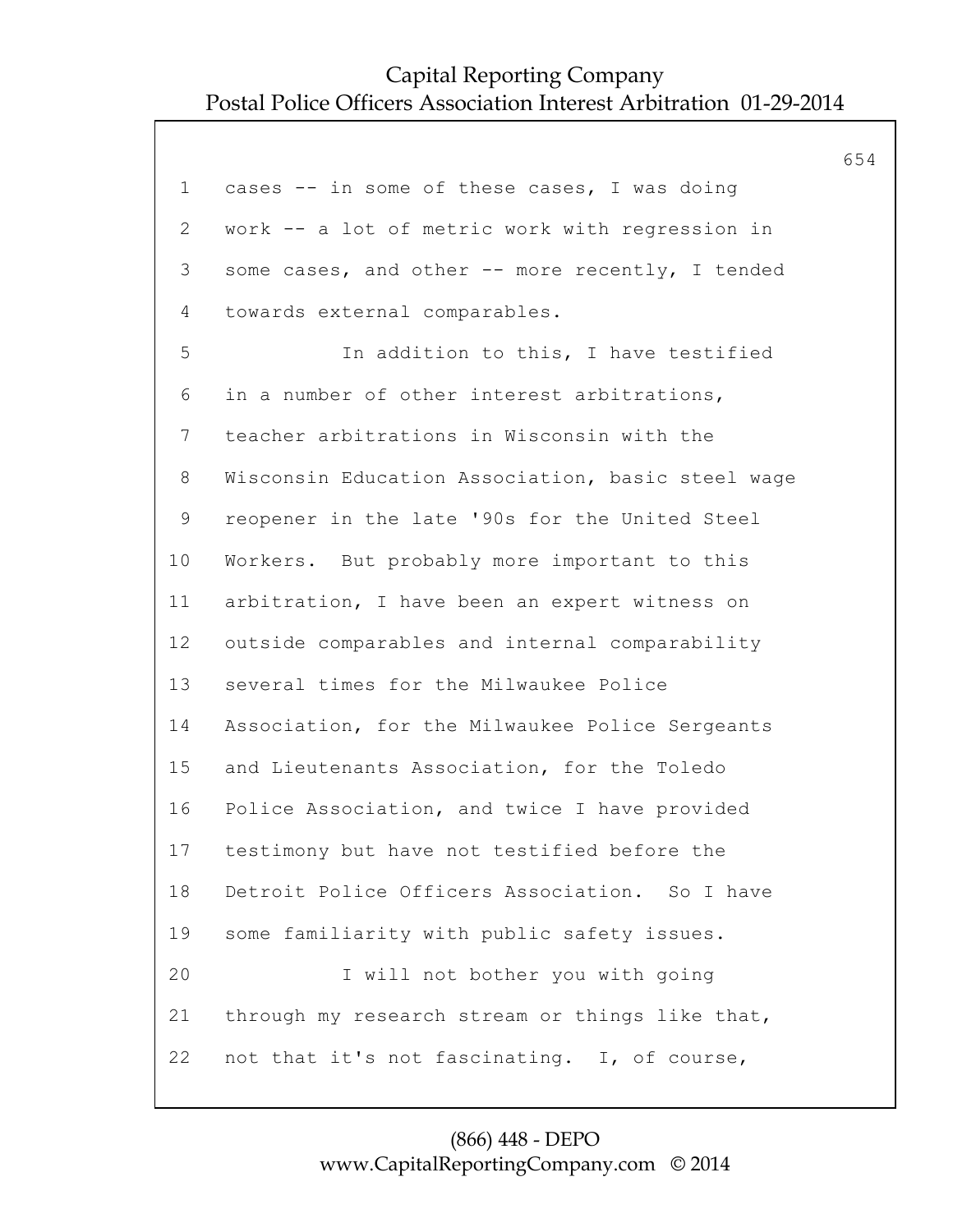655

1 will be happy to provide any articles that people 2 would like to read. 3 The issues that I will be addressing in 4 this presentation is, first of all, using O\*NET 5 to set some benchmark standards distinguishing 6 between police and security guards. Then I will 7 move on to applying the comparability standard to 8 Postal Police, and here, I will compare Postal 9 Police Officer salaries to those of other postal 10 crafts. They have declined, particularly since 11 2008. 12 I will show how their salaries compare 13 to salaries determined by the United States 14 Department of Labor wage and hours administration 15 under the Service Contract Act, so that's a 16 direct private sector comparison. I will be 17 comparing PPO salaries to other federal law 18 enforcement personnel engaged in similar work, 19 and they, again, are low. 20 And I will also provide some costing of 21 the PPOA and USPS proposals, as well as showing 22 the proportion of PPOA -- Postal Police Officer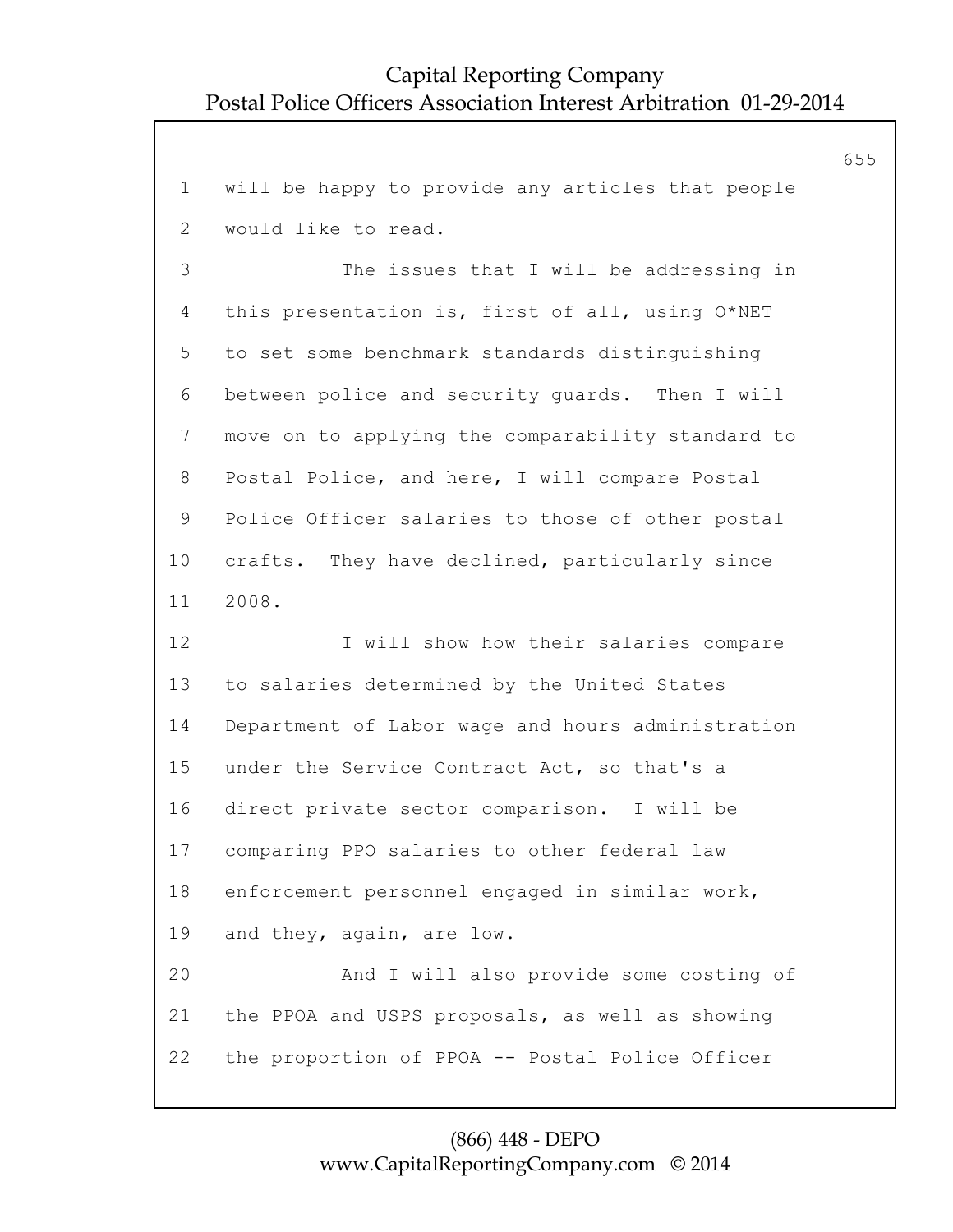656 1 costs are relative to total collective bargaining 2 labor costs in the Postal Service. 3 So that's quite a few topics, but, 4 hopefully, I will be able to be succinct. It's 5 not my style, but I will try. 6 MR. STEPHENS: So on the -- in this 7 next -- calling the panel's attention and the 8 post office's attention to -- Union Exhibit 73, 9 74, 75 and 76 are all exhibits which will be 10 underlying his testimony. 11 THE WITNESS: So the first of my 12 testimony will be distinguishing the tasks and 13 other characteristics of individuals and jobs, 14 police patrol jobs and security guards. What I 15 should make clear at the start of this is that I 16 have not done a study of the work of police -- of 17 Postal Police Officers. I have some anecdotal 18 evidence through discussions. I have not yet 19 read the transcripts because the transcript's not 20 available from the first -- from the testimony on 21 that. 22 So I do have a general knowledge of

#### (866) 448 - DEPO www.CapitalReportingCompany.com © 2014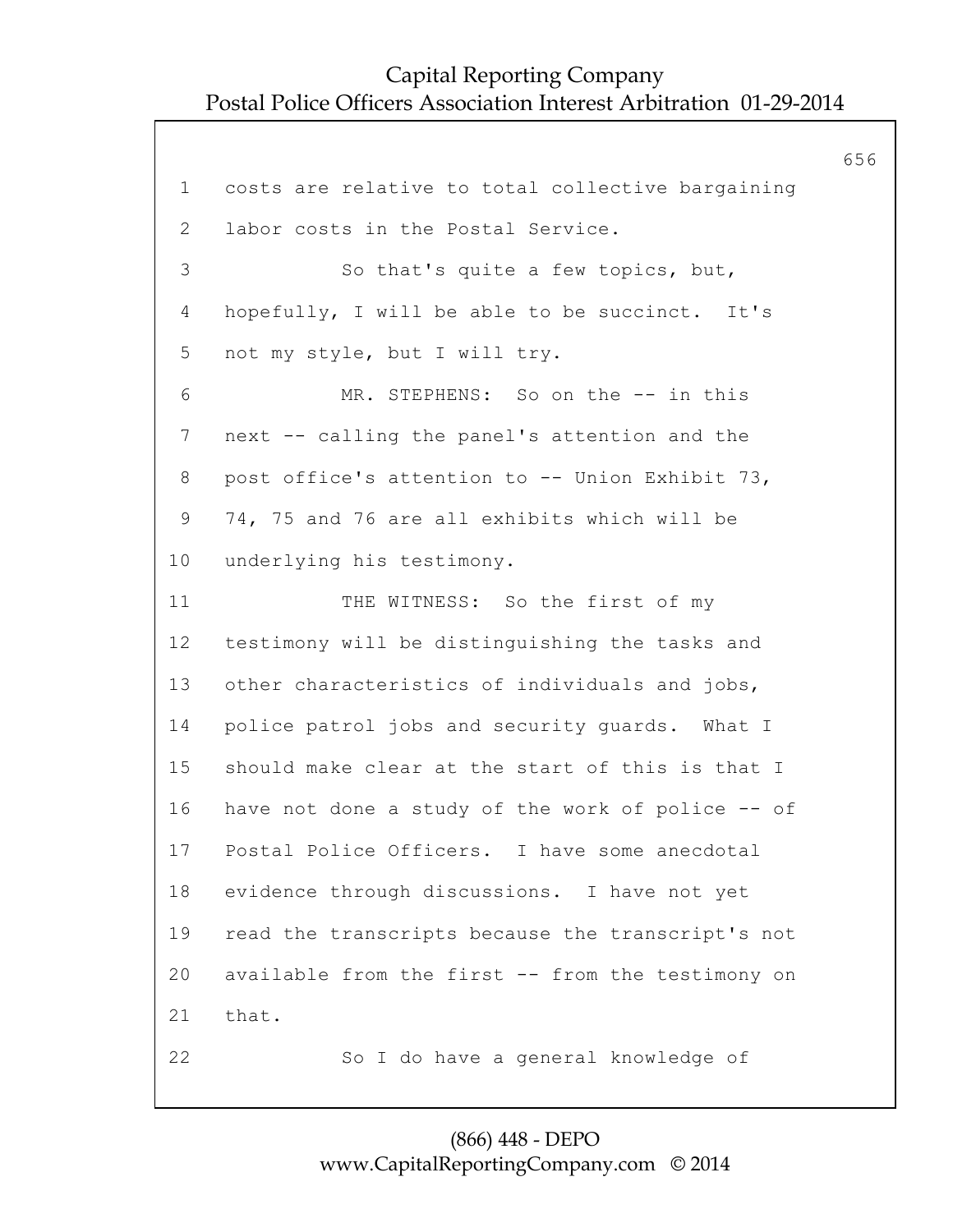|                |                                                   | 657 |
|----------------|---------------------------------------------------|-----|
| $\mathbf 1$    | peace officer work coming from extensive work     |     |
| $\mathbf{2}$   | with police unions on their work, but I have not  |     |
| 3              | done a specific study of Postal Police.           |     |
| 4              | MR. STEPHENS: And to be clear on this,            |     |
| 5              | the Union -- as -- as Dr. Belman said, the Union  |     |
| 6              | is not offering Dr. Belman as an expert to make   |     |
| $7\phantom{.}$ | the ultimate conclusion based on job study of     |     |
| 8              | Postal Police Officers. It's more -- as the       |     |
| 9              | panel will see, more to describe to the panel     |     |
| 10             | what the economic -- what the literature          |     |
| 11             | describes as the separation between security      |     |
| 12             | guards and Postal Police Officers and for the     |     |
| 13             | panel in some ways to draw their own conclusion.  |     |
| 14             | THE WITNESS: What I will be doing in              |     |
| 15             | this section is using a very widely-accepted      |     |
| 16             | source of occupational information to distinguish |     |
| 17             | between the tasks, knowledge, skills, abilities   |     |
| 18             | and other characteristics of police officers and  |     |
| 19             | security quards. And, hopefully, this will        |     |
| 20             | provide an objective basis for assessing the --   |     |
| 21             | or a possible objective basis for assessing where |     |
| 22             | Postal Police Officers fit between those two      |     |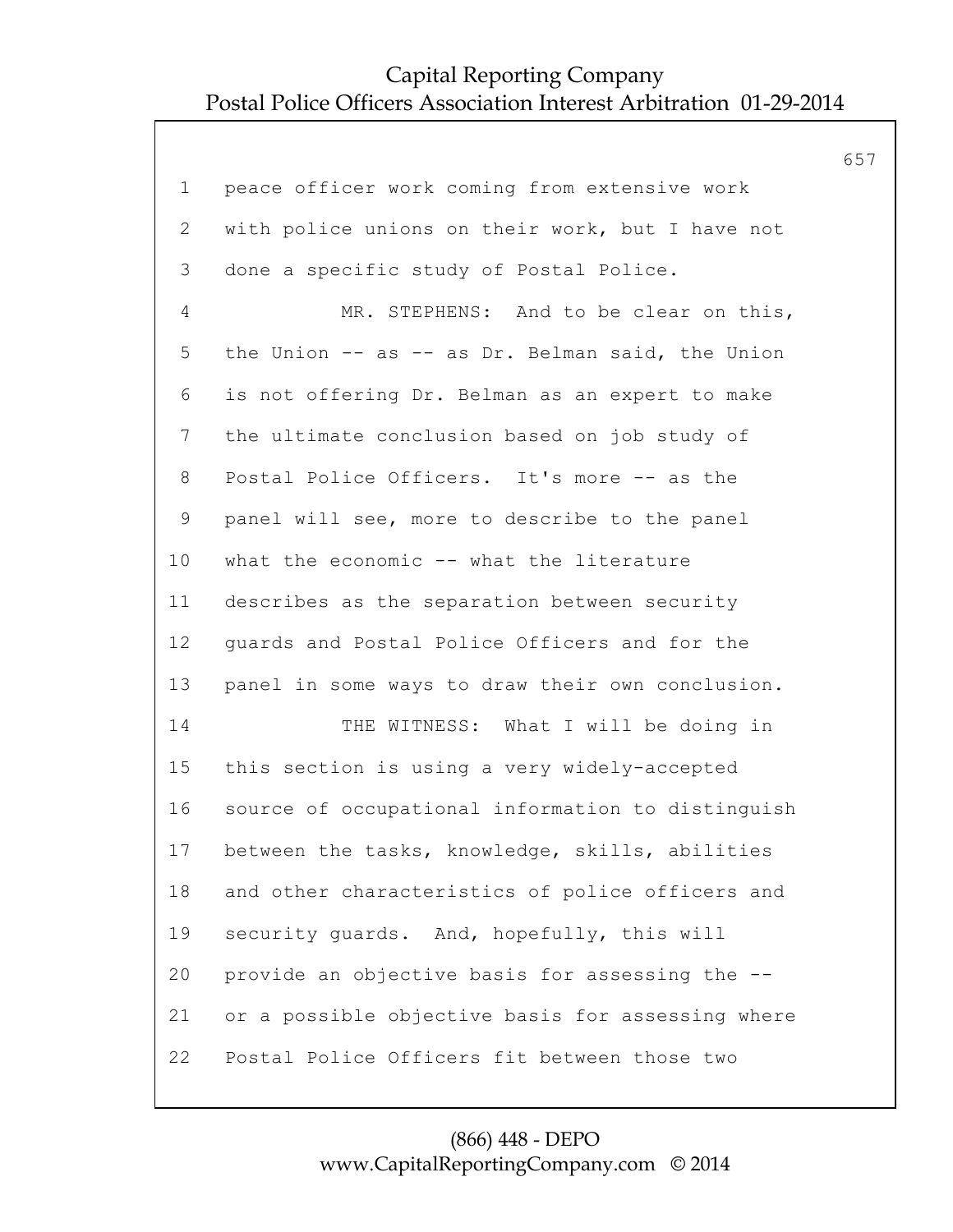1 occupations.

2 The data which I'll be using is O\*NET, 3 which is the Occupational Information Network. 4 This is the successor to the Dictionary of 5 Occupational Titles. It is used -- it is 6 developed by contract and subcontracting by the 7 Employment & Training Administration of the U.S. 8 Department of Labor. And O\*NET is a very 9 extensive and very rich database or source of 10 data on almost a thousand distinct occupations in 11 the United States economy. It was originally 12 developed by the U.S. Department of Labor by 13 occupational analysts working -- working on these 14 different groups of occupations. 15 Since that time, it's been updated 16 through survey work, but I will go through it, 17 and it very clearly lays out considerable amounts 18 of information about the occupations that will 19 turn out to be useful. Just to -- and by the 20 way, all this information is available on the 21 Internet. I happen to be using -- to capture 22 that and put it in PowerPoints simply because the 658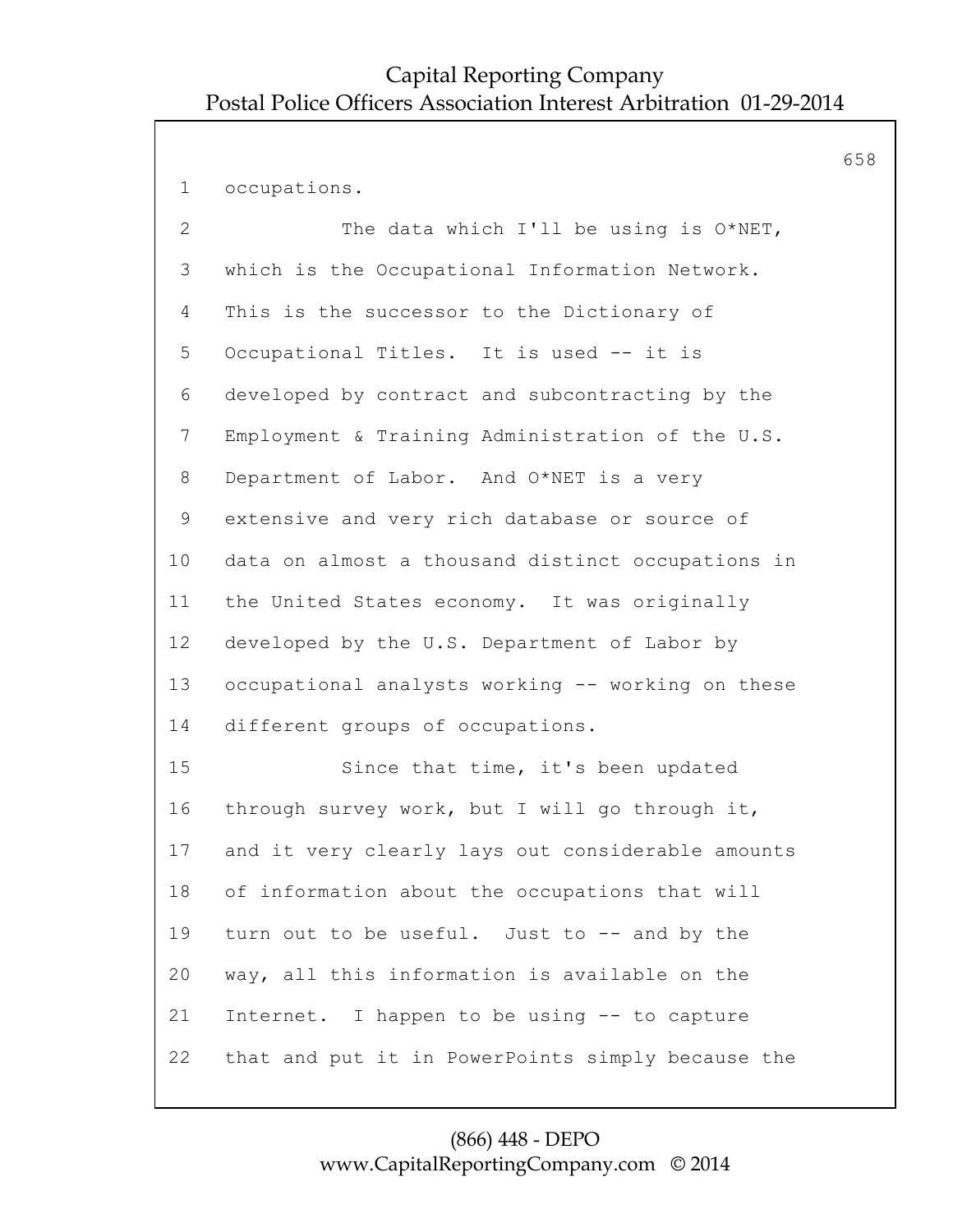|                |                                                   | 659 |
|----------------|---------------------------------------------------|-----|
| $\mathbf 1$    | Internet is undependable at some times and        |     |
| $\overline{2}$ | particularly when one is testifying.              |     |
| 3              | And I guess another very brief slide              |     |
| $\overline{4}$ | about O*NET, O*NET Resource Center, there's a     |     |
| 5              | content model which is within occupational        |     |
| 6              | information, and as we'll see, there are actually |     |
| $\overline{7}$ | 488 distinct measures of occupational             |     |
| $8\,$          | characteristics, as well as what they call their  |     |
| $\mathsf 9$    | taxonomy, which are related groups of occupations |     |
| 10             | and something on data collection. So there's      |     |
| 11             | quite a bit of information available.             |     |
| 12             | I should point out that O*NET has been            |     |
| 13             | used regularly in postal interest arbitrations,   |     |
| 14             | typically by the Postal Service, in some          |     |
| 15             | statistical analysis used by Drs. Wachter and     |     |
| 16             | Hirsch to try to control for occupational         |     |
| 17             | characteristics. I, too, have used it. So it's    |     |
| 18             | already been used extensively, and in that sense  |     |
| 19             | is an accepted basis for occupational analysis by |     |
| 20             | the parties.                                      |     |
| 21             | As I say here, it's a very rich source            |     |
| 22             | of information on job characteristics. There are  |     |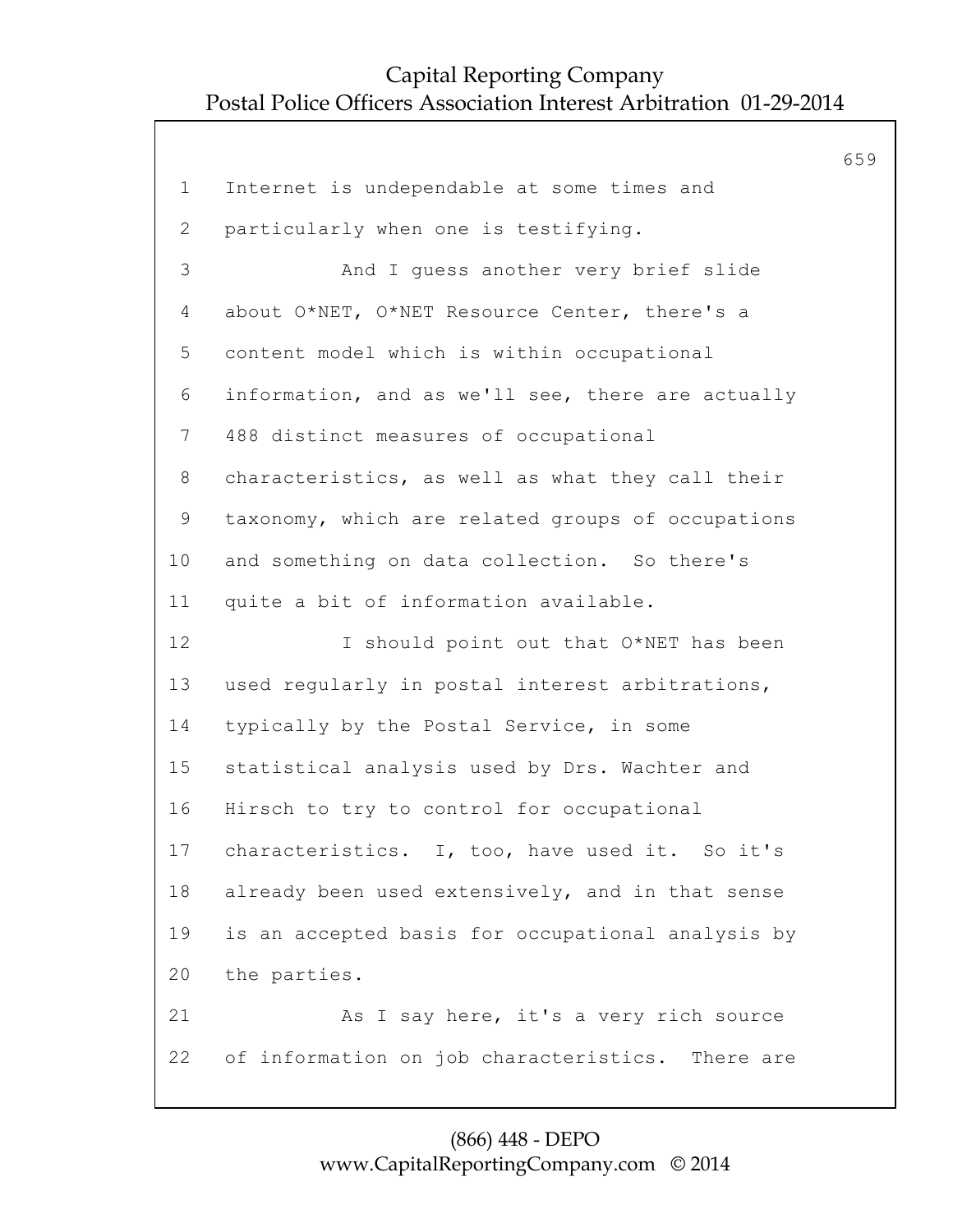|                 |                                                   | 660 |
|-----------------|---------------------------------------------------|-----|
| $\mathbf 1$     | a total of 488 distinct measures. These           |     |
| $\mathbf{2}$    | include -- they're divided between the importance |     |
| 3               | of particular tasks and other characteristics and |     |
| 4               | their levels. Standard with occupational          |     |
| 5               | analysis, it does focus on knowledge, skills,     |     |
| 6               | abilities and working conditions. It's also       |     |
| $7\phantom{.0}$ | viewed as an excellent place to start a job       |     |
| 8               | analysis by the human resources profession.       |     |
| 9               | For example, if you look at the                   |     |
| 10              | Milkovich text, Compensation, which is a standard |     |
| 11              | graduate text on compensation, he recommends that |     |
| 12              | firms take O*NET, use it as a starting place to   |     |
| 13              | do job analysis. So it is widely accepted.        |     |
| 14              | And this is perhaps the first case                |     |
| 15              | where it's far better to look at your handout     |     |
| 16              | than it is at the screen.                         |     |
| 17              | ARBITRATOR DUFEK: Not far better.                 |     |
| 18              | THE WITNESS: The screen is -- yeah,               |     |
| 19              | well, it gets worse later on. We may have a       |     |
| 20              | problem or two because the slide -- the Xeroxes   |     |
| 21              | are not always the best quality.                  |     |
| 22              | But, here, all I've done is I put the             |     |
|                 |                                                   |     |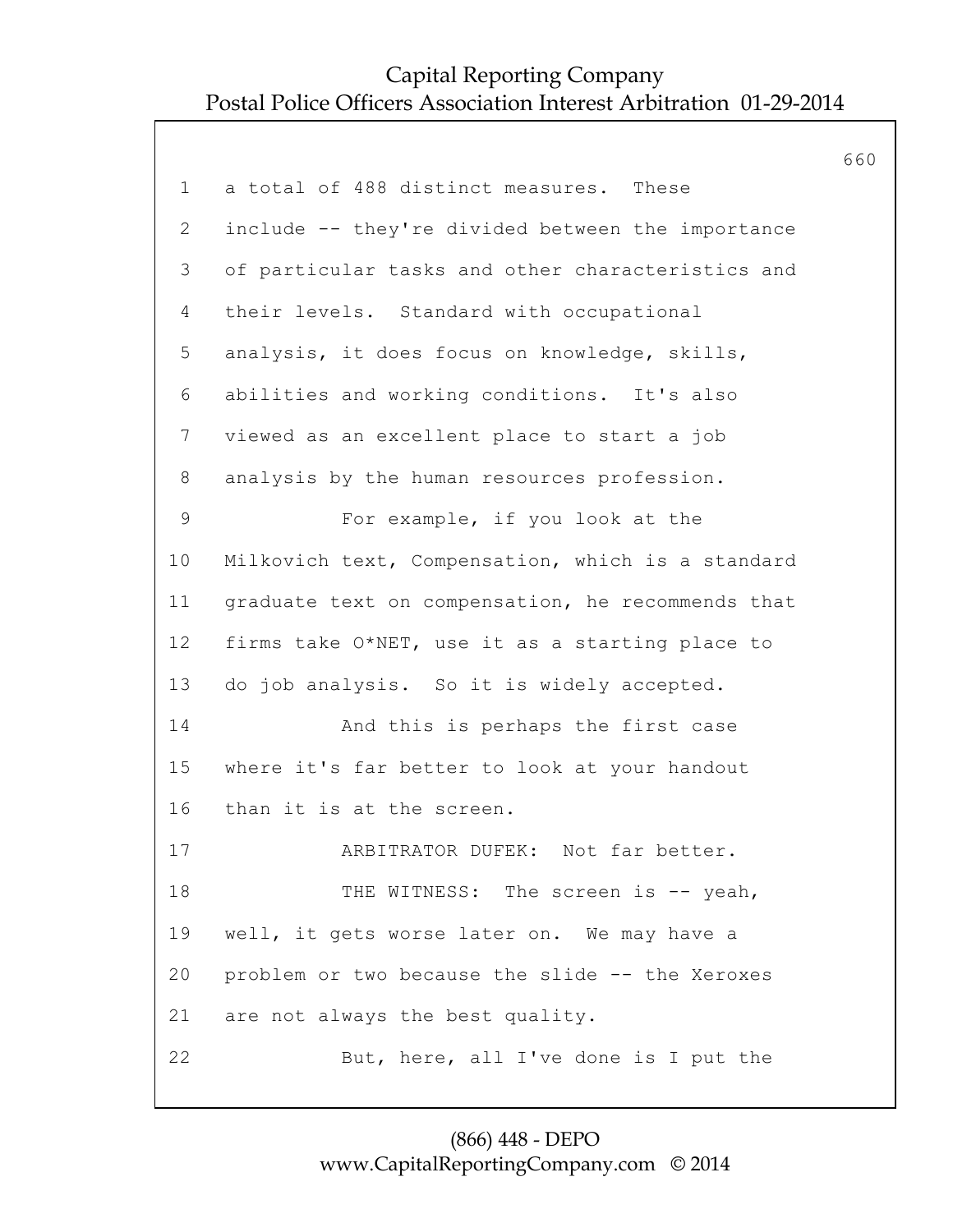|                |                                                   | 661 |
|----------------|---------------------------------------------------|-----|
| $\mathbf 1$    | word "police" in, and you can see you get a       |     |
| $\overline{2}$ | cluster of occupations, starting with first-line  |     |
| 3              | supervisors of police and detectives, police fire |     |
| 4              | and ambulance dispatchers, transit and railway    |     |
| 5              | police and police detectives. If you go through,  |     |
| 6              | the occupation I'm going to focus on are police   |     |
| $\overline{7}$ | patrol officers.                                  |     |
| $8\,$          | Now, I have to say that if you look at            |     |
| 9              | what it says about police patrol officers and     |     |
| 10             | police and sheriff's patrol officers, they're     |     |
| 11             | virtually identical. Okay. So you can look at     |     |
| 12             | either one, and you get very similar information. |     |
| 13             | They have a bright occupational outlook, meaning  |     |
| 14             | they'll be, in a sense, substantially above       |     |
| 15             | average job growth.                               |     |
| 16             | Security guards also show up a bit                |     |
| 17             | further down. They also have a bright             |     |
| 18             | occupational outlook, so things are generally     |     |
| 19             | bright. But I've used police patrol officers.     |     |
| 20             | And if we go to the next slide, just to show you  |     |
| 21             | what's in O*NET, there are -- there are different |     |
| 22             | pieces of information. There's a summary report,  |     |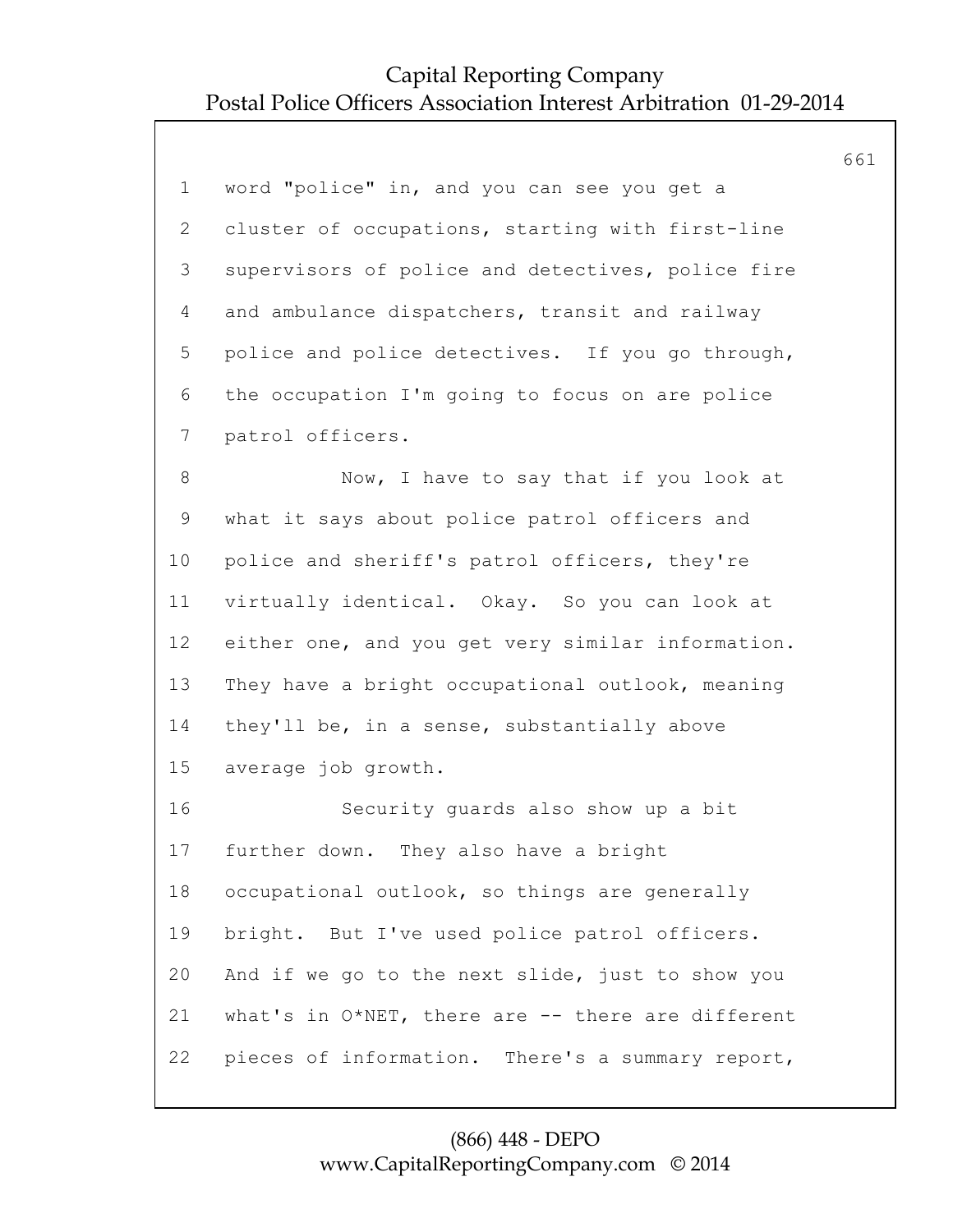662 1 which begins on -- 2 MR. STEPHENS: And this is Union 3 Exhibits 73 and 75. 4 THE WITNESS: Okay. I put the complete 5 webpages into the exhibits. I have not put them 6 into my PowerPoint presentation, because, really, 7 what I'm trying to do here is simply provide a 8 possible objective basis for assessing and 9 distinguishing between the tasks, knowledge, 10 skills and abilities of police patrol officers 11 and those of security guards. 12 So, for example -- and as you look and 13 see Union Exhibit 73, even the summary report 14 goes on for one, two -- six pages. And I don't 15 think I need to testify to that, but I do want to 16 familiarize you with it. So, for example, under 17 tasks -- and I won't go through all of them -- 18 provide for public safety by maintaining order, 19 responding to emergencies, protecting people and 20 property, enforcing motor vehicle and criminal 21 laws and promoting good community relations, 22 monitor, note, report, investigate suspicious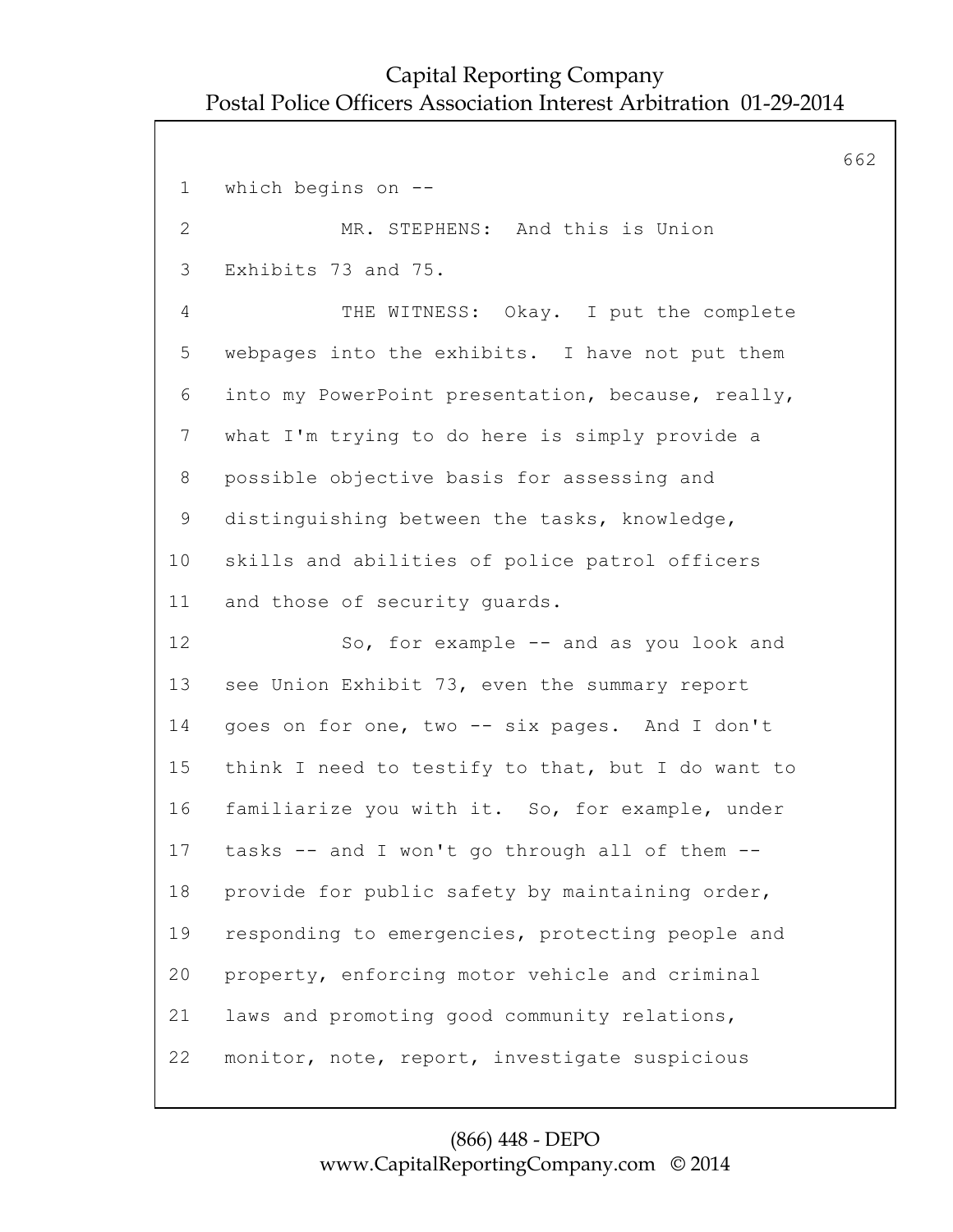|                |                                                   | 663 |
|----------------|---------------------------------------------------|-----|
| $\mathbf 1$    | persons, situations, safety hazards and so on.    |     |
| 2              | So this will lay out the different tasks that are |     |
| 3              | expected of a police patrol officer. Render aid   |     |
| 4              | to accident victims and other persons requiring   |     |
| 5              | first aid for physical injuries.                  |     |
| 6              | In fact, in my work with police                   |     |
| $7\phantom{.}$ | officers, that has been one thing they all        |     |
| 8              | mention is that, whereas, other people can walk   |     |
| 9              | away from the scene of the accident, they are     |     |
| 10             | required and can be disciplined if they fail to   |     |
| 11             | render first aid in accident -- in cases where    |     |
| 12             | people are injured.                               |     |
| 13             | And, in fact, the summary report will             |     |
| 14             | include tasks, tools and technology, knowledge,   |     |
| 15             | skills and abilities, work activities, work       |     |
| 16             | context, job zone, which is a very broad summary, |     |
| 17             | required education, work styles and work values,  |     |
| 18             | because many times this is used by vocational     |     |
| 19             | counselors. And work styles, work values, you     |     |
| 20             | want to align people's interest with the work     |     |
| 21             | they do. So it's a very complete set of           |     |
| 22             | information.                                      |     |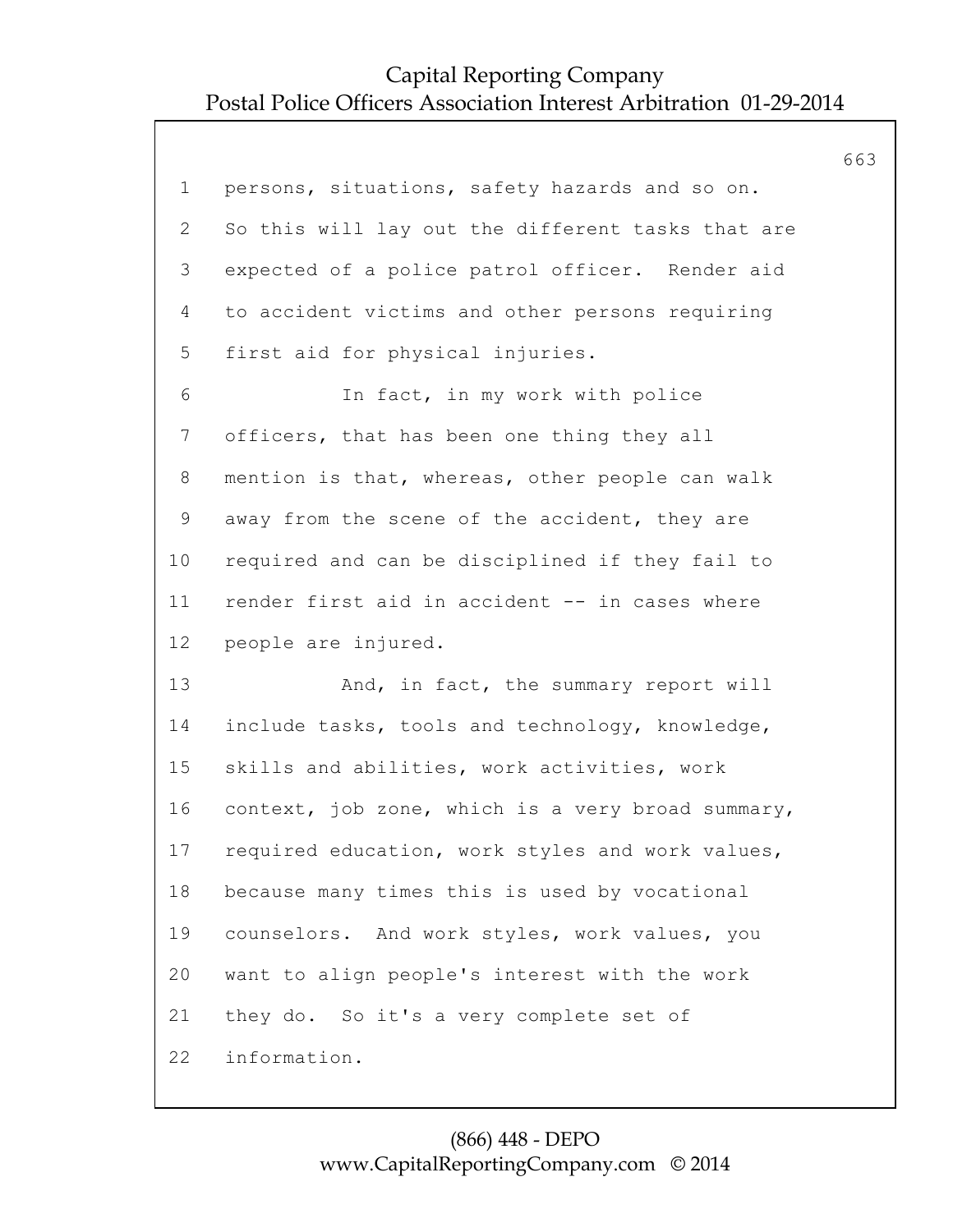|                 |                                                    | 664 |
|-----------------|----------------------------------------------------|-----|
| $\mathbf 1$     | If we look at security quards, for                 |     |
| $\overline{2}$  | example, their first task will be to monitor and   |     |
| 3               | authorize entrance and departure of employees,     |     |
| $\overline{4}$  | visitors and other persons to quard against theft  |     |
| 5               | and maintain security of premises. Call police     |     |
| 6               | and fire departments in cases of emergencies,      |     |
| 7               | such as fire or presence of unauthorized persons,  |     |
| 8               | answer alarm and investigate disturbances and so   |     |
| 9               | on. So, again, this lays out core, shared tasks    |     |
| 10              | of security quards.                                |     |
| 11              | We could actually -- we can compare                |     |
| 12 <sup>°</sup> | these -- and I've created a sheet that just        |     |
| 13              | compares the tasks from the summary measures that  |     |
| 14              | contrast this. So, for example -- and let me       |     |
| 15              | just -- the fourth task down for police patrol     |     |
| 16              | officer would be to identify, pursue and arrest    |     |
| 17              | suspects and perpetrators of criminal acts.<br>The |     |
| 18              | third task down for a security guard would be to   |     |
| 19              | call police or fire departments in cases of        |     |
| 20              | emergency, such as fire or presence of             |     |
| 21              | unauthorized people, persons.                      |     |
| 22              | So that is an important distinction.               |     |
|                 |                                                    |     |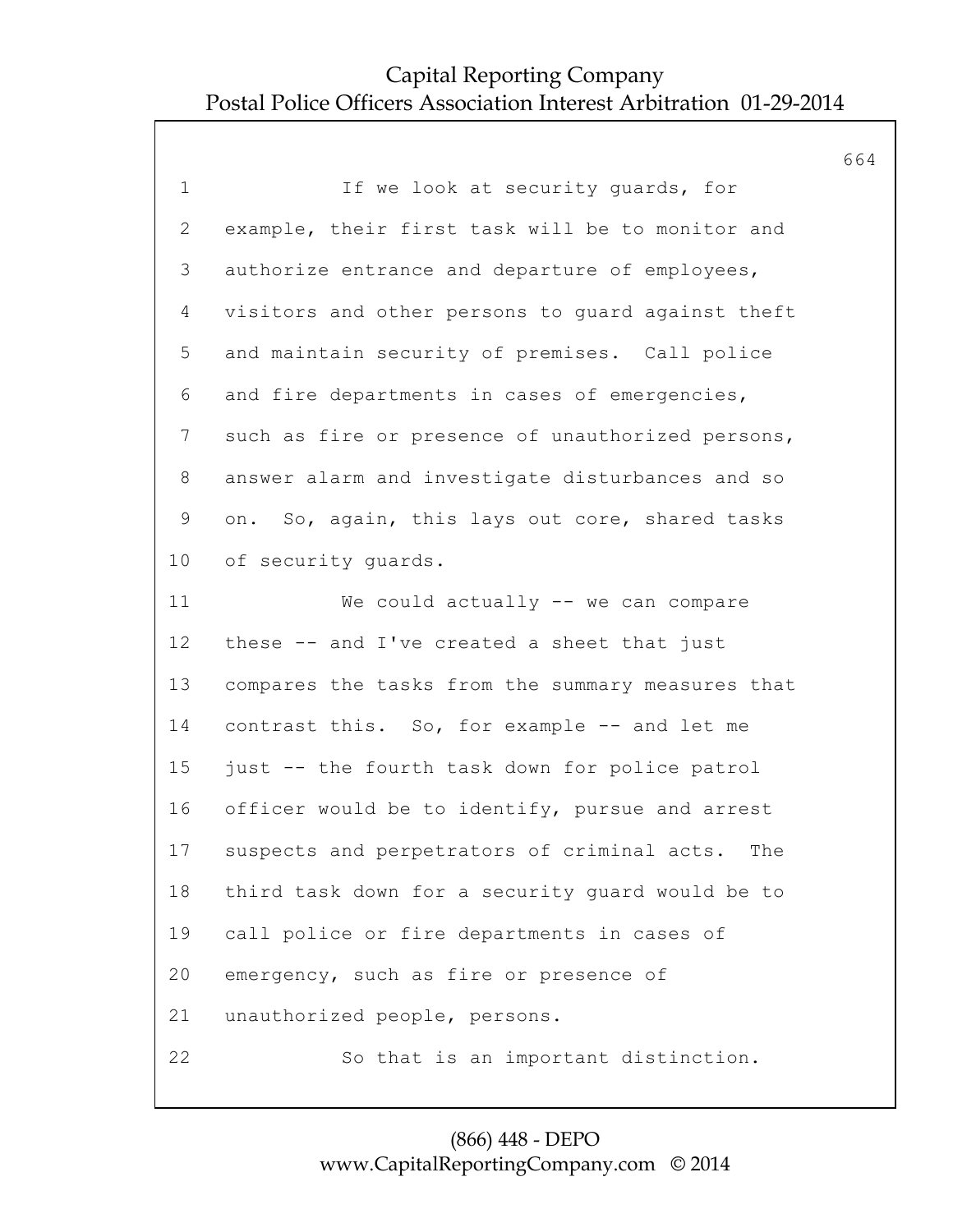|                |                                                   | 665 |
|----------------|---------------------------------------------------|-----|
| $\mathbf 1$    | Police officers arrest people. Security guards,   |     |
| $\mathbf{2}$   | according to O*NET, call the police to arrest     |     |
| 3              | them. But if you go through here, you'll find     |     |
| 4              | that there are substantial differences. For       |     |
| 5              | example, police officers are required to render   |     |
| 6              | first aid. This does not indicate that security   |     |
| $7\phantom{.}$ | quards are required to do that.                   |     |
| 8              | Moving on, there -- there are detailed            |     |
| $\mathsf 9$    | reports. Now, these detailed reports -- and       |     |
| 10             | that's Union Exhibit 74 for police officers and   |     |
| 11             | for security quards?                              |     |
| 12             | BY MR. STEPHENS                                   |     |
| 13             | Seventy-six is security guards.<br>Q              |     |
| 14             | Okay. The -- one of the important<br>Α            |     |
| 15             | distinctions here and what makes O*NET so useful  |     |
| 16             | is that it not only lists tasks and the knowledge |     |
| 17             | needed, but it rates the importance and the level |     |
| 18             | of the knowledge required. So, for example, if    |     |
| 19             | we take a look at -- and I haven't looked at      |     |
| 20             | tasks. I'm not going to go through every point    |     |
| 21             | of this. I'm sure you're all grateful for that.   |     |
| 22             | I'm simply, in a sense, putting material into the |     |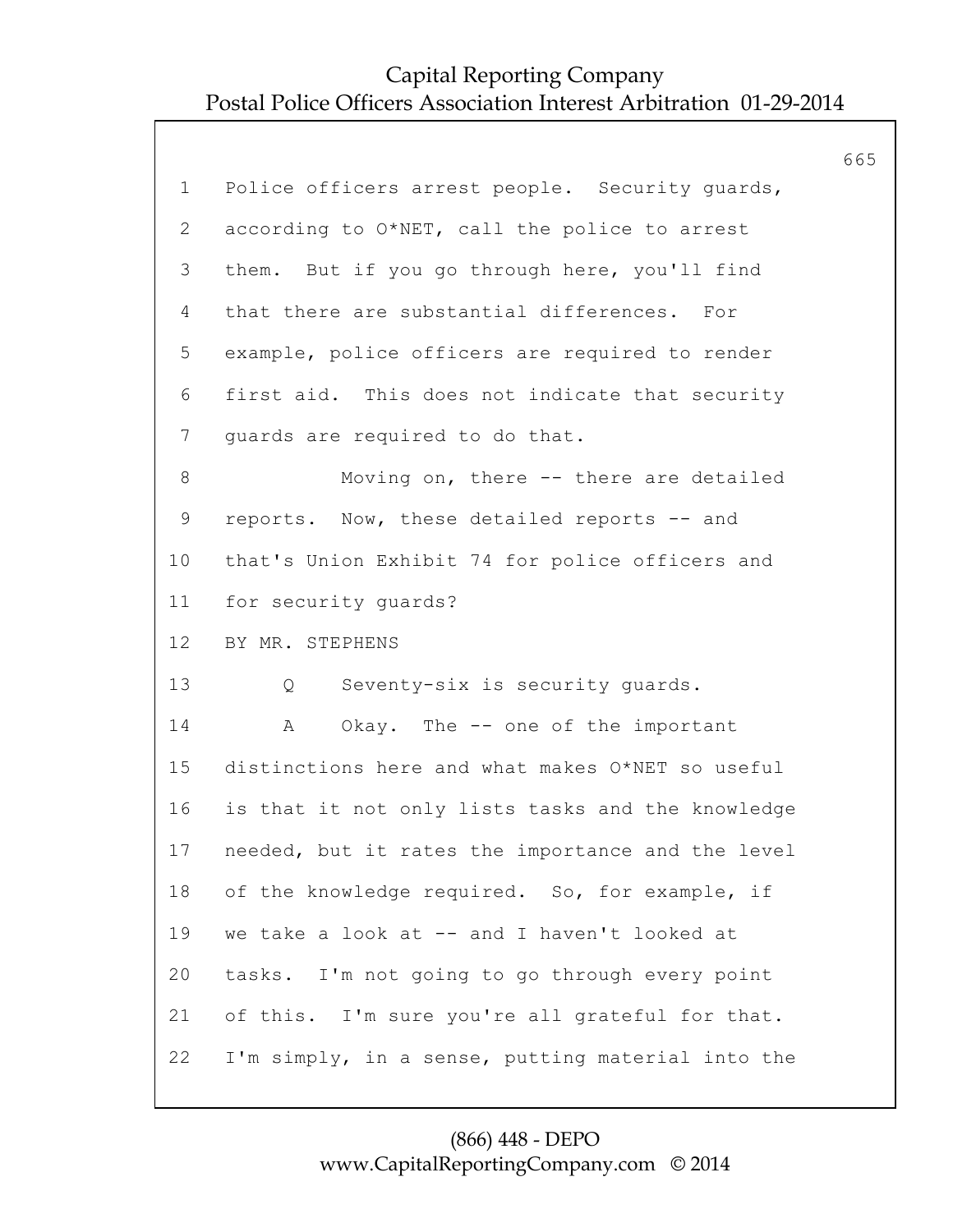|                |                                                   | 666 |
|----------------|---------------------------------------------------|-----|
| $\mathbf 1$    | record which the committee -- which the panel can |     |
| $\overline{2}$ | refer to. So I have the full detailed report as   |     |
| 3              | an exhibit, but I'd like to show you a contrast.  |     |
| 4              | For example, under tasks, we find that            |     |
| 5              | for a police patrol officer, the task it          |     |
| 6              | forecasts -- provide for public safety by         |     |
| $\overline{7}$ | maintaining order, responding to emergency,       |     |
| 8              | protecting people and property, enforcing motor   |     |
| 9              | vehicle and criminal laws, et cetera -- has an    |     |
| 10             | importance level of 90. There are 100 potential   |     |
| 11             | points. This one has an importance level of 90,   |     |
| 12             | so that says it's very important. You'll see a    |     |
| 13             | bit more later on on this.                        |     |
| 14             | Render first aid to accident victims,             |     |
| 15             | other persons requiring first aid for physical    |     |
| 16             | injuries has an importance level of 82. So it's   |     |
| 17             | still fairly important.                           |     |
| 18             | I'm going to focus just for                       |     |
| 19             | illustration on distinctions between police and   |     |
| 20             | security guards in terms of knowledge. I could    |     |
| 21             | do this with each of these areas -- tasks,        |     |
| 22             | knowledge, skills, abilities, work styles and so  |     |
|                |                                                   |     |

#### (866) 448 - DEPO www.CapitalReportingCompany.com © 2014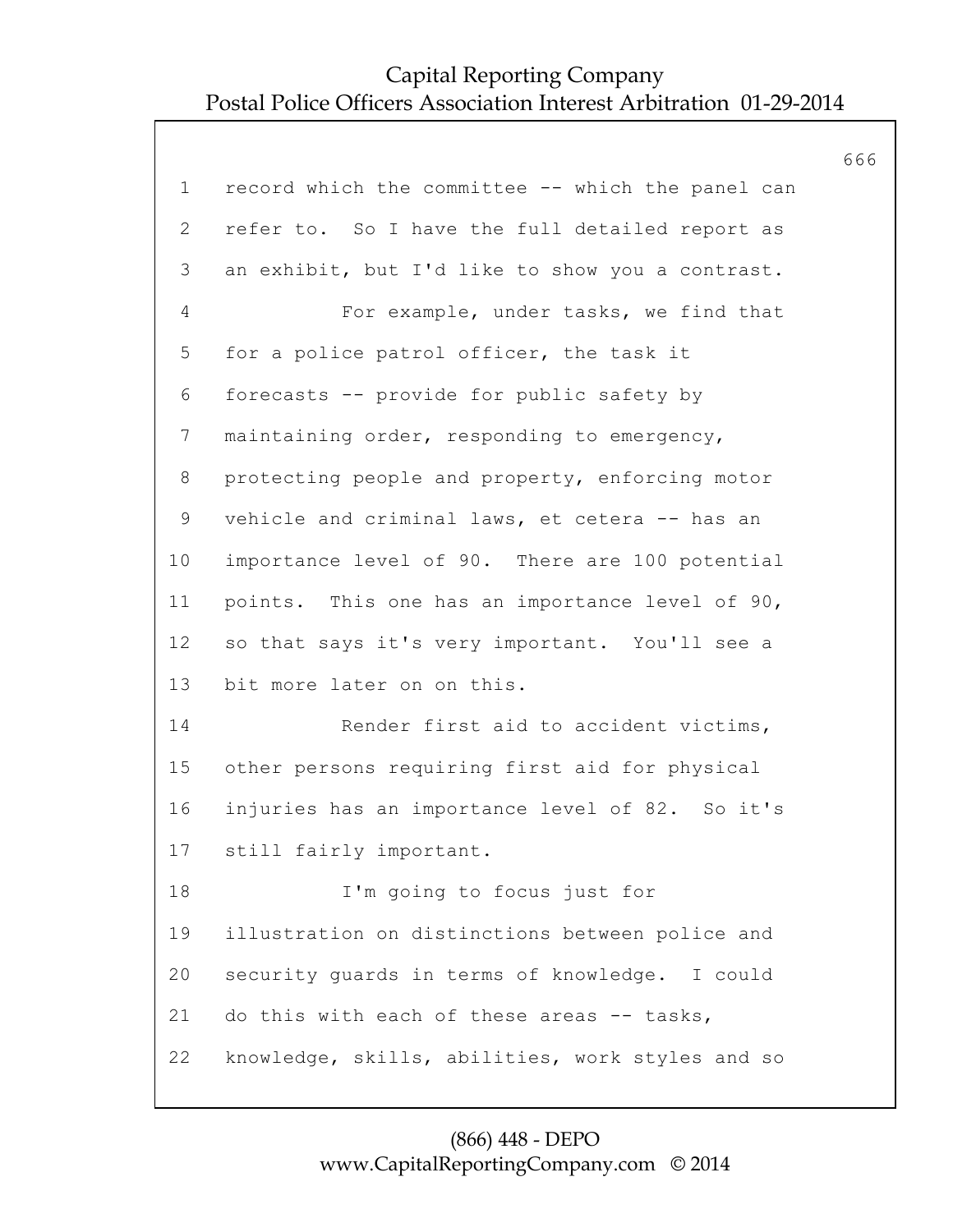667

1 on. I'm simply going to do this for illustrative 2 reasons. 3 Okay. So, for example, if we turn the 4 page, take a look at the very first knowledge. 5 Public safety and security, knowledge of relevant 6 equipment, police procedures, strategies to 7 provide, promote effective local, state or 8 national security operations for the protection 9 of people, data, property and institutions has an 10 importance level of 91. 11 I'll skip down to English language. 12 Knowledge of the structure and content of the 13 English language, including the meaning and 14 spelling of words, rules of composition and 15 grammar, that has a importance level of 82. 16 We then flip the page to look at 17 security guards. A security guard's knowledge of 18 public safety and security is 57 compared to a 91 19 rating for police patrol officers. And while the 20 rating for police patrol officers for English 21 language was 82, you drop down one, two, three, 22 four to the fourth knowledge area, English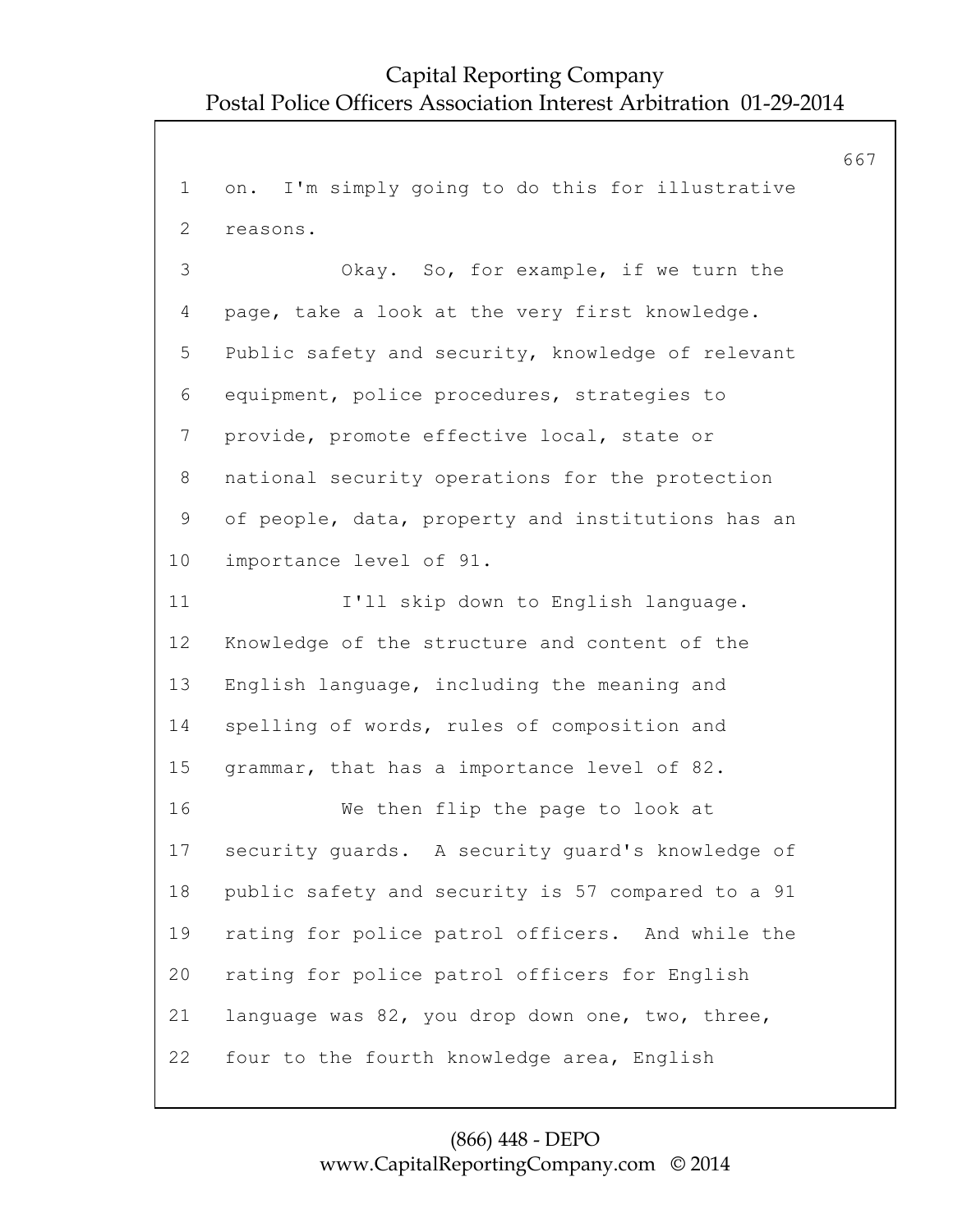|                |                                                    | 668 |
|----------------|----------------------------------------------------|-----|
| $\mathbf 1$    | language for security quards is 27. It's not       |     |
| $\overline{2}$ | very important for security guards.                |     |
| 3              | You can go through the rest and make               |     |
| 4              | comparisons. In general, knowledge for security    |     |
| 5              | guards is quite low relative to police officers,   |     |
| 6              | but there are very important distinctions. And     |     |
| 7              | what I would suggest is that, one, police patrol   |     |
| 8              | officers and security guards are very different    |     |
| 9              | occupations. At least that's what O*NET            |     |
| 10             | suggests. O*NET is really designed to provide,     |     |
| 11             | among other things, a factual basis for the        |     |
| 12             | evaluation of occupations. It is probably the      |     |
| 13             | best developed of these instruments available to   |     |
| 14             | the panel.                                         |     |
| 15             | And so, for example, I would suggest               |     |
| 16             | that the criteria provided in it are much more on  |     |
| 17             | point, much easier to use than, for example, the   |     |
| 18             | criteria developed as part of the National         |     |
| 19             | Compensation Survey. In part, NCS has relied       |     |
| 20             | from the federal white collar survey and over      |     |
| 21             | emphasizes white collar tasks to the expense of    |     |
| 22             | other tasks. That's not just my opinion.<br>That's |     |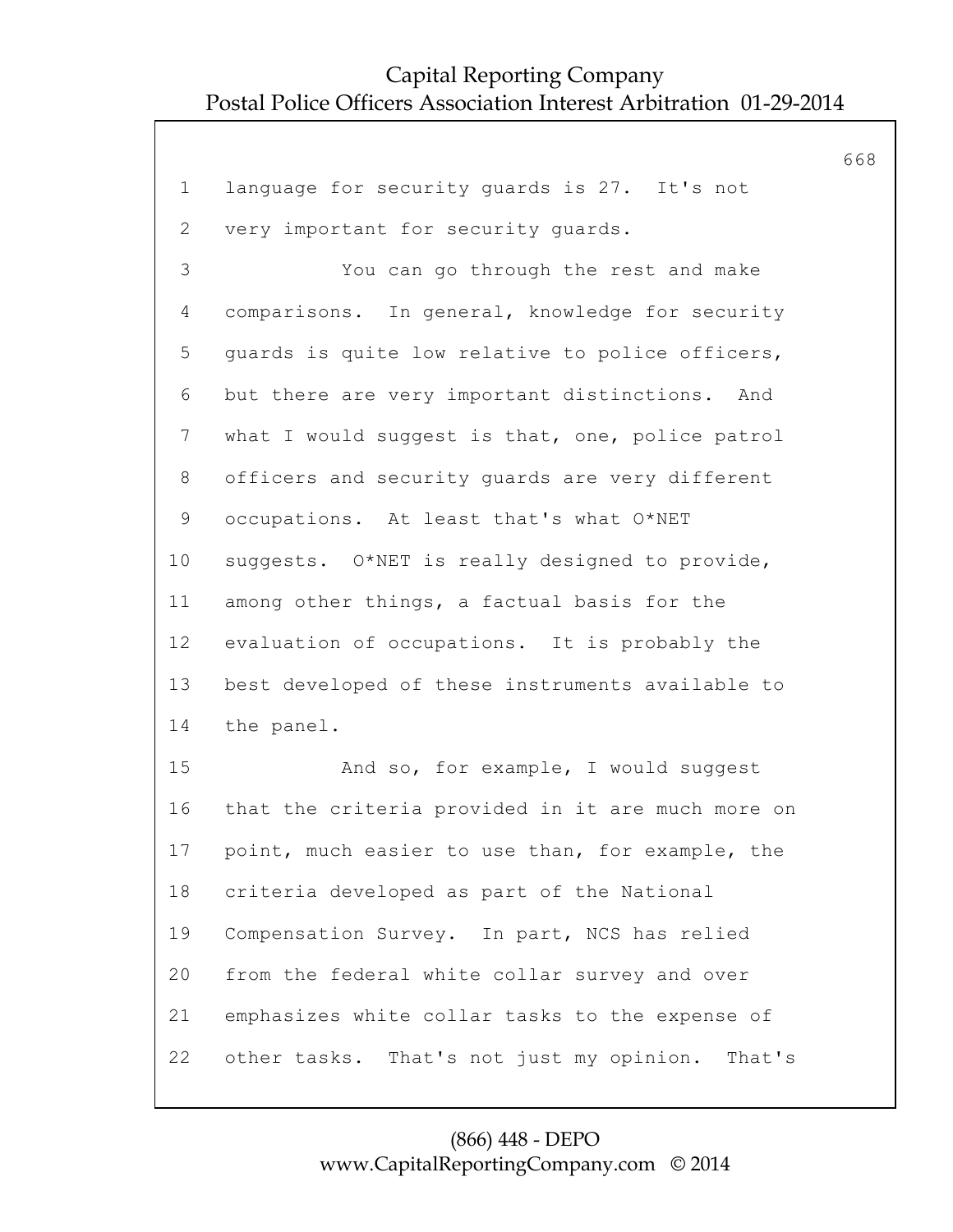669 1 the opinion of a number of academics who have 2 taken a look at that. 3 So what I would say is -- well, I was 4 going to start saying, I don't do an evaluation 5 here of Postal Police Officers, but I think that 6 the O\*NET provides a very strong basis for doing 7 a factual evaluation and clear objective criteria 8 to do that evaluation. 9 MR. STEPHENS: Now, the next subject 10 area that Dr. Belman is going to testify to -- 11 the principal exhibits here are Union Exhibit 77, 12 which is a graph -- two graphs detailing an 13 analysis of Postal Police and salaries received 14 by certain classifications of the National 15 Association of Letter Carriers and the American 16 Postal Workers Union. So that's exhibits -- 17 two-page exhibits, No. 77. 18 BY MR. STEPHENS 19 Q Dr. Belman, you -- it was earlier in 20 the presentation on Arbitrator Fleischli. Were 21 you, in fact, involved in that arbitration? 22 A Yes. I presented testimony.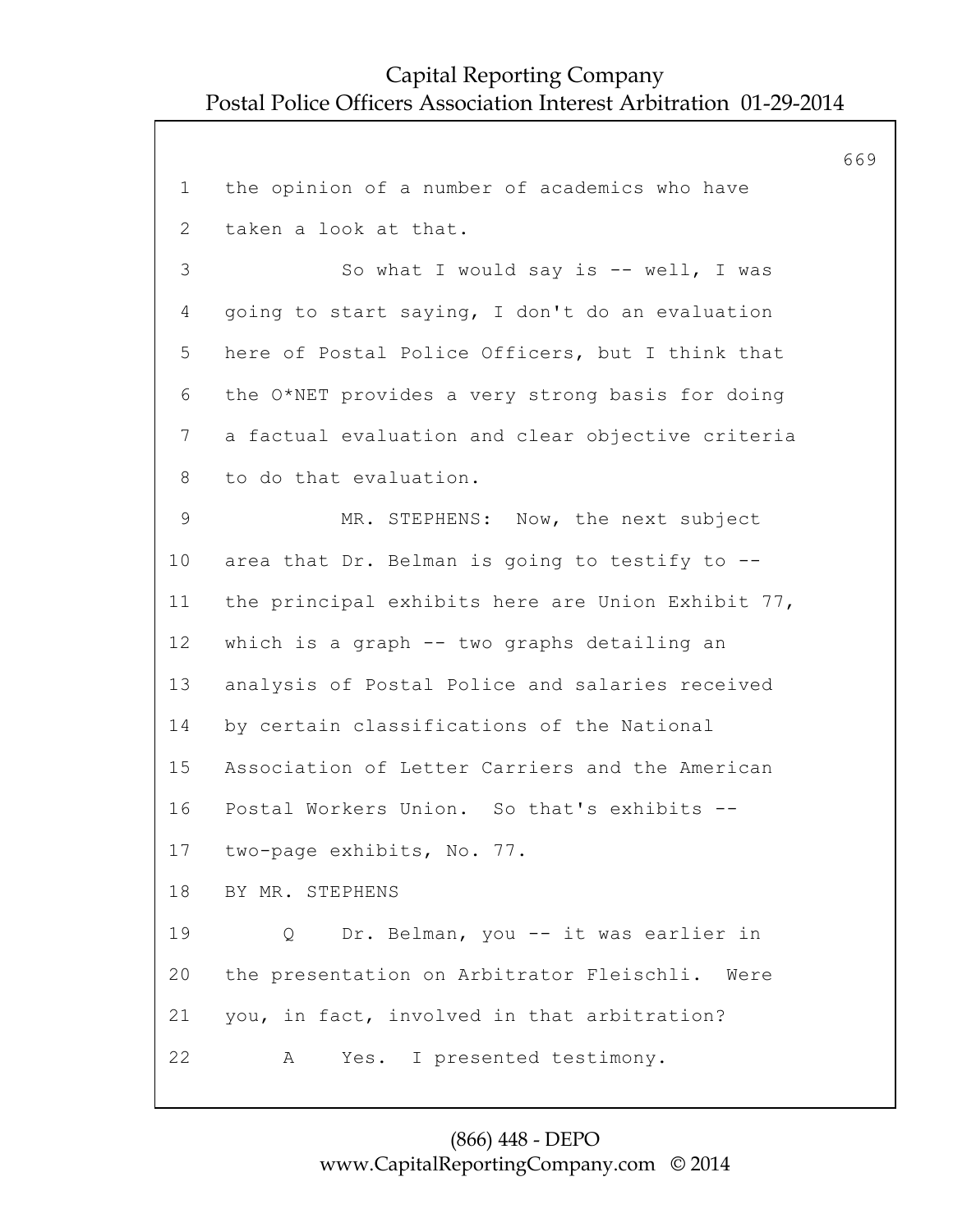670 1 Q And what -- on the comparability, can 2 you testify briefly about the role of 3 comparability in the post office in your 4 experience? 5 A I -- I'd have to range a little bit 6 beyond the arbitration, but it's very clear that 7 internal comparability has been an extreme -- an 8 important standard. In fact, in the most recent 9 interest arbitration I was involved in, the 10 settlement of the APWU played a central role in 11 the Union's decisions about a settlement for, you 12 know, what -- what was going to be a reasonable 13 settlement for the NRLCA. So there is -- have --14 have been very strong patterns within the postal 15 unions. 16 Now, what should be said is that the 17 PPOA, in '94, agreed to a wage formula that was 18 at variance with the pattern that existed for all 19 the other unions. Back in the 1980s, Clark Kerr, 20 who arbitrated -- I believe that was when all of 21 the large unions were still bargaining together, 22 APWU and the NALC -- suggested a wage formula of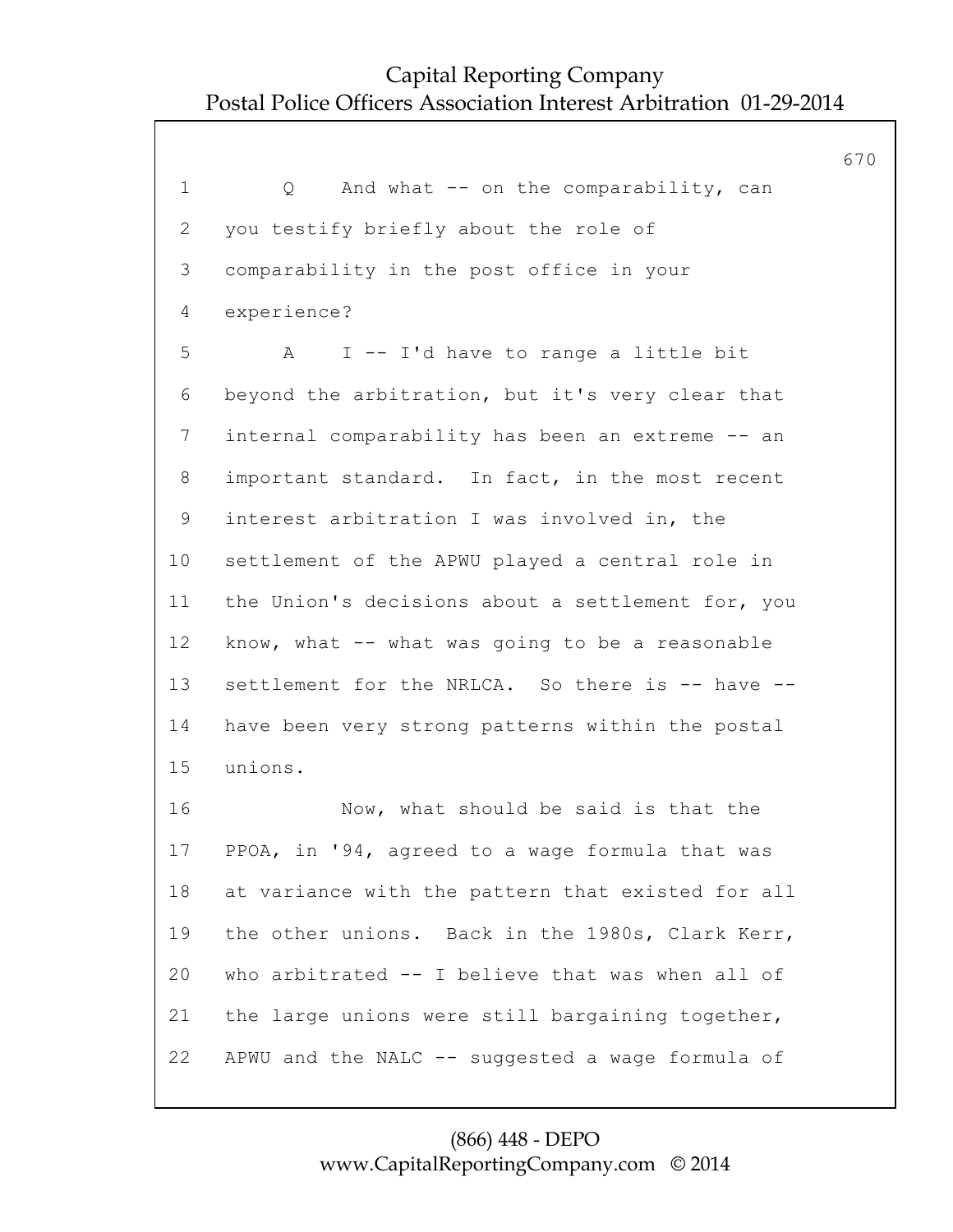|                |                                                   | 671 |
|----------------|---------------------------------------------------|-----|
| $\mathbf 1$    | the employment cost index minus one. The postal   |     |
| $\overline{2}$ | unions have -- were very reluctant to accept      |     |
| 3              | that, the big unions, and have never accepted it. |     |
| 4              | The PPOA did -- did accept that, I                |     |
| 5              | believe -- I've been told, in 1994, and they      |     |
| 6              | implemented ECI minus one. So they've actually    |     |
| $\overline{7}$ | been out of pattern using a very different way of |     |
| 8              | determining wages, and I will be taking a look at |     |
| 9              | the consequences of that. They've been somewhat   |     |
| 10             | out of pattern. But patterns, I think that --     |     |
| 11             | you know, Arbitrator Dufek knows this all too     |     |
| 12             | well -- play a very important role, at least in   |     |
| 13             | terms of determining wage increases. And that's   |     |
| 14             | not unusual in public sector bargaining.          |     |
| 15             | Turn to exhibit -- Union Exhibit 77.<br>Q         |     |
| 16             | Okay. This is the -- and I have the<br>A          |     |
| 17             | good fortune of providing a bit of color, which   |     |
| 18             | is good, because, otherwise, you'd never tell the |     |
| 19             | difference between the two groups. But this       |     |
| 20             | is -- what I've done here with the -- is          |     |
| 21             | comparing PPOA and NALC base salaries. Now, the   |     |
| 22             | base salaries are the annual salaries inclusive   |     |
|                |                                                   |     |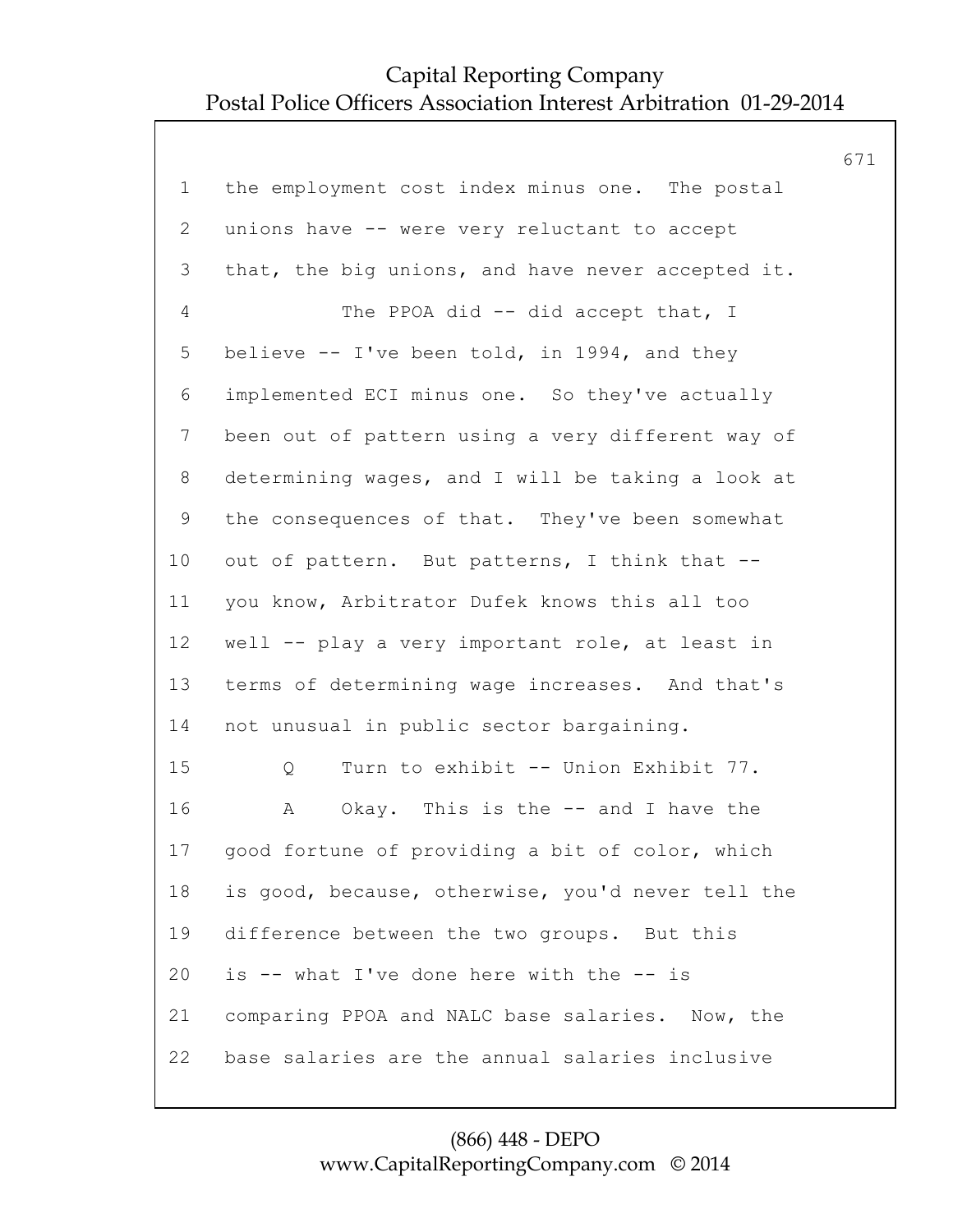|                |                                                   | 672 |
|----------------|---------------------------------------------------|-----|
| $\mathbf 1$    | of COLA, and I've gone a back to May 1994 in the  |     |
| $\overline{2}$ | Exhibit U-77 and up through June 2011 in this.    |     |
| 3              | And this graph, where the red line --             |     |
| $\overline{4}$ | which you can't see in your Xerox, if you would,  |     |
| 5              | this upper line depicts the Postal Police Officer |     |
| 6              | Association base salary and Carrier 1. So we are  |     |
| $\overline{7}$ | not putting in the carrier technicians who have   |     |
| 8              | multiple routes. We are only using the Carrier 1  |     |
| 9              | in here.                                          |     |
| 10             | I think what you can see from this                |     |
| 11             | graph, very quickly, is that, historically, and   |     |
| 12             | really up until the mid-to-late 2000s, Postal     |     |
| 13             | Police Officers earned more than Carrier 1s.      |     |
| 14             | And, in fact, if you take a look at Exhibit 77,   |     |
| 15             | what you will find is that --                     |     |
| 16             | ARBITRATOR DUFEK: Dr. Belman -- yeah,             |     |
| 17             | you lost it just for a second.                    |     |
| 18             | THE WITNESS: I've lost it. Let us                 |     |
| 19             | see. I see what's happened. Okay. It should       |     |
| 20             | come up in -- it seems much happier.              |     |
| 21             | MS. GONSALVES: It's not happy up                  |     |
| 22             | there.                                            |     |
|                |                                                   |     |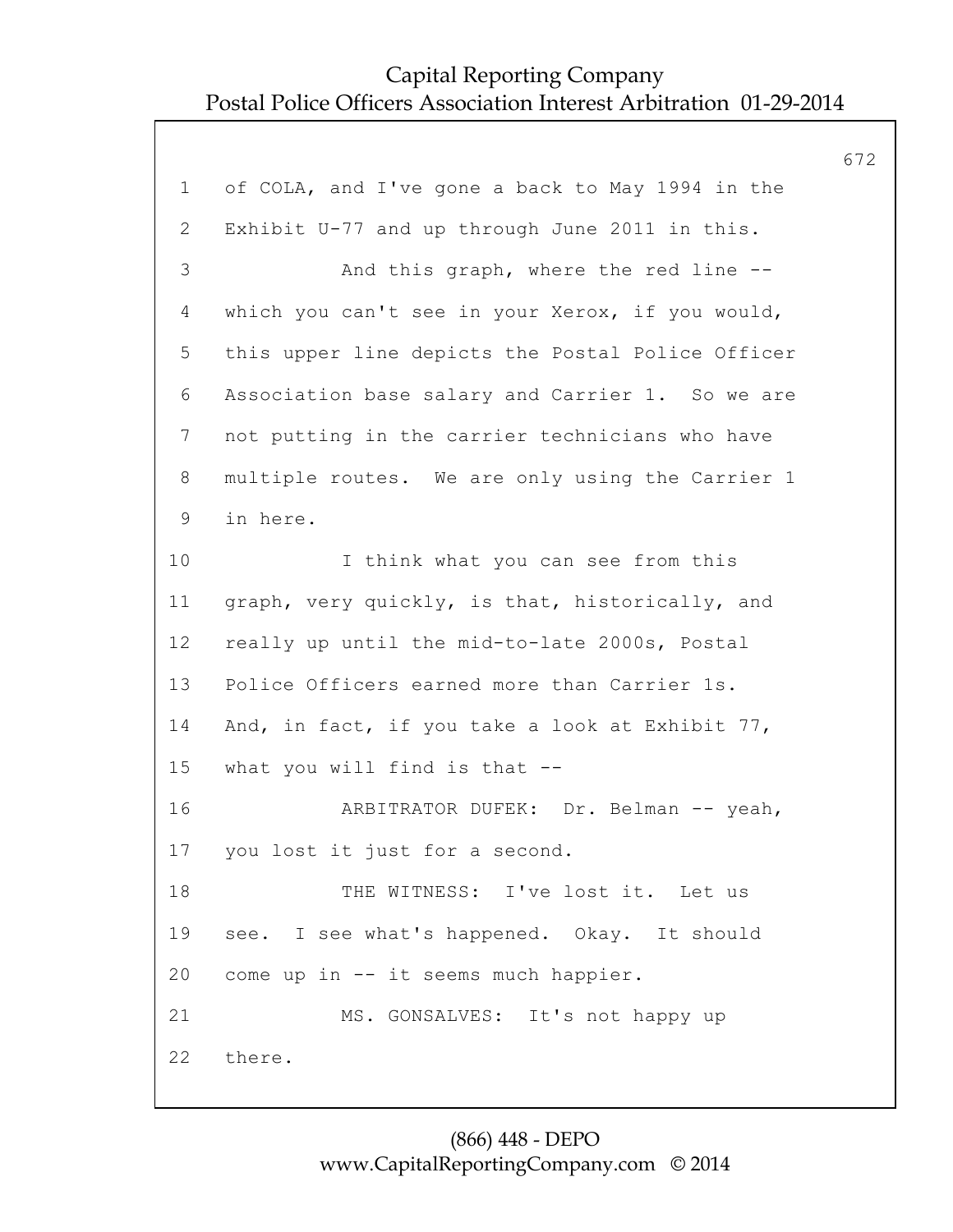673 1 THE WITNESS: Well, let's try -- let's 2 see. 3 MR. STEPHENS: Here it comes. 4 THE WITNESS: If multiple -- I think I 5 know what to do. 6 ARBITRATOR OLDHAM: So we can just 7 observe that, Teresa, in the transcript, you can 8 quote the doctor as saying, I've lost it. 9 THE WITNESS: Very good. This is a 10 case where I need to work back to get -- no doubt 11 many of my students would agree with you. 12 So what we can see from -- 13 ARBITRATOR OLDHAM: Dr. Belman -- 14 THE WITNESS: I can bring the 15 PowerPoint up as a PowerPoint. 16 ARBITRATOR OLDHAM: Just to be sure, 17 I'm a little bit color blind even from here, but 18 the -- at the very end of your ascending lines, 19 the one on top is the Letter Carriers? 20 THE WITNESS: Yes. The blue -- okay. 21 ARBITRATOR OLDHAM: I -- 22 THE WITNESS: Let me take a moment to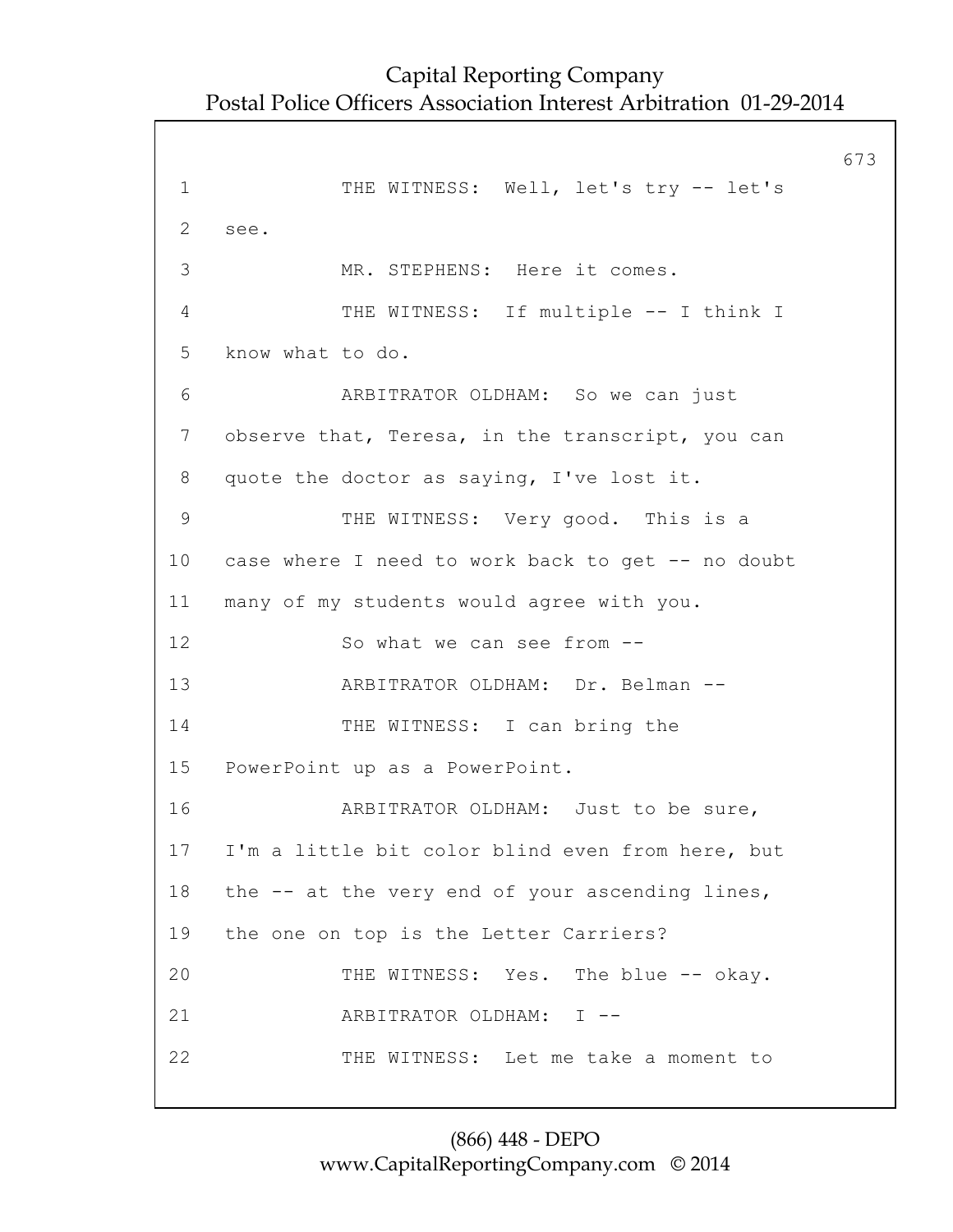674 1 get the display up again properly, because right 2 now, it isn't, and that's -- I see what's going 3 on. Let's shrink this a little bit. There. 4 There. That's -- 5 MR. STEPHENS: That's APWU. 6 THE WITNESS: We can go back up. All 7 right. So what we can see here is this upper 8 line are the Postal Police Officers, and the 9 red -- you know, the red line. So this upper 10 line are Postal Police Officers, and from 11 May 1994 through about mid-2008, November 2008, 12 Postal Police Officers typically were paid more 13 than Carrier 1s. That changed around 14 November 2008, where the carriers substantially 15 increased their pay while the Postal Police 16 Officers' pay fell behind. 17 And this graph is based off of actual 18 dollar values. We've, of course, got the amounts 19 on the left-hand side on the vertical axis and 20 time on the horizontal axis for that. Now, if we 21 take a look at Exhibit 77 -- and the graph is 22 largely a reproduction of the dollar values in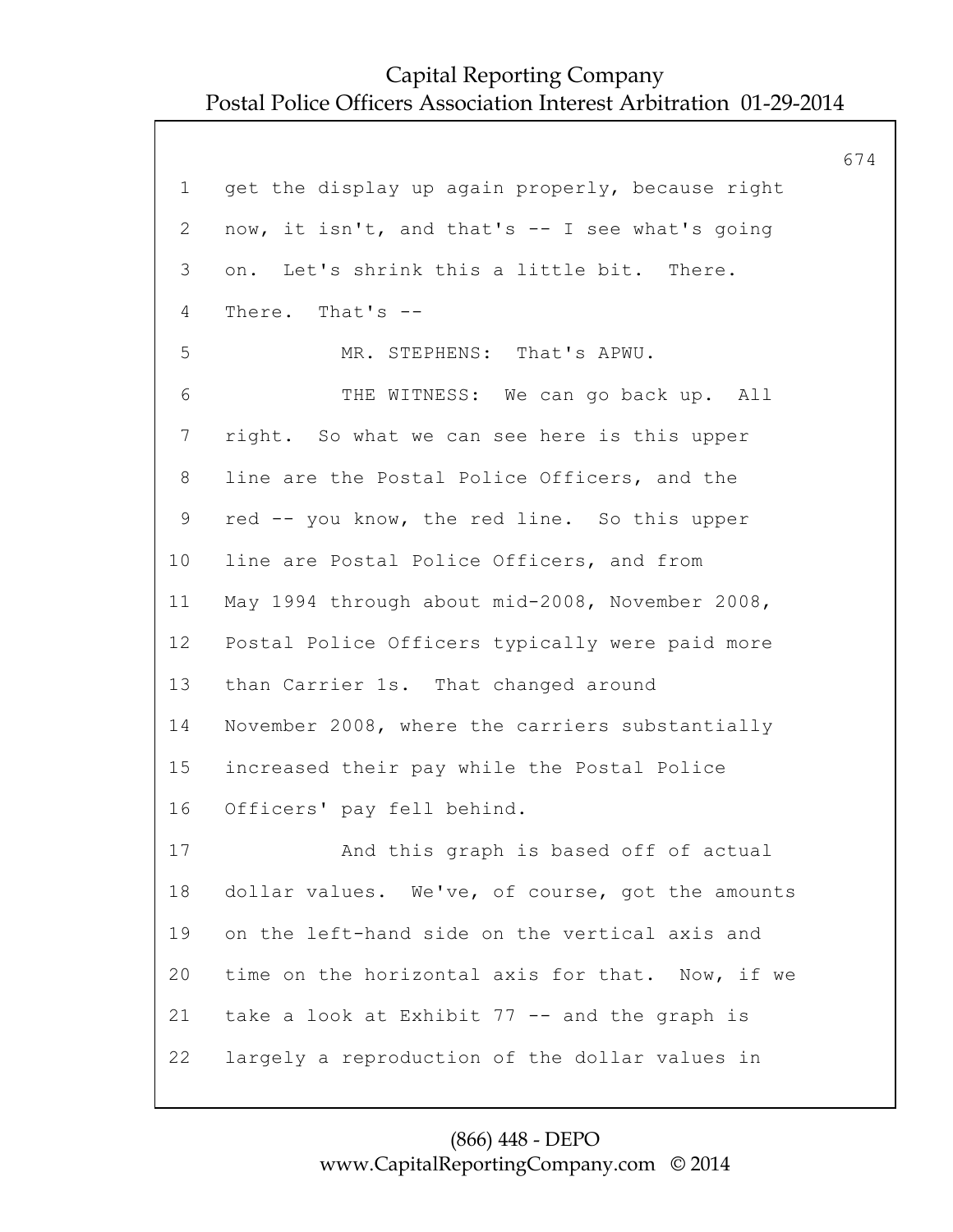|                 |                                                   | 675 |
|-----------------|---------------------------------------------------|-----|
| $\mathbf{1}$    | Exhibit 77. So if you look at the right-hand      |     |
| 2               | side, I have the percentages.                     |     |
| 3               | And what we can see here is that, for             |     |
| 4               | example, in May 1994, a Postal Police Officer     |     |
| 5               | earned 102.3 percent of the pay of a carrier --   |     |
| 6               | by the way, I am using the top step of the -- and |     |
| $\overline{7}$  | I should have mentioned this to start with. This  |     |
| 8               | is the top step of the Carrier 1 pay schedule,    |     |
| $\mathsf 9$     | and I used that because it's a fixed point. It's  |     |
| 10 <sub>o</sub> | not sensitive to different rates of step increase |     |
| 11              | and so on.                                        |     |
| 12              | It's also the most populous category.             |     |
| 13              | The largest number of carriers are there. But     |     |
| 14              | it's insensitive to things such as people moving  |     |
| 15              | through the system. So it's a very standard       |     |
| 16              | thing. This -- very typically, in interest        |     |
| 17              | arbitrations -- and again, I'm taking coals to    |     |
| 18              | Newcastle -- to simply use a fixed point like     |     |
| 19              | that in a schedule.                               |     |
| 20              | But as we take a look at this, what               |     |
| 21              | we'll see is that throughout most of the period,  |     |
| 22              | we're at 104. We get up to 108, 107 percent.      |     |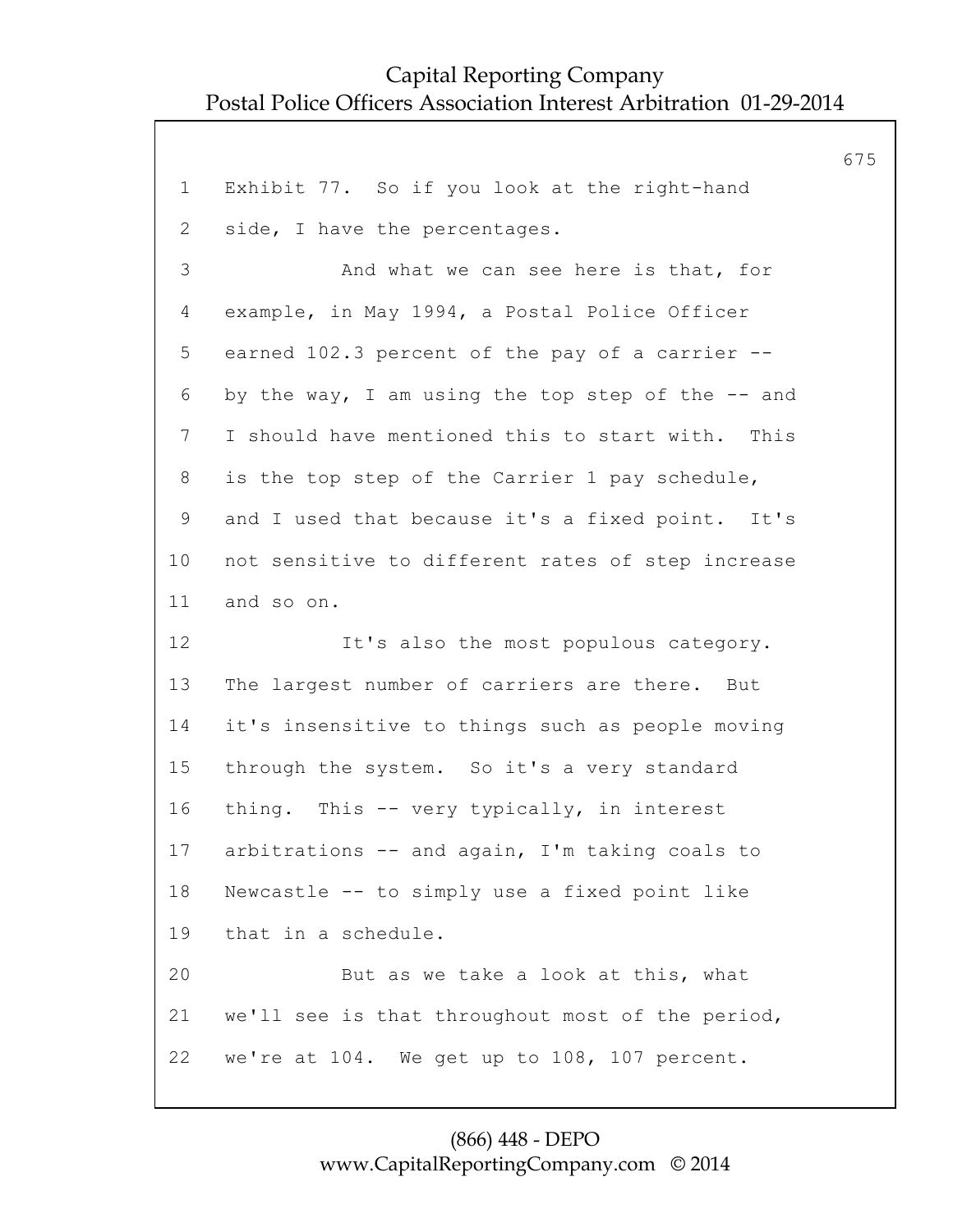|                |                                                  | 676 |
|----------------|--------------------------------------------------|-----|
| $\mathbf 1$    | But then, in November of 1999, Postal Police     |     |
| $\overline{2}$ | Officers fall back to 102.8 percent and really   |     |
| 3              | are -- are in the 101 to 103 percent ratio. What |     |
| $\overline{4}$ | happened in November 1999 was the Fleischli      |     |
| 5              | decision awarded a grade increase to the         |     |
| 6              | carriers. So it changed the relativities between |     |
| $\overline{7}$ | carriers and Postal Police Officers. Postal      |     |
| 8              | Police Officers fell from running, let's say,    |     |
| $\mathsf 9$    | around 104, 105 percent down to the 101 to maybe |     |
| 10             | 102, possibly lower 103 percent. So that grade   |     |
| 11             | increase had a large effect on the relative pay. |     |
| 12             | Now, what's happened, if we go toward            |     |
| 13             | the end of this, if you look from 2008 on -- all |     |
| 14             | right -- with the coming of the Great Recession, |     |
| 15             | the employment cost index slowed down            |     |
| 16             | considerably. And Postal Police Officer pay has, |     |
| 17             | since 1994, with some exceptions, been driven by |     |
| 18             | a formula of employment cost index minus one.    |     |
| 19             | And as I was saying, the Postal Police are the   |     |
| 20             | only of the postal units that bought off on the  |     |
| 21             | Clark Kerr suggestion. None of the others have   |     |
| 22             | done it, and if I were to say, up until the late |     |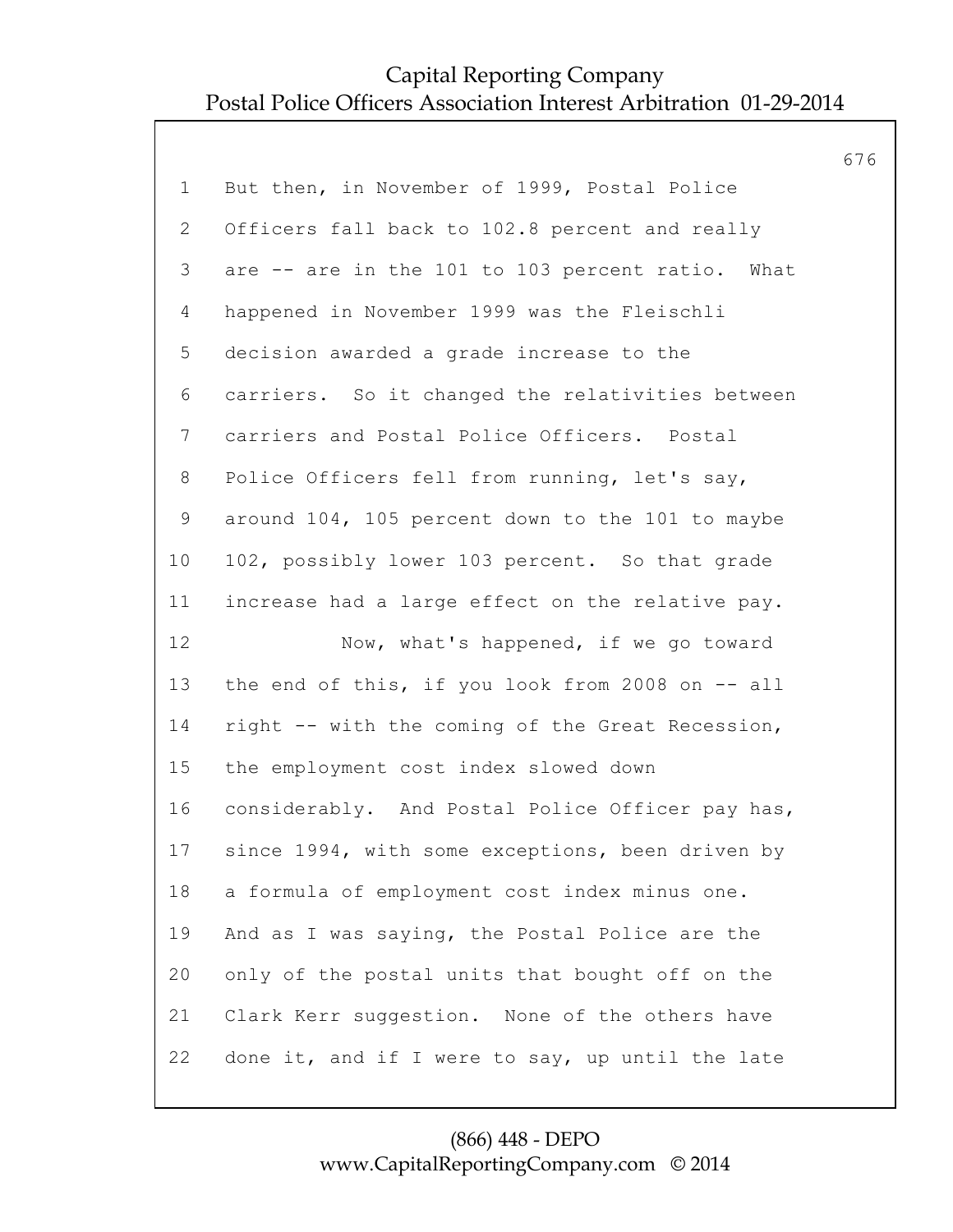|                |                                                   | 677 |
|----------------|---------------------------------------------------|-----|
| $\mathbf 1$    | 2000s, performed reasonably well, but since then, |     |
| $\overline{2}$ | because of a very large slow-down in the increase |     |
| 3              | in employee costs in the private sector, post --  |     |
| 4              | the pay of Postal Police Officers has fallen      |     |
| 5              | considerably behind the pay of the letter carrier |     |
| 6              | craft.                                            |     |
| 7              | So as I said, during the 2000s, it was            |     |
| 8              | tending to fluctuate in the 101 to 103 range.     |     |
| 9              | Once we hit March 2008 -- and with one            |     |
| 10             | exception -- it's below 100 percent, and by the   |     |
| 11             | end of -- by July 2011, it's at 96.9 percent. So  |     |
| 12             | there's been a substantial decline in the         |     |
| 13             | relative pay of Postal Police Officers because of |     |
| 14             | the slow growth of the ECI compared to -- but the |     |
| 15             | combination, the other units get base pay         |     |
| 16             | increases plus a cost of living adjustment.       |     |
| 17             | So all those have come together since             |     |
| 18             | 2008 to reduce Postal Police Officer pay relative |     |
| 19             | to letter carriers. And that shows up in the      |     |
| 20             | graph, that 2008 change, Postal Police Officers,  |     |
| 21             | letter carriers.                                  |     |
| 22             | If we go to the next slide, I've chosen           |     |
|                |                                                   |     |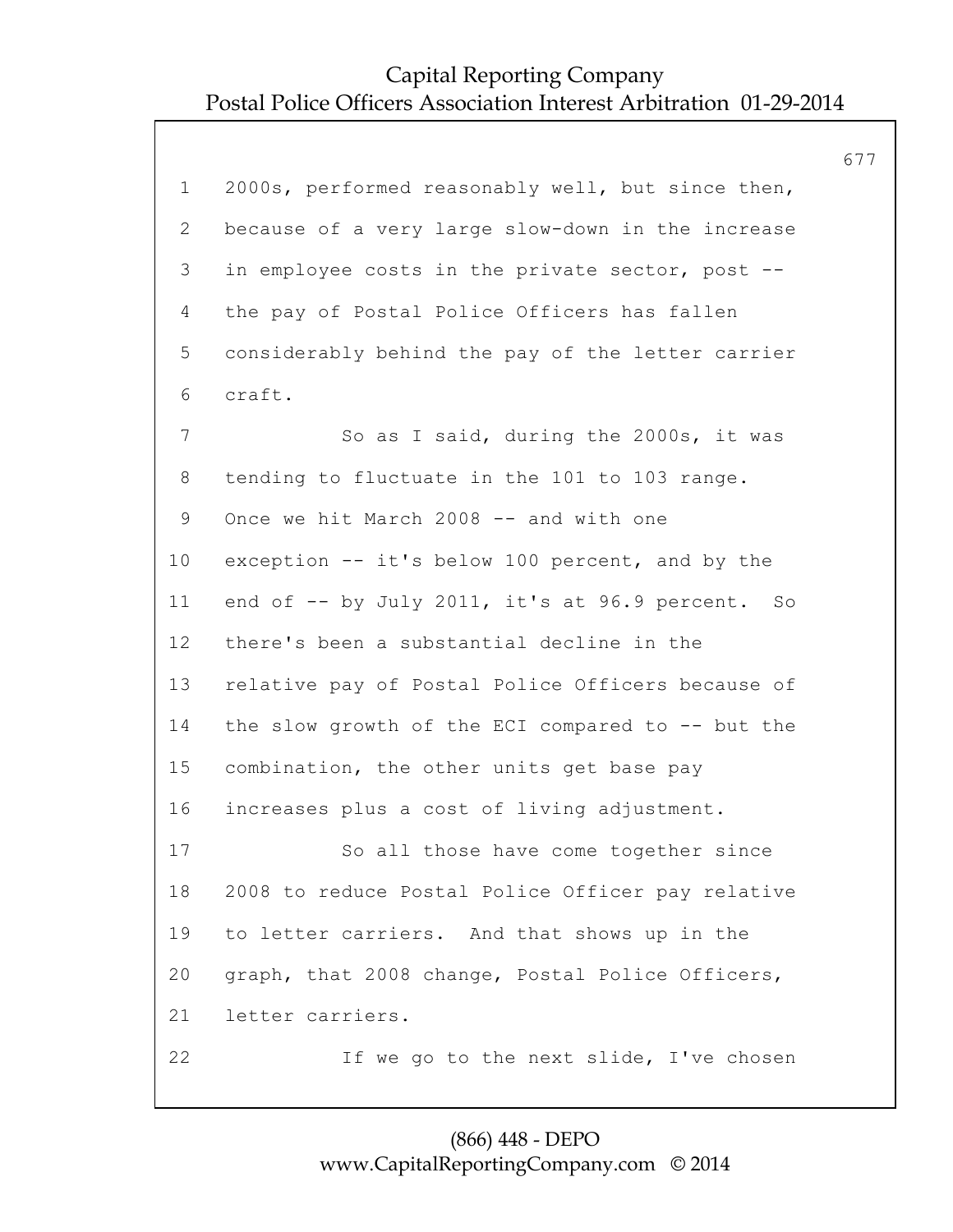678 1 to compare Postal Police Officers here to APWU 2 Grade 6. Now -- 3 BY MR. STEPHENS 4 Q This is the second page of Exhibit 77. 5 A In point of fact, we can take a look -- 6 yeah. And it's the chart on the second page, 7 plus this slide. 8 Now, I chose the Grade 6 clerk because 9 it is the most populous of the grades for the 10 APWU. There are also Grade 7 clerks and Grade 8 11 clerks at somewhat higher pay levels. They all 12 move very closely in tandem, so it seemed 13 appropriate to choose the most populous group, 14 rather than ones that were -- you know, any other 15 one. I would get about the same results. 16 Again -- and here I've made a horrible 17 color mistake. Now the PPO are blue and APWU are 18 red. So I don't know if I'm permitted to correct 19 that before -- if we distribute this, but I 20 should. My students would be mocking me at this 21 very moment. But, again, salary on the 22 right-hand side, time. Now, this only starts in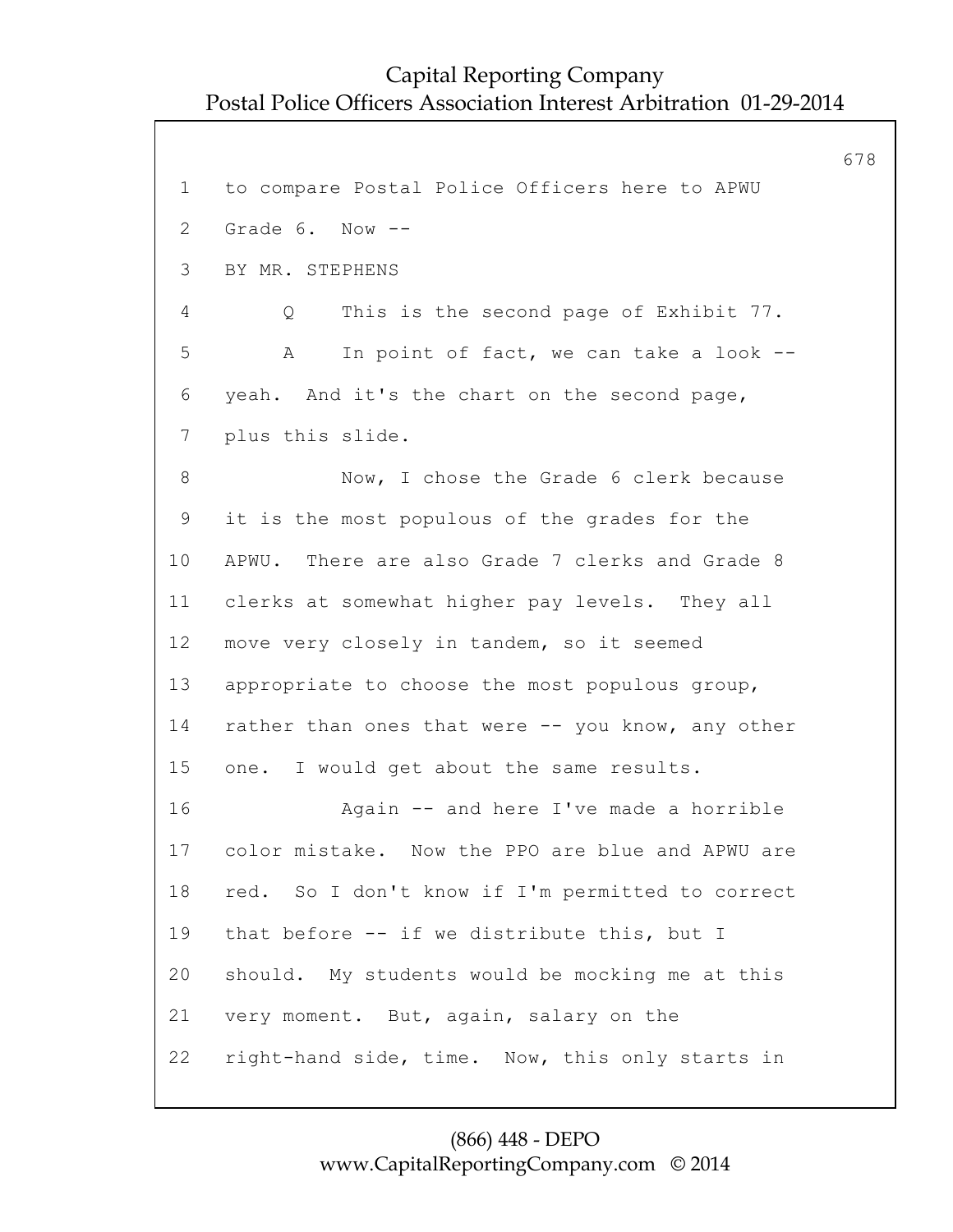|                |                                                   | 679 |
|----------------|---------------------------------------------------|-----|
| $\mathbf 1$    | 19- -- May 1998. This information was provided    |     |
| $\overline{2}$ | to me by Jim Bjork. Prior information was         |     |
| 3              | provided to me by the -- the NALC information     |     |
| 4              | comes directly from the NALC research department. |     |
| 5              | But in this case, we can see that                 |     |
| 6              | with -- you know, there are some moments in       |     |
| $\overline{7}$ | bargaining when the contracts and increases are   |     |
| 8              | out of sync. But PPO wages are consistently       |     |
| 9              | above, although slowly falling to the level of    |     |
| 10             | APWU wages, until, again, mid-to-late 2008, at    |     |
| 11             | which point, they start falling below the APWU    |     |
| 12             | wage or just even with it.                        |     |
| 13             | So, historically, Postal Police                   |     |
| 14             | Officers have been paid above and sometimes       |     |
| 15             | substantially above APWU Clerk 6s, but now,       |     |
| 16             | because of the pay formula that they're under and |     |
| 17             | the slow growth of the ECI, they have been        |     |
| 18             | disadvantaged relative to other units. In fact,   |     |
| 19             | again, if you take a look at the chart,           |     |
| 20             | right-hand side, we have the data of the ratio of |     |
| 21             | PPOs as a percentage and APWU 6.                  |     |
| 22             | If we look prior to -- you know,                  |     |
|                |                                                   |     |

#### (866) 448 - DEPO www.CapitalReportingCompany.com © 2014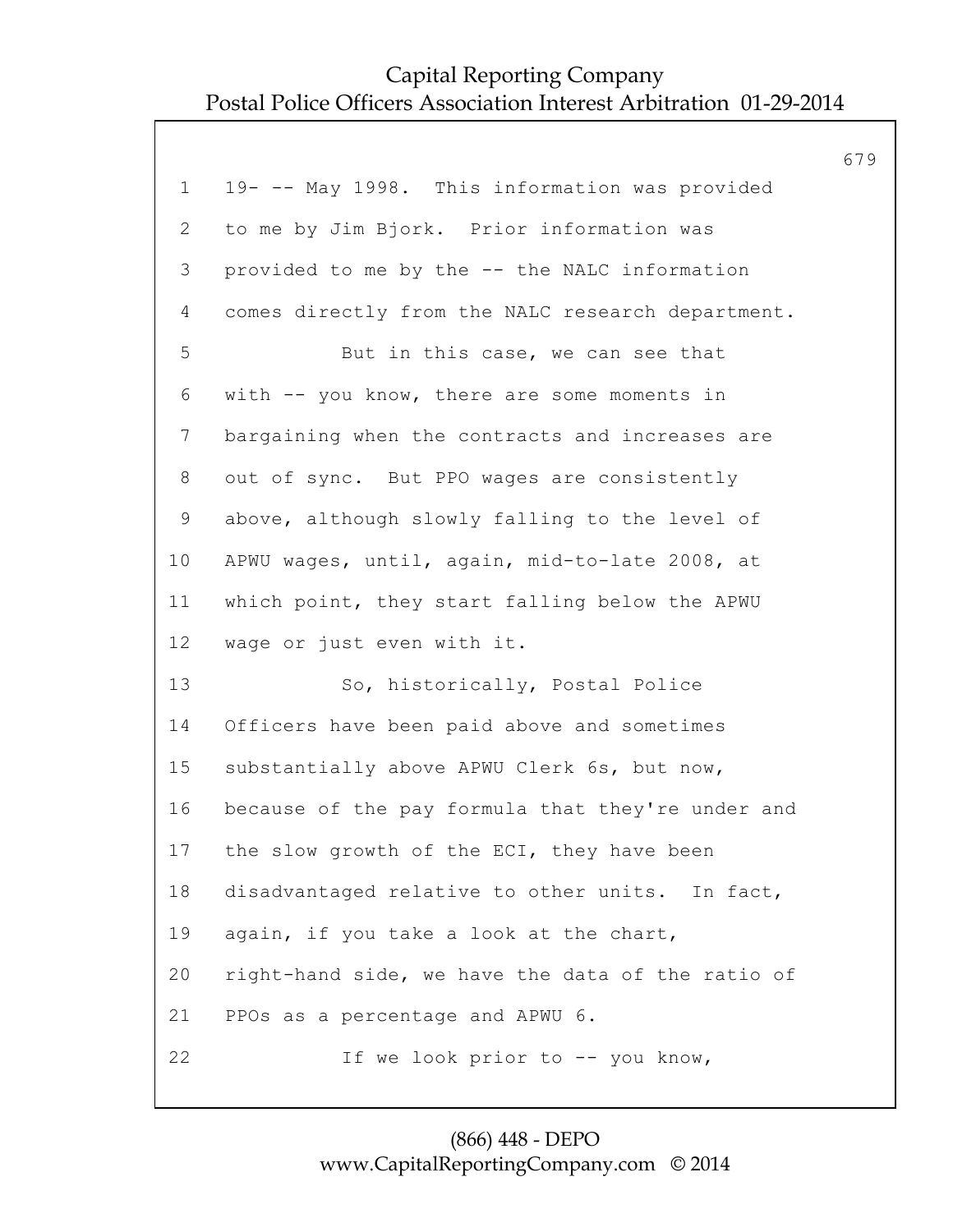|                 |                                                   | 680 |
|-----------------|---------------------------------------------------|-----|
| $\mathbf 1$     | actually, for most of the chart, they're running  |     |
| $\overline{2}$  | between 105 percent and 102 percent, although it  |     |
| 3               | tends to drop over time. The ECI minus one        |     |
| 4               | formula has not performed as well as a            |     |
| 5               | combination of bargaining and COLA clauses for    |     |
| 6               | the larger unions.                                |     |
| $\overline{7}$  | But, again, as we get towards the end             |     |
| 8               | of this series, you can see that starting, say,   |     |
| $\mathsf 9$     | August 2008, PPOs are earning just about the same |     |
| 10 <sub>o</sub> | as Clerk 6s, 100 percent, 101 percent, somewhere  |     |
| 11              | in that range. And so that suggests that the ECI  |     |
| 12              | minus one formula has not worked as well as the   |     |
| 13              | combination of traditional bargaining and COLA    |     |
| 14              | clauses for Postal Police Officers. They're       |     |
| 15              | simply less well off relative to the other postal |     |
| 16              | crafts. So that's the past.                       |     |
| 17              | The ECI minus one formula has -- in               |     |
| 18              | part because NALC received a grade increase from  |     |
| 19              | Fleischli and -- in 1999, which changes those     |     |
| 20              | relativities and was based on a change in the     |     |
| 21              | work of letter carriers. That substantially --    |     |
| 22              | that has reduced the relative pay, but, also, the |     |
|                 |                                                   |     |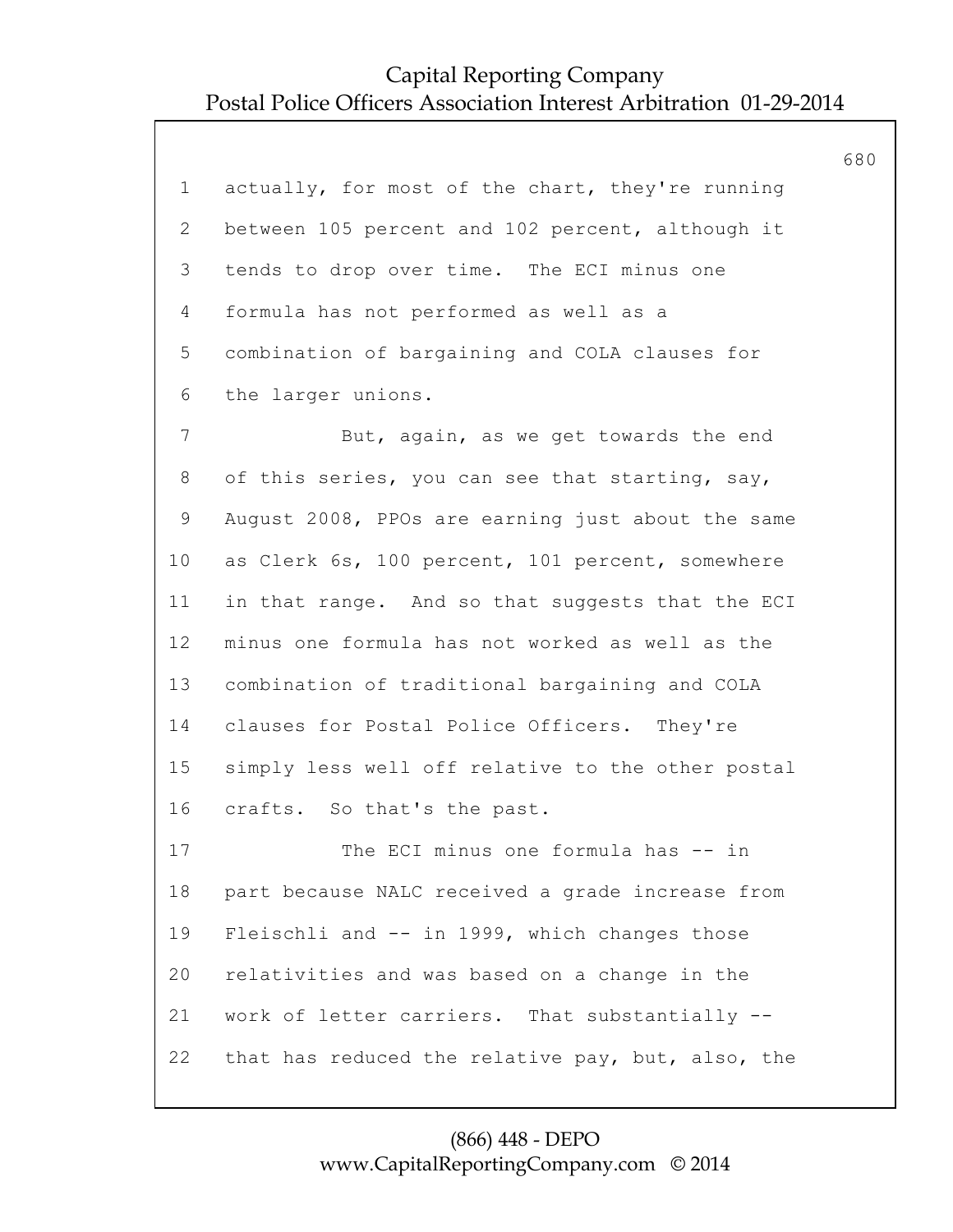681

```
1 ECI minus one formula has served to reduce
 2 relative pay.
 3 I should say that the clerks got a
 4 grade increase from Arbitrator Goldberg, although
 5 he didn't want to talk about having to do for the
 6 APWU what had been done for NALC. It's very
 7 common in interest arbitration that -- it's, in,
 8 fact extremely hard for one unit to get that type
 9 of increase, a grade increase, and for another
10 unit not to. There's a case I'm familiar with
11 because of my long years in Wisconsin in which an
12 arbitrator boosted the police relative to
13 firefighters in the mid-1980s, and the
14 firefighters struck twice. And ever since that
15 time, they have been -- arbitrators have
16 originally locked the police and firefighters
17 together as a way of avoiding that sort of
18 interunit conflict.
19 So that's the past. What about the
20 future?
21 Q This is Union Exhibit 78.
22 A And the future has really two
```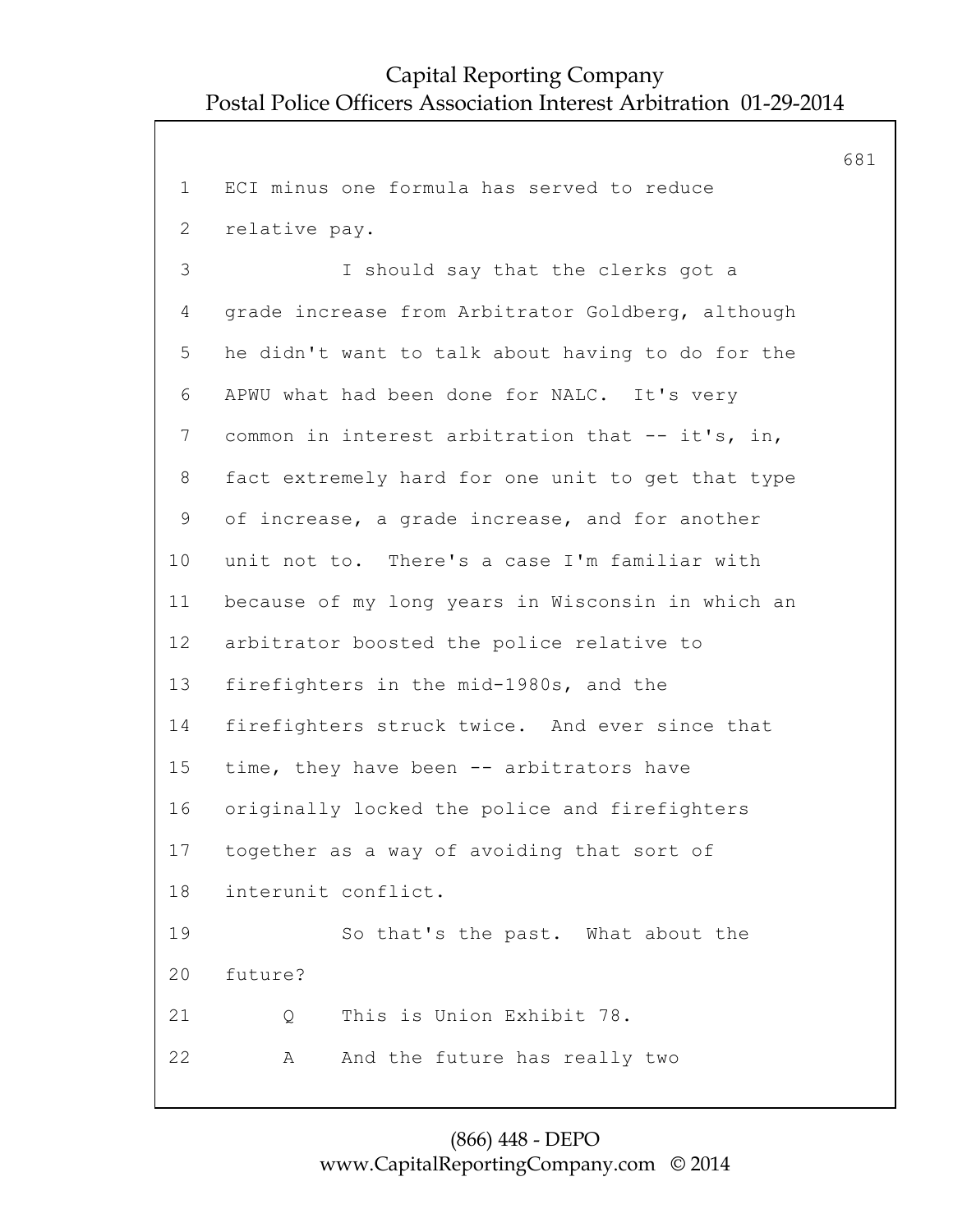|                |                                                   | 682 |
|----------------|---------------------------------------------------|-----|
| $\mathbf 1$    | components to it. The PPOA -- and I'm going to    |     |
| $\overline{2}$ | compare the PPOA and the USPS proposal. And so    |     |
| 3              | the PPOA proposal consists of a grade increase,   |     |
| $\overline{4}$ | which, from the point of view of an economist, is |     |
| 5              | a 2.5 percent increase in annual salary across    |     |
| 6              | all steps and then the addition of a step for     |     |
| $7\phantom{.}$ | \$408.                                            |     |
| $8\,$          | Now, in my work, I'm going to be a                |     |
| $\mathsf 9$    | little bit lazy, but I think it will help the     |     |
| 10             | panel. There are Postal Police Officers who are   |     |
| 11             | below the top step, but there are relatively few  |     |
| 12             | of them, and so I have simply treated this as if  |     |
| 13             | everyone was at the top step and everyone would   |     |
| 14             | get that step increase immediately. It has a      |     |
| 15             | relatively small financial effect and greatly     |     |
| 16             | reduces the calculations. It makes it very        |     |
| 17             | simple to do the calculations, which I think --   |     |
| 18             | so that -- in the interest of transparency, of    |     |
| 19             | course, I have never met a number I didn't like   |     |
| 20             | and I enjoy a complex formula, but I think it's   |     |
| 21             | probably better for us if we just ignore the      |     |
| 22             | modest effect of that.                            |     |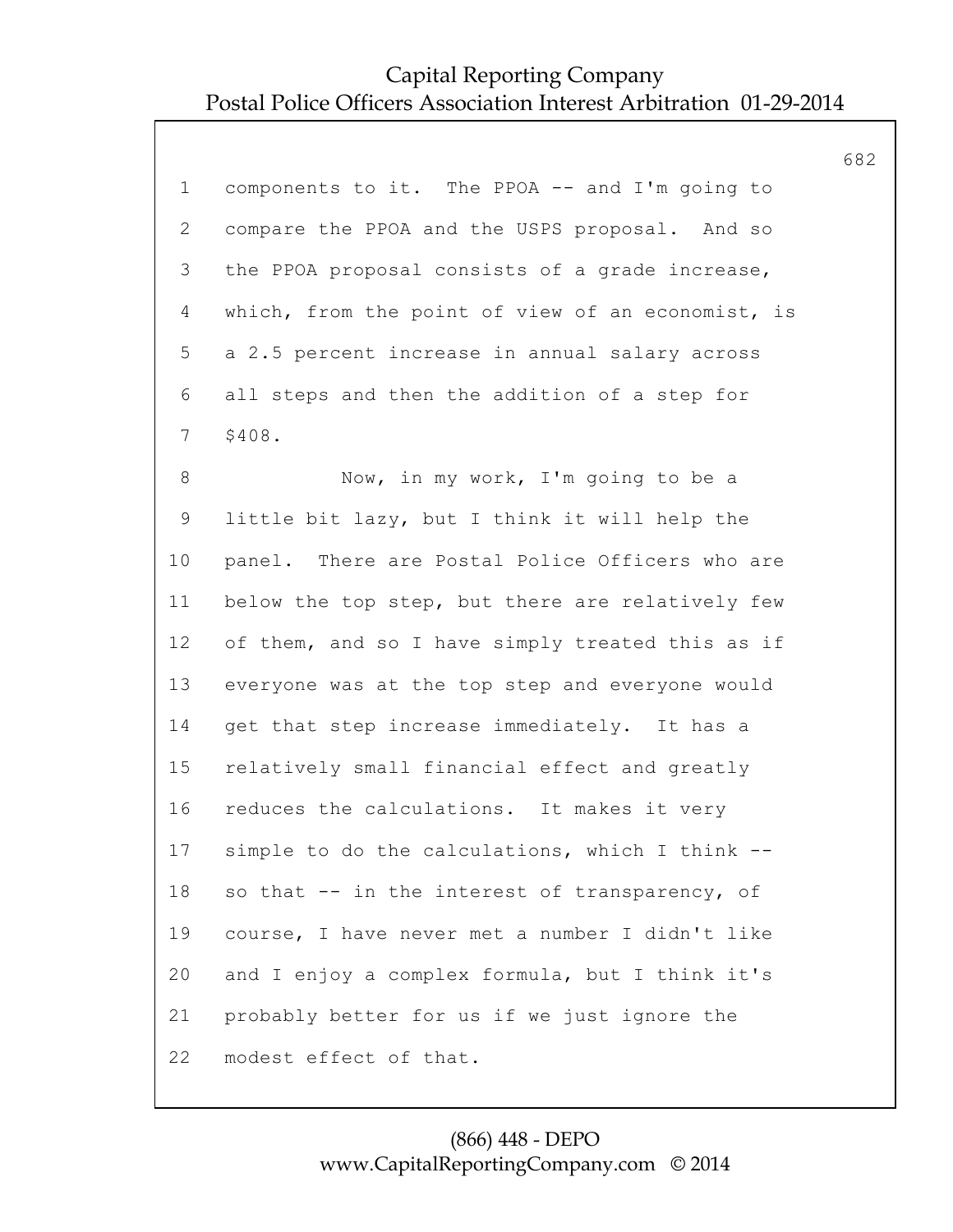683 1 So there's -- in the first year of the 2 contract, the 2011 -- sorry -- 2012, 2013, 3 there's a grade increase and a step increase. 4 Then there are three annual 3 percent increases 5 in base salary, and in the last year of the 6 contract, 2016, 2017, there is a 1 percent 7 increase. And what I have done -- and that's a 8 PPOA proposal. 9 If you take a look at the top panel, 10 PPOA and USPS salary proposals, 2012, 2017, I 11 have worked all of those in to the far left-hand 12 column for the PPOA proposal. So in 20- -- we'll 13 take 2011 as our base wage. In 2012, the wage 14 would rise because of the grade and step 15 increases to 55,587. The 3 percent increase 16 would then boost that to 57,254; another 17 3 percent, 58,972; a third 3 percent, 67,041; and 18 a 1 percent will take that to 61,349. 19 All right. Now, however, PPOAs also 20 propose that they get COLA increments identical 21 to the formula used in the other contracts where 22 the Postal Service has the cost of living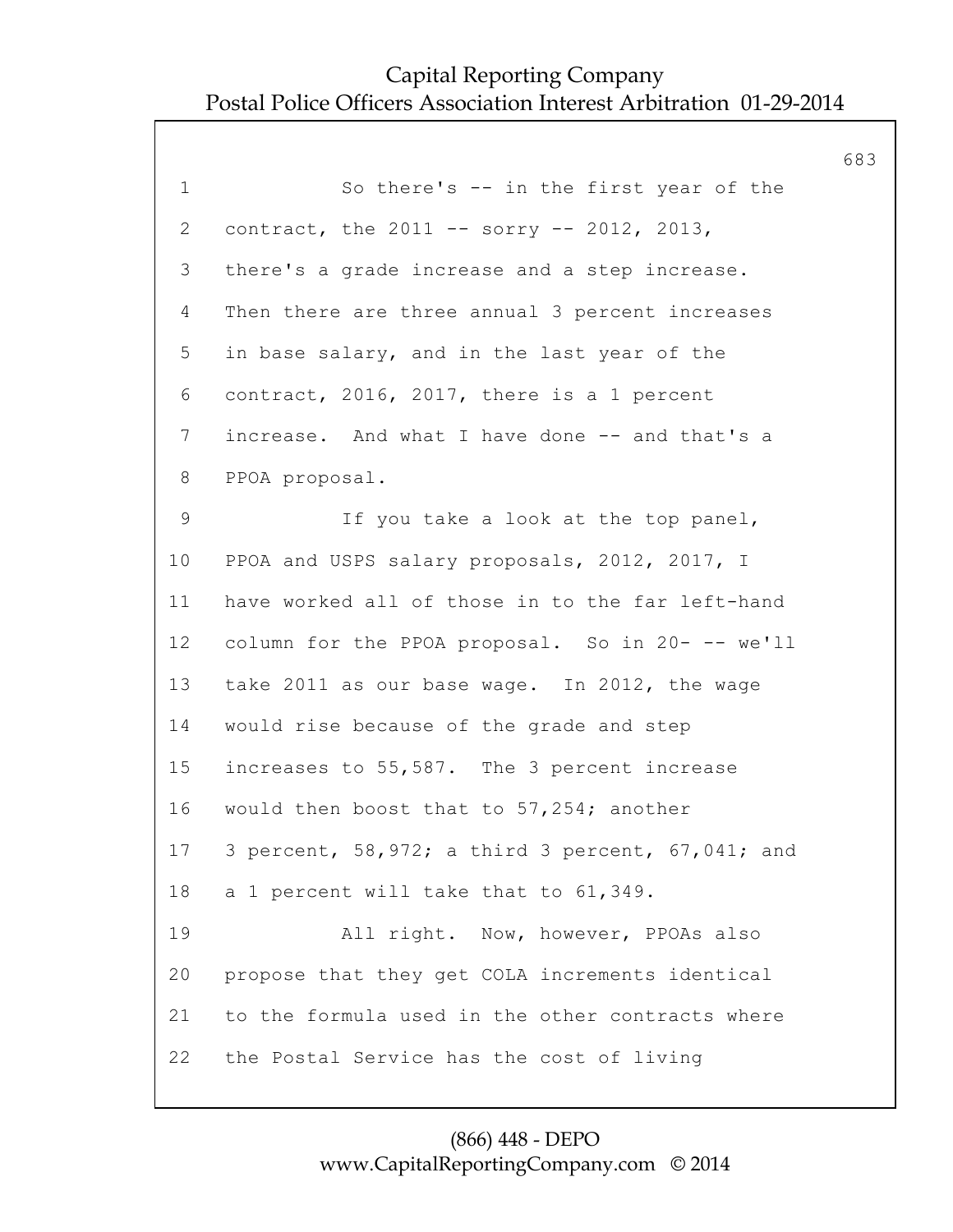|                |                                                   | 684 |
|----------------|---------------------------------------------------|-----|
| $\mathbf 1$    | adjustment clause. That requires both             |     |
| $\overline{2}$ | calculating the COLA amount and in those cases    |     |
| 3              | where they're, in the future, forecasting         |     |
| 4              | inflation and the COLA increase. So if we now go  |     |
| 5              | to the bottom panel, let me just walk you through |     |
| 6              | that. Okay. In January 2012, which would be       |     |
| $7\phantom{.}$ | before the current -- it was the base for the     |     |
| 8              | pay -- the COLA increases. The Consumer Price     |     |
| $\mathsf 9$    | Index was at 224.251.                             |     |
| 10             | Now, one of the nice things about                 |     |
| 11             | interest arbitration is that because it takes so  |     |
| 12             | bloody long, I don't have to predict all the      |     |
| 13             | future path of the CPI. A lot of this is now      |     |
| 14             | history. And so if we go through, where you see   |     |
| 15             | the single crosses to the right of the date,      |     |
| 16             | these are actual values of the CPI. So for        |     |
| 17             | July 2012, it's 225.269, for July 2013, et        |     |
| 18             | Starting January 2014, because the CPI<br>cetera. |     |
| 19             | for January 2014 is not yet available and won't   |     |
| 20             | be until next month, I have had to forecast the   |     |
| 21             | value of the CPI.                                 |     |
| 22             | Now, forecasting is not my business,              |     |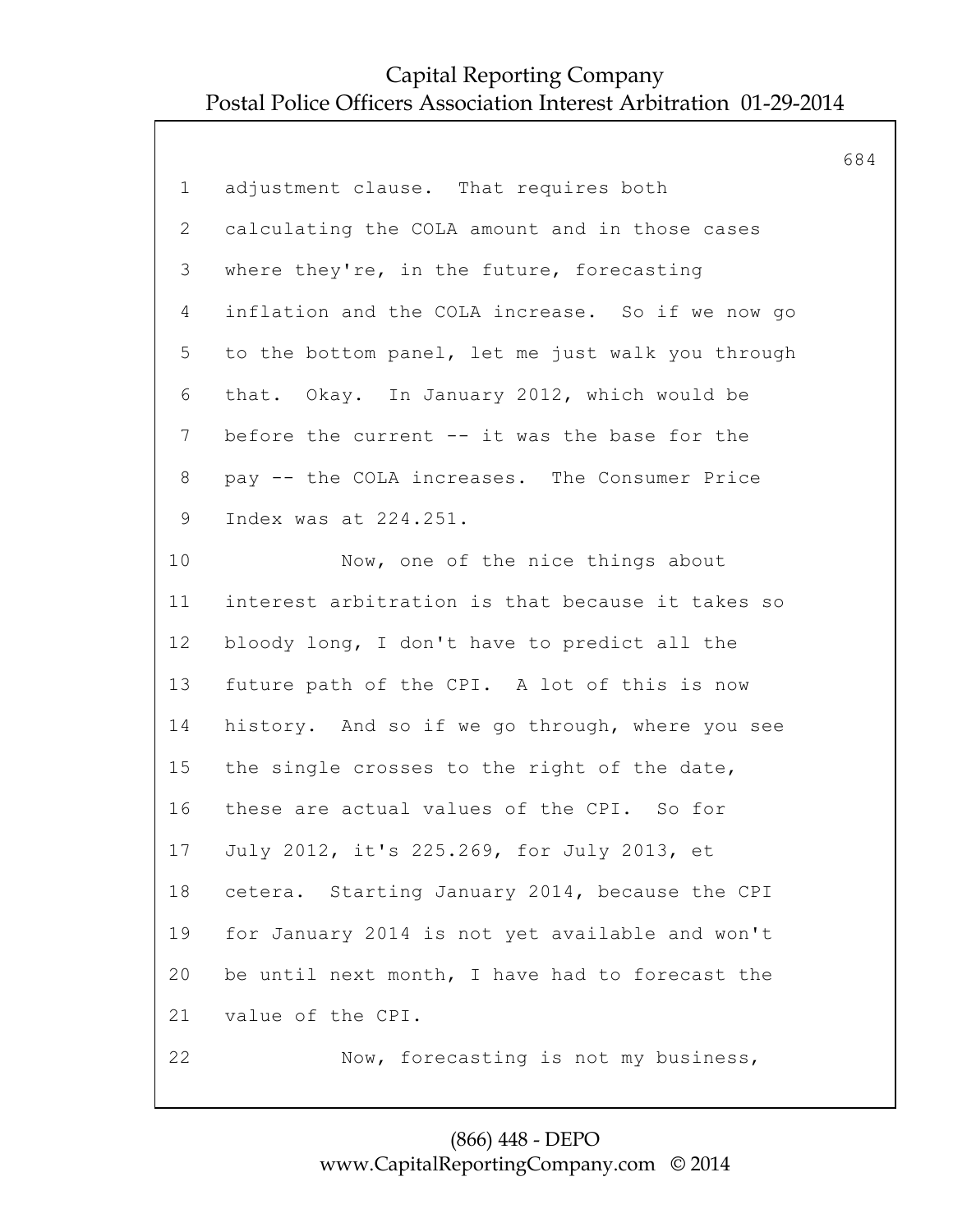|                |                                                    | 685 |
|----------------|----------------------------------------------------|-----|
| $\mathbf 1$    | and so, instead, I've used the consensus forecast  |     |
| 2              | produced by the Philadelphia Federal Reserve for   |     |
| 3              | 2013 to 2017. They take the forecast of a number   |     |
| 4              | of prominent economic forecasters, DRI, other      |     |
| 5              | groups, and essentially average them. And so       |     |
| 6              | their consensus forecast -- and that's where we    |     |
| $\overline{7}$ | have the double cross, if you will -- is           |     |
| 8              | 2.1 percent. So what I've done starting in         |     |
| 9              | January 2014 is increased the CPI by 2.1 percent   |     |
| 10             | for each year by 1.05 percent for each six         |     |
| 11             | months, because the COLA's paid in six-month       |     |
| 12             | increments.                                        |     |
| 13             | So, for example -- and now I've                    |     |
| 14             | calculated the change in the COLA. That would      |     |
| 15             | be, for example, from January 2012 to July 2012.   |     |
| 16             | The point change would be 1.018. Okay. So          |     |
|                | 17 that's the point change. That gets divided by a |     |
| 18             | factor of .4, and so what we get is cents per      |     |
| 19             | hour. The hourly rate, because of the July         |     |
| 20             | increase in the CPI, would be 2.55 cents per       |     |
| 21             | hour.                                              |     |
| 22             | Calculated on a 2,080 hour work year,              |     |
|                |                                                    |     |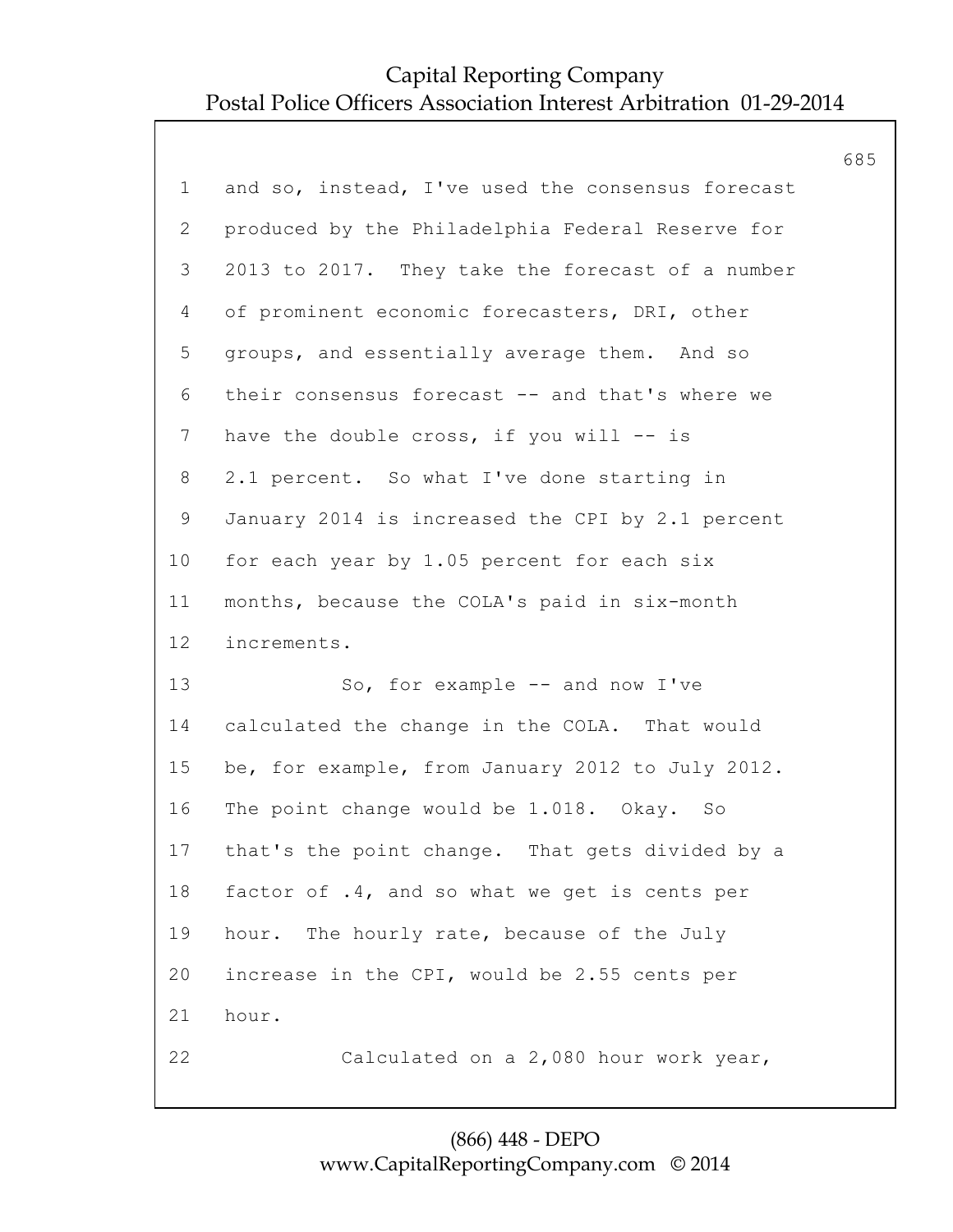|                 |                                                  | 686 |
|-----------------|--------------------------------------------------|-----|
| $\mathbf 1$     | that would be \$53. However, because of the      |     |
| 2               | timing of the contract, Postal Police Officers   |     |
| 3               | would only receive half of that. It's actually a |     |
| 4               | little more than half because there's an extra   |     |
| 5               | week in there, but, again, I'm being lazy,       |     |
| 6               | frankly, and it has a very small dollar effect.  |     |
| $7\phantom{.0}$ | But they get half of that increase. In point of  |     |
| 8               | fact, we have this as an ongoing issue.          |     |
| $\mathsf 9$     | If you go on down this far column,               |     |
| 10              | which is simply the cumulative effect weighted   |     |
| 11              | for time worked, that 229, because COLAs are     |     |
| 12              | cumulative, you not only get the current COLA    |     |
| 13              | increases. Of course, your wage has been pushed  |     |
| 14              | up by prior COLA increases.                      |     |
| 15              | That 229 includes half of the increase           |     |
| 16              | that they receive in July 2012, so they actually |     |
| 17              | get the full July increase at that point. They   |     |
| 18              | get the full \$118 and then half of that \$117,  |     |
| 19              | because that goes into effect in July, and their |     |
| 20              | contract here, they get their -- the contract    |     |
| 21              | here ends in April. So in aligning this with     |     |
| 22              | contract years, there are a few complications.   |     |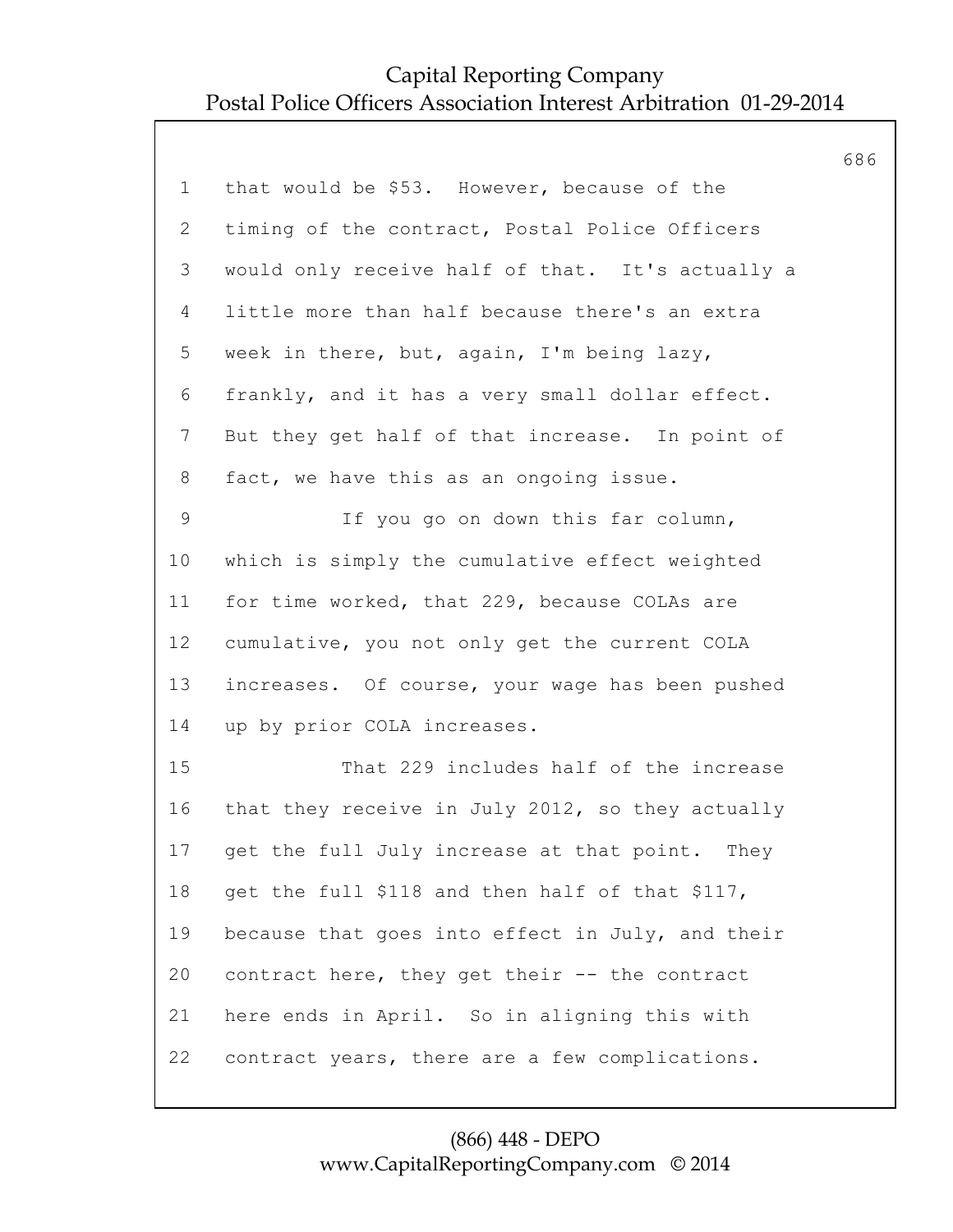687 1 1 I have, at the end, if you take a look 2 at this, my forecast -- and it's largely a, if 3 you will, artifact of the Philadelphia Federal 4 Reserve -- is that over the five-year period, the 5 cost of living adjustment would raise PPO 6 salaries by \$994 annually, almost a thousand 7 dollars. So that's right at the bottom lower 8 right-hand corner. And that would be due to the 9 CPI. 10 Now, if we return to the upper panel --11 and I just wanted to make the COLA -- how I've 12 calculated the COLA as clear as possible. I'm 13 not sure I've succeeded, but -- if we take a look 14 at the upper panel again, I have -- gave you the 15 wages, the base salary that would come out of the 16 PPO proposal, but the column immediately to the 17 right, which is labeled "Plus COLA," is exactly 18 that. It is the -- 19 ARBITRATOR OLDHAM: Hang on. I'm -- 20 I've -- I'm -- 21 THE WITNESS: Okay. 22 ARBITRATOR OLDHAM: -- out of sync with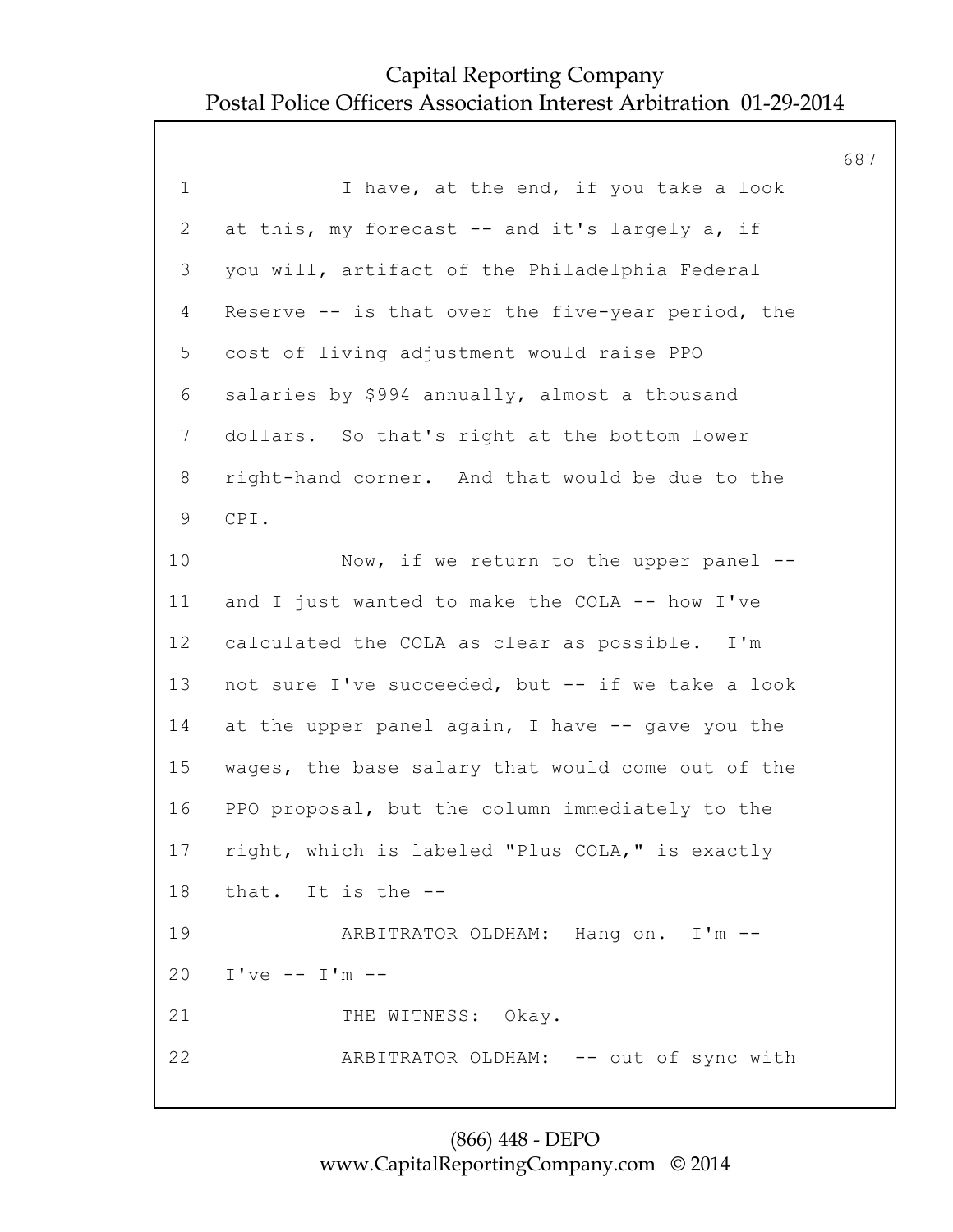688 1 you. 2 THE WITNESS: All right. So what we 3 have here are the COLA increases associated with 4 the bargaining cycle. So for the 2013, 2014 5 bargaining cycle, the total cumulative increase 6 would be \$229 annually. 2014, 2015, 7 \$476 annually. 2015, 2016, \$732 annually. 2016, 8 2017, the cost of living adjustment would add 9 \$994 annually on a cumulative basis, almost a 10 thousand dollars. 11 What I've now done over here is -- 12 on -- in this column, I simply have the increases 13 in the base that are specified in the contract. 14 It does not include the COLA. In this column, 15 I've added in these COLA increases to come up 16 with the total annual -- the predicted total 17 annual salary. So, for example, because of the 18 COLA increase in 2012, we would end up in the 19 2012, 2013 contract with a total wage of \$55,613, 20 and the next contract year, 57,483 and so on. 21 And so, by the end, while the specified 22 base salary would be 61,349, with that cost of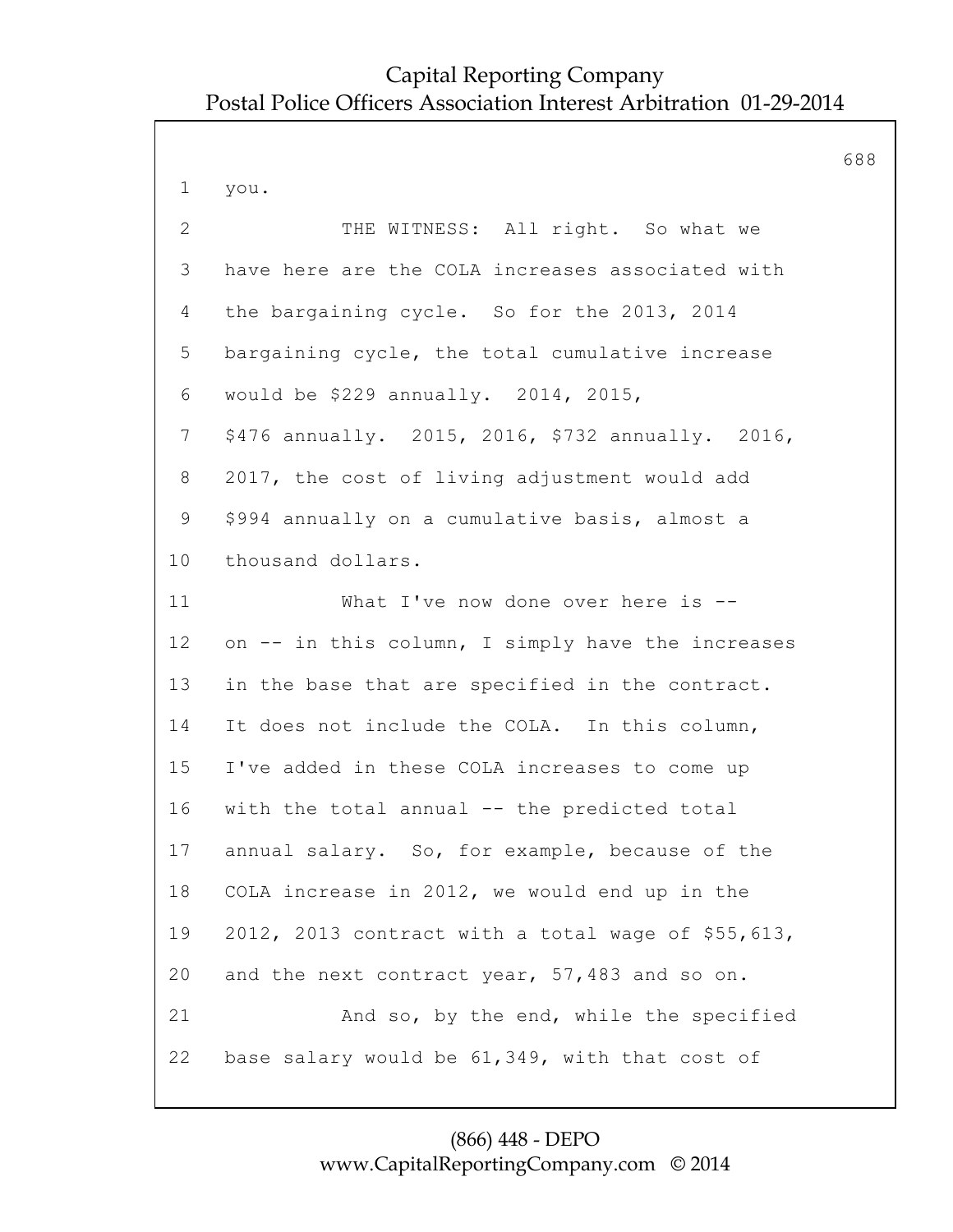|                |                                                   | 689 |
|----------------|---------------------------------------------------|-----|
| $\mathbf 1$    | living adjustment, we'd be almost a thousand      |     |
| $\overline{2}$ | dollars higher, 62,343. So that is my, as you     |     |
| 3              | will, forecast of what the PPOA proposal would do |     |
| 4              | in the way of wages.                              |     |
| 5              | If you look at the upper panel to the             |     |
| 6              | right, I have in turn taken the USPS proposal and |     |
| $7\phantom{.}$ | essentially done the same thing. The USPS         |     |
| 8              | proposal is for a freeze in the first two years   |     |
| $\mathsf 9$    | of the contract. So, in 2012, it would be         |     |
| 10             | 53,833. In 2013, it would be 53,833. But in       |     |
| 11             | 2014, there would be a 1 percent increase,        |     |
| 12             | raising the base to 54,371, 2015, 1.5 percent,    |     |
| 13             | 55,187, and 2016, 55,739, another 1 percent.      |     |
| 14             | And then I've added in the appropriate            |     |
| 15             | COLAs. There are no COLA increases in the first   |     |
| 16             | two years. There would be a deferred COLA that    |     |
| 17             | looks a lot like a bonus payment the way I've     |     |
| 18             | calculated things. But starting in 2013 -- what   |     |
| 19             | I've labeled here 2014, I start directly adding   |     |
| 20             | in, say, the COLA increase of \$476. So, by the   |     |
| 21             | end, the 2016, 2017 year, post -- PPOA -- or PPO  |     |
| 22             | wages under the USPS proposals would be 56,733.   |     |
|                |                                                   |     |

### (866) 448 - DEPO www.CapitalReportingCompany.com © 2014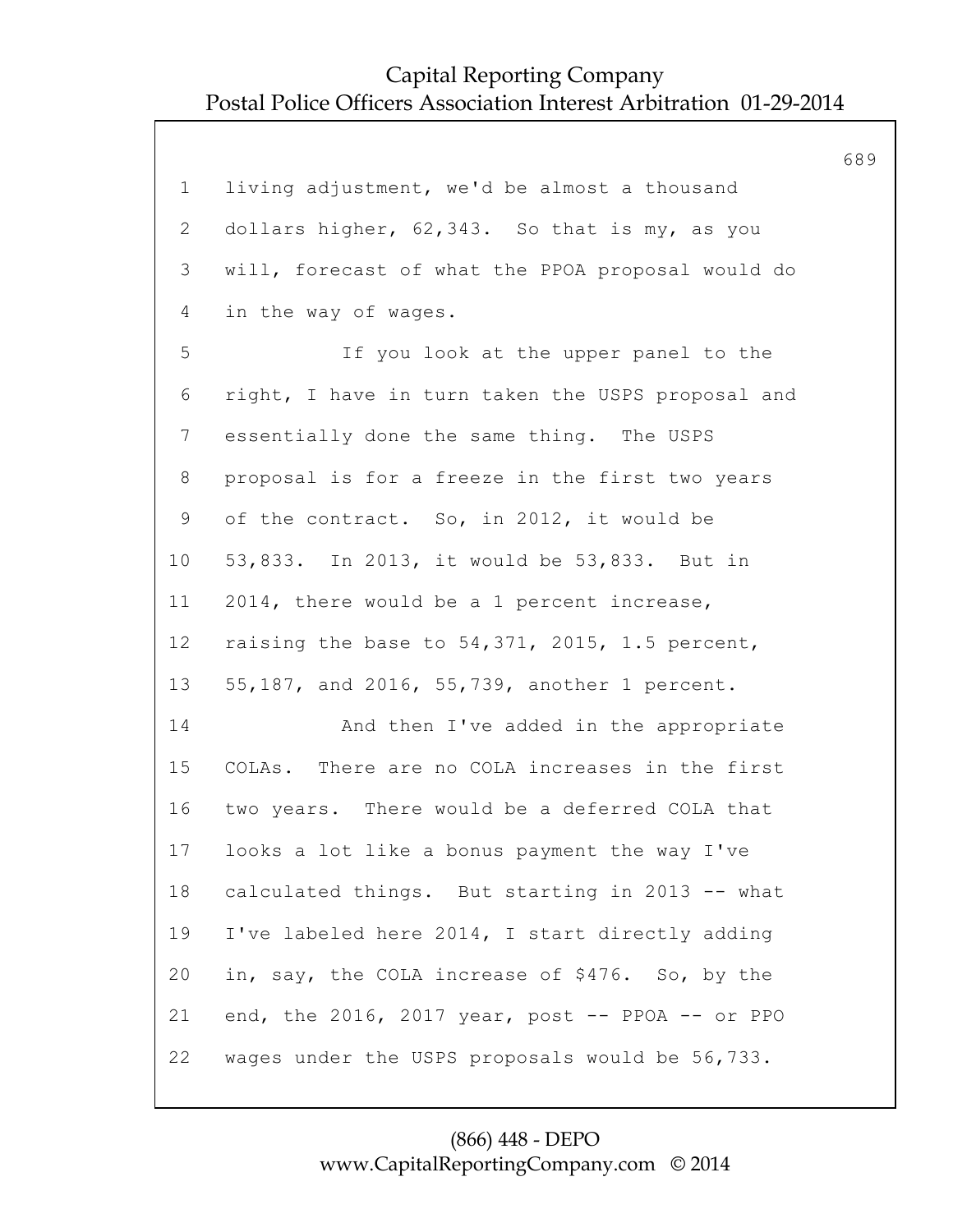690 1 Now, again, I've probably simplified by 2 treating the postal proposal as lasting five 3 years rather than 4.5 simply to align it with the 4 PPOA. 5 BY MR. STEPHENS 6 Q And this also factors in the assumption 7 of COLA? 8 A Yes. Oh, yes. The Postal Service 9 would seem to indicate that it will provide 10 COLA-like increases to the Postal Police 11 Officers, but haven't committed to any particular 12 increase. I've simply assumed that they will 13 provide the same increases as specified for the 14 other collective bargaining units. So it's a --15 you know, is it a given that we don't have 16 anything more specific? I've used this, and I've 17 assumed that they would treat things that way. 18 So that -- if we go on to our next 19 slide -- and these become -- they're somewhat 20 harder to read because the -- of the color or 21 lack of color in the -- your Xerox. What I've 22 done here is I've repeated this exercise for -- I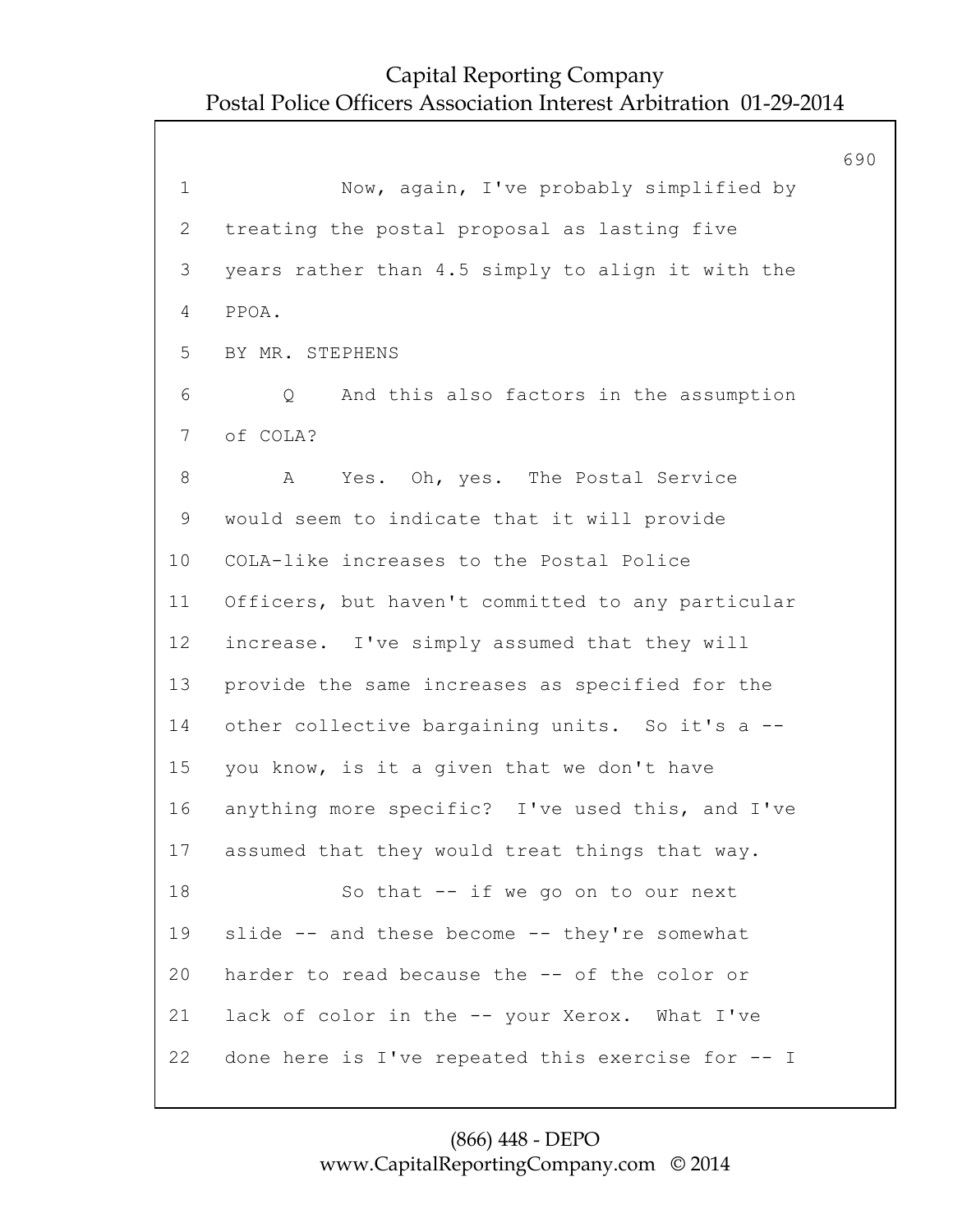|              |                                                   | 691 |
|--------------|---------------------------------------------------|-----|
| $\mathbf 1$  | not only simply reproduced the PPOA proposal plus |     |
| $\mathbf{2}$ | COLA and the USPS proposal plus COLA; I've taken  |     |
| 3            | NALC plus COLA and placed it in this chart to     |     |
| 4            | contrast the two.                                 |     |
| 5            | And one thing we'll find here is                  |     |
| 6            | that -- and by the way, the NALC for these two    |     |
| 7            | is -- are actual wages since those have already   |     |
| 8            | been determined. The, of course, PPO are          |     |
| $\mathsf 9$  | prospective, and I've made appropriate COLA       |     |
| 10           | adjustments that follow my prior -- follow my     |     |
| 11           | other COLA adjustments.                           |     |
| 12           | MR. STEPHENS: Just -- just to be clear            |     |
| 13           |                                                   |     |
| 14           | MS. GONSALVES: Mr. -- yeah.                       |     |
| 15           | MR. STEPHENS: -- this is -- this is               |     |
| 16           | Union Exhibit 77.                                 |     |
| 17           | MS. GONSALVES: That's not the one I               |     |
| 18           | have.                                             |     |
| 19           | MR. STEPHENS: It's at the bottom of --            |     |
| 20           | the bottom of the page is the August -- this      |     |
| 21           | graph is just taking that and putting it on a     |     |
| 22           | single page.                                      |     |
|              |                                                   |     |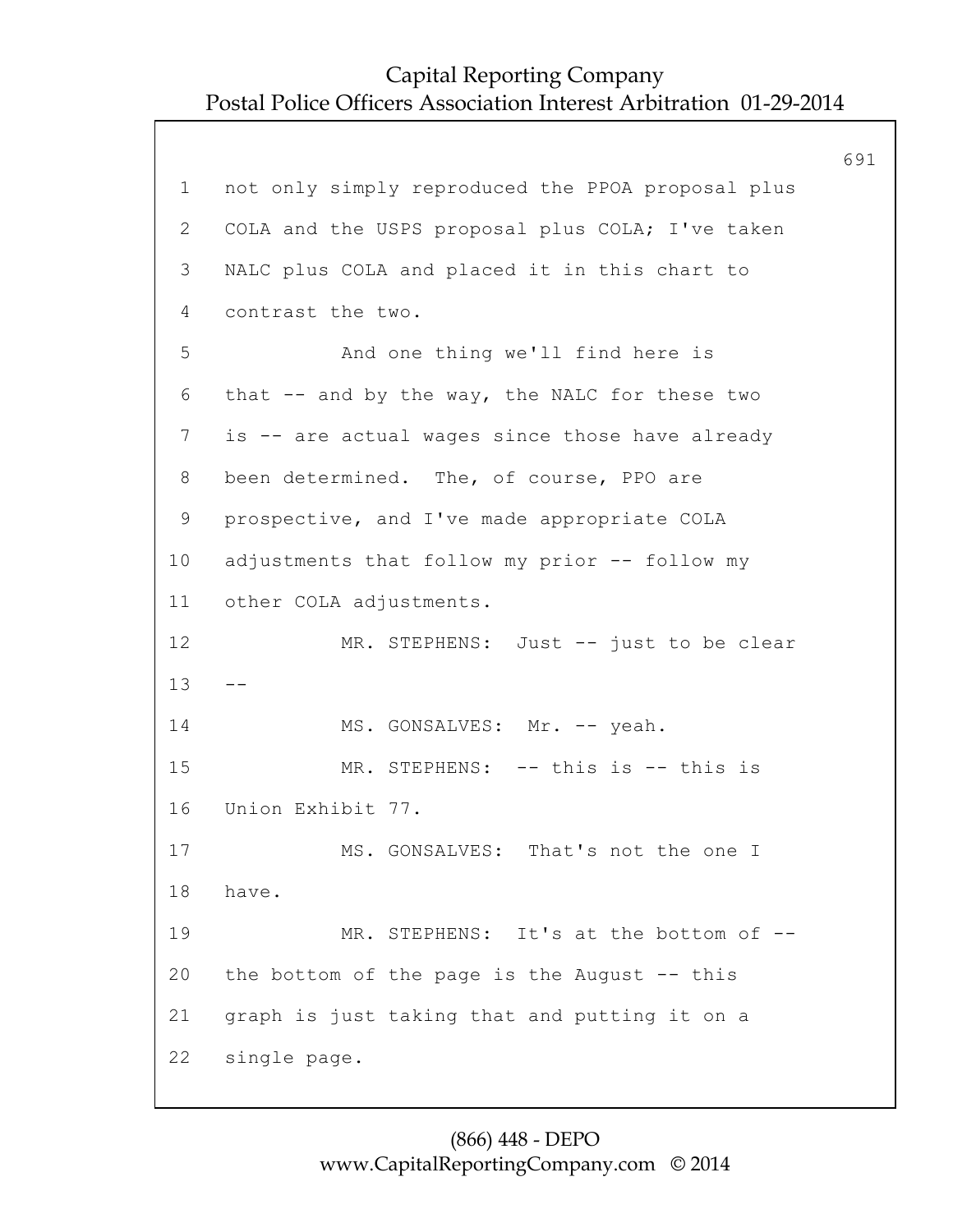692 1 MS. GONSALVES: That one's just the 2 2011, right? The -- the slide starts at 2011. 3 MR. STEPHENS: Which is the -- 4 THE WITNESS: Yes. 5 MR. STEPHENS: Just above -- 6 THE WITNESS: Yeah. 7 MR. STEPHENS: It's the last line --8 THE WITNESS: The slide starts --9 MR. STEPHENS: -- the historical 10 analysis. 11 THE WITNESS: This is the current 12 annual salary. These are the prospective annual 13 salaries under the different proposals. 14 All right. So what I've done here, 15 taking these, is formed the ratio of the PPOA to 16 the letter carrier, and it's, again, top step, 17 Carrier 1 for NALC. Currently, in 2011, PPOAs 18 earn 98.4 percent of letter carriers. That's an 19 error on my part in both cases because this is 20 the current wage. So these should both be at 21 98.4 percent. 22 2012 -- I see what happened. Let me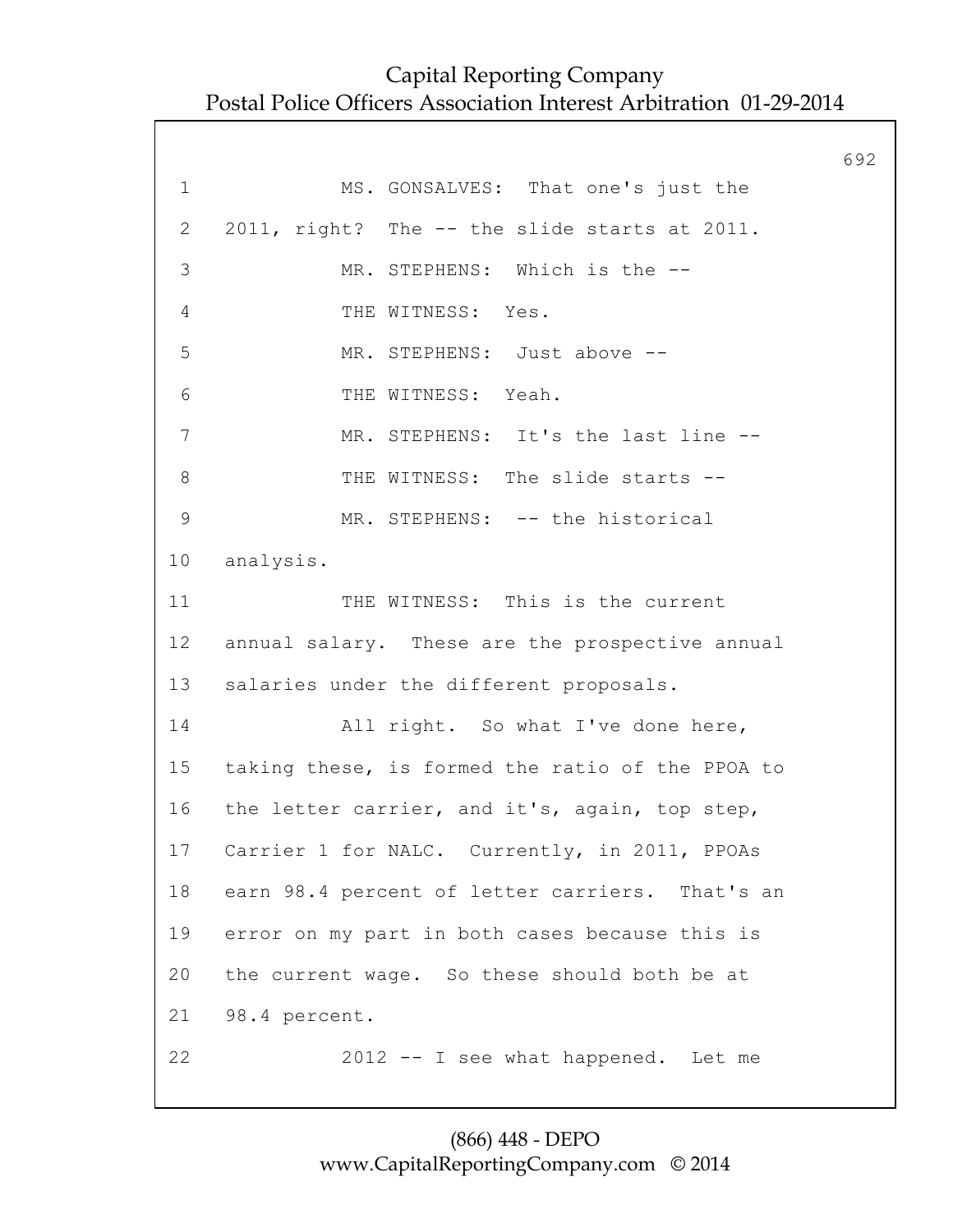693 1 just take a quick look. 2 BY MR. STEPHENS 3 Q Dale, if I can call your attention back 4 to Union Exhibit 77 -- 5 A Yes. 6 Q -- in the June 2011 -- 7 A Okay. Okay. Makes sense. This should 8 be -- so we have my error, and that should be 9 96.5 percent. So these should both be 10 96.5 percent. And I apologize for my error on 11 that. So, currently, PPOAs earn 96.5 percent of 12 what a Letter Carrier 1 earns at the top step. 13 In 2012, under the PPOA proposal, that 14 would rise to 98.4 percent. It's still less than 15 100 percent. It's still less -- remember, we 16 could say, depending that, historically, before 17 the grade increase received by the letter 18 carriers, Postal Police Officers were in the 103 19 to 105 percent. After that, they're in the 101 20 to 103 percent range. 21 But what this says is that as we move 22 forward in time, the Postal Police Officer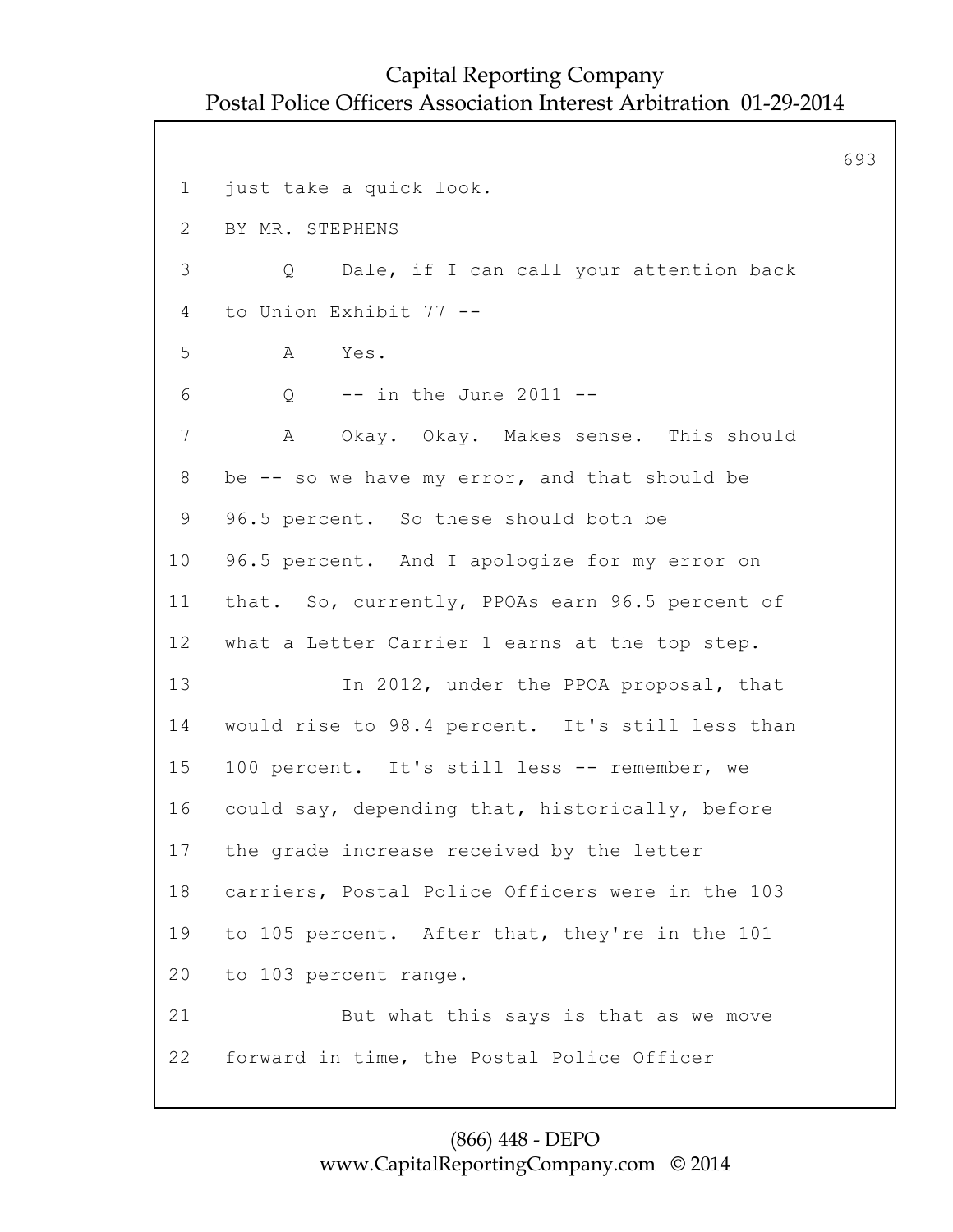|                 |                                                   | 694 |
|-----------------|---------------------------------------------------|-----|
| $\mathbf 1$     | Association proposal raises PPOs to 101.7 percent |     |
| 2               | of letter carriers paid in 2013; 2014 to 103.9;   |     |
| 3               | 2015, 103.0; and 2016, 103.8 percent. So it       |     |
| $\overline{4}$  | restores the relativities that existed prior to   |     |
| 5               | the grade increase, and it's slightly higher than |     |
| 6               | they did after the 1990 great increase. But it's  |     |
| $7\phantom{.0}$ | certainly -- the 96.4 percent in 2011 is well     |     |
| 8               | below the historic pattern.                       |     |
| $\mathsf 9$     | In terms of the USPS proposal, the                |     |
| 10              | bottom line is, it basically is going to leave or |     |
| 11              | worsen the position of the PPOs relative to       |     |
| 12              | letter carriers, so substantially worsen, leaves  |     |
| 13              | them 4 to 5 percent below the equivalent pay of   |     |
| 14              | the -- of letter carriers; whereas, the PPOA      |     |
| 15              | proposal largely simply restores Postal Police    |     |
| 16              | Officers.                                         |     |
| 17              | I repeat this exercise with the APWU.             |     |
| 18              | These two columns are identical to the ones in    |     |
| 19              | the previous chart. Here, APWU plus COLA, that    |     |
| 20              | on goes through 2015, so I've cut it off there.   |     |
| 21              | In this case, we're starting off at around        |     |
| 22              | 101 percent. 100, 101 percent is our base prior   |     |
|                 |                                                   |     |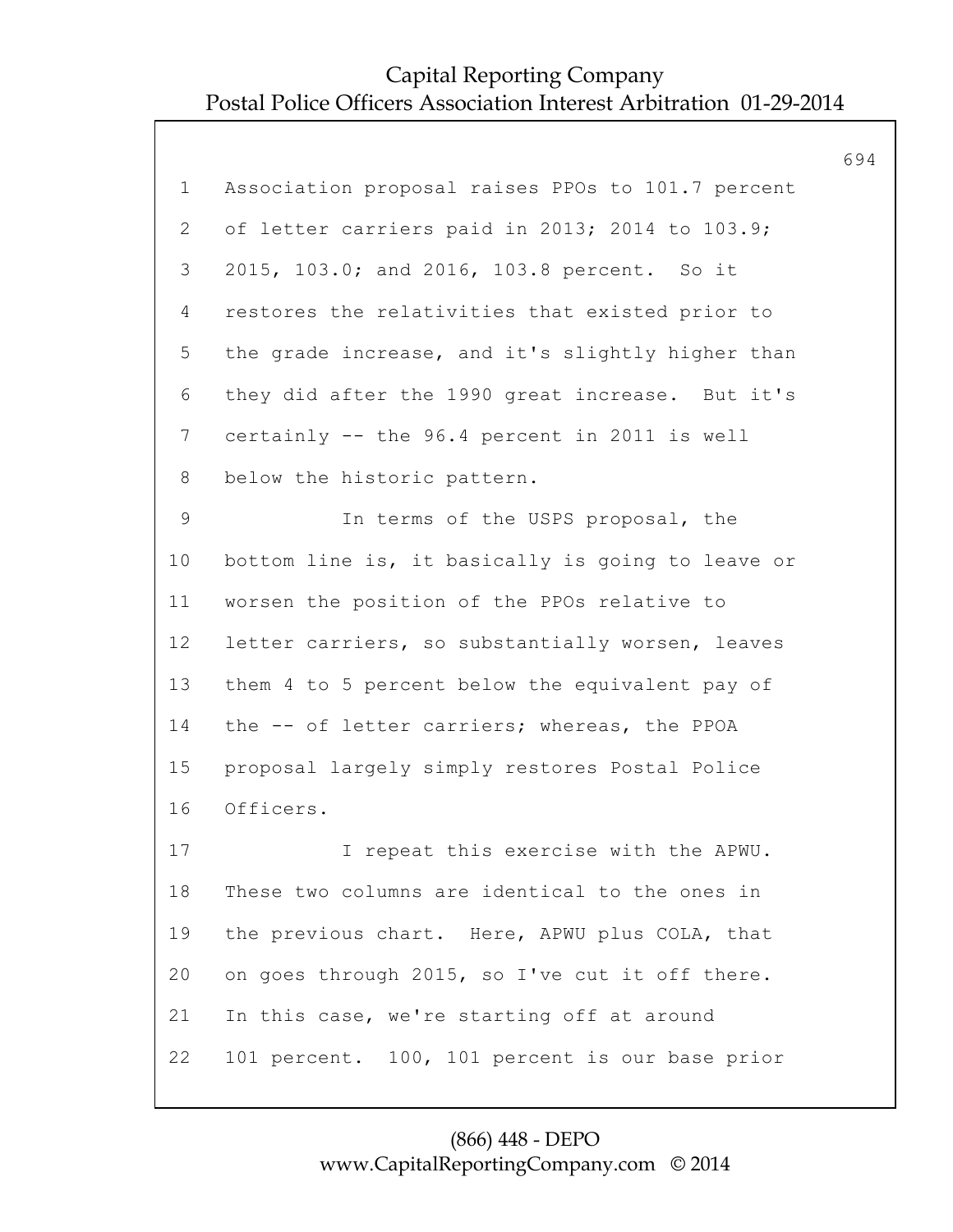|                |                                                   | 695 |
|----------------|---------------------------------------------------|-----|
| $\mathbf{1}$   | to this, and that's a steady decline because of   |     |
| 2              | the slow growth of ECI minus one.                 |     |
| 3              | With the increases proposed by PPOA, we           |     |
| 4              | would go to 104.7 percent in 2012; 2013, 103.4;   |     |
| 5              | 2014, 105.4; 2015, 108.5 percent. So this         |     |
| 6              | restores earlier relativities. This goes a bit    |     |
| $\overline{7}$ | above the historic relativities. In contrast,     |     |
| 8              | the USPS proposal actually results in a further   |     |
| $\mathsf 9$    | decline in the relative position of the PPOA      |     |
| 10             | relative to the APWU Clerk 6.                     |     |
| 11             | My final chart, I simply go through and           |     |
| 12             | look historically at the ratio of PPOA to NALC    |     |
| 13             | and PPOA to APWU 6 pay. As I've said before, in   |     |
| 14             | the earlier period, PPOA to NALC pay was actually |     |
| 15             | 104 to as high as 107, 108 percent. After the     |     |
| 16             | grade increase received by NALC, it declined to   |     |
| 17             | 103 to 101 percent range. Now we're at 96.2.      |     |
| 18             | PPOA proposal, 2014, restores it to 104 percent,  |     |
| 19             | about the same in 2016.                           |     |
| 20             | PPOA to APWU, as we can see here, it's            |     |
| 21             | running in the 104 to 106 percent range.<br>It    |     |
| 22             | declines to the 102 to 101 percent range. The     |     |
|                |                                                   |     |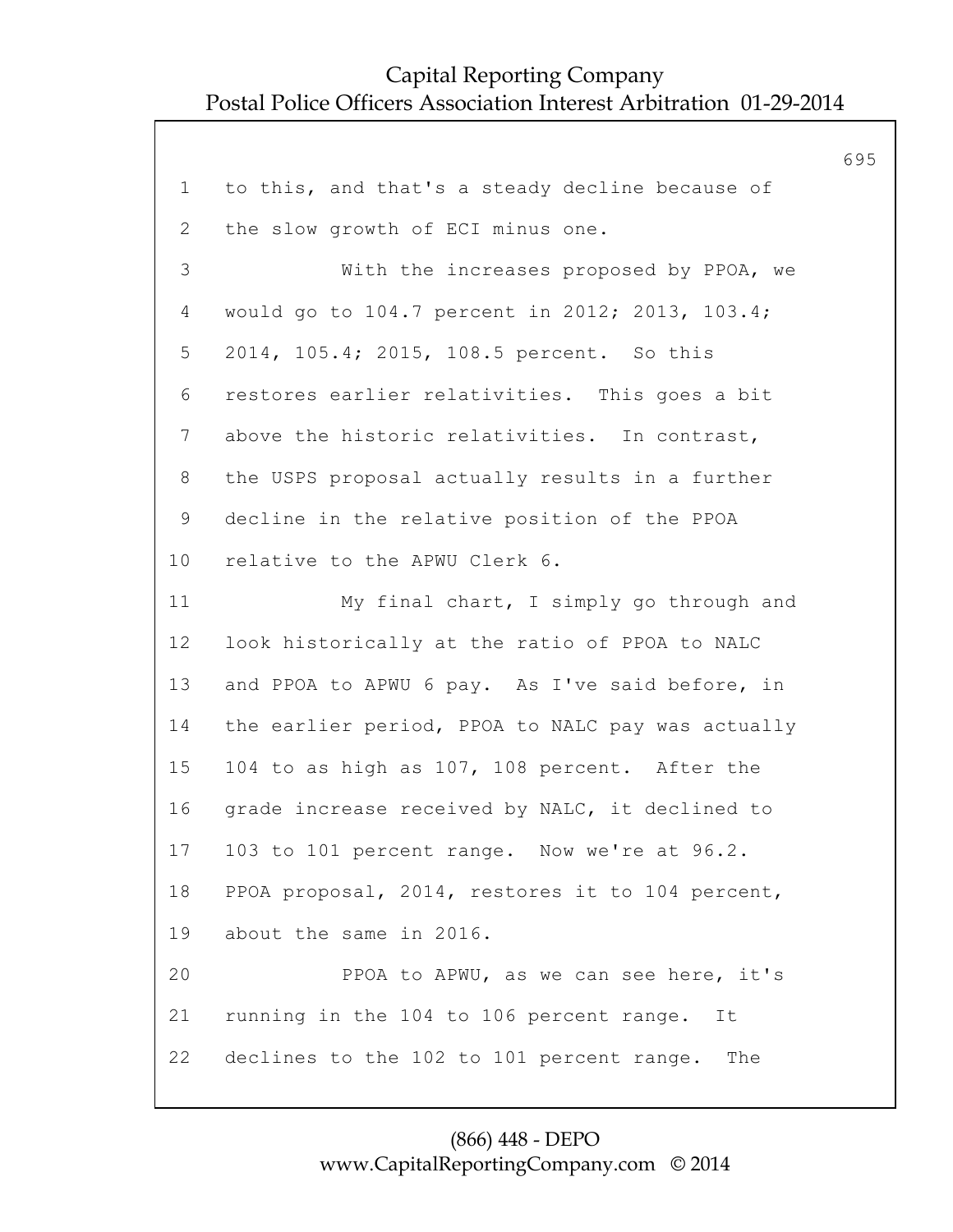696 1 proposal by PPOA initially, 2014, 105.6, and in 2 2016, 108.9. So -- 3 Q And, again, this is all from Union 4 Exhibit 77. 5 ARBITRATOR OLDHAM: And just so that I 6 understand, why is 2015 in parens at the end? 7 THE WITNESS: Because the APWU contract 8 ends in 2015, and I would hate to speculate what 9 the settlement would be in 2016. 10 All right. My conclusion from this is 11 that the PPOA proposal does much to restore the 12 pay of Postal Police Officers relative to the 13 other bargaining units. And I should say, the 14 other bargaining units, of course, their wages 15 have been established according to the postal 16 comparability standard of equality with the 17 similar work in the private sector. So there's 18 no reason, if we believe that those wages are 19 appropriate, that the relativities of the police 20 officers should have changed relative to those 21 other units. So they should be at their historic 22 levels.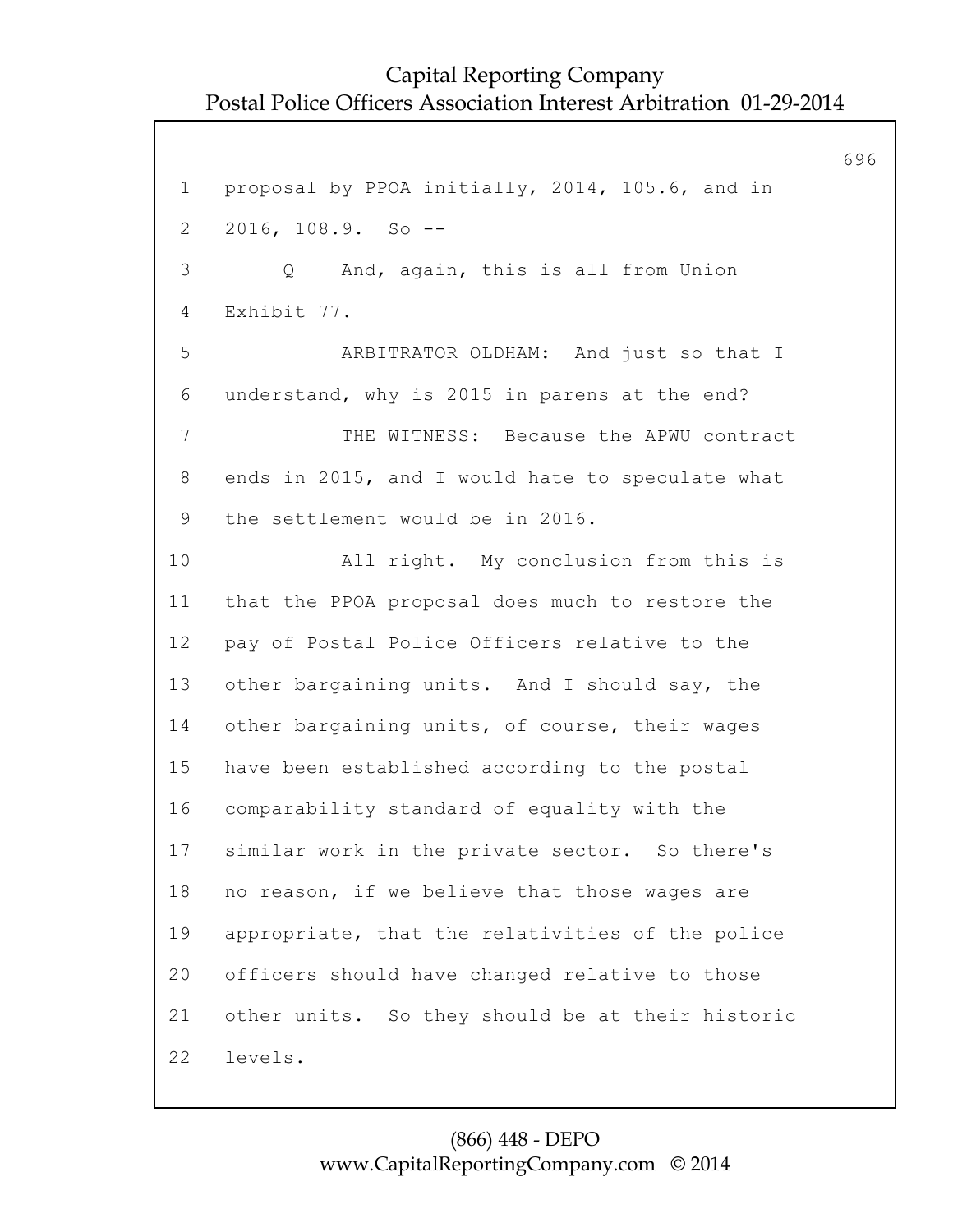| The -- you know, should they be better                  |  |
|---------------------------------------------------------|--|
|                                                         |  |
| than their historic levels? That would be a             |  |
| matter of have their duties changed and so on.          |  |
| We do have one arbitration that shows, as duties        |  |
| change, arbitrators have been willing --                |  |
| Fleischli -- have been willing to put more money        |  |
| at grade levels, and, de facto, I would argue           |  |
| that Arbitrator Goldberg, despite any denials,          |  |
| essentially did exactly the same thing.                 |  |
| BY MR. STEPHENS                                         |  |
| So we're moving now to a different<br>$Q \qquad \qquad$ |  |
| topic area, and this will be Union Exhibit 79, 80       |  |
| and 81 from the binder.                                 |  |
| And here, I'm taking a look at what the<br>А            |  |
| wage levels established by the Service Contract         |  |
| Act for police officers. Service -- and again,          |  |
| I've simply reproduced several pages, webpages          |  |
| from the Wage and Hour Division about the Service       |  |
| Contract Act. It is, in essence, a prevailing           |  |
| wage law that requires that contract employees be       |  |
| paid the wage that -- hired by federal agencies         |  |
| be paid the same wage that they would be $-$ that       |  |
|                                                         |  |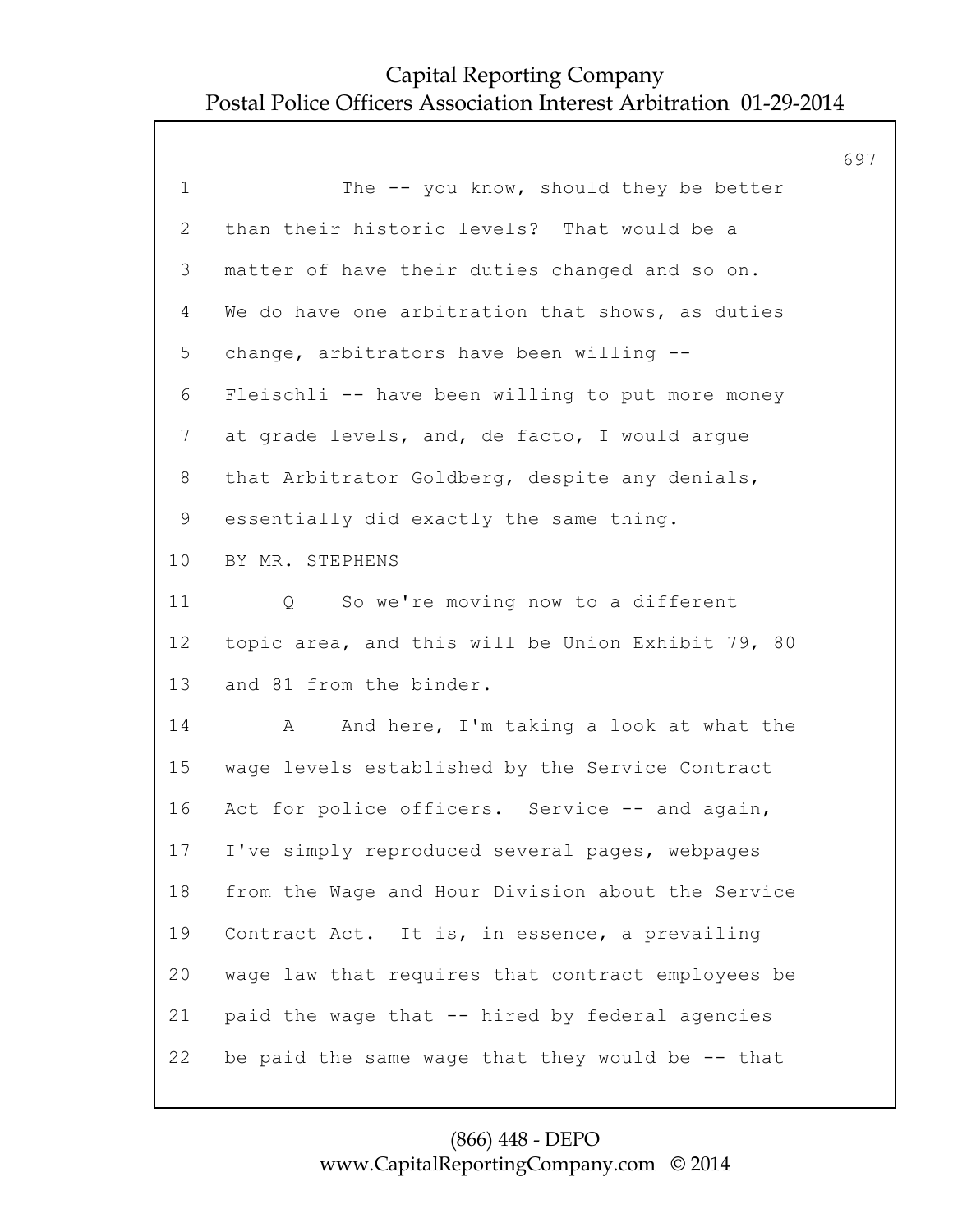|                |                                                   | 698 |
|----------------|---------------------------------------------------|-----|
| $\mathbf 1$    | a private contractor would pay for work that was  |     |
| $\mathbf{2}$   | in the private sector. So I've provided a page    |     |
| 3              | of overview about the Service Contract Act, and   |     |
| 4              | I've gone -- pulled out the SCA Directory of      |     |
| 5              | Occupations, Fifth Edition, simply so we can get  |     |
| 6              | a definition of police officers from that.        |     |
| $\overline{7}$ | And in this case, what you'll find --             |     |
| 8              | and we'll focus on Police Officer I, which is at  |     |
| 9              | the bottom of this page and the start of the      |     |
| 10             | next. This officer carries out general and        |     |
| 11             | specific assignments from superior officers in    |     |
| 12             | accordance with established rules and procedures, |     |
| 13             | maintains order, enforces law and ordinances,     |     |
| 14             | protects life and property in an assigned patrol  |     |
| 15             | district or beat, performing a combination of     |     |
| 16             | duties. The duties could include patrolling a     |     |
| 17             | specific area on foot or in vehicle, directing    |     |
| 18             | traffic, issuing traffic summons, investigating   |     |
| 19             | accidents, apprehending and arresting suspects,   |     |
| 20             | processing prisoners and protecting scenes of     |     |
| 21             | major crimes. The officer may participate with    |     |
| 22             | detectives or investigators in conducting         |     |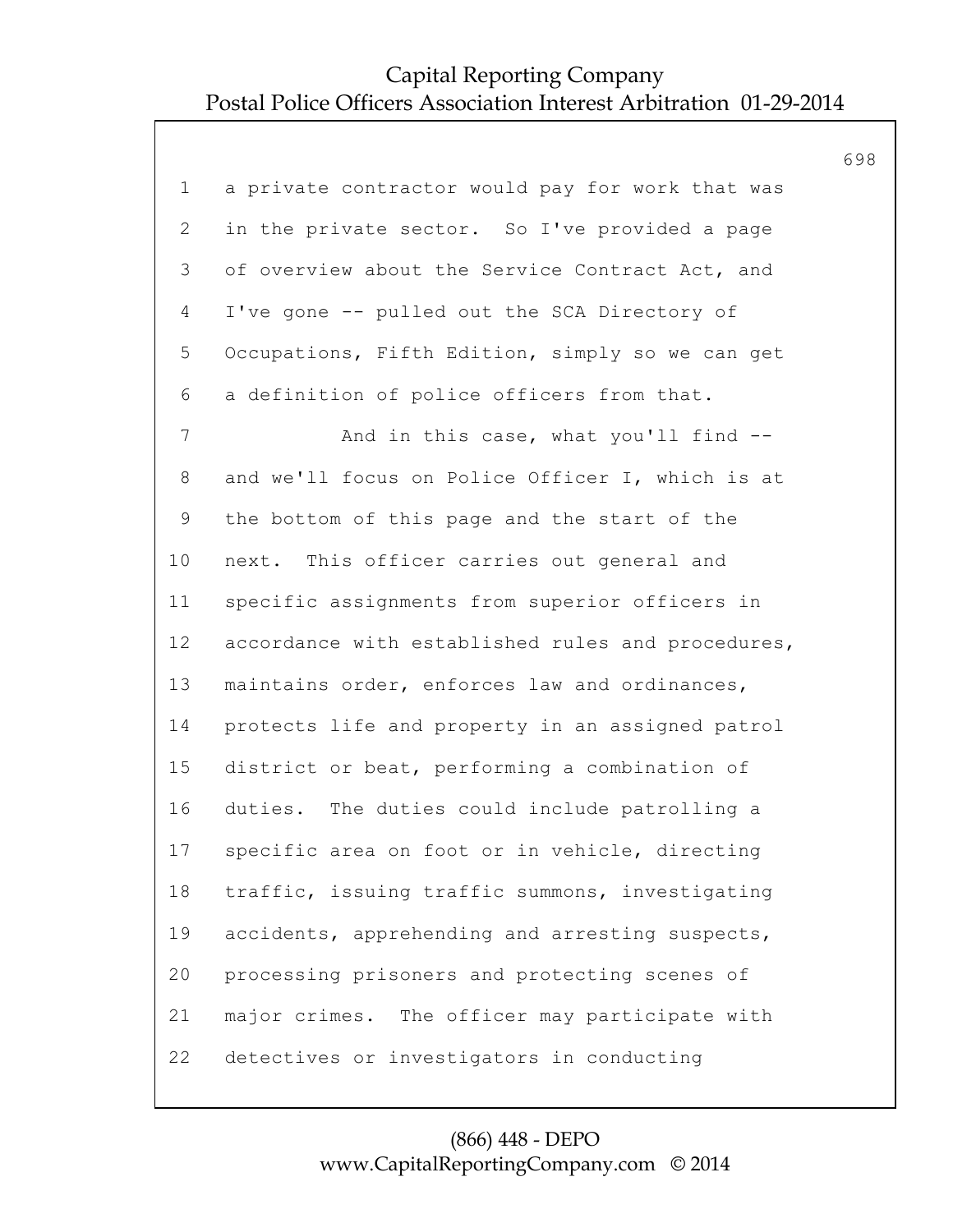699 1 surveillance operations. So that is the Service 2 Contract Act occupation which I will be focusing 3 on. 4 Obtaining wage determinations has 5 become much easier than it used to be. I can 6 simply go to the WageDeterminationsOnLine.gov, 7 and I've actually recovered the service contract 8 wage determinations for each of the cities in 9 which the Service Contract Act -- in which there 10 are Postal Police Officers. So I'm just going to 11 skip through these next two slides rather than 12 going into great depth about how one uses the 13 website. It's fairly straightforward. 14 I've chosen -- by the way, I've chosen 15 the reports that are not covered by collective 16 bargaining and also have -- for previously 17 existing occupations. So I don't think that's 18 too much of a matter. But in this case -- and 19 I've -- for illustrative purposes only, I've 20 chosen the New York value. And so we have Police 21 Officer I, Occupational Code 27131, and their 22 hourly rate, because the Service Contract Act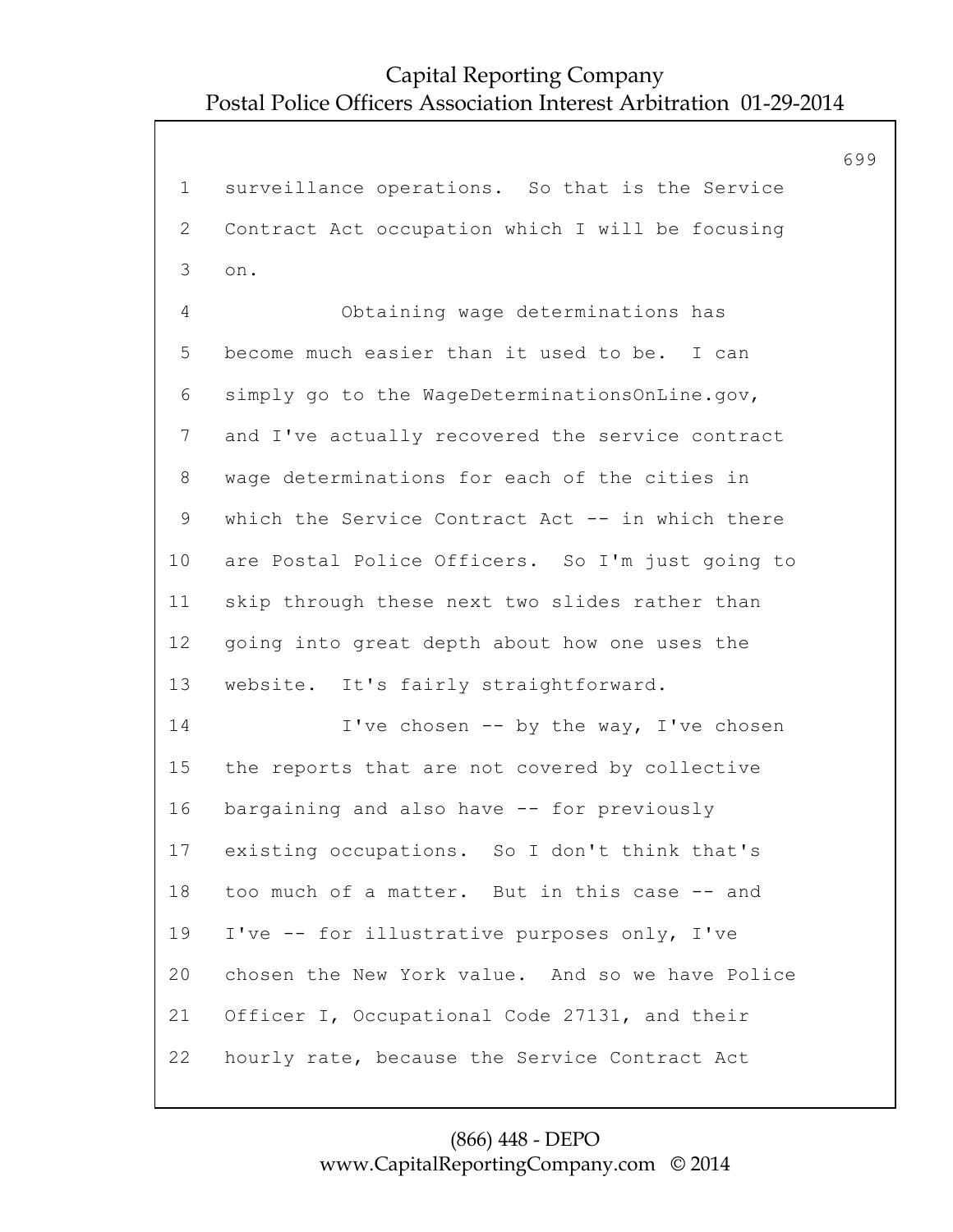700 1 provides it, \$35.37. 2 I should acknowledge in advance, moving 3 on through this exhibit, that there are 4 requirements for -- that come with this. This is 5 just the salary portion. For vacation, for 6 holidays, the voluntary benefit amount is quite 7 low under the Service Contract Act. It's \$3.81. 8 And that applies across every occupation covered 9 by the Service Contract Act. So be they a 10 laborer, a janitor or a radiological technician, 11 that's the amount in the size for voluntary 12 benefits, but we're going to focus on the wage 13 piece. 14 And so that takes us on to Union 15 Exhibit 81. Of course, Postal Police Officers 16 are scattered across a number of cities. The 17 largest number are in New York. There are 145 18 Postal Police Officers. There are quite a few in 19 San Francisco, 32. There are a quite a few in 20 Washington, D.C., 26. But there are also police 21 officers in Atlanta and Memphis, a number of 22 other locations, and so what I've done is created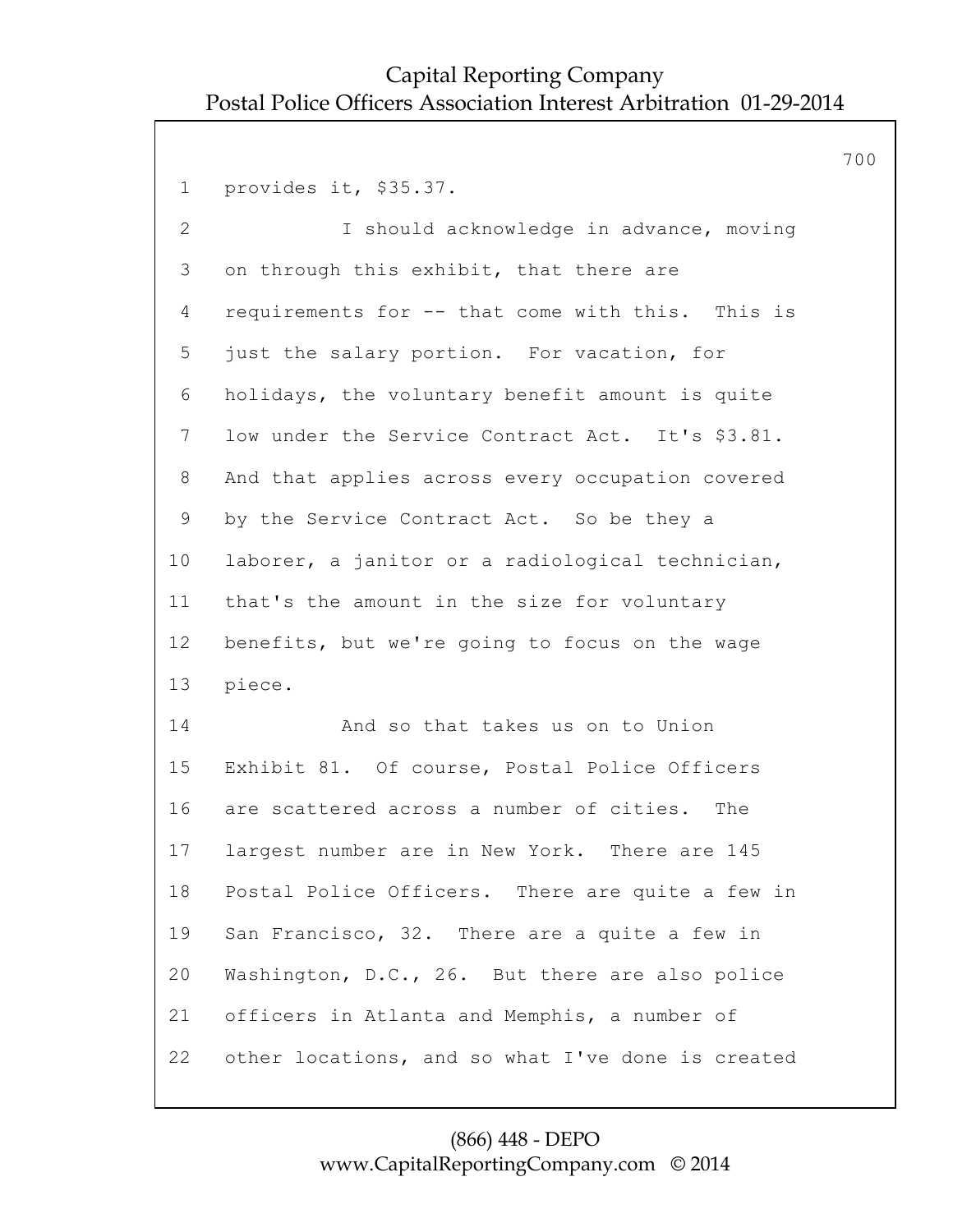|                |                                                   | 701 |
|----------------|---------------------------------------------------|-----|
| $\mathbf 1$    | a weighted average for this. I have collected     |     |
| $\overline{2}$ | the wages, the Service Contract Act hourly wage   |     |
| 3              | in 2013 -- I simply collected those wages for     |     |
| 4              | each of these locations. I'm able to use the PPO  |     |
| 5              | numbers for each city to essentially create an    |     |
| 6              | appropriate weight.                               |     |
| 7              | So, for example, $31.59 - -$ call it              |     |
| 8              | 31.6 percent -- of all PPOs work in New York      |     |
| $\mathsf 9$    | City. So I created 31 -- .1359. Atlanta is        |     |
| 10             | .0305, 3.05 percent, so I create that weight. I   |     |
| 11             | multiply the hourly wage by the weight. I sum     |     |
| 12             | them all, and I get an average hourly wage across |     |
| 13             | all of these different locations of \$29.45 per   |     |
| 14             | hour. If you calculate that on a 2,080-hour work  |     |
| 15             | year, that would be \$61,253.                     |     |
| 16             | The current PPO average annual salary             |     |
| 17             | in 2013 is 53,833. That's \$7,500 below the       |     |
| 18             | Service Contract Act amount. Under the PPOA       |     |
| 19             | proposed annual average salary, that would rise   |     |
| 20             | to 57,483, and that's in the neighborhood of      |     |
| 21             | \$3,700 below the amount currently required for a |     |
| 22             | police patrol officer.                            |     |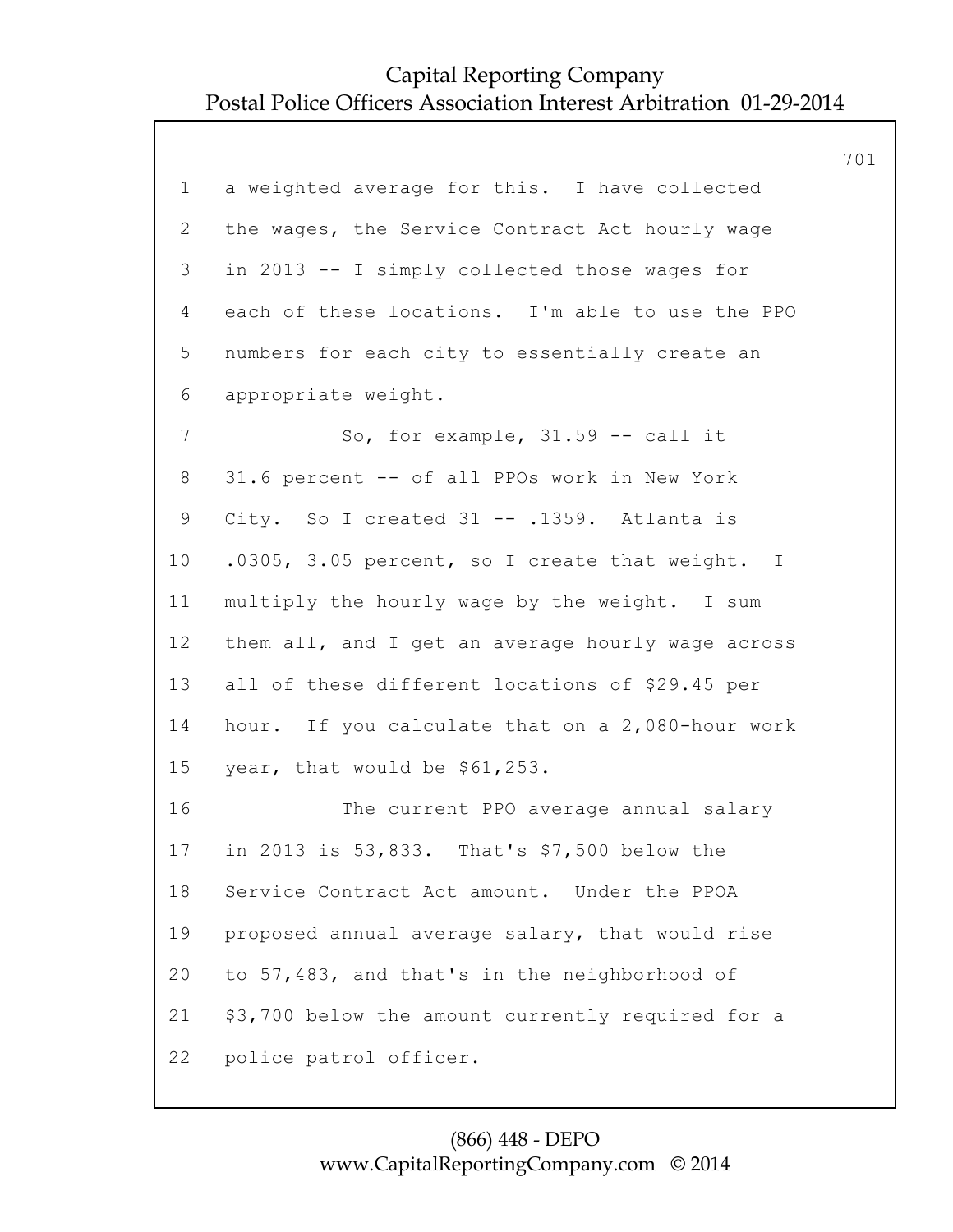702 1 ARBITRATOR OLDHAM: I have to stop you 2 here for a moment, because Union Exhibit 81 stops 3 short of your slide, and you were just quoting 4 data that is not readable on my printed copy. 5 MR. STEPHENS: The data -- 6 THE WITNESS: Oh, I see what's going 7 on. 8 MR. STEPHENS: It's in Exhibit 77. 9 THE WITNESS: Oh, I see what's 10 happening. So it stops right here, 61,000. What 11 I've done down here is I've said, well, what is 12 the PPO's current annual salary in 2013? That's 13 \$53,833. Okay. That's, as I said, roughly 14 \$7,500 less than would be required under the 15 Service Contract Act. 16 Under the PPOA proposed average annual 17 salary in 2013, PPOA salaries would be 57,483, 18 which, as I said, remains below the level 19 required by the Service Contract Act. 20 So using this, if you will, it would 21 appear that Postal Police Officers are paid 22 well -- substantially below, even under the PPOA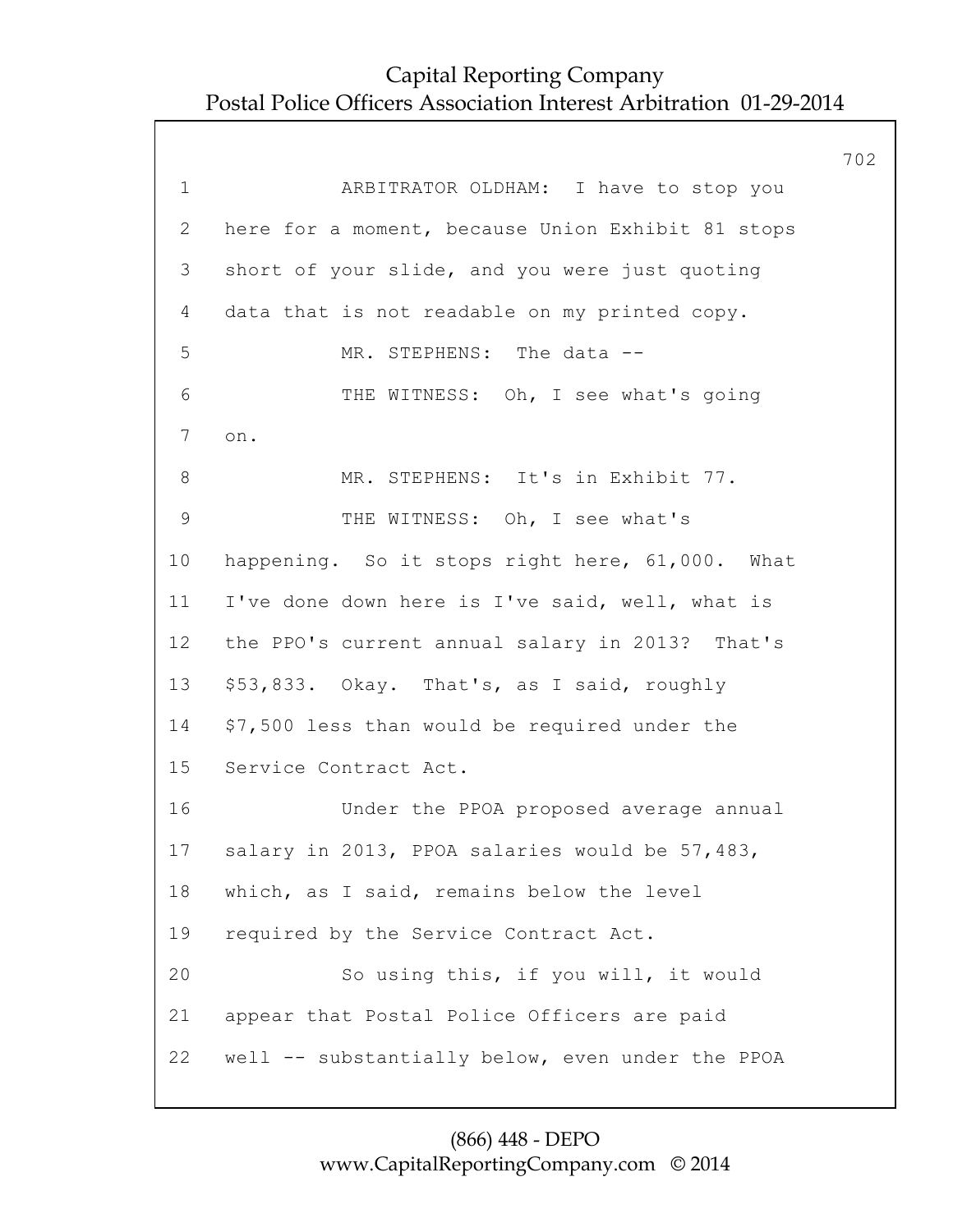|                 |                                                   | 703 |
|-----------------|---------------------------------------------------|-----|
| $\mathbf 1$     | proposal, under the amount that they would --     |     |
| $\overline{2}$  | that would be required of police officers hired   |     |
| 3               | through outside contractors. And, in fact, at     |     |
| 4               | the end of the contract in 2017, they would not   |     |
| 5               | be substantially above the amount in terms of     |     |
| 6               | annual salary of the amount currently required    |     |
| $7\phantom{.0}$ | under the Service Contract Act.                   |     |
| 8               | Now, I should say that I know that the            |     |
| 9               | Postal Service does not believe that Postal       |     |
| 10              | Police Officers are indeed appropriately compared |     |
| 11              | to police officers, but I will leave that to      |     |
| 12              | their experts to make that comparison.            |     |
| 13              | MS. GONSALVES: I think he just did it,            |     |
| 14              | but I just want to note for the record the Postal |     |
| 15              | Service's ongoing objection to any comparison     |     |
| 16              | between the Postal Police Officers and the        |     |
| 17              | federal sector, because 1003(c) is wholly         |     |
| 18              | inapplicable to Postal Police Officers.           |     |
| 19              | MR. STEPHENS: And this is the -- not              |     |
| 20              | the objection to the Service Contract Act number, |     |
| 21              | but to the --                                     |     |
| 22              | MS. GONSALVES: The Service Contract               |     |
|                 |                                                   |     |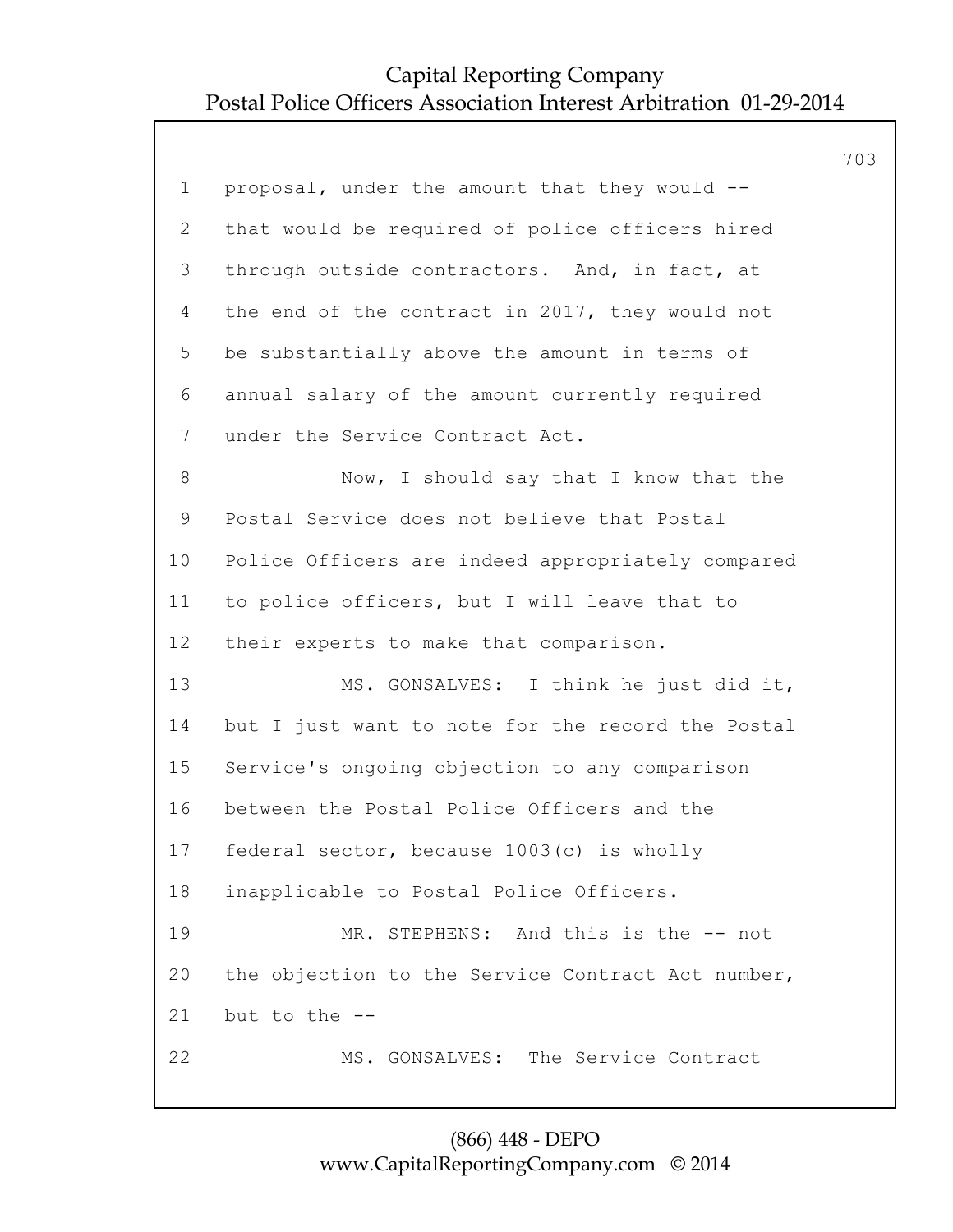704 1 Act is based on private, so, no, no objection as 2 to that. 3 MR. STEPHENS: Okay. All right. 4 THE WITNESS: Okay. 5 MR. STEPHENS: And just -- in 6 introducing Dr. Belman's testimony on this 7 subject, we are again -- Dr. Belman has not done 8 a -- an analysis of the actual tasks being 9 performed by Postal Police Officers around the 10 country. We're not offering him as an expert on 11 that subject or asking him to testify about 12 comparing actual job duties based on an analysis 13 of the -- the federal agencies that we're going 14 to be referencing here. It's more in terms of -- 15 because they go into quite a bit of variety, but 16 it's more to give a -- a bit of -- of a 17 evidentiary background of what different agencies 18 are hiring in at based on publicly-available 19 documents. 20 THE WITNESS: So I'll be looking at two 21 pieces and comparing PPOs to federal police 22 officers. And one is the grade rankings of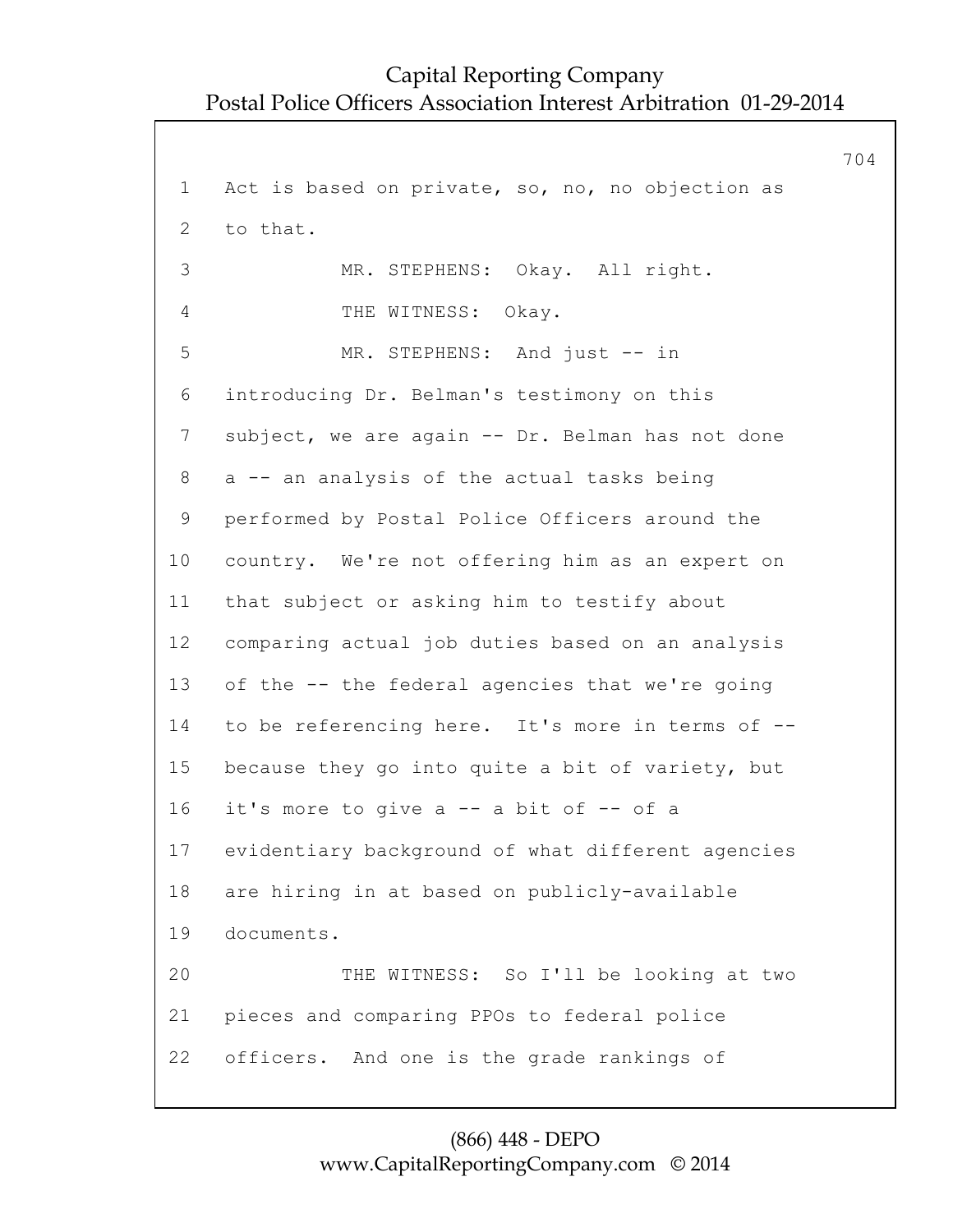|                |                                                   | 705 |
|----------------|---------------------------------------------------|-----|
| $\mathbf 1$    | individuals who are hired into federal agencies.  |     |
| $\overline{2}$ | And before going through this, I should make a    |     |
| 3              | point about a distinction between what lawyers    |     |
| 4              | are concerned with in terms of comparability and  |     |
| 5              | what labor economists are concerned with.         |     |
| 6              | Lawyer -- you know, legally, it's                 |     |
| $\overline{7}$ | going -- it is apparently important to            |     |
| 8              | distinguish between security guards and police    |     |
| $\mathsf 9$    | officers. For an economist's point of view, what  |     |
| 10             | we're interested in are how occupations relate to |     |
| 11             | each other. So I don't really -- if a federal     |     |
| 12             | agency regularly hires cooks in as police         |     |
| 13             | officers because they believe that their          |     |
| 14             | occupational qualifications make them             |     |
| 15             | appropriately trained to do that, I, as a labor   |     |
| 16             | economist, say, well, that's a little strange,    |     |
| 17             | but it's the market telling us what the           |     |
| 18             | comparable jobs are.                              |     |
| 19             | So to the degree, for example, what               |     |
| 20             | would a labor economist look at? We would         |     |
| 21             | actually look at patterns of movement between     |     |
| 22             | employers and occupations to try to determine     |     |
|                |                                                   |     |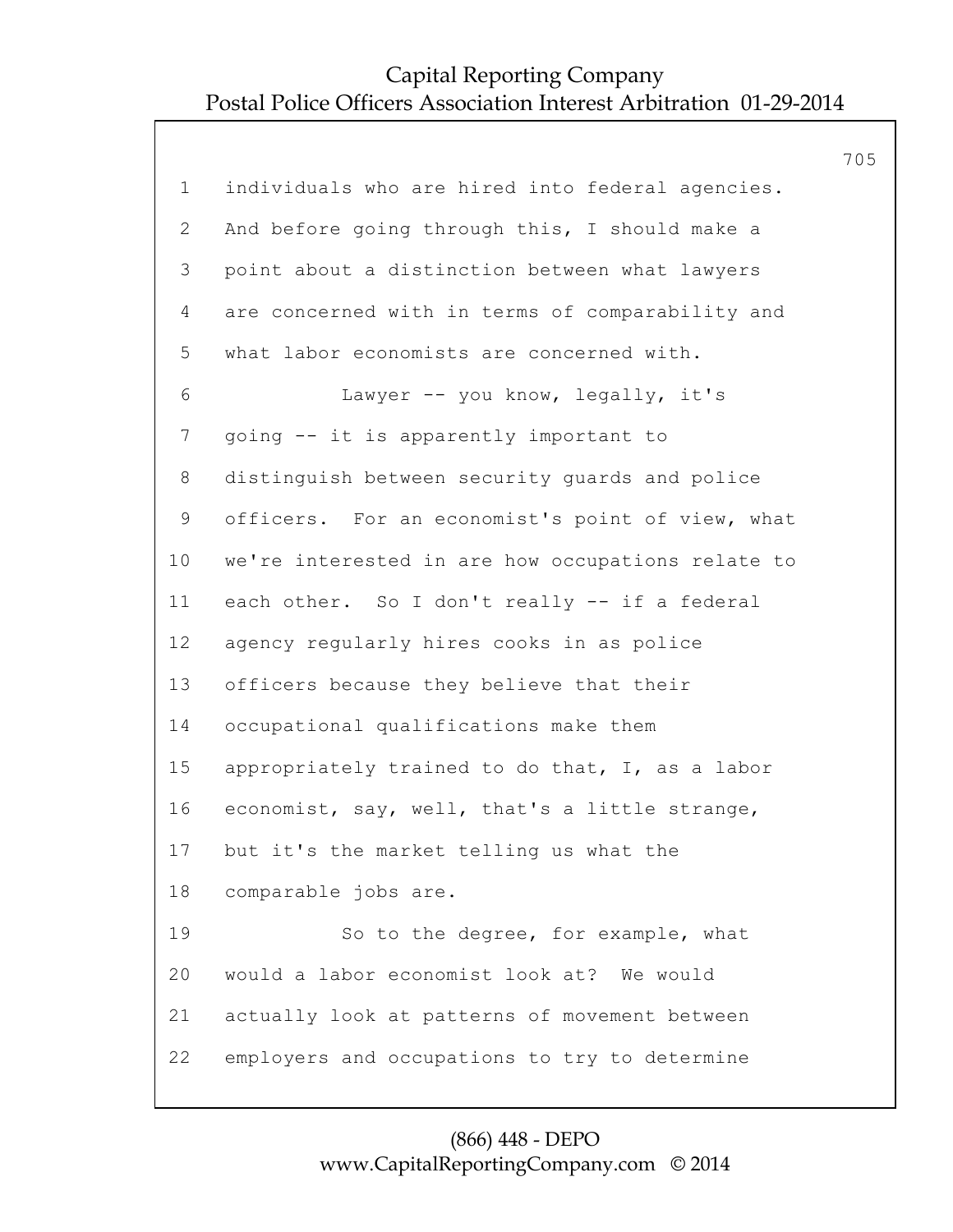|                 |                                                     | 706 |
|-----------------|-----------------------------------------------------|-----|
| $\mathbf 1$     | what comparable is and what isn't comparable.<br>So |     |
| 2               | if we see movement of Postal Police Officers into   |     |
| 3               | other police officer positions in the federal       |     |
| 4               | government, from a labor economist's point of       |     |
| 5               | view, that would be useful information in           |     |
| 6               | establishing comparability, and it wouldn't         |     |
| $7\phantom{.0}$ | matter whether they're legally considered Postal    |     |
| 8               | Police Officers, security guards or cooks. So       |     |
| $\mathsf 9$     | it's a empirical relationship rather than a legal   |     |
| 10 <sub>o</sub> | relationship from our point of view, but that       |     |
| 11              | still has to be established whether there is such   |     |
| 12              | a relationship.                                     |     |
| 13              | And it should also be said that it                  |     |
| 14              | doesn't take a lot of that type of movement,        |     |
| 15              | because economists are always concerned with        |     |
| 16              | marginal changes in terms of looking at wages and   |     |
| 17              | so on. It doesn't take a lot of that movement to    |     |
| 18              | really establish that there's reasonable            |     |
| 19              | comparability, although there's a certain low       |     |
| 20              | level at which it doesn't. Okay. But it is an       |     |
| 21              | empirical relationship, which we can argue -- no    |     |
| 22              | doubt can arque over.                               |     |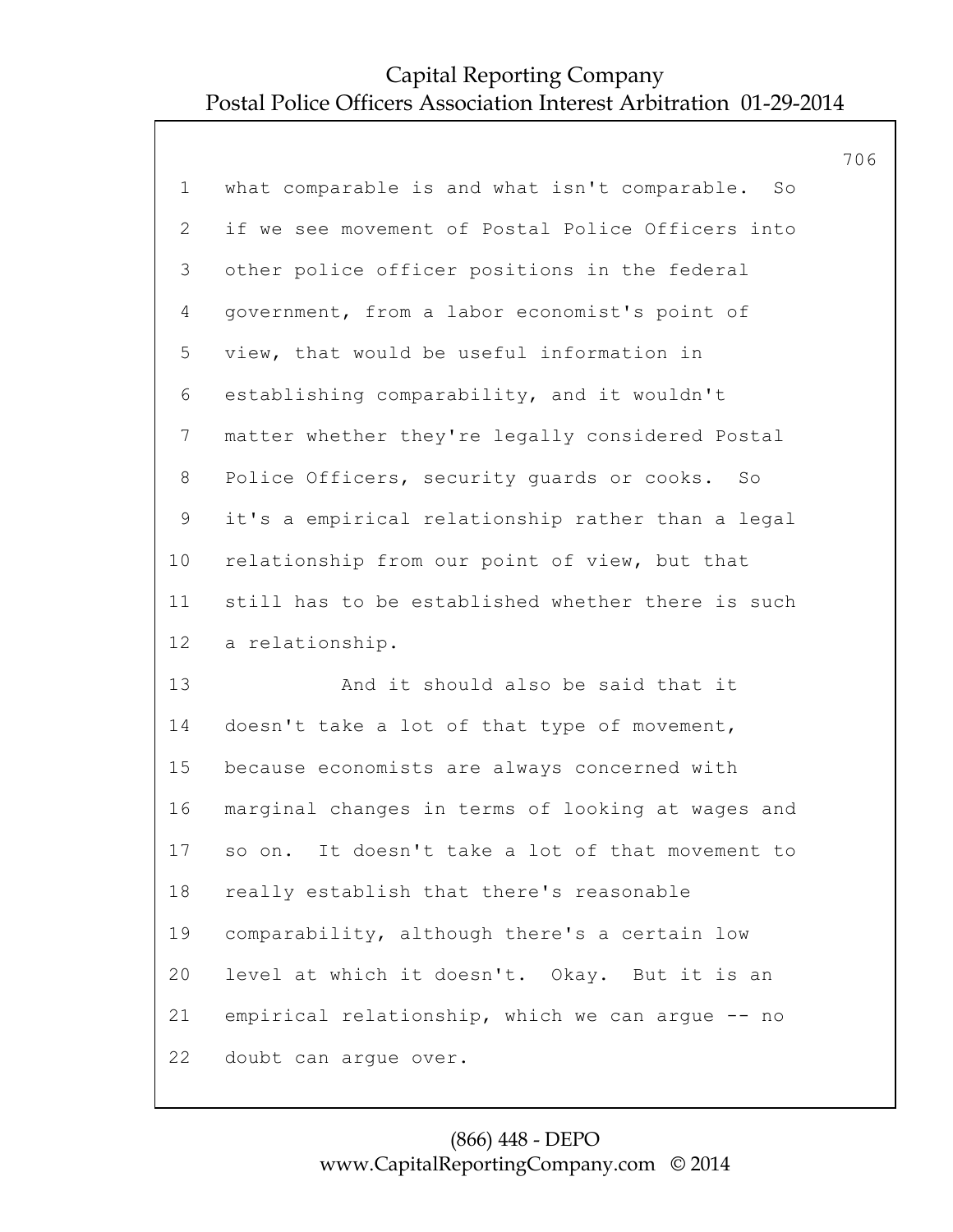707 1 MS. GONSALVES: Sorry. Mr. Stephens, 2 would you mind -- can we please take a 3 five-minute comfort break? 4 ARBITRATOR OLDHAM: I think that would 5 be wise. 6 (Brief recess.) 7 ARBITRATOR OLDHAM: All right. It 8 looks like we're back. Carry on, Arlus. 9 MR. STEPHENS: Okay. So where we 10 were -- had left, we're -- there's a couple of -- 11 in addition to the other testimony that the Union 12 has introduced about other federal agencies and 13 federal comparability, the Union introduces now 14 Exhibits 82, 83, 84 and 85, which are all 15 publicly-available job descriptions at different 16 federal agencies announcing hiring of federal 17 police officers with a description of duties. 18 And then that will lead us to the next 19 two exhibits, which would be Exhibits 86 and 87, 20 that Professor Belman will be -- 21 THE WITNESS: So the two issues I'm 22 going to look at is: Are Postal Police Officers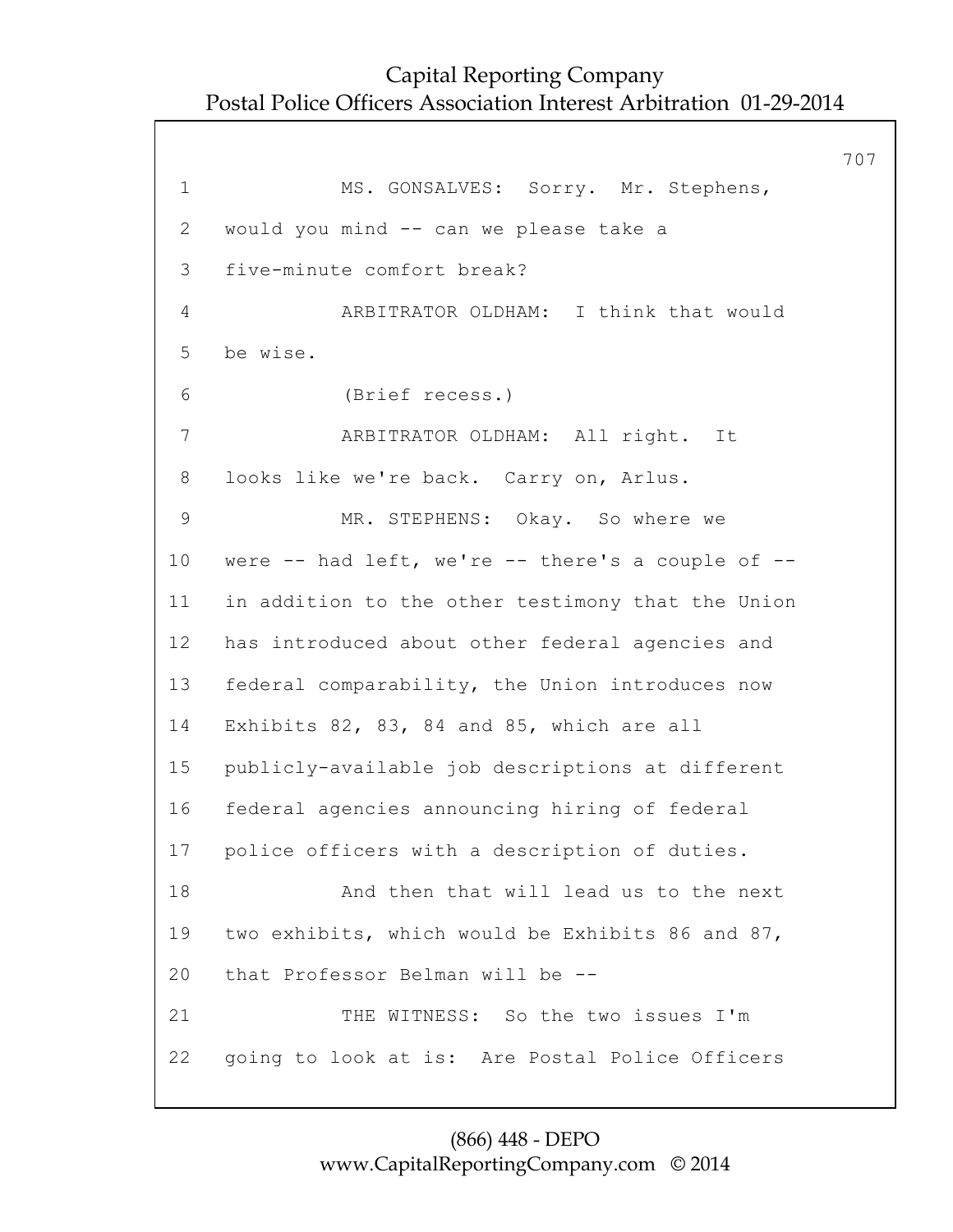|                |                                                   | 708 |
|----------------|---------------------------------------------------|-----|
| $\mathbf 1$    | the equivalent of Grade 6 or Grade 7 officers at  |     |
| $\mathbf{2}$   | other federal agencies? And to this end, I've     |     |
| 3              | put in several job postings, federal job          |     |
| $\overline{4}$ | postings, one from FEMA for a police officer, one |     |
| 5              | from NIH and one from the Veterans                |     |
| 6              | Administration, also one from the Mint at the     |     |
| $\overline{7}$ | Treasury. The NIH one is actually the most        |     |
| 8              | interesting. I won't go through the others        |     |
| $\mathsf 9$    | because they're similar.                          |     |
| 10             | NIH, they not only list Grade 6 and               |     |
| 11             | Grade 7 for what the qualifications are; they     |     |
| 12             | start out with Grade 5. So I'm going to read      |     |
| 13             | that simply to show how little is required in     |     |
| 14             | terms of qualifications for a Grade 5 and then go |     |
| 15             | through the Grade 6s. Like I said, it's very      |     |
| 16             | similar to others.                                |     |
| 17             | But for Grade 5, you must demonstrate             |     |
| 18             | in your resume at least one year of qualified     |     |
| 19             | experience equivalent to at least the GS-4 level  |     |
| 20             | of the federal service. Examples of qualified     |     |
| 21             | experience include performing the following types |     |
| 22             | of tasks under close supervision: Working as a    |     |
|                |                                                   |     |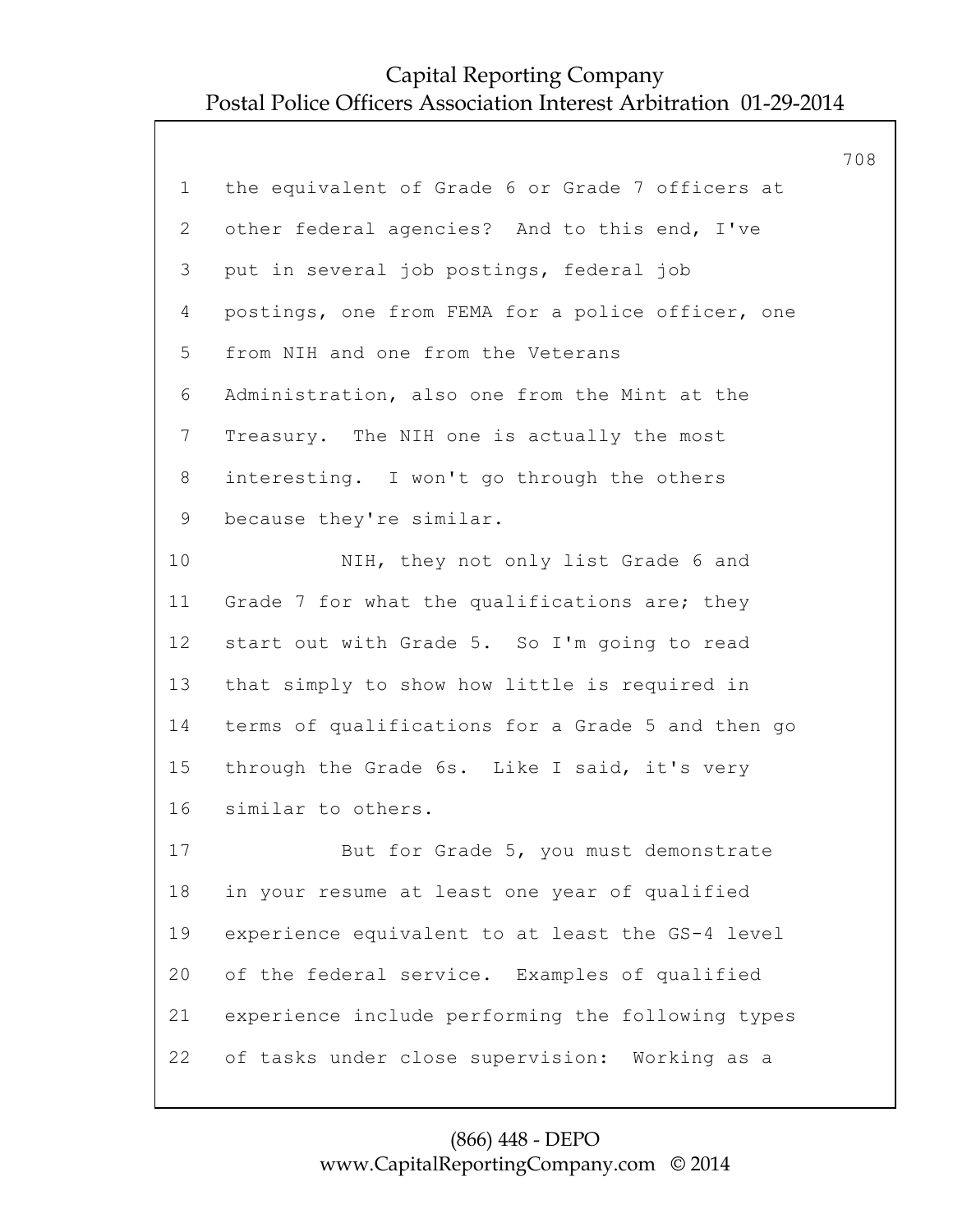709 1 security guard restricting access, verifying 2 identification and general crime prevention, 3 assisting a police officer on a police force, 4 assisting in techniques and procedures for the 5 collection and preservation of evidence, 6 assisting in the development of crime scene 7 analysis techniques. 8 So to come in at a GS-4 level, a police 9 officer at NIH, you simply have to have either 10 been a security guard doing fairly modest tasks, 11 restricting access, verifying identification, or 12 simply been assisting -- 13 ARBITRATOR OLDHAM: You said -- 14 THE WITNESS: -- a police officer. 15 ARBITRATOR OLDHAM: You said GS-4. I 16 think you meant GS-5. 17 THE WITNESS: What I'm saying is --18 this is GS-5. Okay. Sorry. Yes, I meant GS-5. 19 In contrast with the GS-6 level, you must 20 demonstrate in your resume at least one year of 21 qualified experience equivalent to at least the 22 GS-05 level in the federal service. Examples of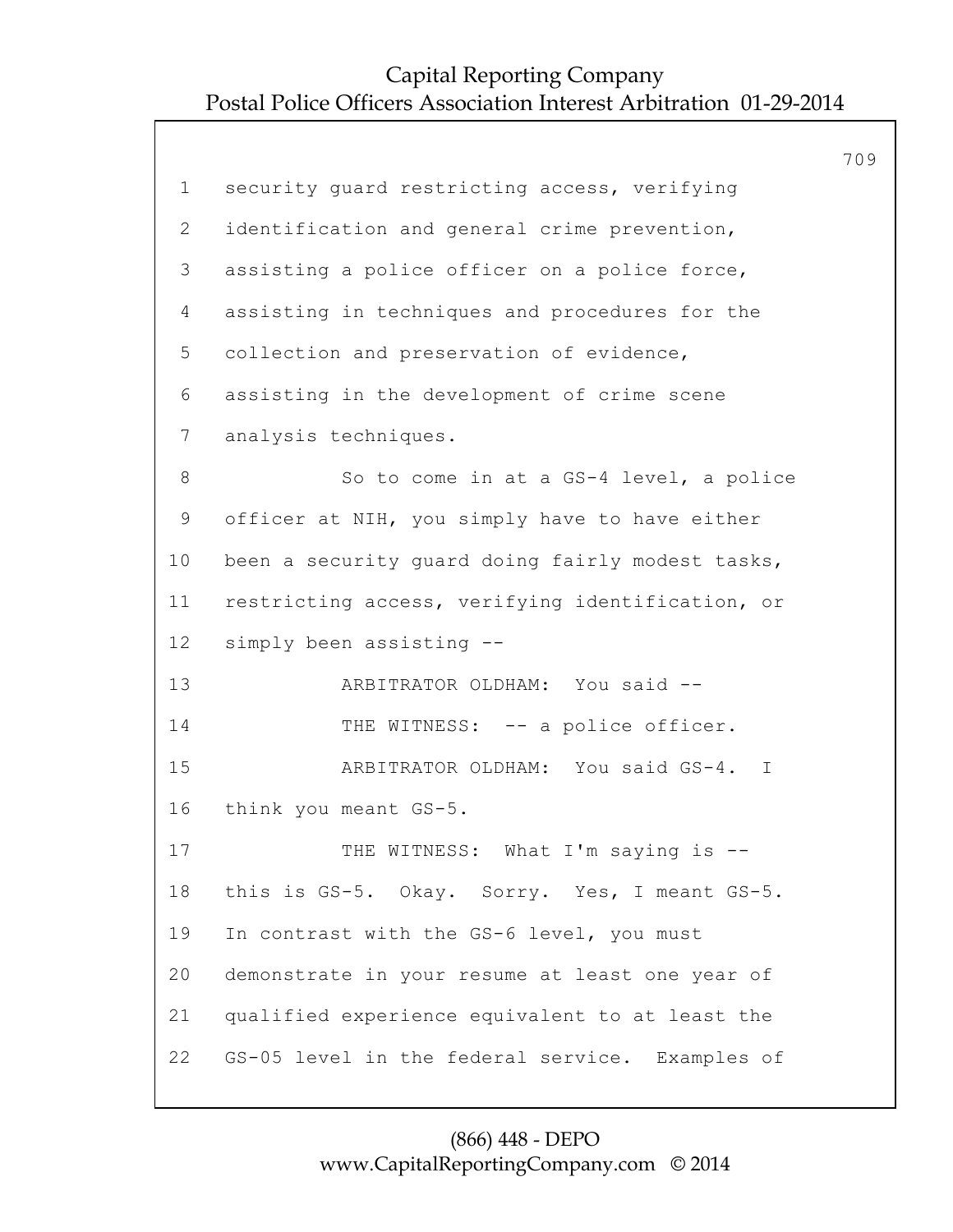|              |                                                   | 710 |
|--------------|---------------------------------------------------|-----|
| $\mathbf{1}$ | qualified experience include working as an        |     |
| $\mathbf{2}$ | officer on a police force, serving as a military  |     |
| 3            | police officer, performing criminal investigative |     |
| 4            | duties for misdemeanors and felonies, performing  |     |
| 5            | law enforcement in parks, forests or other        |     |
| 6            | natural resource or recreational environments.    |     |
| 7            | So one year doing those sorts of tasks qualifies  |     |
| 8            | you at a GS-6 level according to NIH. The other   |     |
| 9            | agencies have very similar requirements, so I     |     |
| 10           | won't bother going through them, but they are     |     |
| 11           | there for the panel.                              |     |
| 12           | All right. What I've then done is                 |     |
| 13           | taken the OPM LEO police annual pay for 2011,     |     |
| 14           | 2013. And I have to be honest about this. What    |     |
| 15           | I did was I took a 2014 schedule and reduced it   |     |
| 16           | by 1 percent, since --                            |     |
| 17           | BY MR. STEPHENS                                   |     |
| 18           | And this is Union Exhibit 86?<br>Q                |     |
| 19           | Right -- to get the 2011, 2013 LEO pay<br>A       |     |
| 20           | schedule. My procedure, I have weighted it        |     |
| 21           | according to the distribution of Postal Police    |     |
| 22           | Officers using the same method I used for the     |     |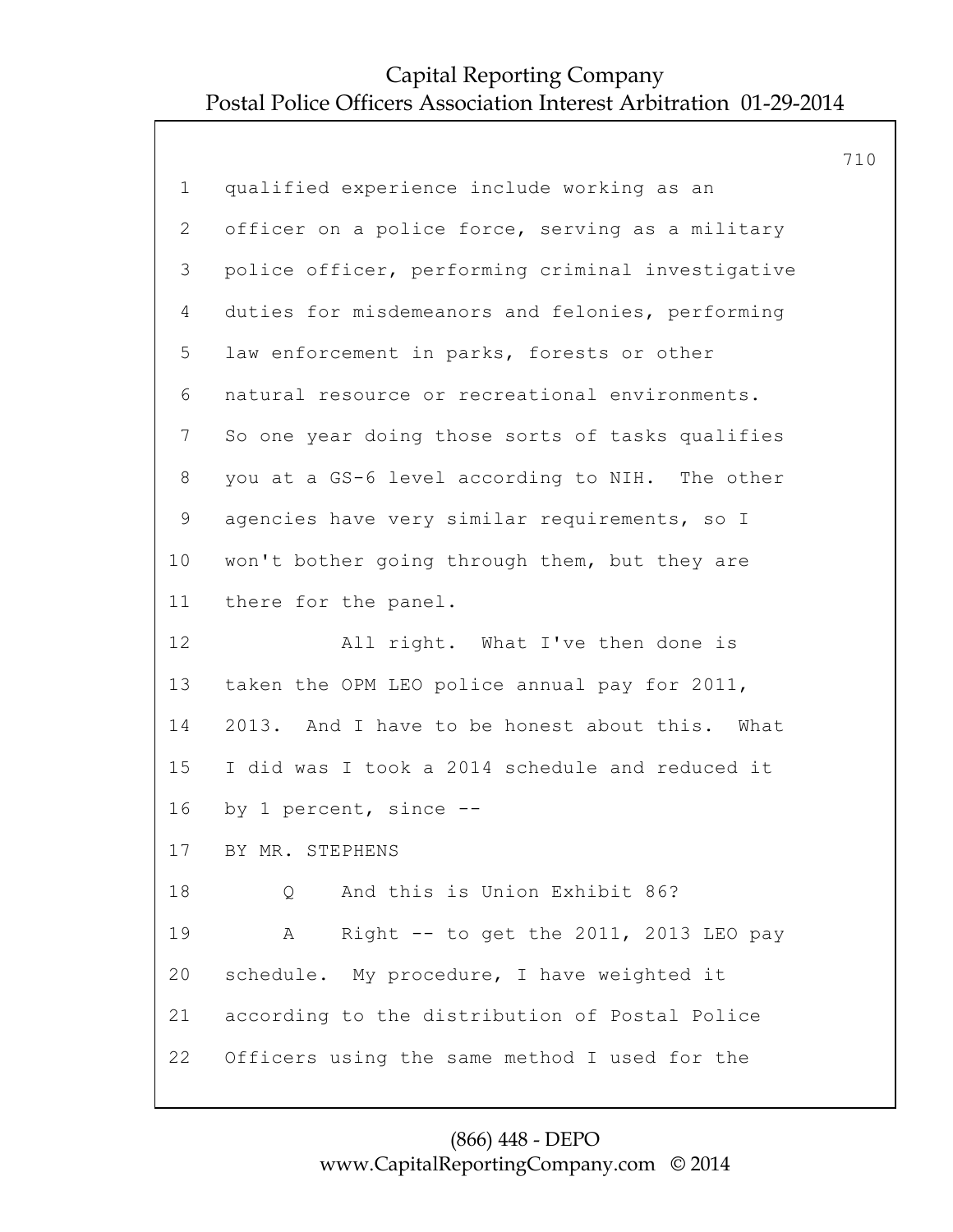711 1 Service Contract Act, so I will not repeat that. 2 But I've done this both for Grade 6 and for Grade 3 7. And, again, it's the top step of each of 4 those grades, and that's where most of the Postal 5 Police Officers are. 6 For weighted Grade 6, annual LEO salary 7 is \$56,106 -- okay -- which is substantially 8 above the current pay of Postal Police Officers. 9 For Grade 7, \$60,838, which is actually closer to 10 the top 2016 LEO proposal than it is to their 11 current pay. So -- 12 ARBITRATOR OLDHAM: Tell me where you 13 are on the chart. 14 THE WITNESS: Okay. If we take a look 15 down here, here's the weighted Grade 6 pay, 16 56,016. Here is the weighted Grade 7 pay, 17 60,838. 18 Another -- now, as it turns out, the 19 OPM schedules often represent the minimum police 20 pay in the federal service. Different agencies 21 pay different amounts, and so I again have been 22 provided with the 2014 base schedule for the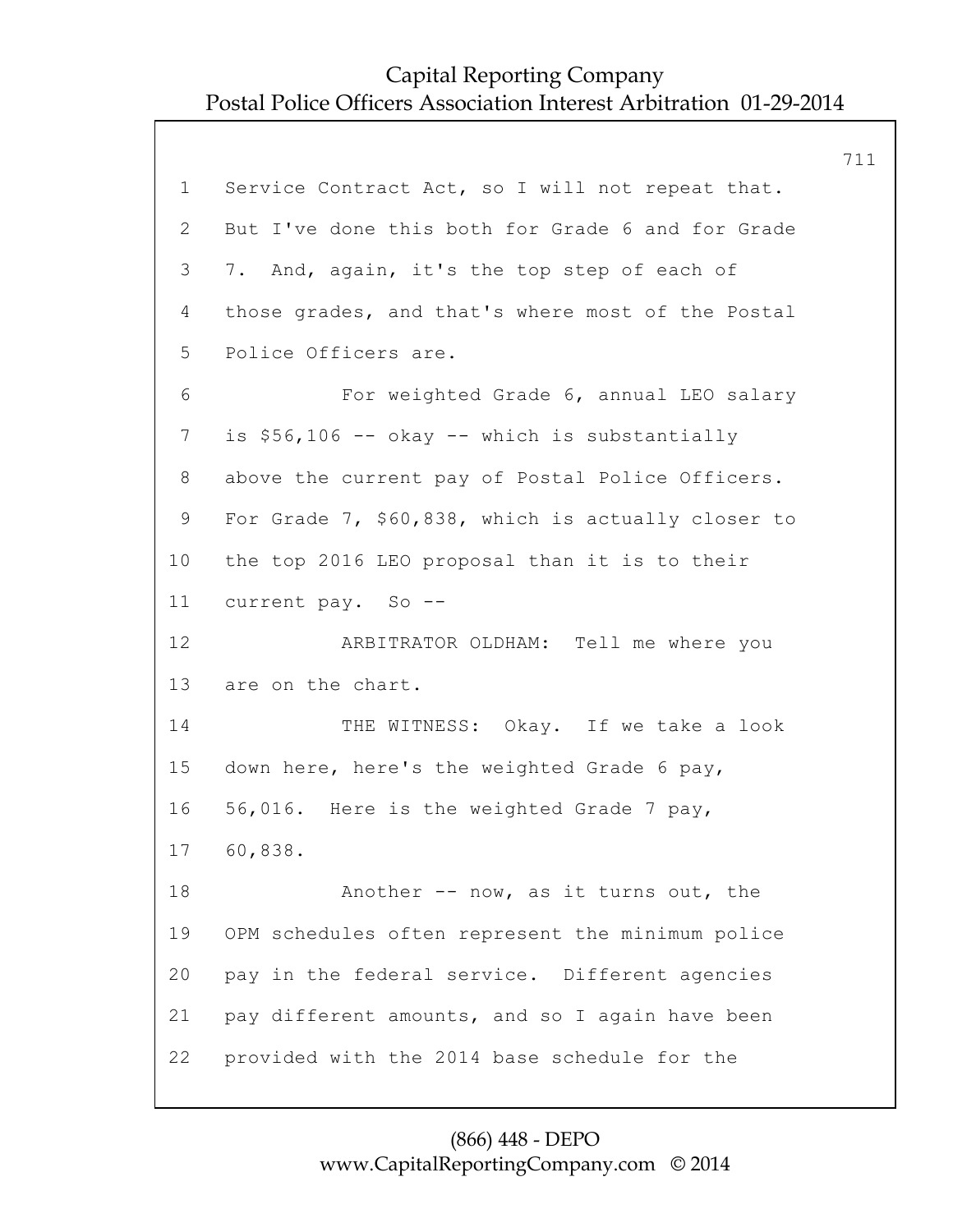712 1 Mint. And so the exhibit -- union -- let's 2 see -- 3 MR. STEPHENS: Union 12, I believe. 4 MS. MCKINNON: It's Union 12. 5 THE WITNESS: The Union 12 exhibit is 6 the Mint pay schedule, but that's the base 7 schedule. The next page -- and I should go 8 through these -- which I obtained by myself off 9 of the Mint website is the D.C. schedule. So 10 rather than work my way through the same 11 weighting -- 12 MS. MCKINNON: That's the second page 13 of Union 12. 14 MR. STEPHENS: Second page of Union 12. 15 THE WITNESS: Actually, I don't think 16 it is the second page. Oh, yes, it is. I just 17 got a better copy. 18 So, in this, I'm simply using the D.C. 19 as rough and ready because it has locality pay in 20 it, and I wasn't able to find Mint schedules for 21 Philadelphia or other locations. 22 But in this case, we -- we do have an

#### (866) 448 - DEPO www.CapitalReportingCompany.com © 2014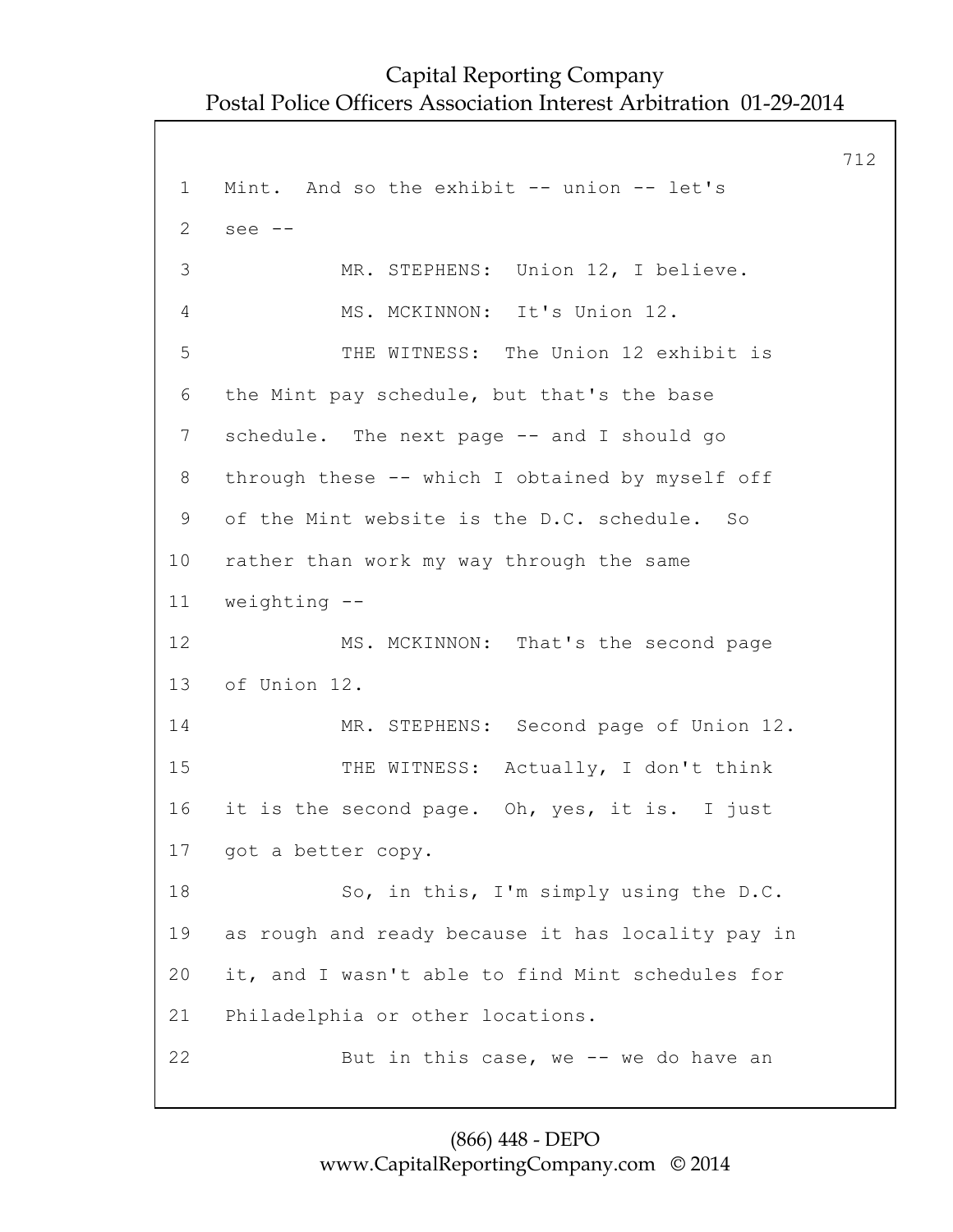|                |                                                  | 713 |
|----------------|--------------------------------------------------|-----|
| $\mathbf 1$    | issue of where a Postal Police Officer would fit |     |
| $\overline{2}$ | in this schedule. We really got -- we've got     |     |
| 3              | entry level. We've got entry level with          |     |
| 4              | training. We have senior patrol. And, clearly,   |     |
| 5              | officers with experience come in above entry     |     |
| 6              | level, so they may be entry level with training. |     |
| $\overline{7}$ | Traditional police departments are that          |     |
| 8              | there are increase -- you know, the only real    |     |
| 9              | position in a police force -- you know, you've   |     |
| 10             | got patrol officer, you've got sergeant, or they |     |
| 11             | go off into detectives. This is slightly more    |     |
| 12             | complex. It says that we have this thing called  |     |
| 13             | a senior patrol officer. I haven't adopted that. |     |
| 14             | Okay. I don't -- I don't really know what the    |     |
| 15             | distinction is, how much time, what sort of      |     |
| 16             | experience, what sort of qualifications you have |     |
| 17             | for a senior patrol officer, but -- so I simply  |     |
| 18             | used entry level with training. It seems to be a |     |
| 19             | conservative choice in this case.                |     |
| 20             | And in that case, if you take a look at          |     |
| 21             | entry level with training, at step one, you'd be |     |
| 22             | at 55,670, and at top step, 74,604. Okay.<br>So  |     |
|                |                                                  |     |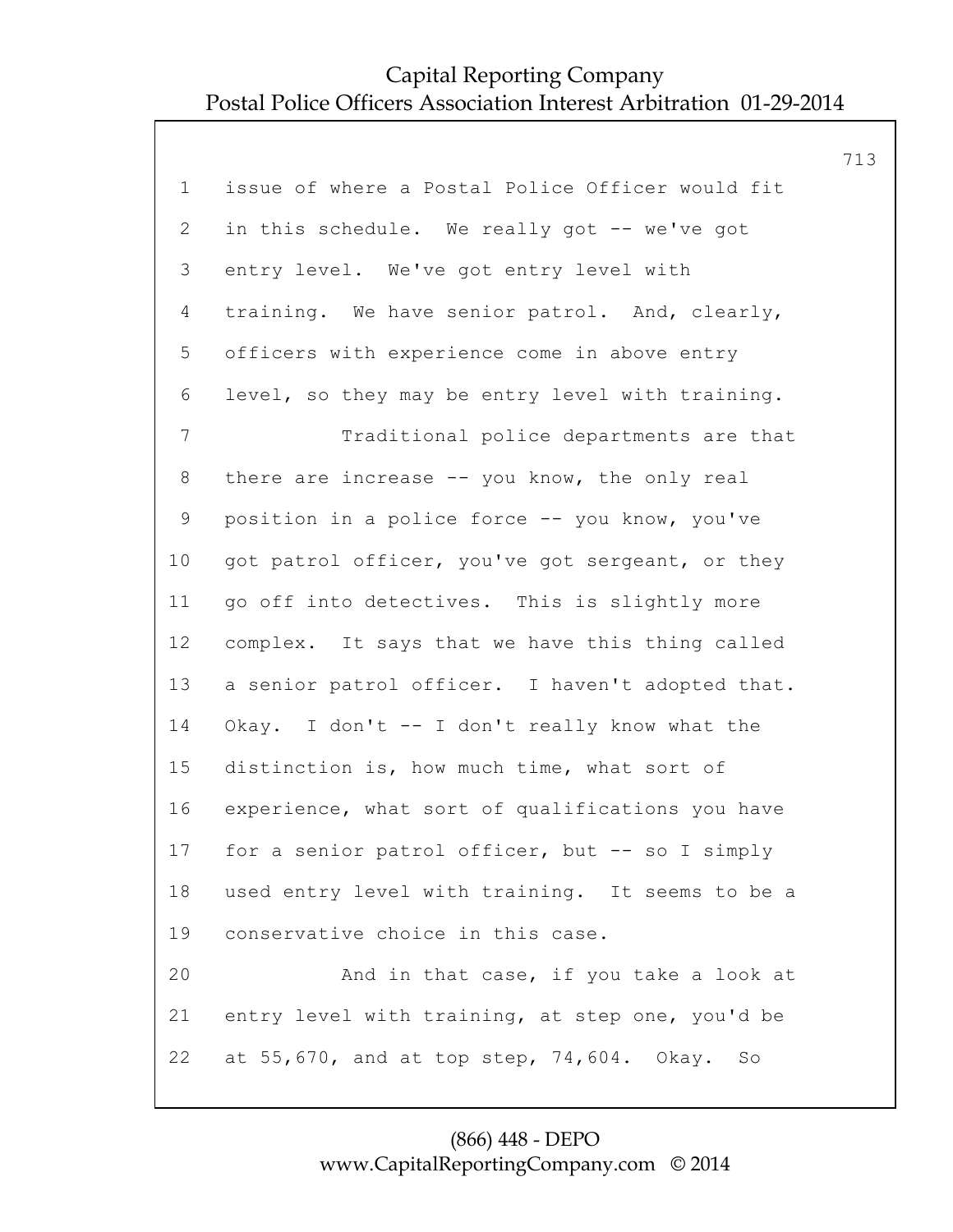|                 |                                                     | 714 |
|-----------------|-----------------------------------------------------|-----|
| $\mathbf 1$     | that's quite a range in there. So I put this        |     |
| $\overline{2}$  | together in a chart, and, again, I'm comparing      |     |
| 3               | the proposals of PPOA, again, as a top step         |     |
| $\overline{4}$  | proposal from 2011 to 2016, the USPS proposal,      |     |
| 5               | again, based off the top step, including a COLA,    |     |
| 6               | LEO Grade 6, LEO Grade 7 and a range for Treasury   |     |
| $7\phantom{.}$  | with training. All right.                           |     |
| $8\,$           | So let's actually just look at the year             |     |
| $\mathsf 9$     | 2014 rather than go through this in great depth,    |     |
| 10 <sub>o</sub> | but the information is there. The PPOA top step     |     |
| 11              | proposal is 59,529. The USPS top step is 54,847.    |     |
| 12              | LEO Grade 6 top step is 56,673. So the PPOA         |     |
| 13              | proposal is above the Grade 6 top step LEO, but     |     |
| 14              | the USPS proposal is below it by about \$1,800.     |     |
| 15              | Then -- in fact, it barely overtakes                |     |
| 16              | the LEO top step Grade 6 by 2016. The LEO Grade     |     |
| 17              | 7 is 61,452. That's a bit above the 2014 level.     |     |
| 18              | And it's -- if we go out to 2016, the PPO would     |     |
| 19              | be above that -- the $61,452$ by about \$1,200, but |     |
| 20              | we expect the LEO schedule to rise.                 |     |
| 21              | If we look at the Treasury with                     |     |
| 22              | training, so not the senior patrol, but an entry    |     |
|                 |                                                     |     |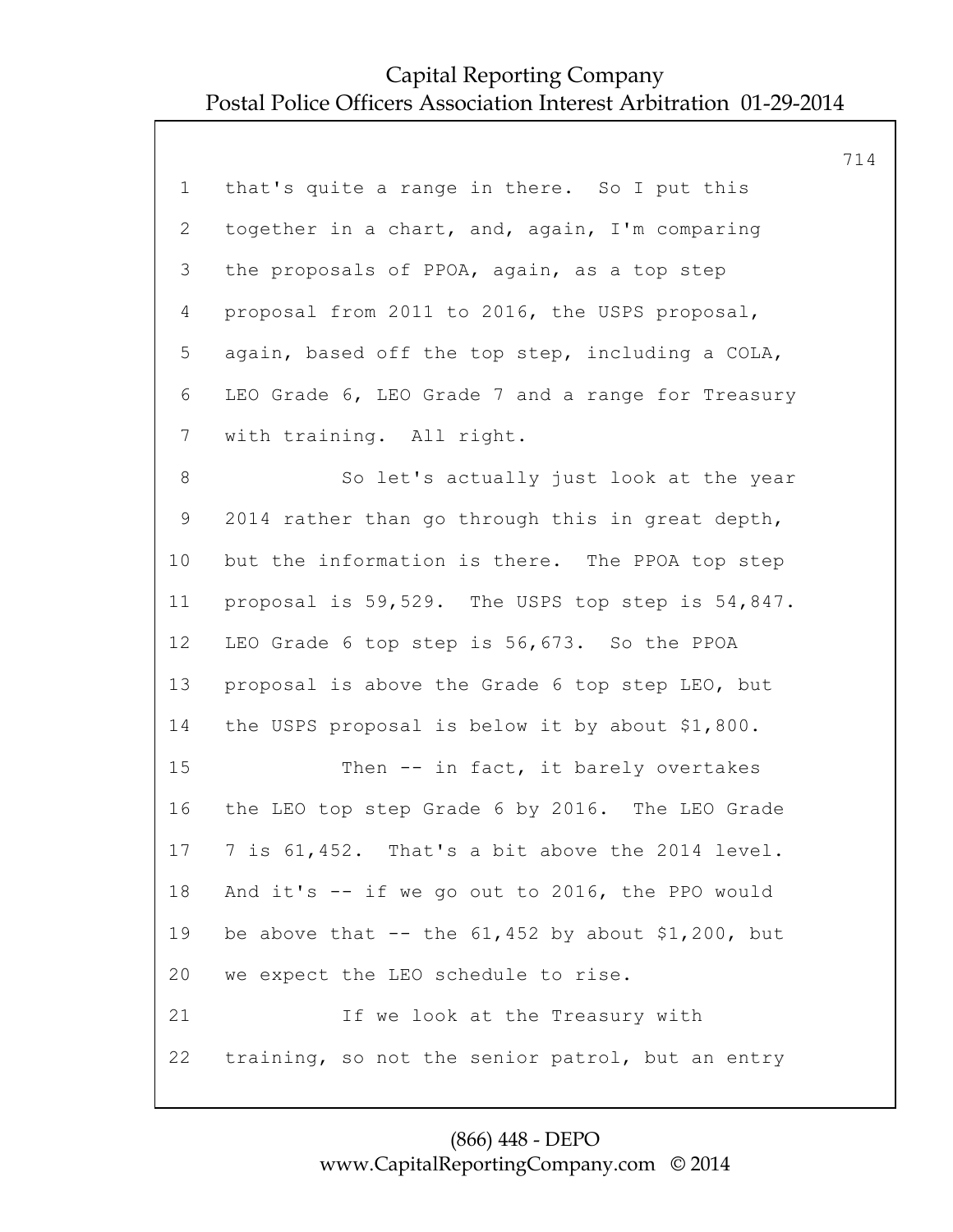|                |                                                   | 715 |
|----------------|---------------------------------------------------|-----|
| $\mathbf 1$    | level with training, the range in 2014, including |     |
| $\mathbf{2}$   | the 1 percent federal increase, would be from     |     |
| 3              | 55,670 to 74,604. And the PPOA proposal would     |     |
| $\overline{4}$ | actually -- if we go back to the Mint D.C.        |     |
| 5              | schedule that level, you would have to be --      |     |
| 6              | you'd be at a Step 6 at -- in the Treasury Mint   |     |
| $7\phantom{.}$ | Police, and you would be -- Step 5 or Step 6      |     |
| 8              | would bring you roughly in line with where PPOA   |     |
| 9              | would be in 2016. Okay. So at Step 5 or 6,        |     |
| 10             | you'd be between 61,000 and 62,500 in 2014, and   |     |
| 11             | PPO doesn't hit those levels really until 2015    |     |
| 12             | and 2016.                                         |     |
| 13             | So, in that case $-$ and that's not even          |     |
| 14             | top step. That's not even fully realizing PPOA    |     |
| 15             | seniority. So what this says is that after a few  |     |
| 16             | years, six or seven years at Treasury, the        |     |
| 17             | Treasury Mint Police are exceeding -- would be as |     |
| 18             | well paid or -- and very shortly after that,      |     |
| 19             | better paid than PPOA members at top step.        |     |
| 20             | What this suggests very clearly is that           |     |
| 21             | PPOA members are paid less and substantially less |     |
| 22             | than their -- than individuals engaged in         |     |
|                |                                                   |     |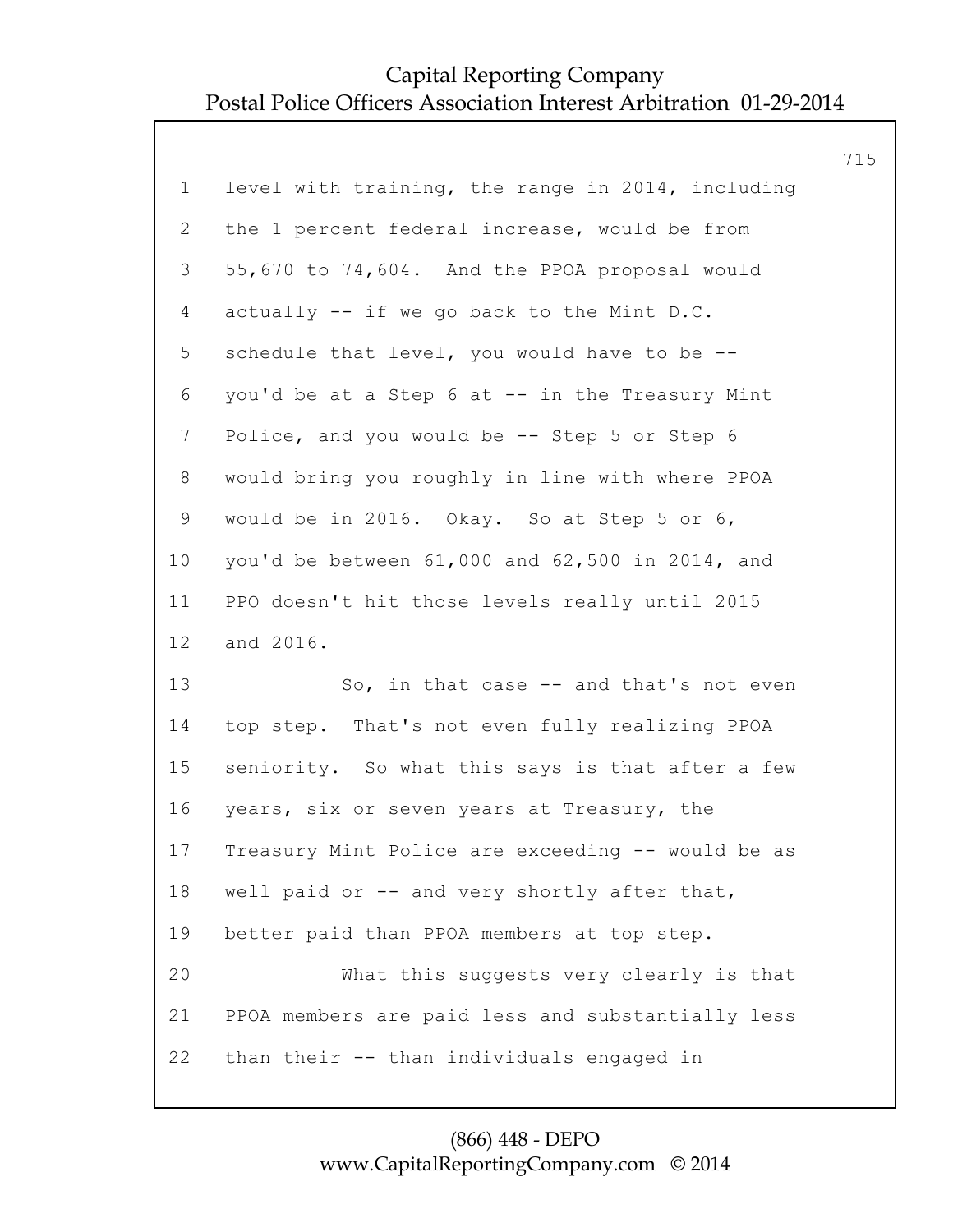716 1 comparable duties -- 2 MS. GONSALVES: I object to that 3 statement since he's already testified that he's 4 not doing a comparison. He's not familiar with, 5 he has no basis to know, to do a comparison 6 between the PPOs and the federal police. 7 MR. STEPHENS: I think the response is, 8 we've introduced the -- as exhibits, job 9 descriptions in -- as Union Exhibits 83 forward, 10 and, again, it is an argument that the Union is 11 making, ultimately, since there is a fundamental 12 disagreement in the case between the post office 13 and the Union as far as what it is that Postal 14 Police Officers do, and that's a factual dispute 15 that the panel would -- may render a decision on. 16 The panel, I sort of thought, can decide whether 17 we meet it or don't meet it. 18 ARBITRATOR OLDHAM: Thank you. We 19 can -- 20 MR. STEPHENS: So I think it's fair. 21 ARBITRATOR OLDHAM: So we don't need 22 that conclusion by this witness.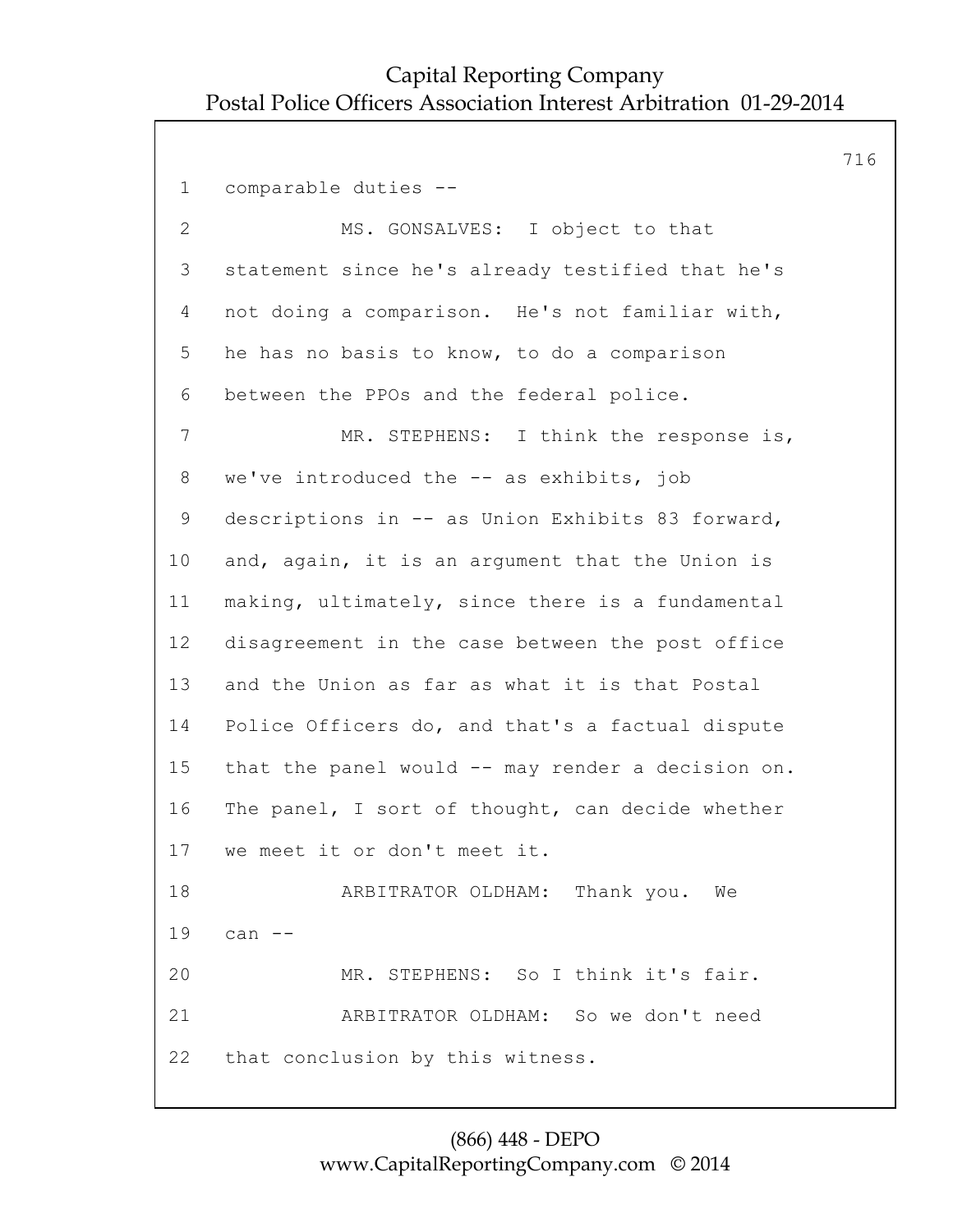|              |                                                 | 717 |
|--------------|-------------------------------------------------|-----|
| $\mathbf 1$  | THE WITNESS: I can make another                 |     |
| $\mathbf{2}$ | statement that I think is safer, which is that  |     |
| 3            | PPOA officers are paid less and substantially   |     |
| 4            | less than typically Grade 6 or Grade 7 or other |     |
| 5            | police officers in the federal service.         |     |
| 6            | ARBITRATOR DUFEK: Can you make that             |     |
| 7            | statement without only -- only on the basis of  |     |
| 8            | incorporating locality pay, which you weighted? |     |
| $\mathsf 9$  | THE WITNESS: What?                              |     |
| 10           | ARBITRATOR DUFEK: You can't make that           |     |
| 11           | statement geographically across lines, can you? |     |
| 12           | THE WITNESS: Well, what I can say               |     |
| 13           | there is --                                     |     |
| 14           | ARBITRATOR DUFEK: Let's be accurate as          |     |
| 15           | to what you -- what you did.                    |     |
| 16           | THE WITNESS: I am working with an               |     |
| 17           | average. So, under this, you would be           |     |
| 18           | underpaying officers in -- substantially        |     |
| 19           | underpaying officers in New York and            |     |
| 20           | substantially, perhaps -- I haven't looked --   |     |
| 21           | overpaying officers in Memphis. But the Postal  |     |
| 22           | Service has a long and glorious history, and so |     |
|              |                                                 |     |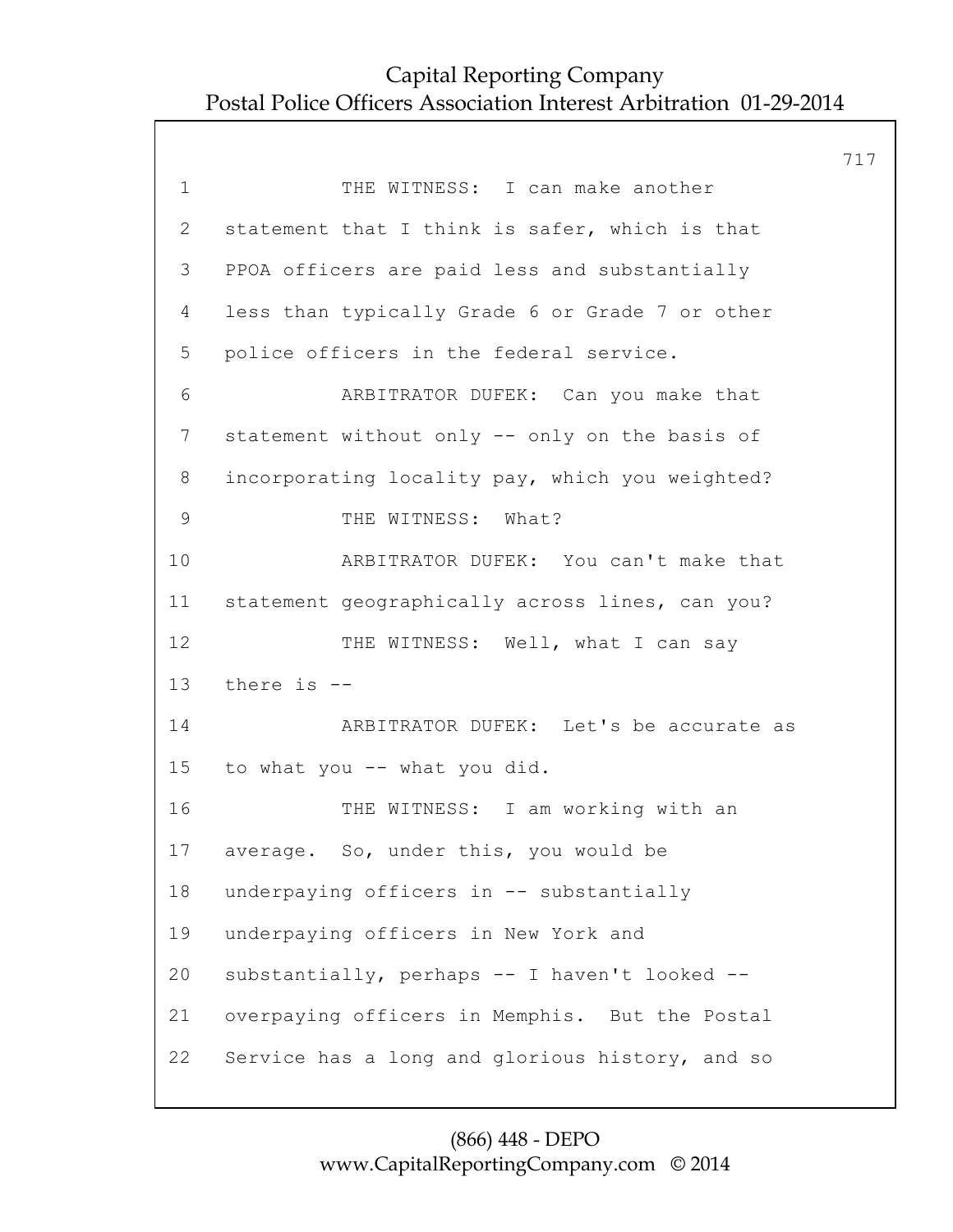718 1 your police officer pattern adheres to your 2 clerk, NALC and so on pattern. You also have 3 that same -- 4 ARBITRATOR DUFEK: And the federal 5 government does not? 6 THE WITNESS: The federal government 7 has locality pay, so that's why I've averaged 8 it -- 9 ARBITRATOR DUFEK: I understand. 10 THE WITNESS: -- except in the case of 11 Treasury. 12 ARBITRATOR DUFEK: I understand. The 13 point's made. 14 MR. STEPHENS: So why don't we take 15 a -- if we could take a break. Teresa and I have 16 discussed -- with the panel's indulgence -- about 17 a five-minute break to talk before we get to the 18 cost part of the presentation. 19 ARBITRATOR OLDHAM: I have no 20 objection. That's fine. 21 (Brief recess.) 22 MR. STEPHENS: Teresa and I, Joe, Donna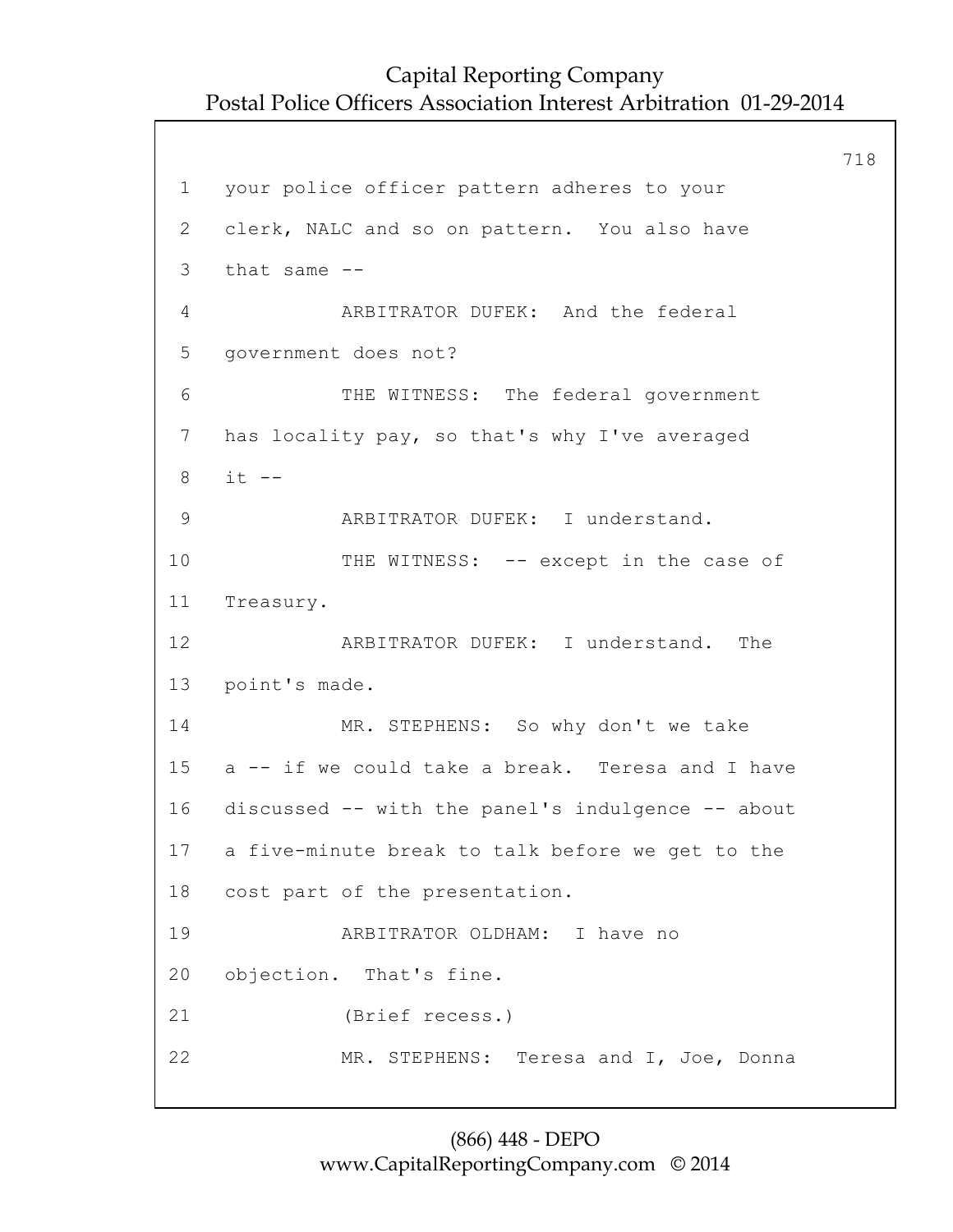|                                                   | 719 |
|---------------------------------------------------|-----|
| and I all spoke in the hallway, and as it turns   |     |
| out, there -- well, we thought we had produced    |     |
| all of the underlying evidentiary documents. We   |     |
| did not do so with the -- with respect to the     |     |
| costing. Those were not sent in advance, which    |     |
| they should have been, and I take sole            |     |
| responsibility for that.                          |     |
| So what we've agreed to is that Dr.               |     |
| Belman will go ahead and testify on his costing,  |     |
| that the post office will have the opportunity to |     |
| cross-examine him today, and if they feel the     |     |
| need to bring him back for additional             |     |
| cross-examination, we'll -- we'll -- we'll        |     |
| facilitate that and make -- and we'll -- subject  |     |
| to -- we'll talk to Dr. Belman, and we'll         |     |
| schedule to make it work. But I wish to           |     |
| apologize for -- for the mistake. It's -- it's    |     |
| my mistake, and I'm sorry that it's interrupted   |     |
| the proceedings. So --                            |     |
| ARBITRATOR OLDHAM: Thank you, Arlus.              |     |
| I understand what you agreed to, and let's go     |     |
| forward.                                          |     |
|                                                   |     |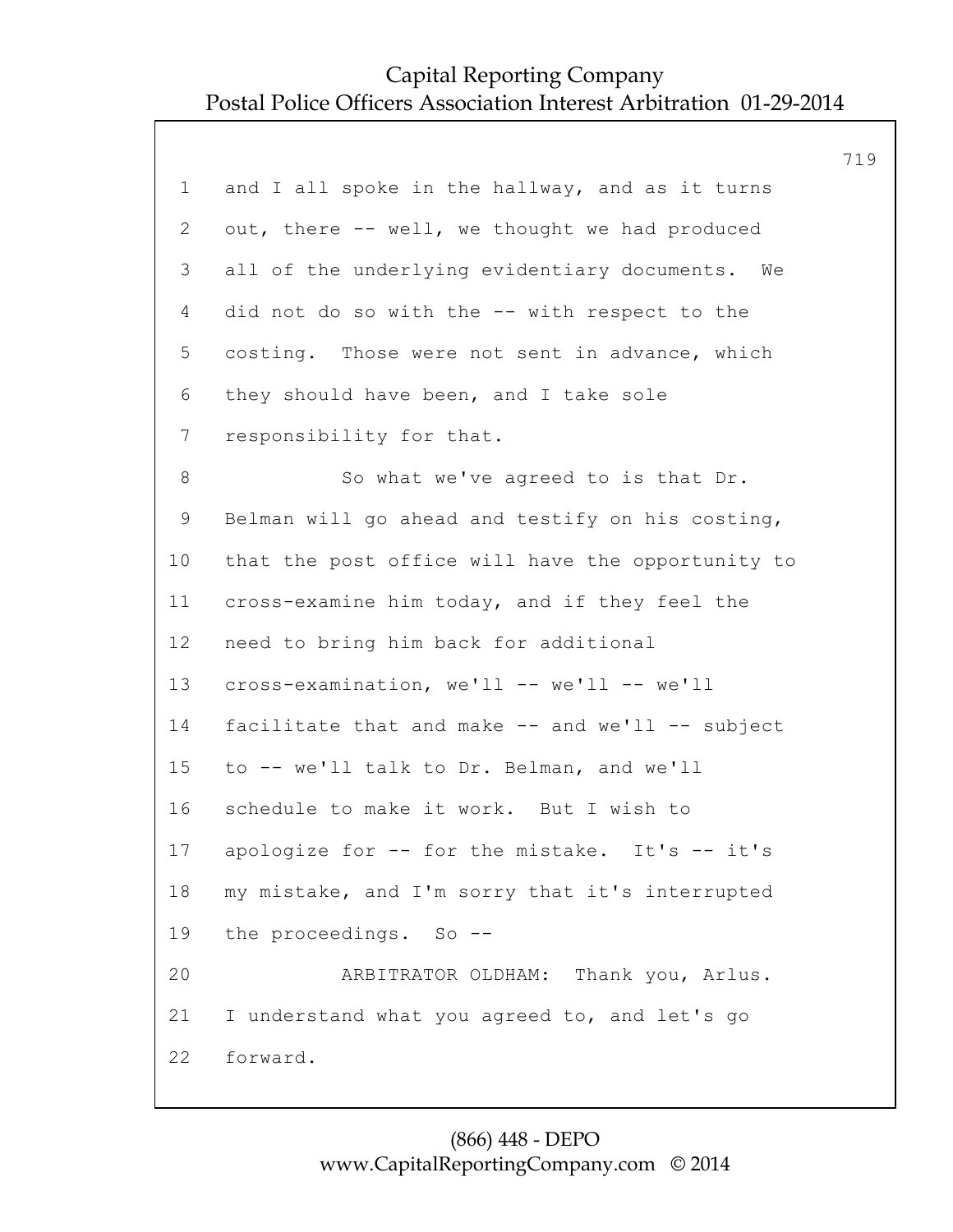|                |                                                   | 720 |
|----------------|---------------------------------------------------|-----|
| $\mathbf 1$    | THE WITNESS: To move forward, it's, of            |     |
| $\overline{2}$ | course, useful to cost the two proposals and      |     |
| 3              | compare their costs. Just to summarize, because   |     |
| 4              | we're about to work with an awful lot of numbers, |     |
| 5              | over the five years, salary costs, including      |     |
| 6              | costs of time paid not worked and overtime, will  |     |
| $7\phantom{.}$ | rise by 15.2 percent under the PPOA proposal.     |     |
| 8              | Call it 3.1 percent annually. Under the USPS      |     |
| 9              | proposal, costs will rise by 5.3 percent.         |     |
| 10             | Call it -- over five years, call it 1.1 percent   |     |
| 11             | annually.                                         |     |
| 12             | PPOA proposal, of course, restores the            |     |
| 13             | position of PPOs relative -- largely restores     |     |
| 14             | them relative to other crafts and to federal      |     |
| 15             | police officers. Achieving that end will raise    |     |
| 16             | USPS costs by less than sixteen thousandths of    |     |
| 17             |                                                   |     |
|                | 1 percent of bargaining unit salary costs. And    |     |
| 18             | the difference in terms of the labor costs of the |     |
| 19             | Postal Police and Postal Service proposals are    |     |
| 20             | four thousandths of 1 percent of their total      |     |
| 21             | labor costs. This is a very small unit, and as a  |     |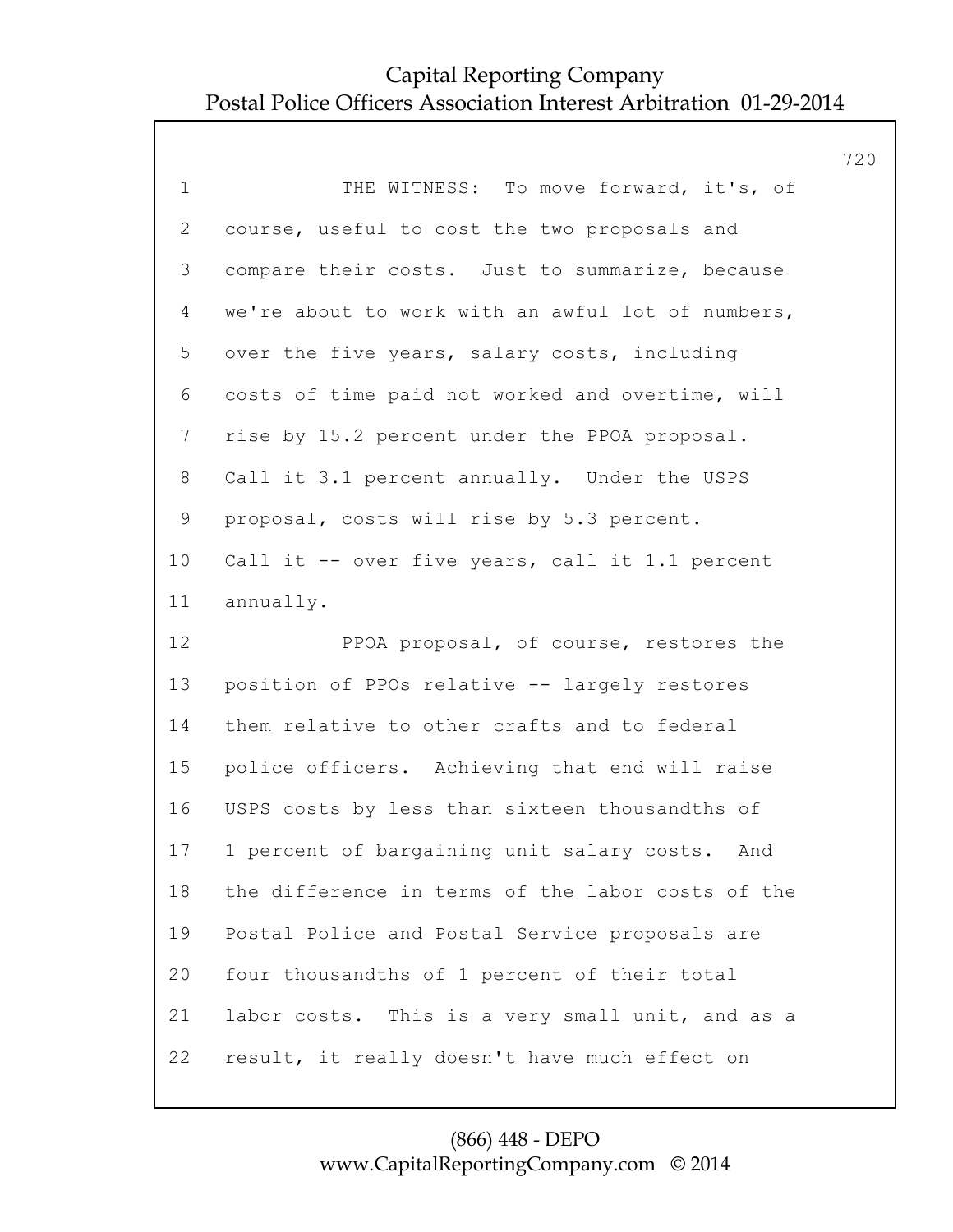721 1 Postal Service costs. 2 Everything which I -- the base numbers 3 that this is taken from -- and I'll go through my 4 calculations -- are from national payroll hours 5 summary report period, report pay period 20, 6 fiscal year 2012. So this is the end of the 7 fiscal year, and it's for the security officers 8 in the bargaining unit. So this is a very 9 detailed summary of Postal Service cost. 10 Now, I used the 2012 year because 11 although that is the first year of the new 12 collective bargaining agreement, that agreement 13 isn't in effect. So it's been a good summary, 14 the 2012 fiscal year, of the base cost, base 15 salary and other costs from which this is 16 computed. I should say that this is a static 17 costing. It follows very closely the costing 18 that we did for the rural letter carriers in 19 terms of structure. 20 So 2012 base salary for time worked was 21 \$20,994- -- 994,406. If -- with a base of -- 22 plus 2.5 percent grade increase, that would raise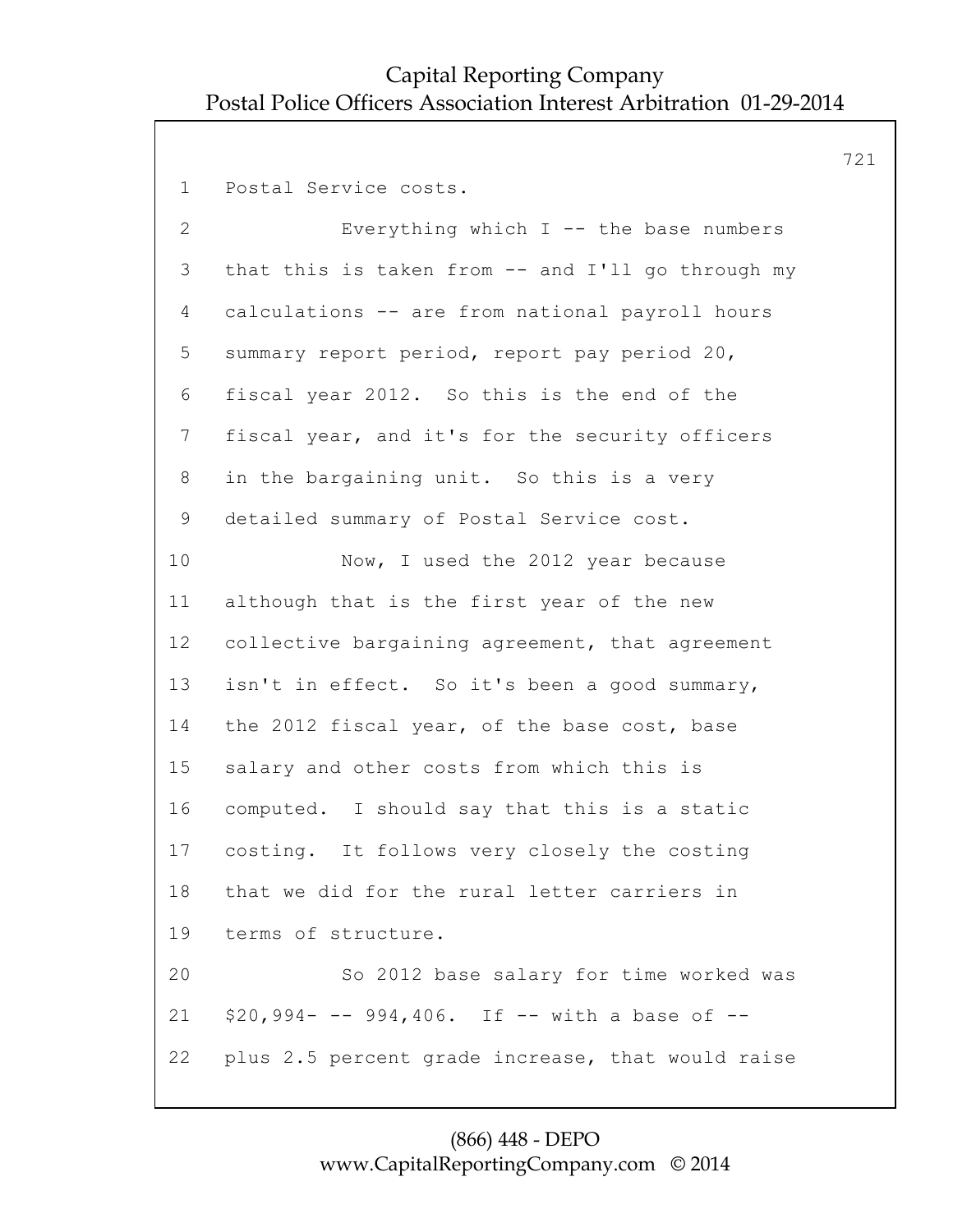722 1 the base salary to 21,519,200 and -- \$519,266. 2 So it's the line immediately below. 3 ARBITRATOR OLDHAM: Sorry. I need to 4 interrupt you for a moment. You're talking about 5 base salary? 6 THE WITNESS: Right. 7 ARBITRATOR OLDHAM: Who is included in 8 that figure? 9 THE WITNESS: The bargaining unit PPOs. 10 ARBITRATOR OLDHAM: Okay. Just the 11 bargaining unit -- 12 THE WITNESS: That is --13 ARBITRATOR OLDHAM: -- PPOs? 14 THE WITNESS: -- correct. There is 15 a -- there is also a summary page, but this is 16 for the bargaining unit. So, to my knowledge, 17 this is simply PPOs. It's not the Inspection 18 Service. And I can provide you with the page 19 number I worked from. 20 So as I said, the 2.5 grade increase 21 adds slightly over half a million dollars to base 22 salary. That would go up to \$21,519,266. With a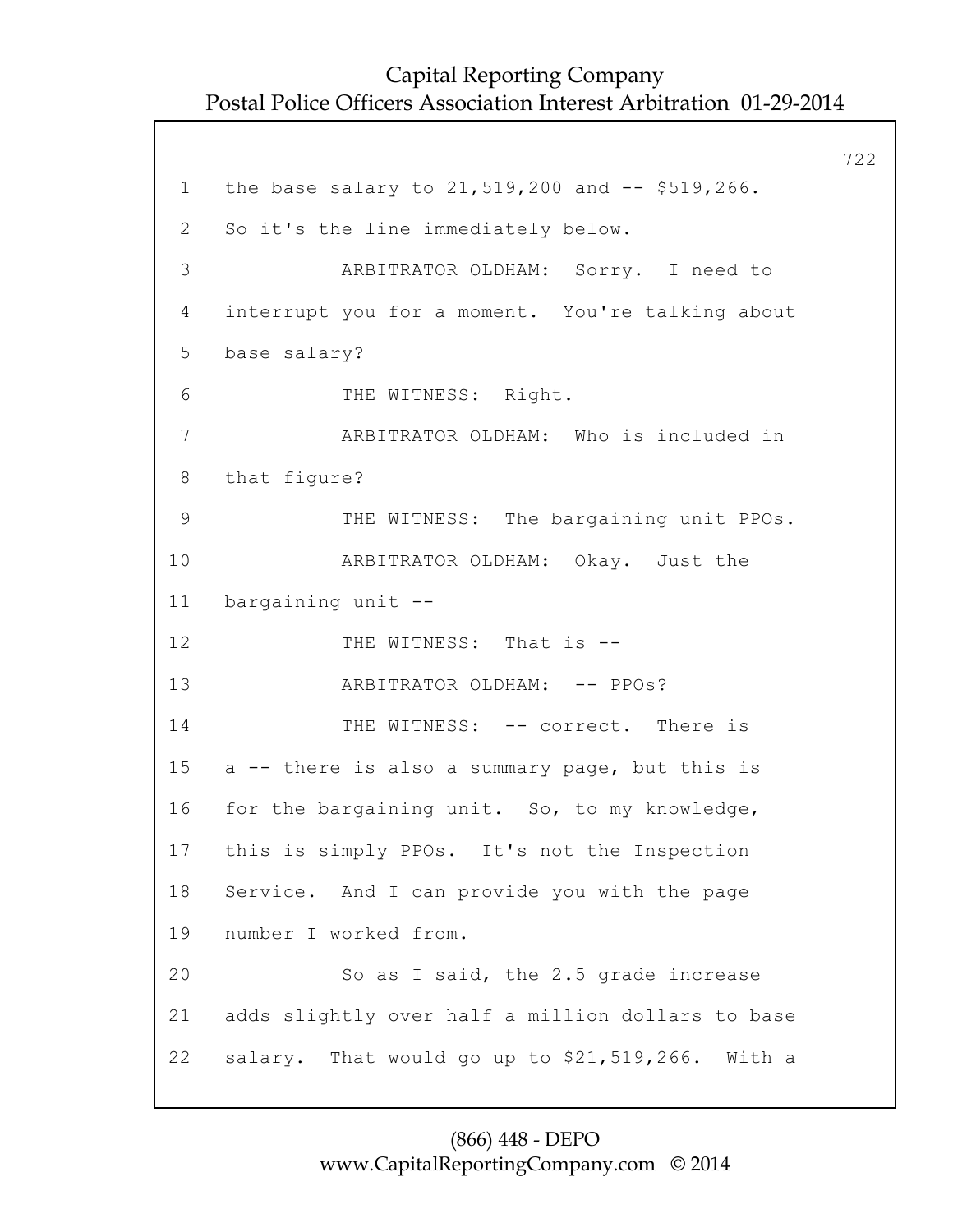723 1 step of \$480, this, in turn, would rise by 2 another 187,272. The total would be 21,007 -- 3 \$21,706,538. 4 Then, first, 2012, 2013, there would be 5 no further increase. We have a three, a three, a 6 three, and then a 1 percent increase. Just 7 looking at base pay -- all right -- that 8 3 percent increase, first 3 percent increase, 9 would take us from 21,706 -- or \$21,706,538 to 10 \$22,336,370 and on through. So the increase in 11 base pay without COLA would be, in 2017, 12 \$23,805,979. And that's simply due to the grade 13 and step increases and the percentage increases 14 in base pay. 15 There is, roughly, in 2012 -- and yours 16 is mislabeled in this slide -- it's labeled 2016, 17 2017. It should be 2012. Okay. There is a 18 48 percent roll-up factor for time paid not 19 worked, the high roll-up factor, overtime and 20 over payments. So, in 2012, our total labor cost 21 was \$31,071,721. 22 I have to compliment the Postal Service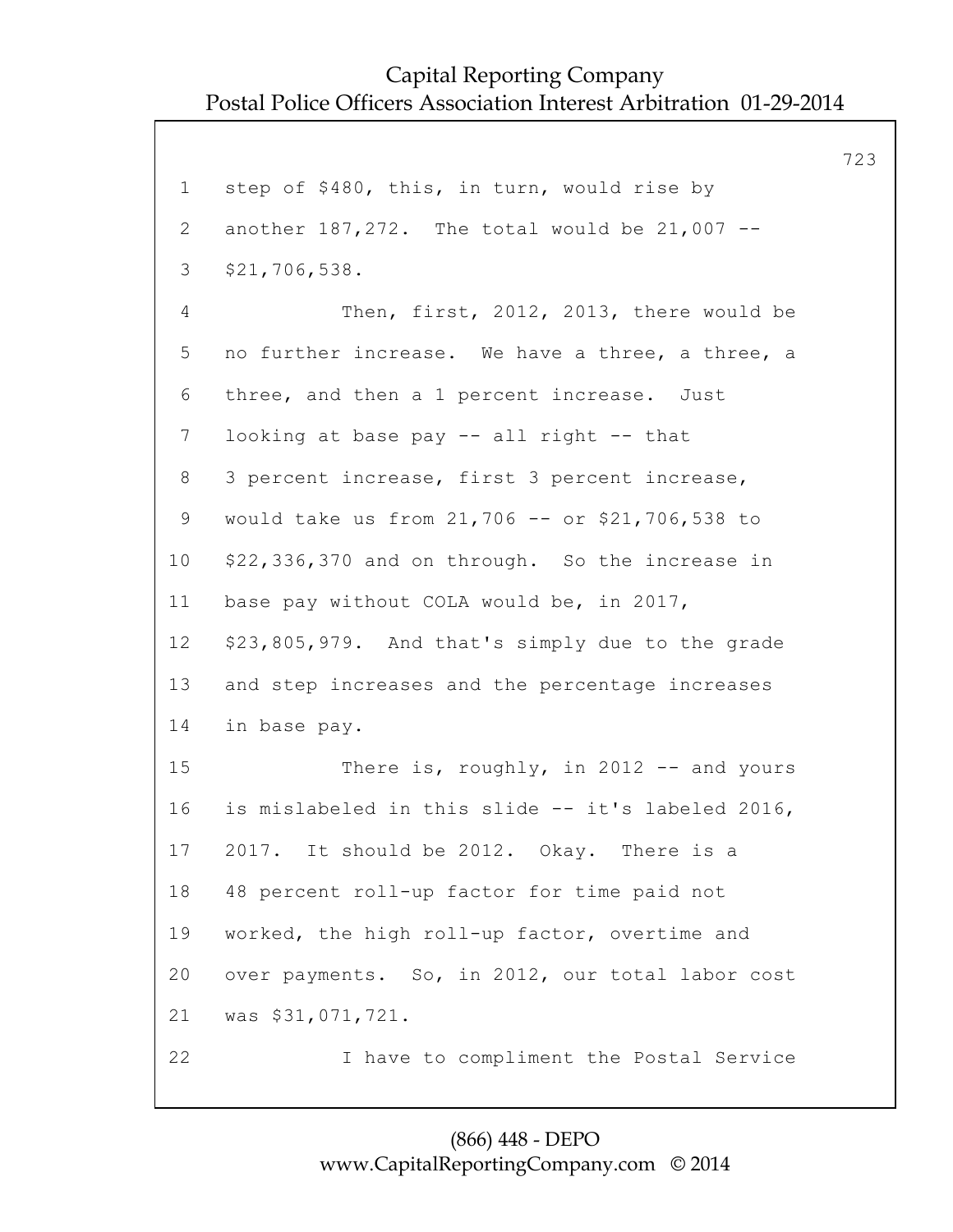|                 |                                                     | 724 |
|-----------------|-----------------------------------------------------|-----|
| $\mathbf 1$     | on their excellent data. I switched over -- I       |     |
| 2               | teach a collective bargaining class in which I      |     |
| 3               | teach costing, and I switched over to using a       |     |
| 4               | postal -- the postal data for that, because it's    |     |
| 5               | so clear and -- so this makes this relatively       |     |
| 6               | easy.                                               |     |
| 7               | Now, what I've done here is broken out              |     |
| 8               | by year the costs of each of the increases. So      |     |
| 9               | let me just go through first two years, show you    |     |
| 10 <sub>o</sub> | how I'm costing this, how I get my total cost at    |     |
| 11              | the end and my further computations. So.            |     |
| 12              | For example, as I've said, in the first             |     |
| 13              | year, we get a grade increase which is slightly     |     |
| 14              | over half a million dollars. We get a step          |     |
| 15              | increase that's 187,000-and-some-odd dollars.       |     |
| 16              | There is no increase in base salary, so that's      |     |
| 17              | zero. The COLA increase ends up costing a little    |     |
| 18              | over \$10,000. It's small and only affects base     |     |
| 19              | salary for half a year. The total increase to       |     |
| 20              | base salary in the first year, 2012, 2013, is       |     |
| 21              | $$722,158$ . We have a roll-up factor of .48, so we |     |
| 22              | have to add to that \$346,636. The total increase   |     |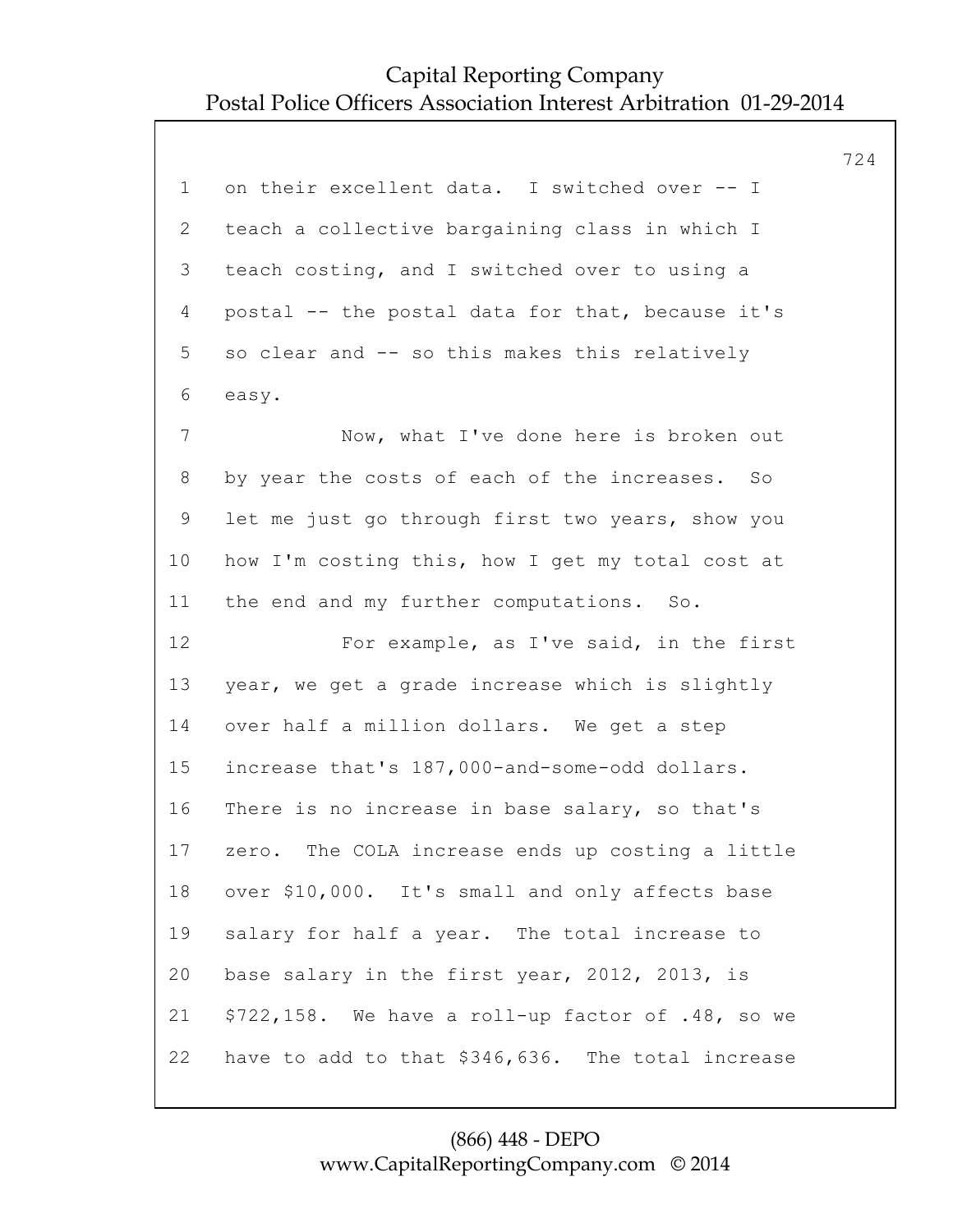|                |                                                   | 725 |
|----------------|---------------------------------------------------|-----|
| $\mathbf 1$    | in salary in the first year is \$1,068,794.       |     |
| $\overline{2}$ | In the second year, there's no grade              |     |
| 3              | increase. There's no step increase. There is a    |     |
| 4              | 3 percent increase in base salary, and because we |     |
| 5              | don't compound in labor relations calculations,   |     |
| 6              | this 3 percent is calculated off of the 2012      |     |
| $\overline{7}$ | September base. So that's \$629,832. The COLA     |     |
| 8              | increase -- and I've shown you how I've           |     |
| 9              | calculated the COLA previously -- \$76,700, a     |     |
| 10             | total of 706,532. We again calculate in the       |     |
| 11             | roll-up, and the cost of year two -- the increase |     |
| 12             | in cost associated with year two is \$1,045,667.  |     |
| 13             | The -- because we're offering --                  |     |
| 14             | operating off the same base, the only thing       |     |
| 15             | that's really changing for the next two years is  |     |
| 16             | the COLA amount, and in the last year, there's a  |     |
| 17             | 1 percent increase. So that's 209,944. COLA is    |     |
| 18             | a little bigger. Total increase in labor costs    |     |
| 19             | in the last year is 457,386, but we're usually    |     |
| 20             | concerned with lift rather than any particular    |     |
| 21             | year's outcome.                                   |     |
| 22             | Our total increase in base salary                 |     |
|                |                                                   |     |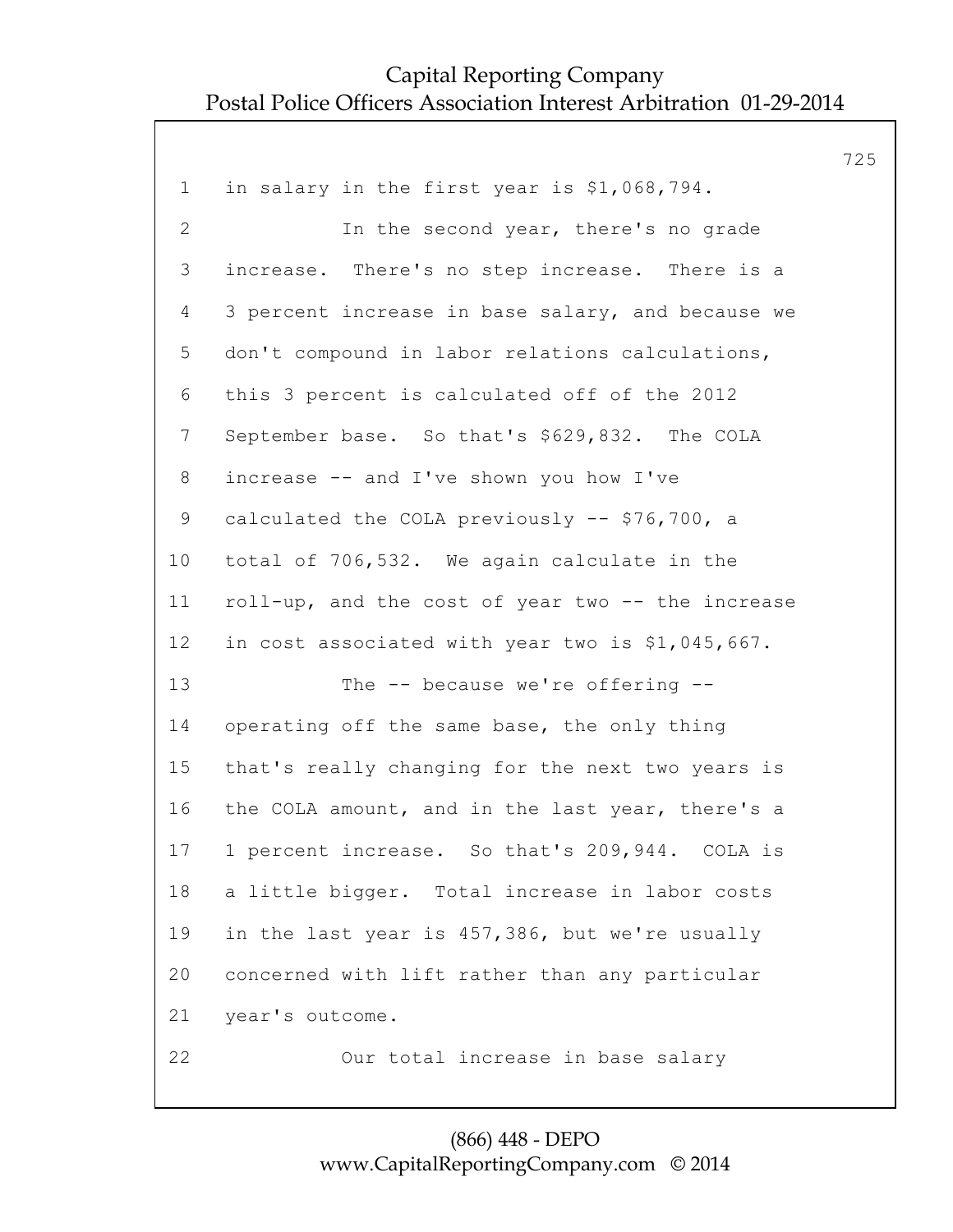|                |                                                    | 726 |
|----------------|----------------------------------------------------|-----|
| $\mathbf 1$    | without allowing for the roll-up is about          |     |
| $\overline{2}$ | \$3.2 million, and that lift over the five years   |     |
| 3              | would be 15.2 percent. It averages -- call it      |     |
| $\overline{4}$ | 3.1 percent annually. In terms of total salary,    |     |
| 5              | total cost will rise by \$4.7 million, again,      |     |
| 6              | 15.2 percent, but \$4.7 million. And, again, our   |     |
| 7              | annualized lift is three point -- call it          |     |
| 8              | 1 percent.                                         |     |
| 9              | Now, I can go to -- you know, 3 percent            |     |
| 10             | is a substantial increase. \$4.7 million is -- I   |     |
| 11             | wouldn't mind getting that. But how does this      |     |
| 12             | compare to the Postal Service's total bargaining   |     |
| 13             | unit labor cost? And so I've taken balance line    |     |
| 14             | 25, page B of the national payroll hours summary   |     |
| 15             | report, pay period 20, fiscal year 2012, and       |     |
| 16             | their 2012 annual labor cost was \$29,612,977,369. |     |
| 17             | The 2012 PP- -- PPOA labor cost was a              |     |
| 18             | little over 31 million as against 29 billion, or   |     |
| 19             | it comprised -- call it 1.1 --.11 percent of       |     |
| 20             | total postal bargaining unit labor costs. It's a   |     |
| 21             | small unit. It's roughly a tenth of percent, a     |     |
| 22             | little over that, eleven hundredths of a percent.  |     |
|                |                                                    |     |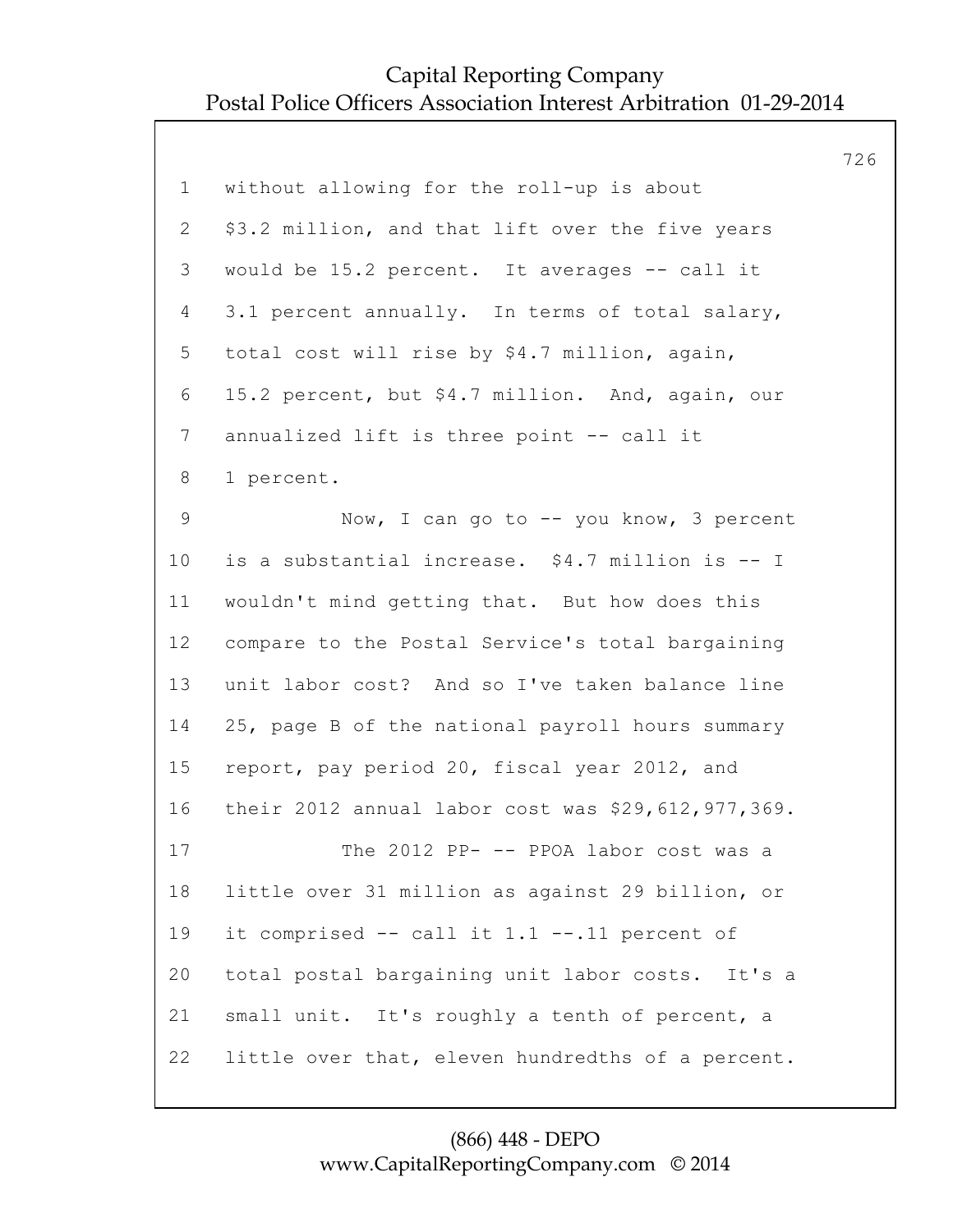|                |                                                   | 727 |
|----------------|---------------------------------------------------|-----|
| $\mathbf 1$    | If under the PPOA proposal, that 31 million would |     |
| 2              | go up to 35 point -- call it \$8 million.         |     |
| 3              | At that point -- and not allowing for             |     |
| 4              | increases in labor costs in any other units, so   |     |
| 5              | just using that 2012 base again -- PPOA costs     |     |
| 6              | would rise to .12 percent of total postal         |     |
| $7\phantom{.}$ | bargaining unit labor costs. The change in the    |     |
| 8              | percentage, the change in the percentage of -- if |     |
| $\mathsf 9$    | the Postal Police Officers' proposal was          |     |
| 10             | implemented would be sixteen thousandths of a     |     |
| 11             | percent of USPS bargaining unit labor costs.      |     |
| 12             | Very, very small numbers. Very, very small        |     |
| 13             | numbers relative to the costs of the Postal       |     |
| 14             | Service.                                          |     |
| 15             | This is a small unit. It doesn't, you             |     |
| 16             | know -- the former director of my school, now     |     |
| 17             | vice president of human resources for Michigan    |     |
| 18             | State, would say that's decimal cost. That's the  |     |
| 19             | sort of thing that vanishes in calculations,      |     |
| 20             | but -- it's still money, but it's a very small    |     |
| 21             | amount relative to the bargaining unit costs.     |     |
| 22             | Now, what happens under the USPS offer?           |     |
|                |                                                   |     |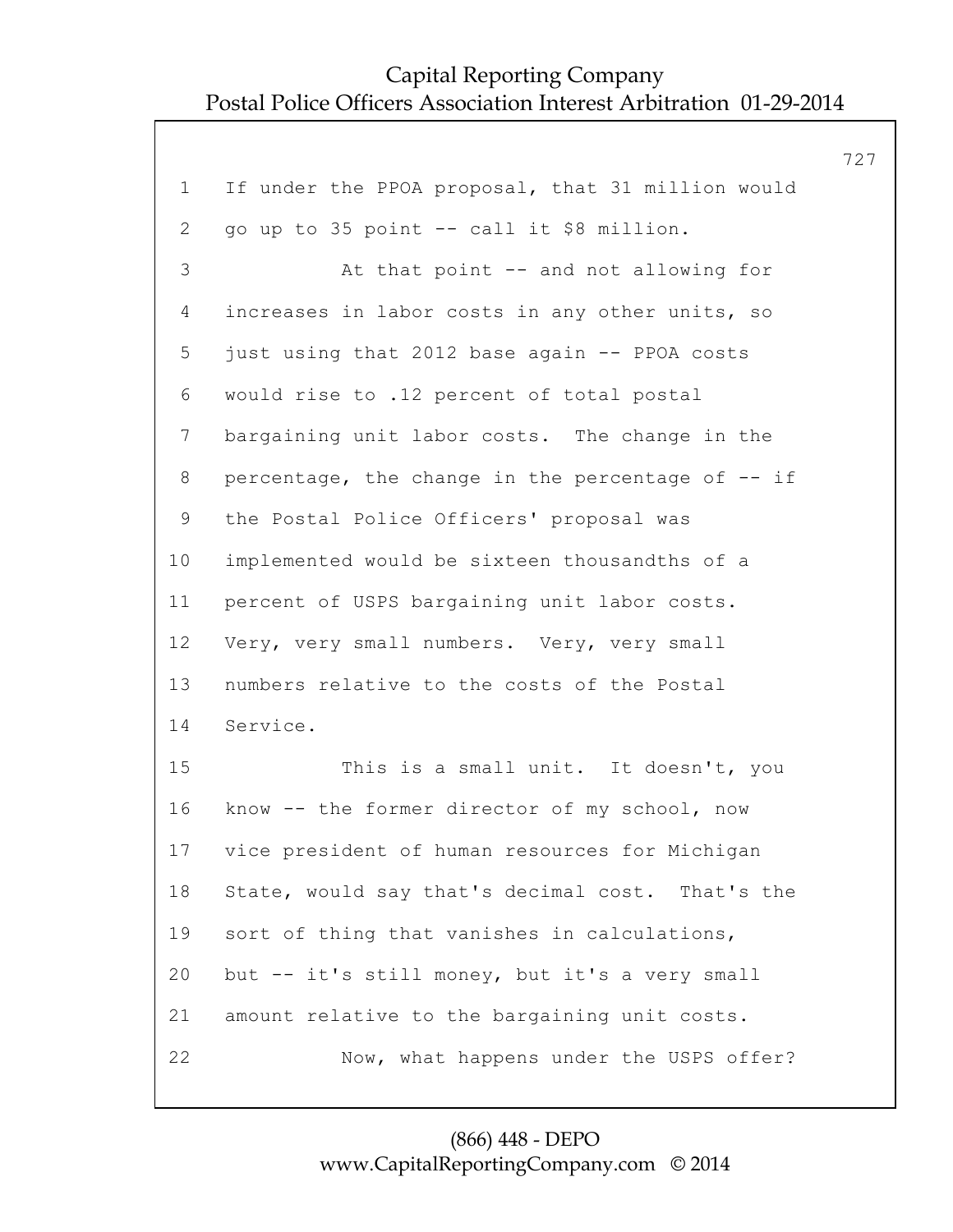|                 |                                                   | 728 |
|-----------------|---------------------------------------------------|-----|
| $\mathbf 1$     | I'm not going to go through this in the same      |     |
| $\overline{2}$  | detail. I don't think we need to. You've seen     |     |
| 3               | how I've done the calculations. I'm certainly     |     |
| 4               | happy to walk through them outside of this        |     |
| 5               | setting, because they're -- you know, it can be a |     |
| 6               | little complex. But in this case, what we've got  |     |
| $\overline{7}$  | is -- and the way I've calculated this is I do    |     |
| 8               | provide COLA increases that are similar to what   |     |
| 9               | -- as I've done before, what the other bargaining |     |
| 10 <sub>o</sub> | units would get. I've been a little lazy. In      |     |
| 11              | point of fact, this COLA increase would not be -- |     |
| 12              | probably not -- it's a little unclear under the   |     |
| 13              | postal proposal, but we'll act as if they were    |     |
| 14              | going to pay it. These are all small amounts of   |     |
| 15              | money.                                            |     |
| 16              | So the first two years, we only get a             |     |
| 17              | COLA increase. Third year, there's a 1 percent    |     |
| 18              | increase plus COLA. Second year, there is a       |     |
| 19              | 1.5 percent plus COLA, and in the third year,     |     |
| 20              | there's a 1 percent plus COLA. All these          |     |
| 21              | percentages are, again, based on the 2012         |     |
| 22              | September base.                                   |     |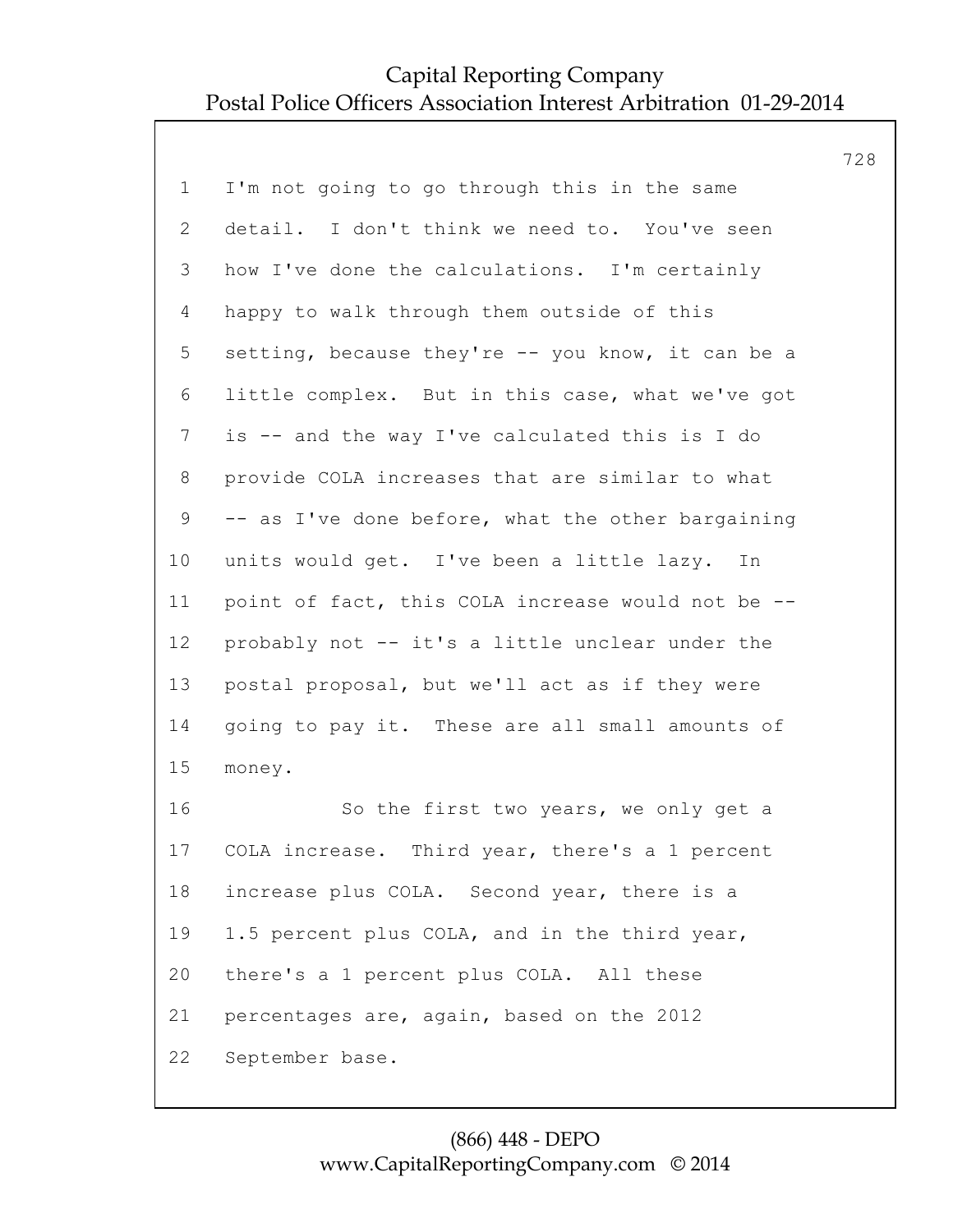|                 |                                                   | 729 |
|-----------------|---------------------------------------------------|-----|
| $\mathbf 1$     | So when we work through that, the total           |     |
| $\overline{2}$  | increase over the -- in this case, again, not 4.5 |     |
| 3               | years, but I've calculated this over five years   |     |
| 4               | of the contract -- would be \$1.1 million or a    |     |
| 5               | five point -- sorry -- 5.3 percent increase over  |     |
| 6               | a five-year contract. That would work out to      |     |
| $7\phantom{.0}$ | about a 1.1 percent annual increase in salary.    |     |
| 8               | Again, 49 percent roll-up factor, the total       |     |
| 9               | increase in costs at the end of the contract      |     |
| 10 <sub>o</sub> | would be \$1.6 million annually, again            |     |
| 11              | 5.3 percent. Over the term of the contract,       |     |
| 12 <sup>°</sup> | 1.1 percent annually.                             |     |
| 13              | I've done my same calculations.                   |     |
| 14              | Basically, if we take a look, the postal proposal |     |
| 15              | would raise the proportion of labor costs         |     |
| 16              | associated with PPOA from point -- call it        |     |
| 17              | .11 percent to .12 percent. It would increase by  |     |
| 18              | roughly ten hundredths or one hundredth of a      |     |
| 19              | percent, a very small amount, basically leave     |     |
| 20              | PPOA costs fixed under this.                      |     |
| 21              | Now, one of the issues we may face --             |     |
| 22              | in either case, under either proposal -- and the  |     |
|                 |                                                   |     |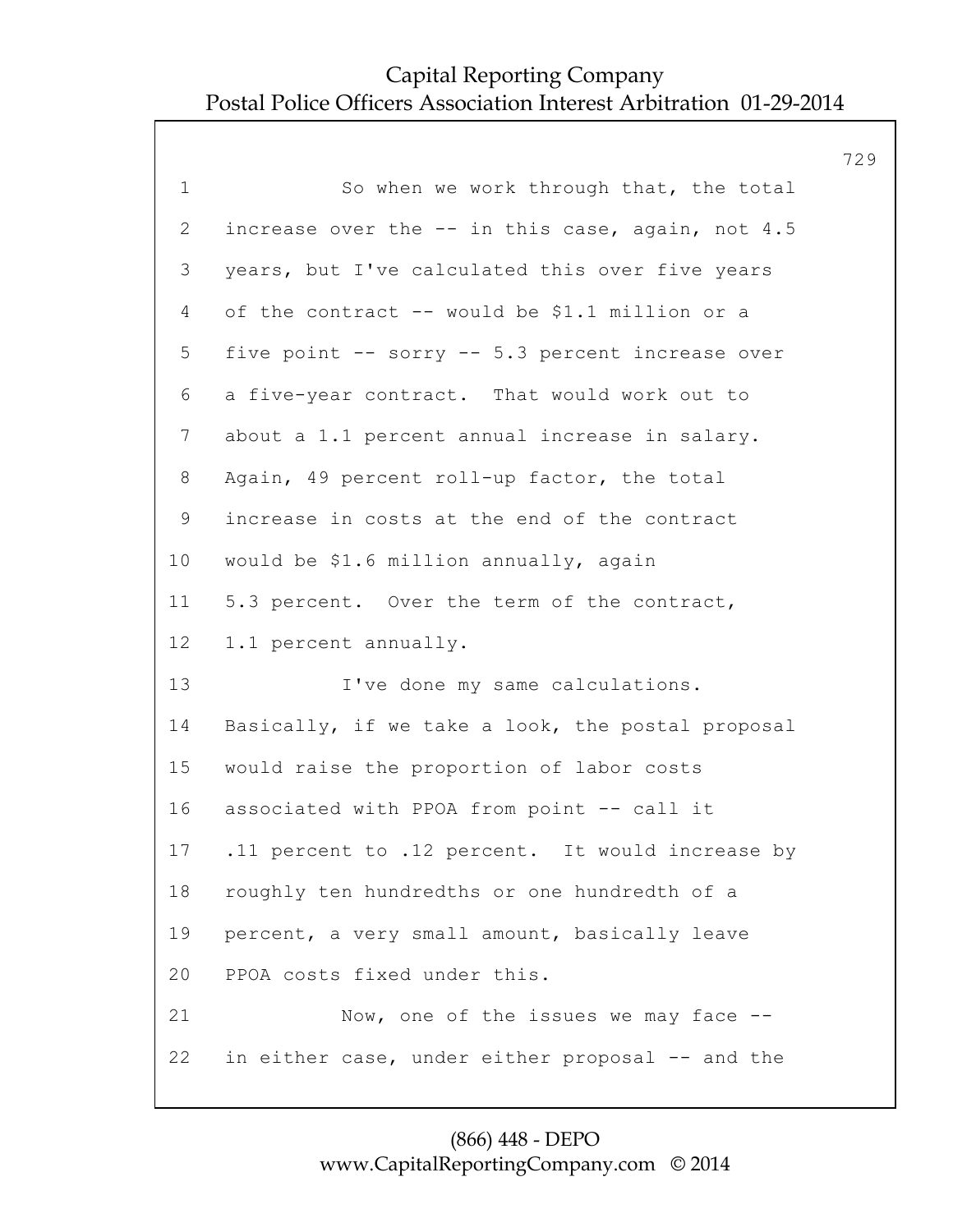|                |                                                   | 730 |
|----------------|---------------------------------------------------|-----|
| $\mathbf 1$    | difference between the two proposals in terms of  |     |
| 2              | total cost is extremely small. In terms of total  |     |
| 3              | postal bargaining unit costs, it's four           |     |
| 4              | thousandths of a percent. It's not four           |     |
| 5              | thousandths. It's four thousandths of a percent.  |     |
| 6              | It's a very small number, really. But 3 percent   |     |
| $\overline{7}$ | sounds big, especially coming out of the Great    |     |
| 8              | Recession, and we kind of sit there and go,       |     |
| $\mathsf 9$    | 3 percent, that's -- that just seems too high.    |     |
| 10             | You know, one percent seems low, 1.1, but 3.1     |     |
| 11             | percent seems high.                               |     |
| 12             | So in my last page, I've tried to                 |     |
| 13             | collect some wage forecasts -- or I have          |     |
| 14             | collected some wage forecasts and some wage       |     |
| 15             | information about the sort of wage increases that |     |
| 16             | have been realized in the private economy. And    |     |
| 17             | so we're looking at how does that 1.1 percent or  |     |
| 18             | that 3.1 percent compare with what's going out -- |     |
| 19             | on in the private economy. So I've gone to a      |     |
| 20             | couple of different places.                       |     |
| 21             | Society of Human Resource Management,             |     |
| 22             | which is the lead human resource -- national      |     |
|                |                                                   |     |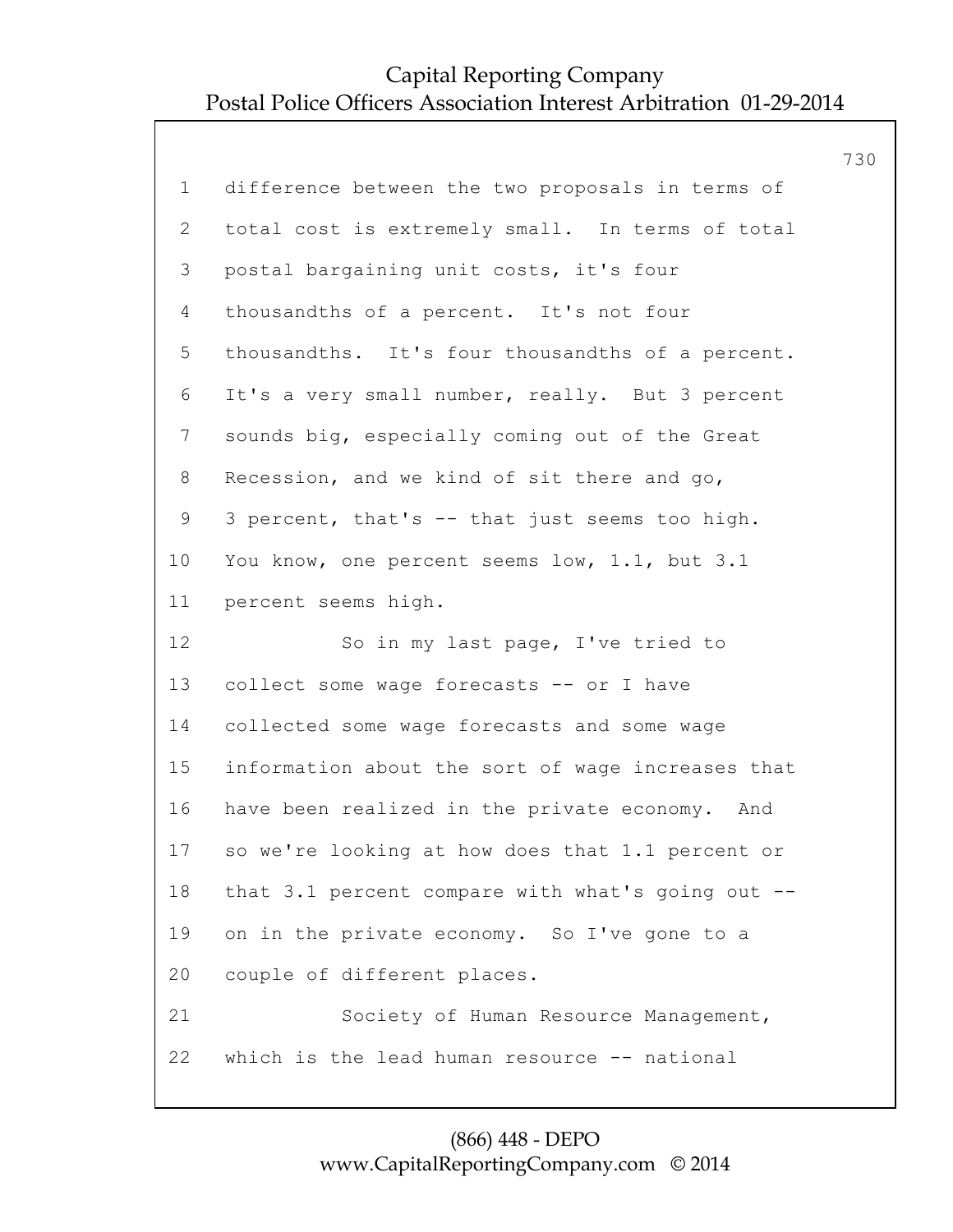|                |                                                   | 731 |
|----------------|---------------------------------------------------|-----|
| $\mathbf 1$    | human resource organization in the United States, |     |
| $\overline{2}$ | they're looking at salary increase budgets. It's  |     |
| 3              | based on a survey. And what they're saying is     |     |
| 4              | the salary increase budget for the companies that |     |
| 5              | they surveyed was 2.7 percent in 2012,            |     |
| 6              | 2.9 percent in 2013 and 2.9 percent in 2014. So   |     |
| $\overline{7}$ | that's how much these firms are looking at        |     |
| 8              | increasing. They're right up against 3 percent,   |     |
| 9              | not quite there, but they're right up there.      |     |
| 10             | WorldatWork --                                    |     |
| 11             | ARBITRATOR DUFEK: Dr. Belman, I'm                 |     |
| 12             | sorry to interrupt you, but is 2.7 in 2012 and    |     |
| 13             | 2.9 in 2013 actually data, or is that --          |     |
| 14             | THE WITNESS: Yes. That --                         |     |
| 15             | ARBITRATOR DUFEK: -- a projection?                |     |
| 16             | THE WITNESS: -- is actual data, in                |     |
| 17             | fact, slightly shocking. Both WorldatWork and     |     |
| 18             | SHRM said, well, here's what we predicted and     |     |
| 19             | here's what happened. In each case, they're off   |     |
| 20             | by about a tenth of a percent. So only the 2014   |     |
| 21             | is a prediction, but they seem to be hitting it   |     |
| 22             | pretty closely, given their survey.               |     |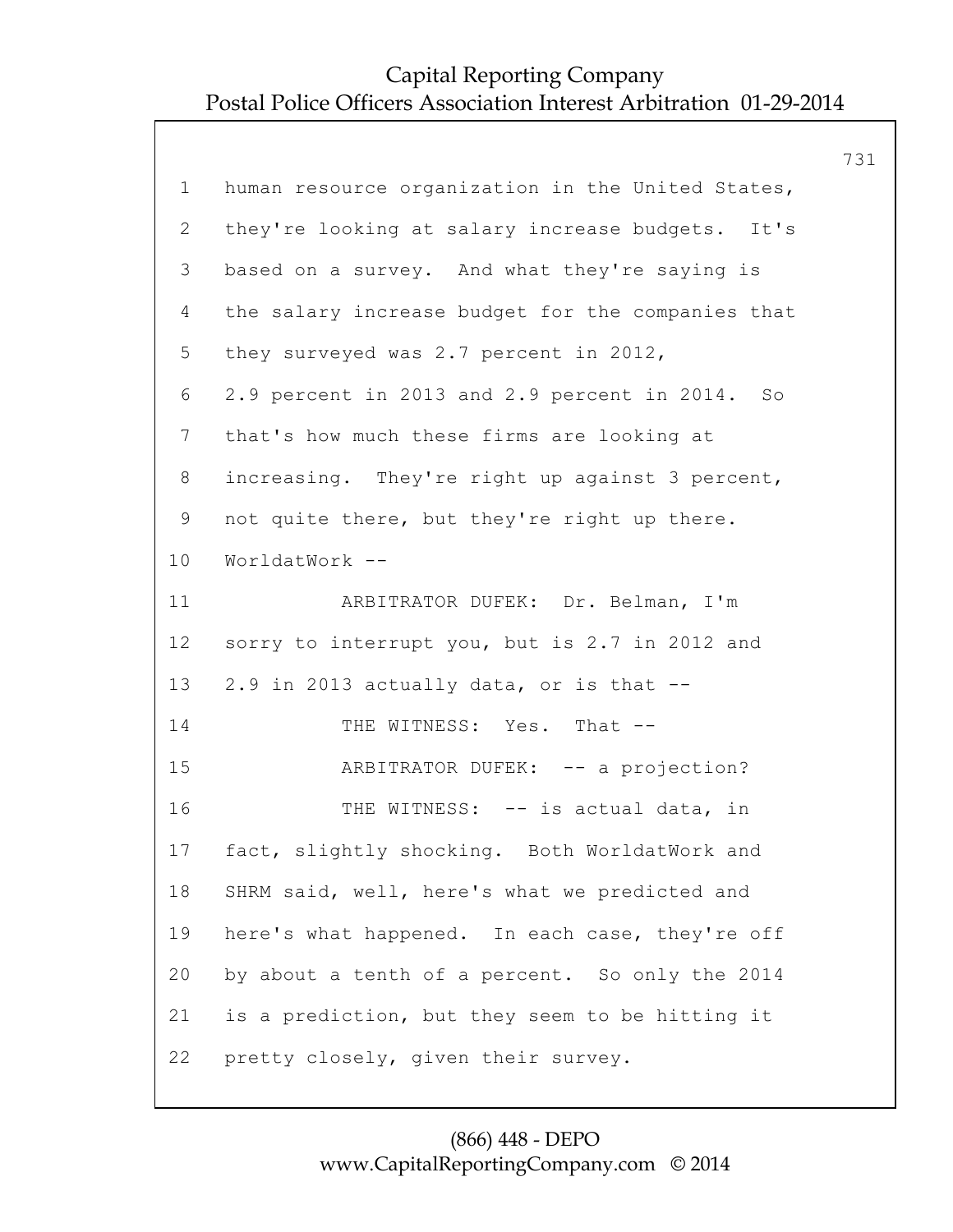|                |                                                   | 732 |
|----------------|---------------------------------------------------|-----|
| $\mathbf 1$    | WorldatWork, salary increase budgets              |     |
| $\overline{2}$ | again -- again, 2.8 percent in 2012, 2.9 for      |     |
| 3              | 2013, 3.1 percent for 2014. No one seems to want  |     |
| 4              | to predict much beyond 2014 with wages. They do   |     |
| 5              | it with prices. They do it with all sorts of      |     |
| 6              | stuff, but I haven't been able to find good wage  |     |
| 7              | forecast information out there.                   |     |
| 8              | What about the change in the ECI wages?           |     |
| 9              | Well, our ECI wages are -- you know, since we use |     |
| 10             | the employment cost index, says, 2012, it was     |     |
| 11             | 1.75. 2013, it was 1.8. And BLS is very clear     |     |
| 12             | they don't make predictions, so we don't have     |     |
| 13             | anything beyond that. That tends to be towards    |     |
| 14             | the lower end, but although this is wage and      |     |
| 15             | salary, these are costs. These aren't actual      |     |
| 16             | wages and salaries. There's a distinction there.  |     |
| 17             | How about the Quarterly Census of                 |     |
| 18             | Employment and Wages? This is another BLS         |     |
| 19             | series. It's generated through the unemployment   |     |
| 20             | system, and they collect payroll data through     |     |
| 21             | that. And here, we don't have data for 2013 yet.  |     |
| 22             | We should in about two months, but that will      |     |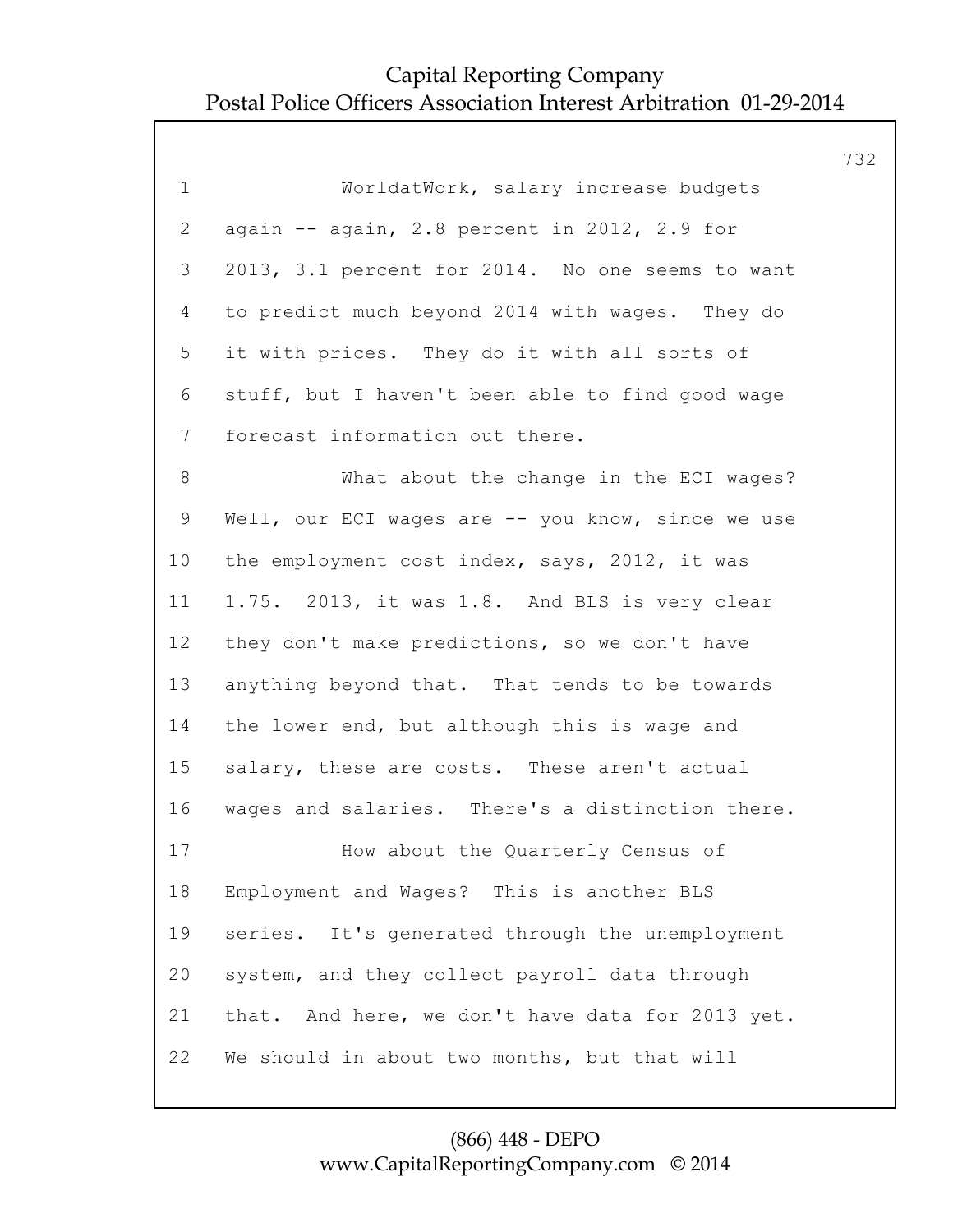733 1 hopefully be too late for this panel. But for 2 2011, annual earnings under QCEW increased at a 3 2.9 percent rate and the same in 2012, 4 2.9 percent rate, very close -- much closer to 5 PPOA than USPS proposal. 6 Current Employment Statistics -- and 7 these are weekly wages, and these are all private 8 sector. I have not included the public sector in 9 it. Current Employment Statistics, 2012, the 10 increase was 2.4 percent in wages, 2013, 11 1.8 percent. 12 The final source that I've used is the 13 Wage Trend Indicator produced by the Bureau of 14 National Affairs, and it provides -- it's a six 15 to nine month look ahead. And what it says -- 16 what the WTI material indicates is that in 17 2011 -- 2012 and 2013, private sector wages 18 increase slightly below 2 percent, but the WTI is 19 clearly trending upwards and that wages are going 20 to rise by more than 2 percent in 2014. So 21 that's kind of the waterfront as far as I'm able 22 to collect.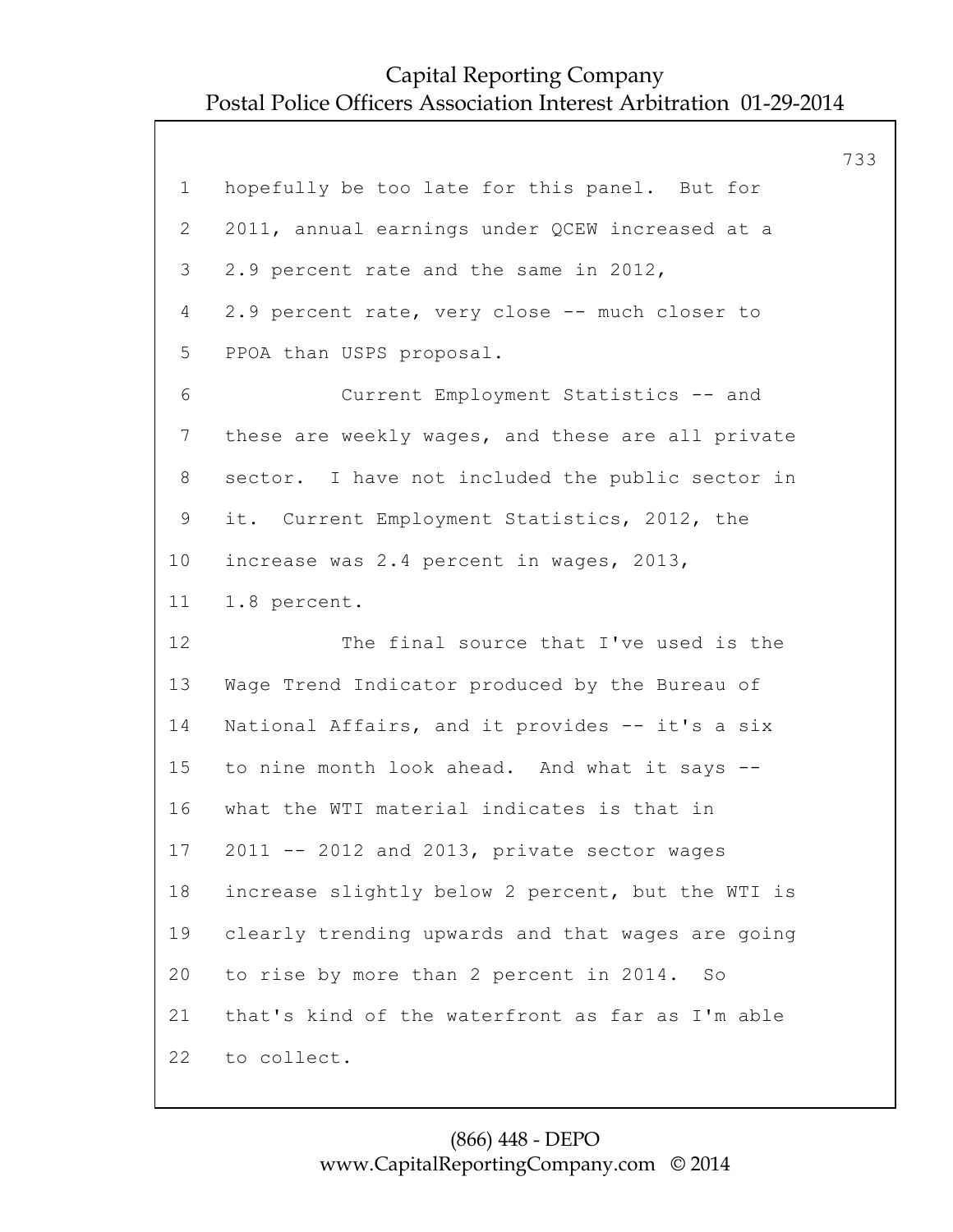734 1 What is clear if you look through most 2 of the information is we expect tightening labor 3 markets, and employers expect to be paying higher 4 wage increases in the future as the labor markets 5 continue to tighten. And the forecasts are 6 declining unemployment, higher levels of 7 employment over the next several years and, 8 therefore, higher rates of wage increase. 9 ARBITRATOR DUFEK: Does the QCEW annual 10 earnings of 2.9 percent in 2011, 2012 include 11 overtime worked? 12 THE WITNESS: Let's see. QCEW annual 13 earnings. I am not -- I would have to say -- 14 although I've used that series, I'll have to say 15 I'm not sure. But we can check that. When I saw 16 the difference between QCEW and Current 17 Employment Statistics, that looks like a larger 18 gap, but that's not unprecedented in BLS data. 19 There's a long running CPS versus QCEW data. 20 ARBITRATOR DUFEK: And then salary 21 increase budgets for both SHRM and WorldatWork 22 would obviously include their projected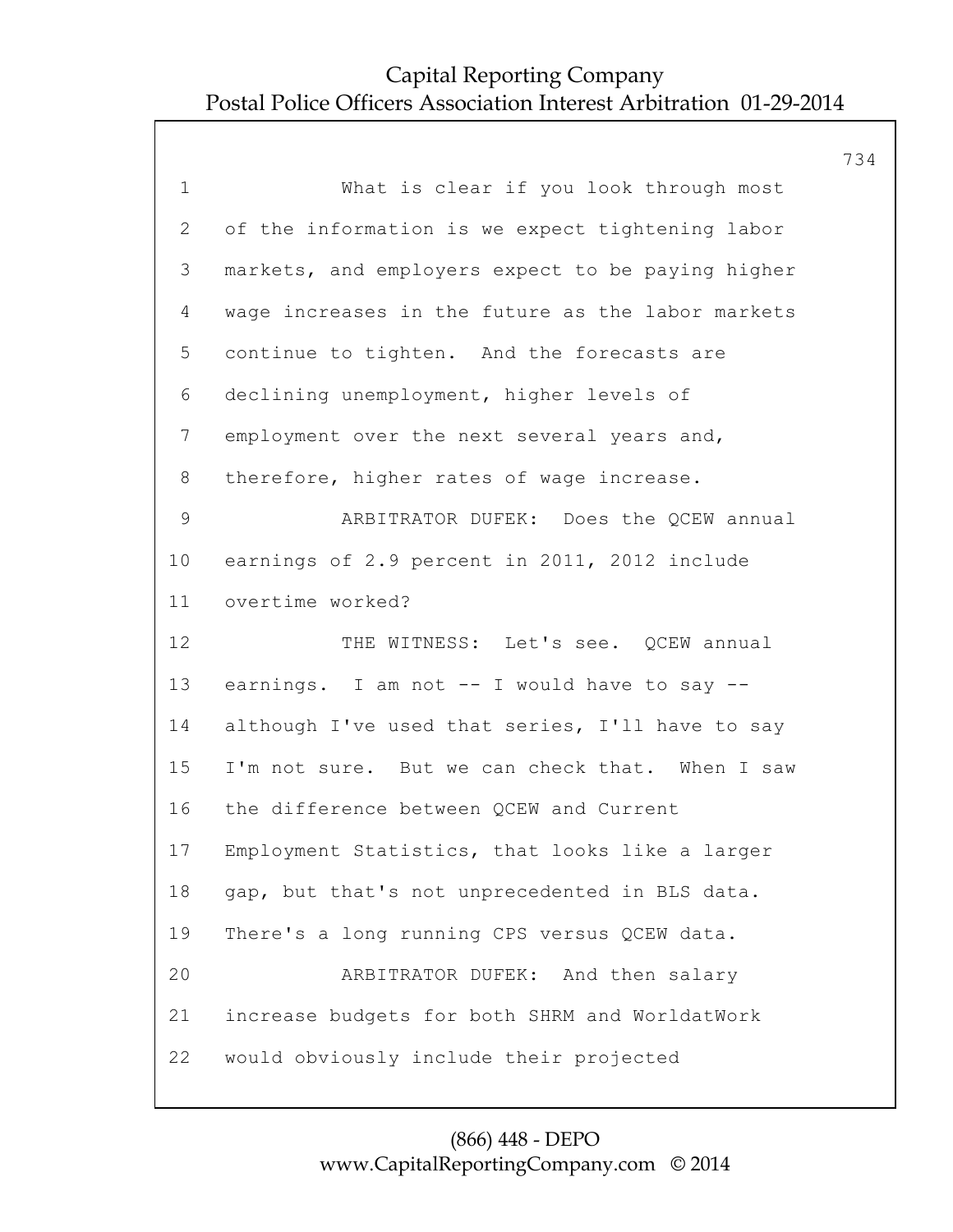735 1 workloads? 2 THE WITNESS: Yes. 3 ARBITRATOR DUFEK: Which would 4 include -- 5 THE WITNESS: Those would potentially 6 include overtime, I believe, but -- you know, 7 again, I searched for a clear definition. It was 8 a little hard to obtain. 9 So just to finish off, a conclusion, 10 always a good thing. One, PPO officer salaries 11 have fallen relative to other postal crafts. The 12 PPO proposal largely restores that historic 13 relationship. The USPS proposal does not. 14 PPO officers salaries are below those 15 established for police officers under the Service 16 Contract Act. They are paid less than other 17 federal agencies' police patrol officers. 18 The PPOs' proposal will raise labor 19 costs by about 3.1 percent annually over five 20 years, and this isn't out of line with the 21 prospective wage increases in the economy. 22 Further, all this can be done with small to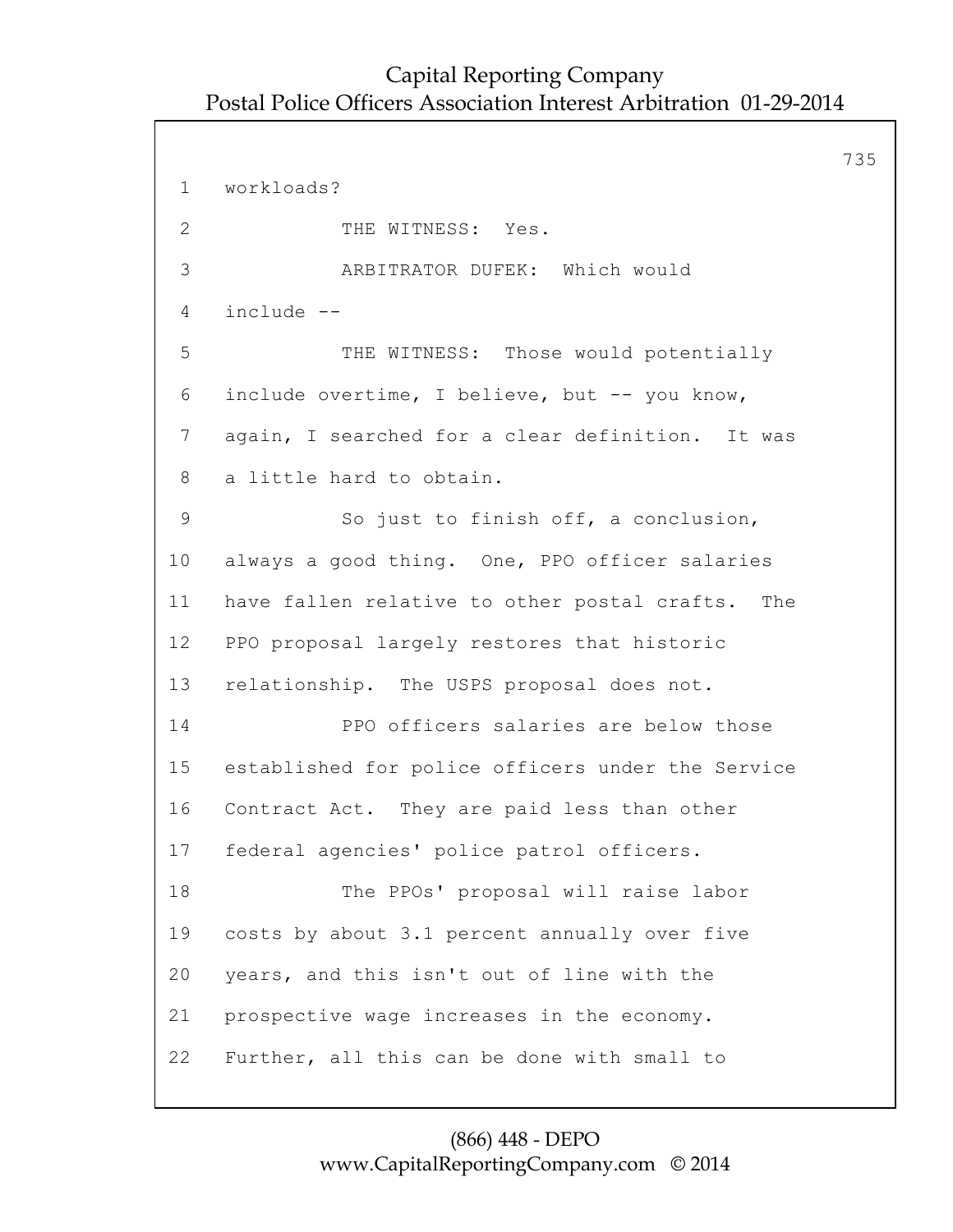736 1 vanishingly small effects on the Postal Service 2 budget. 3 ARBITRATOR OLDHAM: Thank you, Dr. 4 Belman. And now we'll take a break, and we'll 5 have some cross-examination, I assume, 6 afterwards. And shall we have, what, an hour? 7 What's your -- 8 MS. GONSALVES: You have to leave at 9 three o'clock, right? 10 ARBITRATOR OLDHAM: I have to leave at 11 3:00, yes. 12 MR. STEPHENS: So, again, I'm -- as far 13 as I'm concerned, however much cross you want to 14 do today, and then subject to reserving 15 additional cross, we've -- we have no objection 16 to -- 17 MS. GONSALVES: An hour is fine. I did 18 want to make a request for information, and I can 19 put it into writing if you prefer, but I don't 20 know if there's a need for that, since it will be 21 in the transcript. 22 I wanted to request all electronic

#### (866) 448 - DEPO www.CapitalReportingCompany.com © 2014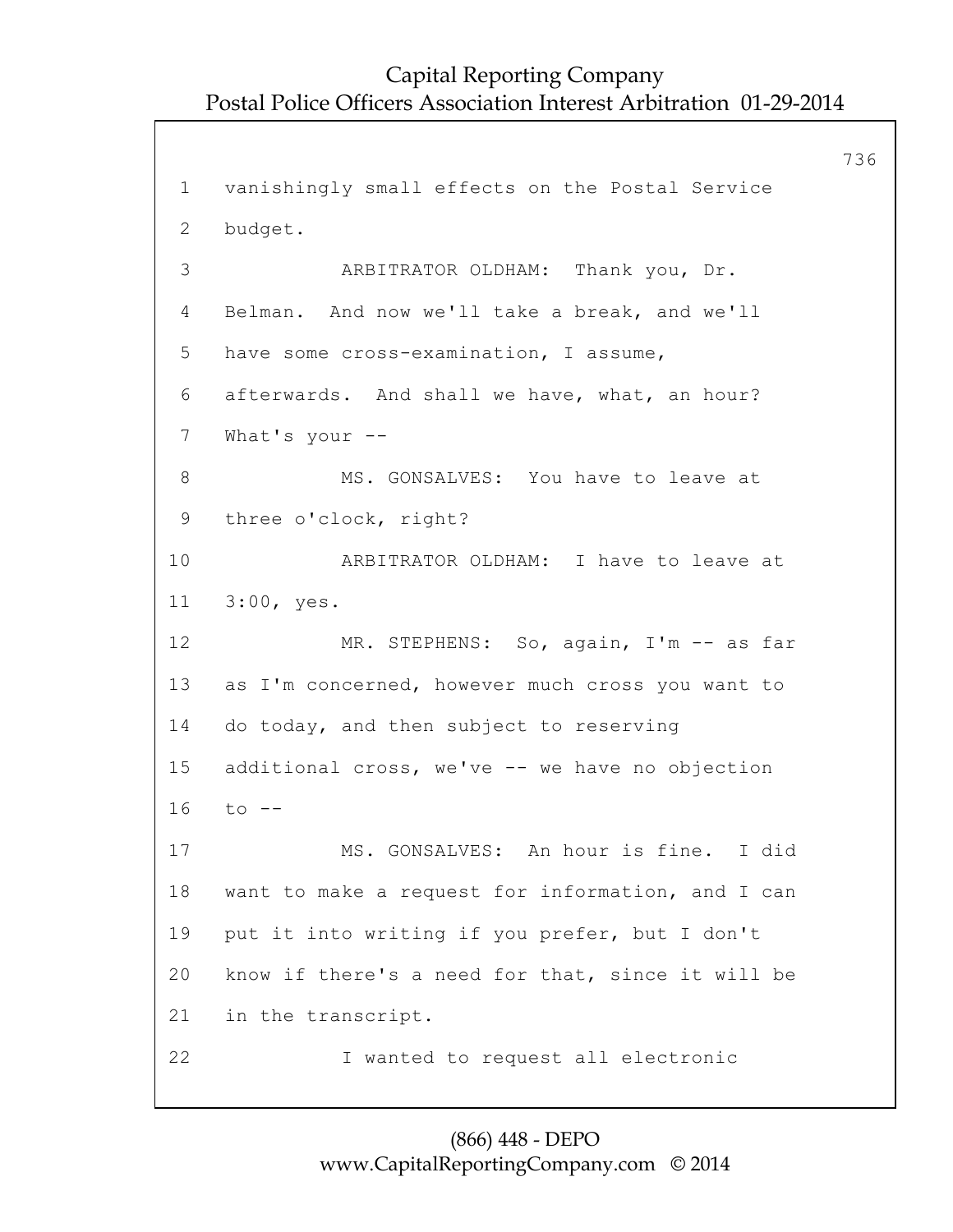|                 |                                                   | 737 |
|-----------------|---------------------------------------------------|-----|
| 1               | worksheets that were used in Dr. Belman's costing |     |
| $\overline{2}$  | analysis, and I also want to request copies of    |     |
| 3               | the surveys that were relied upon by Dr. Belman.  |     |
| 4               | MR. STEPHENS: Teresa, if you --                   |     |
| 5               | MS. GONSALVES: Just excerpts are fine.            |     |
| 6               | THE WITNESS: Most of them are pretty              |     |
| $7\phantom{.0}$ | short anyway.                                     |     |
| 8               | MR. STEPHENS: If you can e-mail it to             |     |
| 9               | me just so I have it specifically --              |     |
| 10              | MS. GONSALVES: Sure.                              |     |
| 11              | MR. STEPHENS: -- as well --                       |     |
| 12              | MS. GONSALVES: I can do that.                     |     |
| 13              | MR. STEPHENS: -- that's fine. Thank               |     |
| 14              | you.                                              |     |
| 15              | ARBITRATOR OLDHAM: All right. Folks,              |     |
| 16              | we will resume at 1:30.                           |     |
| 17              | (Whereupon, at 12:26 p.m., a                      |     |
| 18              | luncheon recess was taken.)                       |     |
| 19              |                                                   |     |
| 20              |                                                   |     |
| 21              |                                                   |     |
| 22              |                                                   |     |
|                 |                                                   |     |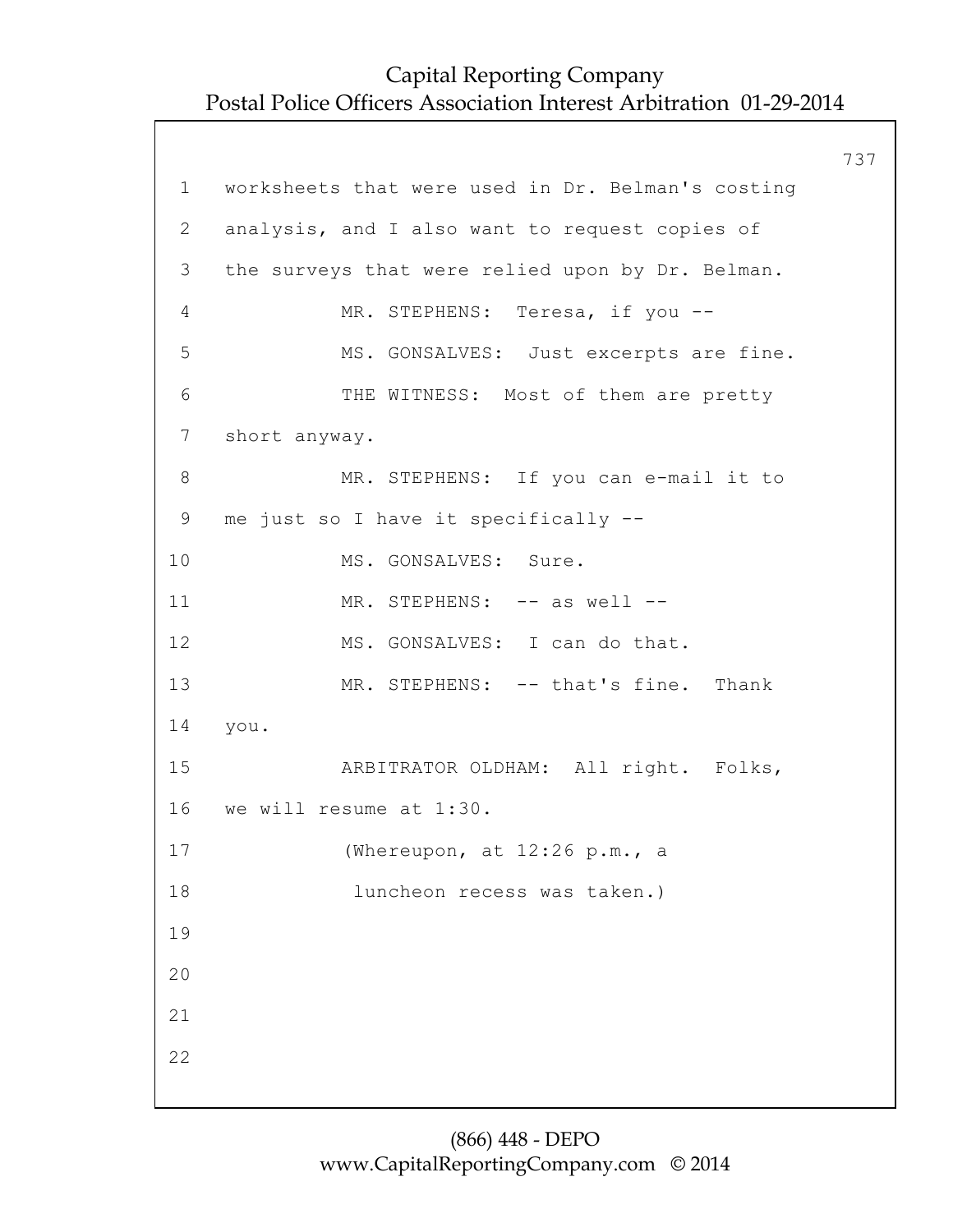738 1 A F T E R N O O N S E S S I O N 2 (1:33 p.m.) 3 ARBITRATOR OLDHAM: Okay. Folks, I 4 think everyone's back, so we'll turn matters over 5 to Teresa. 6 WHEREUPON, 7 DALE BELMAN, PH.D. 8 was called for continued examination, and having 9 been previously duly sworn was examined and 10 testified further as follows: 11 CROSS-EXAMINATION BY COUNSEL FOR THE 12 POSTAL SERVICE 13 BY MS. GONSALVES 14 Q Good afternoon, Dr. Belman. 15 A Good afternoon. 16 Q You may remember me. I was on the 17 team, on the Rural Letter Carrier interest 18 arbitration just a short two years ago. 19 A A short two years ago. Yes, well, I 20 will look forward to -- 21 Q And I think you've already testified 22 that you've -- you've testified on behalf of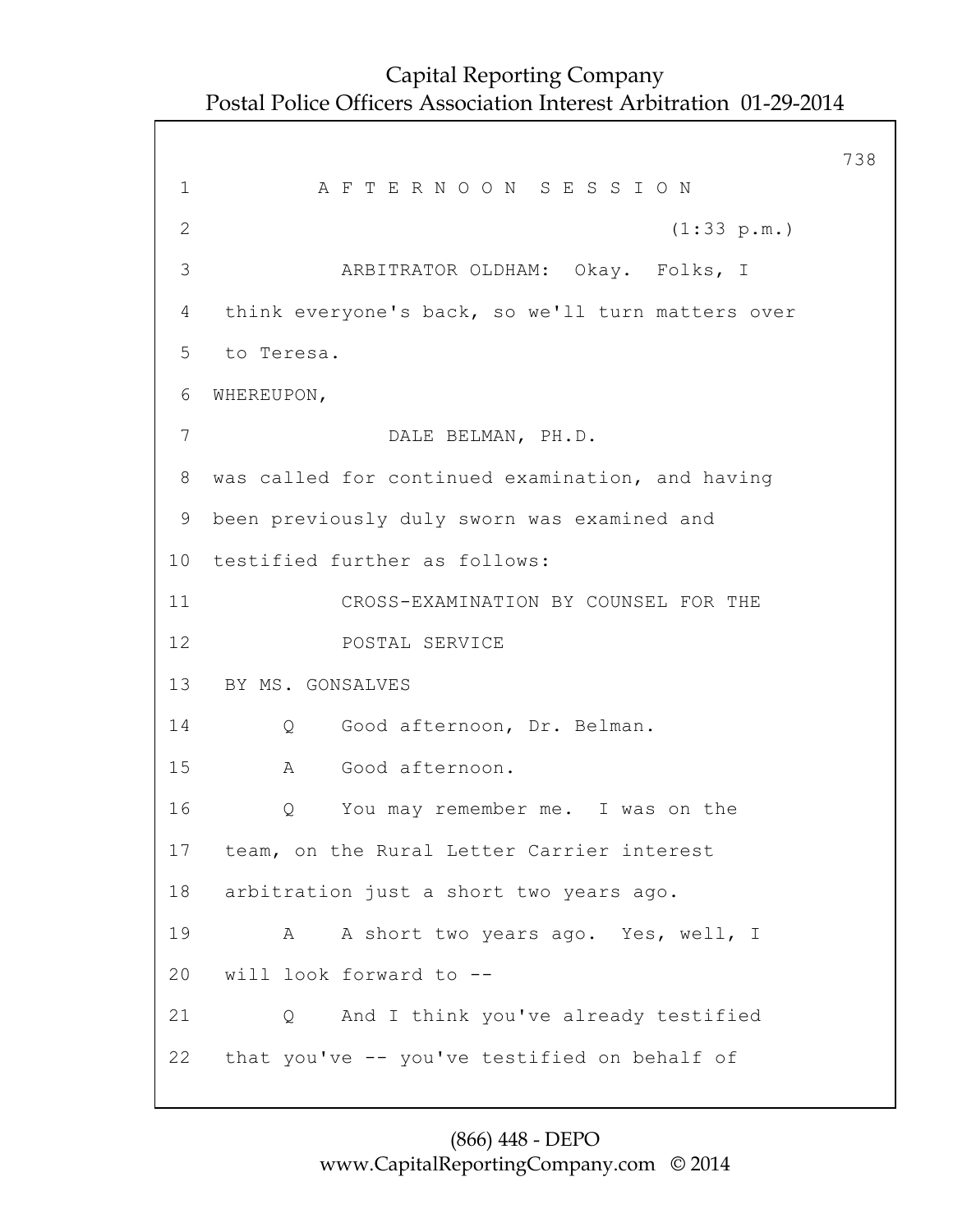739 1 postal unions a few times? 2 A Yes. 3 Q At least three times, correct? 4 A At -- I believe it is three times. 5 Q Plus this one? 6 A Plus this one. 7 Q Okay. And when were you retained by 8 the Postal Police Officers Association? 9 A Interesting question. I had 10 discussions with President Bjork, boy, a 11 year-and-a-half ago, but I would say that most of 12 my work has been in the last several months. 13 Q When you say the last several months, 14 could you be a little more specific? 15 A I'd have to go through my e-mails, but 16 the bulk of my work, probably the last two, 17 two-and-a-half months. 18 Q And when did you obtain information 19 about the Postal Service's proposals? When did 20 you first obtain information about the Postal 21 Service's proposals? 22 A When did I first obtain? I'd have to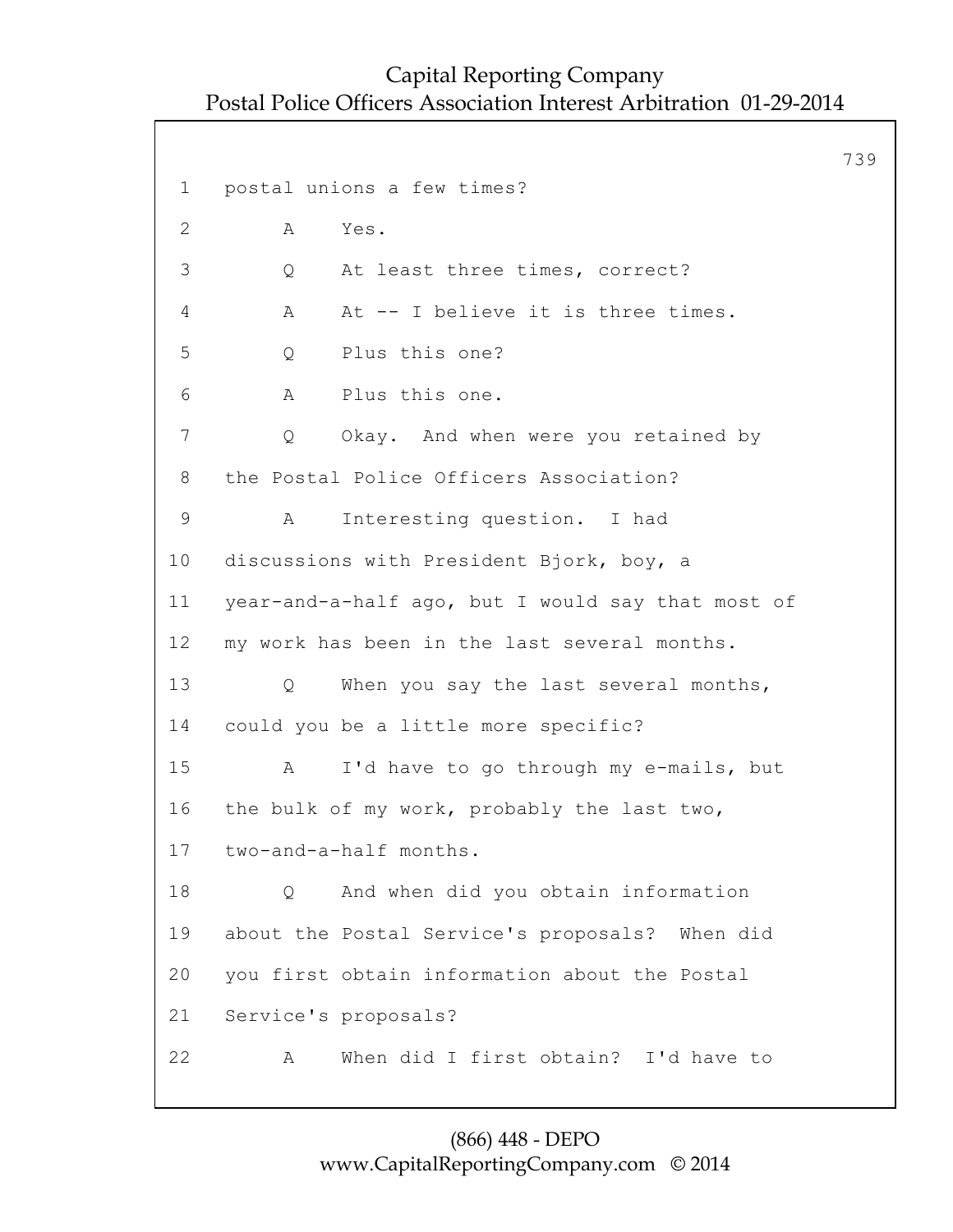740 1 check my e-mails. 2 Q A month ago? A week ago? Just the 3 general range. 4 A Well, it seems that the Postal 5 Service -- I got -- the information I was given 6 on their final proposals, I got fairly recently. 7 Q Could you define fairly recently? 8 A The proposals that -- the proposals 9 that I've cited here, but, again, I'd have to 10 check my e-mail. I know I have an e-mail that 11 gives me that time frame. I don't -- I'm not 12 quite sure. I would have to go back and check my 13 e-mails. I'm happy to provide that to you. 14 MS. GONSALVES: Okay. We request that. 15 I'll include that in my e-mail request. 16 MR. STEPHENS: And I'll represent that 17 it was after we got it, which was December -- 18 THE WITNESS: Yes. 19 MR. STEPHENS: -- 27th of 2013. 20 MS. GONSALVES: Okay. Thank you. 21 MR. STEPHENS: Because prior to that 22 time, it had been a different proposal.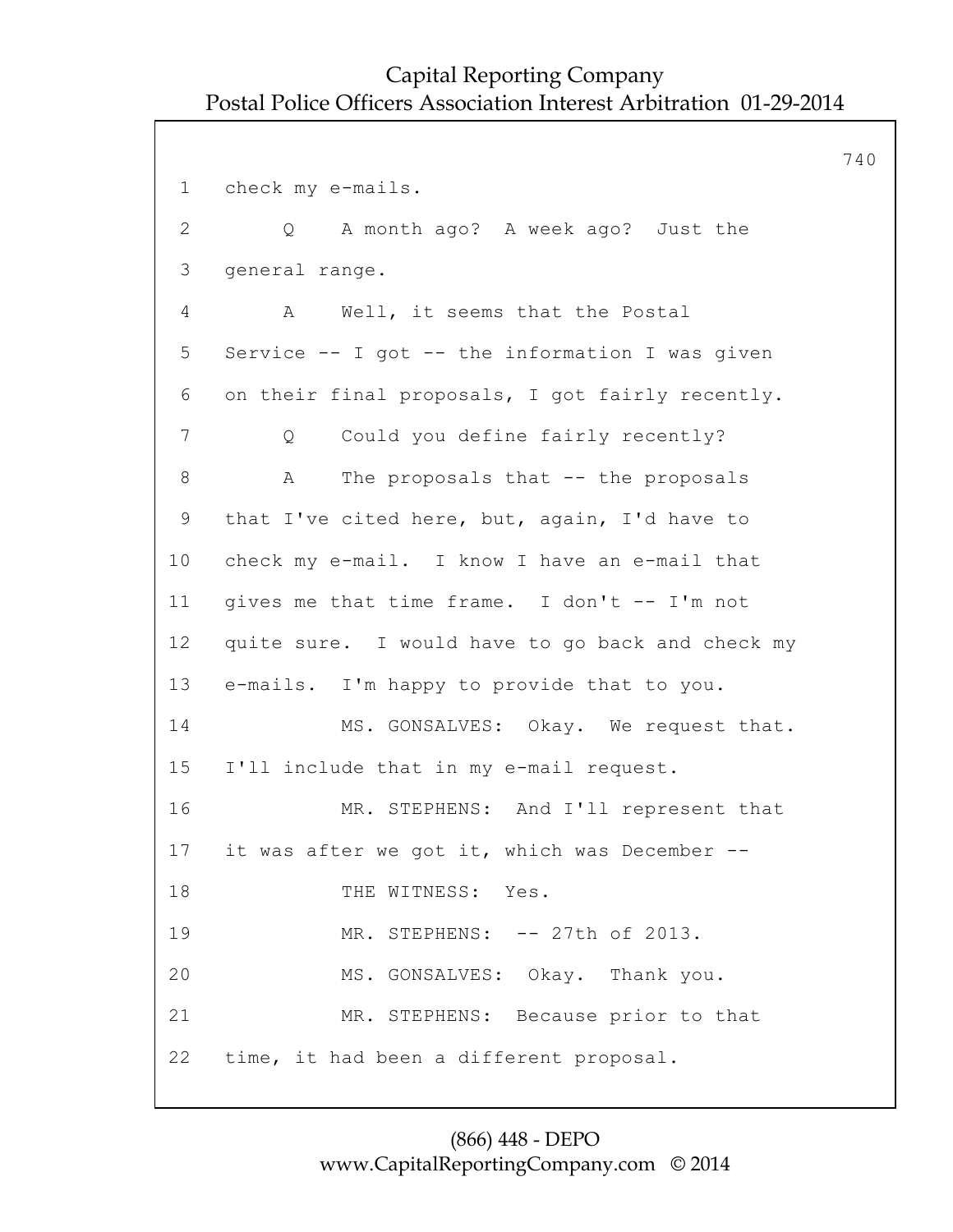741 1 BY MS. GONSALVES 2 Q But your calculations don't include a 3 5 percent wage cut, do they? 4 A No, they don't. 5 Q Okay. I think you testified as to 6 this, but I just want to make sure that I'm clear 7 as to what you're testifying to and what you're 8 not testifying to. 9 You're not categorizing Postal Police 10 Officers as security guards or police officers, 11 correct? 12 A I haven't done a study of Postal Police 13 Officers, so no. 14 Q And have you -- I'm assuming that this 15 answer is implicit in what you're saying, but 16 have you observed Postal Police Officers in the 17 performance of their duties? 18 A No, I have not. 19 Q And you haven't then met with -- you 20 also haven't met with Postal Police supervisors 21 or managers, correct? 22 A No, I have not.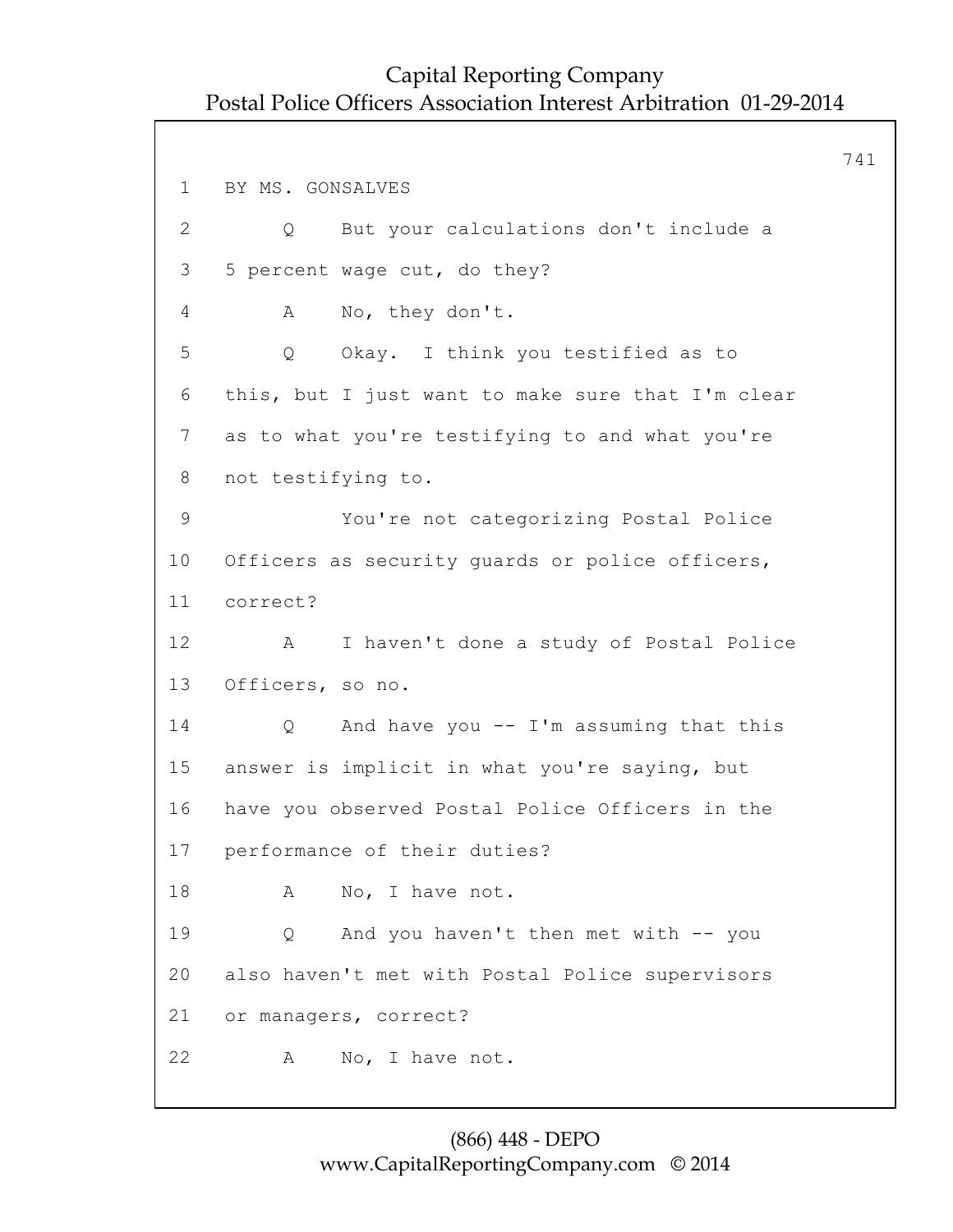|                |                                                  | 742 |
|----------------|--------------------------------------------------|-----|
| $\mathbf 1$    | Now, if you heard testimony from Postal<br>Q     |     |
| $\overline{2}$ | Service supervisors and managers that their      |     |
| 3              | duties were different than what has been         |     |
| 4              | represented to you, would that change your       |     |
| 5              | opinion, your conclusions?                       |     |
| 6              | My -- tell me what my conclusions are<br>A       |     |
| 7              | that you're referring to, and I'll be happy to   |     |
| 8              | answer that.                                     |     |
| $\mathsf 9$    | Well, maybe that's $-$<br>Q                      |     |
| 10             | $I'm$ just $-$<br>Α                              |     |
| 11             | Maybe that's a good question. What is<br>Q       |     |
| 12             | your conclusion about --                         |     |
| 13             | Α<br>$My$ --                                     |     |
| 14             | -- whether --<br>Q                               |     |
| 15             | My conclusion is that Postal Police --<br>А      |     |
| 16             | one, Postal Police Officers' pay has declined    |     |
| 17             | relative to other crafts in the bargaining unit. |     |
| 18             | Certainly, that would not change, because it has |     |
| 19             | declined relative to other crafts in the         |     |
| 20             | bargaining unit.                                 |     |
| 21             | So you are not testifying that Postal<br>Q       |     |
| 22             | Police Officers --                               |     |
|                |                                                  |     |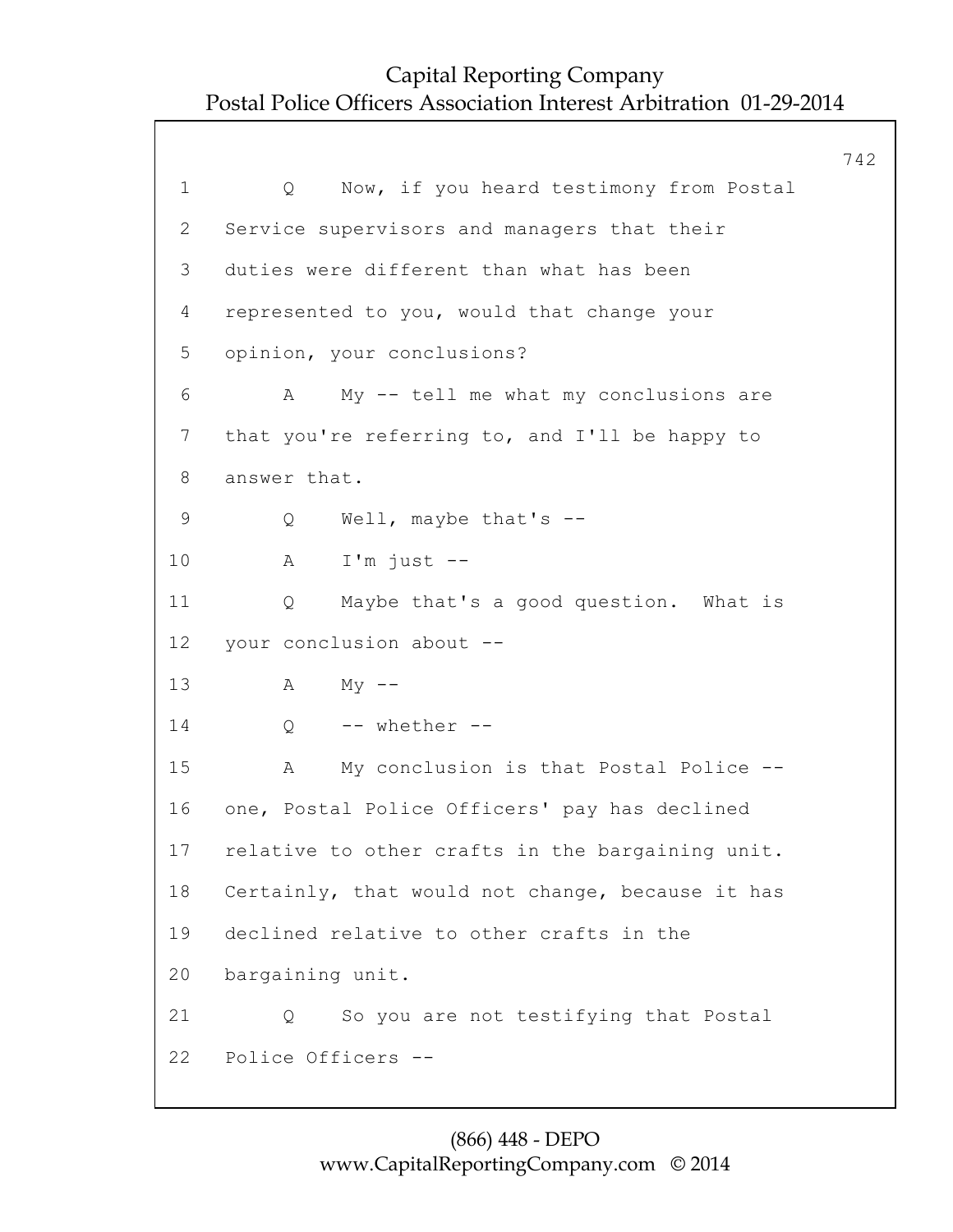|              |                                                 | 743 |
|--------------|-------------------------------------------------|-----|
| $\mathbf 1$  | Well, I haven't finished yet. Please<br>Α       |     |
| $\mathbf{2}$ | give me a chance. The rest -- the balance of my |     |
| 3            | testimony on comparables was a comparison of    |     |
| 4            | Postal Police Officer pay to the pay of police  |     |
| 5            | officers under the Service Contract Act and     |     |
| 6            | various Grade 6 and Grade 7 police officers in  |     |
| 7            | the civil service system. So my testimony about |     |
| 8            | their pay relative to those positions would not |     |
| 9            | change.                                         |     |
| 10           | Are you finished now?<br>Q                      |     |
| 11           | Α<br>Yes.                                       |     |
| 12           | Q<br>Okay. So what I think you're saying is     |     |
| 13           | that you're comparing the pay, but you're not   |     |
| 14           | comparing the duties?                           |     |
| 15           | No, I am not comparing the duties. I<br>A       |     |
| 16           | haven't done a study for the duties.            |     |
| 17           | Q And you're not a job evaluation expert,       |     |
| 18           | are you?                                        |     |
| 19           | I do some job evaluation. I don't hold<br>Α     |     |
| 20           | myself out as an expert.                        |     |
| 21           | You've testified previously about the<br>Q      |     |
| 22           | private sector standard of comparability that's |     |
|              |                                                 |     |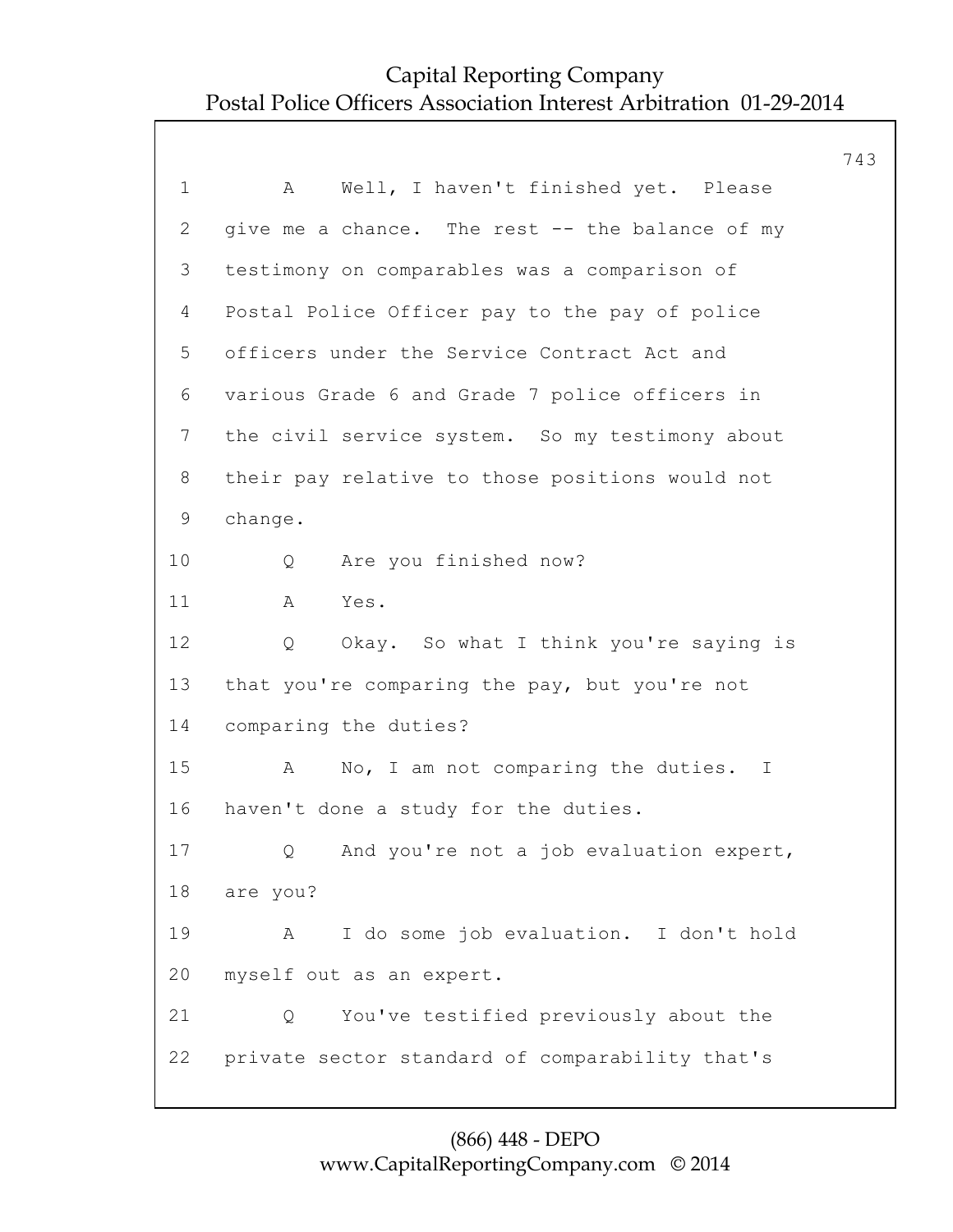|                 |                                                   | 744 |
|-----------------|---------------------------------------------------|-----|
| $\mathbf 1$     | applicable to all postal employees, right?        |     |
| $\mathbf{2}$    | I think that I've -- yeah, okay.<br>A<br>We       |     |
| 3               | can say I've testified to that, yes.              |     |
| 4               | And as to that standard, that standard<br>Q       |     |
| 5               | doesn't require internal comparability, does it?  |     |
| 6               | That standard does not -- well, yes and<br>A      |     |
| $7\phantom{.}$  | no. It's basically a legal argument, but if       |     |
| 8               | you -- let's take a look at the peculiar position |     |
| 9               | of police officers. Police officers -- there are  |     |
| 10 <sub>o</sub> | very few private sector police officer positions, |     |
| 11              | which is what the statute fundamentally requires. |     |
| 12              | All right. So what can you do?                    |     |
| 13              | This shows up in non-Postal Police                |     |
| 14              | arbitrations all the time, because most           |     |
| 15              | arbitration statutes -- the Wisconsin statute,    |     |
| 16              | the Michigan statute and many other statutes --   |     |
| 17              | have a comparability to the private sector built  |     |
| 18              | into them. And -- but what you end up doing is    |     |
| 19              | saying, you know, we have -- we can't do that     |     |
| 20              | because they're just not comparable positions in  |     |
| 21              | the private sector.                               |     |
| 22              | So, in this case, what we could say is,           |     |

#### (866) 448 - DEPO www.CapitalReportingCompany.com © 2014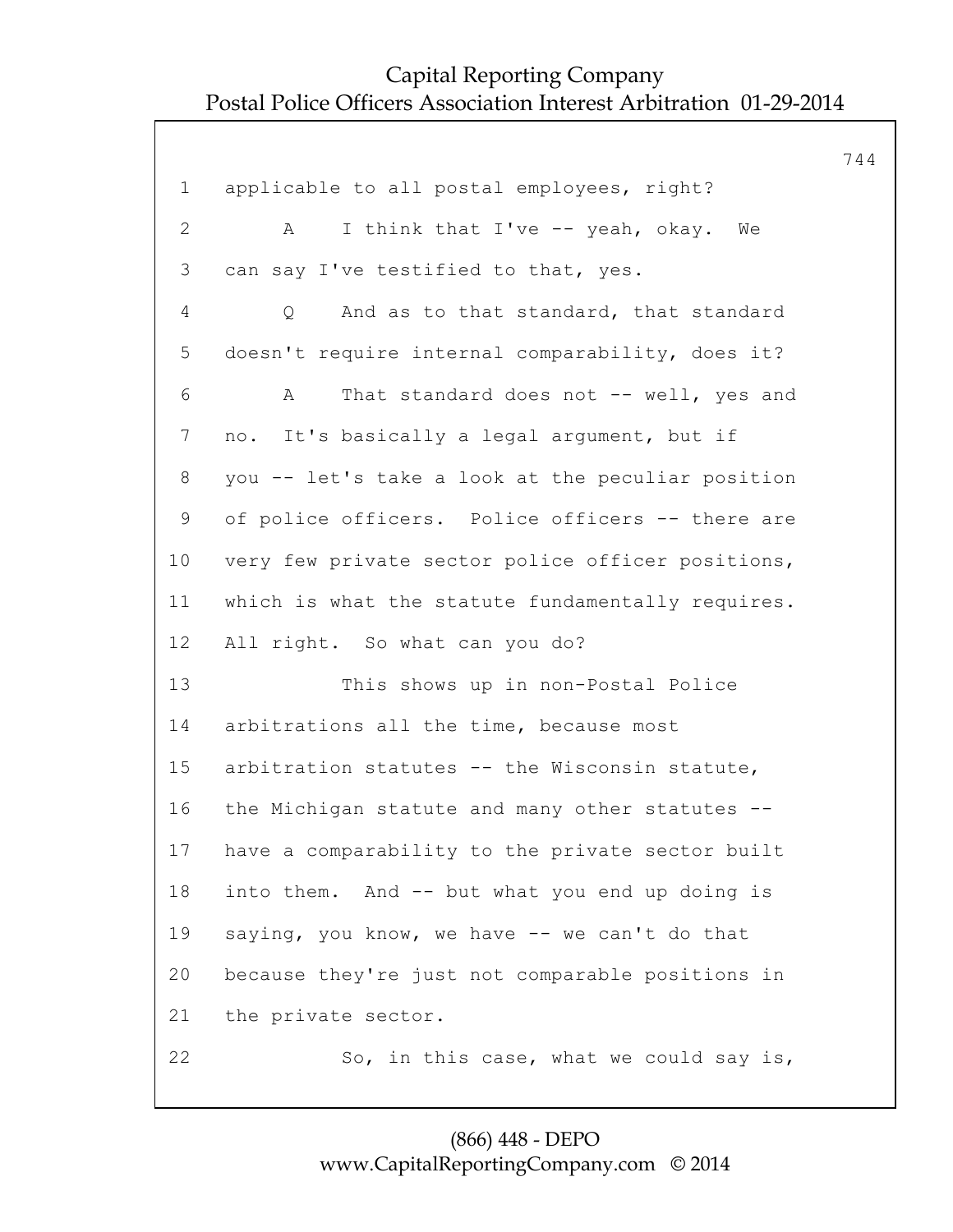|             |                                                   | 745 |
|-------------|---------------------------------------------------|-----|
| $\mathbf 1$ | the relativities of the craft units, the other    |     |
| 2           | craft units, letter carriers, clerks, potentially |     |
| 3           | mail handlers and rural -- they all move together |     |
| 4           | fairly closely -- is established according to a   |     |
| 5           | private sector comparable under the law. And      |     |
| 6           | there's no reason to believe that unless there    |     |
| 7           | are big changes in the job duties that you        |     |
| 8           | shouldn't maintain the relativity of the Postal   |     |
| 9           | Police Officers to the other crafts, thereby      |     |
| 10          | maintaining the private sector standard.          |     |
| 11          | Okay. Now back to my question, and I'd<br>Q       |     |
| 12          | like you to answer it.                            |     |
| 13          | Section 1003(a) of the Postal                     |     |
| 14          | Reorganization Act talks about private sector     |     |
| 15          | comparability. We've established that.            |     |
| 16          | Α<br>Right.                                       |     |
| 17          | Does it utter a word about internal<br>Q          |     |
| 18          | comparability?                                    |     |
| 19          | A<br>I will leave that to --                      |     |
| 20          | MR. STEPHENS: Objection.                          |     |
| 21          | THE WITNESS: -- lawyers.                          |     |
| 22          |                                                   |     |
|             |                                                   |     |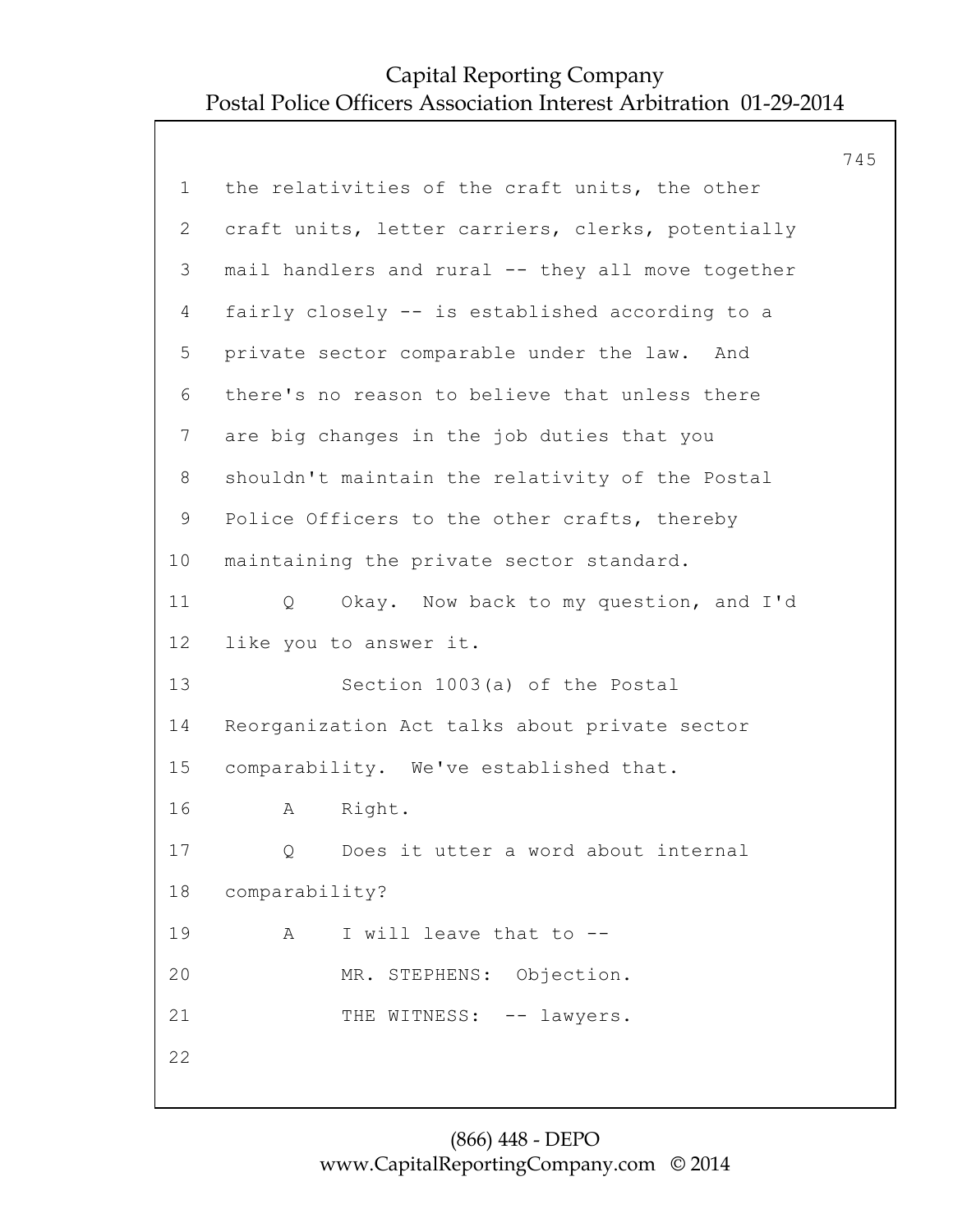746 1 BY MS. GONSALVES 2 Q Okay. Let's talk about O\*NET. 3 You've testified previously about the 4 limitations of O\*NET, haven't you? 5 A Specifically in the case of their use 6 in regression, yes. 7 Q And you've also testified about their 8 limitations in the use of wage comparisons, 9 correct? You're not testifying about that here, 10 but you have talked -- you have testified -- 11 A And I'm  $-$ 12 Q -- about it. 13 A -- happy to go into that. 14 Q I'm not interested -- 15 A It's being -- 16 Q -- in you going into that. I'm just 17 trying to talk about the limitations of O\*NET. 18 A And I certainly talk about limitations 19 of O\*NET in its use in the Postal Police 20 arbitration, but I also use it to show that the 21 Postal Service's estimates were incorrect. 22 Q Okay. So --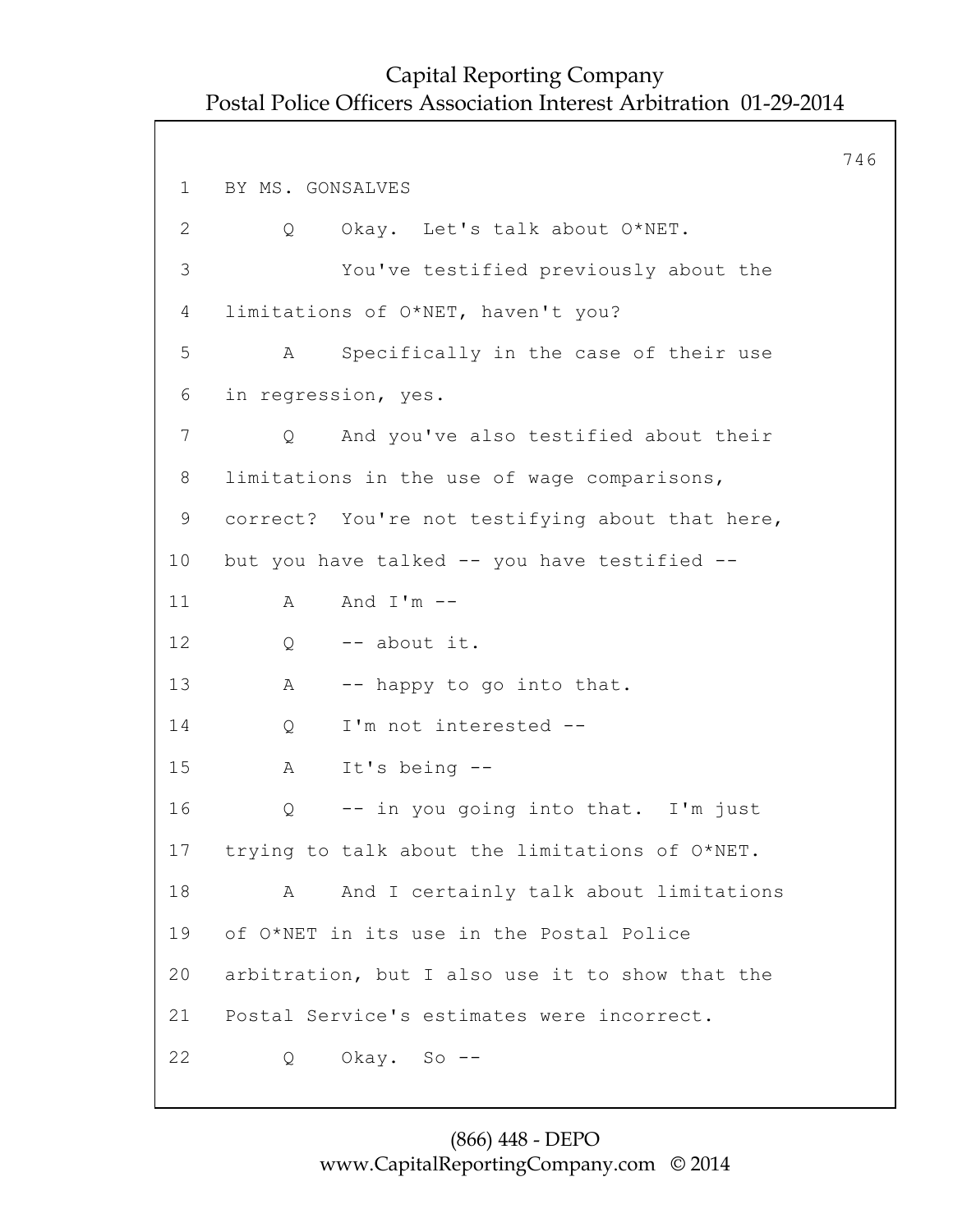747 1 A So I use O\*NET all the time. I have a 2 student, Russell Ormiston, at Allegheny College, 3 who wrote his dissertation using O\*NET. So the 4 fact that I say it has limitations doesn't mean 5 that I don't use it. I'm simply a knowledgeable 6 user. 7 Q And you mentioned in your testimony 8 that O\*NET has moved to a survey method of taking 9 data; is that correct? 10 A It has some clear limitations. It is 11 not as accurate as it once was. 12 O Okay. And you testified about that in 13 the rural interest arbitration proceeding, didn't 14 you? 15 A Absolutely. But it's also a question 16 of -- compared to everything else, it's 17 considerably better. So there are limitations in 18 O\*NET. I wish that the federal government would 19 spend enough money to have a regular update using 20 detailed job -- using experts in job evaluation. 21 I can show you that it's probably less accurate 22 than it was in 2000, but it's still very, very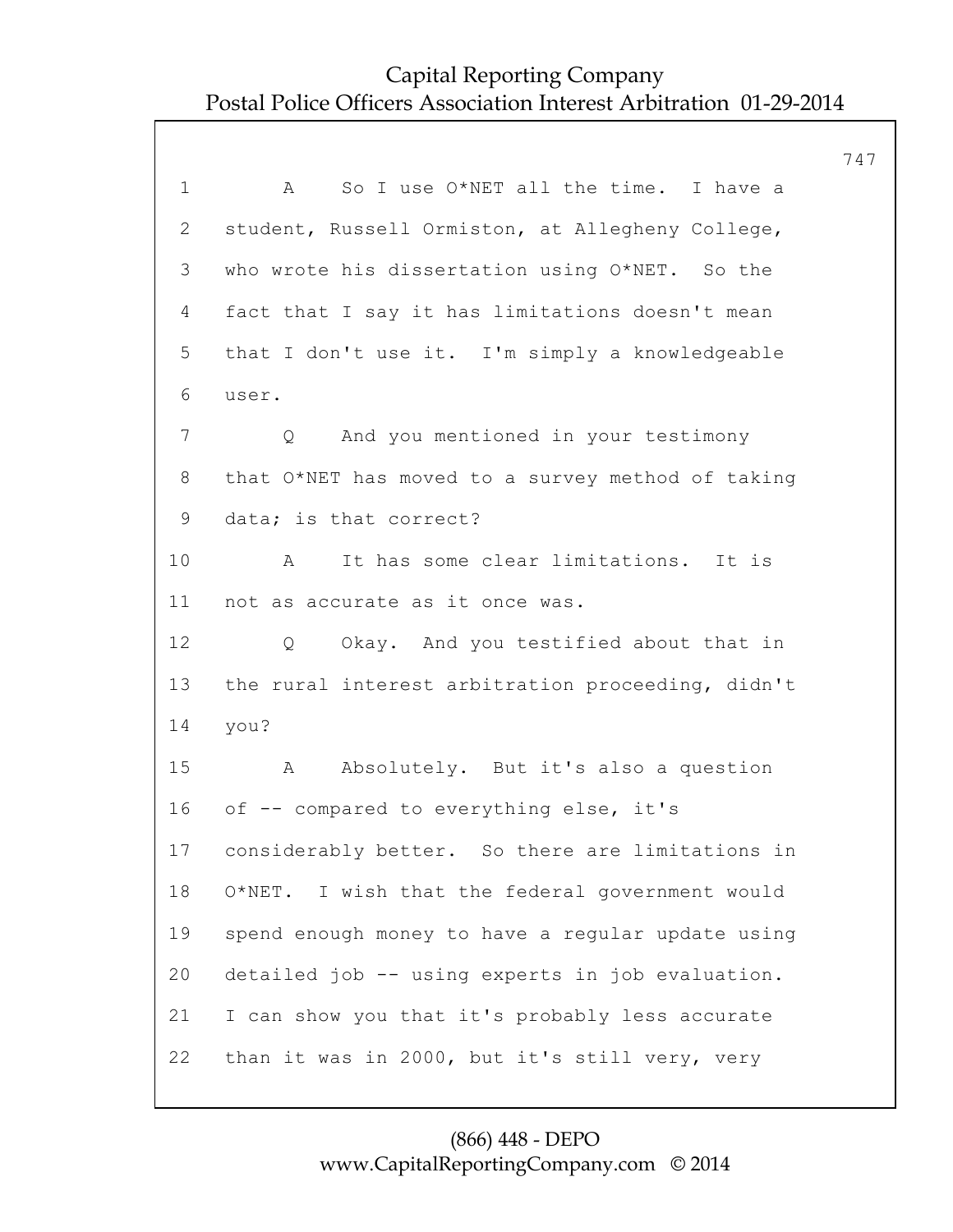748 1 useful, and for the type of differences we're 2 talking about between police officers and 3 security guards, it's unlikely that the type -- 4 that the changes in the method are greatly 5 affecting those -- the differences in those 6 metrics. 7 Q Those changes that took place in 2000, 8 is that when the changes took place -- 9 A I would have to go back and check or -- 10 Q Okay. 11 A So it's around that time, but I'm not 12 quite sure. 13 Q So let me just bring you back to your 14 testimony in the interest -- in the rural 15 interest arbitration proceeding. And this 16 testimony was taken on February 29th of 2009. 17 And you were asked to talk about different 18 changes in O\*NET, and you testified as follows on 19 pages 2,219 to 2,220: There are some important 20 changes in the methodology since O\*NET, which -- 21 which was the first public version that may 22 reduce its accuracy. O\*NET was done by expert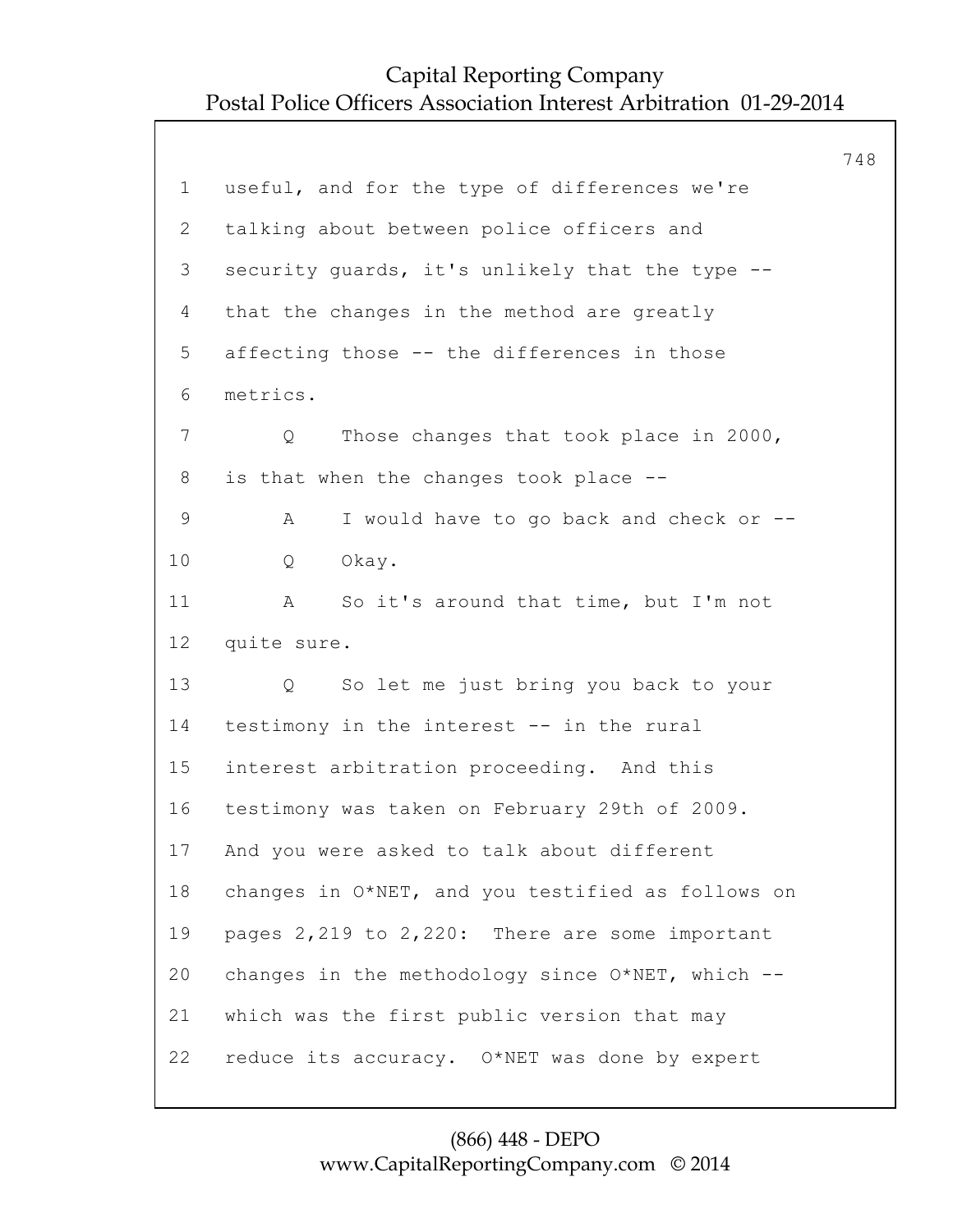$\overline{a}$ 

|                |                                                   | 749 |
|----------------|---------------------------------------------------|-----|
| $\mathbf 1$    | evaluation, which is to say, experts reviewed job |     |
| $\overline{2}$ | descriptions or -- or went out and studied jobs   |     |
| 3              | and then came back with their evaluations in all  |     |
| 4              | of those measures. Much more, it has moved to a   |     |
| 5              | self-response survey, and this has been           |     |
| 6              | troubling.                                        |     |
| $\overline{7}$ | And then you discussed a presentation             |     |
| 8              | that you saw at Harvard University, and you       |     |
| $\mathsf 9$    | testified: I can provide that there are some      |     |
| 10             | issues about whether O*NET is as accurate as it   |     |
| 11             | was initially.                                    |     |
| 12             | Do you remember giving that testimony?            |     |
| 13             | Yes, I do, and I would agree with that<br>Α       |     |
| 14             | testimony. But what I would also say is that any  |     |
| 15             | data series that I use, I can probably give you   |     |
| 16             | extensive discussion of its limitations, its      |     |
| 17             | strength, and I'd be happy to do that. And like   |     |
| 18             | my students would tell you, I spend a lot of time |     |
| 19             | on data analysis.                                 |     |
| 20             | O*NET, because of cuts in the federal             |     |
| 21             | budget and so on, is not as good as it initially  |     |
| 22             | It's still considerably better than any<br>was.   |     |
|                |                                                   |     |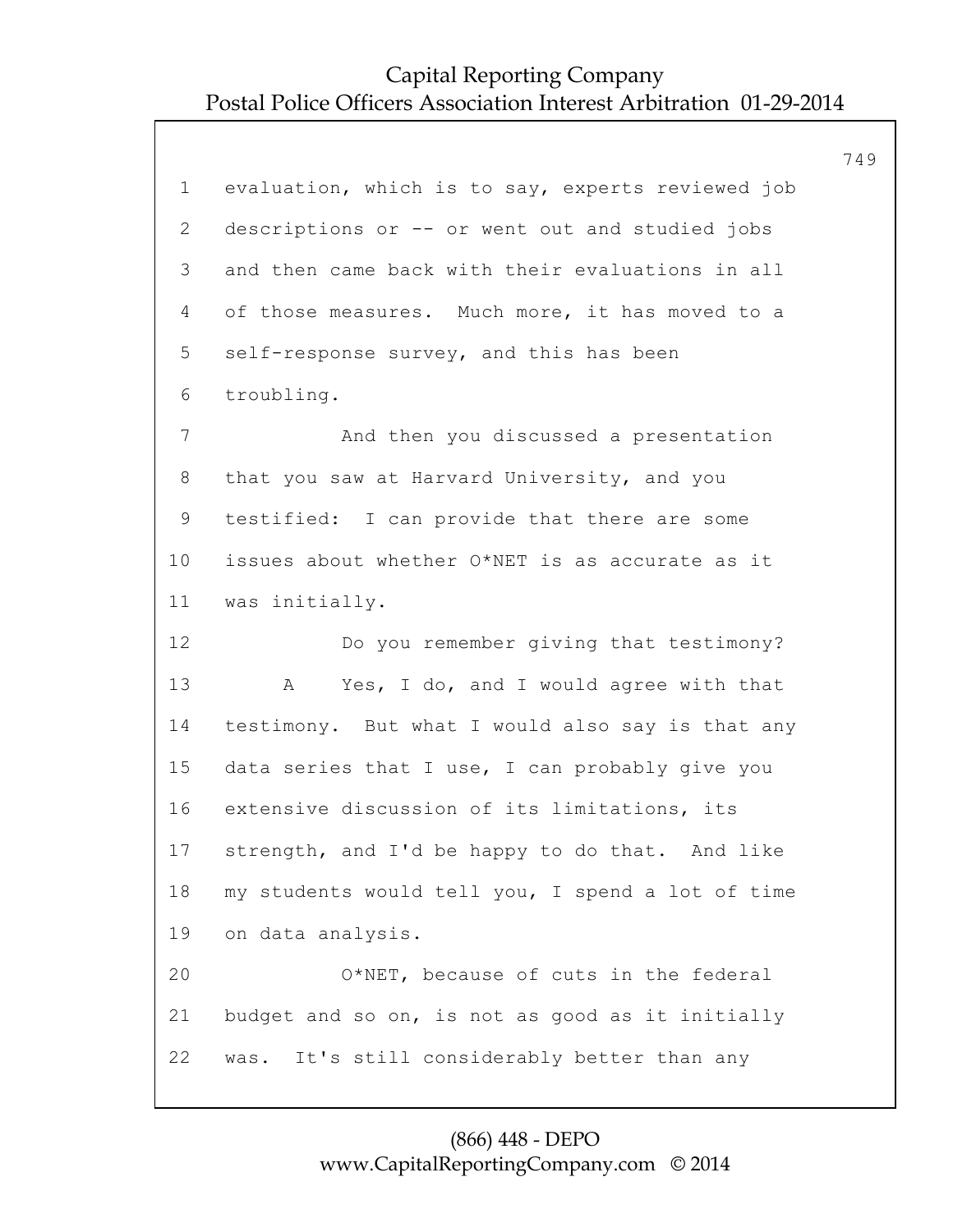|                 |                                                   | 750 |
|-----------------|---------------------------------------------------|-----|
| $\mathbf{1}$    | other source for job evaluation. I use it. The    |     |
| 2               | Postal Service uses it. I publish using O*NET.    |     |
| 3               | And on top of that, you know, it's considerably   |     |
| 4               | better as setting a standard, knowing there's     |     |
| 5               | some variance, some inaccuracies, than any other  |     |
| 6               | that we've got to the point where, as I said,     |     |
| $7\phantom{.0}$ | Milkovich Compensation text recommends it as a    |     |
| 8               | starting point for job analyses.                  |     |
| $\mathsf 9$     | And you would agree that visiting sites<br>Q      |     |
| 10              | personally with experts is preferable to the      |     |
| 11              | survey method?                                    |     |
| 12              | It depends. This establishes a<br>A               |     |
| 13              | structure that that information gets fed into.    |     |
| 14              | And it really depends also -- for example, it     |     |
| 15              | seems to me in the rural letter carrier           |     |
| 16              | arbitration that your witness, Michael Wachter,   |     |
| 17              | got into some difficulty because he attempted to  |     |
| 18              | use a National Compensation Survey -- and maybe   |     |
| 19              | it was a letter carrier arbitration. I don't      |     |
| 20              | quite recall -- where he sat down with two postal |     |
| 21              | managers and basically discussed with them how    |     |
| 22              | they would do -- you know, how they would place,  |     |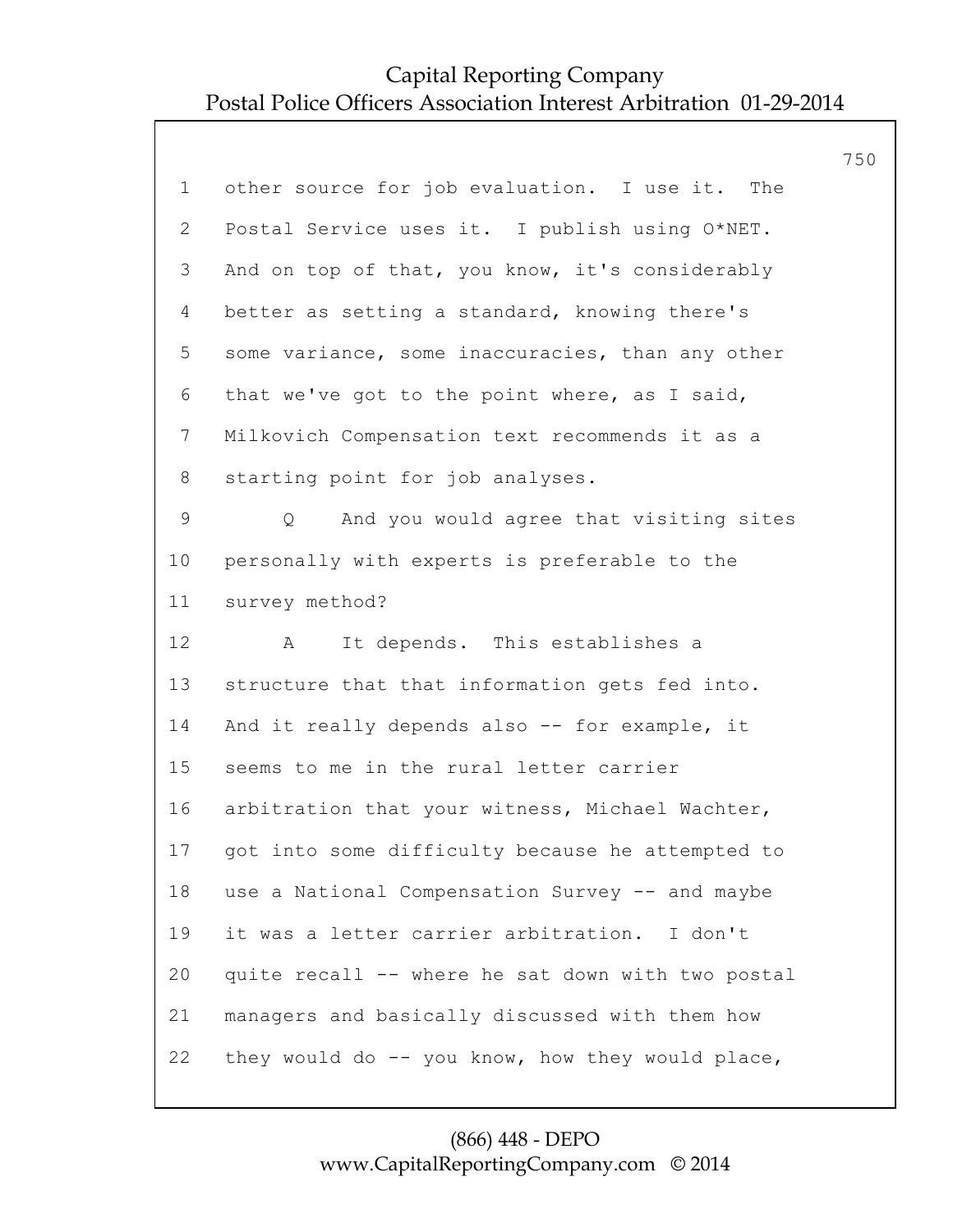```
751
 1 I guess, rural letter carriers into the National
 2 Compensation Survey.
 3 So it really depends on doing a neutral
 4 survey. I think that -- and the emphasis here
 5 would have to be on neutral. Bringing in a
 6 neutral job evaluate -- person to do a neutral
7 job evaluation between the Union and the Postal
 8 Service would probably make a lot of sense.
 9 Certainly, you're doing that extensively with the
10 rural letter carrier unit now. But a one-sided
11 survey is unlikely to provide useful information.
12 Q But you haven't even done a one-sided
13 survey here, have you?
14 A I'm not holding myself out as an
15 expert.
16 Q Let's turn to exhibit -- Union 73, and
17 this is the O*NET summary report for security
18 guards. Just a couple things here.
19 This particular summary report doesn't
20 distinguish between armed and unarmed security
21 guards, does it?
22 A Sorry. Security guards. Let's see.
```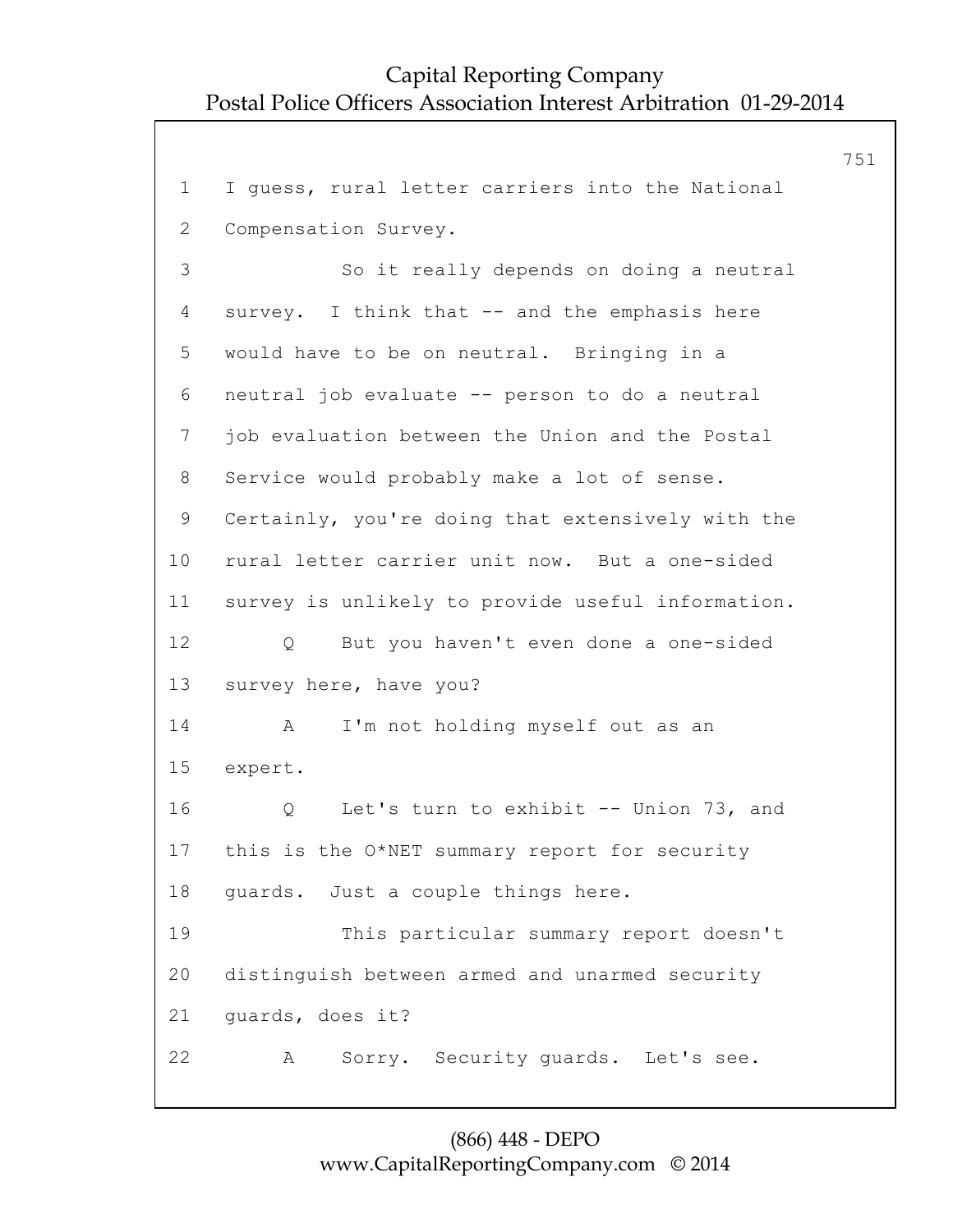752 1 No, it doesn't. I don't see -- well, hold it. 2 Tools and technology, it indicates handguns, 3 pistols and revolvers. 4 Q It doesn't -- 5 A So those are possible, but it would 6 include -- it would seem to include both armed 7 and unarmed security guards. 8 Q But it doesn't differentiate between 9 the two? 10 A It appears not to. 11 Q Okay. And it doesn't distinguish 12 between, for example, an ordinary mall cop 13 security guard or security at high-risk 14 facilities, like at a nuclear power plant? 15 A I don't believe that it does. 16 Q So would you agree that O\*NET is very 17 general? 18 A It is a general basis for analysis, and 19 there -- of course, as -- this happens with any 20 broad analysis -- and Milkovich points at this -- 21 is that you have to take specific positions and 22 then go further ahead.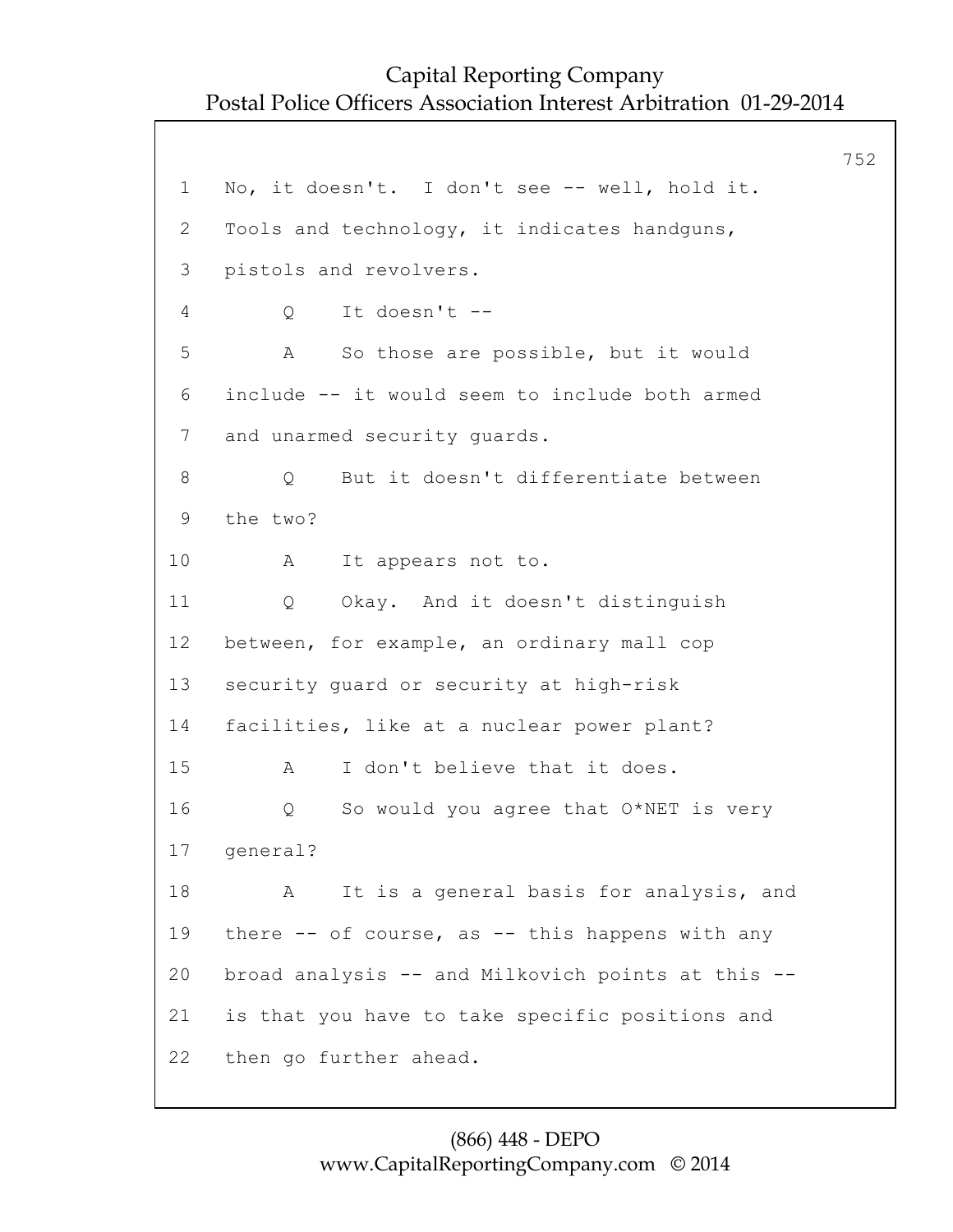753 1 Nonetheless, I would say that given the 2 large gaps I pointed out between police and 3 security guards along a number of the task 4 dimensions, by the time you take a security guard 5 and add on a large number of duties, they start 6 looking an awful lot like a police patrol 7 officer. So the term you use, security guard or 8 police patrol officer, is kind of arbitrary on 9 your part. 10 Q Okay. This particular -- I don't think 11 you've been present in any of the days of 12 testimony in this proceeding, have you? 13 A No, I have not. 14 Q Okay. And you haven't read the 15 transcripts, either, have you? 16 A I've been trying to get ahold of them. 17 Q Okay. But you haven't read them? 18 A I have not. 19 Q Okay. And this particular description 20 of security guard, it doesn't take into account 21 various mixes of duties, does it? 22 A I'm not sure what you mean by that.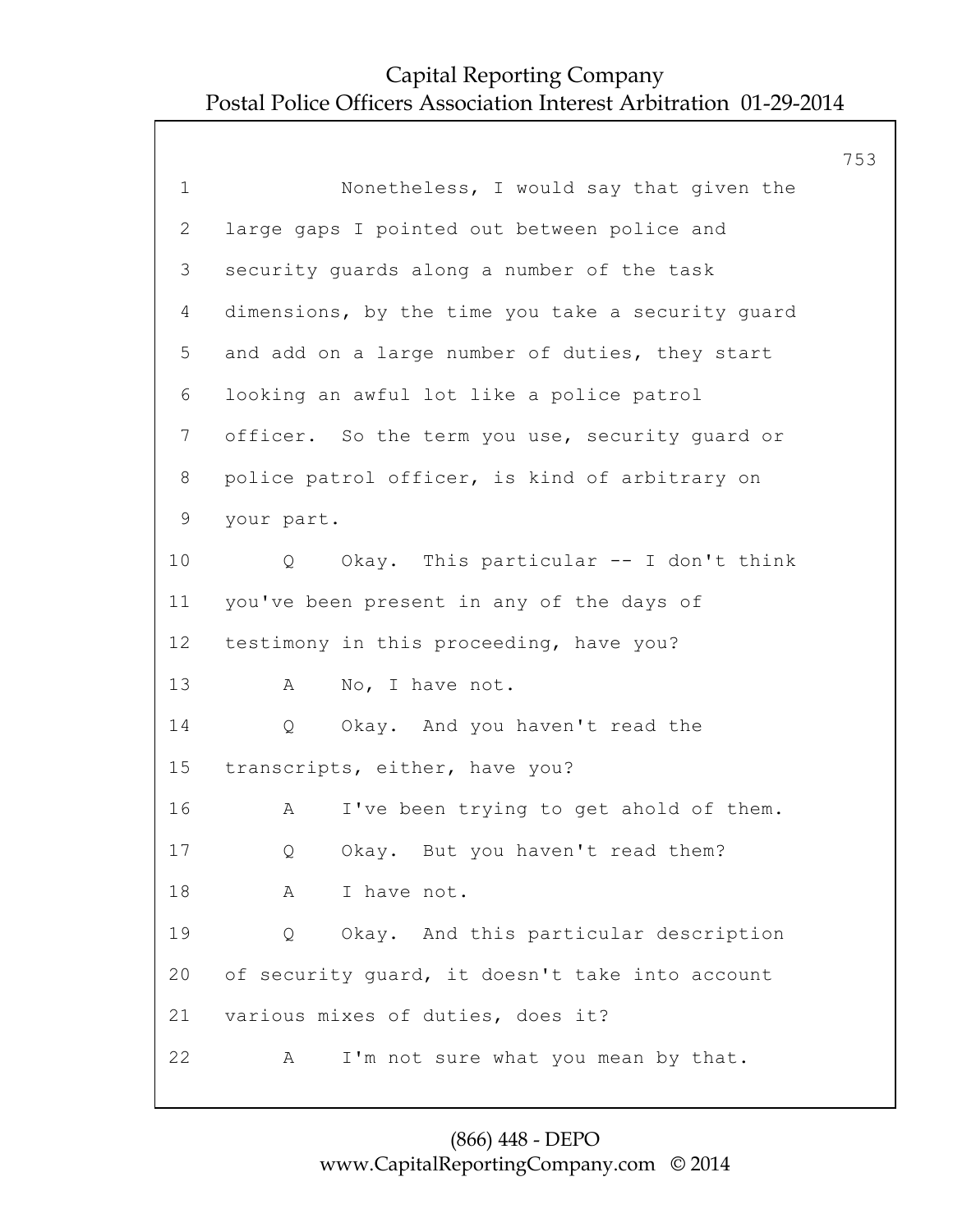|                |                                                  | 754 |
|----------------|--------------------------------------------------|-----|
| $\mathbf 1$    | You know, what percentage of time is<br>Q        |     |
| 2              | spent doing one duty versus another duty.        |     |
| 3              | It doesn't take into account mixes of<br>A       |     |
| 4              | duties. But as I've said, your problem is        |     |
| 5              | that the -- you know, you may arbitrarily say    |     |
| 6              | we're going to give this person the title        |     |
| $\overline{7}$ | security guard or police officer or cook. What   |     |
| 8              | matters in here is we have a pretty good         |     |
| 9              | development of the duties involved in a security |     |
| 10             | guard or a police officer.                       |     |
| 11             | Now, for all I know, a police -- Postal          |     |
| 12             | Police Officer is some sort of hybrid on a       |     |
| 13             | continuum between the two. And what this does is |     |
| 14             | it sets out a group of tasks that characterize   |     |
| 15             | police officers and a group of tasks that        |     |
| 16             | characterize security guards that make it        |     |
| 17             | possible, because in the end, you're going to    |     |
| 18             | say, go to the Service Contract Act. You're      |     |
| 19             | going to say, well, really, our people are       |     |
| 20             | security quards. And this allows you to take a   |     |
| 21             | look roughly and say, well, you know, a security |     |
| 22             | quard or a security quard II under the Service   |     |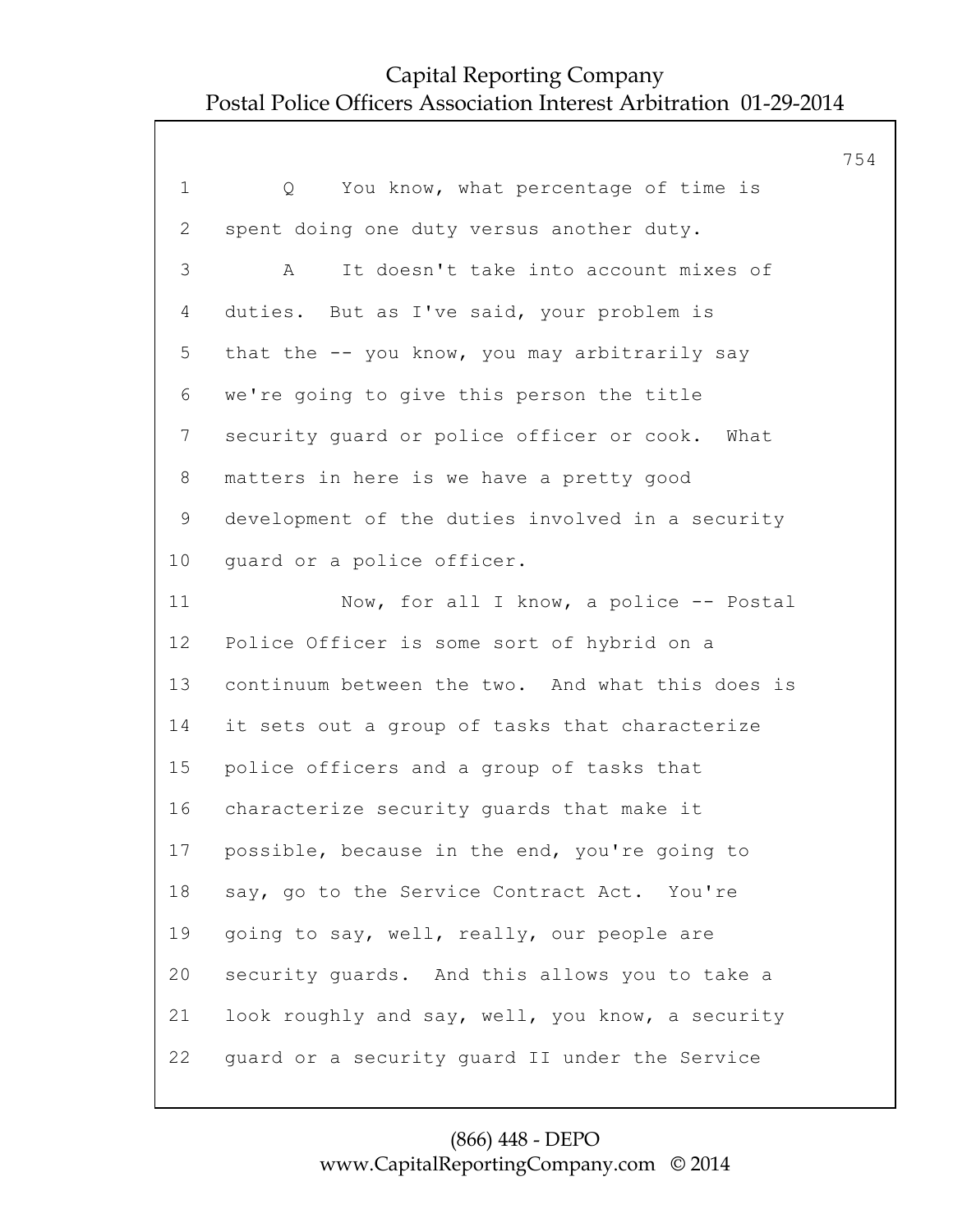1 Contract Act has these characteristics. 2 Q The Service Contract Act wage 3 determinations by Department of Labor don't 4 incorporate the definitions that are set forth by 5 O\*NET, do they? 6 A I would agree with you, but please 7 allow me to continue. I was going to point that 8 out. But -- so you have to take your position, 9 this PPO position, take a look at the tasks 10 involved and find out -- determine to what degree 11 one or another occupational definition is 12 appropriate, because you can call someone a cook, 13 but if they're doing the work of a police 14 officer, then they should be compared to police 15 officers, and that's a matter of a task analysis. 16 I don't care what you call them. I 17 only put these forward as providing a accepted 18 rational basis for taking a look at the tasks and 19 comparing whatever it is that PPOs do with common 20 occupational definitions. 21 Q And you've already testified that you 22 didn't do that analysis, right?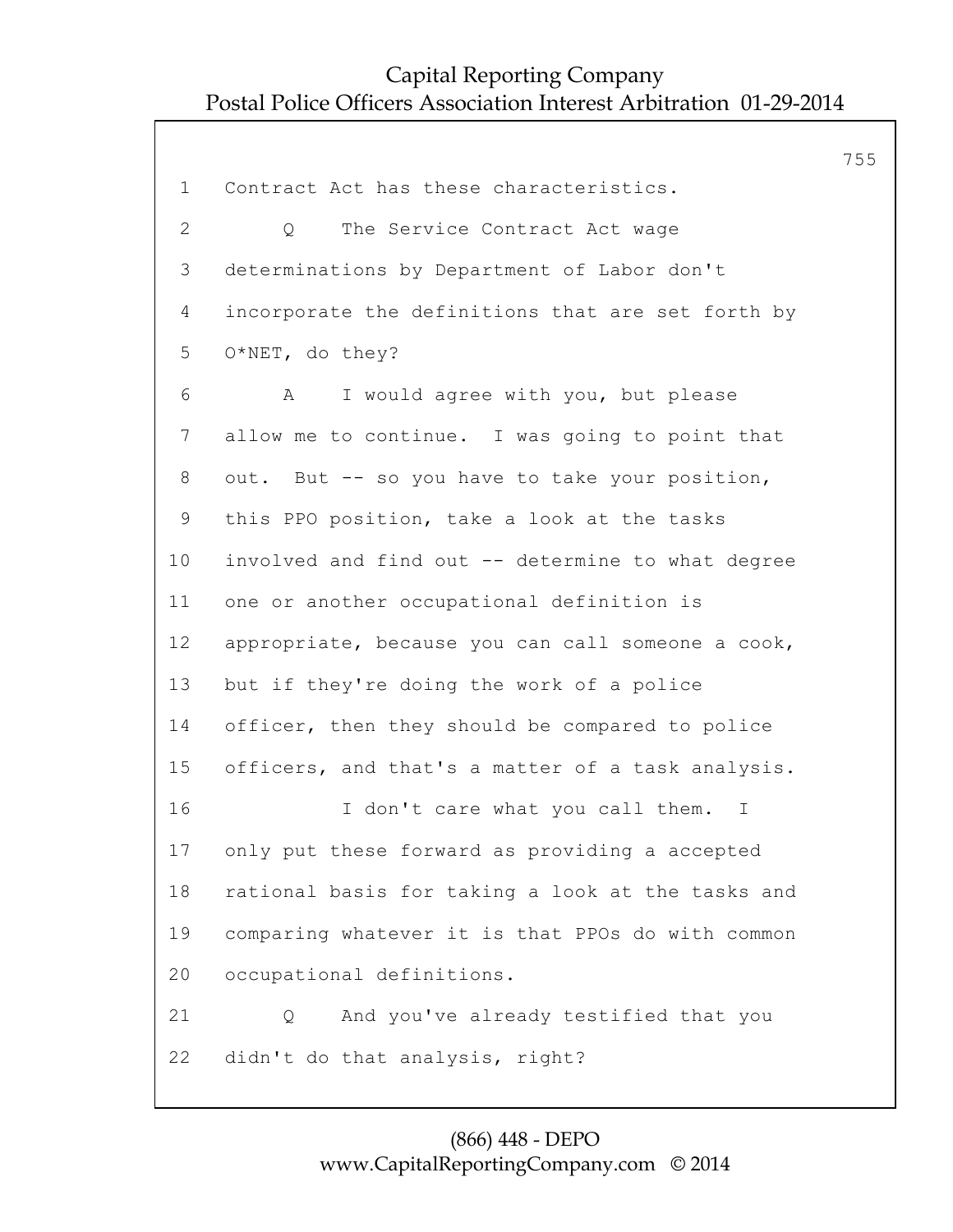756 1 A I have not done an analysis of the 2 police or Postal Police Officers. 3 Q Okay. Let's talk about ECI minus one. 4 A Okay. 5 Q I just want to make sure that I 6 understand this. You testified that up until the 7 late 2000s, ECI minus one, quote, unquote, 8 performed well for the Postal Police Officers, 9 right? 10 A Until 2008, there was a very slow 11 downward trend, probably caused largely by the 12 grade increase to the Letter Carriers and then 13 the -- the following grade increase for the APWU. 14 But, yeah, it performed well up until around 15 2008. They were staying at, you know, except for 16 those grade increases, roughly the same level. 17 But towards the end of the 2000s, it started 18 down -- down in 2008, it started down very 19 rapidly. 20 Q And that conclusion that you reached, 21 that ECI minus one performed well until that 22 time, that's due -- that reflects the general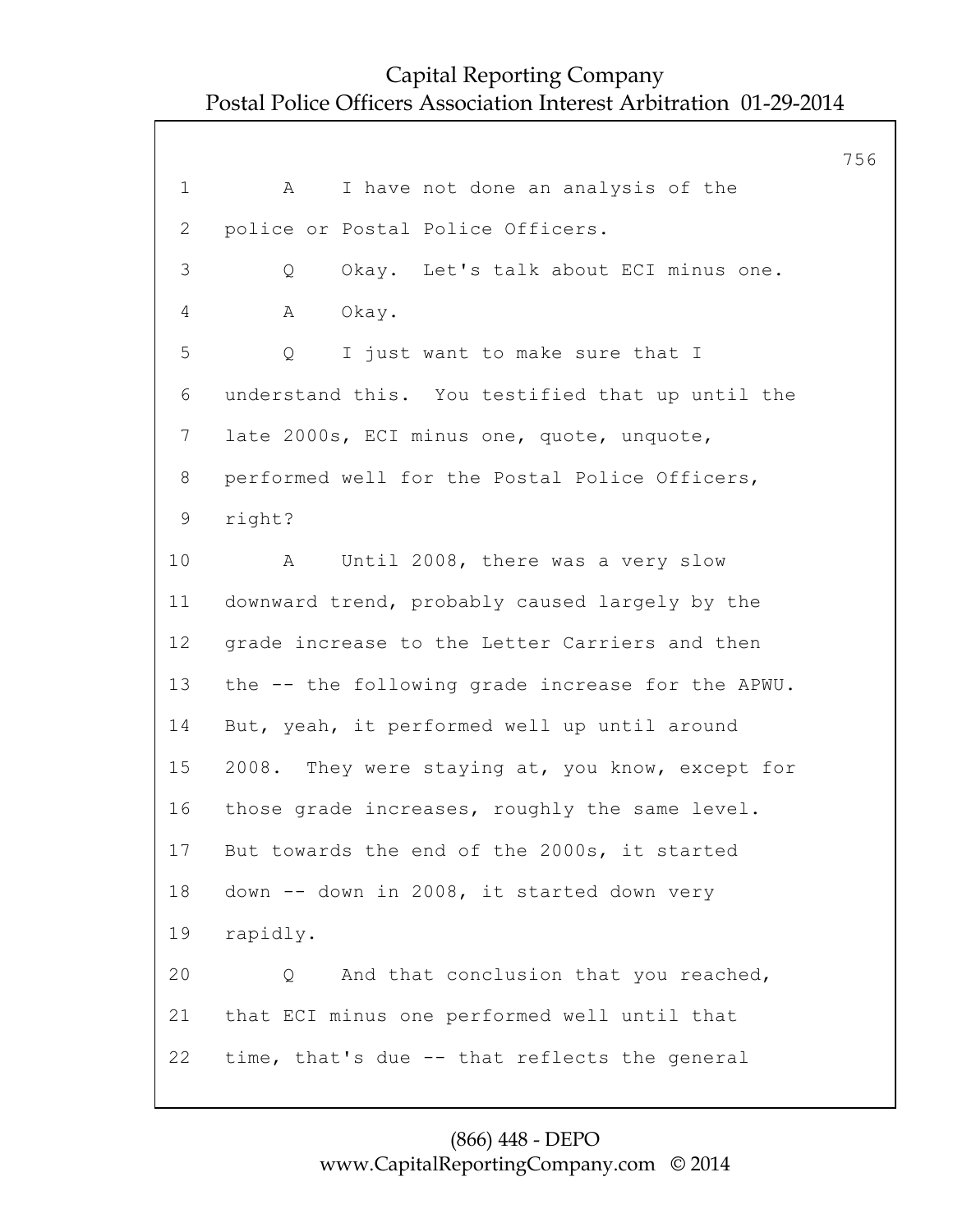|                 |                                                   | 757 |
|-----------------|---------------------------------------------------|-----|
| $\mathbf 1$     | economic conditions of the time, correct?         |     |
| $\mathbf{2}$    | I don't know what you mean by that.<br>A          |     |
| 3               | Well, ECI one minus -- ECI minus one<br>Q         |     |
| 4               | tracks -- well, ECI tracks general wage growth in |     |
| 5               | the private sector of the economy, doesn't it?    |     |
| 6               | No. It's employment cost index, so<br>A           |     |
| $7\phantom{.}$  | that, for example -- you know, a wage index       |     |
| 8               | tracks wages. Employment cost index tracks        |     |
| $\mathsf 9$     | employer -- you know, employer costs. So factors  |     |
| 10 <sub>o</sub> | other than direct wages, for example, changes in  |     |
| 11              | taxes and so on, will go into the ECI. So you're  |     |
| 12              | close, but not quite right.                       |     |
| 13              | Okay. So it tracks general employer<br>Q          |     |
| 14              | cost trends in the private sector of the economy? |     |
| 15              | That's correct, but that's distinct<br>A          |     |
| 16              | from wage trends.                                 |     |
| 17              | So changes in that index would, of<br>Q           |     |
| 18              | course, cause changes in -- that would make sense |     |
| 19              | that the PPO's changes would correlate to the     |     |
| 20              | changes in the private sector of the economy,     |     |
| 21              | correct?                                          |     |
| 22              | But not necessarily for comparable<br>Α           |     |
|                 |                                                   |     |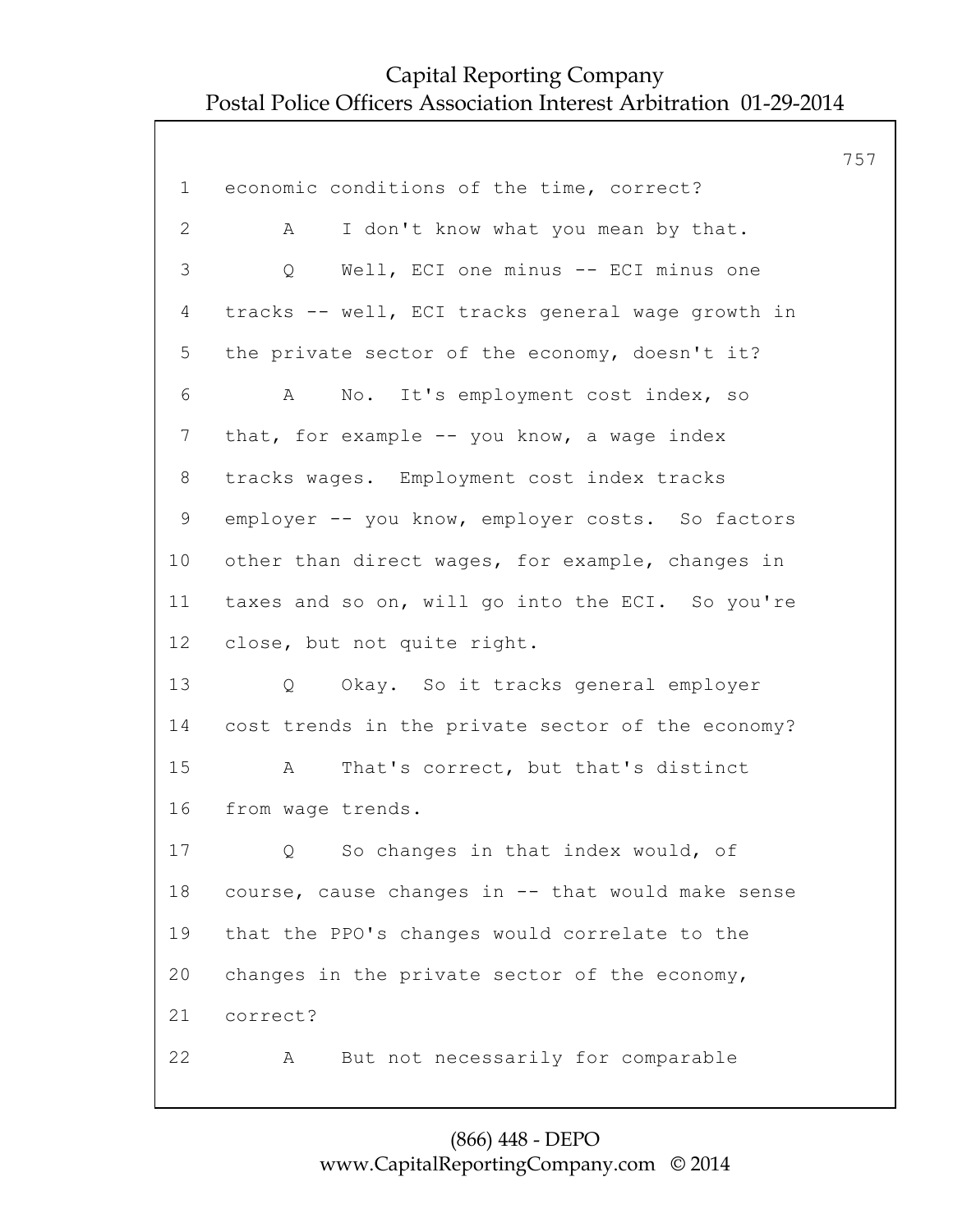758 1 levels of work. 2 Q It's just a general index? 3 A It's a general index of the economy. 4 Q You said a couple times -- you 5 testified about the Goldberg interest arbitration 6 award. You may be aware that Arbitrator Dufek 7 was involved in that arbitration. You 8 represented that -- I would just like to 9 clarify -- 10 ARBITRATOR DUFEK: That is not a 11 demerit by any stretch. 12 BY MS. GONSALVES 13 Q I would like you to clarify what you 14 mean by the upgrades that you say Arbitrator 15 Goldberg gave the APWU. 16 A It would appear from my reading that 17 that he essentially increased the wage of the -- 18 in the clerk's unit to reflect what had happened 19 in the NALC, and so it looked as if you were 20 getting -- no, whatever he said, it appeared that 21 way. In fact, that's the interpretation -- I was 22 talking to Jim Sauber over at NALC a week ago or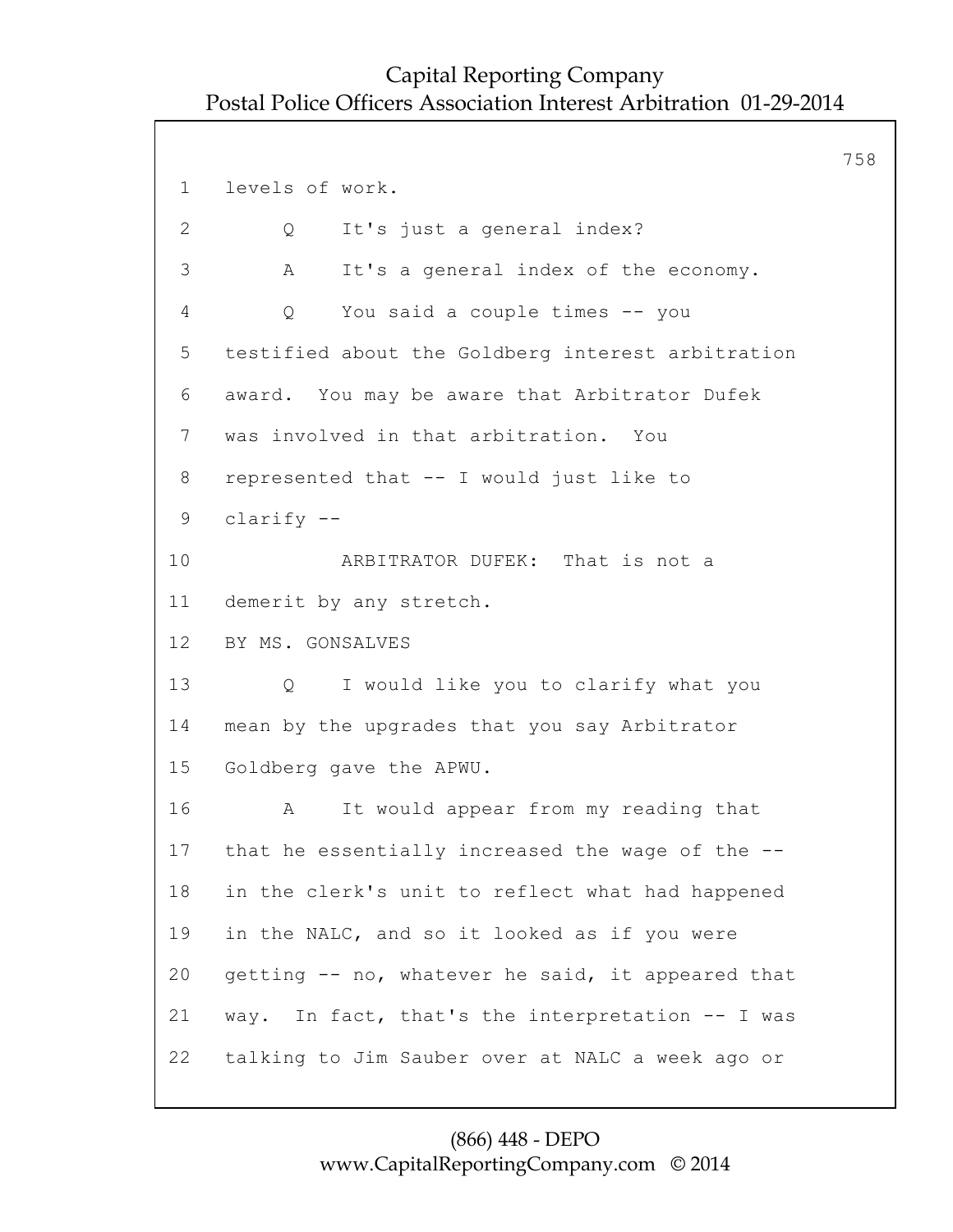759 1 so, and he said, yeah, that's basically what 2 happened. He said, because we got it, the clerks 3 got that same increase. So whatever he said, it 4 sure looked that way. 5 Q Okay. So he didn't actually use the 6 word "upgrades"? 7 A Arbitrators use many words. Often they 8 deny what they do. I'm sorry. 9 Q Could you please answer the question? 10 Did he -- did he use the word "upgrades"? 11 A I would have to take a look through and 12 read that carefully. 13 Q Okay. You didn't read it carefully 14 before? 15 A I've read it carefully in the past, and 16 I was struck by some -- what I felt, but not 17 everybody may feel are discrepancies between how 18 he described things and what actually happened. 19 Q We're getting near the end -- 20 A Apologies to the panel, but I actually 21 teach an interest arbitration -- a public 22 sector dispute resolution course.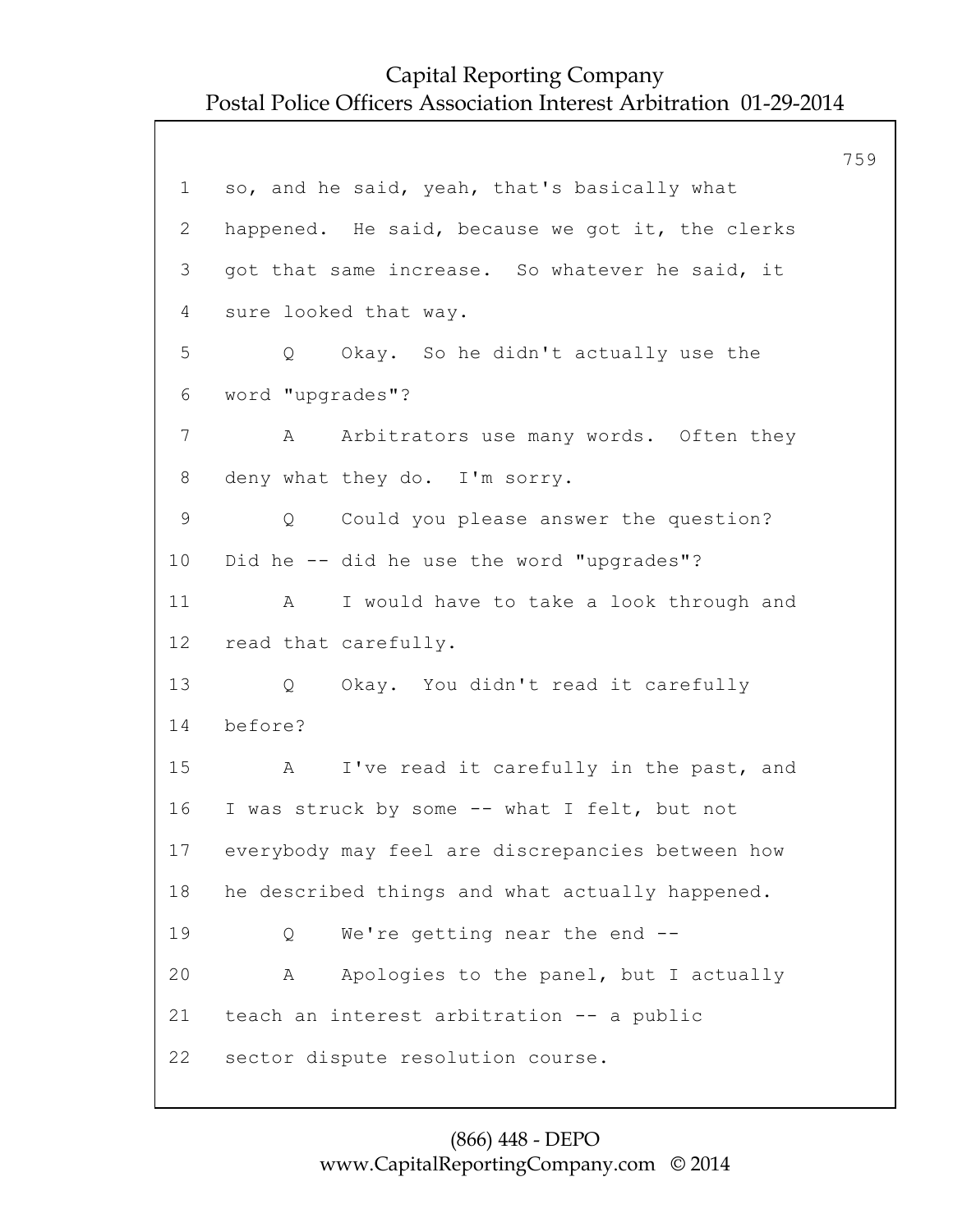760 1 Q I'm looking at Union Exhibits 82. You 2 don't really have to turn to them. These are 3 just the exhibits about various federal agencies' 4 police forces. And I'm just curious about how 5 you picked the agencies that you included in 6 those exhibits. 7 A I was given these by the lawyers for 8 the PPOA. And I did some searching under USAJobs 9 in that case. 10 Q But you didn't -- so you didn't pick 11 these agencies? 12 A No, I did not. 13 Q Okay. So when you looked at these 14 particular positions that were given to you by 15 counsel, you didn't actually look at the 16 positions to see if PPOs could qualify for these 17 positions, did you? 18 A Well, of course, since I don't know 19 what PPO qualifications -- what PPOs do, it 20 wouldn't be possible for me to determine if they 21 qualify, but these are the entry-level positions 22 for, if you will, police officers in the federal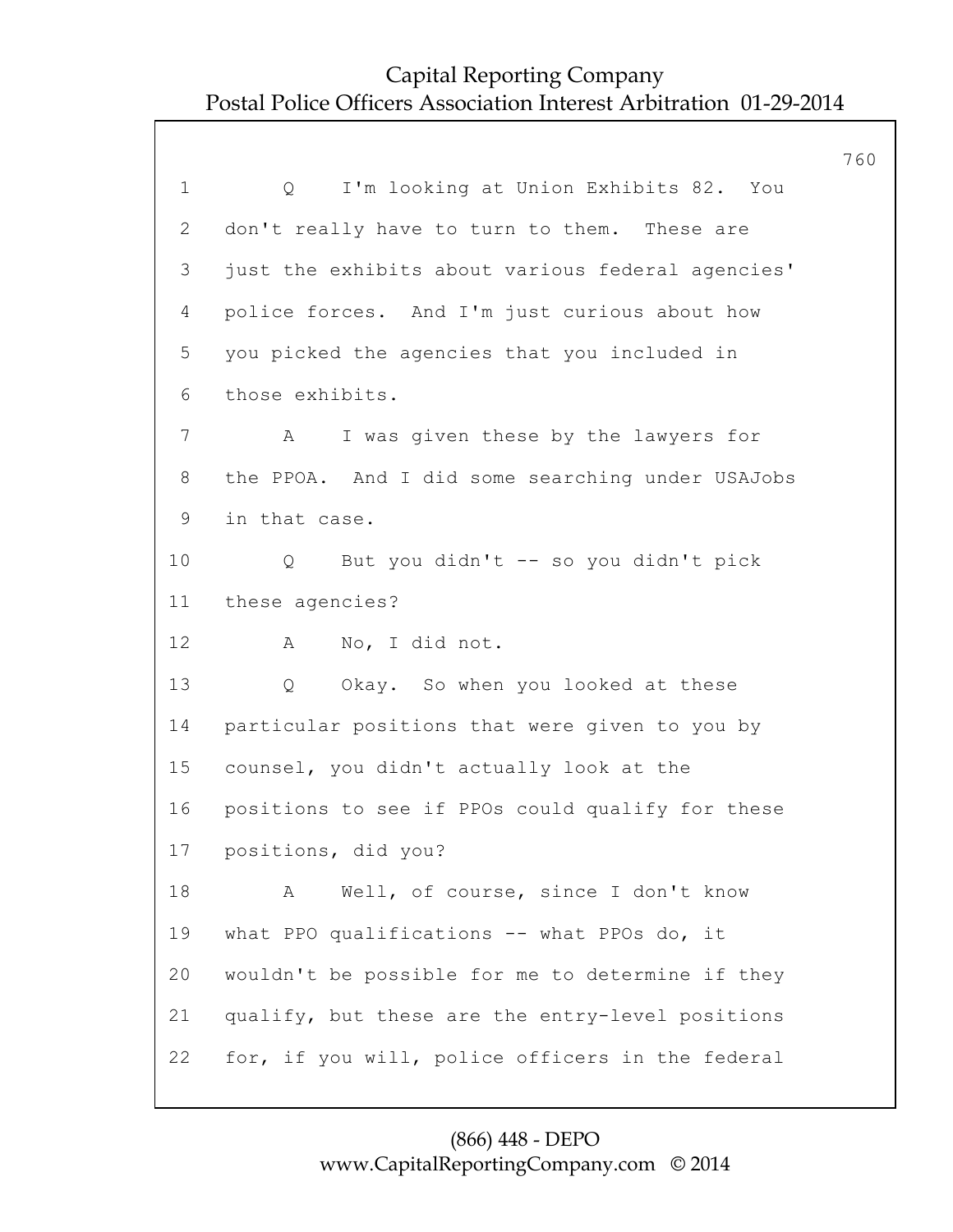761 1 service. 2 Q Are you aware -- and I -- I did do 3 research on all these positions in my -- I have a 4 thick redwell with -- with that research I did, 5 and I'm going to spare us going through all of 6 the various literature I dug up on these. 7 But are you aware that -- that a number 8 of these positions, at least half of them, 9 involve -- state that the person getting the 10 position would be performing criminal 11 investigations? 12 A I looked through these, and, you know, 13 as one of a very long list of tasks that seems 14 like so many job descriptions -- you throw 15 everything in, but people usually develop their 16 capacity as they go through. It seems like a 17 pretty standard job description in that sense. 18 Q Okay. Well, let's just -- 19 A It was very complete, as the federal 20 government requires. 21 Q Let's just talk as an example about 22 Exhibit 83, which is the NIH, I believe.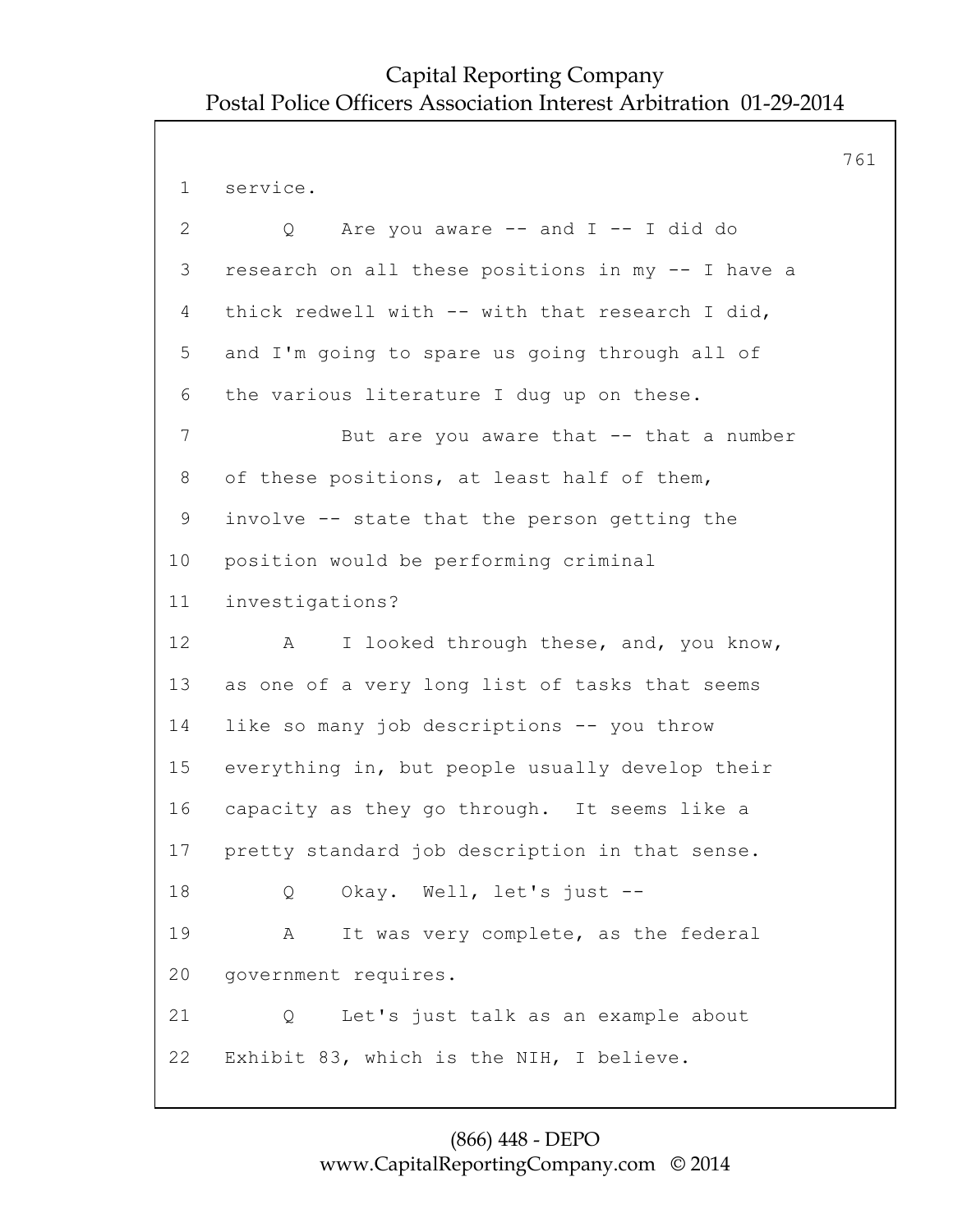|                 |                                                   | 762 |
|-----------------|---------------------------------------------------|-----|
| $\mathbf 1$     | Α<br>Okay.                                        |     |
| $\mathbf{2}$    | Are you aware that Postal Police<br>Q             |     |
| 3               | Officers don't have to have a year of police or   |     |
| 4               | security experience before coming on board?       |     |
| 5               | That's true, but the current Postal<br>Α          |     |
| 6               | Police Officers have considerable experience. So  |     |
| $\overline{7}$  | I'm not saying in this case -- what you seem to   |     |
| 8               | be saying is are they identical positions.        |     |
| $\mathsf 9$     | What I'm saying is, if someone had a              |     |
| 10              | number of years of experience, then, as a police  |     |
| 11              | officer in another agency, would they qualify for |     |
| 12 <sup>°</sup> | a Step 6 or Step 7 at NIH. So your -- you may be  |     |
| 13              | entirely right, but it's not really relevant to   |     |
| 14              | what I was testifying to.                         |     |
| 15              | Okay. Well, are you aware that a<br>Q             |     |
| 16              | number of our Postal Police Officers applying for |     |
| 17              | these various jobs couldn't meet the minimum      |     |
| 18              | requirements?                                     |     |
| 19              | I have not been told that.<br>A                   |     |
| 20              | And you would agree that all of the<br>Q          |     |
| 21              | agencies for which examples were provided are     |     |
| 22              | funded by taxpayer funds?                         |     |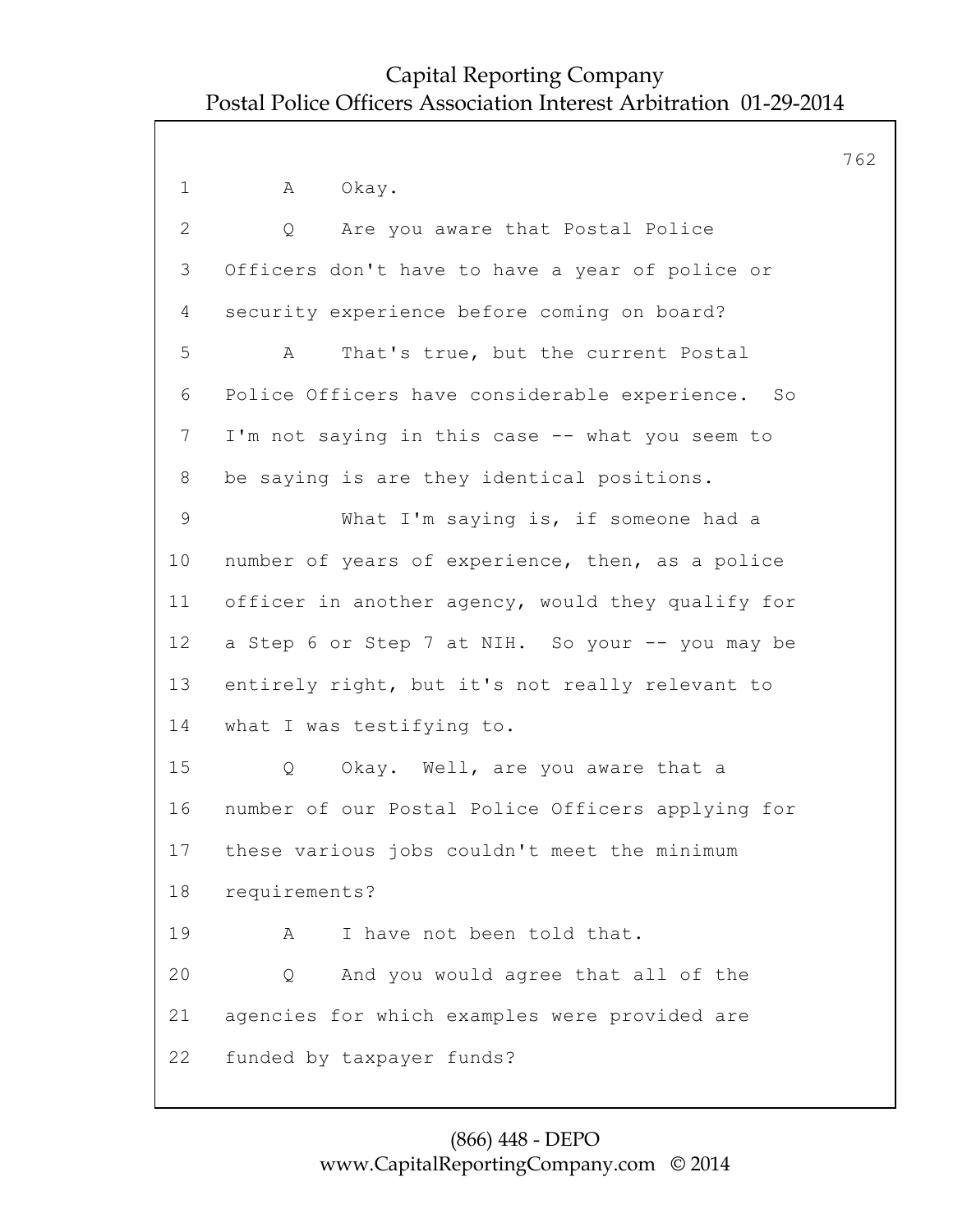763 1 A One assumes, since they're federal 2 agencies, they're funded by federal taxes, import 3 duties and any number of revenue sources, but 4 mostly taxes. 5 Q I want to just turn briefly -- and this 6 is -- I think is -- I have two more areas to talk 7 about, but they should both be quick. Slide No. 8 50. 9 A Slide number? 10 Q No, it can't be Slide 50, can it? Oh, 11 yes, it can. 12 ARBITRATOR OLDHAM: You mean the page 13 number in the -- 14 MS. GONSALVES: Yeah. 15 THE WITNESS: Okay. Yes. 16 ARBITRATOR OLDHAM: I got it. 17 BY MS. GONSALVES 18 Q And about halfway down, total pay with 19 roll-ups and fringes. 20 A Yes. 21 Q You said that that was 48 percent -- 22 A Yes.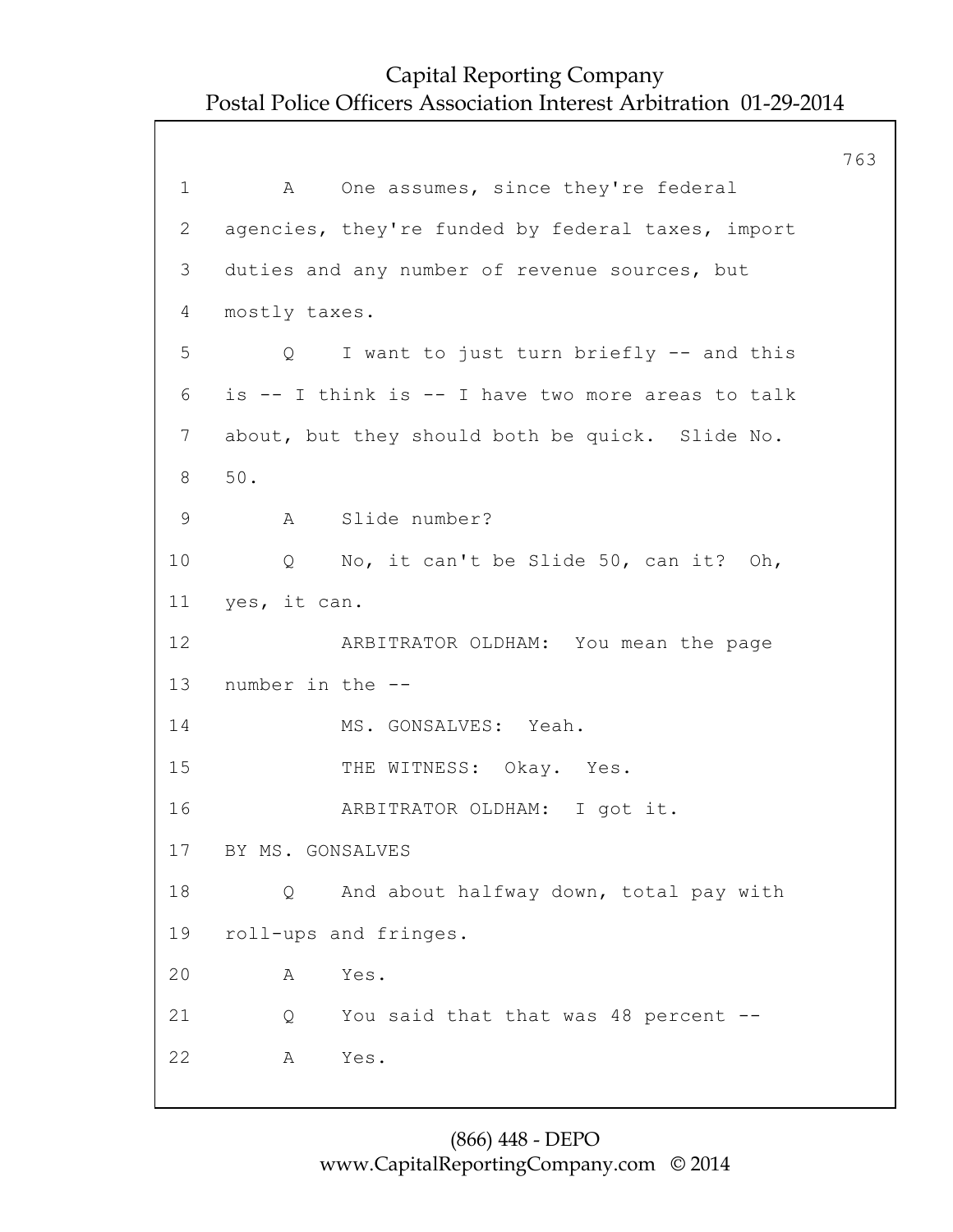|                 |                                                  | 764 |
|-----------------|--------------------------------------------------|-----|
| $\mathbf 1$     | -- that that 48 percent pay roll-up --<br>Q      |     |
| 2               | and you testified that that was a high -- high   |     |
| 3               | percentage, correct?                             |     |
| 4               | Yeah. 48 percent is high, say,<br>A              |     |
| 5               | relative to an average for the private sector.   |     |
| 6               | So in your experience, what would an<br>Q        |     |
| $7\phantom{.0}$ | average private sector roll-up be?               |     |
| 8               | You know, I'd have to go back to the<br>A        |     |
| 9               | employer cost of employee compensation and check |     |
| 10              | that, but it -- it would be lower without a      |     |
| 11              | doubt.                                           |     |
| 12              | Okay. I know you're an economist --<br>Q         |     |
| 13              | Substantially --<br>Α                            |     |
| 14              | -- and you like to be --<br>Q                    |     |
| 15              | Yeah, but $I$ --<br>Α                            |     |
| 16              | -- precise --<br>Q                               |     |
| 17              | And one of the miracles of the<br>A              |     |
| 18              | Internet, which is very good since I'm about to  |     |
| 19              | turn 60, is I don't have to memorize those       |     |
| 20              | anymore. I can check quickly. But it would be,   |     |
| 21              | I would quess, on average, across substantially  |     |
| 22              | lower.                                           |     |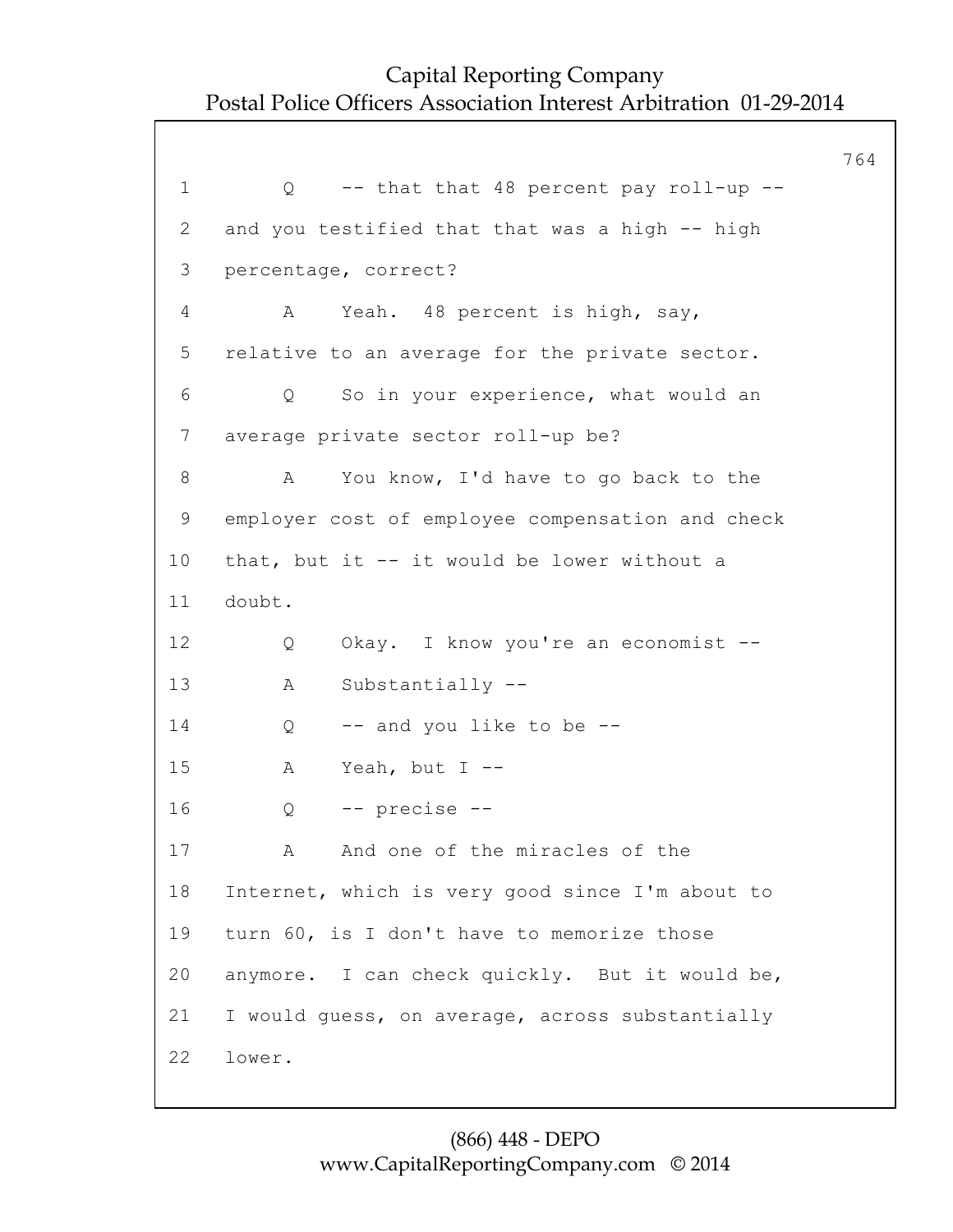765 1 O Half? 2 A I don't know. I would -- I would have 3 guessed a third, but why guess when we can look 4 at the employer cost of employee benefits. 5 Q Okay. And what -- what exactly goes 6 into this roll-up factor? 7 A This is a roll-up for, essentially, 8 overtime, time paid not worked. 9 Q What about benefits? It includes 10 benefits, doesn't it? 11 A I would have to go back and check my 12 calculations. I'm not sure that it does, but -- 13 yeah, it probably includes -- yeah, it would 14 include benefits. 15 ARBITRATOR OLDHAM: And vacations? 16 THE WITNESS: What? 17 ARBITRATOR OLDHAM: And vacation time? 18 THE WITNESS: Oh, yeah. That's time 19 paid not worked. 20 BY MS. GONSALVES 21 Q It also includes paid leave, right? 22 A Yes.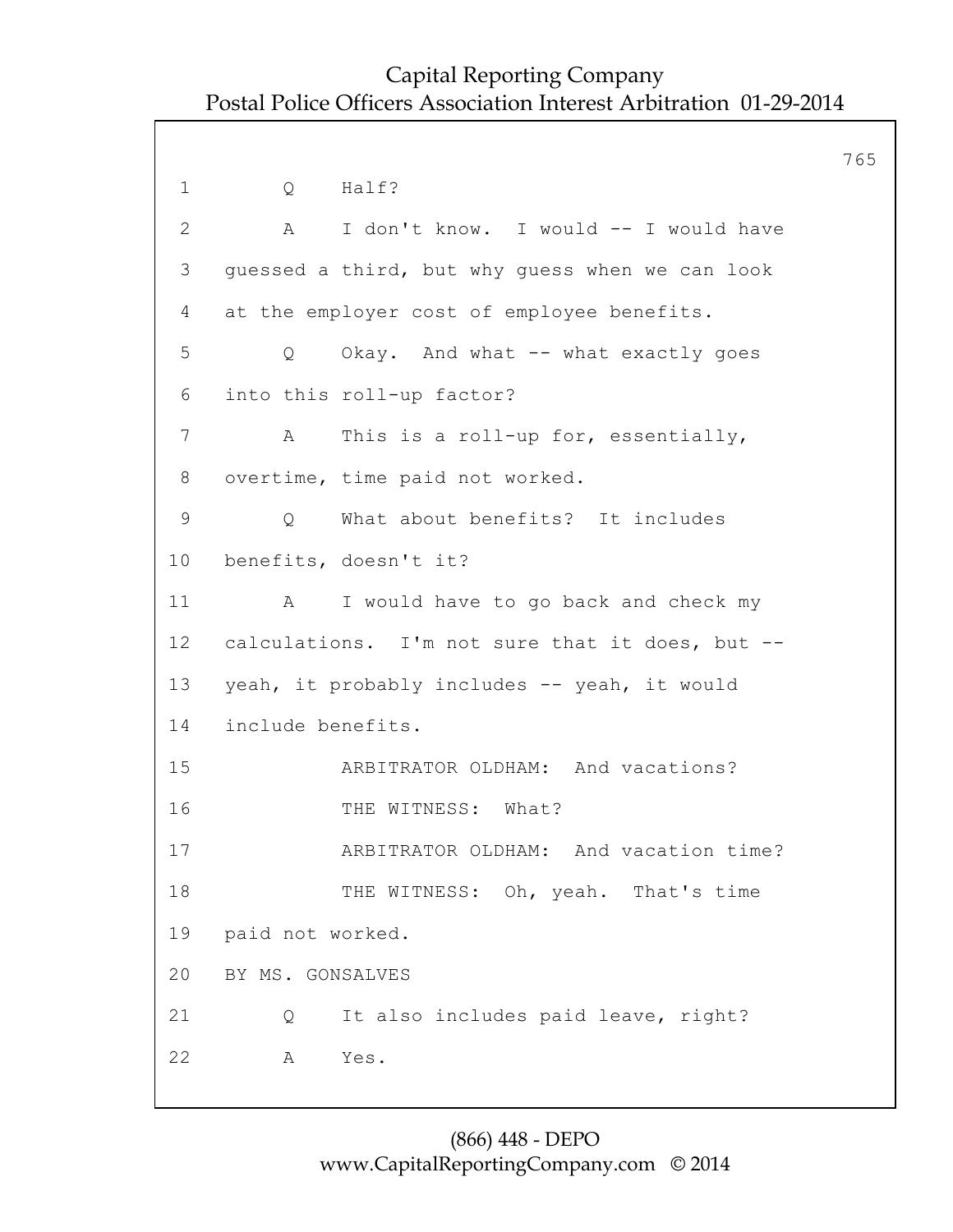766 1 Q Okay. And -- and you just said it does 2 include benefits? 3 A I'd like to go back and -- I would have 4 to check my numbers. I can certainly provide 5 that to you. 6 Q All right. Last question, I think. I 7 think you were aware that the PPOA proposals call 8 for locality pay, are you not? 9 MR. STEPHENS: There's an objection -- 10 we object only that it assumes a fact not in 11 evidence. 12 MS. GONSALVES: Okay. It assumes a 13 fact not in evidence? You guys are seeking 14 locality pay, right? 15 MR. STEPHENS: No, that's not correct. 16 MS. GONSALVES: Oh, you are not. Okay. 17 I was wondering why that wasn't included in the 18 costing analysis, and I guess that that would be 19 the reason why. 20 MR. STEPHENS: No. And again, not 21 meaning to take attention away from the witness, 22 but our -- the proposal, when one compares to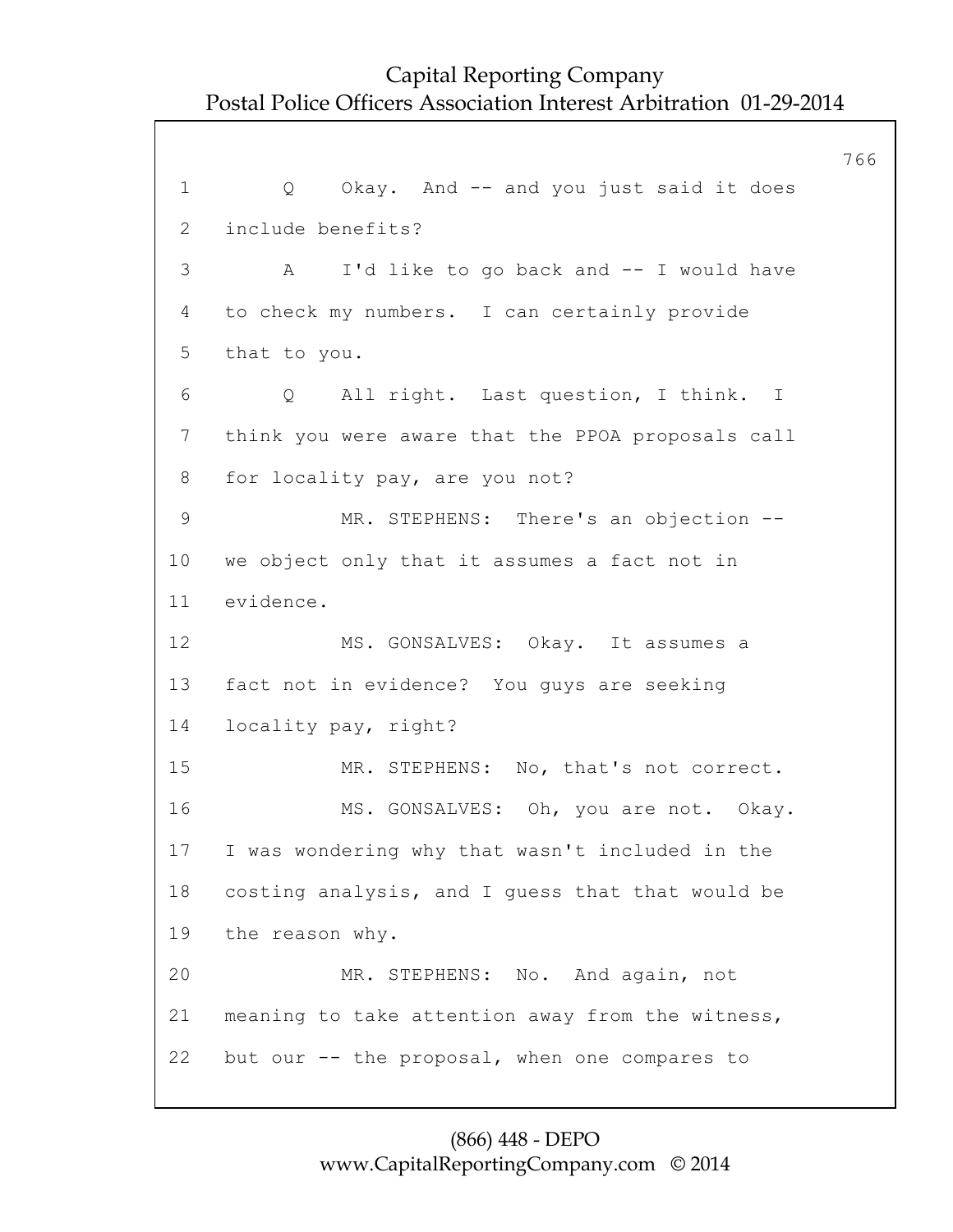|                 |                                                   | 767 |
|-----------------|---------------------------------------------------|-----|
| $\mathbf 1$     | federal agencies, every federal law enforcement   |     |
| 2               | officer that we're aware of receives locality     |     |
| 3               | pay. You receive locality pay even if you live    |     |
| 4               | in Dubuque. So locality pay is something built    |     |
| 5               | in. So to the extent we're make comparisons,      |     |
| 6               | we're making comparisons to federal employees,    |     |
| $7\phantom{.0}$ | all of whom receive locality pay.                 |     |
| 8               | So the analysis that I believe                    |     |
| 9               | Professor Belman did was a weighted average       |     |
| 10              | analysis using the LEO scales, but weighted by    |     |
| 11              | where PPOs are located around the country.        |     |
| 12 <sup>°</sup> | But -- so we're not seeking different --          |     |
| 13              | different pay for working in San Francisco versus |     |
| 14              | working in Memphis.                               |     |
| 15              | MS. GONSALVES: But everyone would                 |     |
| 16              | receive higher pay based upon an average of the   |     |
| 17              | locality pay applied to the federal sector?       |     |
| 18              | MR. STEPHENS: Not if you live in New              |     |
| 19              | York or San Francisco.                            |     |
| 20              | MS. GONSALVES: Okay. So everyone                  |     |
| 21              | except for people that live in San Francisco in   |     |
| 22              | New York --                                       |     |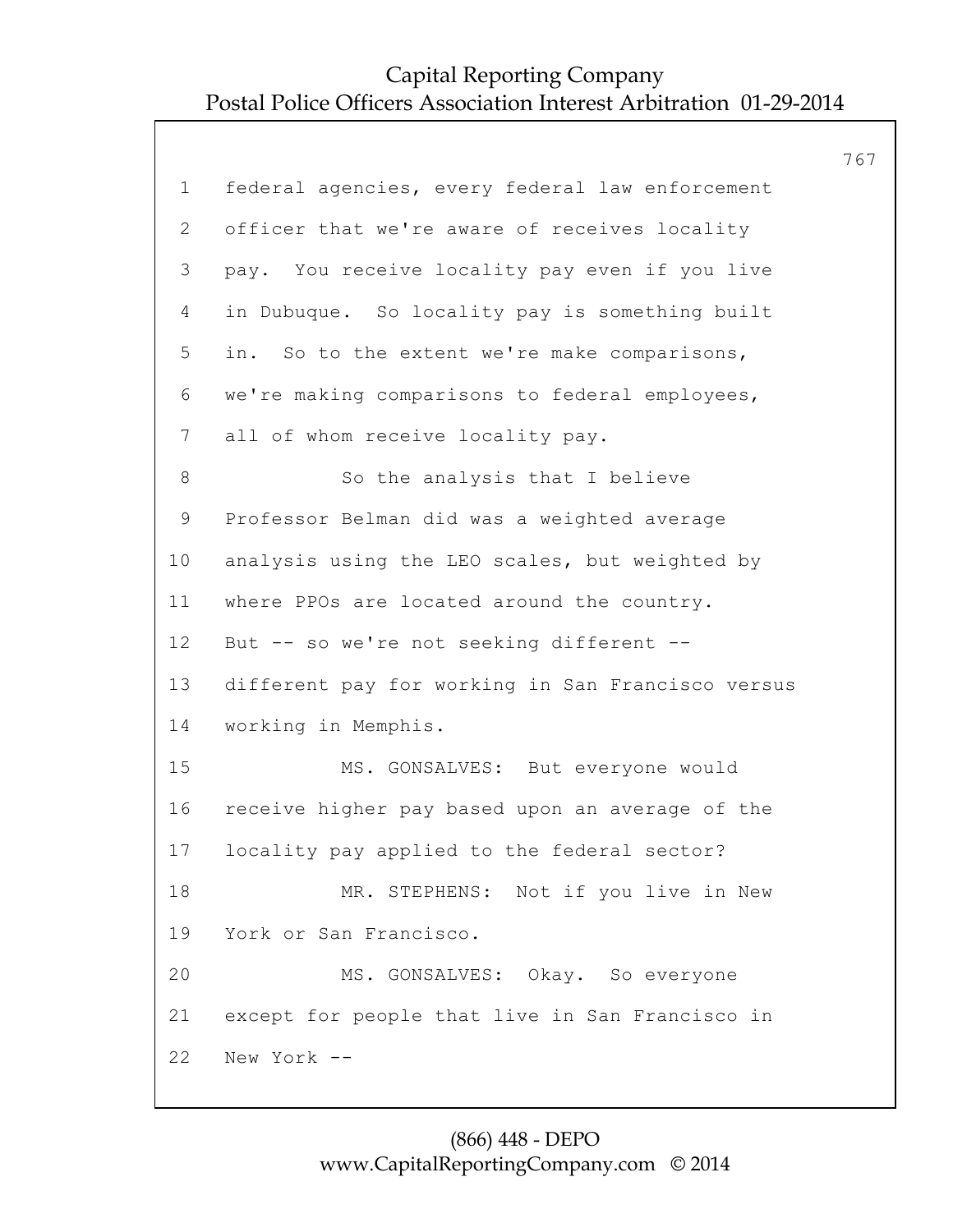768 1 THE WITNESS: No. I think one whose 2 pay is -- 3 MR. STEPHENS: Which is about half 4 of -- 5 THE WITNESS: -- below that average 6 would receive above, and anyone whose pay 7 is above the average -- half the value is at the 8 average, so, you know, anyone in New York, San 9 Francisco, et cetera, would have the total value, 10 be receiving pay that's below their equality 11 equivalent. That's the nature of a mean. 12 MS. GONSALVES: I think that's the 13 end -- the end of my questions, but I just want 14 to check. We would also like to keep cross open 15 for the possibility of asking additional 16 questions, especially as to the cost proposals, 17 because that will take time and energy. As Dr. 18 Belman knows from the rural proceedings, there 19 were separate meetings specifically about these 20 exhibits, so -- because they are complicated. 21 ARBITRATOR OLDHAM: That's fine. We 22 arranged that earlier, and we will preserve that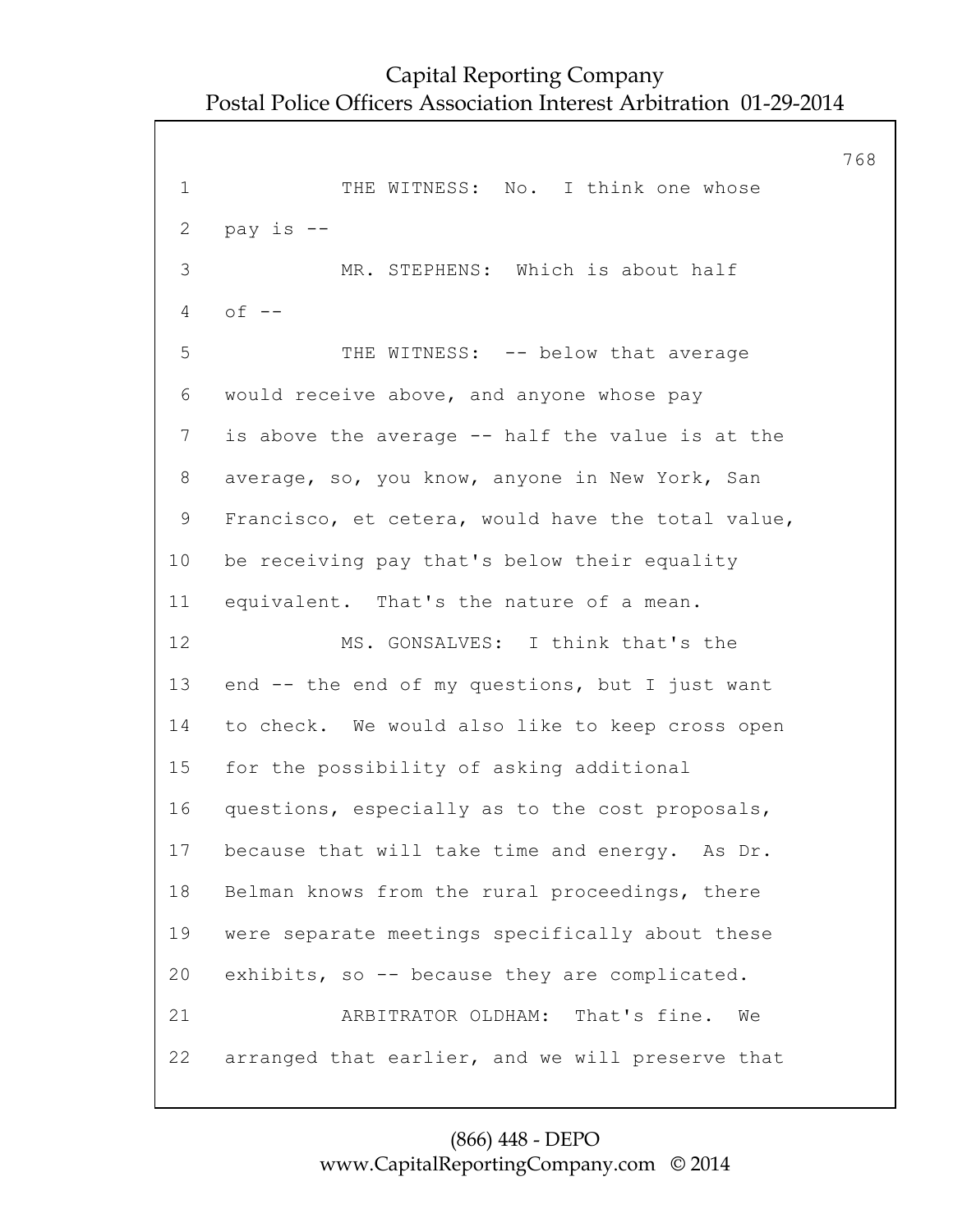769 1 possibility. Anything else, Arlus, for today? 2 MR. STEPHENS: No, sir. 3 ARBITRATOR DUFEK: I do have -- I have 4 a -- Dr. Belman, you would have been 5 disappointed if I hadn't asked. 6 THE WITNESS: I would have been -- 7 ARBITRATOR DUFEK: You would have been. 8 THE WITNESS: -- but notice I haven't 9 testified as to what comparability between rural 10 letter carriers and UPS drivers and -- 11 ARBITRATOR DUFEK: Yeah, I missed that. 12 I have a comment and then I have some questions. 13 The comment is -- goes to your interpretation of 14 the Goldberg award done in 2001, and I think it 15 will be part of the Postal Service's presentation 16 as to what was done precisely in that award. 17 But I find it somewhat astonishing that 18 you would conclude that there was an upgrade 19 somewhere buried in there, when, in year one -- 20 and I remember this quite vividly -- the COLA was 21 lump summed and deferred. The COLA base was 22 rebased, and the percentage increase was very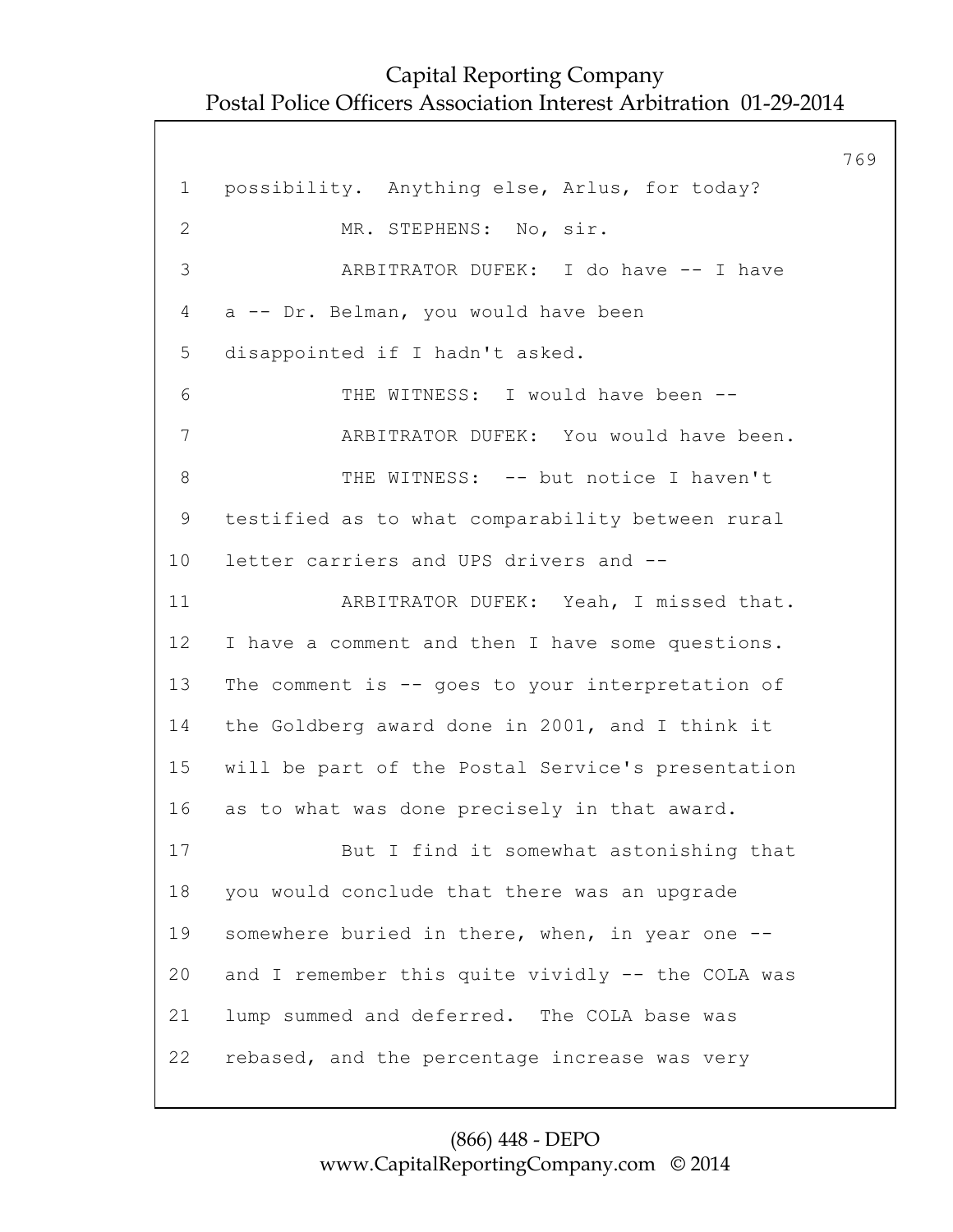770

```
1 modest, nowhere near a grade increase. But we
2 can develop those facts as we go along in this
3 proceeding.
4 More important issue from my vantage
5 point is, you're aware of the fact that these
6 unions, at least the four major ones, used to
7 bargain on a joint basis in something called the
8 Joint Bargaining Committee, and you referred to
9 that in your testimony, correct?
10 THE WITNESS: (Nodding.)
11 ARBITRATOR DUFEK: And you're aware of
12 the fact that, over time, that Joint Bargaining
13 Committee broke up?
14 THE WITNESS: Yes.
15 ARBITRATOR DUFEK: And are you aware
16 the reasons why it broke up?
17 THE WITNESS: They've only been hinted
18 at.
19 ARBITRATOR DUFEK: But would it
20 surprise you that different unions had different
21 bargaining priorities?
22 THE WITNESS: No.
```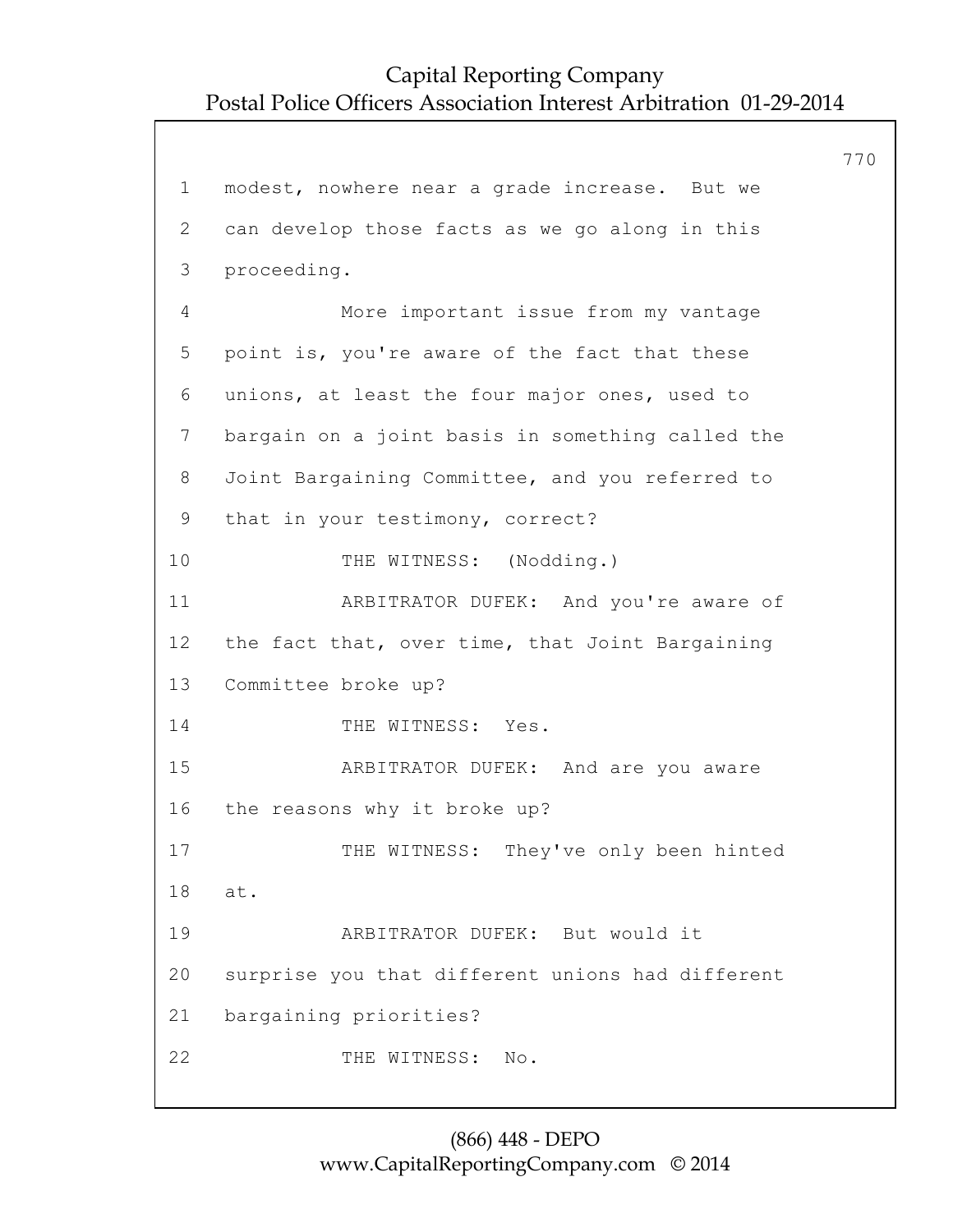771 1 ARBITRATOR DUFEK: And would it 2 surprise you that those bargaining priorities 3 often come to the table in terms of language 4 requests? 5 THE WITNESS: (Shaking head.) 6 ARBITRATOR DUFEK: And would it 7 surprise you that the relationship between the 8 APWU and the NALC was at one time identical? 9 THE WITNESS: I'm sorry. I didn't 10 quite -- 11 ARBITRATOR DUFEK: It was at one time 12 identical. They were -- and today, they're not. 13 MR. STEPHENS: (Nodding.) 14 ARBITRATOR DUFEK: And you canvassed 25 15 years of bargaining history from 1994 through 16 roughly 2017 in this discussion today. 17 And you're not suggesting for the panel 18 in any way that we're to ignore the bargaining 19 priorities that the parties brought to the table 20 in those negotiations and/or interest arbitration 21 proceedings? 22 THE WITNESS: I would say that you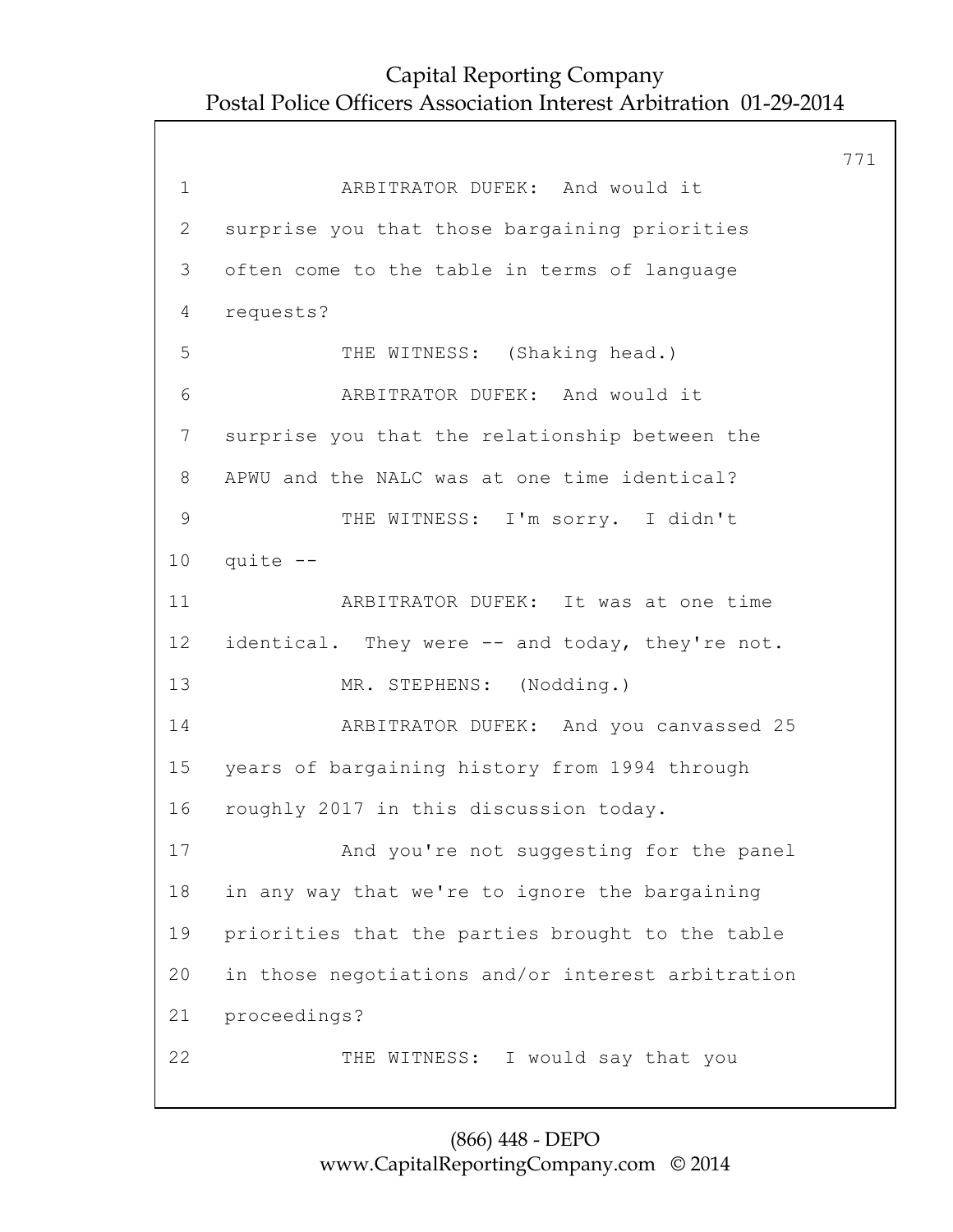772 1 ought to take -- well, obviously, not. Why be 2 wordy when I don't have to be? 3 ARBITRATOR DUFEK: No further 4 questions. 5 ARBITRATOR OLDHAM: All right. Thank 6 you very much, Dr. Belman. 7 (Witness excused.) 8 Am I right that this concludes our 9 proceedings for the day? 10 MS. GONSALVES: (Nodding.) 11 ARBITRATOR OLDHAM: Are we resuming 12 tomorrow at 9:30? All right. See everyone then. 13 (Whereupon, the proceedings were 14 concluded at 2:05 p.m.) 15  $16$  \* \* \* \* \* 17 18 19 20 21 22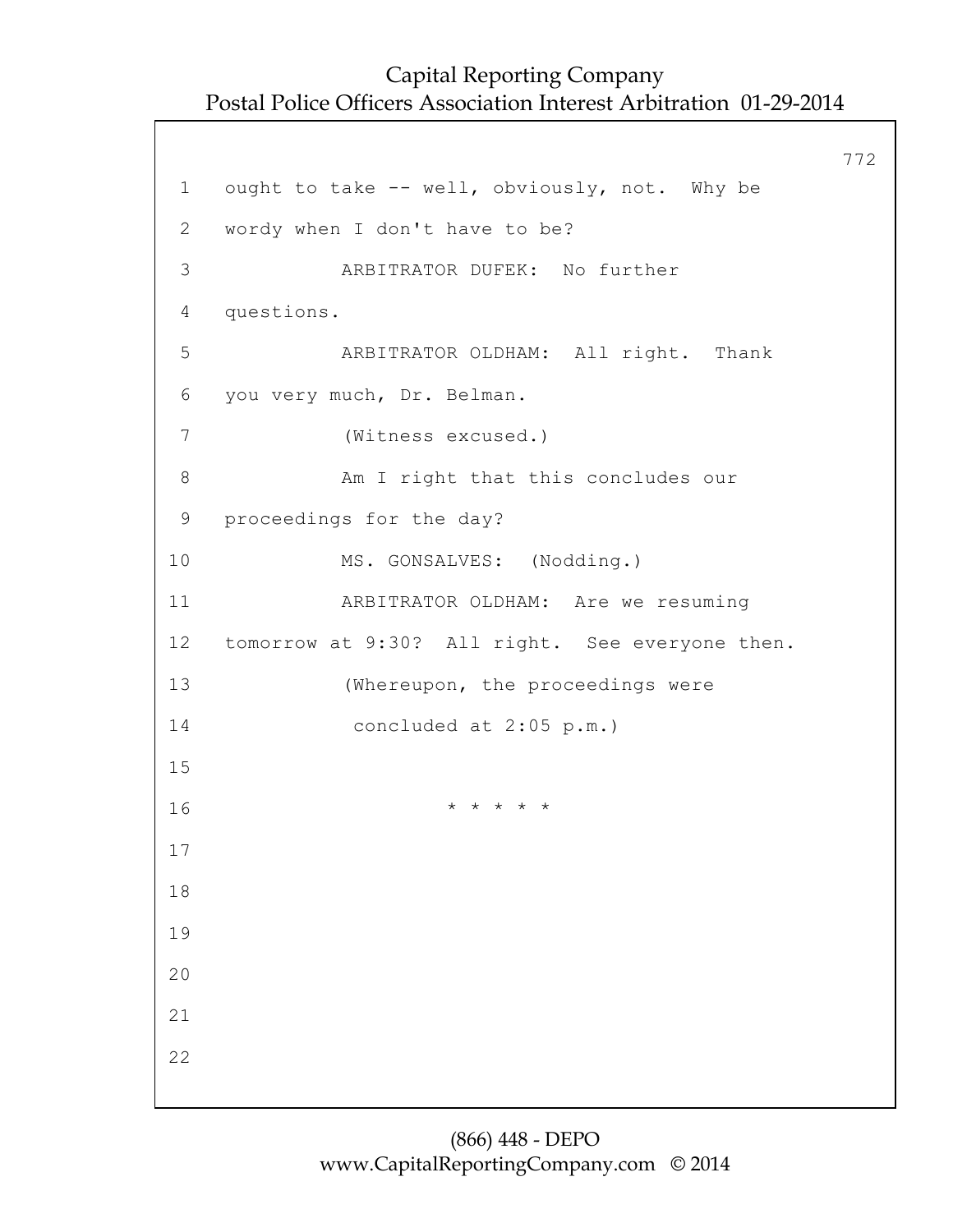|              |                                                      | 773 |
|--------------|------------------------------------------------------|-----|
| $\mathbf 1$  | CERTIFICATE OF NOTARY PUBLIC                         |     |
| $\mathbf{2}$ | I, ERICK M. THACKER, the officer before whom         |     |
| 3            | the foregoing arbitration was taken, do hereby       |     |
| 4            | certify that the testimony appearing in the          |     |
| 5            | foregoing arbitration was taken by me in             |     |
| 6            | stenotype and thereafter reduced to typewriting      |     |
| 7            | by me; that said transcription is a true record      |     |
| 8            | of the proceedings; that I am neither counsel        |     |
| $\mathsf 9$  | for, related to, nor employed by any of the          |     |
| 10           | parties to the action in which this was taken;       |     |
| 11           | and, further, that I am not a relative or            |     |
| 12           | employee of any counsel or attorney employed by      |     |
| 13           | the parties hereto, nor financially or otherwise     |     |
| 14           | interested in the outcome of this action.            |     |
| 15           |                                                      |     |
| 16           | ERICK M. THACKER                                     |     |
| 17           | Notary Public in and for the<br>District of Columbia |     |
| 18           |                                                      |     |
| 19           |                                                      |     |
| 20           | My commission expires:                               |     |
| 21           | June 14, 2014                                        |     |
| 22           |                                                      |     |
|              |                                                      |     |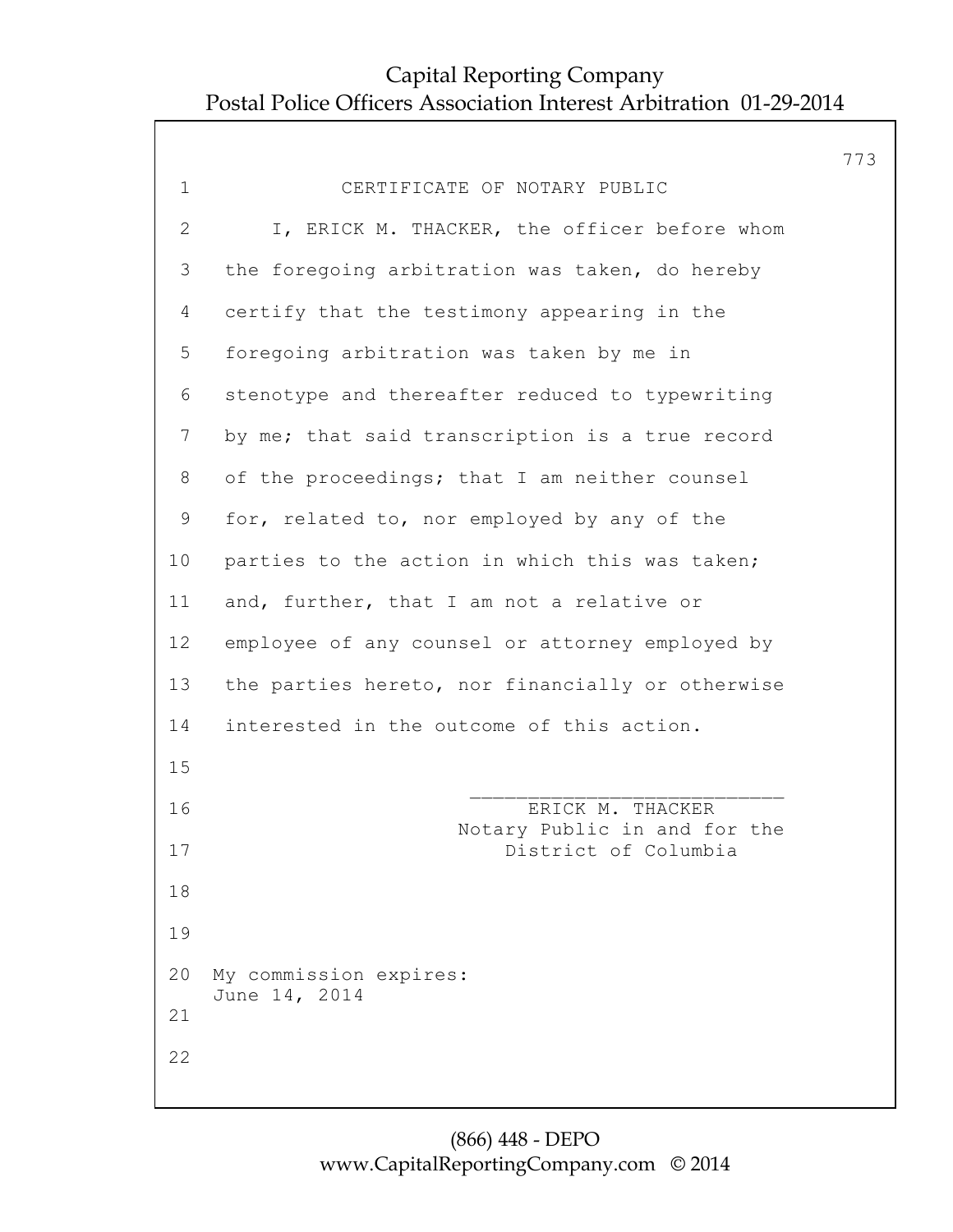Capital Reporting Company

Postal Police Officers Association Interest Arbitration 01-29-2014

Page 1

| $\mathbb{S}$           | \$519,266 722:1               | 1:33 738:2                         | 12 712:3,4,5,13,14                |
|------------------------|-------------------------------|------------------------------------|-----------------------------------|
| \$1,045,667 725:12     | \$53 686:1                    | 10 630:6 635:18                    | 727:6 729:17                      |
| \$1,068,794 725:1      | \$53,833 702:13               | 100 666:10 677:10                  | 12:26 737:17                      |
| \$1,200 714:19         | \$55,613 688:19               | 680:10 693:15                      | 13 622:15                         |
| \$1,800 714:14         | \$56,106 711:7                | 694:22                             | 1359 701:9                        |
| \$1.1 729:4            | \$60,838 711:9                | 1003(a $745:13$                    | 14 773:20                         |
| \$1.6 729:10           | \$61,253 701:15               | 1003(c 703:17                      | 145 700:17                        |
| \$10,000 724:18        | \$629,832 725:7               | 101 676:3,9 677:8<br>680:10 693:19 | 15.2 720:7 726:3,6                |
| \$117 686:18           | \$7,500 701:17                | 694:22                             | 1701 615:7                        |
| \$118 686:18           | 702:14                        | 695:17,22                          | 187,000-and-                      |
| \$20,994 721:21        | \$722,158 724:21              | 101.7 694:1                        | some-odd<br>724:15                |
| \$21,519,266           | \$732 688:7                   | 102 676:10 680:2                   | 187,272 723:2                     |
| 722:22                 | \$76,700 725:9                | 695:22                             | 19 679:1                          |
| \$21,706,538           | \$8 727:2                     | 102.3 675:5                        |                                   |
| 723:3,9                | \$994 687:6 688:9             | 102.8 676:2                        | 1980s 670:19                      |
| \$22,336,370<br>723:10 |                               | 103 676:3,10                       | 1986 653:7                        |
|                        | $\overline{0}$                | 677:8 693:18,20<br>695:17          | 1989 630:5                        |
| \$229 688:6            | 0305 701:10                   | 103.0 694:3                        | 1990 694:6                        |
| \$23,805,979<br>723:12 |                               | 103.4 695:4                        | 1990s 637:4                       |
| \$29,612,977,369       | 1 672:6,8 675:8               |                                    | 1993 627:1                        |
| 726:16                 | 683:6,18                      | 103.8 694:3                        | 1994 671:5 672:1                  |
| \$29.45 701:13         | 689:11,13                     | 103.9 694:2                        | 674:11 675:4<br>676:17 771:15     |
| \$3,700 701:21         | 692:17 693:12<br>710:16 715:2 | 104 675:22 676:9<br>695:15,18,21   | 1995 627:13                       |
| \$3.2 726:2            | 720:17,20 723:6               | 104.7 695:4                        | 653:14                            |
| \$3.81 700:7           | 725:17 726:8                  | 105 676:9 680:2                    | 1998 625:12 630:6                 |
| \$31,071,721           | 728:17,20                     | 693:19                             | 679:1                             |
| 723:21                 | 1.018 685:16                  | 105.4 695:5                        | 1999 618:9                        |
| \$32.7 622:11          | 1.05 685:10                   | 105.6 696:1                        | 624:8,14 627:17<br>636:22 676:1,4 |
| \$346,636 724:22       | 1.1 720:10 726:19<br>729:7,12 | 106 695:21                         | 680:19                            |
| \$35.37 700:1          | 730:10,17                     | 107 675:22 695:15                  | 1s 672:13 674:13                  |
| \$4.7 726:5,6,10       | 1.5 689:12 728:19             | 108 675:22 695:15                  |                                   |
| \$408 682:7            | 1.75 732:11                   | 108.5 695:5                        | 2                                 |
| \$476 688:7 689:20     | 1.8 732:11 733:11             | 108.9 696:2                        | 2 733:18,20                       |
| \$480 723:1            | 1:30 737:16                   | 11 726:19 729:17                   | 2,080 685:22                      |
|                        |                               |                                    |                                   |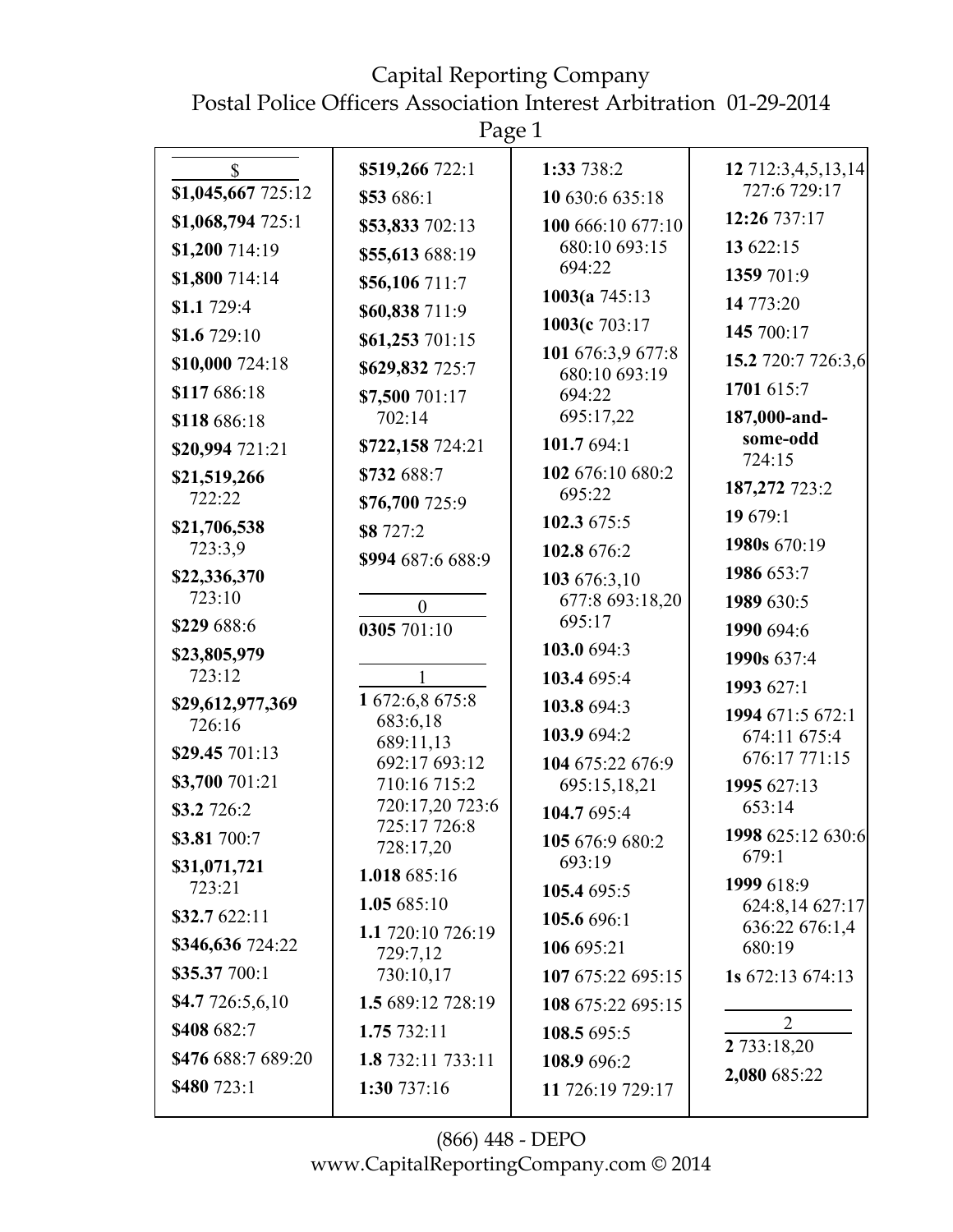Capital Reporting Company Postal Police Officers Association Interest Arbitration 01-29-2014

|                                                                                                                                                                                                                                                                                                                                                     | Page 2                                                                                                                                                                                                                                                                                                                                                                                                                            |                                                                                                                                                                                                                                                                                                                                                |                                                                                                                                                                                                                                                                                                      |
|-----------------------------------------------------------------------------------------------------------------------------------------------------------------------------------------------------------------------------------------------------------------------------------------------------------------------------------------------------|-----------------------------------------------------------------------------------------------------------------------------------------------------------------------------------------------------------------------------------------------------------------------------------------------------------------------------------------------------------------------------------------------------------------------------------|------------------------------------------------------------------------------------------------------------------------------------------------------------------------------------------------------------------------------------------------------------------------------------------------------------------------------------------------|------------------------------------------------------------------------------------------------------------------------------------------------------------------------------------------------------------------------------------------------------------------------------------------------------|
| 2,080-hour 701:14<br>2,219 748:19<br>2,220 748:19<br>2.1 685:8,9<br>2.4 733:10<br>2.5 682:5 721:22<br>722:20<br>2.55 685:20<br>2.7 731:5,12<br>2.8 732:2<br>2.9 731:6,13 732:2<br>733:3,4734:10<br>2:05772:14<br>20 683:12 721:5<br>726:15<br>2000 747:22 748:7<br>20006 615:8<br>2000s 672:12<br>677:1,7<br>756:7,17<br>2001 769:14<br>2008 655:11 | 692:22 693:13<br>695:4<br>721:6,10,14,20<br>723:4,15,17,20<br>724:20 725:6<br>726:15,16,17<br>727:5 728:21<br>731:5,12<br>732:2,10<br>733:3,9,17<br>734:10<br>2013 683:2 684:17<br>685:3 688:4,19<br>689:10,18 694:2<br>695:4 701:3,17<br>702:12,17<br>710:14,19 723:4<br>724:20 731:6,13<br>732:3,11,21<br>733:10,17<br>740:19<br>2014 614:9<br>684:18,19 685:9<br>688:4,6<br>689:11,19 694:2<br>695:5,18 696:1<br>710:15 711:22 | 689:21 703:4<br>723:11,17<br>771:16<br>202 615:9,13<br>20260 615:13<br>209,944 725:17<br>21,007 723:2<br>21,519,200 722:1<br>21,706 723:9<br>210 615:8<br>223-2620 615:9<br>224.251 684:9<br>225.269 684:17<br>229 686:11,15<br>25 726:14 771:14<br>26 700:20<br>268-6704 615:13<br>27 668:1<br>27131 699:21<br>27th 740:19<br>29 614:9 726:18 | 31.59 701:7<br>31.6 701:8<br>32 700:19<br>35 727:2<br>38 619:9<br>$\overline{4}$<br>4 614:5 685:18<br>694:13<br>4.5 690:3 729:2<br>457,386 725:19<br>475 614:15 615:12<br>48 723:18 724:21<br>763:21 764:1,4<br>488 659:7 660:1<br>49 729:8<br>5<br>5 626:10 694:13<br>708:12,14,17<br>715:7,9 741:3 |
| 674:11,14<br>676:13<br>677:9,18,20<br>679:10 680:9<br>756:10,15,18<br>2009 748:16<br>2011 672:2 677:11<br>683:2,13<br>692:2,17 693:6<br>694:7 710:13,19<br>714:4 733:2,17<br>734:10<br>2012 653:20<br>683:2,10,13<br>684:6,17 685:15<br>686:16<br><u>688:18,19 689:9</u>                                                                            | 714:9,17<br>715:1,10<br>731:6,20<br>732:3,4 733:20<br>773:20<br>2015 688:6,7<br>689:12 694:3,20<br>695:5 696:6,8<br>715:11<br>2016 683:6 688:7<br>689:13,21 694:3<br>695:19 696:2,9<br>711:10<br>714:4,16,18<br>715:9,12 723:16<br>2017 683:6,10<br><u>685:3 688:8</u>                                                                                                                                                            | 29th 748:16<br>$\mathfrak{Z}$<br>3619:10<br>683:4,15,17<br>723:8 725:4,6<br>726:9 730:6,9<br>731:8<br>3.05 701:10<br>3.1 720:8 726:4<br>730:10,18 732:3<br>735:19<br>3:00 736:11<br>31 701:9 726:18<br>727:1                                                                                                                                   | 5.3 720:9 729:5,11<br>50 627:3,5<br>763:8,10<br>53,833 689:10<br>701:17<br>54,371 689:12<br>54,847 714:11<br>55,187 689:13<br>55,587 683:15<br>55,670 713:22<br>715:3<br>55,739 689:13<br>56,016 711:16<br>56,673 714:12<br>56,733 689:22                                                            |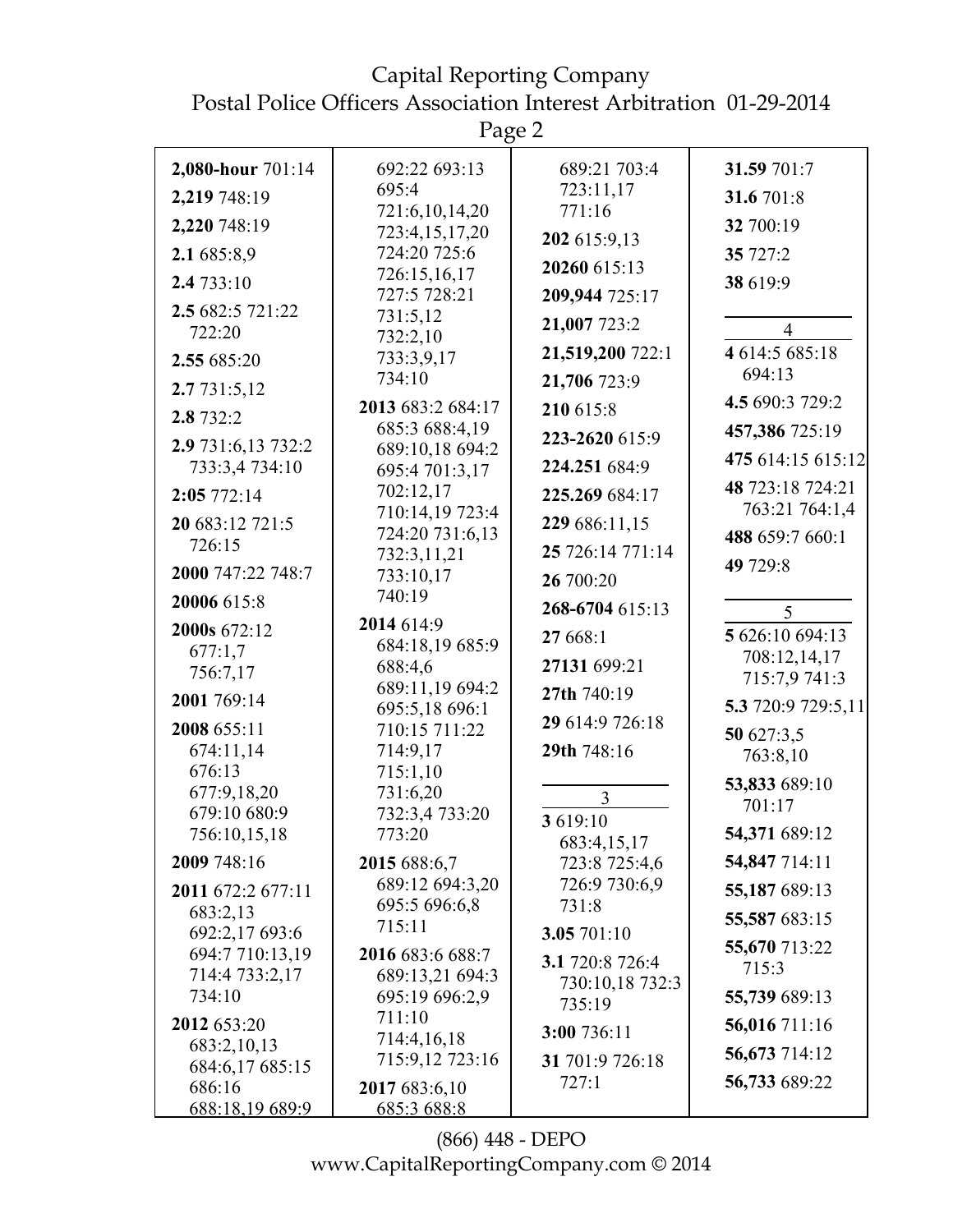| استع<br>L<br>ιT |  |
|-----------------|--|
|-----------------|--|

|                            | 1 age J                       |                              |                                  |
|----------------------------|-------------------------------|------------------------------|----------------------------------|
| 57 667:18                  | 7 625:18 678:10               | 84 707:14                    | 671:2,4                          |
| 57,254 683:16              | 708:1,11<br>711:3,9,16        | 85 627:21 707:14             | accepted 622:3                   |
| 57,483 688:20              | 714:6,17 717:4                | 86 707:19 710:18             | 659:19 660:13<br>671:3 755:17    |
| 701:20 702:17              | 743:6 762:12                  | 87 650:3 707:19              | accepting 639:2                  |
| 58,972 683:17              | 70 620:18,19                  | 88 620:8                     | access 709:1,11                  |
| 58.4 630:5                 | 706,532 725:10                |                              | accident                         |
| 59,529 714:11              | 71 620:19,22                  | 9                            | 663:4,9,11                       |
|                            | 72 647:12 650:3               | 9:07 614:19                  | 666:14                           |
| 6<br>6 625:17 626:10       | 652:17                        | 9:30 772:12                  | accidents 698:19                 |
| 678:2,8 679:21             | 73 656:8 662:3,13             | 90 666:10,11                 | accommodating                    |
| 695:10,13                  | 751:16                        | 90s 654:9                    | 650:17                           |
| 708:1,10<br>711:2,6,15     | 738 616:3                     | 91 667:10,18                 | accompanying                     |
| 714:6, 12, 13, 16          | 74 656:9 665:10               | 94 670:17                    | 629:8                            |
| 715:6,7,9 717:4            | 74,604 713:22<br>715:3        | 96.2 695:17                  | accordance<br>698:12             |
| 743:6 762:12               |                               | 96.4 694:7                   |                                  |
| 60 764:19                  | 75 656:9 662:3                | 96.5 693:9,10,11             | according 627:6<br>665:2 696:15  |
| 60,838 711:17              | 76 656:9                      | 96.9 677:11                  | 710:8,21 745:4                   |
| 61,000 702:10              | 77 669:11,17<br>671:15 672:14 | 98.4 692:18,21               | account 625:18                   |
| 715:10                     | 674:21 675:1                  | 693:14                       | 753:20 754:3                     |
| 61,349 683:18<br>688:22    | 678:4 691:16                  | 994,406 721:21               | accountable                      |
| 61,452 714:17,19           | 693:4 696:4<br>702:8          | $\mathbf{A}$                 | 631:12                           |
| 614 614:5                  | 773 614:5                     | a.m.614:19                   | accuracy 748:22                  |
| 62,343 689:2               | 78 681:21                     | abilities 657:17             | accurate 717:14<br>747:11,21     |
| 62,500 715:10              | 79 697:12                     | 660:6 662:10                 | 749:10                           |
| 652 616:3                  |                               | 663:15 666:22                | Achieving 720:15                 |
| 67 624:6                   | 8                             | ability $645:15$             | acknowledge                      |
|                            | 8 678:10                      | able 621:17 656:4            | 700:2                            |
| 67,041 683:17              | 80 627:7 697:12               | 701:4 712:20<br>732:6 733:21 | acknowledged                     |
| 68 624:6                   | 81 697:13 700:15              | above-captioned              | 636:14                           |
| 68.4 630:5                 | 702:2                         | 614:14                       | across $682:5$                   |
| 69 624:6                   | 82 666:16                     | absence 618:4                | 700:8,16 701:12<br>717:11 764:21 |
| 6s 679:15 680:10<br>708:15 | 667:15,21<br>707:14 760:1     | Absolutely 747:15            | act 655:15                       |
|                            | 83 707:14 716:9               | academics 669:1              | 697:16,19 698:3                  |
| 7                          | 761:22                        | accept 625:15                | 699:2,9,22                       |
|                            |                               |                              | 700:7,9                          |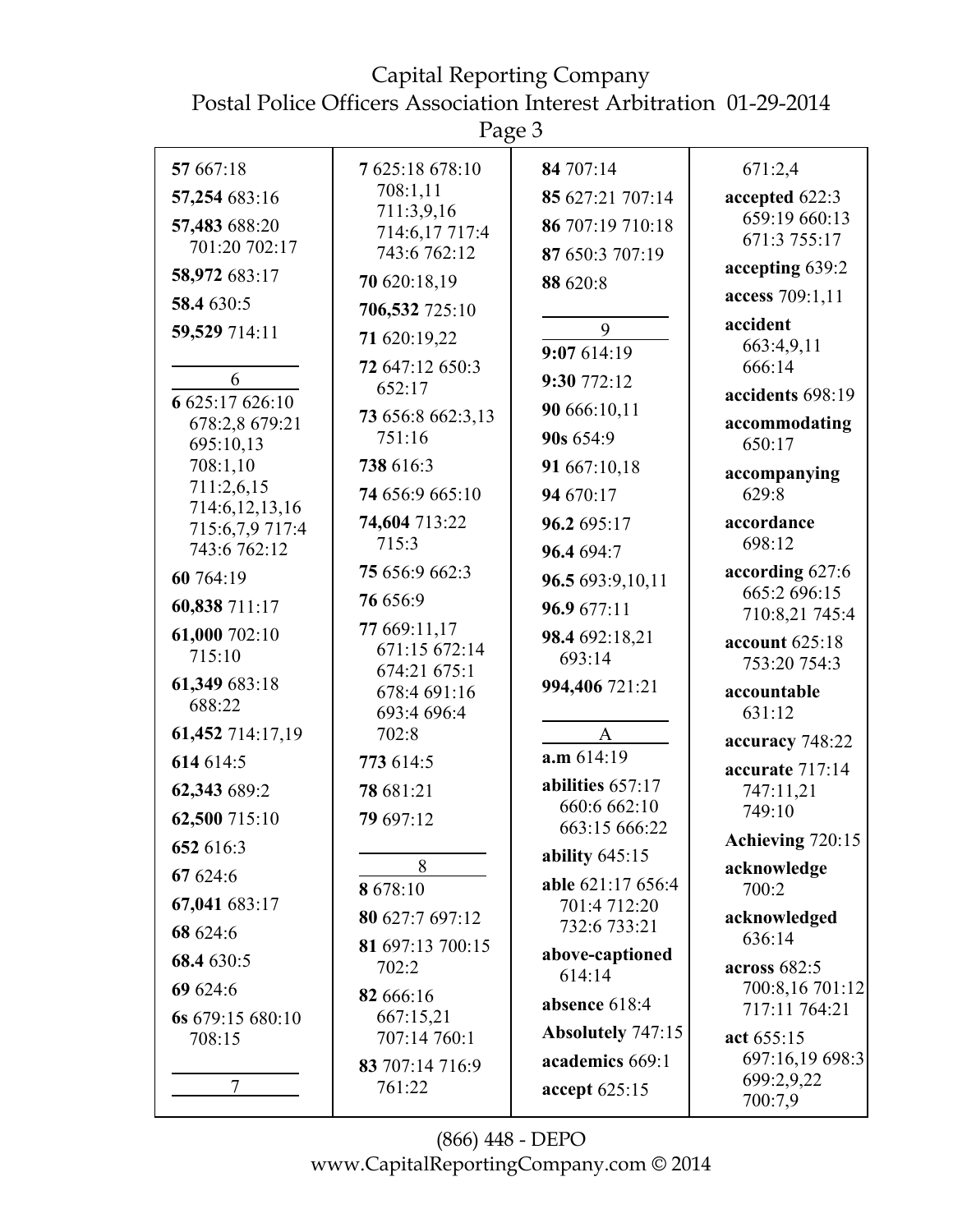Postal Police Officers Association Interest Arbitration 01-29-2014

Page 4

| 701:2,18                       | 647:18 649:17                  | afterwards 736:6                  | allow 755:7                    |
|--------------------------------|--------------------------------|-----------------------------------|--------------------------------|
| 702:15,19                      | 719:12 736:15                  | against 664:4                     | allowed 628:11                 |
| 703:7,20 704:1<br>711:1 728:13 | 768:15                         | 726:18 731:8                      | allowing 726:1                 |
| 735:16 743:5                   | address 617:16                 | agencies 697:21                   | 727:3                          |
| 745:14 754:18                  | addresses 629:2                | 704:13,17 705:1                   | allows 754:20                  |
| 755:1,2                        | addressing 655:3               | 707:12,16 708:2<br>710:9 711:20   | alluded 638:17                 |
| action 773:10,14               | adds 722:21                    | 735:17                            | alone 633:7 634:8              |
| activities 663:15              | adequate 649:19                | 760:3,5,11                        | 648:9                          |
| acts 664:17                    | 651:3                          | 762:21 763:2                      | already $635:13$               |
| actual 674:17                  | adherence 636:17               | 767:1                             | 637:20 638:17                  |
| 684:16 691:7                   | adheres 718:1                  | agency 705:12                     | 639:8 659:18                   |
| 704:8,12 731:16                | adhering 636:15                | 762:11                            | 691:7 716:3<br>738:21 755:21   |
| 732:15                         | adjustment                     | ago 738:18,19<br>739:11 740:2     |                                |
| actually 619:21                | 677:16 684:1                   | 758:22                            | am 617:4 629:22<br>675:6717:16 |
| 629:13,16<br>632:22 634:1,6    | 687:5 688:8                    | agreed 670:17                     | 734:13 743:15                  |
| 637:14 638:7                   | 689:1                          | 719:8,21                          | 772:8 773:8,11                 |
| 646:10 653:20                  | adjustments                    | agreement 619:7                   | ambulance 661:4                |
| 659:6 664:11                   | 691:10,11                      | 620:19 625:14                     | American 633:21                |
| 671:6 680:1<br>686:3,16        | administration<br>655:14 658:7 | 634:16 721:12                     | 669:15                         |
| 695:8,14 699:7                 | 708:6                          | agreements                        | among 636:9                    |
| 705:21 708:7                   | admit 642:21                   | 621:19 638:20                     | 647:11 668:11                  |
| 711:9 712:15                   | adopt 627:14                   | ahead 617:16                      | amount 684:2                   |
| 714:8 715:4<br>731:13          |                                | 645:18 719:9<br>733:15 752:22     | 700:6,11                       |
| 759:5,18,20                    | adopted 626:8<br>713:13        |                                   | 701:18,21<br>703:1,5,6         |
| 760:15                         | adopting 634:20                | ahold 753:16                      | 725:16 727:21                  |
| add 619:22 621:4               | 635:3                          | aid 663:3,5,11<br>665:6 666:14.15 | 729:19                         |
| 688:8 724:22                   | advance $641:18$               |                                   | amounts 658:17                 |
| 753:5                          | 646:16 700:2                   | aids 631:21                       | 674:18 711:21                  |
| <b>added</b> 639:19            | 719:5                          | alarm $664:8$                     | 728:14                         |
| 688:15 689:14                  | advanced 629:19                | alcohol $623:18$                  | analyses 750:8                 |
| adding 689:19                  | <b>Affairs</b> 733:14          | <b>Alexandrovich</b>              | analysis $641:3$               |
| addition 639:20                | affecting 748:5                | 615:18 641:1                      | 659:15,19<br>660:5,8,13        |
| 642:8 653:4<br>654:5 682:6     | <b>affects</b> 724:18          | align 663:20 690:3                | 669:13 692:10                  |
| 707:11                         | <b>afford</b> 645:21           | aligning 686:21                   | 704:8,12 709:7                 |
| additional 630:16              | afternoon 649:19               | alive 617:22 618:2                | 737:2 749:19                   |
| 632:15 637:22                  | 738:14,15                      | Allegheny 747:2                   | 752:18,20<br>755:15,22 756:1   |
| 639:13,18                      |                                |                                   |                                |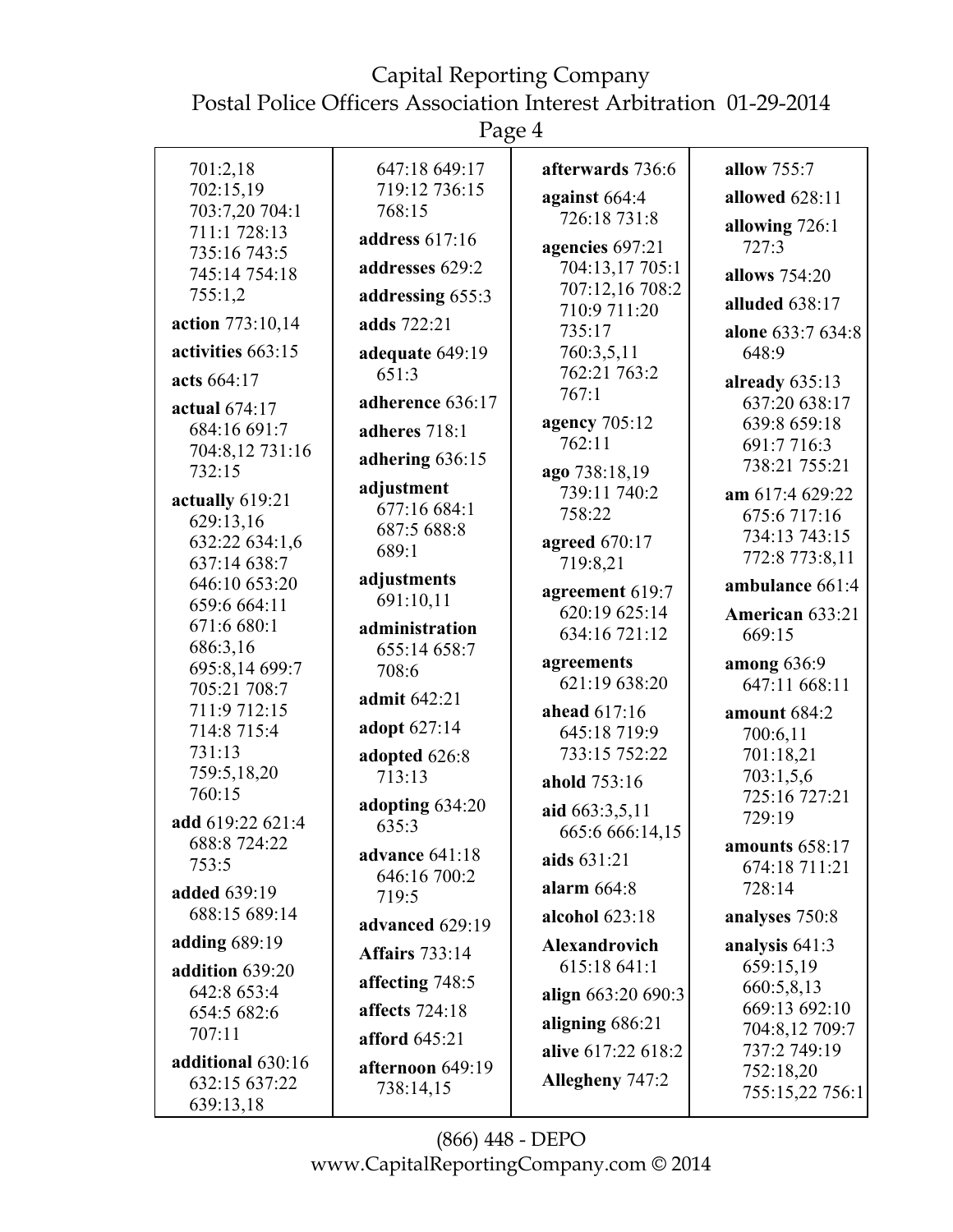Postal Police Officers Association Interest Arbitration 01-29-2014

Page 5

| 766:18 767:8,10                 | 643:17 648:13          | arbitrated 670:20            | 709:13,15                         |
|---------------------------------|------------------------|------------------------------|-----------------------------------|
|                                 | 693:10 719:17          |                              | 711:12                            |
| analyst 632:3                   |                        | arbitration 614:1            | 716:18,21                         |
| analysts 658:13                 | apparently 705:7       | 624:9,15 626:1               | 717:6,10,14                       |
| and/or 771:20                   | appear $702:21$        | 627:12<br>638:13,22          | 718:4,9,12,19                     |
| <b>ANDERSON</b>                 | 758:16                 | 653:17 654:11                | 719:20                            |
| 615:7                           | appeared 758:20        | 669:21 670:6,9               | 722:3,7,10,13                     |
| anecdotal 656:17                | appearing 773:4        | 681:7 684:11                 | 731:11,15                         |
|                                 | appears $752:10$       | 697:4 738:18                 | 734:9,20 735:3<br>736:3,10 737:15 |
| announcing                      |                        | 744:15 746:20                | 738:3                             |
| 707:16                          | applicable 744:1       | 747:13 748:15                | 758:6,10,14                       |
| annual 671:22                   | applied $635:14$       | 750:16,19                    | 763:12,16                         |
| 682:5 683:4                     | 767:17                 | 758:5,7759:21                | 765:15,17                         |
| 688:16,17                       | applies 700:8          | 771:20 773:3,5               | 768:21                            |
| 692:12                          | applying 655:7         | arbitrations                 | 769:3,7,11                        |
| 701:16,19                       | 762:16                 | 653:11,12,14                 | 770:11,15,19                      |
| 702:12,16 703:6<br>710:13 711:6 |                        | 654:6,7 659:13               | 771:1,6,11,14                     |
| 726:16 729:7                    | apprehending<br>698:19 | 675:17 744:14                | 772:3,5,11                        |
| 733:2 734:9,12                  |                        | arbitrator 616:19            | arbitrators 615:2                 |
|                                 | approach $649:11$      | 617:2,6,22                   | 641:2 681:15                      |
| annualized 726:7                | appropriate            | 619:1,20 620:9               | 697:5 759:7                       |
| annually 687:6                  | 678:13 689:14          | 622:2,18                     | area 623:22 653:8                 |
| 688:6,7,9                       | 691:9 696:19           | 624:2,15                     | 667:22 669:10                     |
| 720:8,11 726:4                  | 701:6 755:12           | 625:1,4,9,22                 | 697:12 698:17                     |
| 729:10,12                       | appropriately          | 626:7 627:13                 |                                   |
| 735:19                          | 703:10 705:15          | 628:2,4,6,10,19,             | areas 666:21                      |
| answer 664:8                    | approved 622:1         | 21 629:5,21                  | 763:6                             |
| 741:15 742:8                    |                        | 632:7 633:16<br>635:2 636:22 | aren't 732:15                     |
| 745:12 759:9                    | approximately          | 638:2,5,10                   | arguably 636:12                   |
| anticipated                     | 627:3 635:20           | 639:1,9 641:6,9              | argue $697:7$                     |
| 617:19 649:15                   | <b>April 686:21</b>    | 642:20                       | 706:21,22                         |
| anymore 764:20                  | <b>APWU 619:7</b>      | 643:4,8,20,22                |                                   |
|                                 | 634:17                 | 648:16 649:9                 | argued $627:17$                   |
| <b>anyone</b> 651:20            | 670:10,22 674:5        | 650:8 651:8,22               | 630:14 631:2,14<br>632:17 633:3,6 |
| 768:6,8                         | 678:1,10,17            | 652:7,10                     | 634:5,10,14,19,                   |
| anything 648:14                 | 679:10,11,15,21        | 653:15,22                    | 20 635:12 636:4                   |
| 651:20 690:16                   | 681:6 694:17,19        | 660:17 669:20                |                                   |
| 732:13 769:1                    | 695:10,13,20           | 671:11 672:16                | argument 626:15                   |
| anyway 737:7                    | 696:7 756:13           | 673:6,13,16,21               | 627:10 629:15<br>716:10 744:7     |
| Apologies 759:20                | 758:15 771:8           | 681:4,12<br>687:19,22 696:5  |                                   |
| apologize 622:21                | arbitrarily 754:5      | 697:8 702:1                  | arguments 625:7<br>636:15         |
| 629:7 641:16                    | arbitrary 753:8        | 707:4,7                      |                                   |
|                                 |                        |                              | Arlus 615:6 617:6                 |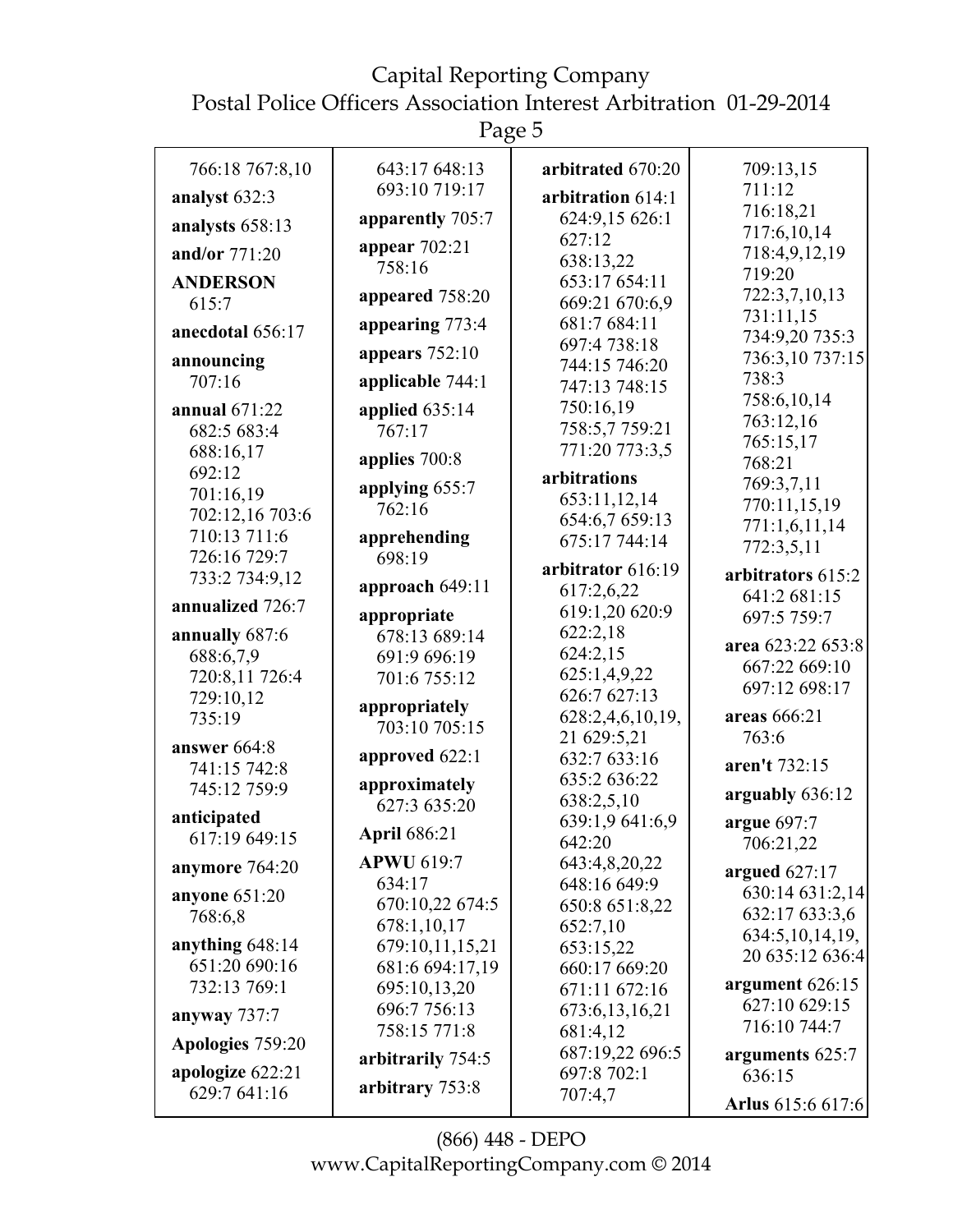Postal Police Officers Association Interest Arbitration 01-29-2014

Page 6

| 643:15 649:3                   | assumes 763:1       | avoiding 681:17              | 696:13,14                    |
|--------------------------------|---------------------|------------------------------|------------------------------|
| 707:8 719:20                   | 766:10,12           | award                        | 699:16 720:17                |
| 769:1                          | assuming $741:14$   | 624:10,15,22                 | 721:8,12                     |
| armed 751:20                   |                     | 629:6,8 632:7                | 722:9,11,16                  |
| 752:6                          | assumption 652:2    | 635:20 636:8                 | 724:2 726:12,20              |
|                                | 690:6               | 638:3 758:6                  | 727:7,11,21                  |
| arranged 768:22                | astonishing         | 769:14,16                    | 728:9 730:3                  |
| arrest 664:16                  | 769:17              |                              | 742:17,20                    |
| 665:1,2                        | Atlanta 700:21      | awarded 639:4                | 770:8,12,21                  |
| arresting 698:19               | 701:9               | 640:16 676:5                 | 771:2,15,18                  |
| arrives 649:19                 | attachments         | awarding 636:8               | base 671:21,22               |
|                                | 623:20              | aware 758:6                  | 672:6 677:15                 |
| <b>Arthur 627:13</b><br>653:14 |                     | 761:2,7                      | 683:5,13 684:7               |
|                                | attempted 750:17    | 762:2,15 766:7               | 687:15                       |
| article 619:9,12               | attention 620:14    | 767:2                        | 688:13,22                    |
| articles 655:1                 | 637:6 652:15        | 770:5,11,15                  | 689:12 694:22                |
| artifact 687:3                 | 656:7,8 693:3       | away 637:12                  | 711:22 712:6                 |
|                                | 766:21              | 663:9 766:21                 | 721:2,14,20,21               |
| ascending 673:18               | attorney 624:5      | awful 720:4 753:6            | 722:1,5,21<br>723:7,11,14    |
| assertions 651:16              | 773:12              | axis 674:19,20               | 724:16,18,20                 |
| assessing 649:17               | <b>August 680:9</b> |                              | 725:4,7,14,22                |
| 657:20,21 662:8                | 691:20              |                              | 727:5 728:22                 |
| assigned 698:14                | authorize 664:3     | $\mathbf{B}$                 | 769:21                       |
|                                |                     | background                   | <b>based 624:20</b>          |
| assignments                    | automation          | 623:2 625:10                 | 636:3,8 638:1                |
| 698:11                         | 626:14 628:11       | 704:17                       | 640:13,22 657:7              |
| assisting                      | 631:3,8,20          | <b>bad</b> 643:2             | 674:17 680:20                |
| 709:3,4,6,12                   | 636:1,13            | balance 726:13               | 704:1,12,18                  |
| associated 630:11              | 640:8,11            | 743:2                        | 714:5 728:21                 |
| 633:12 634:10                  | available           | <b>banded</b> 619:14         | 731:3 767:16                 |
| 651:13 688:3                   | 618:16,17           |                              |                              |
| 725:12 729:16                  | 656:20 658:20       | <b>barely</b> 714:15         | <b>basic 628:18</b><br>654:8 |
| <b>Association 614:6</b>       | 659:11 668:13       | bargain 770:7                |                              |
| 624:8,17 644:9                 | 684:19              | bargained 634:1              | basically 623:20             |
| 650:18                         | average 627:7       |                              | 694:10                       |
| 653:16,21                      | 661:15 685:5        | bargaining<br>618:8,9 619:6  | 729:14,19 744:7              |
| 654:8,14,15,16,                | 701:1,12,16,19      |                              | 750:21 759:1                 |
| 18 669:15 672:6                | 702:16 717:17       | 620:19 621:19                | <b>basis</b> 640:16          |
| 694:1 739:8                    | 764:5,7,21          | 625:22 634:2<br>635:1 638:20 | 657:20,21                    |
|                                | 767:9,16            | 653:10 656:1                 | 659:19 662:8                 |
| assume 736:5                   | 768:5,7,8           | 670:21 671:14                | 668:11 669:6                 |
| assumed                        | averaged 718:7      | 679:7 680:5,13               | 688:9 716:5                  |
| 690:12,17                      | averages 726:3      | 688:4,5 690:14               | 717:7 752:18                 |
|                                |                     |                              |                              |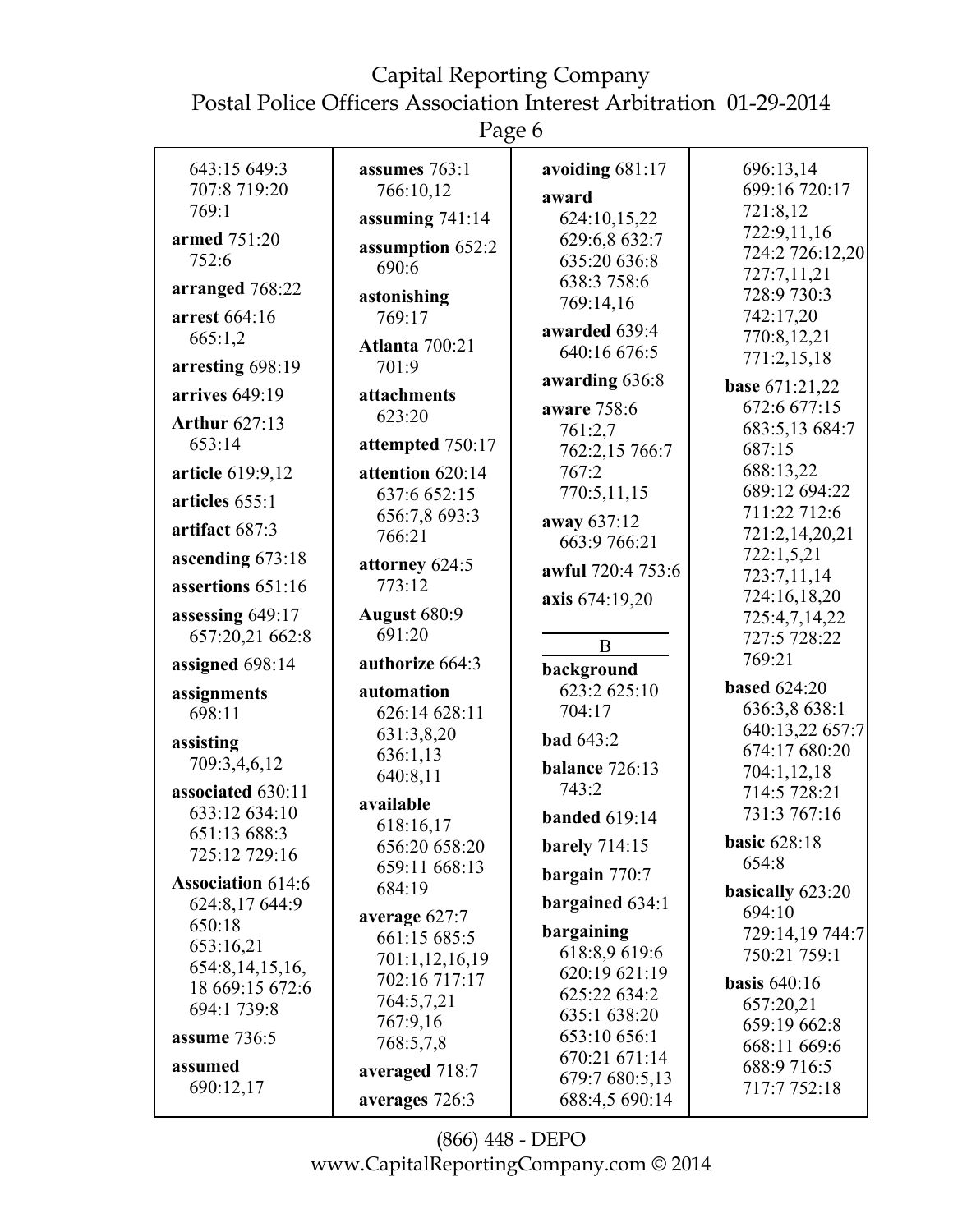Page 7

| 755:18 770:7                                                                     | <b>Belman's 645:18</b>                                                                          | 678:17                                                            | <b>broken</b> 724:7                                                  |
|----------------------------------------------------------------------------------|-------------------------------------------------------------------------------------------------|-------------------------------------------------------------------|----------------------------------------------------------------------|
| <b>beat 698:15</b>                                                               | 704:6 737:1                                                                                     | <b>board</b> 614:1 762:4                                          | brought 771:19                                                       |
| become 635:16                                                                    | benchmark 655:5                                                                                 | <b>bonus</b> 689:17                                               | budget $731:4$                                                       |
| 690:19 699:5                                                                     | benefit 700:6                                                                                   | <b>books</b> 616:19                                               | 736:2 749:21                                                         |
| begin $617:10$                                                                   | benefits 700:12                                                                                 | <b>boost</b> 683:16                                               | budgets 731:2                                                        |
| beginning 623:8<br>650:2                                                         | 765:4,9,10,14<br>766:2                                                                          | <b>boosted 681:12</b>                                             | 732:1 734:21<br><b>built</b> 744:17 767:4                            |
| begins $662:1$                                                                   | <b>best 638:22</b>                                                                              | <b>bother</b> 654:20<br>710:10                                    | bulk 739:16                                                          |
| begun $627:16$                                                                   | 640:21 660:21<br>668:13                                                                         | bottom $684:5$                                                    | <b>bundle</b> 630:17                                                 |
| <b>behalf</b> 614:20<br>615:5,10 738:22                                          | <b>better</b> 629:22<br>638:6 660:15,17                                                         | 687:7 691:19,20<br>694:10 698:9                                   | 639:14,18<br>bundles $631:10$                                        |
| <b>behind</b> 674:16                                                             | 682:21 697:1                                                                                    | <b>bought</b> 676:20                                              | 632:15 639:18                                                        |
| 677:5                                                                            | 712:17 715:19<br>747:17 749:22                                                                  | boy 739:10                                                        | burdens 634:9                                                        |
| <b>believe</b> 637:7,19<br>638:2 646:2,14                                        | 750:4                                                                                           | <b>BRAMESCO</b>                                                   | <b>Bureau</b> 733:13                                                 |
| 647:13                                                                           | beyond 670:6                                                                                    | 615:11                                                            | <b>buried</b> 769:19                                                 |
| 650:20,21                                                                        | 732:4,13                                                                                        | <b>break 641:15</b><br>647:22 707:3                               | business 684:22                                                      |
| 670:20 671:5<br>696:18 703:9                                                     | bigger $725:18$                                                                                 | 718:15,17 736:4                                                   | $\mathcal{C}$                                                        |
| 705:13 712:3                                                                     | <b>bill</b> 618:6                                                                               | <b>brief</b> 624:21                                               | $C-13622:20$                                                         |
| 735:6 739:4                                                                      | billion $622:11$                                                                                | 638:8,15 643:21                                                   | $C-14623:1$                                                          |
| 745:6 752:15<br>761:22 767:8                                                     | 726:18                                                                                          | 659:3 707:6                                                       | $C-15623:1$                                                          |
|                                                                                  | <b>binder</b> 646:14                                                                            | 718:21                                                            | calculate 701:14                                                     |
| believed $651:11$                                                                | 697:13                                                                                          | briefly 670:2<br>763:5                                            | 725:10                                                               |
| believes 647:17<br><b>Belman</b> 616:3<br>641:13<br>642:9,13,17,20<br>643:1,7,11 | bit 618:21<br>619:4,13 637:14<br>642:9 650:19<br>659:11 661:16<br>666:13 670:5<br>671:17 673:17 | briefs 624:7 625:3<br>632:6<br>bright<br>661:13,17,19             | calculated<br>685:14,22<br>687:12 689:18<br>725:6,9 728:7<br>729:3   |
| 645:21 648:6<br>650:1<br>652:9,12,21<br>657:5,6<br>669:10,19                     | 674:3 682:9<br>695:6 704:15,16<br>714:17<br><b>Bjork</b> 615:4 679:2                            | bring $620:13$<br>645:20 648:3,5<br>673:14 715:8<br>719:12 748:13 | calculating 684:2<br>calculations<br>682:16,17 721:4<br>725:5 727:19 |
| 672:16 673:13<br>704:7 707:20<br>719:9,15 731:11                                 | 739:10<br><b>blind</b> 673:17                                                                   | Bringing $751:5$<br>brings $637:5$                                | 728:3 729:13<br>741:2 765:12                                         |
| 736:4 737:3                                                                      | bloody $684:12$                                                                                 | broad $663:16$                                                    | campus 620:21                                                        |
| 738:7,14 767:9                                                                   | <b>BLS</b> 732:11,18                                                                            | 752:20                                                            | campuses 623:9                                                       |
| 768:18 769:4<br>772:6                                                            | 734:18                                                                                          | <b>broke</b> 770:13,16                                            | candid 646:11                                                        |
|                                                                                  | <b>blue</b> 673:20                                                                              |                                                                   |                                                                      |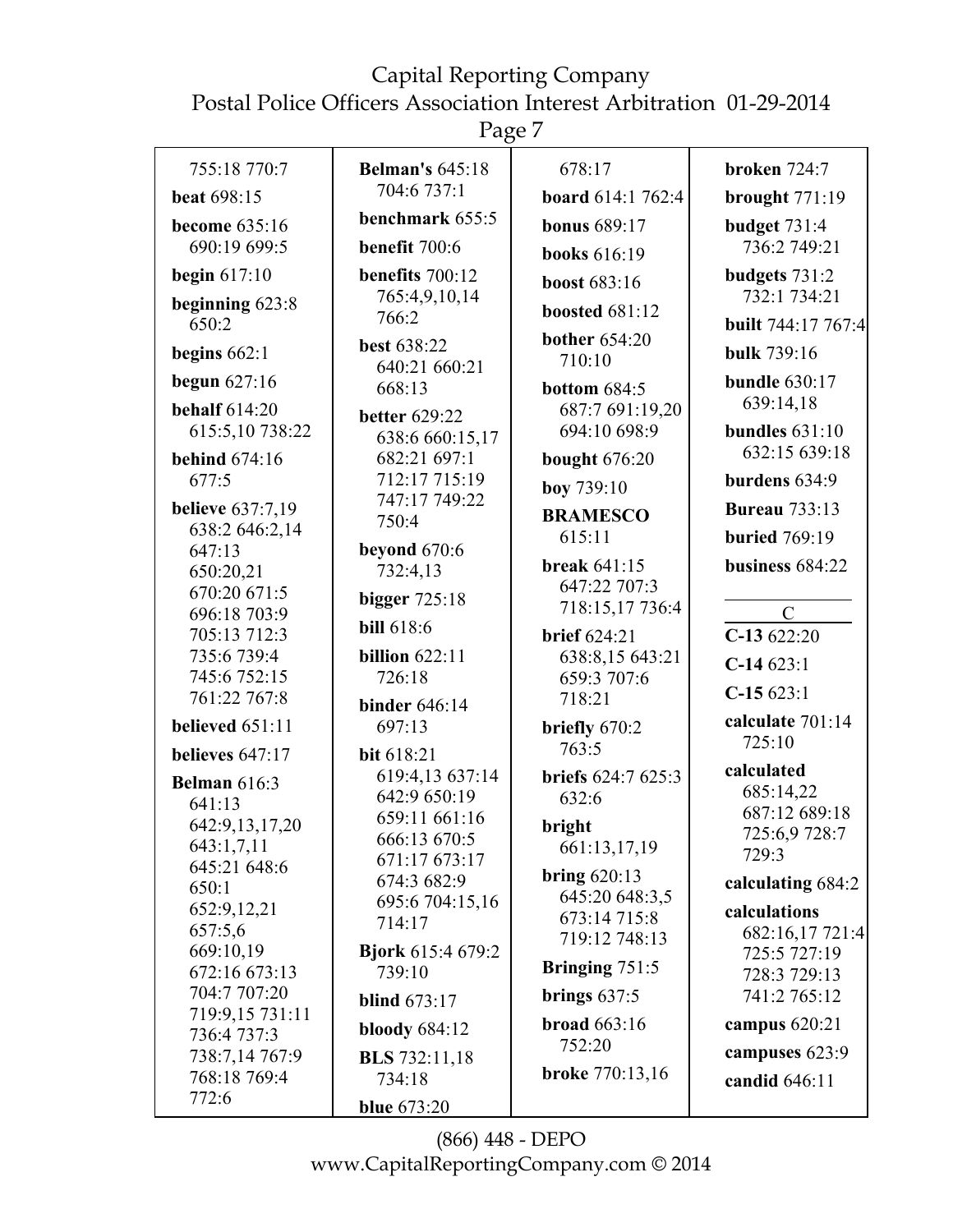Page 8

| canvassed 771:14           | 634:4,6,15,19,2              | certain $623:10$    | 659:8,17,22           |
|----------------------------|------------------------------|---------------------|-----------------------|
| capacity 761:16            | 1 635:3                      | 637:12,13           | 660:3 755:1           |
| Capital 614:17             | 653:16,18,21                 | 652:13 669:14       | characterize          |
|                            | 669:15 673:19                | 706:19              | 754:14,16             |
| capture 658:21             | 756:12                       | certainly 638:10    | charges 648:6         |
| care 755:16                | <b>Carrier's 626:15</b>      | 650:8 694:7         | chart 678:6           |
| carefully                  | carries 698:10               | 728:3 742:18        | 679:19 680:1          |
| 759:12,13,15               | carry                        | 746:18 751:9        | 691:3 694:19          |
| carrier 625:17             | 630:15,16,17                 | 766:4               | 695:11 711:13         |
| 626:9,14 628:12            | 707:8                        | <b>CERTIFICATE</b>  | 714:2                 |
| 629:2 630:4                |                              | 773:1               |                       |
| 632:9 633:5                | carrying 626:19              | certify 773:4       | check 640:3           |
| 635:10,18                  | case 617:4 619:18            | cetera 666:9        | 734:15<br>740:1,10,12 |
| 672:6,7,8,13               | 624:4,10 628:14              | 684:18 768:9        | 748:9 764:9,20        |
| 674:13 675:5,8             | 629:12 635:9                 |                     | 765:11 766:4          |
| 677:5 692:16,17            | 638:18 639:15                | <b>Chair 615:3</b>  | 768:14                |
| 693:12 738:17              | 645:2 646:18                 | chance 621:3        |                       |
| 750:15,19                  | 660:14 673:10                | 743:2               | choice 713:19         |
| 751:10                     | 679:5 681:10<br>694:21 698:7 | change $626:21$     | choose 678:13         |
| carriers 625:15            | 699:18 712:22                | 627:15 635:18       | chose 678:8           |
| 626:16,19 627:3            | 713:19,20                    | 639:10,12           | chosen 621:12         |
| 628:14,20                  | 715:13 716:12                | 677:20 680:20       | 625:22 677:22         |
| 629:14 630:9,20            | 718:10 728:6                 | 685:14,16,17        | 699:14,20             |
| 631:3,4,6,15,21            | 729:2,22 731:19              | 697:5 727:7,8       |                       |
| 633:1,3,4,19               | 744:22 746:5                 | 732:8 742:4,18      | Chris 615:16          |
| 634:9 635:13               | 760:9 762:7                  | 743:9               | cited 740:9           |
| 636:1,4,11                 | cases 654:1,3                | changed 625:20      | cities 699:8          |
| 637:1                      | 663:11 664:6,19              | 632:2,9 637:3       | 700:16                |
| 639:11,15,22               | 684:2 692:19                 | 640:6 674:13        | city 626:9 627:21     |
| 640:3 674:14               |                              | 676:6 696:20        | 630:4 633:5           |
| 675:13 676:6,7             | categorizing<br>741:9        | 697:3               | 635:10 636:11         |
| 677:19,21<br>680:21 692:18 |                              | changes $626:13,18$ | 701:5,9               |
| 693:18                     | category $675:12$            | 632:21 640:16       | civil 743:7           |
| 694:2,12,14                | cause 618:3                  | 680:19 706:16       |                       |
| 721:18 745:2               | 634:22 641:4                 | 745:7               | clarify 758:9,13      |
| 751:1 769:10               | 757:18                       | 748:4,7,8,18,20     | <b>Clark 670:19</b>   |
| carrier's $632:19$         | caused 756:11                | 757:10,17,18,19     | 676:21                |
| Carriers 618:7             | <b>Census</b> 732:17         | ,20                 | <b>Clarke 653:22</b>  |
| 624:8,18                   | <b>Center 659:4</b>          | changing $725:15$   | class 724:2           |
| 625:11,13,19               |                              | characteristics     | classifications       |
| 626:6,8 627:6              | central $670:10$             | 633:11 656:13       | 669:14                |
| 631:16                     | cents 685:18,20              | 657:18              |                       |
|                            |                              |                     |                       |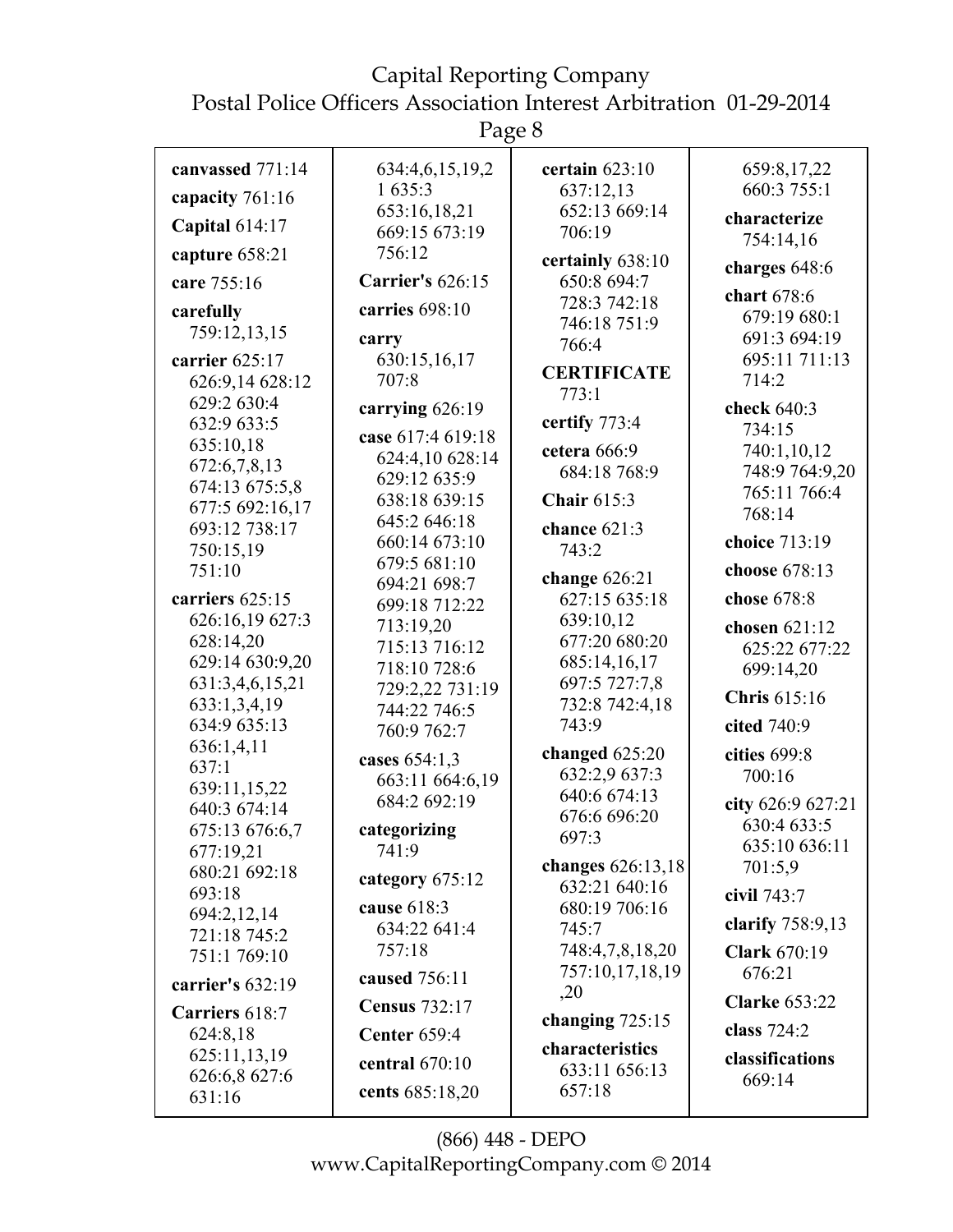Page 9

| clause $684:1$                  | 691:2,3,9,11                   | comfort 707:3                 | 682:2 720:3                    |
|---------------------------------|--------------------------------|-------------------------------|--------------------------------|
| clauses 680:5,14                | 694:19 714:5                   | coming 639:21                 | 726:12 730:18                  |
| cleanup $620:1$                 | 723:11 724:17<br>725:7,9,16,17 | 657:1 676:14                  | compared 626:11                |
| clear 639:9 656:15              | 728:8,11,17,18,                | 730:7 762:4                   | 637:15 667:18                  |
| 657:4 669:7                     | 19,20 769:20,21                | commencing                    | 677:14 703:10<br>747:16 755:14 |
| 670:6 687:12                    | <b>COLA-like</b>               | 614:19                        |                                |
| 691:12 724:5                    | 690:10                         | comment                       | compares 664:13<br>766:22      |
| 732:11 734:1<br>735:7741:6      | <b>COLAs</b> 686:11            | 769:12,13                     | comparing $655:17$             |
| 747:10                          | 689:15                         | commission                    | 671:21                         |
| clearly 658:17                  | <b>COLA's 685:11</b>           | 773:20                        | 704:12,21 714:2                |
| 713:4 715:20                    | collar 668:20,21               | committed                     | 743:13,14,15                   |
| 733:19                          | collect 730:13                 | 623:9,13 690:11               | 755:19                         |
| clerk 634:7                     | 732:20 733:22                  | committee 666:1<br>770:8,13   | comparison                     |
| 636:13 678:8                    | collected $701:1,3$            |                               | 655:16<br>703:12,15            |
| 679:15 680:10                   | 730:14                         | common 681:7<br>755:19        | 716:4,5 743:3                  |
| 695:10 718:2                    | collection 659:10              | community                     | comparisons                    |
| clerks 633:20                   | 709:5                          | 662:21                        | 668:4 746:8                    |
| 678:10,11 681:3<br>745:2 759:2  | collective 619:6               | companies 731:4               | 767:5,6                        |
| clerk's 758:18                  | 620:19 621:19                  |                               | compensated                    |
|                                 | 638:19 653:10                  | <b>Company 614:17</b>         | 625:21 637:2                   |
| close 708:22 733:4<br>757:12    | 656:1 690:14<br>699:15 721:12  | comparability<br>620:15 621:7 | compensating                   |
|                                 | 724:2                          | 622:3 626:11                  | 633:10,13                      |
| closely 678:12<br>721:17 731:22 | College 747:2                  | 633:18 636:10                 | compensation                   |
| 745:4                           | color $623:4$                  | 640:14,17,22                  | 632:3,4 638:1                  |
| closer 711:9 733:4              | 671:17 673:17                  | 645:6 653:9                   | 660:10,11<br>668:19 750:7,18   |
| clumsy $642:9$                  | 678:17                         | 654:12 655:7<br>670:1,3,7     | 751:2 764:9                    |
| cluster 661:2                   | 690:20,21                      | 696:16 705:4                  | complete                       |
|                                 | Columbia 614:18                | 706:6,19 707:13               | 627:16,20 662:4                |
| coals 675:17                    | 773:17                         | 743:22 744:5,17               | 663:21 761:19                  |
| Code 699:21                     | column 683:12                  | 745:15,18 769:9               | completed 626:3                |
| <b>COLA 672:1</b>               | 686:9 687:16<br>688:12,14      | comparable<br>705:18 706:1    | 646:11                         |
| 680:5,13 683:20<br>684:2,4,8    | columns $694:18$               | 716:1 744:20                  | completion                     |
| 685:14                          |                                | 745:5 757:22                  | 619:16                         |
| 686:12,14                       | combination<br>677:15 680:5,13 | comparables                   | complex 682:20                 |
| 687:11,12,17                    | 698:15                         | 654:4,12 743:3                | 713:12 728:6                   |
| 688:3,14,15,18<br>689:15,16,20  | comes 673:3 679:4              | compare 655:8,12              | complicated                    |
| 690:7                           |                                | 664:11 678:1                  | 628:17 768:20                  |
|                                 |                                |                               |                                |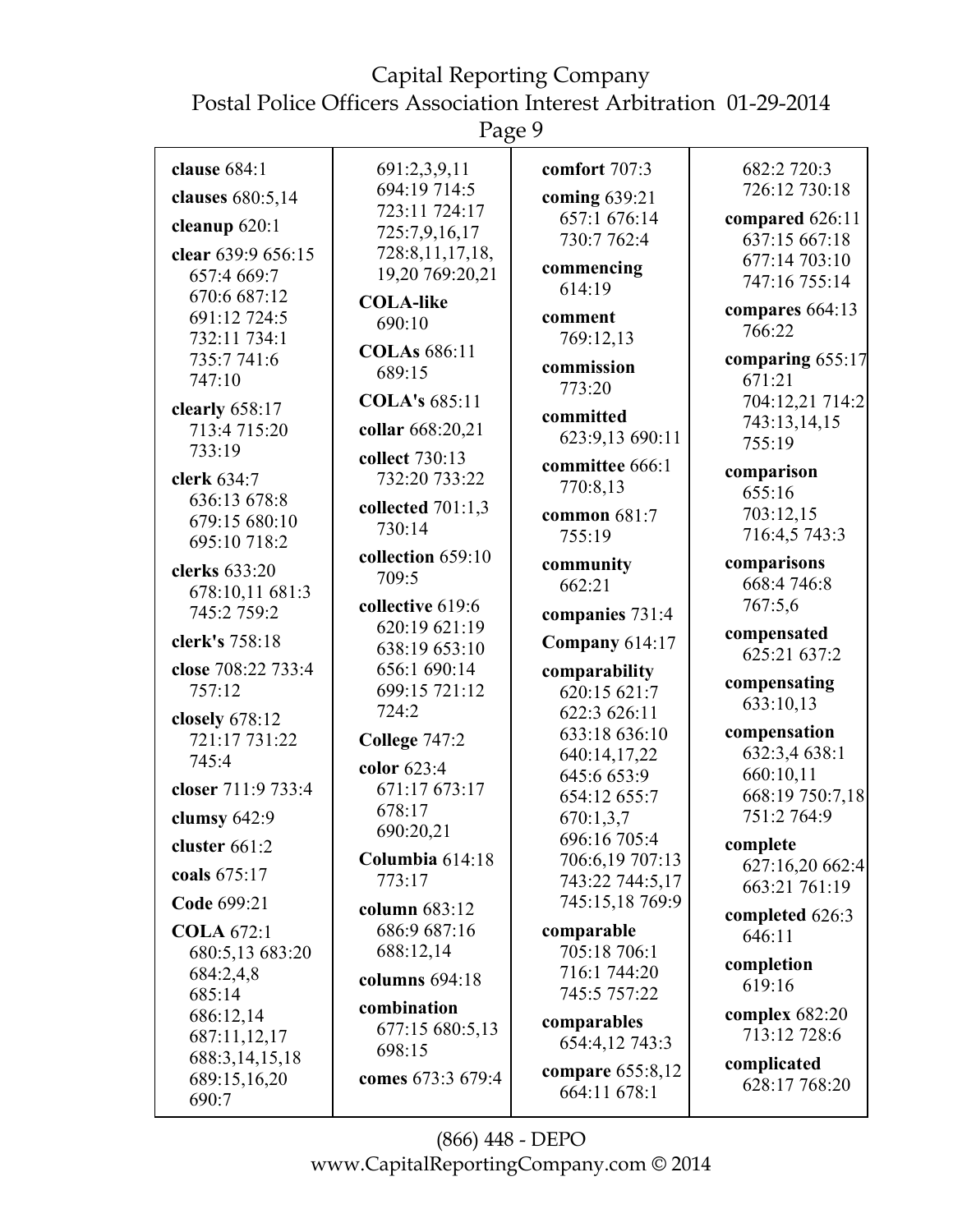Postal Police Officers Association Interest Arbitration 01-29-2014

Page 10

| complications<br>686:22    | conducting<br>698:22             | continued 738:8             | 687:8                        |
|----------------------------|----------------------------------|-----------------------------|------------------------------|
|                            |                                  | continuum 754:13            | correct 617:5                |
| compliment<br>723:22       | conflict 681:18                  | contract 619:9              | 621:8 652:6<br>678:18 722:14 |
|                            | consensus $685:1,6$              | 625:12 655:15               | 739:3 741:11,21              |
| comply 646:2               | consequences                     | 658:6 683:2,6               | 746:9 747:9                  |
| components 682:1           | 629:12 671:9                     | 686:2,20,22                 | 757:1,15,21                  |
| composition                | consequently                     | 688:13,19,20                | 764:3 766:15                 |
| 667:14                     | 618:20                           | 689:9 696:7<br>697:15,19,20 | 770:9                        |
| compound 725:5             | conservative                     | 698:3                       | correlate 757:19             |
|                            | 713:19                           | 699:2,7,9,22                | correlation                  |
| comprised 726:19           | considerable                     | 700:7,9                     | 630:22                       |
| compromised                | 658:17 762:6                     | 701:2,18                    |                              |
| 645:16                     |                                  | 702:15,19                   | correspond 652:4             |
| computations               | considerably                     | 703:4,7,20,22               | cost 648:3 671:1             |
| 724:11                     | 676:16 677:5                     | 711:1                       | 676:15,18                    |
| computed $721:16$          | 747:17 749:22<br>750:3           | 729:4,6,9,11                | 677:16 683:22                |
|                            |                                  | 735:16 743:5                | 687:5 688:8,22               |
| computer 642:10            | considered 706:7                 | 754:18 755:1,2              | 718:18 720:2                 |
| concentration              | consistently 679:8               | contractor 698:1            | 721:9,14 723:20              |
| 631:5                      | consists 682:3                   | contractors 703:3           | 724:10                       |
| concept 627:12             |                                  | contracts 626:5             | 725:11,12<br>726:5,13,16,17  |
| concerned 705:4,5          | constitute 614:13                | 679:7 683:21                | 727:18 730:2                 |
| 706:15 725:20              | construction                     |                             | 732:10                       |
| 736:13                     | 646:22                           | contrast 627:17             | 757:6,8,14                   |
| concerns 626:11            | Consumer 684:8                   | 664:14 666:3                | 764:9 765:4                  |
| 633:18                     | contend 625:8                    | 691:4 695:7<br>709:19       | 768:16                       |
|                            | 637:17                           |                             | costing $655:20$             |
| conclude 769:18            |                                  | control 659:16              | 719:5,9 721:17               |
| concluded 626:12           | contended 625:19<br>626:19 630:7 | converted 627:22            | 724:3,10,17                  |
| 635:14,16<br>636:22 772:14 | contends 637:11                  | convinced 635:9             | 737:1 766:18                 |
| concludes 772:8            | content 659:5                    | cook 754:7 755:12           | costs $656:1,2$              |
| conclusion 626:7           | 667:12                           | cooks 705:12                | 677:3                        |
| 635:2 657:7,13             | contentions                      | 706:8                       | 720:3,5,6,9,16,1             |
| 696:10 716:22              | 629:10                           | cop 752:12                  | 7,18,21<br>721:1,15 724:8    |
| 735:9 742:12,15            |                                  |                             | 725:18 726:20                |
| 756:20                     | context 645:12                   | copies $643:16$<br>737:2    | 727:4,5,7,11,13,             |
| conclusions                | 652:22 663:16                    |                             | 21 729:9,15,20               |
| 742:5,6                    | contingent 619:15                | copy 650:12 702:4           | 730:3 732:15                 |
|                            | continue 734:5                   | 712:17                      | 735:19 757:9                 |
| conditions 660:6           | 755:7                            | core 664:9                  | counsel 652:18               |
| 757:1                      |                                  | corner $643:9$              |                              |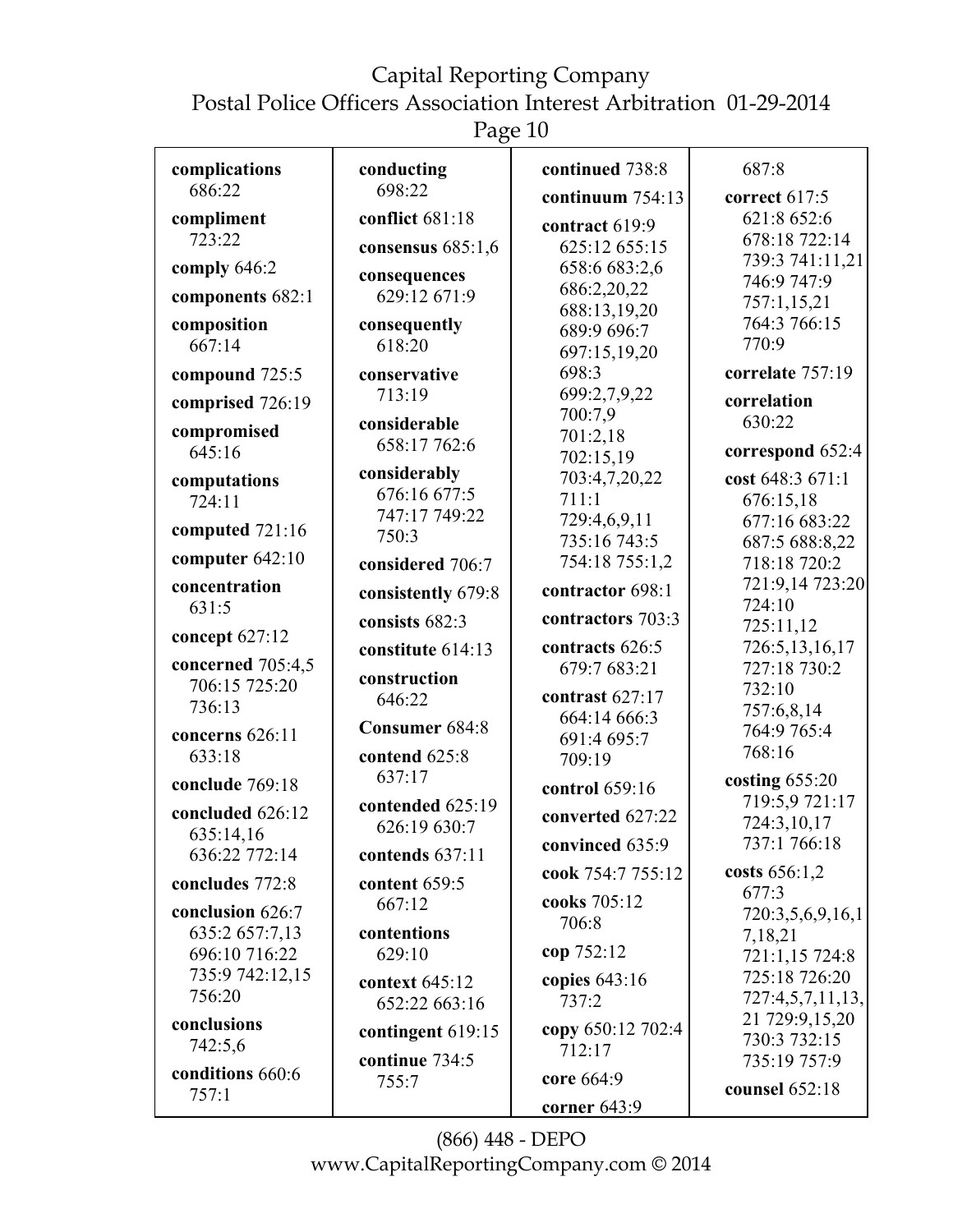Page 11

| 738:11 760:15                 | criminal 662:20      | CV 647:11,15              | 695:1,9             |
|-------------------------------|----------------------|---------------------------|---------------------|
| 773:8,12                      | 664:17 666:9         | cycle 688:4,5             | declined 627:14     |
| counselors 663:19             | 710:3 761:10         |                           | 655:10 695:16       |
| country $622:13$              | crimson 623:4        | D                         | 742:16,19           |
| 704:10 767:11                 | criteria 668:16,18   | D.C $614:9,16$            | declines 695:22     |
| couple 617:9                  | 669:7                | 615:8,13 700:20           | declining 734:6     |
| 622:7 640:10                  | cross 616:2 685:7    | 712:9,18 715:4            | deferred 689:16     |
| 646:1 707:10                  | 736:13,15            | Dale 616:3 643:11         | 769:21              |
| 730:20 751:18                 | 768:14               | 693:3 738:7               | define 740:7        |
| 758:4                         | crosses 684:15       | damage 641:3              | definition 698:6    |
| course 623:18                 | cross-               | data 658:2,10             | 735:7 755:11        |
| 646:17 654:22                 | examination          | 659:10 667:9              |                     |
| 674:18 682:19                 | 644:14               | 679:20 702:4,5            | definitions         |
| 686:13 691:8<br>696:14 700:15 | 645:16,22            | 724:1,4                   | 755:4,20            |
| 720:2,12 752:19               | 647:18 649:18        | 731:13,16                 | degree 705:19       |
| 757:18 759:22                 | 651:4719:13          | 732:20,21                 | 755:10              |
| 760:18                        | 736:5 738:11         | 734:18,19 747:9           | delayed 629:20      |
|                               | cross-examine        | 749:15,19                 | delinking 634:11    |
| court 622:1,4                 | 645:19 719:11        | database 658:9            | deliver 629:4       |
| covered 699:15                | cumulative           | date 618:16               | 635:17              |
| 700:8                         | 686:10,12            | 645:21 684:15             |                     |
| <b>CPI</b>                    | 688:5,9              | day 618:21 644:7          | delivered           |
| 684:13,16,18,21               | curious 760:4        | 649:11 772:9              | 628:12,19           |
| 685:9,20 687:9                | current 631:18       | days 618:17               | delivering 627:6    |
| CPS 734:19                    | 684:7 686:12         | 753:11                    | delivery $627:4,21$ |
| craft 619:5,8                 | 692:11,20            |                           | 628:7,13,15         |
| 677:6 745:1,2                 | 701:16 702:12        | <b>DCA 648:9</b>          | 631:6,19 640:2      |
| crafts $655:10$               | 711:8,11             | de 697:7                  | demanding           |
| 680:16 720:14                 | 733:6,9 734:16       | dearth $621:15$           | 630:15 631:4        |
| 735:11                        | 762:5                | December 740:17           | demands 632:16      |
| 742:17,19 745:9               | currently 692:17     | decide 716:16             | demerit 758:11      |
| create 701:5,10               | 693:11 701:21        | decimal 727:18            | demonstrate         |
| created 639:14                | 703:6                |                           | 622:9 708:17        |
| 640:10 664:12                 | curriculum           | decision 635:6,22         | 709:20              |
| 700:22 701:9                  | 652:16               | 638:12                    |                     |
| crime 630:12,13               | <b>Curtis 650:12</b> | 640:13,15 676:5<br>716:15 | denials 697:8       |
| 709:2,6                       | custodian 620:6      |                           | deny 759:8          |
| crimes                        | cut 694:20 741:3     | decision-making<br>632:13 | department 653:6    |
| 623:8, 13, 15, 16,            |                      |                           | 655:14 658:8,12     |
| 17, 19, 21 698: 21            | cuts 749:20          | decisions 670:11          | 679:4 755:3         |
|                               |                      | decline 677:12            |                     |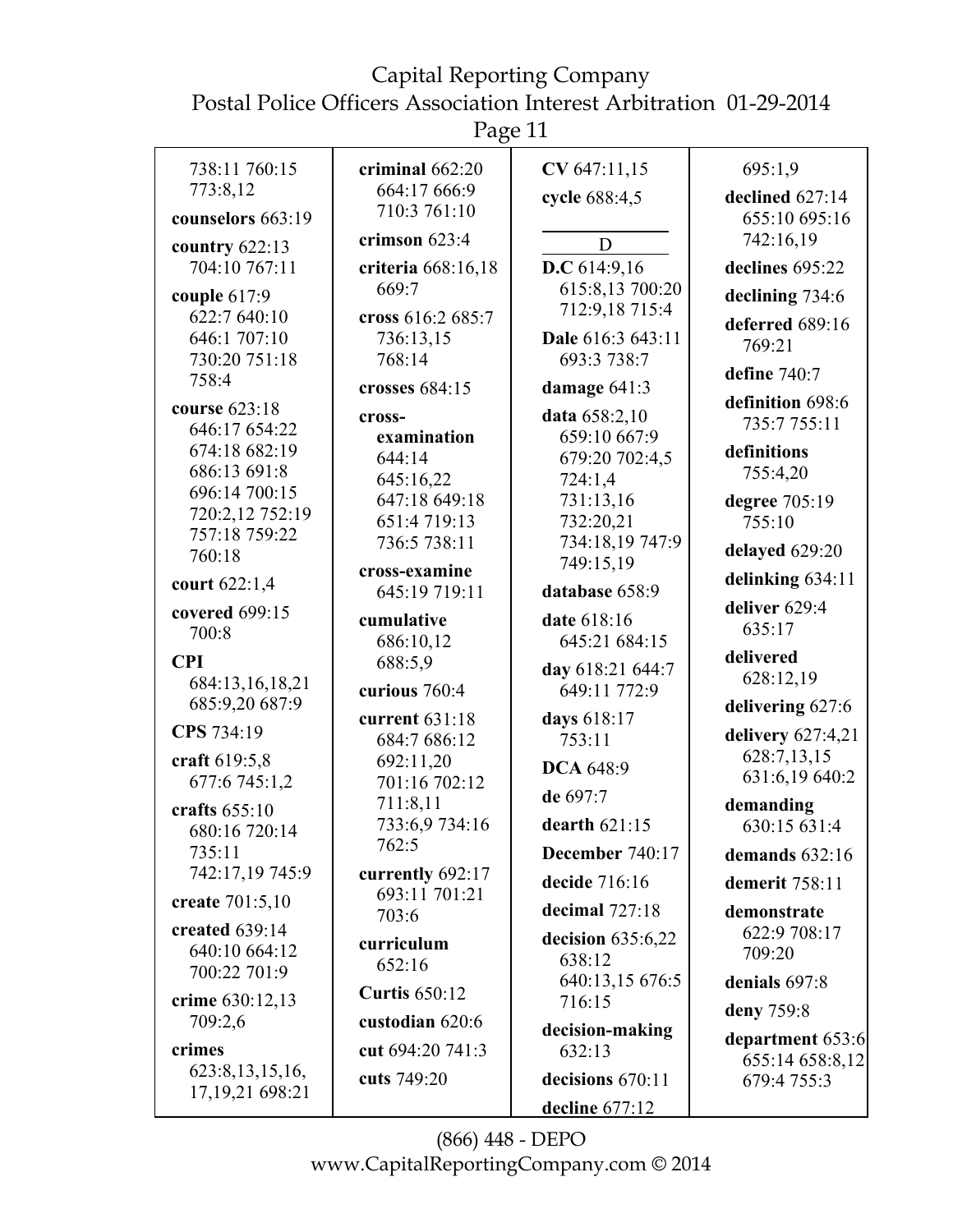Page 12

| departments<br>664:6,19 713:7       | determining<br>671:8,13 | direct 616:2<br>652:18 655:16 | 659:7 660:1<br>757:15            |
|-------------------------------------|-------------------------|-------------------------------|----------------------------------|
| departure 664:3                     | <b>Detroit 654:18</b>   | 757:10                        | distinction 664:22               |
| depending 693:16                    | develop 761:15          | directing 698:17              | 705:3 713:15                     |
|                                     | 770:2                   | directly 679:4                | 732:16                           |
| depends<br>750:12,14 751:3          | developed               | 689:19                        | distinctions                     |
|                                     | 658:6,12                | director 727:16               | 665:15 666:19                    |
| depicts 672:5                       | 668:13,18               | Directory 698:4               | 668:6                            |
| depth 632:10                        | development             |                               | distinguish                      |
| 699:12 714:9                        | 709:6 754:9             | disadvantaged<br>679:18       | 657:16 705:8                     |
| deputy 623:7                        | dexterity 632:14        |                               | 751:20 752:11                    |
| describe 657:9                      | Dictionary 658:4        | disagree 647:9                | distinguishing                   |
| described 626:17                    | difference 651:18       | disagreement<br>716:12        | 655:5 656:12<br>662:9            |
| 632:8 759:18                        | 671:19 720:18           |                               |                                  |
| describes 657:11                    | 730:1 734:16            | disappointed                  | distribute 678:19                |
| description                         | differences 665:4       | 769:5                         | distributed 645:1                |
| 620:22 707:17                       | 748:1,5                 | disciplined 663:10            | distributing 623:2               |
| 753:19 761:17                       | different 622:9         | disclosure 647:13             | distribution                     |
| descriptions                        | 629:9 650:19            | disclosures                   | 710:21                           |
| 707:15 716:9                        | 658:14 661:21           | 644:18                        | district 614:18                  |
| 749:2 761:14                        | 663:2 668:8             | discrepancies                 | 698:15 773:17                    |
| designed 668:10                     | 671:7 675:10            | 759:17                        | disturbances                     |
| despite 697:8                       | 692:13 697:11           | discuss 617:10,11             | 664:8                            |
| detail 629:9 632:6                  | 701:13 704:17           | discussed 718:16              | divided 660:2                    |
| 728:2                               | 707:15<br>711:20,21     | 749:7 750:21                  | 685:17                           |
| detailed 665:8,9                    | 730:20 740:22           | discussion 749:16             | Division 697:18                  |
| 666:2 721:9                         | 742:3 748:17            | 771:16                        | doctor 673:8                     |
| 747:20                              | 767:12,13               | discussions                   |                                  |
| detailing 669:12                    | 770:20                  | 656:18 739:10                 | doctorate 653:4                  |
| details 640:9                       | differentials           | dispatchers $661:4$           | document 622:14                  |
|                                     | 633:10                  |                               | 624:9 651:9                      |
| detectives 661:3,5<br>698:22 713:11 | differentiate           | display $674:1$               | documents 621:6                  |
|                                     | 752:8                   | dispute 716:14                | 646:4 650:2                      |
| determinations<br>699:4,8 755:3     | difficult 629:16        | 759:22                        | 651:13,19<br>704:19 719:3        |
|                                     | 634:7 635:10,16         | disregarding                  |                                  |
| determine 705:22<br>755:10 760:20   | 636:12 642:21           | 622:2                         | dollar 674:18,22<br>686:6        |
|                                     | difficulty $634:13$     | disrupt $634:22$              |                                  |
| determined                          | 635:1 750:17            | dissertation 747:3            | dollars $648:10$<br>687:7 688:10 |
| 655:13 691:8                        | dimensions 753:4        | distinct 658:10               | 689:2 722:21                     |
|                                     |                         |                               |                                  |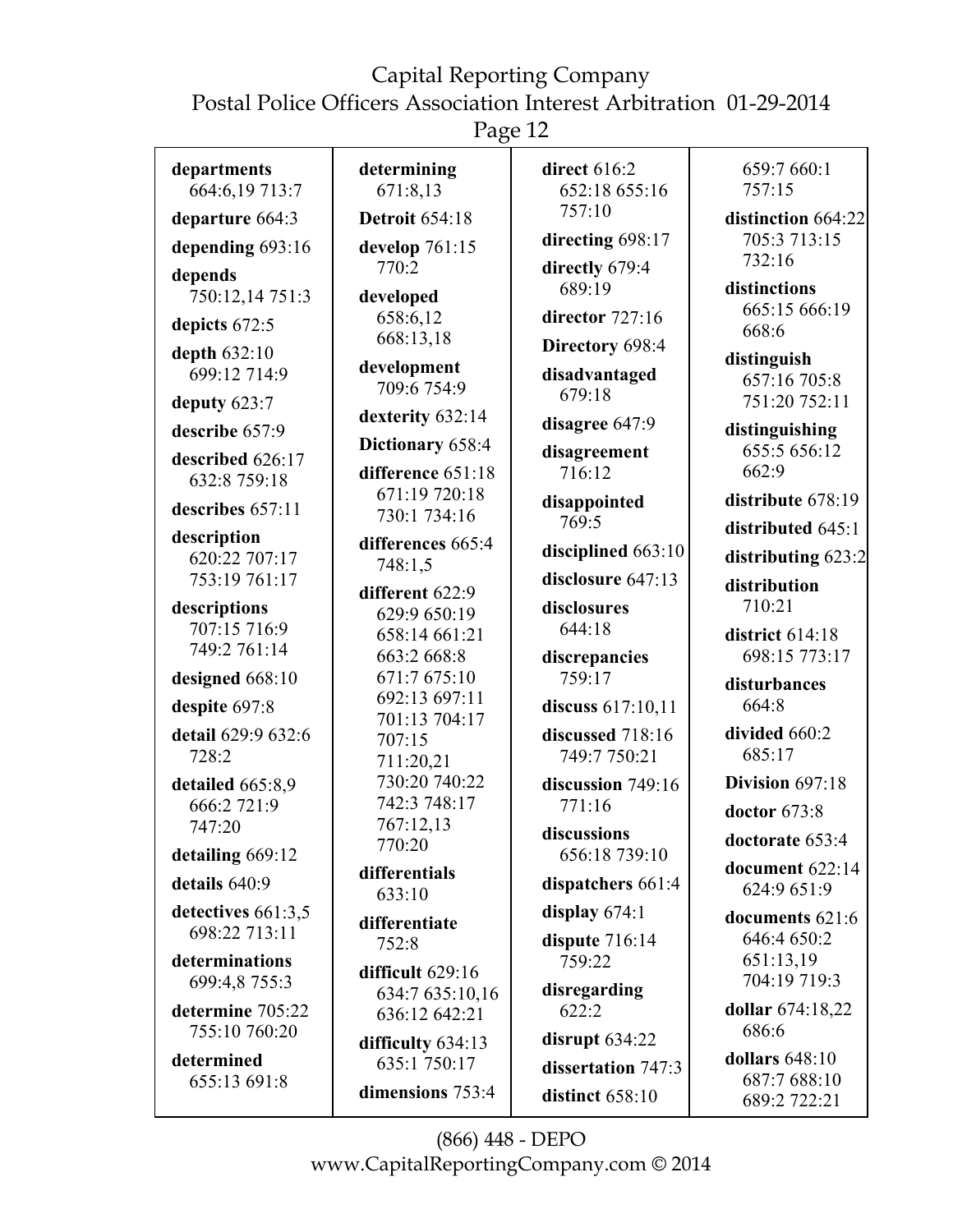Page 13

| 724:14,15          | draw $657:13$      | 745:7 753:5,21                  | 706:4             |
|--------------------|--------------------|---------------------------------|-------------------|
| domestic 623:17    | <b>DRI</b> 685:4   | 754:4,9 763:3                   | economy 658:11    |
| done 629:18 640:5  | driven 676:17      | duty 639:22 640:7               | 730:16,19         |
| 647:19 656:16      |                    | 754:2                           | 735:21            |
| 657:3 660:22       | drivers $769:10$   |                                 | 757:5,14,20       |
| 671:20 676:22      | drop 667:21 680:3  | E                               | 758:3             |
| 681:6 683:7        | Drs 659:15         | earlier 669:19                  | Edition 698:5     |
| 685:8 688:11       |                    | 695:6,14 768:22                 |                   |
| 689:7 690:22       | drug 623:19        |                                 | education 654:8   |
| 692:14 700:22      | Dubuque 767:4      | earn 692:18<br>693:11           | 663:17            |
| 702:11 704:7       | due 618:5          |                                 | effect 632:20     |
| 710:12 711:2       | 626:17,18          | earned 672:13                   | 633:8 676:11      |
| 724:7 728:3,9      | 630:19 632:15      | 675:5                           | 682:15,22         |
| 729:13 735:22      | 633:14 637:3       | earning 620:4                   | 686:6,10,19       |
| 741:12 743:16      | 644:19 687:8       | 680:9                           | 720:22 721:13     |
| 748:22 751:12      |                    |                                 | effective 667:7   |
| 756:1 769:14,16    | 723:12 756:22      | earnings 733:2                  |                   |
|                    | <b>Dufek 615:3</b> | 734:10,13                       | effects 736:1     |
| <b>Donna</b> 615:6 | 628:4,6,10,21      | earns 693:12                    | efforts $645:15$  |
| 718:22             | 642:20 660:17      | easier 629:13                   | either 618:17     |
| double 685:7       | 671:11 672:16      |                                 |                   |
|                    | 717:6,10,14        | 668:17 699:5                    | 645:19 661:12     |
| doubt 673:10       | 718:4,9,12         | easy 724:6                      | 709:9 729:22      |
| 706:22 764:11      | 731:11,15          | ECI 671:6 677:14                | 753:15            |
| downward 756:11    | 734:9,20 735:3     | 679:17                          | electronic 736:22 |
| <b>DPS</b> 626:22  | 758:6,10           | 680:3,11,17                     | eleven 726:22     |
| 627:1,7 628:16     | 769:3,7,11         | 681:1 695:2                     |                   |
| 630:17 631:13      | 770:11,15,19       | 732:8,9                         | else 747:16 769:1 |
| 632:9,18,22        | 771:1,6,11,14      | 756:3,7,21                      | e-mail 650:12     |
| 634:10 635:9       | 772:3              | 757:3,4,11                      | 737:8 740:10,15   |
| 637:4 639:14,21    | dug 761:6          |                                 | e-mailed 646:7    |
| 640:1              |                    | economic 626:5                  |                   |
| Dr 642:20          | duly 643:12 738:9  | 633:9 634:18,21                 | e-mails 739:15    |
| 645:18,20 648:6    | during $631:5$     | 635:4 652:13,14<br>657:10 685:4 | 740:1,13          |
| 650:1              | 637:18 677:7       | 757:1                           | emergencies       |
| 652:9,12,21        | duties $625:20$    |                                 | 662:19 664:6      |
| 657:5,6            | 632:2 633:7        | economics 652:14                | emergency 664:20  |
|                    | 635:18 637:3       | 653:5,6                         | 666:7             |
| 669:10,19          | 638:2 639:11,12    | economist 682:4                 |                   |
| 672:16 673:13      | 640:10 697:3,4     | 705:16,20                       | emphasis $751:4$  |
| 704:6,7            | 698:16 704:12      | 764:12                          | emphasized 636:7  |
| 719:8,15 731:11    | 707:17 710:4       |                                 | emphasizes        |
| 736:3 737:1,3      | 716:1 741:17       | economists 705:5                |                   |
| 738:14 768:17      | 742:3              | 706:15                          | 668:21            |
| 769:4 772:6        |                    | economist's 705:9               | empirical         |
|                    | 743:14,15,16       |                                 |                   |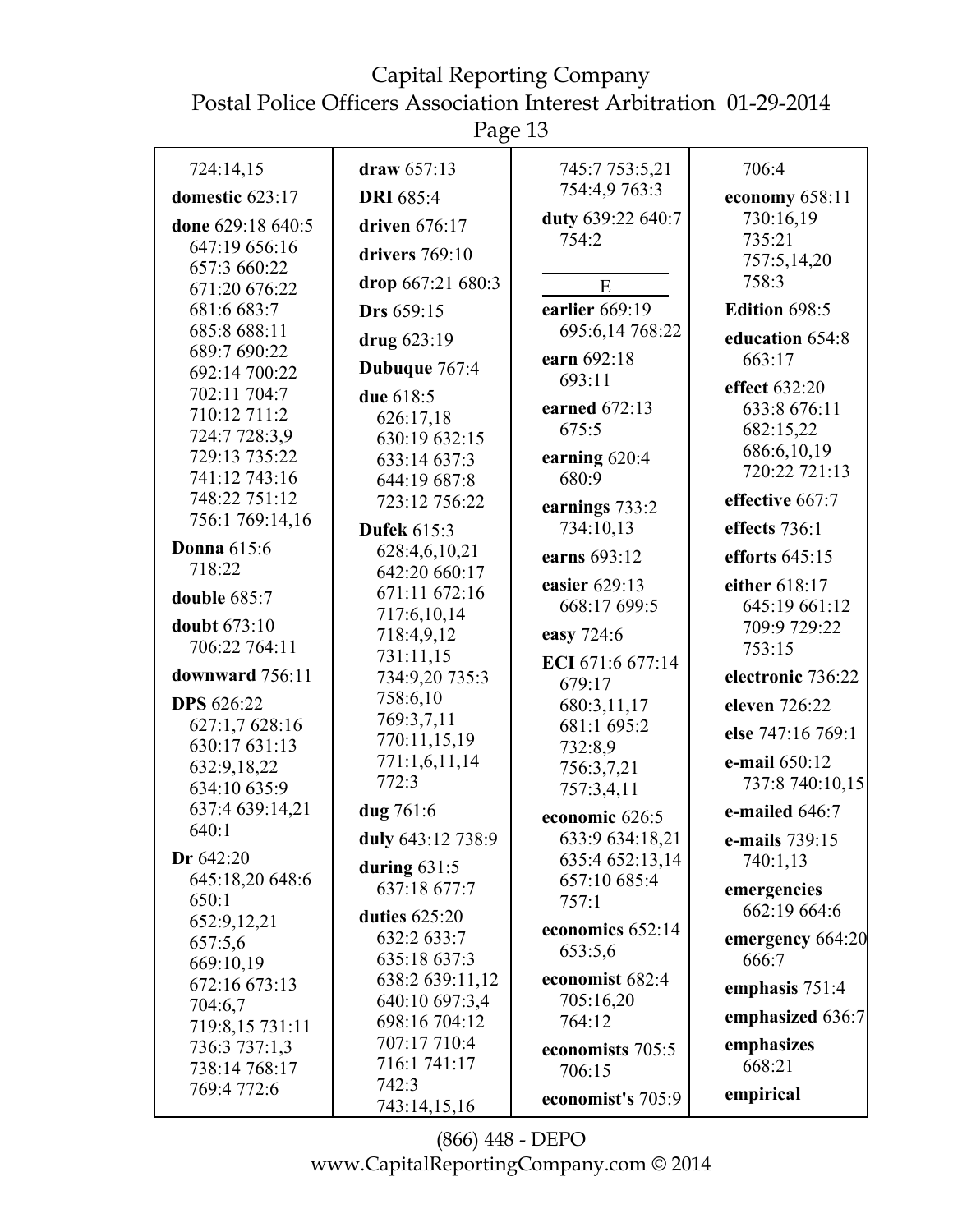Postal Police Officers Association Interest Arbitration 01-29-2014

Page 14

| 664:2,14<br>665:5,18 666:4<br>667:3 668:15,17<br>675:4 685:13,15<br>688:17 701:7<br>705:19 724:12<br>750:14 752:12<br>757:7,10 761:21<br>examples 708:20<br>709:22 762:21<br>exceeding 715:17<br>excellent 660:7<br>except 718:10<br>756:15 767:21<br>exception 623:10<br>636:19 677:10 |
|-----------------------------------------------------------------------------------------------------------------------------------------------------------------------------------------------------------------------------------------------------------------------------------------|
|                                                                                                                                                                                                                                                                                         |
|                                                                                                                                                                                                                                                                                         |
|                                                                                                                                                                                                                                                                                         |
|                                                                                                                                                                                                                                                                                         |
|                                                                                                                                                                                                                                                                                         |
|                                                                                                                                                                                                                                                                                         |
|                                                                                                                                                                                                                                                                                         |
|                                                                                                                                                                                                                                                                                         |
|                                                                                                                                                                                                                                                                                         |
|                                                                                                                                                                                                                                                                                         |
|                                                                                                                                                                                                                                                                                         |
|                                                                                                                                                                                                                                                                                         |
|                                                                                                                                                                                                                                                                                         |
|                                                                                                                                                                                                                                                                                         |
|                                                                                                                                                                                                                                                                                         |
|                                                                                                                                                                                                                                                                                         |
|                                                                                                                                                                                                                                                                                         |
| exceptions 636:18                                                                                                                                                                                                                                                                       |
|                                                                                                                                                                                                                                                                                         |
| excerpt 622:16                                                                                                                                                                                                                                                                          |
| excerpts 737:5                                                                                                                                                                                                                                                                          |
| exchange 644:6                                                                                                                                                                                                                                                                          |
|                                                                                                                                                                                                                                                                                         |
| exchanged 647:11                                                                                                                                                                                                                                                                        |
| exclusive 623:12                                                                                                                                                                                                                                                                        |
|                                                                                                                                                                                                                                                                                         |
| excused 772:7                                                                                                                                                                                                                                                                           |
| exercise 631:5                                                                                                                                                                                                                                                                          |
| 690:22 694:17                                                                                                                                                                                                                                                                           |
| exhibit 616:19                                                                                                                                                                                                                                                                          |
| 619:10,22                                                                                                                                                                                                                                                                               |
| 620:13,22                                                                                                                                                                                                                                                                               |
|                                                                                                                                                                                                                                                                                         |
| 622:15,19                                                                                                                                                                                                                                                                               |
| 646:10,13                                                                                                                                                                                                                                                                               |
| 647:2,12 650:3                                                                                                                                                                                                                                                                          |
| 652:16 656:8                                                                                                                                                                                                                                                                            |
| 662:13 665:10                                                                                                                                                                                                                                                                           |
| 666:3 669:11                                                                                                                                                                                                                                                                            |
| 671:15 672:2,14<br>674:21 675:1                                                                                                                                                                                                                                                         |
|                                                                                                                                                                                                                                                                                         |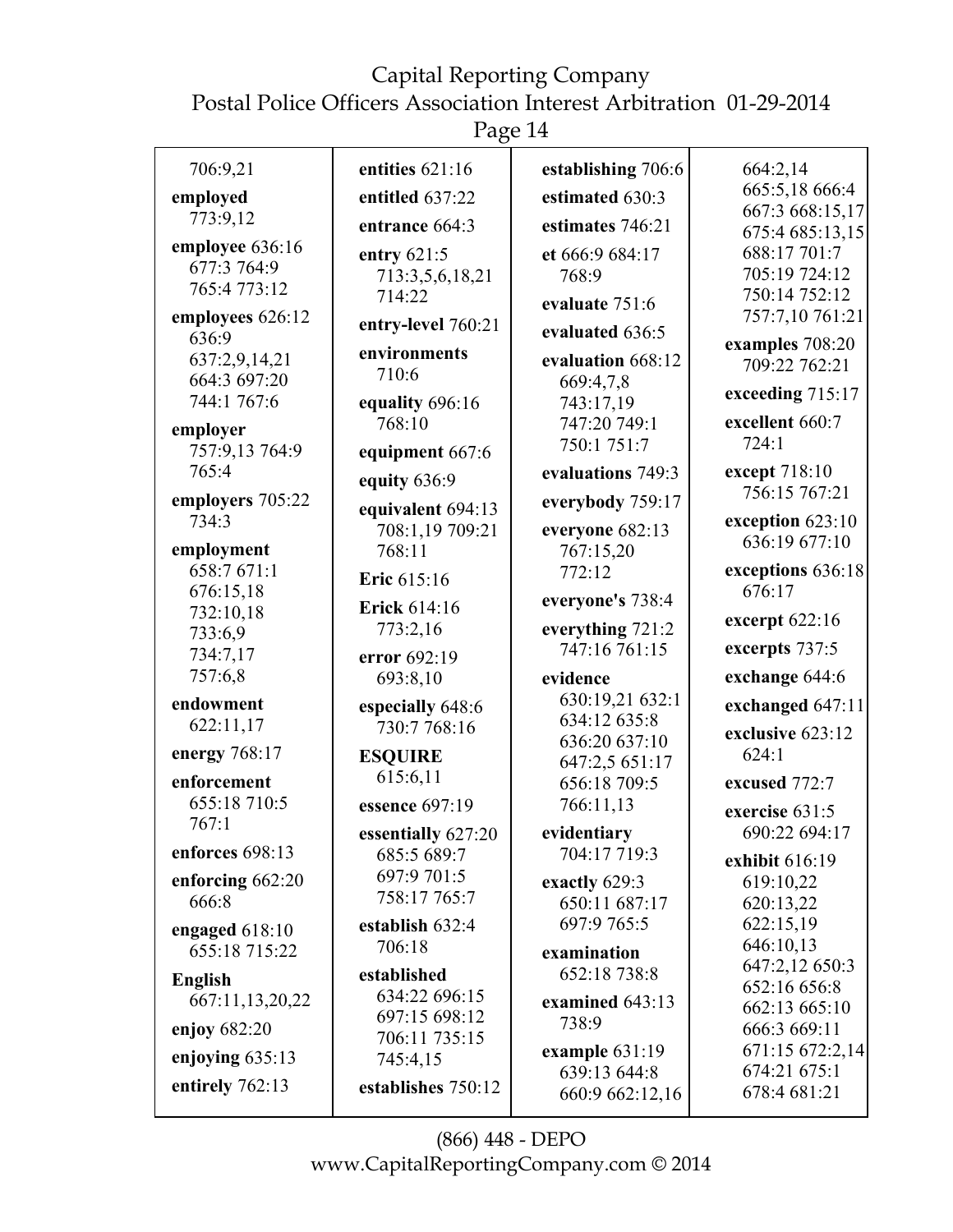Postal Police Officers Association Interest Arbitration 01-29-2014

Page 15

| 748:22 751:15<br>770:5,12<br>691:16 693:4<br>687:3 697:21<br>696:4 697:12<br>703:17<br>facto 697:7<br>experts 632:8<br>700:3,15<br>704:13,21<br>703:12 747:20<br>factor 685:18<br>702:2,8 710:18<br>705:1,11 706:3<br>749:1 750:10<br>723:18,19<br>712:1,5 751:16<br>707:12,13,16<br>expired 625:12<br>724:21 729:8<br>761:22<br>708:2,3,20<br>765:6<br>709:22 711:20<br>expires 773:20<br>exhibits<br>715:2 716:6<br>factors 690:6<br>620:11,15,18<br>explained<br>717:5 718:4,6<br>757:9<br>621:4 622:7<br>635:8,11<br>720:14 735:17<br>623:5 624:5,6<br>facts 618:19<br>explaining 635:6<br>747:18 749:20<br>644:6,10,21<br>636:21 770:2<br>760:3,22 761:19<br>exposed 630:8,9<br>645:8,11 647:11<br>factual 629:11<br>763:1,2<br>650:1 656:9<br>extend 648:17<br>668:11 669:7<br>767:1,6,17<br>662:3,5<br>716:14<br>extensive 657:1<br>669:11,16,17<br>feel 719:11 759:17<br>658:9 749:16<br>faculty 653:5<br>707:14,19<br>fell 674:16 676:8<br>extensively 653:8<br>716:8,9<br>fail 663:10<br>felonies 710:4<br>659:18 751:9<br>760:1,3,6<br>fair 716:20<br>768:20<br>felt 627:14 759:16<br>extent $639:4$<br>fairly 666:17<br>648:12 767:5<br>existed 670:18<br><b>FEMA 708:4</b><br>699:13 709:10<br>694:4<br>external 654:4<br>fifth $640:19698:5$<br>740:6,7 745:4 |
|-----------------------------------------------------------------------------------------------------------------------------------------------------------------------------------------------------------------------------------------------------------------------------------------------------------------------------------------------------------------------------------------------------------------------------------------------------------------------------------------------------------------------------------------------------------------------------------------------------------------------------------------------------------------------------------------------------------------------------------------------------------------------------------------------------------------------------------------------------------------------------------------------------------------------------------------------------------------------------------------------------------------------------------------------------------------------------------------------------------------------------------------------------------------------------------------------------------------------------------------------------------------------------|
|                                                                                                                                                                                                                                                                                                                                                                                                                                                                                                                                                                                                                                                                                                                                                                                                                                                                                                                                                                                                                                                                                                                                                                                                                                                                             |
|                                                                                                                                                                                                                                                                                                                                                                                                                                                                                                                                                                                                                                                                                                                                                                                                                                                                                                                                                                                                                                                                                                                                                                                                                                                                             |
|                                                                                                                                                                                                                                                                                                                                                                                                                                                                                                                                                                                                                                                                                                                                                                                                                                                                                                                                                                                                                                                                                                                                                                                                                                                                             |
|                                                                                                                                                                                                                                                                                                                                                                                                                                                                                                                                                                                                                                                                                                                                                                                                                                                                                                                                                                                                                                                                                                                                                                                                                                                                             |
|                                                                                                                                                                                                                                                                                                                                                                                                                                                                                                                                                                                                                                                                                                                                                                                                                                                                                                                                                                                                                                                                                                                                                                                                                                                                             |
|                                                                                                                                                                                                                                                                                                                                                                                                                                                                                                                                                                                                                                                                                                                                                                                                                                                                                                                                                                                                                                                                                                                                                                                                                                                                             |
|                                                                                                                                                                                                                                                                                                                                                                                                                                                                                                                                                                                                                                                                                                                                                                                                                                                                                                                                                                                                                                                                                                                                                                                                                                                                             |
|                                                                                                                                                                                                                                                                                                                                                                                                                                                                                                                                                                                                                                                                                                                                                                                                                                                                                                                                                                                                                                                                                                                                                                                                                                                                             |
|                                                                                                                                                                                                                                                                                                                                                                                                                                                                                                                                                                                                                                                                                                                                                                                                                                                                                                                                                                                                                                                                                                                                                                                                                                                                             |
|                                                                                                                                                                                                                                                                                                                                                                                                                                                                                                                                                                                                                                                                                                                                                                                                                                                                                                                                                                                                                                                                                                                                                                                                                                                                             |
|                                                                                                                                                                                                                                                                                                                                                                                                                                                                                                                                                                                                                                                                                                                                                                                                                                                                                                                                                                                                                                                                                                                                                                                                                                                                             |
|                                                                                                                                                                                                                                                                                                                                                                                                                                                                                                                                                                                                                                                                                                                                                                                                                                                                                                                                                                                                                                                                                                                                                                                                                                                                             |
|                                                                                                                                                                                                                                                                                                                                                                                                                                                                                                                                                                                                                                                                                                                                                                                                                                                                                                                                                                                                                                                                                                                                                                                                                                                                             |
|                                                                                                                                                                                                                                                                                                                                                                                                                                                                                                                                                                                                                                                                                                                                                                                                                                                                                                                                                                                                                                                                                                                                                                                                                                                                             |
|                                                                                                                                                                                                                                                                                                                                                                                                                                                                                                                                                                                                                                                                                                                                                                                                                                                                                                                                                                                                                                                                                                                                                                                                                                                                             |
|                                                                                                                                                                                                                                                                                                                                                                                                                                                                                                                                                                                                                                                                                                                                                                                                                                                                                                                                                                                                                                                                                                                                                                                                                                                                             |
|                                                                                                                                                                                                                                                                                                                                                                                                                                                                                                                                                                                                                                                                                                                                                                                                                                                                                                                                                                                                                                                                                                                                                                                                                                                                             |
|                                                                                                                                                                                                                                                                                                                                                                                                                                                                                                                                                                                                                                                                                                                                                                                                                                                                                                                                                                                                                                                                                                                                                                                                                                                                             |
|                                                                                                                                                                                                                                                                                                                                                                                                                                                                                                                                                                                                                                                                                                                                                                                                                                                                                                                                                                                                                                                                                                                                                                                                                                                                             |
| existing $636:16$<br>extra 686:4<br>figure $722:8$<br>fall 676:2<br>699:17                                                                                                                                                                                                                                                                                                                                                                                                                                                                                                                                                                                                                                                                                                                                                                                                                                                                                                                                                                                                                                                                                                                                                                                                  |
| extreme 618:4<br>filed 624:7,22<br>fallen 637:11                                                                                                                                                                                                                                                                                                                                                                                                                                                                                                                                                                                                                                                                                                                                                                                                                                                                                                                                                                                                                                                                                                                                                                                                                            |
| expect 647:19<br>670:7<br>677:4 735:11<br>final $635:4695:11$<br>714:20 734:2,3                                                                                                                                                                                                                                                                                                                                                                                                                                                                                                                                                                                                                                                                                                                                                                                                                                                                                                                                                                                                                                                                                                                                                                                             |
| extremely 681:8<br>733:12 740:6<br><b>falling</b> 679:9,11                                                                                                                                                                                                                                                                                                                                                                                                                                                                                                                                                                                                                                                                                                                                                                                                                                                                                                                                                                                                                                                                                                                                                                                                                  |
| expectations<br>730:2<br><b>Finally 636:14</b><br>falls 649:12<br>648:13                                                                                                                                                                                                                                                                                                                                                                                                                                                                                                                                                                                                                                                                                                                                                                                                                                                                                                                                                                                                                                                                                                                                                                                                    |
| finance $650:13$<br>familiar $681:10$<br>expected 663:3<br>${\bf F}$                                                                                                                                                                                                                                                                                                                                                                                                                                                                                                                                                                                                                                                                                                                                                                                                                                                                                                                                                                                                                                                                                                                                                                                                        |
| 716:4<br>face 652:2 729:21<br>financial 682:15<br>expense 668:21                                                                                                                                                                                                                                                                                                                                                                                                                                                                                                                                                                                                                                                                                                                                                                                                                                                                                                                                                                                                                                                                                                                                                                                                            |
| familiarity 654:19<br>financially $773:13$<br>faced 639:2<br>expenses 648:8                                                                                                                                                                                                                                                                                                                                                                                                                                                                                                                                                                                                                                                                                                                                                                                                                                                                                                                                                                                                                                                                                                                                                                                                 |
| familiarize 662:16<br>finding $631:11$<br>facilitate 719:14<br>experience 670:4                                                                                                                                                                                                                                                                                                                                                                                                                                                                                                                                                                                                                                                                                                                                                                                                                                                                                                                                                                                                                                                                                                                                                                                             |
| fascinating<br>708:19,21<br>fine 641:9 718:20<br>facilities 752:14                                                                                                                                                                                                                                                                                                                                                                                                                                                                                                                                                                                                                                                                                                                                                                                                                                                                                                                                                                                                                                                                                                                                                                                                          |
| 654:22<br>709:21 710:1<br>736:17 737:5,13<br>fact 620:5 621:11                                                                                                                                                                                                                                                                                                                                                                                                                                                                                                                                                                                                                                                                                                                                                                                                                                                                                                                                                                                                                                                                                                                                                                                                              |
| 713:5,16<br>fault 641:20<br>768:21<br>623:5 663:6,13                                                                                                                                                                                                                                                                                                                                                                                                                                                                                                                                                                                                                                                                                                                                                                                                                                                                                                                                                                                                                                                                                                                                                                                                                        |
| 762:4,6,10<br>642:1,3,4<br>finish 735:9<br>669:21 670:8                                                                                                                                                                                                                                                                                                                                                                                                                                                                                                                                                                                                                                                                                                                                                                                                                                                                                                                                                                                                                                                                                                                                                                                                                     |
| 764:6<br>672:14 678:5<br>favor 636:15<br>finished $743:1,10$                                                                                                                                                                                                                                                                                                                                                                                                                                                                                                                                                                                                                                                                                                                                                                                                                                                                                                                                                                                                                                                                                                                                                                                                                |
| expert 632:2<br>679:18 681:8<br><b>February 748:16</b><br>fire $661:3$                                                                                                                                                                                                                                                                                                                                                                                                                                                                                                                                                                                                                                                                                                                                                                                                                                                                                                                                                                                                                                                                                                                                                                                                      |
| 633:8 645:6<br>686:8 703:3<br>fed 750:13<br>664:6,7,19,20                                                                                                                                                                                                                                                                                                                                                                                                                                                                                                                                                                                                                                                                                                                                                                                                                                                                                                                                                                                                                                                                                                                                                                                                                   |
| 650:13 653:17<br>714:15 728:11<br>654:11 657:6                                                                                                                                                                                                                                                                                                                                                                                                                                                                                                                                                                                                                                                                                                                                                                                                                                                                                                                                                                                                                                                                                                                                                                                                                              |
| 731:17 747:4<br>firefighters<br>federal $655:17$<br>704:10<br>758:21<br>681:13,14,16                                                                                                                                                                                                                                                                                                                                                                                                                                                                                                                                                                                                                                                                                                                                                                                                                                                                                                                                                                                                                                                                                                                                                                                        |
| 668:20 685:2<br>743:17,20<br>766:10,13                                                                                                                                                                                                                                                                                                                                                                                                                                                                                                                                                                                                                                                                                                                                                                                                                                                                                                                                                                                                                                                                                                                                                                                                                                      |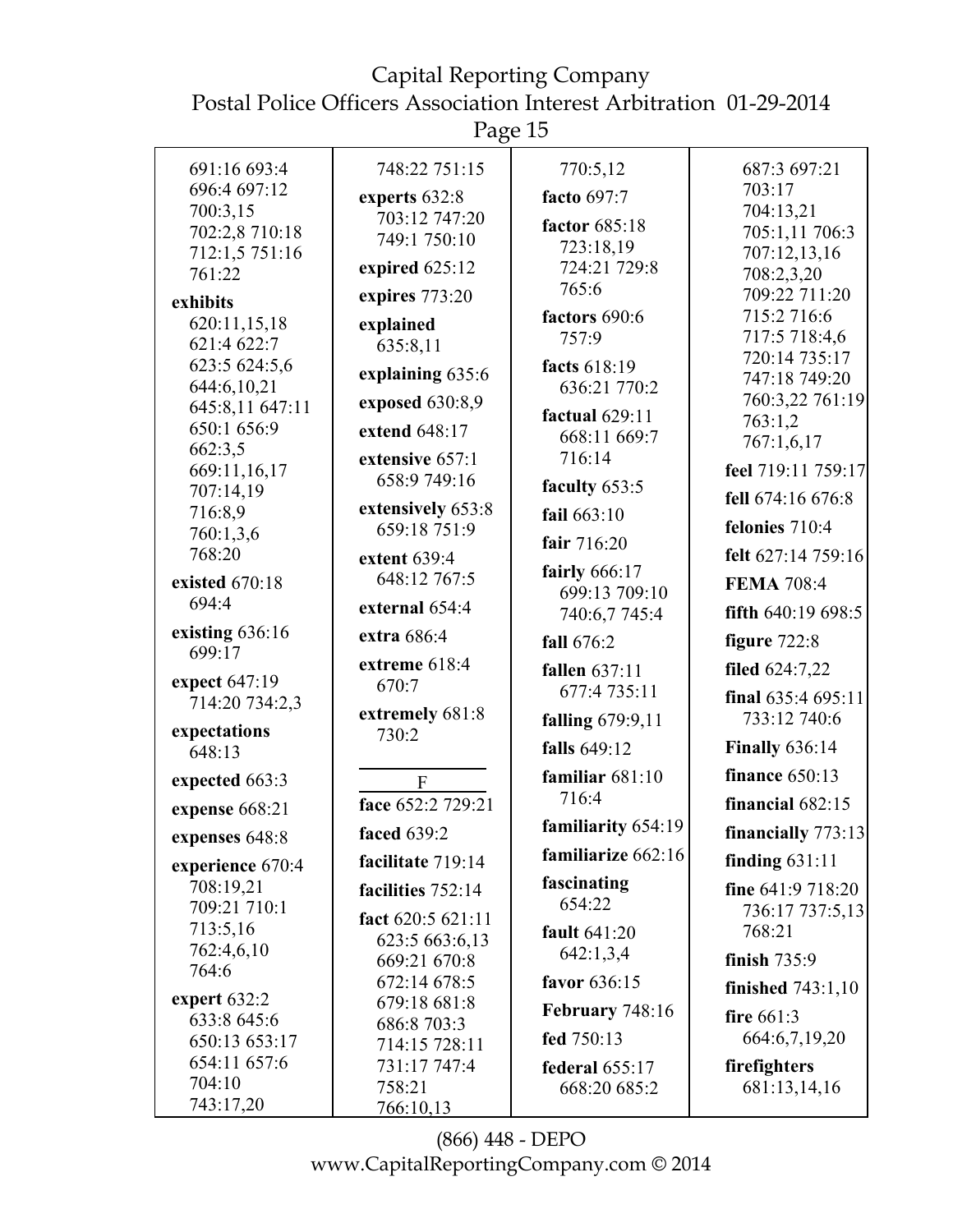Page 16

| firms $660:12$                | Fleischli's 629:21             | 683:21                         | gaps 753:2                        |
|-------------------------------|--------------------------------|--------------------------------|-----------------------------------|
| 731:7                         | 632:7 633:17                   | forth 619:9 755:4              | general 656:22                    |
| first $637:6638:16$           | 638:3,5                        | fortune $671:17$               | 668:4 698:10                      |
| 643:12                        | <b>Fletcher</b> 615:18         | forward $621:11$               | 709:2 740:3                       |
| 646:2,18,19                   | flip $667:16$                  | 652:1 693:22                   | 752:17,18                         |
| 649:6 650:15<br>651:12 652:22 | fluctuate 677:8                | 716:9 719:22                   | 756:22 757:4,13<br>758:2,3        |
| 655:4 656:11,20               | fly $629:18$                   | 720:1 738:20                   |                                   |
| 660:14 663:5,11               | focus 633:16                   | 755:17                         | generally 618:10<br>638:13 661:18 |
| 664:2 665:6                   | 640:14 660:5                   | forwarding                     |                                   |
| 666:14,15 667:4               | 661:6 666:18                   | 631:20                         | generated 732:19                  |
| 683:1 689:8,15                | 698:8 700:12                   | <b>fourth 640:12</b>           | geographically                    |
| 721:11 723:4,8                | focusing 699:2                 | 664:15 667:22                  | 717:11                            |
| 724:9,12,20<br>725:1 728:16   | <b>Folks 617:2</b>             | frame 740:11                   | George 624:15                     |
| 739:20,22                     | 643:22 737:15                  | Francisco 700:19               | gets 660:19                       |
| 748:21                        | 738:3                          | 767:13,19,21                   | 685:17 750:13                     |
| first-line 661:2              | foot 698:17                    | 768:9                          | getting 642:21                    |
| fiscal 721:6,7,14             | force 709:3 710:2              | frankly 686:6                  | 646:20 726:11                     |
| 726:15                        | 713:9                          | <b>Freeman</b> 615:16          | 758:20 759:19                     |
| fit 648:21 657:22             | <b>forces</b> 760:4            | freeze $689:8$                 | 761:9                             |
| 713:1                         |                                |                                | given 646:21                      |
| five 638:15                   | forecast 684:20                | fringes $763:19$               | 690:15 731:22<br>740:5 753:1      |
| 644:7,11                      | 685:1,3,6 687:2<br>689:3 732:7 | full 644:7 645:10              | 760:7,14                          |
| 646:3,8 690:2                 |                                | 647:13 666:2                   |                                   |
| 720:5,10726:2                 | forecasters 685:4              | 686:17,18                      | gives 740:11                      |
| 729:3,5 735:19                | forecasting                    | fully 715:14                   | giving 749:12                     |
| five-minute 707:3             | 684:3,22                       | fundamental                    | glasses 643:1                     |
| 718:17                        | forecasts 666:6                | 626:13 637:17                  | glorious 717:22                   |
| five-year $687:4$             | 730:13,14 734:5                | 639:11 716:11                  | Goldberg 681:4                    |
| 729:6                         | foregoing 773:3,5              | fundamentally<br>625:20 744:11 | 697:8 758:5,15                    |
| fixed 675:9,18                | forests $710:5$                |                                | 769:14                            |
| 729:20                        | forgot $620:3$                 | <b>funded</b> 762:22<br>763:2  | gone 646:19 672:1                 |
| fixing $631:9$                | form $620:7$                   | funds 762:22                   | 698:4 730:19                      |
| Fleischli 624:16              | <b>formed</b> 692:15           |                                | <b>GONSALVES</b>                  |
| 625:22 626:7                  | former 727:16                  | future $635:1$<br>681:20,22    | 615:11<br>617:9,14,17             |
| 635:3 636:22<br>638:12 639:10 | formula                        | 684:3,13 734:4                 | 619:2                             |
| 641:3 653:17                  | 670:17,22                      |                                | 621:2,9,18                        |
| 669:20 676:4                  | 676:18 679:16                  | G                              | 622:6,20                          |
| 680:19 697:6                  | 680:4,12,17                    | gap 734:18                     | 638:8,11                          |
|                               | 681:1 682:20                   |                                | 641:12,14,17,21                   |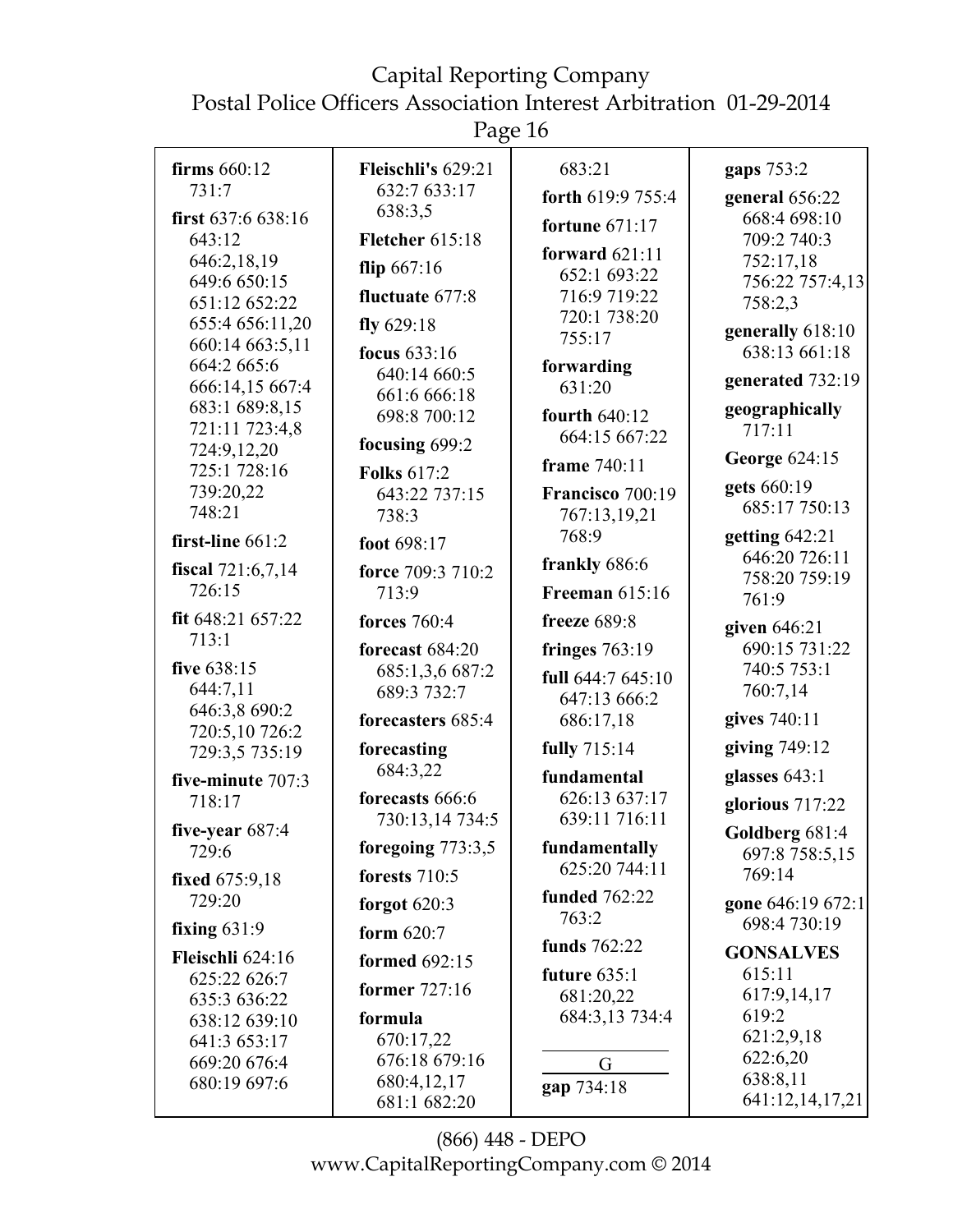Postal Police Officers Association Interest Arbitration 01-29-2014

Page 17

| 642:2,5                           | 674:17,21                       | 661:16 662:11     | 727:22 752:19                   |
|-----------------------------------|---------------------------------|-------------------|---------------------------------|
| 643:15,18 644:5                   | 677:20 691:21                   | 664:1,10          | happier $672:20$                |
| 649:21 650:4,9                    | graphs $669:12$                 | 665:1,7,11,13     |                                 |
| 672:21                            |                                 | 666:20 667:17     | happy $647:21$                  |
| 691:14,17 692:1                   | grateful 665:21                 | 668:1,2,5,8       | 655:1 672:21                    |
| 703:13,22 707:1                   | gray 648:20                     | 705:8 706:8       | 728:4 740:13                    |
| 716:2 736:8,17                    | great $629:5$                   | 741:10 748:3      | 742:7 746:13                    |
| 737:5,10,12                       | 676:14 694:6                    | 751:18,21,22      | 749:17                          |
| 738:13                            | 699:12 714:9                    | 752:7 753:3       | hard 622:4 681:8                |
| 740:14,20 741:1                   | 730:7                           | 754:16,20         | 735:8                           |
| 746:1 758:12                      | greater 630:9                   | guard's 667:17    | <b>harder</b> 690:20            |
| 763:14,17                         | 631:5,15,17                     | guess 622:22      | Harvard 620:20                  |
| 765:20                            | 632:5                           | 629:21 638:4      | 621:10,12                       |
| 766:12,16                         |                                 | 646:21 659:3      | 622:10,16,17                    |
| 767:15,20                         | greatly $627:9$                 | 751:1 764:21      | 623:3,6,9,11,14,                |
| 768:12 772:10                     | 682:15 748:4                    | 765:3 766:18      | 18 749:8                        |
| government 706:4<br>718:5,6747:18 | ground 644:5,18<br>646:3 648:21 | guessed 765:3     | Harvard's $622:9$               |
| 761:20                            | 649:1,3                         | guys 766:13       | hate 623:17 696:8               |
| grade 625:17,18                   | grounds 648:4                   |                   | haven't 650:21                  |
| 626:10 676:5,10                   | group 678:13                    | H                 | 665:19 690:11                   |
| 678:2,8,10                        | 754:14,15                       | half              | 713:13 717:20                   |
| 680:18 681:4,9                    |                                 | 686:3,4,7,15,18   | 732:6                           |
| 682:3 683:3,14                    | groups 658:14                   | 722:21            | 741:12,19,20                    |
| 693:17 694:5                      | 659:9 671:19                    | 724:14,19 761:8   | 743:1,16 746:4                  |
| 695:16 697:7                      | 685:5                           | 765:1 768:3,7     | 751:12                          |
| 704:22                            | growth $661:15$                 | halfway 763:18    | 753:14,17 769:8                 |
| 708:1,10,11,12,<br>14, 15, 17     | 677:14 679:17<br>695:2 757:4    | hallway 719:1     | having $617:19$                 |
| 711:2,6,9,15,16                   |                                 | handguns 752:2    | 618:5 643:12                    |
| 714:6, 12, 13, 16                 | GS-05 709:22                    | handheld 630:18   | 653:4,5 681:5<br>738:8          |
| 717:4 721:22                      | GS-4 708:19                     |                   |                                 |
| 722:20 723:12<br>724:13 725:2     | 709:8,15                        | handle 632:11,13  | hazards $633:11$<br>638:1 663:1 |
| 743:6                             | GS-5 709:16,18                  | handlers 745:3    | head 626:1 771:5                |
| 756:12,13,16                      | GS-6 709:19                     | handout 660:15    |                                 |
| 770:1                             | 710:8                           | Hang 687:19       | hear 618:14<br>645:18           |
| grades 678:9                      | guard 664:4,18                  | happen $658:21$   |                                 |
| 711:4                             | 709:1,10 752:13                 | happened $672:19$ | heard 650:20,21<br>742:1        |
| graduate 660:11                   | 753:4,7,20<br>754:7,10,22       | 676:4,12 692:22   |                                 |
|                                   |                                 | 731:19 758:18     | hearing $618:21$                |
| grammar $667:15$                  | guards $655:6$                  | 759:2,18          | 636:22 644:8                    |
| graph $669:12$<br>672:3,11        | 656:14<br>657:12,19             | happens 649:13    | held $614:14$                   |
|                                   |                                 |                   |                                 |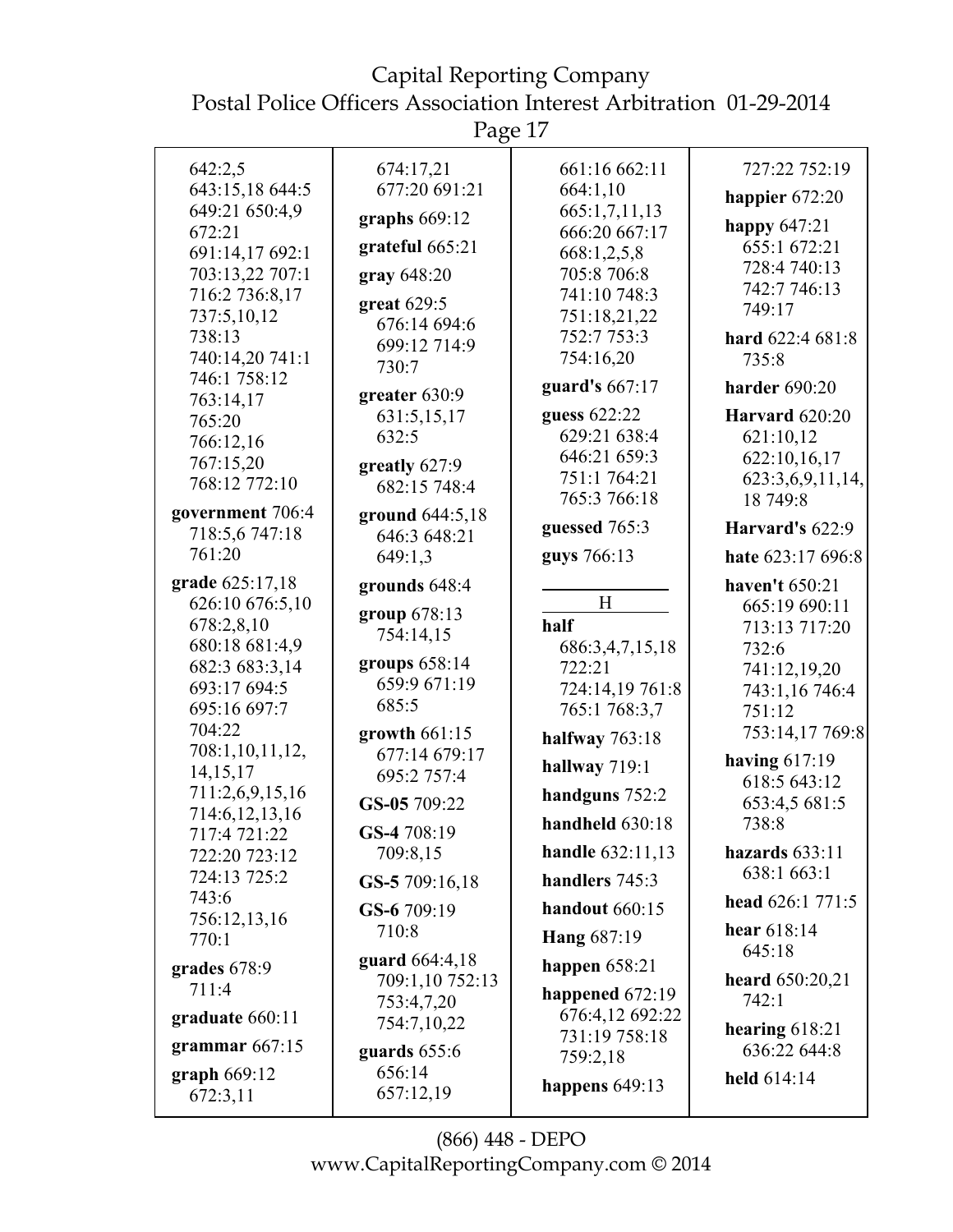Page 18

| help 631:21 682:9<br>helpful 628:6<br>helps $647:8$<br>hereby 773:3<br>here's 711:15<br>731:18,19<br>hereto 773:13<br>he's $618:6,10,16$<br>641:10 650:22<br>716:3,4<br>hiatus $653:19$<br>high $695:15$<br>723:19 730:9,11<br>764:2,4<br>higher $620:6$<br>633:7 634:8<br>635:15 678:11<br>689:2 694:5<br>734:3,6,8<br>767:16<br>highlight 623:5<br>high-risk $752:13$<br>Hill 618:11<br><b>hinted</b> 770:17<br>hired 697:21<br>703:2 705:1<br>hires 705:12<br>hiring $704:18$ | 679:13 693:16<br>695:12<br>history 638:14<br>639:1 640:16<br>684:14 717:22<br>771:15<br>hit 677:9 715:11<br>hitting $731:21$<br>hold 634:4 743:19<br>752:1<br>holding $751:14$<br>holidays 700:6<br>homicides 623:11<br><b>honest</b> 710:14<br>hope $651:4$<br>hopefully 656:4<br>657:19 733:1<br>horizontal 674:20<br>horrible 678:16<br>hour 649:16<br>685:19,21,22<br>697:18 701:14<br>736:6,17<br>hourly 648:7,8<br>685:19 699:22<br>701:2,11,12<br>hours 655:14<br>721:4 726:14 | 666:3 670:5<br>739:15,22 740:9<br>745:11 749:17<br>764:8 766:3<br>idea 644:14<br>identical 661:11<br>683:20 694:18<br>762:8 771:8,12<br>identification<br>647:10 709:2,11<br>identify 664:16<br><b>ignore</b> 682:21<br>771:18<br>II 754:22<br>I'll 620:2<br>624:11,19<br>642:10 652:21<br>658:2 667:11<br>704:20 721:3<br>734:14<br>740:15,16 742:7<br>illustrate 647:8<br>illustration<br>666:19<br><b>illustrative 667:1</b><br>699:19<br>I'm 618:18 628:17<br>630:1 638:7<br>641:17 642:2<br>643:2 648:18 | 712:18 714:2<br>719:18 724:10<br>728:1,3 731:11<br>733:21 734:15<br>736:12,13<br>740:11,13<br>741:6,14 742:10<br>746:11,14,16<br>747:5 748:11<br>751:14 753:22<br>759:8 760:1,4<br>761:5 762:7,9<br>764:18 765:12<br>771:9<br>immediately<br>682:14 687:16<br>722:2<br><b>impact</b> 632:18<br>636:1<br>Impartial 615:3<br>impasse $625:21$<br>implementation<br>627:15,20<br>632:22<br>implemented<br>671:6 727:10<br>implicit 741:15<br>import 763:2<br>importance 660:2<br>665:17 |
|----------------------------------------------------------------------------------------------------------------------------------------------------------------------------------------------------------------------------------------------------------------------------------------------------------------------------------------------------------------------------------------------------------------------------------------------------------------------------------|---------------------------------------------------------------------------------------------------------------------------------------------------------------------------------------------------------------------------------------------------------------------------------------------------------------------------------------------------------------------------------------------------------------------------------------------------------------------------------------|---------------------------------------------------------------------------------------------------------------------------------------------------------------------------------------------------------------------------------------------------------------------------------------------------------------------------------------------------------------------------------------------------------------------------------------------------------------------------------------------------------------|--------------------------------------------------------------------------------------------------------------------------------------------------------------------------------------------------------------------------------------------------------------------------------------------------------------------------------------------------------------------------------------------------------------------------------------------------------------------------------------|
| 707:16<br><b>Hirsch 659:16</b><br>historic 634:4<br>637:10,19 694:8<br>695:7 696:21<br>697:2 735:12<br>historical 692:9<br>historically                                                                                                                                                                                                                                                                                                                                          | human $653:6$<br>660:8 727:17<br>730:21,22 731:1<br>hundredth 729:18<br>hundredths<br>726:22 729:18<br>hybrid $754:12$                                                                                                                                                                                                                                                                                                                                                                | 652:11 661:6<br>662:7<br>665:20,21,22<br>666:18 667:1<br>673:17 675:17<br>678:18 681:10<br>682:1,8 686:5<br>687:12,19,20<br>697:14 699:10                                                                                                                                                                                                                                                                                                                                                                     | 666:10,11,16<br>667:10,15<br>important 629:14<br>640:6 654:10<br>664:22 665:14<br>666:12,17<br>668:2,6 670:8<br>671:12 705:7<br>748:19 770:4                                                                                                                                                                                                                                                                                                                                         |
| 633:22 634:8<br>637:8 672:11                                                                                                                                                                                                                                                                                                                                                                                                                                                     | I<br>I'd 619:3 638:14                                                                                                                                                                                                                                                                                                                                                                                                                                                                 | 701:4 707:21<br>708:12 709:17                                                                                                                                                                                                                                                                                                                                                                                                                                                                                 | improperly<br>631:13                                                                                                                                                                                                                                                                                                                                                                                                                                                                 |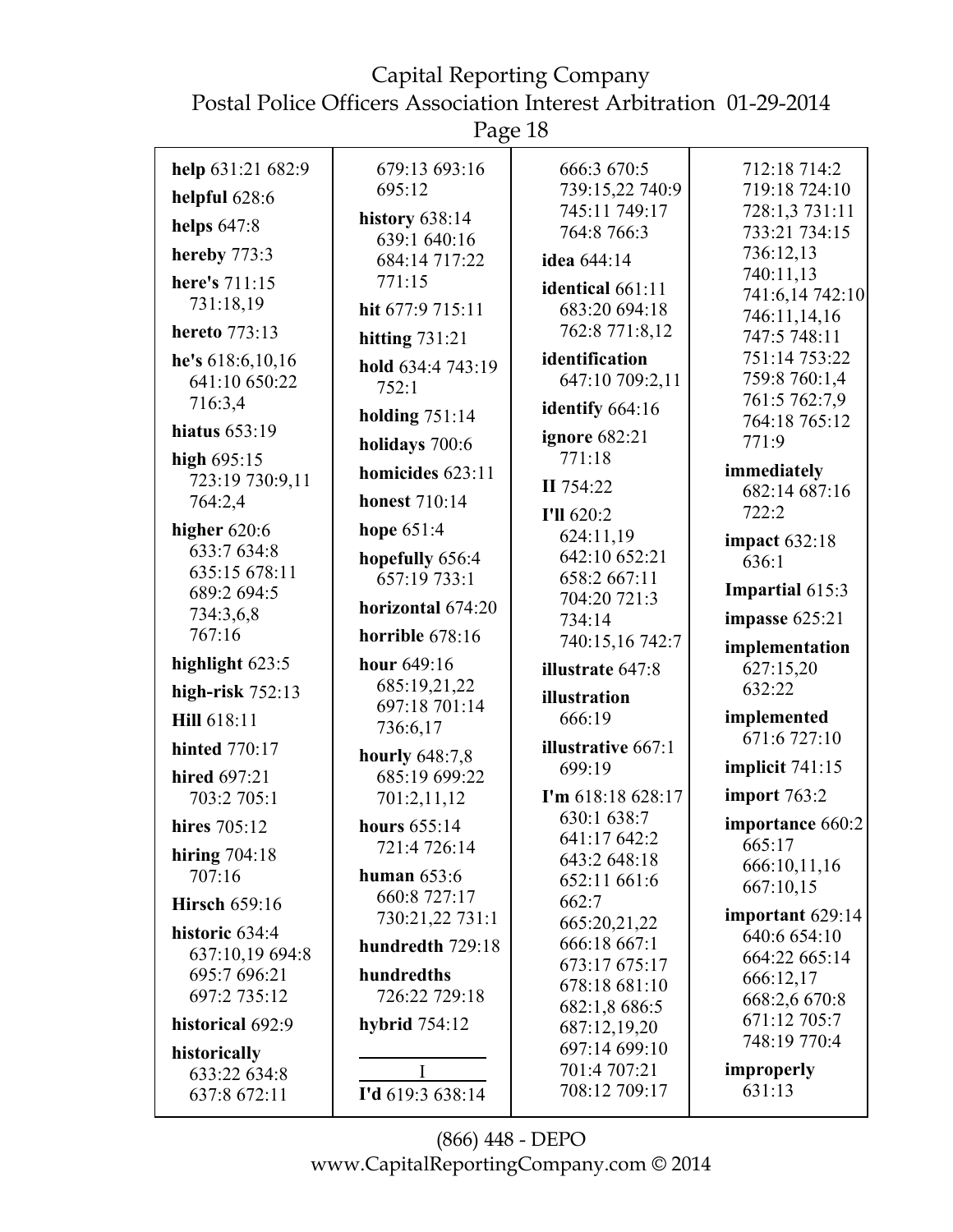Page 19

| improvements              | 689:11,20                    | independent                | 663:5 666:16                     |
|---------------------------|------------------------------|----------------------------|----------------------------------|
| 634:18                    | 690:12 693:17                | 632:12                     | injury $630:11$                  |
| inaccuracies              | 694:5,6 695:16               | index $671:1$              | 631:1                            |
| 750:5                     | 713:8 715:2<br>721:22 722:20 | 676:15,18 684:9            | in-office $631:21$               |
| inapplicable              | 723:5,6,8,10                 | 732:10                     | insensitive 675:14               |
| 703:18                    | 724:13,15,16,17              | 757:6,7,8,17               |                                  |
| inclement 630:9           | ,19,22                       | 758:2,3<br>indicate 665:6  | <b>Inspection 722:17</b>         |
| include 623:16            | 725:3,4,8,11,17,             | 690:9                      | instead 685:1                    |
| 634:18 644:20             | 18,22 726:10                 |                            | institutions 667:9               |
| 660:2 663:14              | 728:11,17,18                 | indicates 733:16           | instruments                      |
| 688:14 698:16             | 729:2,5,7,9,17               | 752:2                      | 668:13                           |
| 708:21 710:1              | 731:2,4 732:1                | Indicator 733:13           |                                  |
| 734:10,22                 | 733:10,18                    | individuals                | <b>intend</b> 646:9,12<br>647:16 |
| 735:4,6 740:15            | 734:8,21                     | 656:13 705:1               |                                  |
| 741:2 752:6               | 756:12,13 759:3              | 715:22                     | intended 624:16                  |
| 765:14 766:2              | 769:22 770:1                 |                            | intending 625:6                  |
| included 625:2            | increased 628:1              | indoor 630:6               | intension 648:14                 |
| 645:11 722:7              | 630:10,12,20,21              | indoors 635:19             |                                  |
| 733:8 760:5               | 631:1                        | indulgence 718:16          | intention 622:8                  |
| 766:17                    | 632:12,14,15                 |                            | 651:20                           |
|                           | 633:2,6,11,14                | inequity 636:20            | interest 614:1                   |
| includes 644:16<br>686:15 | 634:9 638:1                  | inexpensive 648:4          | 624:14 638:13                    |
|                           | 674:15 685:9                 | inflation 684:4            | 641:2 653:12,14                  |
| 765:9,13,21               | 733:2 758:17                 |                            | 654:6 659:13                     |
| including                 | increases 625:16             | information                | 663:20 670:9                     |
| 631:9,17 633:11           | 633:4 635:5                  | 621:15,20 622:5            | 675:16 681:7                     |
| 635:4 637:3               | 671:13 677:16                | 623:2 624:19               | 682:18 684:11                    |
| 667:13 714:5              | 679:7 683:4,15               | 646:5 652:4                | 738:17 747:13                    |
| 715:1 720:5               | 684:8 686:13,14              | 657:16                     | 748:14,15 758:5                  |
| inclusive 671:22          | 688:3,12,15                  | 658:3,18,20<br>659:6,11,22 | 759:21 771:20                    |
| incorporate 755:4         | 689:15                       | 661:12,22                  | interested 619:18                |
|                           | 690:10,13 695:3              | 663:22                     | 705:10 746:14                    |
| incorporating             | 723:13 724:8                 | 679:1,2,3 706:5            | 773:14                           |
| 717:8                     | 727:4 728:8                  | 714:10 730:15              | interesting 708:8                |
| incorrect 746:21          | 730:15 734:4                 | 732:7 734:2                | 739:9                            |
| increase $675:10$         | 735:21 756:16                | 736:18                     |                                  |
| 676:5,11 677:2            | increasing 632:10            | 739:18,20 740:5            | internal 626:10                  |
| 680:18 681:4,9            | 731:8                        | 750:13 751:11              | 633:18 636:8                     |
| 682:3,5,14                | increments                   |                            | 640:14,17,22                     |
| 683:3,7,15                | 683:20 685:12                | initially 618:22           | 654:12 670:7                     |
| 684:4 685:20              |                              | 696:1 749:11,21            | 744:5 745:17                     |
| 686:7,15,17               | <b>indeed</b> 635:9          | injured $663:12$           | Internet 658:21                  |
| 688:5,18                  | 703:10                       | injuries $630:21$          | 659:1 764:18                     |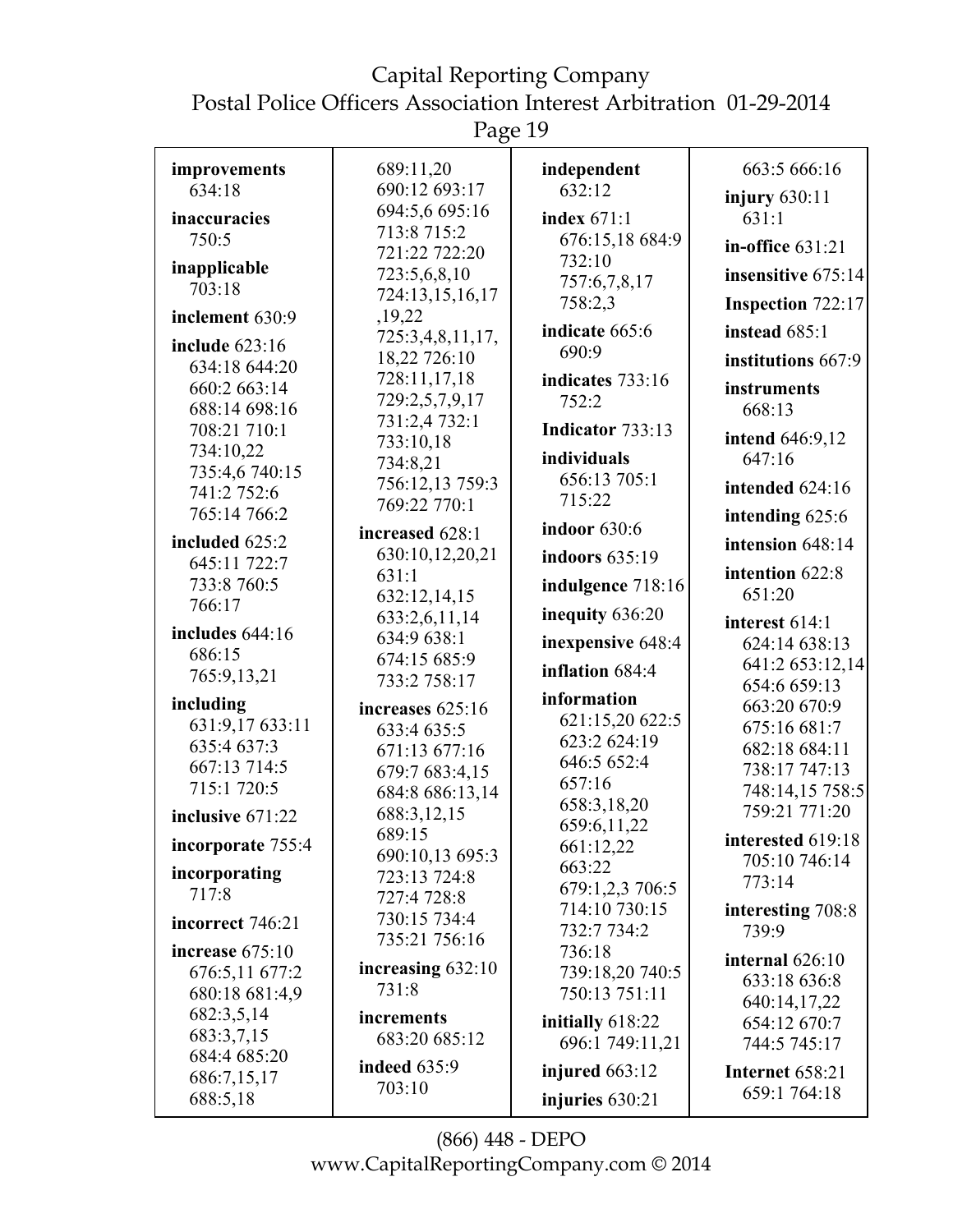Capital Reporting Company Postal Police Officers Association Interest Arbitration 01-29-2014

Page 20

| interpretation            | <b>items</b> 631:12            | <b>I've</b> $660:22661:19$     | 661:15 663:16                     |
|---------------------------|--------------------------------|--------------------------------|-----------------------------------|
| 758:21 769:13             | it's 617:17 620:1              | 664:12 671:5,20                | 704:12 707:15                     |
| interrupt 722:4           | 621:21 622:4,12                | 672:1,18 673:8                 | 708:3 716:8                       |
| 731:12                    | 623:3,18                       | 677:22 678:16                  | 743:17,19 745:7                   |
| interrupted               | 628:7,16,17                    | 685:1,8,13                     | 747:20 749:1                      |
| 719:18                    | 637:7 638:22                   | 687:11,13,20                   | 750:1,8 751:6,7                   |
|                           | 640:17,18,19                   | 688:11,15                      | 761:14,17                         |
| interunit 681:18          | 641:19                         | 689:14,17,19                   | jobs $631:15$                     |
| introduce 622:7           | 642:1,3,4 643:2                | 690:1,12,16,21,                | 634:13 637:18                     |
| introduced 627:2          | 647:12 648:4                   | 22 691:2,9                     | 656:13,14                         |
| 707:12 716:8              | 649:19 650:10                  | 692:14 694:20                  | 705:18 749:2                      |
|                           | 654:22 656:4                   | 695:13 697:17                  | 762:17                            |
| introduces 707:13         | 657:8 658:15                   | 698:2,4                        | Joe 615:18 718:22                 |
| introducing 704:6         | 659:17,21                      | 699:7,14,19<br>700:22 702:11   |                                   |
| investigate 662:22        | 660:6,15 663:21                | 708:2 710:12                   | joint 619:10                      |
| 664:8                     | 666:12,16 668:1                | 711:2 718:7                    | 770:7,8,12                        |
|                           | 670:6 672:21                   | 724:7,12 725:8                 | <b>Joshua</b> 615:17              |
| investigating             | 675:9,12,14,15                 | 726:13                         | <b>JULIENNE</b>                   |
| 698:18                    | 677:10,11 678:6                | 728:3,7,9,10                   | 615:11                            |
| investigations            | 681:6,7 682:20                 | 729:3,13                       |                                   |
| 761:11                    | 684:17 686:3                   | 730:12,19                      | <b>July 677:11</b>                |
| investigative             | 687:2 690:14                   | 733:12 734:14                  | 684:17                            |
| 710:3                     | 691:19 692:7,16                | 740:9 744:2,3                  | 685:15,19                         |
|                           | 693:14,15                      | 753:16 754:4                   | 686:16,17,19                      |
| investigators             | 694:5,6 695:20                 | 759:15                         | jump 626:7                        |
| 698:22                    | 699:13 700:7                   |                                | Jumping 635:2                     |
| involve 761:9             | 702:8 704:14,16                | J                              | June 622:11 672:2                 |
| involved 669:21           | 705:6,17 706:9<br>708:15 711:3 | <b>James</b> 615:3,4           | 693:6 773:20                      |
| 670:9 754:9               | 712:4 714:18                   |                                | jurisdiction                      |
| 755:10 758:7              | 716:20                         | <b>Janet</b> 615:20            | 623:7,12,13,16                    |
| isn't $674:2706:1$        | 719:17,18 720:1                | janitor 700:10                 | 624:1                             |
|                           | 721:7,13                       | January 614:9                  | justifying $627:10$               |
| <b>issue</b> 645:4 648:17 | 722:2,17 723:16                | 684:6,18,19                    |                                   |
| 686:8 713:1               | 724:4,18                       | 685:9,15                       |                                   |
| 770:4                     | 726:20,21                      | <b>Jersey</b> 622:1,2          | K                                 |
| <b>issued</b> 624:10      | 727:20 728:12                  | Jim 679:2 758:22               | Katherine 615:19                  |
|                           | 730:3,4,5,6                    |                                | <b>Kerr</b> 670:19                |
| issues $617:10$           | 731:2 732:19                   | job 620:22 629:13              | 676:21                            |
| 654:19 655:3              | 733:14 744:7                   | 630:14 631:3                   | key 650:22                        |
| 707:21 729:21             | 746:15                         | 632:2,9,19                     |                                   |
| 749:10                    | 747:15,16,21,22                | 633:11,14                      | knowledge 624:20<br>631:17 632:11 |
| issuing $698:18$          | 748:3,11 749:22                | 634:6,9 635:20                 | 656:22 657:17                     |
| itemized 649:1            | 750:3 757:6<br>758:2,3 762:13  | 638:1 657:7<br>659:22 660:7,13 | 660:5 662:9                       |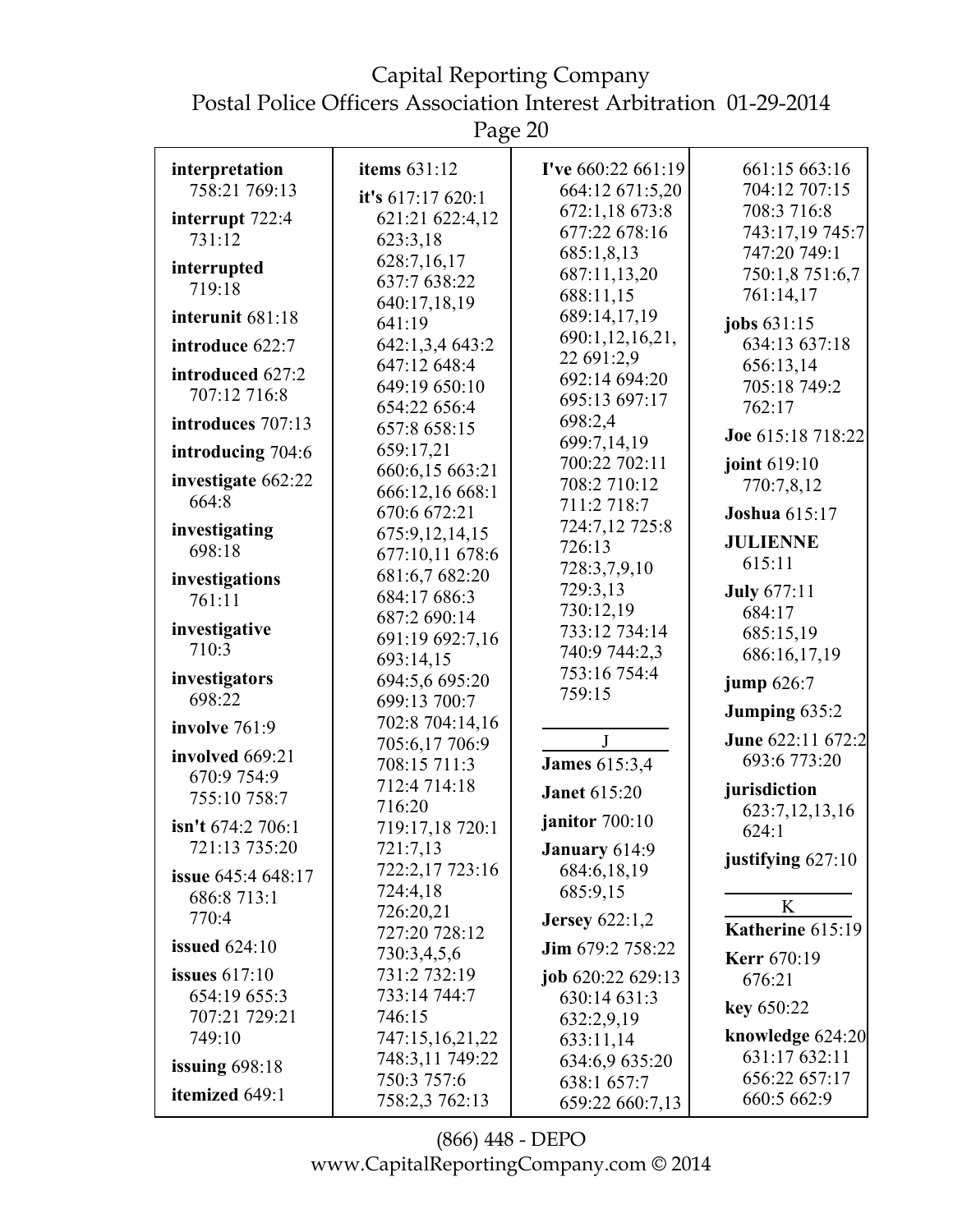| 663:14                   | 640:21 644:10                | legally 705:6            | 751:1,10 756:12            |
|--------------------------|------------------------------|--------------------------|----------------------------|
| 665:16,18                | 683:5 692:7                  | 706:7                    | 769:10                     |
| 666:20,22                | 725:16,19                    | L'Enfant $614:15$        | letters 639:14,21          |
| 667:4,5,12,17,2          | 730:12                       | 615:12                   |                            |
| 2 668:4 722:16           | 739:12,13,16                 |                          | level 665:17               |
| knowledgeable            | 766:6                        | LEO 710:13,19            | 666:10,11,16               |
| 747:5                    | lasting 690:2                | 711:6,10                 | 667:10,15 679:9            |
|                          | late 654:9 676:22            | 714:6, 12, 13, 16,       | 702:18 706:20<br>708:19    |
| L                        |                              | 20 767:10                |                            |
| labeled 687:17           | 733:1 756:7                  | less 680:15              | 709:8,19,22                |
|                          | later 618:16 639:7           | 693:14,15                | 710:8                      |
| 689:19 723:16            | 645:21 660:19                | 702:14 715:21            | 713:3,6,18,21              |
| labor $641:4$            | 666:13                       | 717:3,4 720:16           | 714:17 715:1,5             |
| 652:14 653:7,9           | law 622:2 655:17             | 735:16 747:21            | 756:16                     |
| 655:14 656:2             | 697:20 698:13                | lesser $626:5$           | levels $660:4$             |
| 658:8,12                 | 710:5 745:5                  |                          | 678:11 696:22              |
| 705:5,15,20              | 767:1                        | let's 644:1 649:18       | 697:2,7,15                 |
| 706:4 720:18,21          |                              | 652:7 673:1              | 715:11 734:6               |
| 723:20 725:5,18          | laws 662:21 666:9            | 674:3 676:8              | 758:1                      |
| 726:13,16,17,20          | <b>Lawyer</b> 705:6          | 712:1 714:8              | licensed 623:6             |
| 727:4,7,11               | lawyers $705:3$              | 717:14 719:21            |                            |
| 729:15 734:2,4           | 745:21 760:7                 | 734:12 744:8             | Lieutenants                |
| 735:18 755:3             |                              | 746:2 751:16,22          | 654:15                     |
| <b>laborer</b> 700:10    | lay $663:2$                  | 756:3 761:18,21          | life 698:14                |
| lack 622:21              | lays 658:17 664:9            | letter 618:7<br>624:8,18 | lift 725:20 726:2,7        |
| 690:21                   | lazy 682:9 686:5             | 625:11,13,19             | limitations                |
| language                 | 728:10                       | 626:6,8,9,13,15          | 746:4,8,17,18              |
| 667:11,13,21             | lead 707:18                  | 627:2,6 632:19           | 747:4,10,17                |
| 668:1 771:3              | 730:22                       | 633:19                   | 749:16                     |
|                          | least 647:20 668:9           | 634:4,6,15,19,2          | line 672:3,5               |
| large 623:22             | 671:12                       |                          | 674:8,9,10                 |
| 626:2 670:21             |                              | 635:3,10,12,18           | 692:7 694:10               |
| 676:11 677:2             | 708:18,19<br>709:20,21 739:3 | 636:1,4,11               | 715:8 722:2                |
| 753:2,5                  | 761:8 770:6                  | 637:1 639:15,22          | 726:13 735:20              |
| largely $625:5$          |                              | 640:3,4                  |                            |
| 674:22 687:2             | leave 694:10                 | 653:16,18,21             | lines 673:18               |
| 694:15 720:13            | 703:11 729:19                | 669:15 673:19            | 717:11                     |
| 735:12 756:11            | 736:8,10 745:19              | 677:5,19,21              | linkage $634:5$            |
|                          | 765:21                       | 680:21                   | 637:11,20                  |
| larger $680:6$<br>734:17 | <b>leaves</b> 694:12         | 692:16,18                | <b>linked</b> 633:22       |
|                          |                              | 693:12,17                |                            |
| largest $675:13$         | left-hand $674:19$           | 694:2,12,14              | list $708:10761:13$        |
| 700:17                   | 683:11                       | 721:18 738:17            | <b>listen</b> $643:8653:3$ |
| last 622:11 638:22       | legal 706:9 744:7            | 745:2 750:15,19          | lists $665:16$             |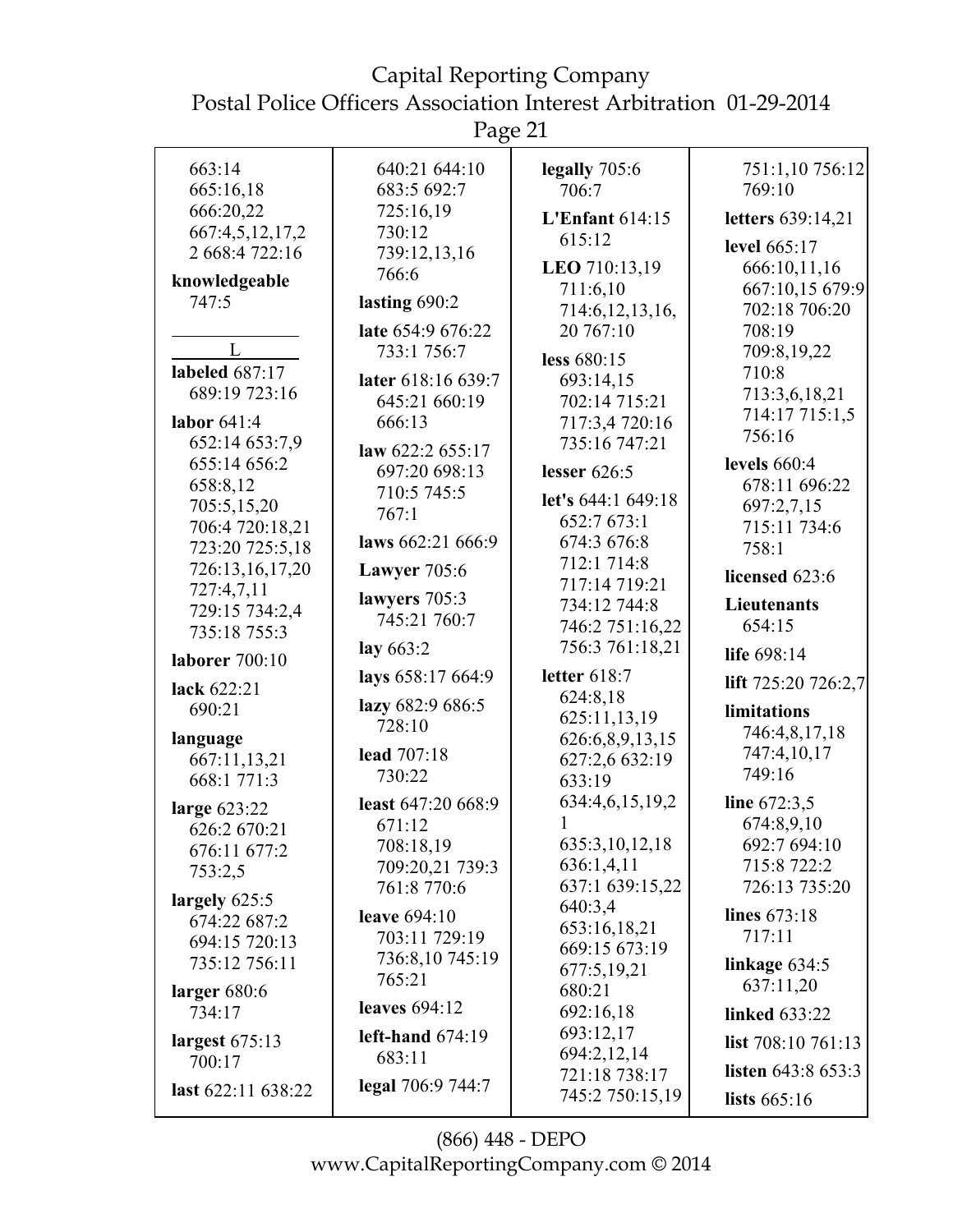Postal Police Officers Association Interest Arbitration 01-29-2014

Page 22

| literature 657:10             | lot 629:18,19                  | maintenance                     | <b>MCKINNON</b>                |
|-------------------------------|--------------------------------|---------------------------------|--------------------------------|
| 761:6                         | 654:2 684:13                   | 619:4,8                         | 615:6 620:17                   |
| little 618:21                 | 689:17                         | major 698:21                    | 712:4,12                       |
| 619:4,13 620:1                | 706:14,17 720:4                | 770:6                           | mean 641:18                    |
| 630:1 645:19                  | 749:18 751:8                   |                                 | 747:4 753:22                   |
| 650:19 670:5                  | 753:6                          | mall 752:12                     | 757:2 758:14                   |
| 673:17 674:3                  | lovely $623:3$                 | <b>Management</b>               | 763:12 768:11                  |
| 682:9 686:4                   | low 655:19 668:5               | 730:21                          | meaning $661:13$               |
| 705:16 708:13                 | 700:7 706:19                   | managers 741:21                 | 667:13 766:21                  |
| 724:17 725:18                 | 730:10                         | 742:2 750:21                    | means 623:10                   |
| 726:18,22                     | lower 676:10                   | manner 629:3                    |                                |
| 728:6,10,12                   | 687:7 732:14                   | 635:1                           | meant 647:2                    |
| 735:8 739:14                  | 764:10,22                      | <b>March 677:9</b>              | 709:16,18                      |
| live 617:19,20<br>641:8 648:5 | lump 769:21                    | marginal 706:16                 | meantime 626:2                 |
| 649:13                        | lunch 649:16                   | marked 646:12                   | measures 659:7<br>660:1 664:13 |
| 767:3,18,21                   | <b>luncheon</b> 737:18         | market 705:17                   | 749:4                          |
| living $677:16$               | lunchtime 647:20               | markets 734:3,4                 | meet 716:17                    |
| 683:22 687:5<br>688:8 689:1   |                                | markup $618:5$                  | 762:17                         |
|                               | M                              | material 665:22                 | meetings 768:19                |
| local $667:7$                 | machinable                     | 733:16                          | member 615:3,4                 |
| locality 712:19               | 639:16                         |                                 | 653:5                          |
| 717:8 718:7                   | machinery 640:5                | matter 614:3,14<br>628:2 644:16 | members                        |
| 766:8,14                      | machines 631:9                 | 697:3 699:18                    | 715:19,21                      |
| 767:2,3,4,7,17                | 639:17                         | 706:7 755:15                    | memorize 764:19                |
| located $767:11$              | Magazine 622:16                | matters 652:14,15               |                                |
| location 636:3                |                                | 738:4754:8                      | memory                         |
| locations 700:22              | mail 626:19 627:4<br>628:11,15 |                                 | 631:16,21                      |
| 701:4,13 712:21               | 630:16                         | may 618:19,21<br>621:2 638:8    | Memphis 700:21                 |
| locked 681:16                 | 631:10,12,13,19                | 642:21 648:20                   | 717:21 767:14                  |
| long $641:5647:22$            | 632:11,14                      | 660:19 672:1                    | mental $632:16$                |
| 653:19 681:11                 | 635:17 639:15                  | 674:11 675:4                    | mentally 631:4                 |
| 684:12 717:22                 | 640:1,2 745:3                  | 679:1 698:21                    | mention 628:7                  |
| 734:19 761:13                 | main 633:16                    | 713:6 716:15                    | 663:8                          |
| longer $625:13$               | maintain 664:5                 | 729:21 738:16                   | mentioned 675:7                |
| 628:14 649:16                 | 745:8                          | 748:21 754:5                    | 747:7                          |
| 651:5                         | maintaining                    | 758:6 759:17<br>762:12          | met 648:13 651:19              |
| <b>loose</b> 645:7            | 662:18 666:7                   |                                 | 682:19                         |
| lost $672:17,18$              | 745:10                         | maybe 645:1,19                  | 741:19,20                      |
| 673:8                         | maintains 698:13               | 676:9 742:9,11<br>750:18        | method 710:22                  |
|                               |                                |                                 | 747:8 748:4                    |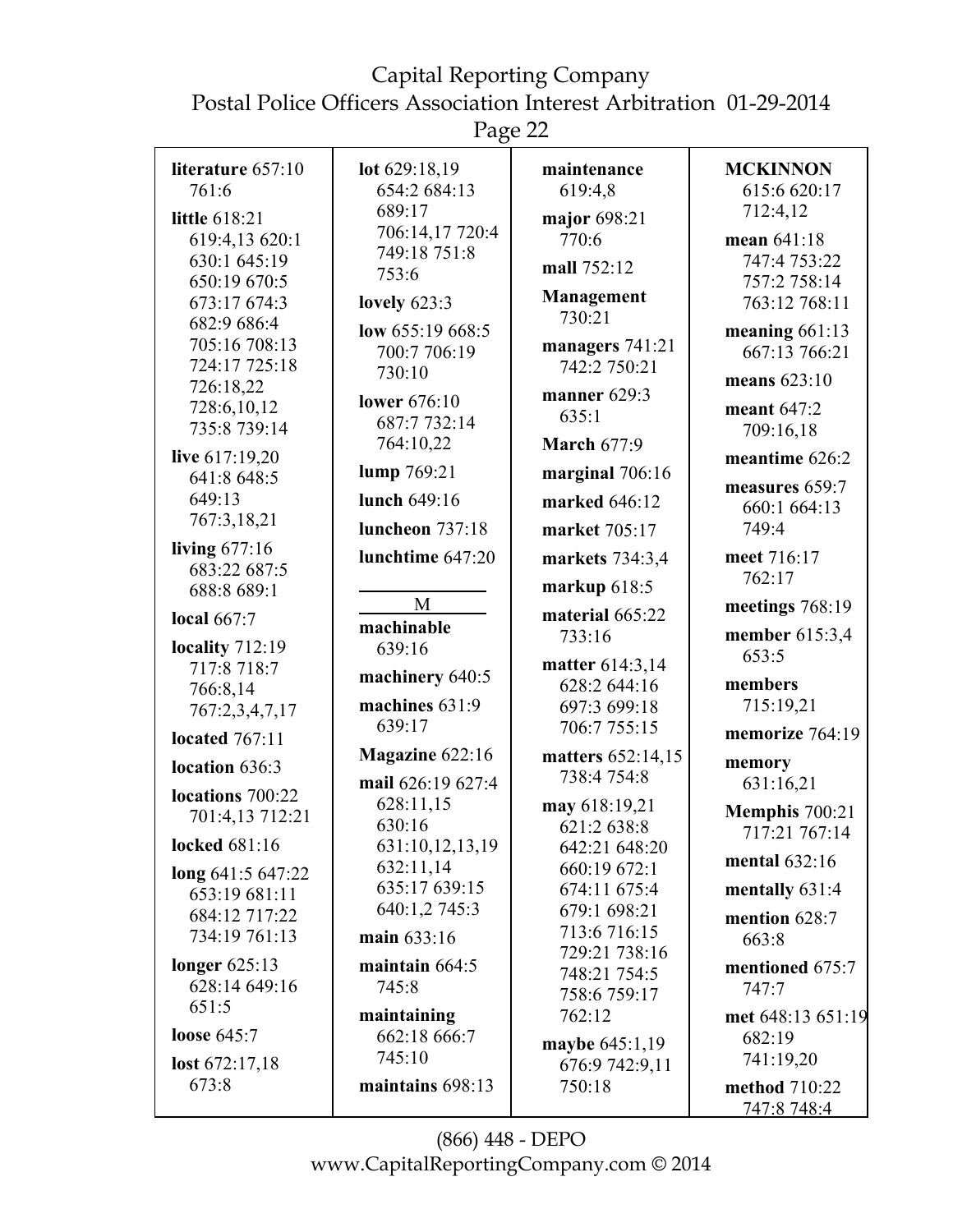Page 23

| 750:11                     | minute $650:5$    | 637:10 646:11                          | <b>NCS</b> 668:19      |
|----------------------------|-------------------|----------------------------------------|------------------------|
| methodology                | 651:5             | mostly 652:13                          | necessarily 636:9      |
| 748:20                     | minutes $627:7$   | 763:4                                  | 645:3 757:22           |
| methods $632:4$            | miracles 764:17   | motor 662:20                           | necessary 618:14       |
| metric 654:2               | misdemeanors      | 666:8                                  | 633:4 648:1            |
| metrics 748:6              | 710:4             | move 655:7                             | negotiated 634:16      |
| <b>Michael 750:16</b>      | mislabeled 723:16 | 678:12 693:21<br>720:1 745:3           | negotiations           |
| Michigan 727:17            | missed 769:11     |                                        | 626:3 771:20           |
| 744:16                     | mistake 678:17    | moved 747:8<br>749:4                   | neighborhood           |
| mid-1980s 681:13           | 719:17,18         | movement 705:21                        | 701:20                 |
| mid-2008 674:11            | mistakes 631:9    | 706:2,14,17                            | neither 636:3<br>773:8 |
| mid-to-late                | misunderstandin   | moving 625:17                          | Network 658:3          |
| 672:12 679:10              | g 644:19          | 665:8 675:14                           |                        |
| <b>Mike 615:17</b>         | mix 639:10        | 697:11 700:2                           | neutral 751:3,5,6      |
| military 710:2             | mixed 631:13      | multiple 672:8                         | nevertheless<br>648:7  |
| Milkovich 660:10           | mixes 753:21      | 673:4                                  |                        |
| 750:7 752:20               | 754:3             | multiply 701:11                        | Newcastle 675:18       |
| million $722:21$           | mocking $678:20$  | <b>MURPHY 615:7</b>                    | nice 684:10            |
| 724:14                     | model 659:5       | myself 712:8                           | night 644:10           |
| 726:2,5,6,10,18            | modest 682:22     | 743:20 751:14                          | NIH 708:5,7,10         |
| 727:1,2                    | 709:10 770:1      |                                        | 709:9 710:8            |
| 729:4,10                   | moment 643:19     | $\mathbf N$                            | 761:22 762:12          |
| <b>Milwaukee</b>           | 673:22 678:21     | <b>NALC</b> 634:5                      | nine 733:15            |
| 654:13,14                  | 702:2 722:4       | 639:5 670:22                           | <b>Nodding 770:10</b>  |
| mind 650:7 707:2           | moments 679:6     | 671:21 679:3,4<br>680:18 681:6         | 771:13 772:10          |
| 726:11                     | Monday 646:8      | 691:3,6 692:17                         | <b>None 676:21</b>     |
| minimum $711:19$           | money 697:6       | 695:12,14,16                           | Nonetheless 753:1      |
| 762:17                     | 727:20 728:15     | 718:2 758:19,22                        | non-Postal $744:13$    |
| minor $620:1$              | 747:19            | 771:8                                  | nor 773:9,13           |
| <b>Mint 708:6</b>          | monitor 662:22    | national $624:8,17$<br>653:15,21 667:8 | Northwest 615:7        |
| 712:1,6,9,20               | 664:2             | 668:18 669:14                          |                        |
| 715:4,6,17                 | month 684:20      | 721:4 726:14                           | <b>Notary 614:18</b>   |
| minus $671:1,6$            | 733:15 740:2      | 730:22 733:14                          | 773:1,16               |
| 676:18                     | months 685:11     | 750:18 751:1                           | note 619:2,5,17        |
| 680:3,12,17<br>681:1 695:2 | 732:22            | natural 710:6                          | 650:16 662:22          |
| 756:3,7,21                 | 739:12,13,17      |                                        | 703:14                 |
| 757:3                      | morning $618:11$  | nature 626:13<br>768:11                | noted 636:11           |
|                            |                   |                                        | 640:12                 |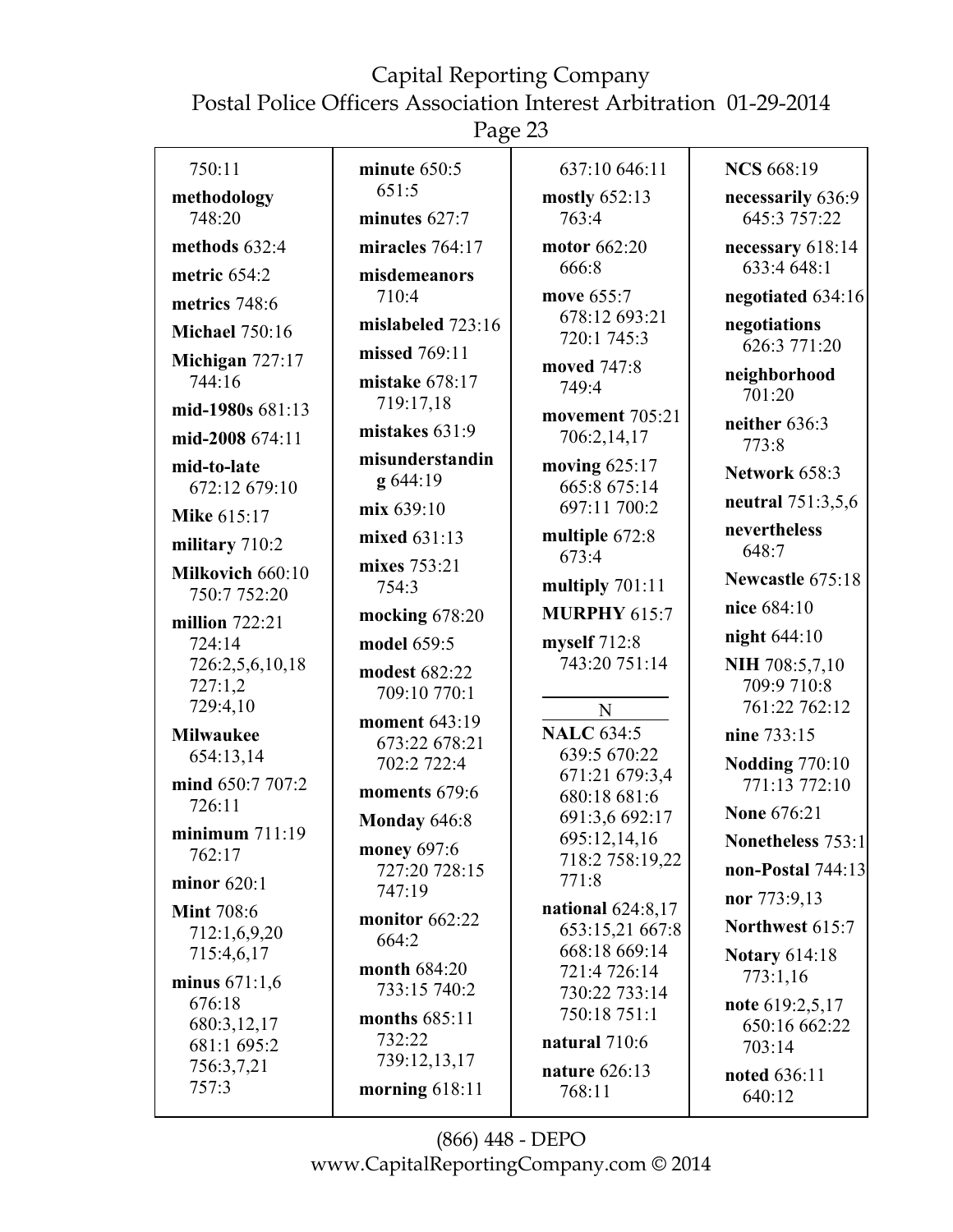| nothing $627:18$<br>639:2,3      | 699:2 700:8<br>occupational      | 743:4 744:10<br>753:7,8  | 756:2,8 760:22<br>762:3,6,16 |
|----------------------------------|----------------------------------|--------------------------|------------------------------|
| notice $643:3$                   | 657:16                           | 754:7,10,12              | office's 625:2               |
| 646:21 648:9                     | 658:3,5,13                       | 755:14 762:11            | 629:12 636:15                |
| 769:8                            | 659:5,7,16,19                    | 767:2 773:2              | 646:22 656:8                 |
| November 625:12                  | 660:4 661:13,18                  | officers 614:6           | Oh 642:19 690:8              |
| 674:11,14                        | 699:21 705:14                    | 620:21 623:6             | 702:6,9 712:16               |
| 676:1,4                          | 755:11,20                        | 644:9 650:18             | 763:10 765:18                |
| nowhere 770:1                    | occupations                      | 654:18 656:17            | 766:16                       |
|                                  | 658:1,10,14,18                   | 657:8,12,18,22           | okay 617:8 621:9             |
| <b>NRLCA 670:13</b>              | 659:9 661:2                      | 661:7,9,10,19            | 622:6                        |
| nuclear 752:14                   | 668:9,12 698:5                   | 662:10 663:7             | 642:5, 12, 16, 19            |
|                                  | 699:17                           | 665:1,5,10               | 643:7,17,22                  |
| $\Omega$                         | 705:10,22                        | 667:19,20                | 652:11 661:11                |
| <b>O*NET 655:4</b>               | o'clock 644:7,11                 | 668:5,8 669:5<br>672:13  | 662:4 665:14                 |
| 658:2,8                          | 646:3,8 647:21                   |                          | 667:3 671:16                 |
| 659:4,12 660:12                  | 736:9                            | 674:8,10,12,16           | 672:19 673:20                |
| 661:21 665:2,15                  |                                  | 676:2,7,8<br>677:4,13,20 | 684:6 685:16                 |
| 668:9,10 669:6                   | offer 638:18,22<br>640:21 727:22 | 678:1 679:14             | 687:21 693:7                 |
| 746:2,4,17,19                    |                                  | 680:14 682:10            | 702:13 704:3,4               |
| 747:1,3,8,18                     | offering 657:6                   | 686:2 690:11             | 706:20 707:9                 |
| 748:18,20,22                     | 704:10 725:13                    | 693:18 694:16            | 709:18 711:7,14              |
| 749:10,20 750:2                  | office 618:9                     | 696:12,20                | 713:14,22 715:9              |
| 751:17 752:16                    | 625:11,14 626:4                  | 697:16 698:6,11          | 722:10 723:17                |
| 755:5                            | 627:4,8 629:19                   | 699:10                   | 738:3 739:7                  |
| object 648:2 716:2               | 631:8,11 632:17                  | 700:15,18,21             | 740:14,20 741:5              |
| 766:10                           | 634:3,14,17,20                   | 702:21                   | 743:12 744:2                 |
|                                  | 635:12 646:7,17                  | 703:2,10,11,16,          | 745:11 746:2,22              |
| objection                        | 647:17 649:6                     | 18 704:9,22              | 747:12 748:10                |
| 703:15,20 704:1<br>718:20 736:15 | 651:11 670:3                     | 705:9,13                 | 752:11                       |
| 745:20 766:9                     | 716:12 719:10                    | 706:2,8                  | 753:10,14,17,19              |
|                                  | officer 655:9,22                 | 707:17,22 708:1          | 756:3,4 757:13               |
| objective                        | 657:1 663:3                      | 710:22 711:5,8           | 759:5,13 760:13              |
| 657:20,21 662:8                  | 664:16 666:5                     | 713:5 716:14             | 761:18 762:1,15              |
| 669:7                            | 672:5 675:4                      | 717:3,5,18,19,2          | 763:15 764:12                |
| obtain $735:8$                   | 676:16 677:18                    | 1 720:15 721:7           | 765:5                        |
| 739:18,20,22                     | 693:22                           | 727:9                    | 766:1,12,16<br>767:20        |
| obtained 712:8                   | 698:8,10,21                      | 735:14,15,17             |                              |
|                                  | 699:21 701:22                    | 739:8                    | old 625:18 626:10            |
| <b>Obtaining 699:4</b>           | 706:3 708:4                      | 741:10,13,16             | Oldham $615:3$               |
| obviously 734:22                 | 709:3,9,14                       | 742:16,22                | 617:2,6,22                   |
| 772:1                            | 710:2,3                          | 743:5,6744:9             | 619:1,20 620:9               |
| occupation 661:6                 | 713:1,10,13,17                   | 745:9 748:2              | 622:18 624:2                 |
|                                  | 718:1 735:10                     | 754:15 755:15            | 628:2,19 629:5               |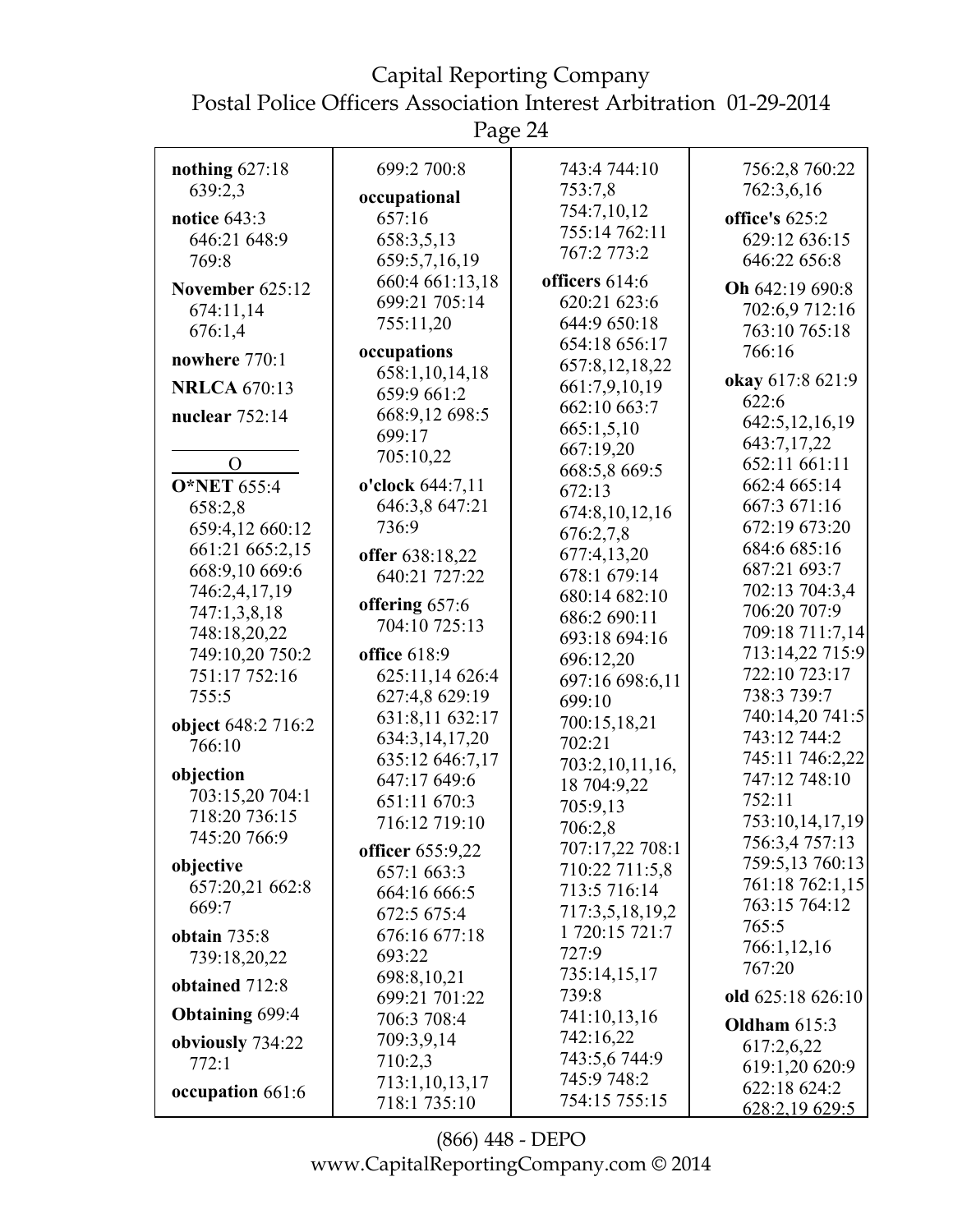Postal Police Officers Association Interest Arbitration 01-29-2014

Page 25

| 638:10 641:6,9    | ordinances        | page 667:4,16     | 633:19 660:3      |
|-------------------|-------------------|-------------------|-------------------|
| 643:4,8,20,22     | 698:13            | 678:4,6           | 690:11 725:20     |
| 648:16 649:9      |                   | 691:20,22         | 751:19            |
| 650:8 651:8,22    | ordinary 752:12   | 698:2,9           | 753:10,19         |
|                   | organization      |                   |                   |
| 652:7,10          | 731:1             | 712:7,12,14,16    | 760:14            |
| 673:6,13,16,21    |                   | 722:15,18         | particularly      |
| 687:19,22 696:5   | originally 658:11 | 726:14 730:12     | 655:10 659:2      |
| 702:1 707:4,7     | 681:16            | 763:12            |                   |
| 709:13,15         | Ormiston 747:2    | pages 614:13      | parties 614:20    |
| 711:12            |                   | 662:14 697:17     | 625:11,21         |
| 716:18,21         | others 676:21     | 748:19            | 629:10 644:6      |
| 718:19 719:20     | 708:8,16          |                   | 659:20 771:19     |
| 722:3,7,10,13     | otherwise 671:18  | paid 620:5 674:12 | 773:10,13         |
| 736:3,10 737:15   | 773:13            | 679:14 685:11     | party 636:4       |
| 738:3 763:12,16   |                   | 694:2 697:21,22   |                   |
| 765:15,17         | ought 772:1       | 702:21            | pass 620:1        |
| 768:21 772:5,11   | outcome 725:21    | 715:18,19,21      | passage 642:22    |
| ones 678:14       | 773:14            | 717:3 720:6       | past 680:16       |
|                   | outdoor 630:7     | 723:18 735:16     | 681:19 759:15     |
| 694:18 770:6      |                   | 765:8,19,21       |                   |
| one's 692:1       | 631:1 633:7,12    | panel 618:14      | path 684:13       |
| one-sided         | 635:14,15         | 619:18 620:4      | patrol 656:14     |
| 751:10,12         | outdoors 626:20   | 624:6,10 626:1    | 661:7,9,10,19     |
|                   | 628:1 629:17      |                   | 662:10 663:3      |
| ongoing 686:8     | 630:4 635:19      | 627:18 633:17     | 664:15 666:5      |
| 703:15            | outlier 640:18    | 634:3,13,20       | 667:19,20 668:7   |
| open 768:14       |                   | 638:5 642:18      | 698:14 701:22     |
|                   | outlook 661:13,18 | 646:7 653:3       | 713:4, 10, 13, 17 |
| operate 652:1     | outside 654:12    | 657:9,13 666:1    | 714:22 735:17     |
| operating 725:14  | 703:3 728:4       | 668:14 682:10     |                   |
|                   |                   | 683:9 684:5       | 753:6,8           |
| operations 667:8  | overall 635:5     | 687:10,14 689:5   | patrolling 698:16 |
| 699:1             | overpaying        | 710:11            | pattern 634:22    |
| opinion 629:8,21  | 717:21            | 716:15,16 733:1   | 638:18 650:11     |
| 630:2 633:17      |                   | 759:20 771:17     | 670:18 671:7,10   |
| 635:6 636:7       | overtakes 714:15  | panel's 620:14    |                   |
| 638:6 668:22      | overtime 720:6    | 637:6 652:15      | 694:8 718:1,2     |
| 669:1 742:5       | 723:19 734:11     | 656:7718:16       | patterns          |
|                   | 735:6 765:8       |                   | 636:16,18         |
| <b>OPM</b> 710:13 |                   | parens 696:6      | 670:14 671:10     |
| 711:19            | overview 698:3    | parks 710:5       | 705:21            |
| opportunity 621:3 |                   |                   | pay 625:16 626:16 |
| 645:22 719:10     | $\mathbf{P}$      | participate       | 627:10,11         |
|                   | p.m 737:17 738:2  | 698:21            |                   |
| order 628:15      | 772:14            | particular 619:11 | 633:7,21 634:8    |
| 651:3 662:18      |                   | 621:13 623:5      | 635:5,15,21       |
| 666:7 698:13      | package 639:3,4   |                   | 674:15,16         |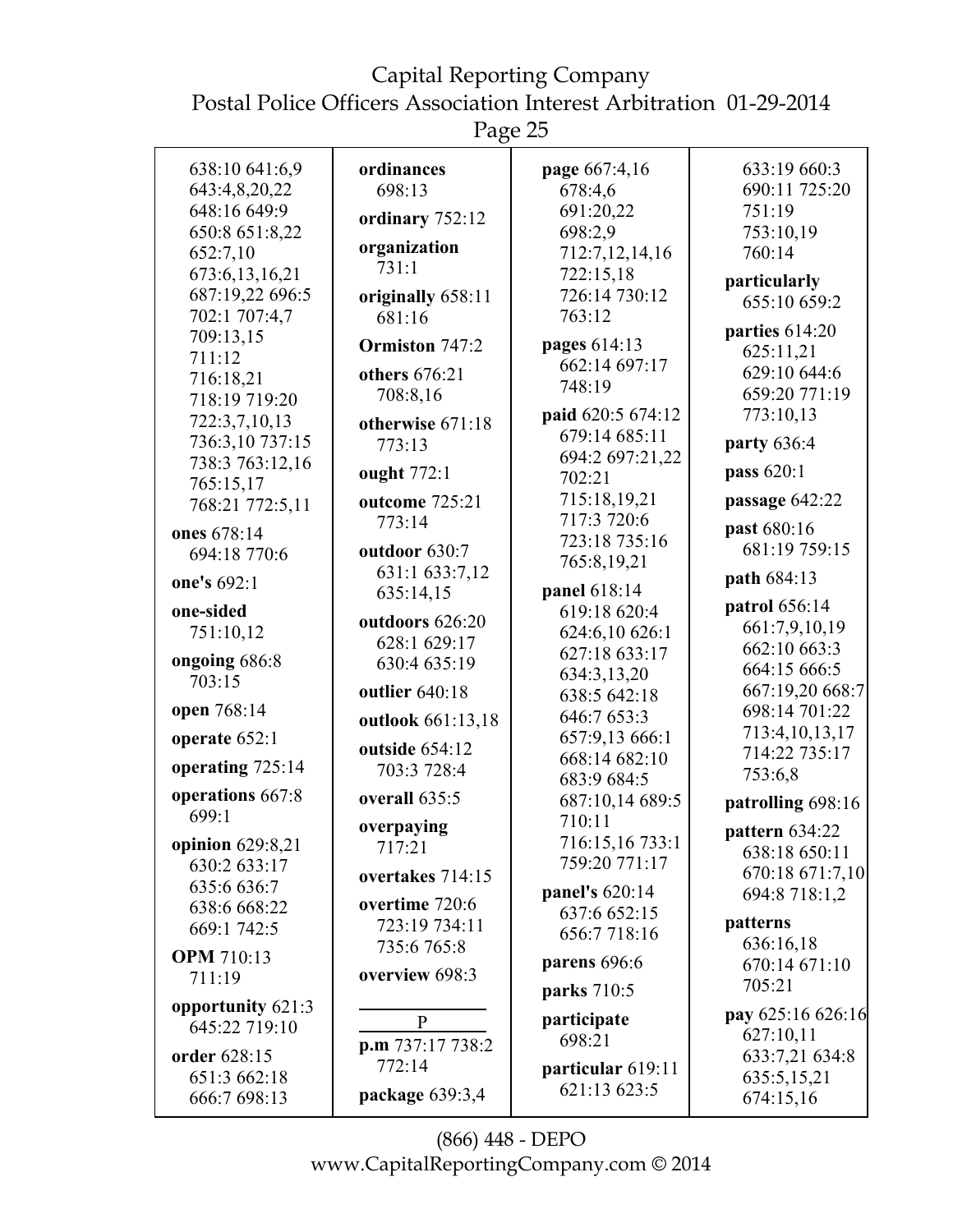Page 26

| 675:5,8                        | 627:3,5,21                          | performed 630:4     | picked 760:5                    |
|--------------------------------|-------------------------------------|---------------------|---------------------------------|
| 676:11,16                      | 630:5,6                             | 631:8 677:1         | piece 700:13                    |
| 677:4,5,13,15,1                | 635:18,21                           | 680:4 704:9         | pieces 661:22                   |
| 8 678:11 679:16                | 675:5,22                            | 756:8,14,21         | 704:21                          |
| 680:22 681:2<br>684:8 694:13   | 676:2,3,9,10<br>677:10,11           | performing          | <b>Pierce 615:17</b>            |
| 695:13,14                      | 680:2,10 682:5                      | 698:15 708:21       |                                 |
| 696:12 698:1                   | 683:4,6,15,17,1                     | 710:3,4761:10       | pistols 752:3                   |
| 710:13,19                      | 8 685:8,9,10                        | perhaps $660:14$    | placed 691:3                    |
| 711:8,11,15,16,                | 689:11,12,13                        | 717:20              | places 730:20                   |
| 20,21 712:6,19                 | 692:18,21                           | period 637:19       | plane 648:8                     |
| 717:8 718:7                    | 693:9,10,11,14,                     | 675:21 687:4        |                                 |
| 721:5                          | 15,19,20                            | 695:14 721:5        | planned 618:22                  |
| 723:7,11,14<br>726:15 728:14   | 694:1,3,7,13,22                     | 726:15              | plant 752:14                    |
| 742:16                         | 695:4,5,15,17,1<br>8,21,22          | permitted 678:18    | Plaugher 615:17                 |
| 743:4,8,13                     | 701:8,10 710:16                     | perpetrators        | play 671:12                     |
| 763:18 764:1                   | 715:2                               | 664:17              | played 670:10                   |
| 766:8,14                       | 720:7,8,9,10,17,                    | <b>person</b> 751:6 |                                 |
| 767:3,4,7,13,16,               | 20 721:22                           | 754:6 761:9         | plays 652:8                     |
| 17 768:2,6,10                  | 723:6,8,18                          | personal 624:20     | Plaza 614:15                    |
| paying $734:3$                 | 725:4,6,17                          | personally 750:10   | 615:12                          |
| payment 689:17                 | 726:3,4,6,8,9,19<br>,21,22 727:6,11 |                     | please 707:2 743:1              |
| payments 723:20                | 728:17,19,20                        | personnel 655:18    | 755:6 759:9                     |
|                                | 729:5,7,8,11,12,                    | persons $663:1,4$   | <b>PLLC</b> 615:7               |
| payroll 721:4<br>726:14 732:20 | 17,19                               | 664:4,7,21          | plus 648:8 677:16               |
|                                | 730:4,5,6,9,10,1                    | 666:15              | 678:7 687:17                    |
| peace 657:1                    | 1,17,18                             | persuasive 625:9    | 691:1,2,3                       |
| peculiar 744:8                 | 731:5,6,8,20                        | peruse 623:20       | 694:19 721:22                   |
| Penn 615:19                    | 732:2,3                             | Peterson 615:20     | 728:18,19,20                    |
| people 644:13                  | 733:3,4,10,11,1<br>8,20 734:10      | Pgs 614:5           | 739:5,6                         |
| 651:1 655:1                    | 735:19 741:3                        |                     | point 628:7,13,15               |
| 662:19 663:8,12                | 763:21 764:1,4                      | PH.D 616:3          | 637:13,22                       |
| 664:21 665:1                   |                                     | 643:11 738:7        | 638:3,21                        |
| 666:8 667:9                    | percentage 630:3<br>679:21 723:13   | Philadelphia        | 640:2,19 644:4<br>659:12 665:20 |
| 675:14 754:19                  | 727:8 754:1                         | 685:2 687:3         | 668:17 675:9,18                 |
| 761:15 767:21                  | 764:3 769:22                        | 712:21              | 678:5 679:11                    |
| people's $663:20$              | percentages 675:2                   | physical 630:10     | 682:4 685:16,17                 |
| per 627:7                      | 728:21                              | 632:14 663:5        | 686:7,17                        |
| 685:18,20                      |                                     | 666:15              | 705:3,9                         |
| 701:13                         | perform $631:6$                     | physically 630:15   | 706:4,10 726:7                  |
| percent                        | performance                         | pick 760:10         | 727:2,3 728:11                  |
|                                | 741:17                              |                     | 729:5,16                        |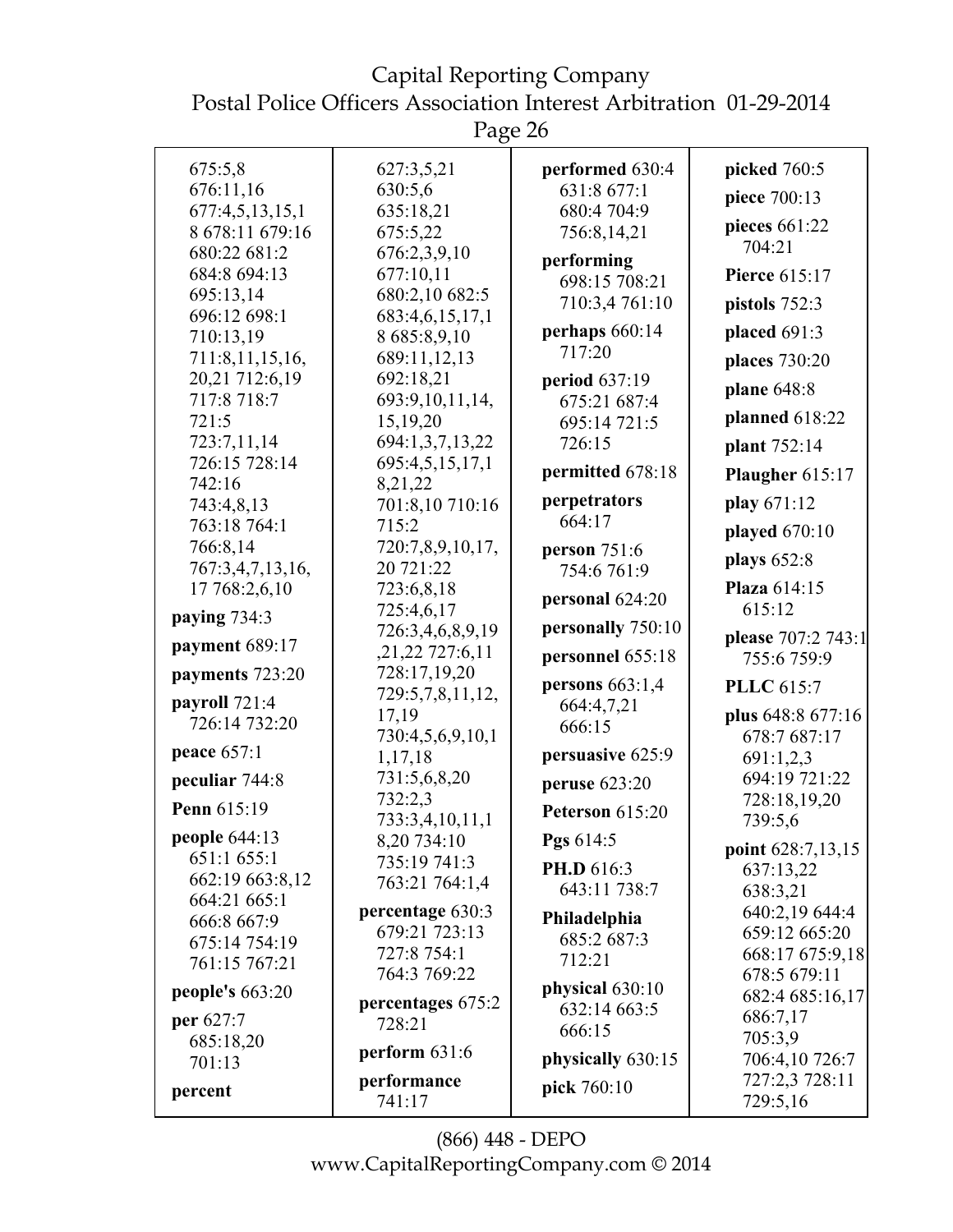Capital Reporting Company Postal Police Officers Association Interest Arbitration 01-29-2014

| 750:6,8 755:7    | 703:2,10,11,16,       | 769:1             | 680:14,15                  |
|------------------|-----------------------|-------------------|----------------------------|
| 770:5            | 18 704:9,21           | possible 657:21   | 682:10 683:22              |
|                  | 705:8,12              | 662:8 687:12      | 686:2                      |
| pointed 753:2    | 706:2,3,8             | 752:5 754:17      | 690:2,8,10                 |
| points $623:4$   | 707:17,22 708:4       |                   | 693:18,22                  |
| 638:15 646:1     | 709:3,8,14            | 760:20            | 694:15                     |
| 666:11 752:20    | 710:2,3,13,21         | possibly 676:10   | 696:12,15                  |
| point's 718:13   | 711:5,8,19            | post 618:9        | 699:10                     |
| police $614:6$   | 713:1,7,9             | 625:2,10,14       | 700:15,18                  |
| 620:21 621:17    | 715:7,17              | 626:4 629:12      | 702:21                     |
| 622:3            | 716:6,14 717:5        | 632:17            | 703:9,14,16,18             |
| 623:3,6,11       | 718:1 720:15,19       | 634:3,14,17,20    | 704:9 706:2,7              |
| 644:8 645:8      | 727:9 735:15,17       | 635:12 636:14     | 707:22 710:21              |
| 650:18           | 739:8                 | 646:7,17,22       | 711:4,8 713:1              |
| 654:13,14,16,18  | 741:9,10,12,16,       | 647:17 649:6      | 716:13 717:21              |
| 655:6,8,9,22     | 20 742:15,16,22       | 651:11 656:8      | 720:19 721:1,9             |
| 656:14,16,17     | 743:4,6               | 670:3 677:3       | 723:22 724:4               |
| 657:2,3,8,12,18, | 744:9,10,13           | 689:21 716:12     | 726:12,20                  |
| 22               | 745:9 746:19          | 719:10            | 727:6,9,13                 |
| 661:1,3,5,6,9,10 | 748:2 753:2,6,8       | postal 614:4,6,15 | 728:13 729:14              |
| ,19662:10        | 754:7,10,11,12,       | 615:10,12 618:6   | 730:3 735:11               |
| 663:3,6          | 15 755:13,14          | 619:7 622:15      | 736:1 738:12               |
| 664:5,15,19      | 756:2,8               | 625:18            | 739:1,8,19,20              |
| 665:1,2,5,10     | 760:4,22              | 626:11,14         | 740:4                      |
| 666:5,19         | 762:2,3,6,10,16       | 633:21 636:9      | 741:9,12,16,20             |
| 667:6,19,20      | <b>Police's 645:5</b> | 637:2,9,13,21     | 742:1,15,16,21             |
| 668:5,7          | 651:1                 | 638:14,17 639:1   | 743:4 744:1                |
| 669:5,13         |                       | 640:15 641:4      | 745:8,13                   |
| 672:5,13         | populous 675:12       | 644:8,9,16        | 746:19,21                  |
| 674:8,10,12,15   | 678:9,13              | 645:5,8           | 750:2,20 751:7             |
| 675:4            | portion 700:5         | 650:17,18,22      | 754:11 756:2,8             |
| 676:1,7,8,16,19  | position $621:1$      | 653:11,13,18      | 762:2,5,16                 |
| 677:4,13,18,20   | 625:5,6 694:11        | 655:8,9,22        | 769:15                     |
| 678:1 679:13     | 695:9 713:9           | 656:2,17          | posted 620:22              |
| 680:14           | 720:13 744:8          | 657:3,8,12,22     |                            |
| 681:12,16        | 755:8,9 761:10        | 659:13,14         | post-hearing<br>624:21     |
| 682:10 686:2     |                       | 669:5,13,16       |                            |
| 690:10           | positions 706:3       | 670:14 671:1      | postings $708:3,4$         |
| 693:18,22        | 743:8 744:10,20       | 672:5,12          | potential 666:10           |
| 694:15           | 752:21                | 674:8, 10, 12, 15 |                            |
| 696:12,19        | 760:14,16,17,21       | 675:4             | potentially 735:5<br>745:2 |
| 697:16 698:6,8   | 761:3,8 762:8         | 676:1,7,16,19,2   |                            |
| 699:10,20        | positive 633:13       | $\theta$          | <b>power</b> 633:5         |
| 700:15,18,20     | possibility 768:15    | 677:4,13,18,20    | 752:14                     |
| 701:22 702:21    |                       | 678:1 679:13      | <b>PowerPoint</b>          |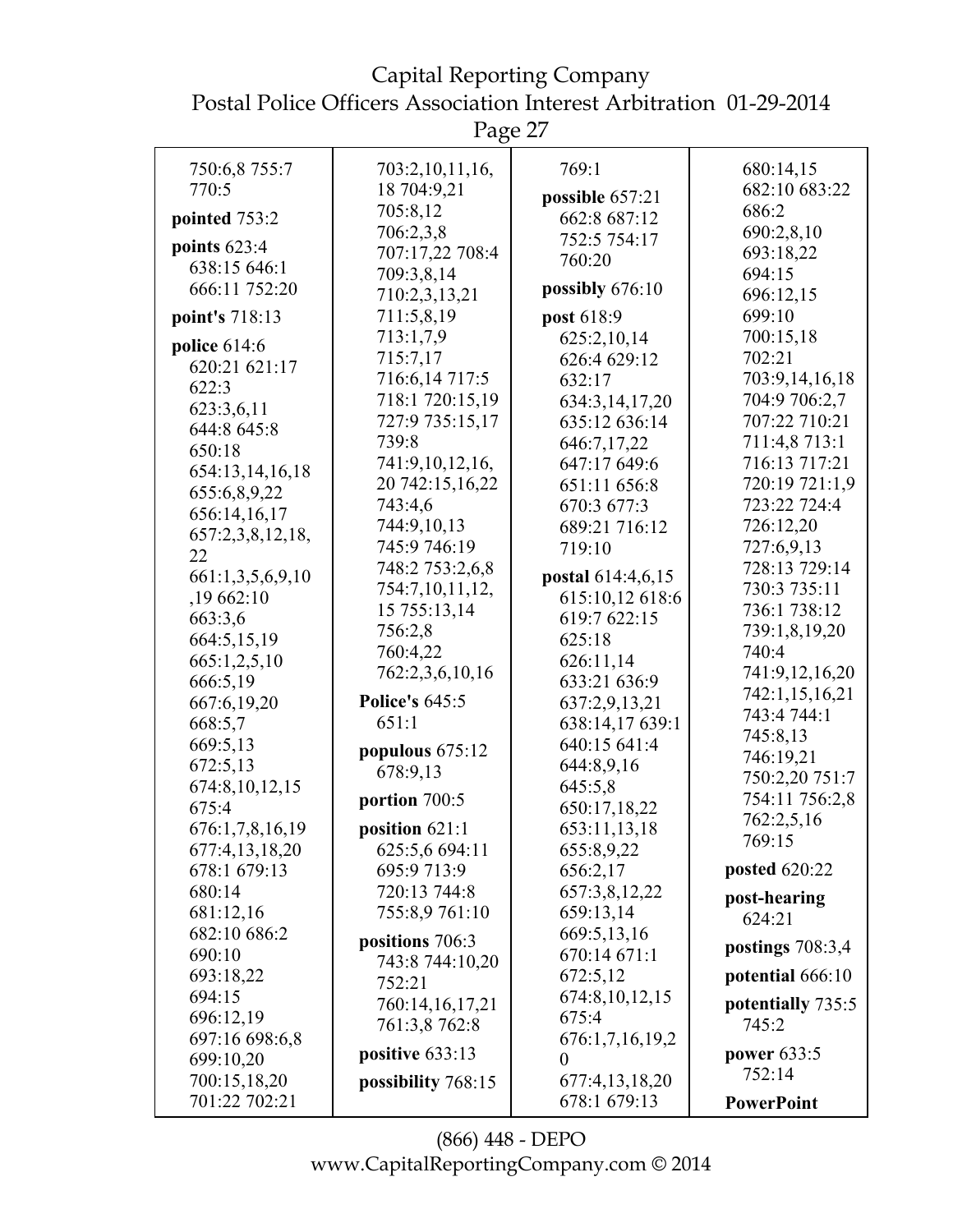Page 28

| 641:11                                        | 704:21 716:6                              | 651:2 753:11                           | 684:8                            |
|-----------------------------------------------|-------------------------------------------|----------------------------------------|----------------------------------|
| 644:17,20                                     | 720:13                                    | presentation                           | prices 732:5                     |
| 645:11 646:9,10<br>647:1,8<br>651:10,16 652:3 | 722:9,13,17<br>735:18 755:19<br>760:16,19 | 618:19<br>624:5,11,14<br>644:20 647:20 | primary $644:13$<br>645:5        |
| 662:6 673:15<br><b>PowerPoints</b>            | 767:11<br><b>PPO's 702:12</b>             | 651:1 653:3<br>655:4 662:6             | principal 624:3<br>626:15 669:11 |
| 646:20 648:20                                 | 757:19                                    | 669:20 718:18                          | principally 648:3                |
| 658:22                                        | practice 644:16                           | 749:7 769:15                           | printed                          |
| powers 621:17                                 | 649:2,6                                   | presentations                          | 642:7,8,17                       |
| PP 726:17                                     | 650:10,11                                 | 644:17 647:1                           | 702:4                            |
| PPO 655:17                                    | precise 764:16                            | presented                              | prior 622:3 627:1                |
| 678:17 679:8                                  | precisely 769:16                          | 630:19,21                              | 631:8,20 640:8                   |
| 687:5,16 689:21                               | predict 684:12                            | 632:1,2,19<br>633:8 634:12             | 650:13 679:2,22<br>686:14 691:10 |
| 691:8 701:4,16                                | 732:4                                     | 646:6 651:11                           | 694:4,22 740:21                  |
| 714:18 715:11<br>735:10,12,14                 | predicted 688:16                          | 669:22                                 | priorities 770:21                |
| 755:9 760:19                                  | 731:18                                    | presenting 624:19                      | 771:2,19                         |
| <b>PPOA</b>                                   | prediction 731:21                         | 637:9 650:15                           | prisoners 698:20                 |
| 615:4,5,16,17,1                               | predictions                               | preservation                           |                                  |
| 8 655:21,22                                   | 732:12                                    | 709:5                                  | private 620:14<br>621:7,15,16    |
| 670:17 671:4,21                               | prefer 736:19                             | preserve 768:22                        | 636:10 653:9                     |
| 682:1,2,3                                     | preferable 750:10                         | president 727:17                       | 655:16 677:3                     |
| 683:8,10,12<br>689:3,21 690:4                 | prehearing                                | 739:10                                 | 696:17 698:1,2                   |
| 691:1 692:15                                  | 624:21                                    | presorted                              | 704:1 730:16,19                  |
| 693:13 694:14                                 | premature 627:19                          | 628:20,22                              | 733:7,17 743:22<br>744:10,17,21  |
| 695:3,9,12,13,1                               |                                           | pretty 629:9                           | 745:5,10,14                      |
| 4,18,20                                       | premised 638:18                           | 731:22 737:6                           | 757:5,14,20                      |
| 696:1,11 701:18                               | premises 664:5                            | 754:8 761:17                           | 764:5,7                          |
| 702:16,17,22<br>714:3,10,12                   | premium                                   | prevailing 697:19                      | privy $649:8$                    |
| 715:3,8,14,19,2                               | 635:13,14                                 | prevention 709:2                       | probably 629:22                  |
| 1 7 1 7 : 3                                   | prepare 644:14                            | previous 627:12                        | 640:9 642:11                     |
| 720:7,12 726:17                               | 645:15,22                                 | 638:19 653:11                          | 654:10 668:12                    |
| 727:1,5                                       | prepared 625:14                           | 694:19                                 | 682:21 690:1                     |
| 729:16,20 733:5<br>760:8 766:7                | 641:7                                     | previously 626:21                      | 728:12 739:16                    |
|                                               | preparing 627:4                           | 631:7 635:17                           | 747:21 749:15<br>751:8 756:11    |
| <b>PPOAs</b> 683:19<br>692:17 693:11          | presence 633:15                           | 699:16 725:9                           | 765:13                           |
|                                               | 664:7,20                                  | 738:9 743:21                           | problem $629:19$                 |
| <b>PPOs</b> 637:8<br>679:21 680:9             | present 614:19                            | 746:3                                  | 660:20 754:4                     |
| 694:1,11 701:8                                | 615:15 625:6                              | price 637:17                           | procedural                       |
|                                               |                                           |                                        |                                  |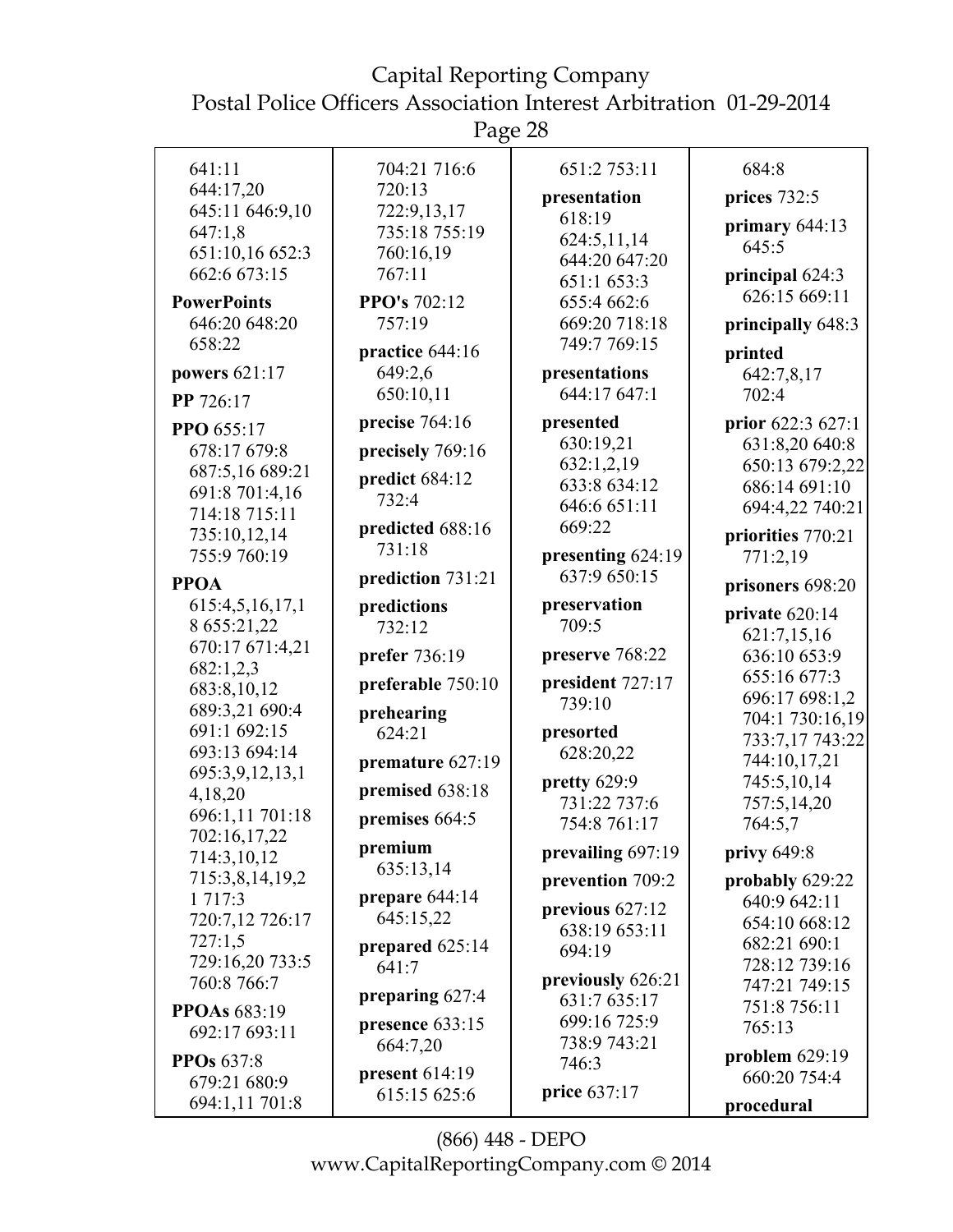Page 29

| 648:17                          | 655:22 729:15                      | 722:18 728:8                        | 734:9,12,16,19               |
|---------------------------------|------------------------------------|-------------------------------------|------------------------------|
| procedure 710:20                | proposal 626:8                     | 740:13 749:9                        | qualifications               |
| procedures 667:6                | 635:4 682:2,3                      | 751:11 766:4                        | 653:1 705:14                 |
| 698:12 709:4                    | 683:8,12 687:16                    | provided 654:16                     | 708:11,14                    |
|                                 | 689:3,6,8 690:2                    | 668:16 679:1,3                      | 713:16 760:19                |
| proceeding 617:4                | 691:1,2 693:13                     | 698:2 711:22                        | qualified 619:13             |
| 624:9 747:13                    | 694:1,9,15                         | 762:21                              | 708:18,20                    |
| 748:15 753:12<br>770:3          | 695:8,18                           | provides 669:6                      | 709:21 710:1                 |
|                                 | 696:1,11 703:1                     | 700:1 733:14                        | qualifies 710:7              |
| proceedings                     | 711:10                             | providing 671:17                    |                              |
| 614:13 719:19                   | 714:4,11,13,14<br>715:3            | 755:17                              | qualify 760:16,21            |
| 768:18 771:21                   | 720:7,9,12                         |                                     | 762:11                       |
| 772:9,13 773:8                  | 727:1,9 728:13                     | provisions<br>619:6,19              | quality 660:21               |
| process $628:11$                | 729:14,22 733:5                    |                                     | Quarterly 732:17             |
| processing 698:20               | 735:12,13,18                       | public 614:18                       | question 739:9               |
| produced 636:21                 | 740:22 766:22                      | 653:8 654:19                        | 742:11 745:11                |
| 685:2719:2                      | proposals 634:21                   | 662:18 666:6<br>667:5,18 671:14     | 747:15 759:9                 |
| 733:13                          | 655:21 683:10                      | 733:8 748:21                        | 766:6                        |
| profession 660:8                | 689:22 692:13                      | 759:21 773:1,16                     | questions                    |
|                                 | 714:3 720:2,19                     |                                     | 768:13,16                    |
| professional<br>632:3           | 730:1 739:19,21                    | publicly-available<br>704:18 707:15 | 769:12 772:4                 |
|                                 | 740:6,8 766:7                      |                                     | quick 693:1 763:7            |
| Professor 707:20<br>767:9       | 768:16                             | publish 750:2                       | quickly 622:22               |
|                                 | propose 683:20                     | publishing 653:8                    | 635:7 672:11                 |
| programs 632:5                  | proposed 627:11                    | pulled 698:4                        | 764:20                       |
| projected 734:22                | 639:5 695:3                        | punch 622:22                        | quite 637:14                 |
| projection 731:15               | 701:19 702:16                      | 646:13                              | 656:3 659:11                 |
| prominent 685:4                 | proposing                          | punches 622:21                      | 668:5                        |
| promised 620:3                  | 625:13,15 626:6                    | purchasing 633:5                    | 700:6,18,19                  |
| promote 667:7                   | prospective 691:9<br>692:12 735:21 | purport 621:16                      | 704:15 714:1<br>731:9 740:12 |
| promoting 662:21                |                                    | purpose $621:5$                     | 748:12 750:20                |
| promotions                      | protecting 662:19                  | purposes 699:19                     | 757:12 769:20                |
| 619:15                          | 666:8 698:20                       |                                     | 771:10                       |
|                                 | protection 667:8                   | <b>pursue</b> 664:16                | quote 673:8 756:7            |
| properly 637:1<br>640:4 674:1   | protects 698:14                    | <b>pushed</b> 686:13                | quoting 702:3                |
|                                 | prove 636:20                       | putting 647:6                       |                              |
| property 623:14<br>662:20 666:8 | provide $655:1,20$                 | 665:22 672:7                        | $\mathbf R$                  |
| 667:9 698:14                    | 657:20 662:7,18                    | 691:21                              | radiological                 |
|                                 | 666:6 667:7                        |                                     | 700:10                       |
| proportion                      | 668:10 690:9,13                    | $\overline{O}$                      | railway $661:4$              |
|                                 |                                    | <b>QCEW 733:2</b>                   |                              |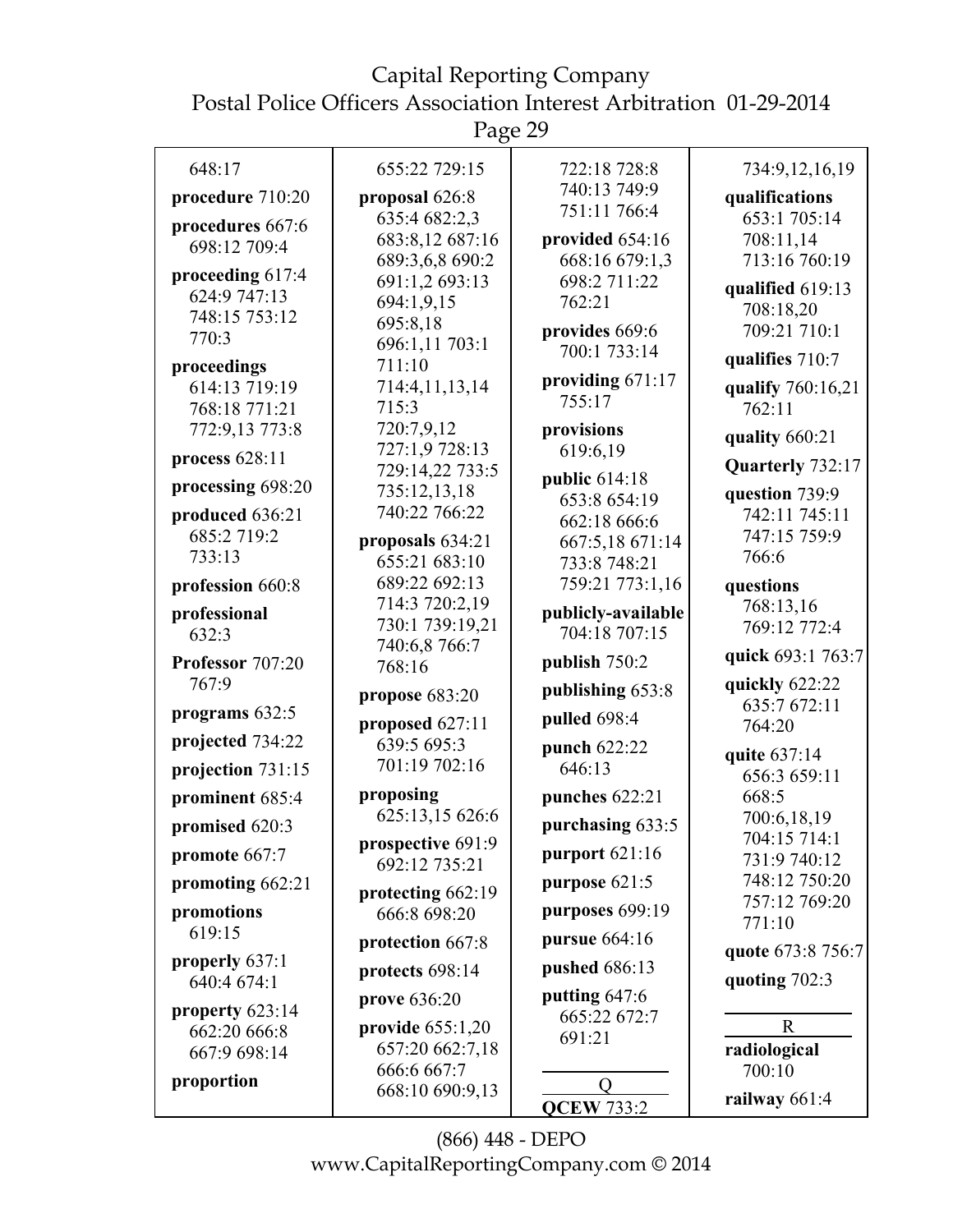Postal Police Officers Association Interest Arbitration 01-29-2014

Page 30

| raise 644:4 687:5     | really $662:6$                    | recognized 622:4      | registered 631:12              |
|-----------------------|-----------------------------------|-----------------------|--------------------------------|
| 720:15 721:22         | 668:10 672:12                     | 635:22                | registers 619:14               |
| 729:15 735:18         | 676:2 681:22<br>705:11 706:18     | recommend 638:4       | regression 654:2               |
| raises $694:1$        | 713:2,14 715:11                   | recommends            | 746:6                          |
| raising 689:12        | 720:22 725:15                     | 660:11 750:7          | regular $747:19$               |
| range 670:5 677:8     | 730:6 750:14                      | record 619:3,5,18     | regularly 659:13               |
| 680:11 693:20         | 751:3 754:19                      | 621:6 643:19,20       | 705:12                         |
| 695:17,21,22          | 760:2 762:13                      | 666:1 703:14          | rejected 641:2                 |
| 714:1,6715:1<br>740:3 | reason $639:5$                    | 773:7                 | relate 705:10                  |
|                       | 644:12,13 645:1                   | recovered 699:7       |                                |
| rankings 704:22       | 646:14 647:15<br>696:18 745:6     | recreational          | related 659:9                  |
| rape 623:17           | 766:19                            | 710:6                 | 773:9                          |
| rapidly 756:19        |                                   | <b>RECROSS 616:2</b>  | relations $641:4$              |
| rate 620:5 633:14     | reasonable 648:7<br>670:12 706:18 | red 672:3 674:9       | 653:7,9 662:21                 |
| 648:7,8 685:19        |                                   | 678:18                | 725:5                          |
| 699:22 733:3,4        | reasonably 677:1                  | <b>REDIRECT</b>       | relationship                   |
| <b>rates</b> 665:17   | reasons $625:3$                   | 616:2                 | 706:9,10,12,21<br>735:13 771:7 |
| 675:10 734:8          | 637:6 667:2                       | reduce 677:18         |                                |
| rather 617:12         | 770:16                            | 681:1 748:22          | relative 621:15                |
| 631:11 633:1          | rebased 769:22                    | reduced 633:1         | 634:12 637:8<br>656:1 668:5    |
| 678:14 690:3          | recall 750:20                     | 680:22 710:15         | 676:11                         |
| 699:11 706:9          | receive 626:16                    | 773:6                 | 677:13,18                      |
| 712:10 714:9          | 645:7 686:3,16                    | <b>reduces</b> 682:16 | 679:18                         |
| 725:20                | 767:3,7,16                        |                       | 680:15,22                      |
| ratified 626:4        | 768:6                             | redwell 761:4         | 681:2,12 694:11                |
| rating 667:19,20      | received 644:9,22                 | refer 666:2           | 695:9,10                       |
| ratio 676:3 679:20    | 669:13 680:18                     | referenced 651:10     | 696:12,20<br>720:13,14         |
| 692:15 695:12         | 693:17 695:16                     | references 645:10     | 727:13,21                      |
| rational 755:18       | receives 767:2                    | referencing           | 735:11                         |
| reached 625:21        | receiving $768:10$                | 704:14                | 742:17,19 743:8                |
| 756:20                | recent $670:8$                    | referred 633:20       | 764:5 773:11                   |
| readable 702:4        | recently 626:3                    | 770:8                 | relatively                     |
|                       | 634:16 654:3                      | referring 742:7       | 682:11,15 724:5                |
| reading $758:16$      | 740:6,7                           | reflect 758:18        | relativities 676:6             |
| ready 617:7<br>712:19 | recess 643:21                     |                       | 680:20 694:4                   |
|                       | 707:6 718:21                      | reflects 756:22       | 695:6,7 696:19                 |
| real 651:6 713:8      | 737:18                            | regard $648:21$       | 745:1                          |
| realized 730:16       | Recession 676:14                  | regarding $653:1$     | relativity 745:8               |
| realizing 715:14      | 730:8                             | regardless 635:11     | relevant 637:7                 |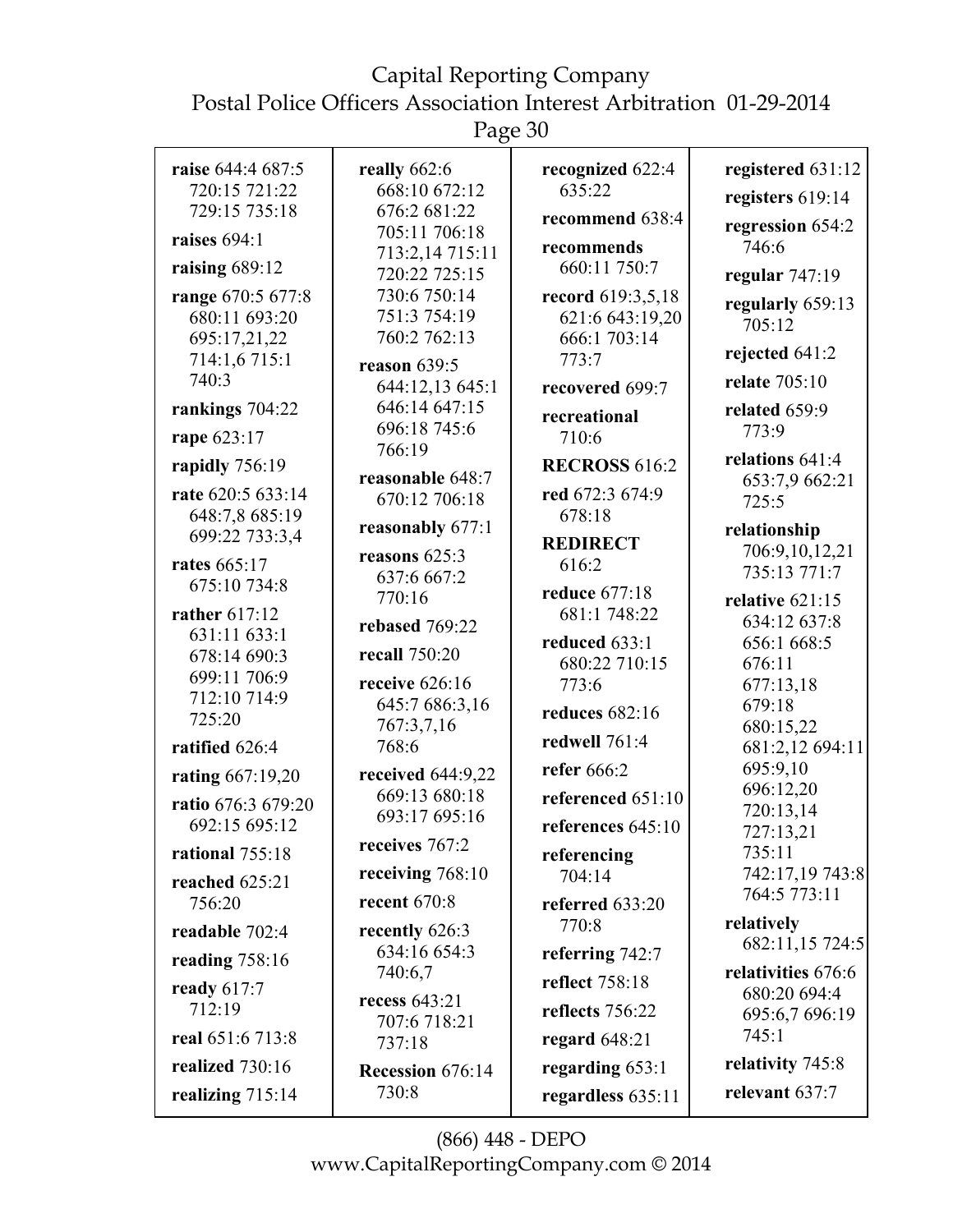Page 31

| 667:5 762:13                    | 697:17                          | respectfully 647:9                   | 687:8                               |
|---------------------------------|---------------------------------|--------------------------------------|-------------------------------------|
| relied 668:19<br>737:3          | reproduction<br>674:22          | respective 614:20<br>respects 629:14 | rise 683:14 693:14<br>701:19 714:20 |
| reluctant 671:2                 | request 627:19                  | respond 650:6                        | 720:7,9 723:1<br>726:5 727:6        |
| remains $702:18$                | 736:18,22 737:2<br>740:14,15    | responding                           | 733:20                              |
| remember 693:15                 | requests 771:4                  | 662:19 666:7                         | risen $630:4$                       |
| 738:16 749:12<br>769:20         | require 644:6                   | response 638:9                       | risk 630:10,12                      |
| removing 631:10                 | 744:5                           | 648:11 716:7                         | 631:1                               |
|                                 | required 629:17                 | responsibility<br>632:12 719:7       | <b>Robert 615:3</b>                 |
| render 663:3,11<br>665:5 666:14 | 631:5,15,16                     |                                      | role 670:2,10                       |
| 716:15                          | 632:11                          | rest 668:3 743:2                     | 671:12                              |
| reopener 654:9                  | 663:10,17<br>665:5,7,18         | restore 633:5<br>696:11              | roll-up 723:18,19                   |
| Reorganization                  | 701:21                          | <b>restores</b> 694:4,15             | 724:21 725:11<br>726:1 729:8        |
| 745:14                          | 702:14,19                       | 695:6,18                             | 764:1,7 765:6,7                     |
| <b>repeat</b> 694:17            | 703:2,6 708:13                  | 720:12,13                            | roll-ups 763:19                     |
| 711:1                           | requirements                    | 735:12                               | room 651:2                          |
| repeated 690:22                 | 700:4 710:9<br>762:18           | restricting                          | rough 712:19                        |
| replicated 645:9                | requires 684:1                  | 709:1,11                             | roughly 636:6                       |
| report 661:22                   | 697:20 744:11                   | result $637:3$<br>720:22             | 702:13 715:8                        |
| 662:13,22                       | 761:20                          |                                      | 723:15 726:21                       |
| 663:13 666:2<br>721:5 726:15    | requiring 622:3                 | resulting $626:14$<br>627:22 632:13  | 729:18 754:21                       |
| 751:17,19                       | 663:4 666:15                    | results $629:11$                     | 756:16 771:16                       |
| reporter 643:9                  | research 654:21                 | 678:15 695:8                         | round 618:8                         |
| Reporting 614:17                | 679:4 761:3,4                   | resume 708:18                        | rounds $634:1$                      |
| reports 665:9                   | reserve $645:20$<br>685:2 687:4 | 709:20 737:16                        | route 628:12<br>636:3               |
| 699:15                          |                                 | resuming $772:11$                    |                                     |
| represent 711:19                | reserving 736:14                | retained 739:7                       | <b>routes</b> 627:21<br>630:18      |
| 740:16                          | residences 630:11               | return 687:10                        | 631:17,18 672:8                     |
| representative                  | residents 631:18                | revenue 763:3                        | <b>RPR 614:17</b>                   |
| 618:7 624:17                    | resolution 759:22               | review $651:3$                       | rule 636:19                         |
| represented                     | resource 659:4                  | reviewed 749:1                       | <b>ruled</b> 635:3                  |
| 633:20 742:4<br>758:8           | 710:6 730:21,22<br>731:1        | revolvers 752:3                      | rules 644:6,18                      |
| representing                    | resources 653:7                 | rich 658:9 659:21                    | 646:3 648:22                        |
| 620:21                          | 660:8 727:17                    | right-hand $675:1$                   | 649:1,3 651:19                      |
| reproduced 691:1                | respect 719:4                   | 678:22 679:20                        | 667:14 698:12                       |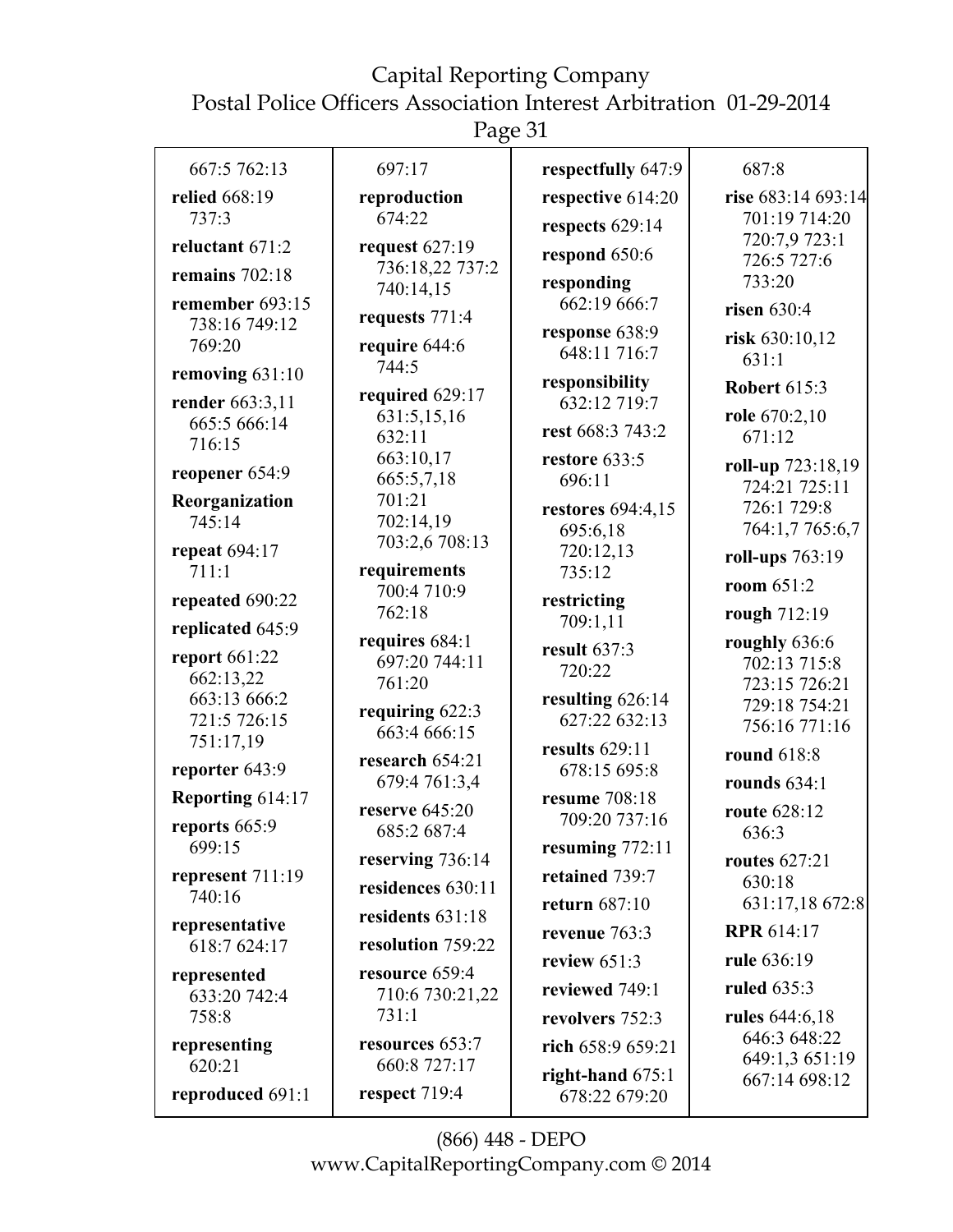Page 32

| run $641:5$                | San 700:19           | 678:4,6                        | 750:15                         |
|----------------------------|----------------------|--------------------------------|--------------------------------|
| running $676:8$            | 767:13,19,21         | 712:12,14,16                   | 761:13,16                      |
| 680:1 695:21               | 768:8                | 725:2 728:18                   | seen 728:2                     |
| 734:19                     | sat 750:20           | section $657:15$               | selection 619:14               |
| run-of-the-mill            | satisfactory         | 745:13                         |                                |
| 645:2,3                    | 619:16               | sector 620:15                  | self-response<br>749:5         |
| rural 653:21               | <b>Sauber 758:22</b> | 621:7 636:10                   |                                |
| 721:18 738:17              |                      | 655:16 671:14                  | <b>Senate 618:5</b>            |
| 745:3 747:13               | save 642:18          | 677:3 696:17                   | send 647:15                    |
| 748:14 750:15              | saw 734:15 749:8     | 698:2 703:17                   | senior 619:12                  |
| 751:1,10 768:18            | <b>SCA 698:4</b>     | 733:8,17 743:22                | 713:4,13,17                    |
| 769:9                      | scale 625:18         | 744:10,17,21                   | 714:22                         |
| Russell 747:2              |                      | 745:5,10,14                    | seniority 715:15               |
|                            | scales 767:10        | 757:5,14,20                    |                                |
| S                          | scanners $630:18$    | 759:22 764:5,7<br>767:17       | sense 618:18                   |
| safer $717:2$              | Scarpello's 620:4    |                                | 628:18,20                      |
|                            |                      | security 655:6                 | 636:18 640:20<br>659:18 661:14 |
| safety 654:19              | scattered 700:16     | 656:14                         | 665:22 693:7                   |
| 662:18 663:1               | scene 639:21         | 657:11,19                      | 751:8 757:18                   |
| 666:6 667:5,18             | 663:9 709:6          | 661:16 662:11                  | 761:17                         |
| salaries                   | scenes 698:20        | 664:1,5,10,18<br>665:1,6,11,13 |                                |
| 655:9,12,13,17             | schedule 675:8,19    | 666:20                         | sensitive 675:10               |
| 669:13                     | 710:15,20            | 667:5,8,17,18                  | sent 644:21                    |
| 671:21,22 687:6            | 711:22               | 668:1,2,4,8                    | 646:16,19 719:5                |
| 692:13 702:17              | 712:6,7,9 713:2      | 705:8 706:8                    | separate 639:17                |
| 732:16                     | 714:20 715:5         | 709:1,10 721:7                 | 768:19                         |
| 735:10,14                  | 719:16               | 741:10 748:3                   | separation 657:11              |
| salary $621:19$            | scheduled 618:5      | 751:17,20,22                   | September 725:7                |
| 672:6 678:21               | schedules 711:19     | 752:7,13                       | 728:22                         |
| 682:5 683:5,10             | 712:20               | 753:3,4,7,20                   |                                |
| 687:15<br>688:17,22        |                      | 754:7,9,16,20,2                | sequence                       |
| 692:12 700:5               | school 653:6         | 1,22 762:4                     | 628:8,13,16<br>640:2           |
| 701:16,19                  | 727:16               | seeking 766:13                 |                                |
| 702:12,17 703:6            | scoring $619:14$     | 767:12                         | sergeant $713:10$              |
| 711:6 720:5,17             | screen $642:19$      | seem 618:18 649:3              | Sergeants 654:14               |
| 721:15,20                  | 660:16,18            | 690:9 731:21                   | series 680:8                   |
| 722:1,5,22                 | searched 735:7       | 752:6 762:7                    | 732:19 734:14                  |
| 724:16,19,20<br>725:1,4,22 | searching 760:8      | seemed 678:12                  | 749:15                         |
| 726:4 729:7                | second $625:4$       | seems 648:19                   | served $653:5,10$              |
| 731:2,4                    | 637:16 638:21        | 672:20 713:18                  | 681:1                          |
| 732:1,15 734:20            | 649:13 672:17        | 730:9,10,11                    | service 614:4,15               |
|                            |                      | 732:3 740:4                    | 615:10,12 619:7                |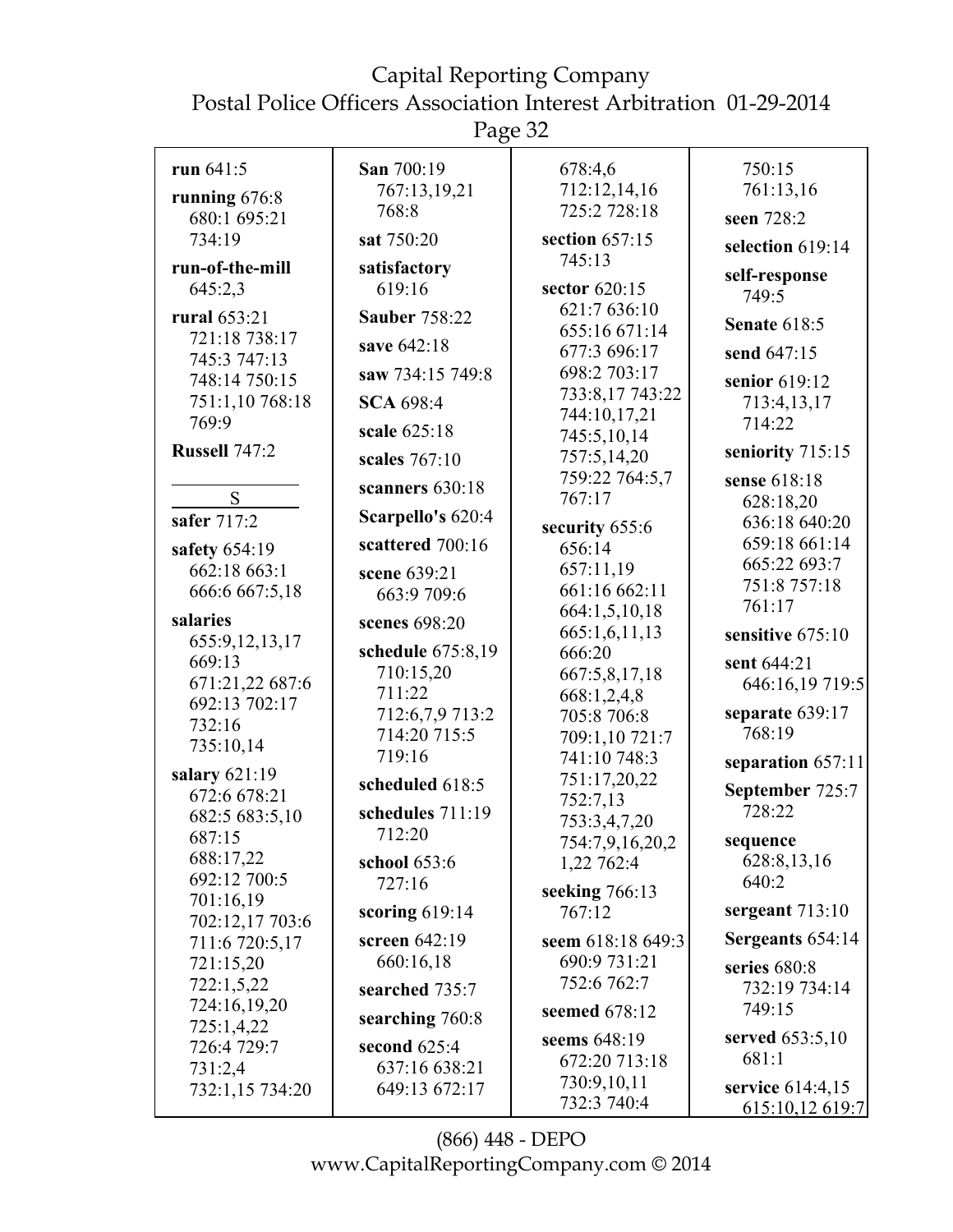Postal Police Officers Association Interest Arbitration 01-29-2014

Page 33

| 622:15 625:18                    | 697:17 708:3                       | 728:8                          | 763:7,9,10                        |
|----------------------------------|------------------------------------|--------------------------------|-----------------------------------|
| 638:14,17 639:1                  | 734:7 739:12,13                    |                                | slides 642:8,15                   |
| 640:15 641:4                     | Shaking 771:5                      | simple 682:17                  | 650:12 699:11                     |
| 644:16 650:17                    | shared $664:9$                     | simplified 629:7<br>690:1      |                                   |
| 653:19 655:15                    |                                    |                                | slightly $637:21$<br>694:5 713:11 |
| 656:2 659:14                     | <b>Shawn 615:18</b>                | simplifying $627:9$            | 722:21 724:13                     |
| 683:22 690:8<br>697:15,16,18     | sheet 664:12                       | simply $658:22$                | 731:17 733:18                     |
| 698:3                            | sheriffs 623:7                     | 662:7 665:22                   | slipped $637:14$                  |
| 699:1,7,9,22                     | sheriff's $661:10$                 | 667:1 675:18<br>680:15 682:12  | slow 677:14                       |
| 700:7,9                          | shift 630:6                        | 686:10 688:12                  | 679:17 695:2                      |
| 701:2,18                         |                                    | 690:3,12 691:1                 | 756:10                            |
| 702:15,19                        | shifted 627:7                      | 694:15 695:11                  | slow-down 677:2                   |
| 703:7,9,20,22<br>708:20 709:22   | shocking $731:17$                  | 697:17 698:5                   |                                   |
| 711:1,20                         | short 618:18                       | 699:6 701:3                    | slowed 676:15                     |
| 717:5,22 720:19                  | 624:11 626:18                      | 708:13 709:9,12                | slowly $679:9$                    |
| 721:1,9 722:18                   | 630:1 648:9                        | 712:18 713:17<br>722:17 723:12 | small 682:15                      |
| 723:22 727:14                    | 651:7 702:3<br>737:7 738:18,19     | 747:5                          | 686:6 720:21                      |
| 735:15 736:1                     |                                    | single $684:15$                | 724:18 726:21                     |
| 738:12 740:5                     | shorter 618:21                     | 691:22                         | 727:12,15,20<br>728:14 729:19     |
| 742:2 743:5,7<br>750:2 751:8     | shortly 715:18                     | sir 643:5 769:2                | 730:2,6 735:22                    |
| 754:18,22 755:2                  | showing $620:5$                    |                                | 736:1                             |
| 761:1                            | 637:7 643:3                        | sit 643:4 730:8                | <b>Society 730:21</b>             |
| <b>Service's 644:10</b>          | 655:21                             | sites 750:9                    | sole 623:12 719:6                 |
| 703:15 726:12                    | shown 620:6                        | situations 663:1               |                                   |
| 739:19,21                        | 725:8                              | $\sin 662:14685:10$            | solving 629:20                    |
| 746:21 769:15                    | shows 677:19                       | 715:16 733:14                  | someone 647:15                    |
| serving 710:2                    | 697:4 744:13                       | six-month $685:11$             | 755:12 762:9                      |
| sets 754:14                      | shrink $674:3$                     | sixteen 720:16                 | somewhat 636:2                    |
| setting $728:5$                  | <b>SHRM 731:18</b>                 | 727:10                         | 649:15 671:9<br>678:11 690:19     |
| 750:4                            | 734:21                             | size 700:11                    | 769:17                            |
| settlement                       | sided 625:5                        | skills 657:17                  | somewhere                         |
| 670:10,11,13                     | sides $625:7$                      | 660:5 662:10                   | 642:11 680:10                     |
| 696:9                            | signed $634:17$                    | 663:15 666:22                  | 769:19                            |
| seven 715:16                     |                                    | skip 667:11                    | Sonya 615:19                      |
| <b>Seventy 620:17</b>            | significant 626:17<br>632:18 633:3 | 699:11                         |                                   |
|                                  | 635:19                             | slide 653:1 659:3              | sophisticated<br>629:1            |
| Seventy-six<br>665:13            | similar $655:18$                   | 660:20 661:20                  |                                   |
|                                  | 661:12 696:17                      | 677:22 678:7                   | sorry $641:17$<br>642:2 683:2     |
| several $632:19$<br>634:1 654:13 | 708:9,16 710:9                     | 690:19 692:2,8                 | 707:1 709:18                      |
|                                  |                                    | 702:3 723:16                   |                                   |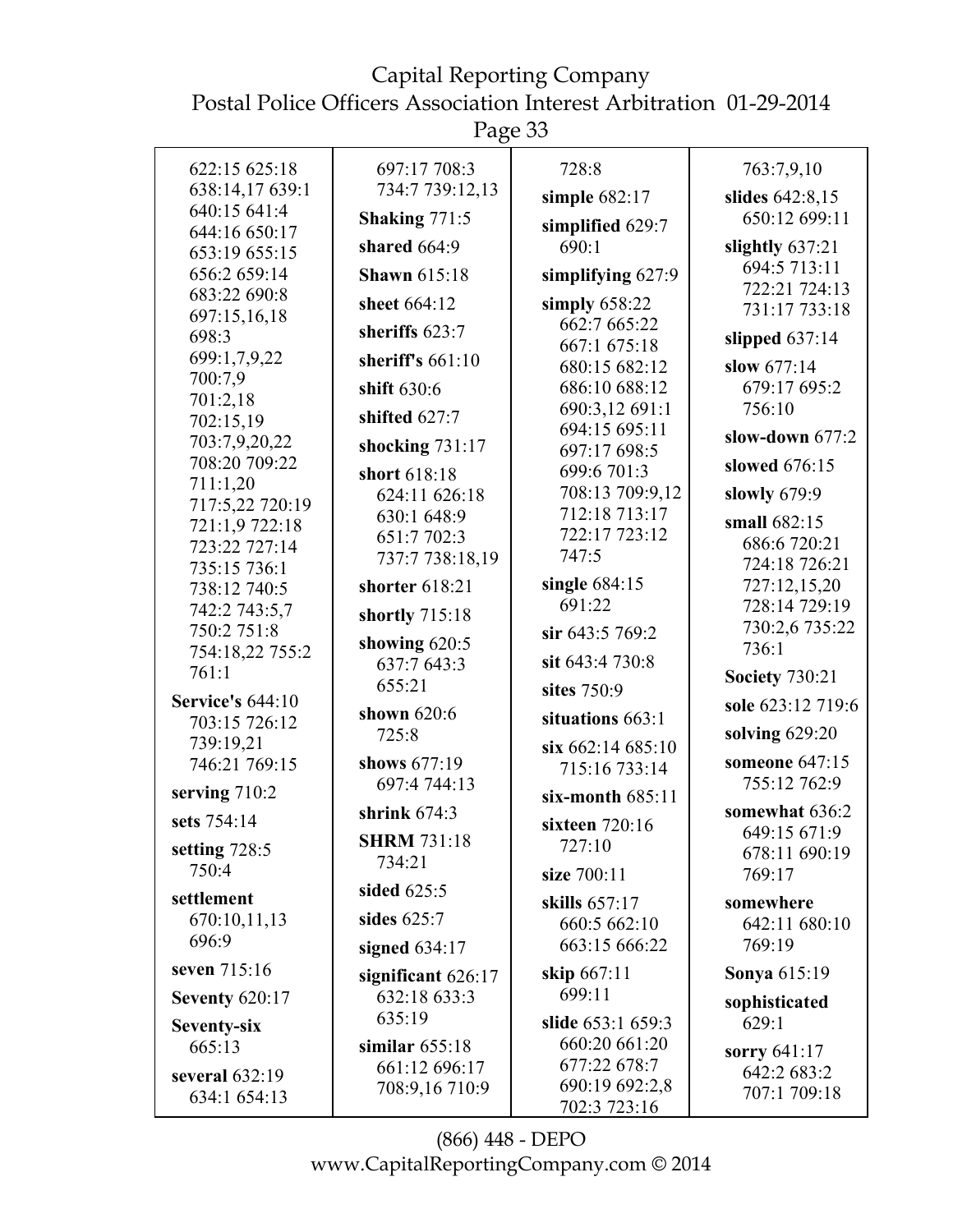Postal Police Officers Association Interest Arbitration 01-29-2014

| 719:18 722:3               | spent 627:3 754:2                       | status $631:19$               | 704:3,5 707:1,9                  |
|----------------------------|-----------------------------------------|-------------------------------|----------------------------------|
| 729:5 731:12               | spoke 719:1                             | statute                       | 710:17 712:3,14                  |
| 751:22 759:8<br>771:9      | squinting $642:18$                      | 744:11,15,16                  | 716:7,20                         |
|                            | standard 655:7                          | statutes 744:15,16            | 718:14,22<br>736:12              |
| sort 681:17                | 660:4,10 670:8                          | stay 643:6                    | 737:4,8,11,13                    |
| 713:15,16<br>716:16 727:19 | 675:15 696:16                           |                               | 740:16,19,21                     |
| 730:15 754:12              | 743:22 744:4,6                          | staying $756:15$              | 745:20                           |
|                            | 745:10 750:4                            | steady 695:1                  | 766:9,15,20                      |
| sorted 640:5               | 761:17                                  | steel 654:8,9                 | 767:18 768:3                     |
| sorts 710:7 732:5          | standards 655:5                         | stenotype 773:6               | 769:2 771:13                     |
| sounds 730:7               | stands $628:16$                         | step 675:6,8,10               | steps $682:6$                    |
| source 629:22              | <b>Stark 627:13</b>                     | 682:6,11,13,14                | stop $702:1$                     |
| 638:6 657:16               | 653:14                                  | 683:3,14 692:16               | stops 702:2,10                   |
| 658:9 659:21               | start 656:15 660:7                      | 693:12 711:3                  | straightforward                  |
| 733:12 750:1               | 669:4 675:7                             | 713:21,22                     | 699:13                           |
| sources $763:3$            | 679:11 689:19                           | 714:3,5,10,11,1<br>2,13,16    | strain $630:20$                  |
| Southwest 614:16           | 698:9 708:12                            | 715:6,7,9,14,19               |                                  |
| 615:12                     | 753:5                                   | 723:1,13 724:14               | strange $705:16$                 |
| spare $761:5$              | started 756:17,18                       | 725:3 762:12                  | strategies 667:6                 |
| speaks $620:14$            | starting $660:12$                       | Stephens 615:6                | stream $654:21$                  |
| 638:3                      | 661:2 680:8                             | 617:5,8,13,15,1               | street 615:7                     |
| specific 619:8             | 684:18 685:8                            | 8 618:2 619:21                | 627:5,8                          |
| 628:12 657:3               | 689:18 694:21                           | 620:11,18                     | 629:4,20 630:8                   |
| 690:16                     | 750:8                                   | 621:8,14,21                   | 631:6,7,11                       |
| 698:11,17                  | starts 678:22                           | 624:3 628:5,9<br>629:6 638:16 | 632:11,14 640:6                  |
| 739:14 752:21              | 692:2,8                                 | 639:8 640:12                  | strength 749:17                  |
| specifically               | state 623:6 667:7                       | 641:7,10,16,19                | stretch 758:11                   |
| 648:22 737:9               | 727:18 761:9                            | 642:1,3,7,12,16               | strong $630:22$                  |
| 746:5 768:19               | stated 639:8                            | 643:17 644:3,19               | 669:6 670:14                     |
| specified                  | statement 716:3                         | 646:1 649:5,22                | struck 681:14                    |
| 688:13,21                  | 717:2,7,11                              | 650:6 651:6,9                 | 759:16                           |
| 690:13                     | statements 620:4                        | 652:6,9,11,20                 | structure 667:12                 |
| speculate 696:8            |                                         | 656:6 657:4<br>662:2 665:12   | 721:19 750:13                    |
| spelled $632:5$            | <b>States 614:4,15</b><br>615:12 655:13 | 669:9,18 673:3                | student $747:2$                  |
| spelling $667:14$          | 658:11 731:1                            | 674:5 678:3                   |                                  |
|                            | static 721:16                           | 690:5                         | students 673:11<br>678:20 749:18 |
| spend 747:19<br>749:18     |                                         | 691:12,15,19                  |                                  |
|                            | statistical 659:15                      | 692:3,5,7,9                   | studied 749:2                    |
| spending $626:20$<br>630:8 | <b>Statistics</b> 733:6,9               | 693:2 697:10                  | stuff 629:18 732:6               |
|                            | 734:17                                  | 702:5,8 703:19                |                                  |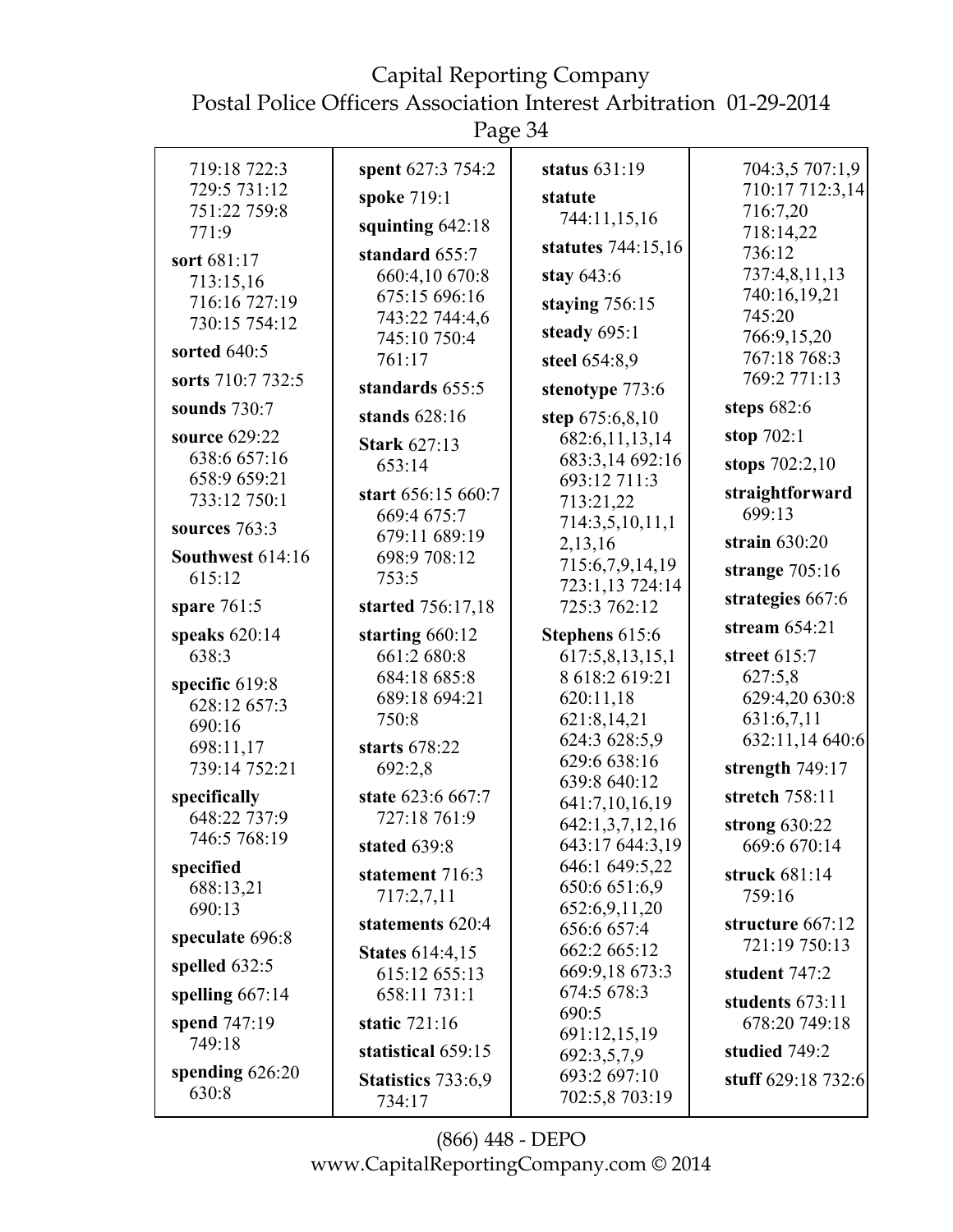Page 35

| style 656:5                        | 701:11                            | 698:19                            | 710:7 754:14,15              |
|------------------------------------|-----------------------------------|-----------------------------------|------------------------------|
| styles 663:17,19                   | summarize 635:7                   | suspicious 662:22                 | 755:9,18 761:13              |
| 666:22                             | 720:3                             | swear $643:5$                     | taxes 757:11                 |
| subcontracting                     | summary 661:22                    | switched $724:1,3$                | 763:2,4                      |
| 658:6                              | 662:13                            | sworn 643:13                      | taxonomy 659:9               |
| subject 669:9                      | 663:13,16<br>664:13               | 652:9 738:9                       | taxpayer 762:22              |
| 704:7,11 719:14<br>736:14          | 721:5,9,13<br>722:15 726:14       | sync 679:8 687:22                 | teach $724:2,3$<br>759:21    |
| submitted 646:3<br>652:5           | 751:17,19                         | system $675:15$<br>732:20 743:7   | teacher 654:7                |
| subsequent 641:2                   | summed 769:21                     |                                   | team 738:17                  |
|                                    | summons 698:18                    | T                                 | technician 700:10            |
| substantial 665:4<br>677:12 726:10 | superior 698:11                   | table 771:3,19                    | technicians 672:7            |
| substantially<br>661:14 674:14     | supervision<br>708:22             | taking $671:8$<br>675:17 691:21   | techniques<br>709:4,7        |
| 679:15 680:21                      | supervisors 661:3                 | 692:15 697:14<br>747:8 755:18     | technology                   |
| 694:12 702:22                      | 741:20 742:2                      |                                   | 626:18,21                    |
| 703:5 711:7                        | supported 651:17                  | talk 619:4 681:5<br>718:17 719:15 | 627:15,22                    |
| 715:21<br>717:3,18,20              | supposed                          | 746:2,17,18                       | 628:3,22 663:14<br>752:2     |
| 764:13,21                          | 646:15,18                         | 748:17 756:3                      |                              |
| substantive                        | sure 617:15                       | 761:21 763:6                      | ten 729:18                   |
| 647:2,5                            | 628:5,17 640:4                    | talked 746:10                     | tended 654:3                 |
| succeeded 687:13                   | 651:8 665:21                      | talking 639:6                     | tendered 616:19              |
| successor 658:4                    | 673:16 687:13<br>734:15 737:10    | 722:4 748:2                       | tending 677:8                |
|                                    | 740:12 741:6                      | 758:22                            | tends 636:20                 |
| succinct 656:4                     | 748:12 753:22                     | talks 619:12,15                   | 680:3 732:13                 |
| suffering $630:20$                 | 756:5 759:4                       | 622:17 745:14                     | tenth 726:21                 |
| sufficient 618:20                  | 765:12                            | tandem $678:12$                   | 731:20                       |
| suggest 668:7,15                   | surprise 770:20                   | task 664:2,15,18                  | <b>Teresa 615:11</b>         |
| suggested 645:17                   | 771:2,7                           | 666:5 753:3                       | 618:13 620:2                 |
| 670:22                             | surveillance 699:1                | 755:15                            | 641:10 644:3<br>648:19 673:7 |
| suggesting $771:17$                | survey 658:16                     | tasks 631:22                      | 718:15,22 737:4              |
| suggestion 676:21                  | 668:19,20                         | 656:12 657:17<br>660:3 662:9,17   | 738:5                        |
| suggests $668:10$                  | 731:3,22 747:8<br>749:5 750:11,18 | 663:2,14                          | term 729:11 753:7            |
| 680:11 715:20                      | 751:2,4,11,13                     | 664:9,13                          | terms 620:11                 |
| <b>Suite 615:8</b>                 | surveyed 731:5                    | 665:16,20                         | 621:14 626:5                 |
| Sullivan $615:19$                  |                                   | 666:4,21<br>668:21,22 704:8       | 650:10,11                    |
| sum 632:8 634:14                   | surveys 737:3                     | 708:22 709:10                     | 666:20 671:13                |
|                                    | suspects 664:17                   |                                   | 694:9 703:5                  |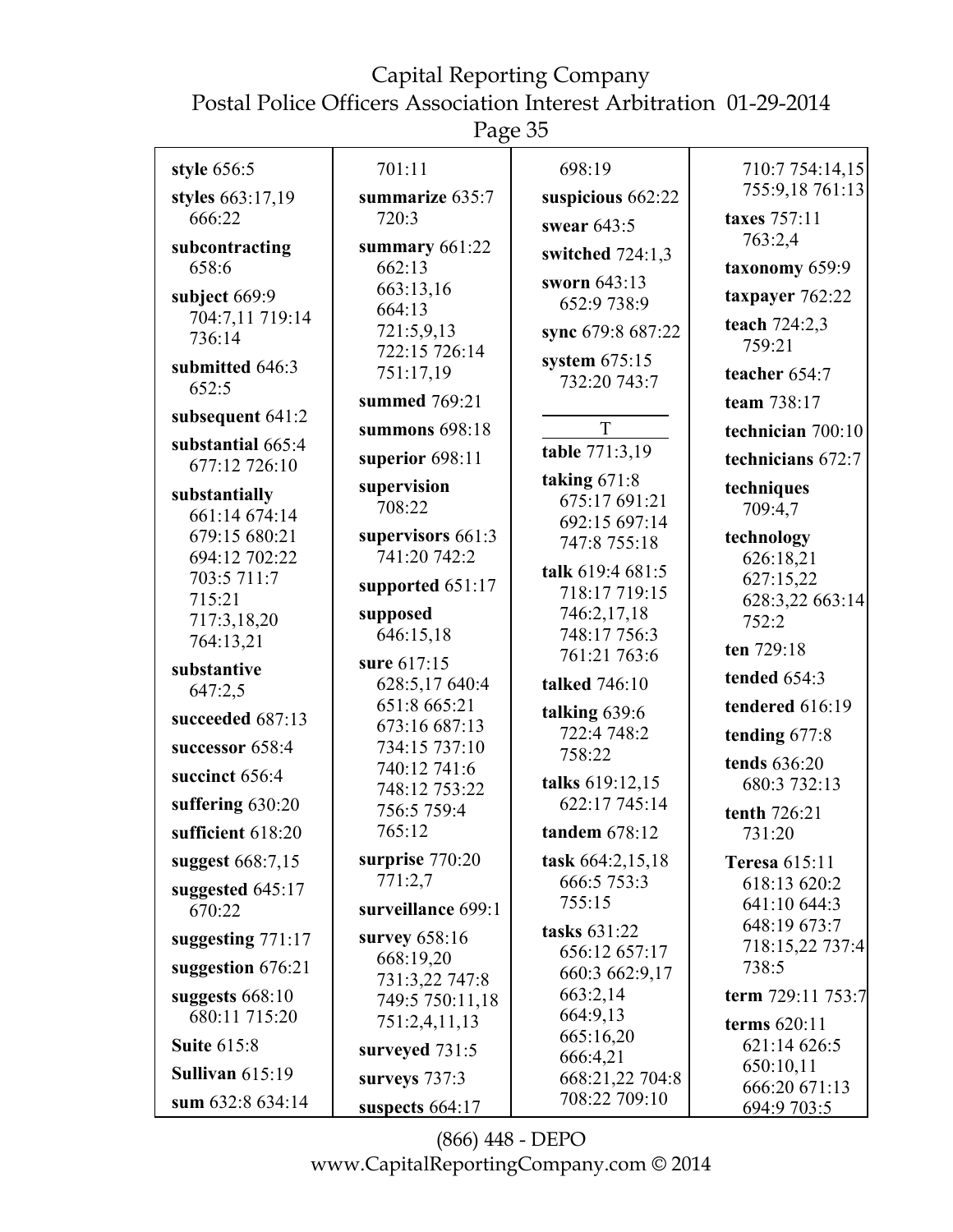Page 36

| 704:14 705:4<br>706:16 708:14<br>720:18 721:19<br>726:4 730:1,2<br>771:3                                                            | text 660:10,11<br>750:7<br><b>Thacker 614:17</b><br>773:2,16<br>thank 619:20                                               | theft 664:4<br>themselves 639:12<br>theory 633:9<br>thereafter 773:6                                                                   | thousandths<br>720:16,20<br>727:10 730:4,5<br>three-hole 622:21<br>646:13                                    |
|-------------------------------------------------------------------------------------------------------------------------------------|----------------------------------------------------------------------------------------------------------------------------|----------------------------------------------------------------------------------------------------------------------------------------|--------------------------------------------------------------------------------------------------------------|
| testified 632:3<br>633:9 643:13<br>653:20 654:5,17<br>716:3<br>738:10,21,22<br>741:5 743:21<br>744:3<br>746:3,7,10<br>747:12 748:18 | 620:9 624:2<br>629:5 641:6<br>653:2 716:18<br>719:20 736:3<br>737:13 740:20<br>772:5<br>thankfully 618:3<br>that's $617:5$ | thereby 745:9<br>therefore 645:15<br>734:8<br>there's 621:14,22<br>622:1,4 640:8<br>644:12 659:4,10<br>661:22 677:12<br>681:10 683:1,3 | throughout<br>675:21<br>throw 761:14<br>thrust 640:13<br>thumbing $640:1$<br>Thus 630:14<br>635:17           |
| 749:9 755:21<br>756:6 758:5<br>764:2 769:9<br>testify 618:8,12<br>620:12<br>638:12,13                                               | 619:18 621:8,22<br>628:16,18 640:9<br>642:21 651:17<br>655:15 656:3<br>665:10 668:9,22<br>669:16 671:13<br>674:2,4,5       | 686:4 696:17<br>706:18,19<br>707:10<br>725:2,3,16<br>728:17,20<br>732:16 734:19<br>736:20 745:6                                        | ticket 648:8<br>tighten $734:5$<br>tightening 734:2<br>title 754:6<br><b>Titles 658:5</b>                    |
| 647:16 652:13<br>662:15 669:10<br>670:2 704:11<br>719:9<br>testifying 644:15<br>645:14 646:6                                        | 680:16 681:19<br>683:7 685:6,17<br>687:7 691:17<br>692:18 695:1<br>699:17 700:11<br>701:17,20                              | 750:4766:9<br>they'll 661:14<br>they're 660:2<br>661:10 679:16<br>680:1,14 684:3<br>690:19 693:19                                      | today 617:19<br>618:6,11,21<br>624:4,19 641:8<br>645:18 646:5<br>647:21 719:11<br>736:14 769:1               |
| 653:19 659:2<br>741:7,8 742:21<br>746:9 762:14<br>testimony 617:11<br>618:13 619:13<br>627:2 632:2,21                               | 702:12,13<br>705:16 711:4<br>712:6,12<br>714:1,17<br>715:13,14<br>716:14 718:7,20                                          | 706:7 708:9<br>728:5<br>731:2,3,8,9,19<br>744:20 755:13<br>763:1,2 771:12<br>they've $671:6.9$                                         | 771:12,16<br>Toledo 654:15<br>tomorrow $644:10$<br>772:12<br>tools 663:14 752:2                              |
| 641:1 645:18<br>646:4 647:3,6<br>650:21 651:14<br>654:17<br>656:10,12,20<br>669:22 704:6<br>707:11 742:1<br>743:3,7 747:7           | 723:12<br>724:15,16<br>725:7,15,17<br>727:18 730:9<br>731:7 733:21<br>734:18 737:13<br>742:9,11 743:22<br>755:15 756:22    | 770:17<br>thick 761:4<br>third 624:9 639:6<br>664:18 683:17<br>728:17,19 765:3<br>Thirteen 622:20                                      | top $673:19$<br>675:6,8<br>682:11,13 683:9<br>692:16 693:12<br>711:3,10 713:22<br>714:3,5,10,11,1<br>2,13,16 |
| 748:14,16<br>749:12,14<br>753:12 770:9<br>773:4                                                                                     | 757:15 758:21<br>759:1 762:5<br>765:18 766:15<br>768:10,11,12,21                                                           | thousand $648:10$<br>658:10 687:6<br>688:10 689:1                                                                                      | 715:14,19 750:3<br>topic $697:12$<br>topics $656:3$<br><u>total 656:1 660:1</u>                              |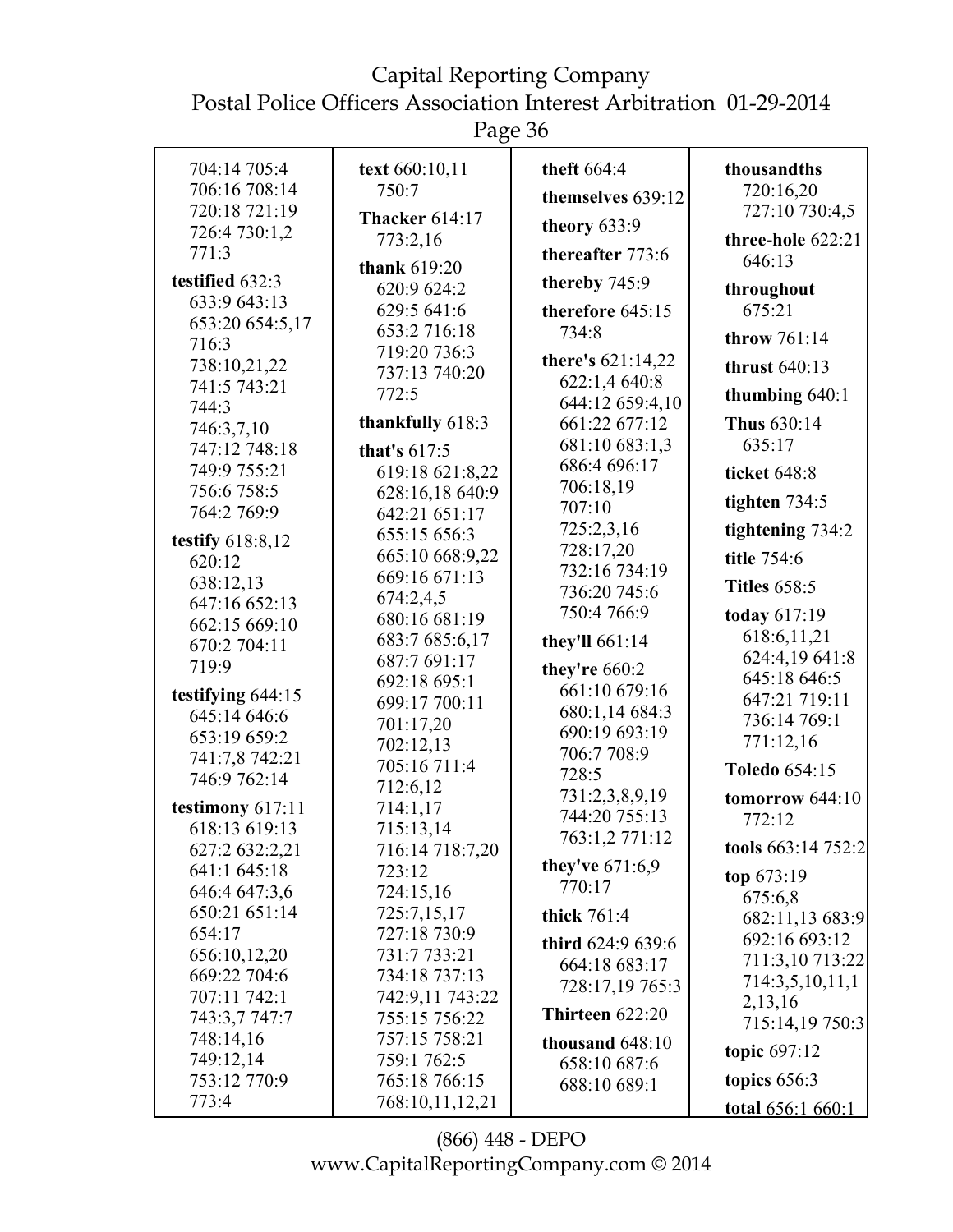| 688:5,16,19<br>720:20 723:2,20<br>724:10,19,22<br>725:10,18,22<br>726:4,5,12,20<br>727:6 729:1,8<br>730:2 763:18<br>768:9<br><b>toward</b> 676:12 | Treasury 708:7<br>714:6,21<br>715:6,16,17<br>718:11<br>treat 690:17<br>treated 682:12<br>treating 690:2<br>treatment 636:21 | 748:1,3<br>types 623:11,21<br>708:21<br>typewriting $773:6$<br>typically 659:14<br>674:12 675:16<br>717:4 | understood 649:2<br>651:15<br>undesirable<br>633:10<br>unemployment<br>732:19 734:6<br>uneven 636:2<br>unevenness 636:6 |
|---------------------------------------------------------------------------------------------------------------------------------------------------|-----------------------------------------------------------------------------------------------------------------------------|-----------------------------------------------------------------------------------------------------------|-------------------------------------------------------------------------------------------------------------------------|
| towards 654:4<br>680:7 732:13<br>756:17                                                                                                           | trend 733:13<br>756:11<br>trending $733:19$                                                                                 | $\mathbf{U}$<br><b>U.S</b> 615:10<br>658:7,12<br>$U-77672:2$                                              | unfortunately<br>649:7<br>union $617:4$                                                                                 |
| town 648:5<br>tracks 757:4,8,13<br>traditional 680:13<br>713:7                                                                                    | trends 757:14,16<br>tried 730:12<br>trouble $642:18$<br>troubling 749:6                                                     | ultimate 632:20<br>657:7<br>ultimately 625:8<br>716:11                                                    | 620:8,12,18,20,<br>22 624:13,16,22<br>627:11,17<br>630:3,7,14,19<br>631:2,14 632:1                                      |
| traffic 698:18<br><b>trained</b> 705:15<br>training 619:16<br>658:7<br>713:4,6,18,21                                                              | true 762:5 773:7<br>trust 618:1<br>try 656:5 659:16<br>673:1 705:22                                                         | unable 618:11<br>624:18<br>unarmed $751:20$<br>752:7                                                      | 633:6,14,21<br>634:5,10<br>637:5,11 648:4<br>650:3 652:16,19<br>656:8 657:5<br>662:2,13 665:10                          |
| 714:7,22 715:1<br>transcript 673:7<br>736:21<br>transcription                                                                                     | trying 630:1 662:7<br>746:17 753:16<br>turn 638:5 652:12<br>658:19 667:3<br>671:15 689:6                                    | unauthorized<br>664:7,21<br>unclear 728:12<br>undeliverable<br>631:10                                     | 669:11,16<br>671:15 681:21<br>691:16 693:4<br>696:3 697:12<br>700:14 702:2                                              |
| 773:7<br>transcripts<br>656:19 753:15<br>transcript's<br>656:19                                                                                   | 723:1 738:4<br>751:16 760:2<br>763:5 764:19<br>turnover $633:13$                                                            | undependable<br>659:1<br>underhanded<br>651:21                                                            | 707:11,13<br>710:18<br>712:1,3,4,5,13,1<br>4 716:9,10,13<br>751:7,16 760:1                                              |
| transformation<br>637:18<br>transformed<br>638:2                                                                                                  | turns 711:18<br>719:1<br>twice 654:16<br>681:14                                                                             | underlying 646:4<br>650:2 651:13<br>656:10 719:3<br>underpaying                                           | unions $626:3$<br>633:22 636:16<br>649:7 657:2<br>670:15,19,21                                                          |
| transit $661:4$<br>transparency<br>682:18<br>trays 628:21                                                                                         | two-and-a-half<br>635:21 739:17<br>two-page $669:17$<br>two-year $634:16$                                                   | 717:18,19<br>understand 696:6<br>718:9,12 719:21<br>756:6<br>understanding                                | 671:2,3 680:6<br>739:1 770:6,20<br><b>Union's 624:4</b><br>625:5 629:15<br>632:6 670:11                                 |
| 629:3                                                                                                                                             | type 681:8 706:14                                                                                                           | 645:4 647:4                                                                                               | unit 681:8,10                                                                                                           |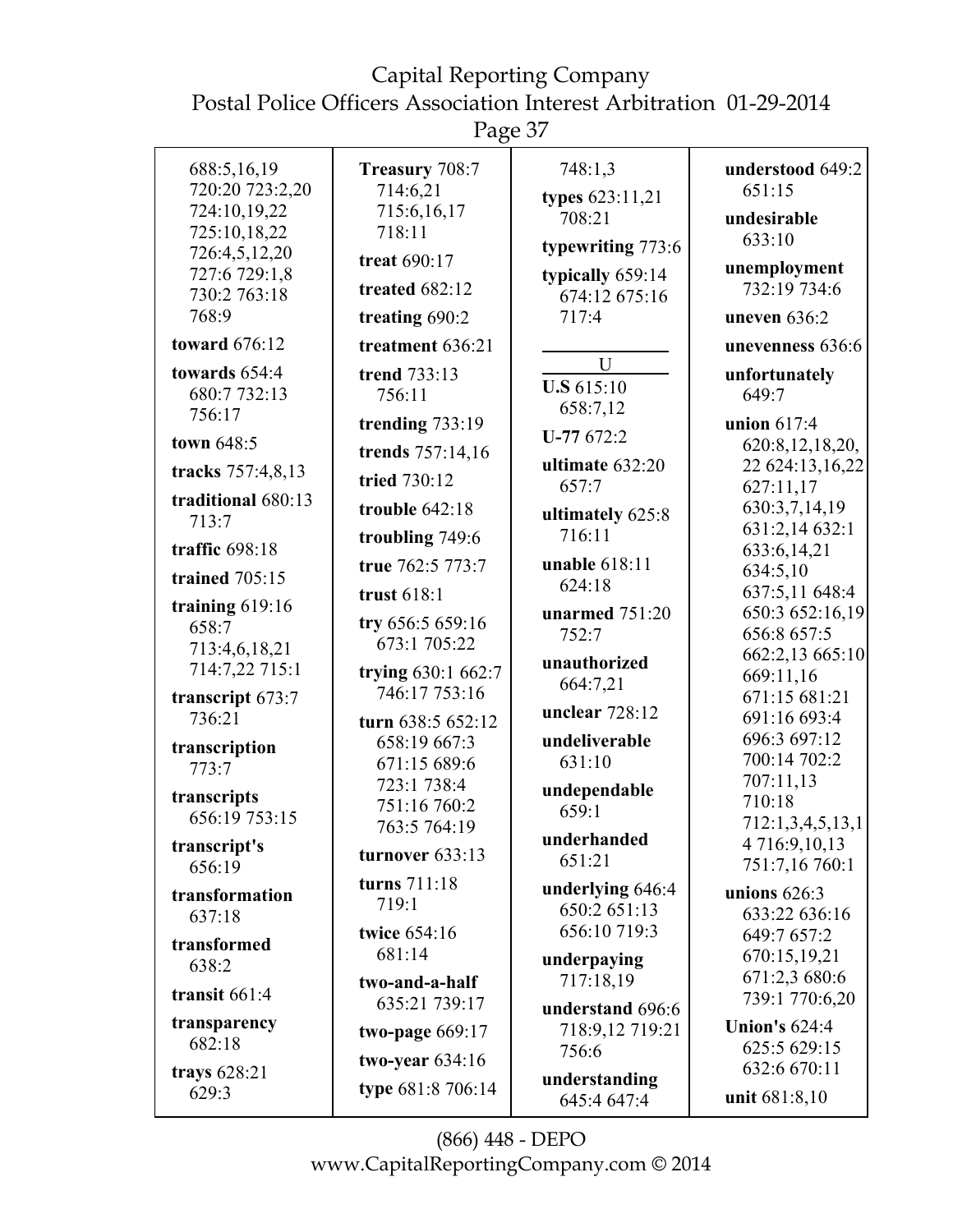Page 38

| 720:17,21 721:8<br>737:3 767:16<br>684:16<br>vividly 769:20<br>722:9,11,16<br>upper $672:5$<br>vanishes 727:19<br>vocational 663:18<br>726:13,20,21<br>674:7,9<br>vanishingly 736:1<br><b>Volume 614:5</b><br>727:7,11,15,21<br>687:10,14 689:5<br>730:3 742:17,20<br>vantage 770:4<br>voluntary<br><b>UPS</b> 769:10<br>751:10 758:18<br>700:6,11<br>variability 636:2<br>upwards $733:19$<br><b>United 614:4,15</b><br>variance 670:18<br>615:12 654:9<br>W<br>urban 623:22<br>750:5<br>655:13 658:11<br><b>Wachter 659:15</b><br>urged $634:3$<br>variety 704:15<br>731:1<br>750:16<br><b>USAJobs</b> 760:8<br>various $743:6$<br>units 676:20<br>wage 625:15<br>useful $628:4$<br>753:21 760:3<br>677:15 679:18<br>633:4,10,13<br>658:19 665:15<br>761:6 762:17<br>690:14<br>635:4,13 639:4<br>706:5 720:2<br>696:13,14,21<br>640:16 654:8<br>vehicle 662:20<br>748:1 751:11<br>727:4 728:10<br>655:14<br>666:9 698:17<br>745:1,2<br>670:17,22<br>user 747:6<br>verifying $709:1,11$<br>671:13 679:12<br>universities<br><b>USPS</b><br>version $748:21$<br>683:13 686:13<br>622:10<br>615:3,18,19,20<br>688:19 692:20<br>versus $639:3$<br>653:15 655:21<br>university 620:20<br>697:15,18,20,21<br>734:19 754:2<br>682:2 683:10<br>622:13 749:8<br>,22699:4,8<br>767:13<br>689:6,7,22<br>unless $745:6$<br>700:12<br>691:2 694:9<br>vertical 674:19<br>701:2,11,12<br>unlikely 748:3<br>695:8<br>Veterans 708:5<br>730:13,14,15<br>751:11<br>714:4,11,14<br>732:6,14 733:13<br>vice 727:17<br>720:8,16<br>unnecessarily<br>734:4,8 735:21<br>727:11,22 733:5<br>victim 630:12<br>618:10<br>741:3 746:8<br>735:13<br>victims $663:4$<br>755:2<br>unprecedented<br>usual 649:16<br>666:14<br>640:20 734:18<br>757:4,7,16<br>758:17<br>usually $643:2$<br>view 682:4 705:9<br>unquote 756:7<br>725:19 761:15<br>706:5,10<br>WageDeterminati<br>unusual $671:14$<br>onsOnLine.gov<br>utter 745:17<br>viewed $660:7$<br>update $643:1$<br>699:6<br>violence $623:17$<br>747:19<br>V<br>wages 633:6 671:8<br>virtually 661:11<br>updated 658:15<br>679:8,10 687:15<br>vacation 700:5<br>vis-à-vis $637:2,13$<br>689:4,22 691:7<br>765:17<br>upgrade $625:16$<br>696:14,18<br>626:17<br>visiting $630:11$<br>vacations 765:15<br>701:2,3 706:16<br>627:11,12<br>750:9<br>value 652:2<br>732:4,8,9,16,18<br>635:5,20 769:18<br>visitors $664:4$<br>684:21 699:20<br>733:7,10,17,19<br>upgraded 626:9<br>768:7,9<br>757:8,10<br>visual $647:1$<br>upgrades 758:14<br>values 663:17,19<br>wait 617:12<br>vitae 652:16<br>759:6,10<br>674:18,22<br><b>Vitolo</b> 615:16<br>wait-and-see<br>upon 619:15 |  |  |
|---------------------------------------------------------------------------------------------------------------------------------------------------------------------------------------------------------------------------------------------------------------------------------------------------------------------------------------------------------------------------------------------------------------------------------------------------------------------------------------------------------------------------------------------------------------------------------------------------------------------------------------------------------------------------------------------------------------------------------------------------------------------------------------------------------------------------------------------------------------------------------------------------------------------------------------------------------------------------------------------------------------------------------------------------------------------------------------------------------------------------------------------------------------------------------------------------------------------------------------------------------------------------------------------------------------------------------------------------------------------------------------------------------------------------------------------------------------------------------------------------------------------------------------------------------------------------------------------------------------------------------------------------------------------------------------------------------------------------------------------------------------------------------------------------------------------------------------------------------------------------------------------------------------------------------------------------------------------------------------------------------------------------------------------------------------------------------------------------------------------------------------------------------------------------------------------------------------------------------------------------------------------------------------------------------------------------------------------------------------------------------------------------------------------------------------------------------------------------------------------------------------------------------------------------------------------------------------------------|--|--|
|                                                                                                                                                                                                                                                                                                                                                                                                                                                                                                                                                                                                                                                                                                                                                                                                                                                                                                                                                                                                                                                                                                                                                                                                                                                                                                                                                                                                                                                                                                                                                                                                                                                                                                                                                                                                                                                                                                                                                                                                                                                                                                                                                                                                                                                                                                                                                                                                                                                                                                                                                                                                   |  |  |
|                                                                                                                                                                                                                                                                                                                                                                                                                                                                                                                                                                                                                                                                                                                                                                                                                                                                                                                                                                                                                                                                                                                                                                                                                                                                                                                                                                                                                                                                                                                                                                                                                                                                                                                                                                                                                                                                                                                                                                                                                                                                                                                                                                                                                                                                                                                                                                                                                                                                                                                                                                                                   |  |  |
|                                                                                                                                                                                                                                                                                                                                                                                                                                                                                                                                                                                                                                                                                                                                                                                                                                                                                                                                                                                                                                                                                                                                                                                                                                                                                                                                                                                                                                                                                                                                                                                                                                                                                                                                                                                                                                                                                                                                                                                                                                                                                                                                                                                                                                                                                                                                                                                                                                                                                                                                                                                                   |  |  |
|                                                                                                                                                                                                                                                                                                                                                                                                                                                                                                                                                                                                                                                                                                                                                                                                                                                                                                                                                                                                                                                                                                                                                                                                                                                                                                                                                                                                                                                                                                                                                                                                                                                                                                                                                                                                                                                                                                                                                                                                                                                                                                                                                                                                                                                                                                                                                                                                                                                                                                                                                                                                   |  |  |
|                                                                                                                                                                                                                                                                                                                                                                                                                                                                                                                                                                                                                                                                                                                                                                                                                                                                                                                                                                                                                                                                                                                                                                                                                                                                                                                                                                                                                                                                                                                                                                                                                                                                                                                                                                                                                                                                                                                                                                                                                                                                                                                                                                                                                                                                                                                                                                                                                                                                                                                                                                                                   |  |  |
|                                                                                                                                                                                                                                                                                                                                                                                                                                                                                                                                                                                                                                                                                                                                                                                                                                                                                                                                                                                                                                                                                                                                                                                                                                                                                                                                                                                                                                                                                                                                                                                                                                                                                                                                                                                                                                                                                                                                                                                                                                                                                                                                                                                                                                                                                                                                                                                                                                                                                                                                                                                                   |  |  |
|                                                                                                                                                                                                                                                                                                                                                                                                                                                                                                                                                                                                                                                                                                                                                                                                                                                                                                                                                                                                                                                                                                                                                                                                                                                                                                                                                                                                                                                                                                                                                                                                                                                                                                                                                                                                                                                                                                                                                                                                                                                                                                                                                                                                                                                                                                                                                                                                                                                                                                                                                                                                   |  |  |
|                                                                                                                                                                                                                                                                                                                                                                                                                                                                                                                                                                                                                                                                                                                                                                                                                                                                                                                                                                                                                                                                                                                                                                                                                                                                                                                                                                                                                                                                                                                                                                                                                                                                                                                                                                                                                                                                                                                                                                                                                                                                                                                                                                                                                                                                                                                                                                                                                                                                                                                                                                                                   |  |  |
|                                                                                                                                                                                                                                                                                                                                                                                                                                                                                                                                                                                                                                                                                                                                                                                                                                                                                                                                                                                                                                                                                                                                                                                                                                                                                                                                                                                                                                                                                                                                                                                                                                                                                                                                                                                                                                                                                                                                                                                                                                                                                                                                                                                                                                                                                                                                                                                                                                                                                                                                                                                                   |  |  |
|                                                                                                                                                                                                                                                                                                                                                                                                                                                                                                                                                                                                                                                                                                                                                                                                                                                                                                                                                                                                                                                                                                                                                                                                                                                                                                                                                                                                                                                                                                                                                                                                                                                                                                                                                                                                                                                                                                                                                                                                                                                                                                                                                                                                                                                                                                                                                                                                                                                                                                                                                                                                   |  |  |
|                                                                                                                                                                                                                                                                                                                                                                                                                                                                                                                                                                                                                                                                                                                                                                                                                                                                                                                                                                                                                                                                                                                                                                                                                                                                                                                                                                                                                                                                                                                                                                                                                                                                                                                                                                                                                                                                                                                                                                                                                                                                                                                                                                                                                                                                                                                                                                                                                                                                                                                                                                                                   |  |  |
|                                                                                                                                                                                                                                                                                                                                                                                                                                                                                                                                                                                                                                                                                                                                                                                                                                                                                                                                                                                                                                                                                                                                                                                                                                                                                                                                                                                                                                                                                                                                                                                                                                                                                                                                                                                                                                                                                                                                                                                                                                                                                                                                                                                                                                                                                                                                                                                                                                                                                                                                                                                                   |  |  |
|                                                                                                                                                                                                                                                                                                                                                                                                                                                                                                                                                                                                                                                                                                                                                                                                                                                                                                                                                                                                                                                                                                                                                                                                                                                                                                                                                                                                                                                                                                                                                                                                                                                                                                                                                                                                                                                                                                                                                                                                                                                                                                                                                                                                                                                                                                                                                                                                                                                                                                                                                                                                   |  |  |
|                                                                                                                                                                                                                                                                                                                                                                                                                                                                                                                                                                                                                                                                                                                                                                                                                                                                                                                                                                                                                                                                                                                                                                                                                                                                                                                                                                                                                                                                                                                                                                                                                                                                                                                                                                                                                                                                                                                                                                                                                                                                                                                                                                                                                                                                                                                                                                                                                                                                                                                                                                                                   |  |  |
|                                                                                                                                                                                                                                                                                                                                                                                                                                                                                                                                                                                                                                                                                                                                                                                                                                                                                                                                                                                                                                                                                                                                                                                                                                                                                                                                                                                                                                                                                                                                                                                                                                                                                                                                                                                                                                                                                                                                                                                                                                                                                                                                                                                                                                                                                                                                                                                                                                                                                                                                                                                                   |  |  |
|                                                                                                                                                                                                                                                                                                                                                                                                                                                                                                                                                                                                                                                                                                                                                                                                                                                                                                                                                                                                                                                                                                                                                                                                                                                                                                                                                                                                                                                                                                                                                                                                                                                                                                                                                                                                                                                                                                                                                                                                                                                                                                                                                                                                                                                                                                                                                                                                                                                                                                                                                                                                   |  |  |
|                                                                                                                                                                                                                                                                                                                                                                                                                                                                                                                                                                                                                                                                                                                                                                                                                                                                                                                                                                                                                                                                                                                                                                                                                                                                                                                                                                                                                                                                                                                                                                                                                                                                                                                                                                                                                                                                                                                                                                                                                                                                                                                                                                                                                                                                                                                                                                                                                                                                                                                                                                                                   |  |  |
|                                                                                                                                                                                                                                                                                                                                                                                                                                                                                                                                                                                                                                                                                                                                                                                                                                                                                                                                                                                                                                                                                                                                                                                                                                                                                                                                                                                                                                                                                                                                                                                                                                                                                                                                                                                                                                                                                                                                                                                                                                                                                                                                                                                                                                                                                                                                                                                                                                                                                                                                                                                                   |  |  |
|                                                                                                                                                                                                                                                                                                                                                                                                                                                                                                                                                                                                                                                                                                                                                                                                                                                                                                                                                                                                                                                                                                                                                                                                                                                                                                                                                                                                                                                                                                                                                                                                                                                                                                                                                                                                                                                                                                                                                                                                                                                                                                                                                                                                                                                                                                                                                                                                                                                                                                                                                                                                   |  |  |
|                                                                                                                                                                                                                                                                                                                                                                                                                                                                                                                                                                                                                                                                                                                                                                                                                                                                                                                                                                                                                                                                                                                                                                                                                                                                                                                                                                                                                                                                                                                                                                                                                                                                                                                                                                                                                                                                                                                                                                                                                                                                                                                                                                                                                                                                                                                                                                                                                                                                                                                                                                                                   |  |  |
|                                                                                                                                                                                                                                                                                                                                                                                                                                                                                                                                                                                                                                                                                                                                                                                                                                                                                                                                                                                                                                                                                                                                                                                                                                                                                                                                                                                                                                                                                                                                                                                                                                                                                                                                                                                                                                                                                                                                                                                                                                                                                                                                                                                                                                                                                                                                                                                                                                                                                                                                                                                                   |  |  |
|                                                                                                                                                                                                                                                                                                                                                                                                                                                                                                                                                                                                                                                                                                                                                                                                                                                                                                                                                                                                                                                                                                                                                                                                                                                                                                                                                                                                                                                                                                                                                                                                                                                                                                                                                                                                                                                                                                                                                                                                                                                                                                                                                                                                                                                                                                                                                                                                                                                                                                                                                                                                   |  |  |
|                                                                                                                                                                                                                                                                                                                                                                                                                                                                                                                                                                                                                                                                                                                                                                                                                                                                                                                                                                                                                                                                                                                                                                                                                                                                                                                                                                                                                                                                                                                                                                                                                                                                                                                                                                                                                                                                                                                                                                                                                                                                                                                                                                                                                                                                                                                                                                                                                                                                                                                                                                                                   |  |  |
|                                                                                                                                                                                                                                                                                                                                                                                                                                                                                                                                                                                                                                                                                                                                                                                                                                                                                                                                                                                                                                                                                                                                                                                                                                                                                                                                                                                                                                                                                                                                                                                                                                                                                                                                                                                                                                                                                                                                                                                                                                                                                                                                                                                                                                                                                                                                                                                                                                                                                                                                                                                                   |  |  |
|                                                                                                                                                                                                                                                                                                                                                                                                                                                                                                                                                                                                                                                                                                                                                                                                                                                                                                                                                                                                                                                                                                                                                                                                                                                                                                                                                                                                                                                                                                                                                                                                                                                                                                                                                                                                                                                                                                                                                                                                                                                                                                                                                                                                                                                                                                                                                                                                                                                                                                                                                                                                   |  |  |
|                                                                                                                                                                                                                                                                                                                                                                                                                                                                                                                                                                                                                                                                                                                                                                                                                                                                                                                                                                                                                                                                                                                                                                                                                                                                                                                                                                                                                                                                                                                                                                                                                                                                                                                                                                                                                                                                                                                                                                                                                                                                                                                                                                                                                                                                                                                                                                                                                                                                                                                                                                                                   |  |  |
|                                                                                                                                                                                                                                                                                                                                                                                                                                                                                                                                                                                                                                                                                                                                                                                                                                                                                                                                                                                                                                                                                                                                                                                                                                                                                                                                                                                                                                                                                                                                                                                                                                                                                                                                                                                                                                                                                                                                                                                                                                                                                                                                                                                                                                                                                                                                                                                                                                                                                                                                                                                                   |  |  |
|                                                                                                                                                                                                                                                                                                                                                                                                                                                                                                                                                                                                                                                                                                                                                                                                                                                                                                                                                                                                                                                                                                                                                                                                                                                                                                                                                                                                                                                                                                                                                                                                                                                                                                                                                                                                                                                                                                                                                                                                                                                                                                                                                                                                                                                                                                                                                                                                                                                                                                                                                                                                   |  |  |
|                                                                                                                                                                                                                                                                                                                                                                                                                                                                                                                                                                                                                                                                                                                                                                                                                                                                                                                                                                                                                                                                                                                                                                                                                                                                                                                                                                                                                                                                                                                                                                                                                                                                                                                                                                                                                                                                                                                                                                                                                                                                                                                                                                                                                                                                                                                                                                                                                                                                                                                                                                                                   |  |  |
|                                                                                                                                                                                                                                                                                                                                                                                                                                                                                                                                                                                                                                                                                                                                                                                                                                                                                                                                                                                                                                                                                                                                                                                                                                                                                                                                                                                                                                                                                                                                                                                                                                                                                                                                                                                                                                                                                                                                                                                                                                                                                                                                                                                                                                                                                                                                                                                                                                                                                                                                                                                                   |  |  |
|                                                                                                                                                                                                                                                                                                                                                                                                                                                                                                                                                                                                                                                                                                                                                                                                                                                                                                                                                                                                                                                                                                                                                                                                                                                                                                                                                                                                                                                                                                                                                                                                                                                                                                                                                                                                                                                                                                                                                                                                                                                                                                                                                                                                                                                                                                                                                                                                                                                                                                                                                                                                   |  |  |
|                                                                                                                                                                                                                                                                                                                                                                                                                                                                                                                                                                                                                                                                                                                                                                                                                                                                                                                                                                                                                                                                                                                                                                                                                                                                                                                                                                                                                                                                                                                                                                                                                                                                                                                                                                                                                                                                                                                                                                                                                                                                                                                                                                                                                                                                                                                                                                                                                                                                                                                                                                                                   |  |  |
|                                                                                                                                                                                                                                                                                                                                                                                                                                                                                                                                                                                                                                                                                                                                                                                                                                                                                                                                                                                                                                                                                                                                                                                                                                                                                                                                                                                                                                                                                                                                                                                                                                                                                                                                                                                                                                                                                                                                                                                                                                                                                                                                                                                                                                                                                                                                                                                                                                                                                                                                                                                                   |  |  |
|                                                                                                                                                                                                                                                                                                                                                                                                                                                                                                                                                                                                                                                                                                                                                                                                                                                                                                                                                                                                                                                                                                                                                                                                                                                                                                                                                                                                                                                                                                                                                                                                                                                                                                                                                                                                                                                                                                                                                                                                                                                                                                                                                                                                                                                                                                                                                                                                                                                                                                                                                                                                   |  |  |
|                                                                                                                                                                                                                                                                                                                                                                                                                                                                                                                                                                                                                                                                                                                                                                                                                                                                                                                                                                                                                                                                                                                                                                                                                                                                                                                                                                                                                                                                                                                                                                                                                                                                                                                                                                                                                                                                                                                                                                                                                                                                                                                                                                                                                                                                                                                                                                                                                                                                                                                                                                                                   |  |  |
|                                                                                                                                                                                                                                                                                                                                                                                                                                                                                                                                                                                                                                                                                                                                                                                                                                                                                                                                                                                                                                                                                                                                                                                                                                                                                                                                                                                                                                                                                                                                                                                                                                                                                                                                                                                                                                                                                                                                                                                                                                                                                                                                                                                                                                                                                                                                                                                                                                                                                                                                                                                                   |  |  |
|                                                                                                                                                                                                                                                                                                                                                                                                                                                                                                                                                                                                                                                                                                                                                                                                                                                                                                                                                                                                                                                                                                                                                                                                                                                                                                                                                                                                                                                                                                                                                                                                                                                                                                                                                                                                                                                                                                                                                                                                                                                                                                                                                                                                                                                                                                                                                                                                                                                                                                                                                                                                   |  |  |
|                                                                                                                                                                                                                                                                                                                                                                                                                                                                                                                                                                                                                                                                                                                                                                                                                                                                                                                                                                                                                                                                                                                                                                                                                                                                                                                                                                                                                                                                                                                                                                                                                                                                                                                                                                                                                                                                                                                                                                                                                                                                                                                                                                                                                                                                                                                                                                                                                                                                                                                                                                                                   |  |  |
|                                                                                                                                                                                                                                                                                                                                                                                                                                                                                                                                                                                                                                                                                                                                                                                                                                                                                                                                                                                                                                                                                                                                                                                                                                                                                                                                                                                                                                                                                                                                                                                                                                                                                                                                                                                                                                                                                                                                                                                                                                                                                                                                                                                                                                                                                                                                                                                                                                                                                                                                                                                                   |  |  |
|                                                                                                                                                                                                                                                                                                                                                                                                                                                                                                                                                                                                                                                                                                                                                                                                                                                                                                                                                                                                                                                                                                                                                                                                                                                                                                                                                                                                                                                                                                                                                                                                                                                                                                                                                                                                                                                                                                                                                                                                                                                                                                                                                                                                                                                                                                                                                                                                                                                                                                                                                                                                   |  |  |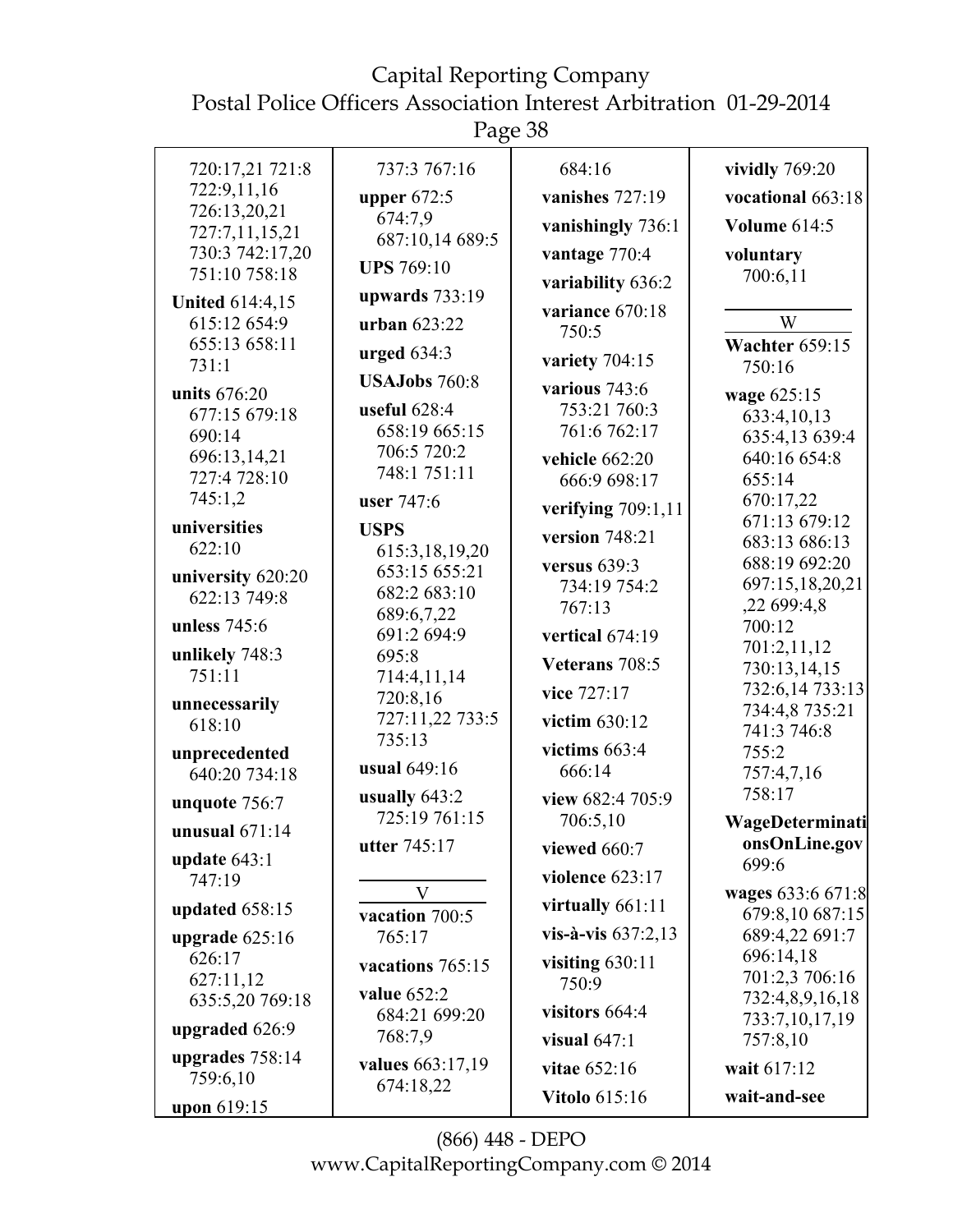| 649:11                        | 659:6 675:21                    | wholly 703:17                  | 745:21 750:16               |
|-------------------------------|---------------------------------|--------------------------------|-----------------------------|
| walk 663:8 684:5              | 683:12 691:5                    | whom 767:7 773:2               | 763:15                      |
| 728:4                         | 698:8<br>719:13,14,15           | whose 768:1,6                  | 765:16,18<br>766:21 768:1,5 |
| warranted 633:7               | 728:13 736:4                    | widely 660:13                  | 769:6,8                     |
| 634:8,11                      | 738:4                           |                                | 770:10,14,17,22             |
| warranting                    | we're 617:3 625:6               | widely-accepted<br>657:15      | 771:5,9,22                  |
| 635:15                        | 643:5,15 644:1                  |                                | 772:7                       |
| Washington                    | 647:21 649:10                   | willing $697:5,6$              | witnesses                   |
| 614:9,16                      | 675:22 694:21                   | Wisconsin 654:7,8              | 617:19,20                   |
| 615:8,13 700:20               | 695:17 697:11                   | 681:11 744:15                  | 632:20 644:15               |
| wasn't 651:4                  | 700:12                          | wise 707:5                     | 645:13,14                   |
| 712:20 766:17                 | 704:10,13                       | wish 719:16                    | 648:5,6 650:20              |
| waterfront 733:21             | 705:10 707:8,10                 | 747:18                         | witness's $651:14$          |
| ways 632:10                   | 720:4 725:13,19<br>730:17 748:1 | witness $616:2$                | wondering 766:17            |
| 652:12 657:13                 | 754:6 759:19                    | 617:14,21                      | wordy 772:2                 |
|                               | 767:2,5,6,12                    | 620:12 621:10                  | work 626:14                 |
| wealthiest<br>622:12,13       | 771:18                          | 622:8 633:8                    | 630:4 631:1,7               |
|                               | we've 637:14                    | 638:12 641:8                   | 632:21 633:12               |
| weather $630:10$              | 642:14 650:20                   | 643:6,12,14                    | 635:10,15                   |
| webpages 662:5                | 674:18 713:2,3                  | 645:3,6 646:5                  | 636:11,12                   |
| 697:17                        | 716:8 719:8                     | 647:7,11,12,14,                | 653:13 654:2                |
| website 699:13                | 728:6 736:15                    | 19 648:3                       | 655:18 656:16               |
| 712:9                         | 745:15 750:6                    | 649:14,22<br>650:15,19,22      | 657:1,2 658:16              |
| we'd 619:22                   | whatever 636:5                  | 653:10,17                      | 663:6, 15, 17, 19,          |
| 620:13 689:1                  | 647:22 755:19                   | 654:11 656:11                  | 20 666:22                   |
|                               | 758:20 759:3                    | 657:14 660:18                  | 673:10 680:21               |
| Wednesday 614:9               | whenever 617:7                  | 662:4 672:18                   | 682:8 685:22                |
| week 686:5 740:2              |                                 | 673:1,4,9,14,20,               | 696:17 698:1                |
| 758:22                        | whereas $631:20$                | 22 674:6 687:21                | 701:8,14 712:10             |
| weekly 733:7                  | 663:8 694:14                    | 688:2                          | 719:16 720:4                |
| weight                        | Whereupon                       | 692:4,6,8,11                   | 729:1,6                     |
| 701:6,10,11                   | 643:10 737:17                   | 696:7 702:6,9                  | 739:12,16<br>755:13 758:1   |
|                               | 738:6 772:13                    | 704:4,20 707:21                |                             |
| weighted 686:10               | whether $635:12$                | 709:14,17                      | workday 627:4,7             |
| 701:1 710:20                  | 648:21 706:7,11                 | 711:14 712:5,15                | worked 680:12               |
| 711:6,15,16<br>717:8 767:9,10 | 716:16 742:14                   | 716:22                         | 683:11 686:11               |
|                               | 749:10                          | 717:1,9,12,16                  | 720:6 721:20                |
| weighting $712:11$            | white 668:20,21                 | 718:6,10720:1<br>722:6,9,12,14 | 722:19 723:19               |
| we'll 618:15 623:1            | Whiteman 650:13                 | 731:14,16                      | 734:11 765:8,19             |
| 637:9 639:6<br>649:10,12      | whole 636:5                     | 734:12 735:2,5                 | <b>Workers 633:21</b>       |
| 651:22 652:1,2                |                                 | 737:6 740:18                   | 654:10 669:16               |
|                               |                                 |                                |                             |